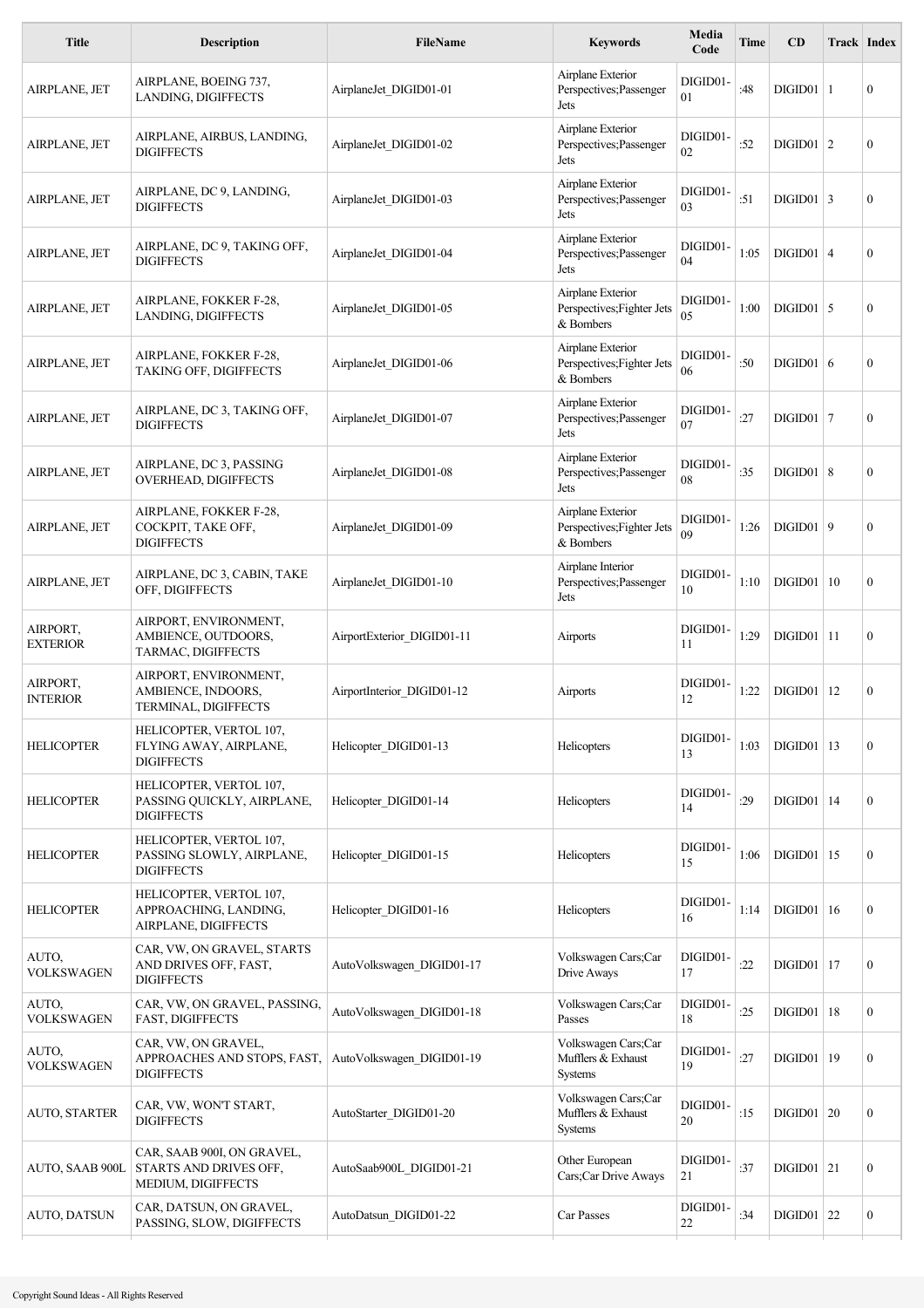| CAR, CHEVROLET, ON GRAVEL,<br>STARTS AND DRIVES OFF,<br>MEDIUM, DIGIFFECTS       | AutoChevrolet DIGID01-23        | Chevy Cars;Car Drive<br>Aways                                            | DIGID01-<br>23 | :20 |    | $\boldsymbol{0}$                                                                                                                                                                                                                                                                                                                                                                |
|----------------------------------------------------------------------------------|---------------------------------|--------------------------------------------------------------------------|----------------|-----|----|---------------------------------------------------------------------------------------------------------------------------------------------------------------------------------------------------------------------------------------------------------------------------------------------------------------------------------------------------------------------------------|
| CAR, CHEVROLET, ON GRAVEL,<br>PASSING, MEDIUM, DIGIFFECTS                        | AutoChevrolet DIGID01-24        | Chevy Cars; Car Passes                                                   | DIGID01-<br>24 | :28 |    | $\boldsymbol{0}$                                                                                                                                                                                                                                                                                                                                                                |
| CAR, CHEVROLET, ON GRAVEL,<br>APPROACHES AND STOPS.<br>MEDIUM, DIGIFFECTS        | AutoChevrolet DIGID01-25        | Chevy Cars;Car<br>Passes;Car Skids,<br>Braking & Tires                   | DIGID01-<br>25 | :32 |    | $\boldsymbol{0}$                                                                                                                                                                                                                                                                                                                                                                |
| CAR, RENAULT 5, ON ASPHALT,<br>STARTS AND DRIVES OFF,<br>MEDIUM, DIGIFFECTS      | AutoRenault5 DIGID01-26         | Other European<br>Cars;Car Drive Aways                                   | DIGID01-<br>26 | :36 |    | $\boldsymbol{0}$                                                                                                                                                                                                                                                                                                                                                                |
| CAR, RENAULT 5, ON ASPHALT,<br>PASSING, MEDIUM, DIGIFFECTS                       | AutoRenault5 DIGID01-27         | Other European<br>Cars;Car Passes                                        | DIGID01-<br>27 | :25 |    | $\boldsymbol{0}$                                                                                                                                                                                                                                                                                                                                                                |
| CAR, RENAULT 5, ON ASPHALT,<br>APPROACHES AND STOPS,<br>MEDIUM, DIGIFFECTS       | AutoRenault5 DIGID01-28         | Other European<br>Cars;Car Passes                                        | DIGID01-<br>28 | :30 |    | $\boldsymbol{0}$                                                                                                                                                                                                                                                                                                                                                                |
| CAR, RENAULT 5, INTERIOR,<br>STARTS AND DRIVES OFF,<br><b>DIGIFFECTS</b>         | AutoRenault5 DIGID01-29         | Other European<br>Cars;Car Mufflers &<br><b>Exhaust Systems</b>          | DIGID01-<br>29 | :59 | 29 | $\boldsymbol{0}$                                                                                                                                                                                                                                                                                                                                                                |
| CAR, DODGE RAM, ON ASPHALT,<br>STARTS AND DRIVES OFF, FAST,<br><b>DIGIFFECTS</b> | TruckDodgeRam_DIGID01-30        | Other Truck<br>Manufacturer;Car Drive<br>Aways                           | DIGID01-<br>30 | :23 |    | $\boldsymbol{0}$                                                                                                                                                                                                                                                                                                                                                                |
| CAR, DODGE RAM, ON ASPHALT,<br>PASSING, FAST, DIGIFFECTS                         | TruckDodgeRam_DIGID01-31        | Other Truck<br>Manufacturer;Car<br>Passes                                | DIGID01-<br>31 | :17 |    | $\boldsymbol{0}$                                                                                                                                                                                                                                                                                                                                                                |
| CAR, DODGE RAM, ON ASPHALT,<br>APPROACHES AND STOPS, FAST,<br><b>DIGIFFECTS</b>  | TruckDodgeRam_DIGID01-32        | Other Truck<br>Manufacturer;Car<br>Passes; Car Skids,<br>Braking & Tires | DIGID01-<br>32 | :18 |    | $\boldsymbol{0}$                                                                                                                                                                                                                                                                                                                                                                |
| CAR, CORVETTE, ON ASPHALT,<br>STARTS AND DRIVES OFF, FAST,<br><b>DIGIFFECTS</b>  | AutoCorvette DIGID01-33         | Corvette Cars;Car<br>Drive Aways                                         | DIGID01-<br>33 | :21 |    | $\boldsymbol{0}$                                                                                                                                                                                                                                                                                                                                                                |
| CAR, CORVETTE, ON ASPHALT,<br>PASSING, FAST, DIGIFFECTS                          | AutoCorvette DIGID01-34         | Corvette Cars;Car<br>Passes                                              | DIGID01-<br>34 | :30 |    | $\boldsymbol{0}$                                                                                                                                                                                                                                                                                                                                                                |
| CAR, CORVETTE, ON ASPHALT,<br>APPROACHES AND STOPS, FAST,<br><b>DIGIFFECTS</b>   | AutoCorvette DIGID01-35         | Corvette Cars;Car<br>Drive Aways                                         | DIGID01-<br>35 | :14 |    | $\boldsymbol{0}$                                                                                                                                                                                                                                                                                                                                                                |
| CAR, FORD ESCORT, ON<br>GRAVEL, STARTS AND DRIVES<br>OFF, SLOW, DIGIFFECTS       | AutoFordEscort DIGID01-36       | Ford Cars: Car Drive<br>Aways                                            | DIGID01-<br>36 | :21 |    | $\boldsymbol{0}$                                                                                                                                                                                                                                                                                                                                                                |
| CAR, FORD ESCORT, ON<br>GRAVEL, BACKING UP, SLOW,<br><b>DIGIFFECTS</b>           | AutoFordEscort_DIGID01-37       | Ford Cars                                                                | DIGID01-<br>37 | :33 |    | $\boldsymbol{0}$                                                                                                                                                                                                                                                                                                                                                                |
| CAR HORN, RENAULT 5, SHORT,<br>LONG, SEVERAL, DIGIFFECTS                         | AutoHorn DIGID01-38             | Car Horns                                                                | DIGID01-<br>38 | :17 |    | $\bf{0}$                                                                                                                                                                                                                                                                                                                                                                        |
| CAR HORN, VOLVO, SHORT,<br>LONG, SEVERAL, DIGIFFECTS                             | AutoHorn_DIGID01-39             | Car Horns; Volvo Cars                                                    | DIGID01-<br>39 | :15 |    | $\boldsymbol{0}$                                                                                                                                                                                                                                                                                                                                                                |
| CAR HORN, SAAB 900I, SHORT,<br>LONG, SEVERAL, DIGIFFECTS                         | AutoHorn_DIGID01-40             | Car Horns; Other<br>European Cars                                        | DIGID01-<br>40 | :21 | 40 | $\boldsymbol{0}$                                                                                                                                                                                                                                                                                                                                                                |
| CAR, WINDSHIELD WIPER AND<br>WASHER, SLOW, DIGIFFECTS                            | AutoWindshieldWipers_DIGID01-41 | Windshield Wipers                                                        | DIGID01-<br>41 | :24 |    | $\bf{0}$                                                                                                                                                                                                                                                                                                                                                                        |
| CAR, WINDSHIELD WIPER AND<br>WASHER, FAST, DIGIFFECTS                            | AutoWindshieldWipers_DIGID01-42 | Windshield Wipers                                                        | DIGID01-<br>42 | :19 | 42 | $\bf{0}$                                                                                                                                                                                                                                                                                                                                                                        |
| CAR DOOR, OPENING, CLOSING,<br><b>DIGIFFECTS</b>                                 | AutoDoor DIGID01-43             | Car Doors                                                                | DIGID01-<br>43 | :07 | 43 | $\bf{0}$                                                                                                                                                                                                                                                                                                                                                                        |
| CAR DOOR, OPENING, CLOSING,<br>CENTRAL LOCK, DIGIFFECTS                          | AutoDoor_DIGID01-44             | Car Doors; Car Locks                                                     | DIGID01-<br>44 | :10 |    | $\bf{0}$                                                                                                                                                                                                                                                                                                                                                                        |
| CAR DOOR, OPENING, CLOSING,<br>IN GARAGE, DIGIFFECTS                             | AutoDoor_DIGID01-45             | Car Doors                                                                | DIGID01-<br>45 | :08 | 45 | $\bf{0}$                                                                                                                                                                                                                                                                                                                                                                        |
| CAR, POWER WINDOW, DOWN,<br>UP, DIGIFFECTS                                       | AutoWindow DIGID01-46           | Car Windows                                                              | DIGID01-<br>46 | :15 | 46 | $\bf{0}$                                                                                                                                                                                                                                                                                                                                                                        |
| CAR TRUNK, OPENING,<br>CLOSING, DIGIFFECTS                                       | AutoTrunk DIGID01-47            | Car Hoods & Trunks                                                       | DIGID01-<br>47 | :06 | 47 | $\boldsymbol{0}$                                                                                                                                                                                                                                                                                                                                                                |
|                                                                                  |                                 |                                                                          |                |     |    |                                                                                                                                                                                                                                                                                                                                                                                 |
|                                                                                  |                                 |                                                                          |                |     |    | $DIGID01$   23<br>$DIGID01$ 24<br>$DIGID01$ 25<br>$DIGID01$ 26<br>$DIGID01$   27<br>$DIGID01$ 28<br>$DIGID01$<br>$DIGID01$ 30<br>$DIGID01$ 31<br>$DIGID01$ 32<br>$DIGID01$ 33<br>$DIGID01$ 34<br>$DIGID01$ 35<br>DIGID01   36<br>$DIGID01$ 37<br>$DIGID01$ 38<br>$DIGID01$ 39<br>DIGID01<br>$DIGID01$ 41<br>DIGID01<br>DIGID01<br>$DIGID01$ 44<br>DIGID01<br>DIGID01<br>DIGID01 |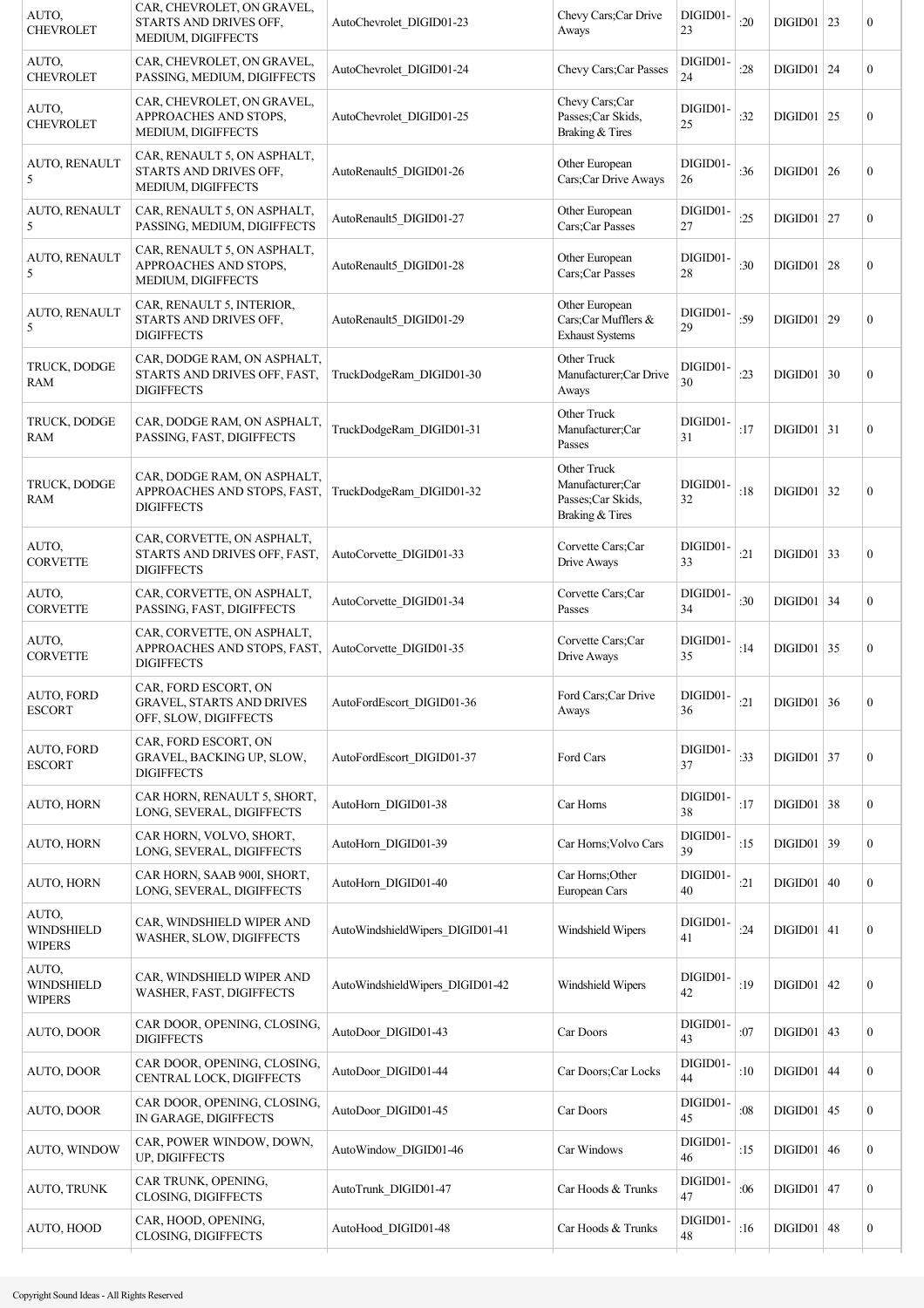| AUTO, HOOD                                     | CAR, HOOD, OPENING,<br>CLOSING, IN GARAGE,<br><b>DIGIFFECTS</b>                  | AutoHood DIGID01-49                | Car Hoods & Trunks                                               | DIGID01-<br>49 | :12  | DIGID01   49 |    | $\boldsymbol{0}$ |
|------------------------------------------------|----------------------------------------------------------------------------------|------------------------------------|------------------------------------------------------------------|----------------|------|--------------|----|------------------|
| TRUCK,<br><b>TRANSPORT</b>                     | TRUCK, LORRY, VOLVO F 10,<br>STARTS AND DRIVES OFF, CAR,<br><b>DIGIFFECTS</b>    | TruckTransport DIGID01-50          | Transport & Mack<br>Trucks;Car Drive<br>Aways                    | DIGID01-<br>50 | :32  | $DIGID01$ 50 |    | $\boldsymbol{0}$ |
| TRUCK,<br><b>TRANSPORT</b>                     | TRUCK, LORRY, VOLVO F 10,<br>PASSING, CAR, DIGIFFECTS                            | TruckTransport DIGID01-51          | Transport & Mack<br>Trucks;Car Passes                            | DIGID01-<br>51 | :37  | $DIGID01$ 51 |    | $\bf{0}$         |
| TRUCK,<br><b>TRANSPORT</b>                     | TRUCK, LORRY, VOLVO F 10,<br>PASSING AND HONKING, CAR,<br><b>DIGIFFECTS</b>      | TruckTransport DIGID01-52          | Transport & Mack<br>Trucks;Car Passes;Car<br>Horns               | DIGID01-<br>52 | :28  | $DIGID01$ 52 |    | $\bf{0}$         |
| TRUCK,<br><b>TRANSPORT</b>                     | TRUCK, LORRY, VOLVO F 10,<br>APPROACHES AND STOPS, CAR,<br><b>DIGIFFECTS</b>     | TruckTransport DIGID01-53          | Transport & Mack<br>Trucks;Car Passes                            | DIGID01-<br>53 | :25  | $DIGID01$ 53 |    | $\boldsymbol{0}$ |
| TRUCK, VOLVO                                   | TRUCK, VOLVO F 10, INTERIOR,<br>RIDE, CAR, DIGIFFECTS                            | TruckVolvo DIGID01-54              | Other Truck<br>Manufacturer;Car<br>Mufflers & Exhaust<br>Systems | DIGID01-<br>54 | 1:24 | $DIGID01$ 54 |    | $\boldsymbol{0}$ |
| MOTORCYCLE,<br><b>HONDA</b><br><b>GOLDWING</b> | MOTORCYCLE, HONDA<br><b>GOLDWING, STARTS AND</b><br>DRIVES OFF, FAST, DIGIFFECTS | MotorcycleHondaGoldwing DIGID01-55 | Motorcycles &<br>Scooters                                        | DIGID01-<br>55 | :19  | $DIGID01$ 55 |    | $\boldsymbol{0}$ |
| MOTORCYCLE,<br><b>HONDA</b><br><b>GOLDWING</b> | MOTORCYCLE, HONDA<br>GOLDWING, PASSING, MEDIUM,<br><b>DIGIFFECTS</b>             | MotorcycleHondaGoldwing DIGID01-56 | Motorcycles &<br>Scooters                                        | DIGID01-<br>56 | :18  | $DIGID01$ 56 |    | $\boldsymbol{0}$ |
| MOTORCYCLE,<br><b>HONDA</b><br><b>GOLDWING</b> | MOTORCYCLE, HONDA<br>GOLDWING, PASSING, FAST,<br><b>DIGIFFECTS</b>               | MotorcycleHondaGoldwing DIGID01-57 | Motorcycles &<br>Scooters                                        | DIGID01-<br>57 | :24  | $DIGID01$ 57 |    | $\bf{0}$         |
| MOTORCYCLE,<br><b>HONDA</b><br><b>GOLDWING</b> | MOTORCYCLE, HONDA<br>GOLDWING, APPROACHES AND<br>STOPS, FAST, DIGIFFECTS         | MotorcycleHondaGoldwing DIGID01-58 | Motorcycles &<br>Scooters                                        | DIGID01-<br>58 | :15  | $DIGID01$ 58 |    | $\boldsymbol{0}$ |
| MOTORCYCLE,<br><b>HONDA</b><br><b>GOLDWING</b> | MOTORCYCLE, HONDA<br>GOLDWING, RIDE, DIGIFFECTS                                  | MotorcycleHondaGoldwing DIGID01-59 | Motorcycles &<br>Scooters                                        | DIGID01-<br>59 | 1:35 | $DIGID01$ 59 |    | $\boldsymbol{0}$ |
| <b>MOPED</b>                                   | MOPED, STARTS AND DRIVES<br>OFF, DIGIFFECTS                                      | Moped_DIGID01-60                   | Motorcycles &<br>Scooters                                        | DIGID01-<br>60 | :29  | DIGID01   60 |    | $\bf{0}$         |
| <b>MOPED</b>                                   | MOPED, PASSING, DIGIFFECTS                                                       | Moped DIGID01-61                   | Motorcycles &<br>Scooters                                        | DIGID01-<br>61 | :27  | $DIGID01$ 61 |    | $\bf{0}$         |
| <b>MOPED</b>                                   | MOPED, APPROACHES AND<br>STOPS, DIGIFFECTS                                       | Moped DIGID01-62                   | Motorcycles &<br>Scooters                                        | DIGID01-<br>62 | :27  | DIGID01   62 |    | $\boldsymbol{0}$ |
| AUTO, JEEP                                     | CAR, JEEP, STARTS AND DRIVES<br>OFF, OFF-ROAD, DIGIFFECTS                        | AutoJeep_DIGID01-63                | Jeeps;Car Drive Aways                                            | DIGID01-<br>63 | :27  | $DIGID01$ 63 |    | $\boldsymbol{0}$ |
| AUTO, JEEP                                     | CAR, JEEP, PASSING, OFF-ROAD,<br><b>DIGIFFECTS</b>                               | AutoJeep_DIGID01-64                | Jeeps;Car Passes                                                 | DIGID01-<br>64 | :39  | $DIGID01$ 64 |    | $\bf{0}$         |
| AUTO, JEEP                                     | CAR, JEEP, APPROACHES AND<br>STOPS, OFF-ROAD, DIGIFFECTS                         | AutoJeep_DIGID01-65                | Jeeps;Car Passes                                                 | DIGID01-<br>65 | :29  | $DIGID01$ 65 |    | $\bf{0}$         |
| TRAFFIC, LIGHT                                 | TRAFFIC, LIGHT TRAFFIC, CARS,<br><b>DIGIFFECTS</b>                               | TrafficLight DIGID01-66            | <b>Traffic Ambiences</b>                                         | DIGID01-<br>66 | 1:37 | DIGID01      | 66 | $\bf{0}$         |
| TRAFFIC,<br><b>MEDIUM</b>                      | TRAFFIC, MODERATE TRAFFIC,<br>CARS, TRUCKS, LORRIES,<br><b>DIGIFFECTS</b>        | TrafficMedium DIGID01-67           | <b>Traffic Ambiences</b>                                         | DIGID01-<br>67 | 1:24 | $DIGID01$ 67 |    | $\bf{0}$         |
| TRAFFIC,<br><b>HIGHWAY</b>                     | TRAFFIC, WET ROAD, CARS,<br>TRUCKS, LORRIES, DIGIFFECTS                          | TrafficHighway DIGID01-68          | <b>Traffic Ambiences</b>                                         | DIGID01-<br>68 | 1:13 | $DIGID01$ 68 |    | $\bf{0}$         |
| TRAFFIC, HEAVY                                 | TRAFFIC, HEAVY TRAFFIC,<br>CARS, TRUCKS, LORRIES,<br><b>DIGIFFECTS</b>           | TrafficHeavy DIGID01-69            | <b>Traffic Ambiences</b>                                         | DIGID01-<br>69 | 2:02 | $DIGID01$ 69 |    | $\boldsymbol{0}$ |
| TRAIN, ELECTRIC                                | TRAIN, ELECTRIC LOCOMOTIVE,<br>DRIVES OFF, DIGIFFECTS                            | TrainElectric DIGID01-70           | Trains                                                           | DIGID01-<br>70 | 1:13 | $DIGID01$ 70 |    | $\bf{0}$         |
| TRAIN, ELECTRIC                                | TRAIN, ELECTRIC LOCOMOTIVE,<br>PASSING, DIGIFFECTS                               | TrainElectric_DIGID01-71           | Trains                                                           | DIGID01-<br>71 | :35  | $DIGID01$ 71 |    | $\mathbf{0}$     |
| TRAIN, ELECTRIC                                | TRAIN, ELECTRIC LOCOMOTIVE,<br>ARRIVING, DIGIFFECTS                              | TrainElectric DIGID01-72           | Trains                                                           | DIGID01-<br>72 | :38  | $DIGID01$ 72 |    | $\mathbf{0}$     |
| TRAIN, DIESEL                                  | TRAIN, DIESEL, RUNNING,<br><b>DIGIFFECTS</b>                                     | TrainDiesel DIGID01-73             | Trains                                                           | DIGID01-<br>73 | :50  | $DIGID01$ 73 |    | $\bf{0}$         |
| TRAIN, DIESEL                                  | TRAIN, DIESEL, FREIGHT TRAIN,<br>DRIVES OFF, DIGIFFECTS                          | TrainDiesel DIGID01-74             | Trains                                                           | DIGID01-<br>74 | 1:13 | $DIGID01$ 74 |    | $\mathbf{0}$     |
| TRAIN, DIESEL                                  | TRAIN, DIESEL, PASSING WITH<br>HORN BLAST, ALARM,<br><b>DIGIFFECTS</b>           | TrainDiesel DIGID01-75             | Trains                                                           | DIGID01-<br>75 | 1:21 | $DIGID01$ 75 |    | $\boldsymbol{0}$ |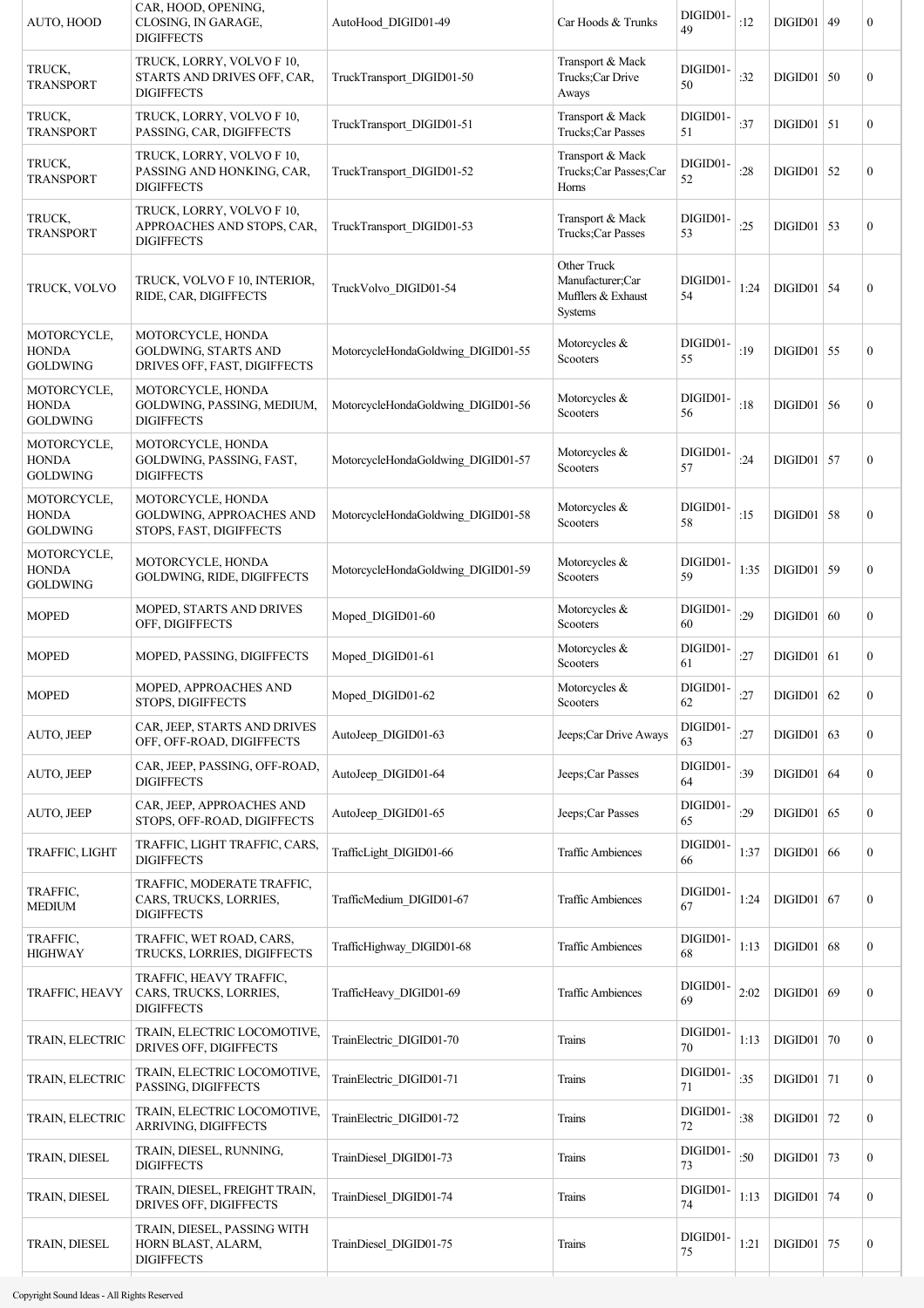| TRAIN, DIESEL                   | TRAIN, DIESEL, ARRIVING WITH<br>HORN, ALARM, DIGIFFECTS                       | TrainDiesel_DIGID01-76        | Trains                                                                           | DIGID01-<br>76 | 1:31 | $DIGID01$ 76  |    | $\boldsymbol{0}$ |
|---------------------------------|-------------------------------------------------------------------------------|-------------------------------|----------------------------------------------------------------------------------|----------------|------|---------------|----|------------------|
| TRAIN, DIESEL                   | TRAIN, DIESEL RAIL CAR,<br>INTERIOR, RIDE, DIGIFFECTS                         | TrainDiesel DIGID01-77        | Trains                                                                           | DIGID01-<br>77 | :50  | DIGID01       | 77 | $\boldsymbol{0}$ |
| TRAIN, STEAM                    | TRAIN, STEAM LOCOMOTIVE,<br>WHISTLING AND LEAVING,<br><b>DIGIFFECTS</b>       | TrainSteam DIGID01-78         | Trains                                                                           | DIGID01-<br>78 | 1:18 | DIGID01       | 78 | $\boldsymbol{0}$ |
| TRAIN, STEAM                    | TRAIN, STEAM LOCOMOTIVE,<br>PASSING, DIGIFFECTS                               | TrainSteam_DIGID01-79         | Trains                                                                           | DIGID01-<br>79 | :45  | DIGID01       | 79 | $\bf{0}$         |
| TRAIN, STEAM                    | TRAIN, STEAM LOCOMOTIVE,<br>ARRIVING, DIGIFFECTS                              | TrainSteam_DIGID01-80         | Trains                                                                           | DIGID01-<br>80 | 1:32 | DIGID01   80  |    | $\overline{0}$   |
| TRAIN, STEAM                    | TRAIN, STEAM LOCOMOTIVE,<br>WHISTLE AND RIDE, DIGIFFECTS                      | TrainSteam_DIGID01-81         | Trains                                                                           | DIGID01-<br>81 | 1:35 | $DIGID01$ 81  |    | $\bf{0}$         |
| <b>SUBWAY</b>                   | TRAIN, SUBWAY, ARRIVES,<br>STOPS, DRIVES OFF, DIGIFFECTS                      | Subway_DIGID01-82             | Subways                                                                          | DIGID01-<br>82 | 1:18 | DIGID01       | 82 | $\bf{0}$         |
| <b>SUBWAY</b>                   | TRAIN, SUBWAY, INTERIOR,<br>RIDE, DIGIFFECTS                                  | Subway DIGID01-83             | Subways                                                                          | DIGID01-<br>83 | 2:01 | DIGID01       | 83 | $\mathbf{0}$     |
| <b>STREET CAR</b>               | STREETCAR, ARRIVES, STOPS,<br>DRIVES OFF, TRAIN, DIGIFFECTS                   | StreetCar DIGID01-84          | Trams & Streetcars                                                               | DIGID01-<br>84 | 1:18 | $DIGID01$ 84  |    | $\bf{0}$         |
| <b>FORKLIFT</b>                 | FORKLIFT, ELECTRIC, ANIMAL,<br><b>DIGIFFECTS</b>                              | Forklift DIGID01-85           | Heavy & Construction<br>Equipment                                                | DIGID01-<br>85 | 1:16 | $DIGID01$ 85  |    | $\bf{0}$         |
| <b>FORKLIFT</b>                 | FORKLIFT, DIESEL, ANIMAL,<br><b>DIGIFFECTS</b>                                | Forklift DIGID01-86           | Heavy & Construction<br>Equipment                                                | DIGID01-<br>86 | 1:23 | DIGID01       | 86 | $\bf{0}$         |
| <b>ICE BREAKER</b>              | ICE BREAKER, RIDE, SHIP,<br><b>DIGIFFECTS</b>                                 | IceBreaker DIGID01-87         | Fire Boats & Tug Boats                                                           | DIGID01-<br>87 | 1:07 | DIGID01       | 87 | $\overline{0}$   |
| <b>BOAT, FISHING</b>            | FISHING BOAT, RIDE, STOPPING,<br>SHIP, DIGIFFECTS                             | BoatFishing_DIGID01-88        | <b>Fishing Trawlers</b>                                                          | DIGID01-<br>88 | :44  | DIGID01       | 88 | $\overline{0}$   |
| <b>BOAT, FISHING</b>            | FISHING BOAT, DIESEL,<br>PASSING, SHIP, DIGIFFECTS                            | BoatFishing_DIGID01-89        | <b>Fishing Trawlers</b>                                                          | DIGID01-<br>89 | 1:02 | $DIGID01$     | 89 | $\overline{0}$   |
| <b>SNOWMOBILE</b>               | SNOWMOBILE, STARTS AND<br>DRIVES OFF, DIGIFFECTS                              | Snowmobile_DIGID01-90         | Snowmobiles                                                                      | DIGID01-<br>90 | :25  | DIGID01       | 90 | $\bf{0}$         |
| <b>SNOWMOBILE</b>               | SNOWMOBILE, PASSING,<br><b>DIGIFFECTS</b>                                     | Snowmobile DIGID01-91         | Snowmobiles                                                                      | DIGID01-<br>91 | :50  | DIGID01       | 91 | $\bf{0}$         |
| <b>SNOWMOBILE</b>               | SNOWMOBILE, APPROACHES<br>AND STOPS, DIGIFFECTS                               | Snowmobile DIGID01-92         | Snowmobiles                                                                      | DIGID01-<br>92 | :29  | DIGID01       | 92 | $\bf{0}$         |
| AIRPLANE,<br><b>SINGLE PROP</b> | AIRPLANE, PROPELLER, CESSNA,<br>ON, IDLE, OFF, DIGIFFECTS                     | AirplaneSingleProp DIGID02-01 | Vintage Airplanes $\&$<br>Propeller<br>Planes; Airplane Exterior<br>Perspectives | DIGID02-<br>01 | :45  | $DIGID02$   1 |    | $\boldsymbol{0}$ |
| AIRPLANE,<br><b>SINGLE PROP</b> | AIRPLANE, PROPELLER, CESSNA,<br>ON, TAXI OUT, TAKE OFF,<br><b>DIGIFFECTS</b>  | AirplaneSingleProp DIGID02-02 | Vintage Airplanes &<br>Propeller<br>Planes; Airplane Exterior<br>Perspectives    | DIGID02-<br>02 | :51  | $DIGID02$   2 |    | $\boldsymbol{0}$ |
| AIRPLANE,<br><b>SINGLE PROP</b> | AIRPLANE, PROPELLER, CESSNA,<br>TAXI IN, OFF, DIGIFFECTS                      | AirplaneSingleProp DIGID02-03 | Vintage Airplanes &<br>Propeller<br>Planes; Airplane Exterior<br>Perspectives    | DIGID02-<br>03 | :44  | $DIGID02$ 3   |    | $\boldsymbol{0}$ |
| AIRPLANE,<br><b>SINGLE PROP</b> | AIRPLANE, PROPELLER, CESSNA,<br>CABIN, START, TAKE OFF,<br><b>DIGIFFECTS</b>  | AirplaneSingleProp DIGID02-04 | Vintage Airplanes &<br>Propeller<br>Planes; Airplane Exterior<br>Perspectives    | DIGID02-<br>04 | 1:30 | $DIGID02$   4 |    | $\boldsymbol{0}$ |
| AIRPLANE,<br><b>SINGLE PROP</b> | AIRPLANE, PROPELLER, CESSNA,<br>LANDING, OFF, DIGIFFECTS                      | AirplaneSingleProp DIGID02-05 | Vintage Airplanes &<br>Propeller<br>Planes; Airplane Exterior<br>Perspectives    | DIGID02-<br>05 | 1:37 | $DIGID02$ 5   |    | $\boldsymbol{0}$ |
| AIRPLANE, JET                   | AIRPLANE, BOEING 747, CABIN,<br>TAKE OFF, DIGIFFECTS                          | AirplaneJet DIGID02-06        | Airplane Interior<br>Perspectives; Passenger<br>Jets                             | DIGID02-<br>06 | 1:28 | DIGID02   6   |    | $\bf{0}$         |
| AIRPLANE, JET                   | AIRPLANE, BOEING 747, CABIN,<br>LANDING, DIGIFFECTS                           | AirplaneJet DIGID02-07        | Airplane Interior<br>Perspectives; Passenger<br>Jets                             | DIGID02-<br>07 | 1:29 | $DIGID02$ 7   |    | $\boldsymbol{0}$ |
| AIRPLANE, JET                   | AIRPLANE, GLIDER, COCKPIT,<br>FLIGHT, LANDING, DIGIFFECTS                     | AirplaneJet DIGID02-08        | Vintage Airplanes &<br>Propeller<br>Planes; Airplane Interior<br>Perspectives    | DIGID02-<br>08 | 1:30 | $DIGID02$ 8   |    | $\boldsymbol{0}$ |
| <b>HELICOPTER</b>               | HELICOPTER, VERTOL 107,<br>INTERIOR, TAKE OFF, AIRPLANE,<br><b>DIGIFFECTS</b> | Helicopter DIGID02-09         | Helicopters                                                                      | DIGID02-<br>09 | 1:31 | $DIGID02$   9 |    | $\boldsymbol{0}$ |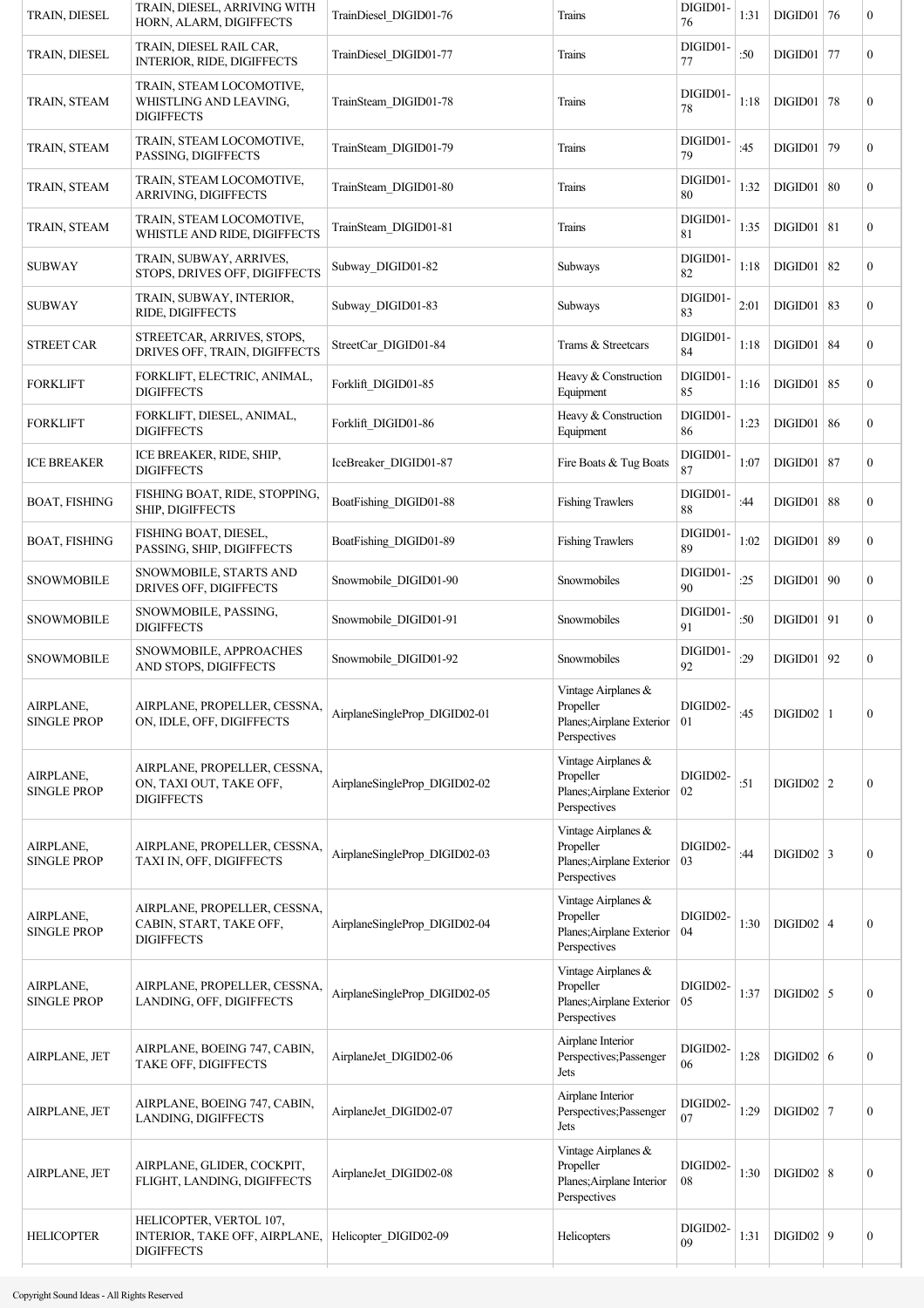| AUTO, FORD<br><b>SEDAN</b>        | CAR, FORD SEDAN, 6<br>CYLINDERS, ON ASPHALT,<br>STARTS, DRIVES OFF, SLOW,<br><b>DIGIFFECTS</b> | AutoFordSedan DIGID02-10 | Ford Cars; Car Drive<br>Aways                                | DIGID02-<br>10 | :19  | DIGID02   10   | $\mathbf{0}$   |
|-----------------------------------|------------------------------------------------------------------------------------------------|--------------------------|--------------------------------------------------------------|----------------|------|----------------|----------------|
| AUTO, FORD<br><b>SEDAN</b>        | CAR, FORD SEDAN, 6<br>CYLINDERS, ON ASPHALT,<br>PASSING, SLOW, DIGIFFECTS                      | AutoFordSedan DIGID02-11 | Ford Cars; Car Passes                                        | DIGID02-<br>11 | :16  | DIGID02   11   | $\theta$       |
| <b>AUTO, FORD</b><br><b>SEDAN</b> | CAR, FORD SEDAN, 6<br>CYLINDERS, ON ASPHALT,<br>ARRIVES, OFF, SLOW,<br><b>DIGIFFECTS</b>       | AutoFordSedan DIGID02-12 | Ford Cars: Car Passes                                        | DIGID02-<br>12 | :18  | $DIGID02$   12 | $\overline{0}$ |
| <b>AUTO, FORD</b><br><b>SEDAN</b> | CAR, FORD SEDAN, 6<br>CYLINDERS, STARTS, DRIVES<br>OFF, MEDIUM, DIGIFFECTS                     | AutoFordSedan DIGID02-13 | Ford Cars;Car Mufflers<br>& Exhaust Systems                  | DIGID02-<br>13 | :19  | $DIGID02$   13 | $\mathbf{0}$   |
| <b>AUTO, FORD</b><br><b>SEDAN</b> | CAR, FORD SEDAN, 6<br>CYLINDERS, ON ASPHALT,<br>PASSING, MEDIUM, DIGIFFECTS                    | AutoFordSedan DIGID02-14 | Ford Cars; Car Passes                                        | DIGID02-<br>14 | :25  | $DIGID02$   14 | $\mathbf{0}$   |
| <b>AUTO, FORD</b><br><b>SEDAN</b> | CAR, FORD SEDAN, 6<br>CYLINDERS, ON ASPHALT,<br>ARRIVES, OFF, MEDIUM,<br><b>DIGIFFECTS</b>     | AutoFordSedan DIGID02-15 | Ford Cars: Car Passes                                        | DIGID02-<br>15 | :16  | $DIGID02$   15 | $\mathbf{0}$   |
| <b>AUTO, FORD</b><br><b>SEDAN</b> | CAR, FORD SEDAN, 6<br>CYLINDERS, ON ASPHALT,<br>STARTS, DRIVES OFF, FAST,<br><b>DIGIFFECTS</b> | AutoFordSedan DIGID02-16 | Ford Cars;Car Drive<br>Aways                                 | DIGID02-<br>16 | :19  | DIGID02   16   | $\mathbf{0}$   |
| <b>AUTO, FORD</b><br><b>SEDAN</b> | CAR, FORD SEDAN, 6<br>CYLINDERS, ON ASPHALT,<br>PASSING, FAST, DIGIFFECTS                      | AutoFordSedan DIGID02-17 | Ford Cars; Car Passes                                        | DIGID02-<br>17 | :22  | $DIGID02$   17 | $\mathbf{0}$   |
| <b>AUTO, FORD</b><br><b>SEDAN</b> | CAR, FORD SEDAN, 6<br>CYLINDERS, ON ASPHALT,<br>ARRIVES, FAST, DIGIFFECTS                      | AutoFordSedan DIGID02-18 | Ford Cars; Car Passes                                        | DIGID02-<br>18 | :16  | $DIGID02$   18 | $\mathbf{0}$   |
| <b>AUTO, FORD</b><br><b>SEDAN</b> | CAR, FORD SEDAN, 6<br>CYLINDERS, IDLING, DIGIFFECTS                                            | AutoFordSedan_DIGID02-19 | Ford Cars;Car Mufflers<br>& Exhaust Systems                  | DIGID02-<br>19 | :55  | DIGID02   19   | $\overline{0}$ |
| <b>AUTO, FORD</b><br><b>SEDAN</b> | CAR, FORD SEDAN, 6<br>CYLINDERS, WON'T START,<br><b>DIGIFFECTS</b>                             | AutoFordSedan DIGID02-20 | Ford Cars;Car Mufflers<br>& Exhaust Systems                  | DIGID02-<br>20 | :24  | DIGID02   20   | $\mathbf{0}$   |
| <b>AUTO, FORD</b><br><b>SEDAN</b> | CAR, FORD SEDAN, 6<br>CYLINDERS, DOOR, OPENING,<br><b>CLOSING, DIGIFFECTS</b>                  | AutoFordSedan DIGID02-21 | Ford Cars;Car Doors                                          | DIGID02-<br>21 | :06  | $DIGID02$   21 | $\mathbf{0}$   |
| AUTO, FORD<br><b>SEDAN</b>        | CAR, FORD SEDAN, 6<br>CYLINDERS, SEAT BELT,<br>LATCHING, DIGIFFECTS                            | AutoFordSedan DIGID02-22 | Ford Cars;Car Seats &<br>Seat Adjustments                    | DIGID02-<br>22 | :07  | $DIGID02$ 22   | $\mathbf{0}$   |
| AUTO, FORD<br><b>SEDAN</b>        | CAR, FORD SEDAN, 6<br>CYLINDERS, TRUNK, OPENING,<br><b>CLOSING, DIGIFFECTS</b>                 | AutoFordSedan DIGID02-23 | Ford Cars; Car Hoods<br>& Trunks                             | DIGID02-<br>23 | :07  | $DIGID02$ 23   | $\mathbf{0}$   |
| AUTO, FORD<br><b>SEDAN</b>        | CAR, FORD SEDAN, 6<br>CYLINDERS, HOOD, LATCH,<br>OPENING, CLOSING, DIGIFFECTS                  | AutoFordSedan_DIGID02-24 | Ford Cars; Car Hoods<br>& Trunks                             | DIGID02-<br>24 | :13  | $DIGID02$ 24   | $\mathbf{0}$   |
| <b>AUTO, FORD</b><br><b>SEDAN</b> | CAR, FORD SEDAN, 6<br>CYLINDERS, INTERIOR, START,<br>RIDE, OFF, DIGIFFECTS                     | AutoFordSedan_DIGID02-25 | Ford Cars;Car Mufflers<br>& Exhaust Systems                  | DIGID02-<br>25 | 1:01 | DIGID02   25   | $\mathbf{0}$   |
| AUTO,<br><b>CHEVROLET</b>         | CAR, CHEVROLET, GARAGE,<br>STARTS, DRIVES OFF, MEDIUM,<br><b>DIGIFFECTS</b>                    | AutoChevrolet DIGID02-26 | Chevy Cars;Car Drive<br>Aways                                | DIGID02-<br>26 | :23  | $DIGID02$ 26   | $\mathbf{0}$   |
| AUTO,<br><b>CHEVROLET</b>         | CAR, CHEVROLET, GARAGE,<br>ARRIVES, OFF, MEDIUM,<br><b>DIGIFFECTS</b>                          | AutoChevrolet DIGID02-27 | Chevy Cars; Car Passes                                       | DIGID02-<br>27 | :19  | $DIGID02$   27 | $\mathbf{0}$   |
| AUTO,<br><b>CHEVROLET</b>         | CAR, CHEVROLET, GARAGE,<br>DRIVES OFF, SCREECHING<br>TIRES, DIGIFFECTS                         | AutoChevrolet DIGID02-28 | Chevy Cars;Car Drive<br>Aways; Car Skids,<br>Braking & Tires | DIGID02-<br>28 | :16  | $DIGID02$ 28   | $\mathbf{0}$   |
| AUTO,<br><b>CHEVROLET</b>         | CAR, CHEVROLET, GARAGE,<br>ARRIVES, OFF, SCREECH. TIRES,<br><b>DIGIFFECTS</b>                  | AutoChevrolet DIGID02-29 | Chevy Cars;Car<br>Passes;Car Skids,<br>Braking & Tires       | DIGID02-<br>29 | :19  | $DIGID02$ 29   | $\mathbf{0}$   |
| AUTO,<br><b>CHEVROLET</b>         | CAR, CHEVROLET, GARAGE,<br>IDLING, DIGIFFECTS                                                  | AutoChevrolet DIGID02-30 | Chevy Cars;Car<br>Mufflers & Exhaust<br>Systems              | DIGID02-<br>30 | :59  | $DIGID02$ 30   | $\mathbf{0}$   |
| AUTO.<br><b>CHEVROLET</b>         | CAR, CHEVROLET, GARAGE,<br>REVS, HIGH RPM, DIGIFFECTS                                          | AutoChevrolet DIGID02-31 | Chevy Cars;Car<br>Mufflers & Exhaust<br>Systems              | DIGID02-<br>31 | :34  | $DIGID02$ 31   | $\mathbf{0}$   |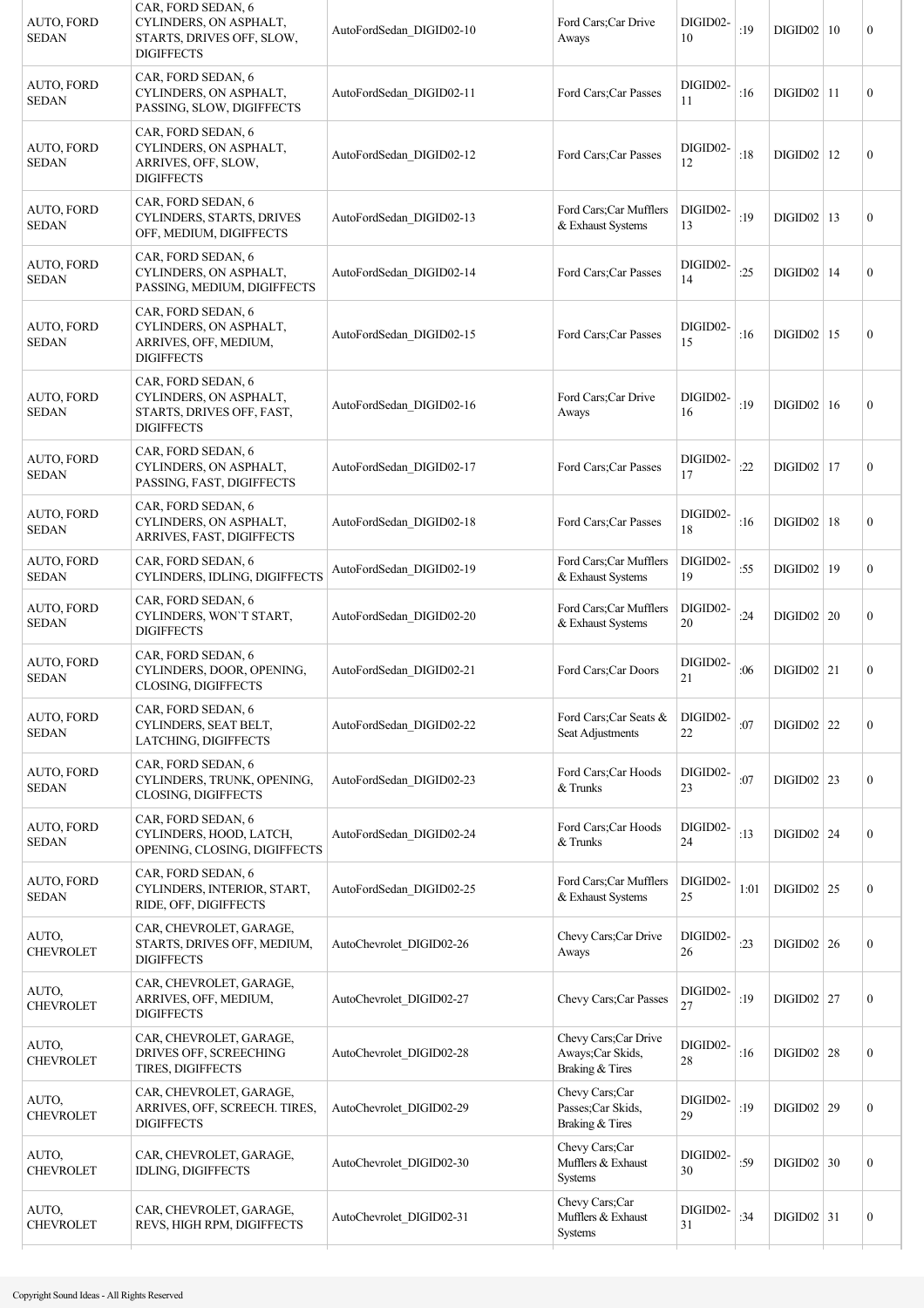| AUTO,<br><b>CHEVROLET</b>   | CAR, CHEVROLET, GARAGE,<br>DOOR, OPENING, CLOSING,<br><b>DIGIFFECTS</b>        | AutoChevrolet DIGID02-32    | Chevy Cars; Car Doors                                               | DIGID02-<br>32       | :08    | $DIGID02$ 32   | 0                |
|-----------------------------|--------------------------------------------------------------------------------|-----------------------------|---------------------------------------------------------------------|----------------------|--------|----------------|------------------|
| <b>CAR WASH</b>             | CAR WASH, INTERIOR, START,<br>STOP, DIGIFFECTS                                 | CarWash_DIGID02-33          | Miscellaneous Industry,<br>Machinery & Tools                        | DIGID02-<br>33       | 1:31   | $DIGID02$ 33   | $\overline{0}$   |
| <b>CAR WASH</b>             | CAR WASH, EXTERIOR, START,<br>STOP, DIGIFFECTS                                 | CarWash_DIGID02-34          | Miscellaneous Industry,<br>Machinery & Tools                        | DIGID02-<br>34       | 1:51   | $DIGID02$ 34   | $\overline{0}$   |
| AUTO, AUSTIN<br>CAB         | TAXI, AUSTIN, HORN BLASTS,<br>SHORT, LONG, SEVERAL, CAR,<br><b>DIGIFFECTS</b>  | AutoAustinCab DIGID02-35    | Car Horns                                                           | DIGID02-<br>35       | :11    | $DIGID02$ 35   | $\overline{0}$   |
| <b>AUTO, AUSTIN</b><br>CAB  | TAXI, AUSTIN, WIPERS, WASHER,<br>ON, OFF, CAR, DIGIFFECTS                      | AutoAustinCab_DIGID02-36    | Windshield Wipers                                                   | DIGID02-<br>36       | :34    | $DIGID02$ 36   | $\boldsymbol{0}$ |
| AUTO, AUSTIN<br>CAB         | TAXI, AUSTIN, ARRIVES, PERSON<br>ENTERS, DRIVES OFF, CAR,<br><b>DIGIFFECTS</b> | AutoAustinCab DIGID02-37    | Car Doors;Car Drive<br>Aways                                        | DIGID02-<br>37       | :30    | $DIGID02$ 37   | $\boldsymbol{0}$ |
| <b>AUTO, AUSTIN</b><br>CAB  | TAXI, AUSTIN, PASSING,<br>MEDIUM, CAR, DIGIFFECTS                              | AutoAustinCab DIGID02-38    | Car Passes                                                          | DIGID02-<br>38       | :18    | $DIGID02$ 38   | $\boldsymbol{0}$ |
| AUTO, AUSTIN<br>CAB         | TAXI, AUSTIN, PASSING, FAST,<br>CAR, DIGIFFECTS                                | AutoAustinCab DIGID02-39    | Car Passes                                                          | DIGID02-<br>39       | :21    | $DIGID02$ 39   | $\overline{0}$   |
| AUTO, AUSTIN<br>CAB         | TAXI, AUSTIN, ARRIVES, STOPS,<br>PERSON EXITS, CAR, DIGIFFECTS                 | AutoAustinCab DIGID02-40    | Car Doors;Car Drive<br>Aways                                        | DIGID02-<br>40       | :41    | DIGID02   40   | $\boldsymbol{0}$ |
| <b>AUTO, AUSTIN</b><br>CAB  | TAXI, AUSTIN, DOOR OPENS,<br>PERSON ENTERS, CAR,<br><b>DIGIFFECTS</b>          | AutoAustinCab DIGID02-41    | Car Doors                                                           | DIGID02-<br>41       | :07    | $DIGID02$ 41   | $\boldsymbol{0}$ |
| <b>AUTO, AUSTIN</b><br>CAB  | TAXI, AUSTIN, STARTS, IDLES,<br>DRIVES OFF, CAR, DIGIFFECTS                    | AutoAustinCab DIGID02-42    | Car Drive Aways                                                     | DIGID02-<br>42       | 1:38   | $DIGID02$   42 | $\boldsymbol{0}$ |
| AUTO, AUSTIN<br>CAB         | TAXI, AUSTIN, INTERIOR, DOOR<br>CLOSES, START, RIDE, CAR,<br><b>DIGIFFECTS</b> | AutoAustinCab DIGID02-43    | Car Doors;Car Mufflers<br>& Exhaust Systems                         | DIGID02-<br>43       | 1:48   | $DIGID02$   43 | $\overline{0}$   |
| <b>AUTO, CHECKER</b><br>CAB | TAXI, CHECKER, STARTS, IDLES,<br>DRIVES OFF, CAR, DIGIFFECTS                   | AutoCheckerCab_DIGID02-44   | Car Drive Aways                                                     | DIGID02-<br>44       | 1:38   | $DIGID02$ 44   | $\overline{0}$   |
| AUTO, CHECKER<br>CAB        | TAXI, CHECKER, ARRIVES,<br>PERSON ENTERS, DRIVES OFF,<br>CAR, DIGIFFECTS       | AutoCheckerCab_DIGID02-45   | Car Passes; Car Drive<br>Aways; Car Doors                           | DIGID02-<br>45       | :37    | $DIGID02$ 45   | $\overline{0}$   |
| AUTO, CHECKER<br>CAB        | TAXI, CHECKER, DOOR,<br>OPENING, CLOSING, CAR,<br><b>DIGIFFECTS</b>            | AutoCheckerCab DIGID02-46   | Car Doors                                                           | DIGID02-<br>46       | :07    | DIGID02   46   | $\boldsymbol{0}$ |
| AUTO, CHECKER<br>CAB        | TAXI, CHECKER, TRUNK,<br>CLOSING, CAR, DIGIFFECTS                              | AutoCheckerCab_DIGID02-47-1 | Car Hoods & Trunks                                                  | DIGID02-<br>$47 - 1$ | :04    | $DIGID02$ 47   |                  |
| AUTO, CHECKER<br>CAB        | TAXI, CHECKER, TRUNK,<br>CLOSING, CAR, VERSION 2,<br><b>DIGIFFECTS</b>         | AutoCheckerCab DIGID02-47-2 | Car Doors                                                           | DIGID02-<br>$47 - 2$ | :03    | $DIGID02$ 47   | $\overline{c}$   |
| <b>AUTO, CHECKER</b><br>CAB | TAXI, CHECKER, HORN BLAST,<br>THREE SHORT, CAR, DIGIFFECTS                     | AutoCheckerCab_DIGID02-48-1 | Car Horns                                                           | DIGID02-<br>$48 - 1$ | :04    | $DIGID02$ 48   | 1                |
| AUTO, CHECKER<br>CAB        | TAXI, CHECKER, HORN BLAST,<br>LONG- CAR, DIGIFFECTS                            | AutoCheckerCab_DIGID02-48-2 | Car Horns                                                           | DIGID02-<br>$48 - 2$ | :05    | $DIGID02$ 48   | $\overline{c}$   |
| TRUCK,<br><b>TRANSPORT</b>  | TRUCK, LORRY, PETERBILT,<br>STARTS, DRIVES OFF, CAR,<br><b>DIGIFFECTS</b>      | TruckTransport DIGID02-49   | Transport & Mack<br>Trucks;Car Drive<br>Aways                       | DIGID02-<br>49       | :34    | $DIGID02$ 49   | $\boldsymbol{0}$ |
| TRUCK,<br><b>TRANSPORT</b>  | TRUCK, LORRY, PETERBILT,<br>ARRIVES, OFF, CAR, DIGIFFECTS                      | TruckTransport DIGID02-50   | Transport & Mack<br>Trucks;Car Passes                               | DIGID02-<br>50       | : $36$ | $DIGID02$ 50   | $\boldsymbol{0}$ |
| TRUCK,<br><b>TRANSPORT</b>  | TRUCK, LORRY, PETERBILT,<br>STARTS, DRIVES OFF IN<br>REVERSE, CAR, DIGIFFECTS  | TruckTransport DIGID02-51   | Transport & Mack<br>Trucks;Car Drive<br>Aways                       | DIGID02-<br>51       | :58    | $DIGID02$ 51   | $\boldsymbol{0}$ |
| TRUCK,<br><b>TRANSPORT</b>  | TRUCK, LORRY, PETERBILT,<br>ARRIVES IN REVERSE, OFF, CAR,<br><b>DIGIFFECTS</b> | TruckTransport_DIGID02-52   | Transport & Mack<br>Trucks;Car Passes                               | DIGID02-<br>52       | $:58$  | $DIGID02$ 52   | $\boldsymbol{0}$ |
| TRUCK,<br><b>TRANSPORT</b>  | TRUCK, LORRY, PETERBILT,<br>PASSING, MEDIUM, CAR,<br><b>DIGIFFECTS</b>         | TruckTransport DIGID02-53   | Transport & Mack<br>Trucks;Car Passes                               | DIGID02-<br>53       | :55    | $DIGID02$ 53   | $\boldsymbol{0}$ |
| TRUCK,<br><b>TRANSPORT</b>  | TRUCK, LORRY, PETERBILT, ON,<br>IDLE, OFF, CAR, DIGIFFECTS                     | TruckTransport DIGID02-54   | Transport & Mack<br>Trucks;Car Mufflers &<br><b>Exhaust Systems</b> | DIGID02-<br>54       | 1:15   | $DIGID02$ 54   | $\boldsymbol{0}$ |
| TRUCK,<br><b>TRANSPORT</b>  | TRUCK, LORRY, PETERBILT, ON,<br>REVVING, OFF, CAR, DIGIFFECTS                  | TruckTransport_DIGID02-55   | Transport & Mack<br>Trucks;Car Mufflers &<br><b>Exhaust Systems</b> | DIGID02-<br>55       | :27    | $DIGID02$ 55   | $\boldsymbol{0}$ |
|                             |                                                                                |                             |                                                                     |                      |        |                |                  |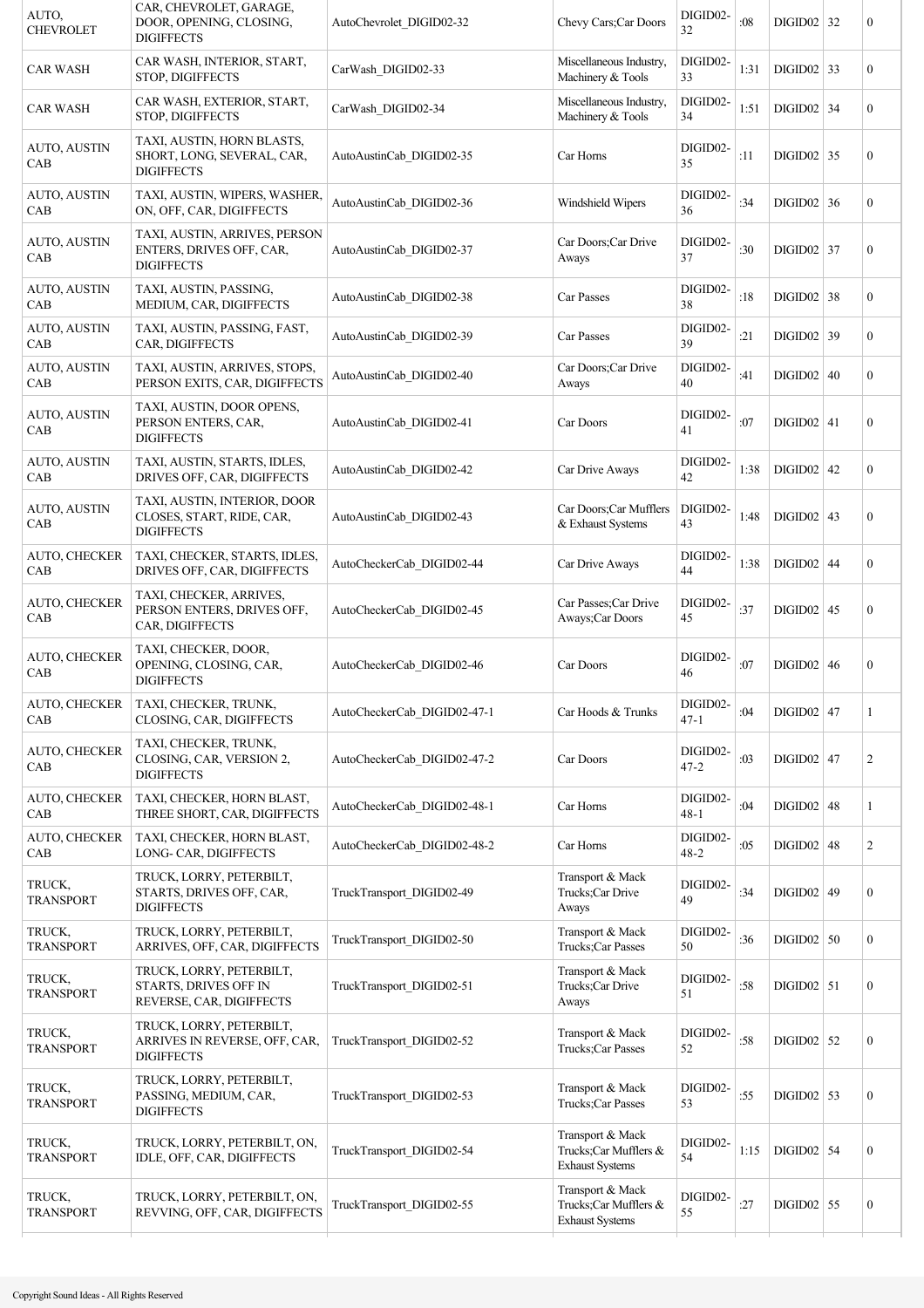| TRUCK,<br><b>TRANSPORT</b>   | TRUCK, LORRY, PETERBILT,<br>DOOR, OPENING, CLOSING, CAR,<br><b>DIGIFFECTS</b> | TruckTransport DIGID02-56  | Transport & Mack<br>Trucks:Car Doors                                | DIGID02-<br>56       | :08  | $DIGID02$ 56 | $\boldsymbol{0}$ |
|------------------------------|-------------------------------------------------------------------------------|----------------------------|---------------------------------------------------------------------|----------------------|------|--------------|------------------|
| TRUCK,<br><b>TRANSPORT</b>   | TRUCK, LORRY, PETERBILT,<br>HORN BLASTS, CAR, DIGIFFECTS                      | TruckTransport DIGID02-57  | Transport & Mack<br>Trucks;Car Horns                                | DIGID02-<br>57       | :10  | $DIGID02$ 57 | $\overline{0}$   |
| TRUCK,<br><b>TRANSPORT</b>   | TRUCK, LORRY, PETERBILT,<br>INTERIOR, RIDE, DIGIFFECTS                        | TruckTransport DIGID02-58  | Transport & Mack<br>Trucks:Car Mufflers &<br><b>Exhaust Systems</b> | DIGID02-<br>58       | 1:57 | $DIGID02$ 58 | $\boldsymbol{0}$ |
| BUS, CITY,<br><b>TRANSIT</b> | BUS, ARRIVES, STOPS, DRIVES<br>OFF, CAR, DIGIFFECTS                           | BusCityTransit DIGID02-59  | Buses                                                               | DIGID02-<br>59       | :50  | $DIGID02$ 59 | $\overline{0}$   |
| BUS, CITY,<br><b>TRANSIT</b> | BUS, INTERIOR, ENTERS, RIDE,<br>EXITS, CAR, DIGIFFECTS                        | BusCityTransit DIGID02-60  | Buses;Public<br>Transportation Interiors                            | DIGID02-<br>60       | 1:40 | DIGID02   60 | $\boldsymbol{0}$ |
| <b>STREET CAR</b>            | STREETCAR, ARRIVES, STOPS,<br>DRIVES OFF, TRAIN, DIGIFFECTS                   | StreetCar DIGID02-61       | Trams & Streetcars                                                  | DIGID02-<br>61       | 1:05 | $DIGID02$ 61 | $\mathbf{0}$     |
| <b>STREET CAR</b>            | STREETCAR, PASSING, TRAIN,<br><b>DIGIFFECTS</b>                               | StreetCar DIGID02-62-1     | Trams & Streetcars                                                  | DIGID02-<br>$62 - 1$ | :07  | $DIGID02$ 62 | 1                |
| <b>STREET CAR</b>            | STREETCAR, PASSING, HORN,<br>TRAIN, DIGIFFECTS                                | StreetCar DIGID02-62-2     | Trams & Streetcars                                                  | DIGID02-<br>$62 - 2$ | :22  | $DIGID02$ 62 | $\overline{2}$   |
| <b>STREET CAR</b>            | STREETCAR, INTERIOR, RIDE,<br>TRAIN, DIGIFFECTS                               | StreetCar DIGID02-63       | Trams & Streetcars                                                  | DIGID02-<br>63       | 1:35 | DIGID02   63 | $\boldsymbol{0}$ |
| <b>STREET CAR</b>            | STREETCAR, INTERIOR, DOORS,<br>OPENING, CLOSING, TRAIN,<br><b>DIGIFFECTS</b>  | StreetCar_DIGID02-64       | Trams & Streetcars                                                  | DIGID02-<br>64       | :17  | DIGID02   64 | $\boldsymbol{0}$ |
| <b>SUBWAY</b>                | SUBWAY, SAN FRANCISCO,<br>ARRIVES, STOPS, DRIVES OFF,<br>TRAIN, DIGIFFECTS    | Subway DIGID02-65          | Subways                                                             | DIGID02-<br>65       | 1:31 | DIGID02   65 | $\mathbf{0}$     |
| TRAIN, ELECTRIC              | TRAIN, ELECTRIC, INTERIOR,<br>DRIVES OFF, DIGIFFECTS                          | TrainElectric DIGID02-66   | Trains                                                              | DIGID02-<br>66       | 1:20 | DIGID02   66 | $\mathbf{0}$     |
| TRAIN, ELECTRIC              | TRAIN, ELECTRIC, RIDE,<br>CROSSING, DIGIFFECTS                                | TrainElectric DIGID02-67-1 | Trains                                                              | DIGID02-<br>$67-1$   | :22  | $DIGID02$ 67 | 1                |
| TRAIN, ELECTRIC              | TRAIN, ELECTRIC, RIDE,<br>CROSSING, DOPPLER EFFECT,<br><b>DIGIFFECTS</b>      | TrainElectric DIGID02-67-2 | Trains                                                              | DIGID02-<br>$67 - 2$ | 1:12 | DIGID02   67 | $\overline{c}$   |
| TRAIN, ELECTRIC              | TRAIN, ELECTRIC, INTERIOR,<br>STOPS, DIGIFFECTS                               | TrainElectric DIGID02-68   | Trains                                                              | DIGID02-<br>68       | :59  | DIGID02   68 | $\boldsymbol{0}$ |
| TRAIN, ELECTRIC              | TRAIN, ELECTRIC, SLIDING<br>DOOR, OPENING, CLOSING,<br><b>DIGIFFECTS</b>      | TrainElectric DIGID02-69   | Trains                                                              | DIGID02-<br>69       | :08  | DIGID02   69 | $\boldsymbol{0}$ |
| TRAIN, ELECTRIC              | TRAIN, ELECTRIC, EXIT DOOR,<br>OPENING, CLOSING, DIGIFFECTS                   | TrainElectric DIGID02-70   | Trains                                                              | DIGID02-<br>70       | :13  | $DIGID02$ 70 | $\overline{0}$   |
| TRAIN, DIESEL                | TRAIN, DIESEL, FREIGHT,<br>ARRIVES, ALARM, DIGIFFECTS                         | TrainDiesel DIGID02-71-1   | Trains                                                              | DIGID02-<br>$71 - 1$ | :06  | $DIGID02$ 71 | $\mathbf{1}$     |
| TRAIN, DIESEL                | TRAIN, DIESEL, FREIGHT,<br>ARRIVES, HORN, ALARM,<br><b>DIGIFFECTS</b>         | TrainDiesel DIGID02-71-2   | Trains                                                              | DIGID02-<br>$71 - 2$ | :49  | $DIGID02$ 71 | $\overline{c}$   |
| TRAIN, DIESEL                | TRAIN, DIESEL, FREIGHT, DRIVES<br>OFF, ALARM, DIGIFFECTS                      | TrainDiesel DIGID02-72-1   | Trains                                                              | DIGID02-<br>$72 - 1$ | :10  | $DIGID02$ 72 | 1                |
| TRAIN, DIESEL                | TRAIN, DIESEL, FREIGHT, DRIVES<br>OFF, HORN, ALARM, DIGIFFECTS                | TrainDiesel DIGID02-72-2   | Trains                                                              | DIGID02-<br>$72 - 2$ | 1:21 | $DIGID02$ 72 | $\overline{c}$   |
| TRAIN, DIESEL                | TRAIN, DIESEL, FREIGHT, LONG,<br>PASSING, DIGIFFECTS                          | TrainDiesel_DIGID02-73     | Trains                                                              | DIGID02-<br>73       | 1:28 | $DIGID02$ 73 | $\boldsymbol{0}$ |
| TRAIN, DIESEL                | TRAIN, DIESEL, FREIGHT, SHORT,<br>PASSING, ALARM, DIGIFFECTS                  | TrainDiesel DIGID02-74-1   | Trains                                                              | DIGID02-<br>$74-1$   | :07  | $DIGID02$ 74 | 1                |
| TRAIN, DIESEL                | TRAIN, DIESEL, FREIGHT, SHORT,<br>PASSING, HORN, ALARM,<br><b>DIGIFFECTS</b>  | TrainDiesel DIGID02-74-2   | Trains                                                              | DIGID02-<br>$74 - 2$ | :17  | DIGID02   74 | $\overline{c}$   |
| TRAIN, STEAM                 | TRAIN, STEAM ENGINE,<br><b>INTERIOR, DRIVES OFF,</b><br>WHISTLE, DIGIFFECTS   | TrainSteam DIGID02-75      | Trains                                                              | DIGID02-<br>75       | 1:28 | $DIGID02$ 75 | $\boldsymbol{0}$ |
| TRAIN, STEAM                 | TRAIN, STEAM ENGINE, RIDE,<br>ALARM, DIGIFFECTS                               | TrainSteam_DIGID02-76-1    | Trains                                                              | DIGID02-<br>$76-1$   | :20  | $DIGID02$ 76 | 1                |
| TRAIN, STEAM                 | TRAIN, STEAM ENGINE, RIDE,<br>WHISTLE, ALARM, DIGIFFECTS                      | TrainSteam_DIGID02-76-2    | Trains                                                              | DIGID02-<br>$76 - 2$ | :52  | $DIGID02$ 76 | $\overline{c}$   |
| <b>BOAT, FERRY</b>           | FERRY, INTERIOR, START, RIDE,<br>STOP, SOME ICE, SHIP,<br><b>DIGIFFECTS</b>   | BoatFerry DIGID02-77       | Ferries                                                             | DIGID02-<br>77       | 1:48 | $DIGID02$ 77 | $\boldsymbol{0}$ |
|                              |                                                                               |                            |                                                                     |                      |      |              |                  |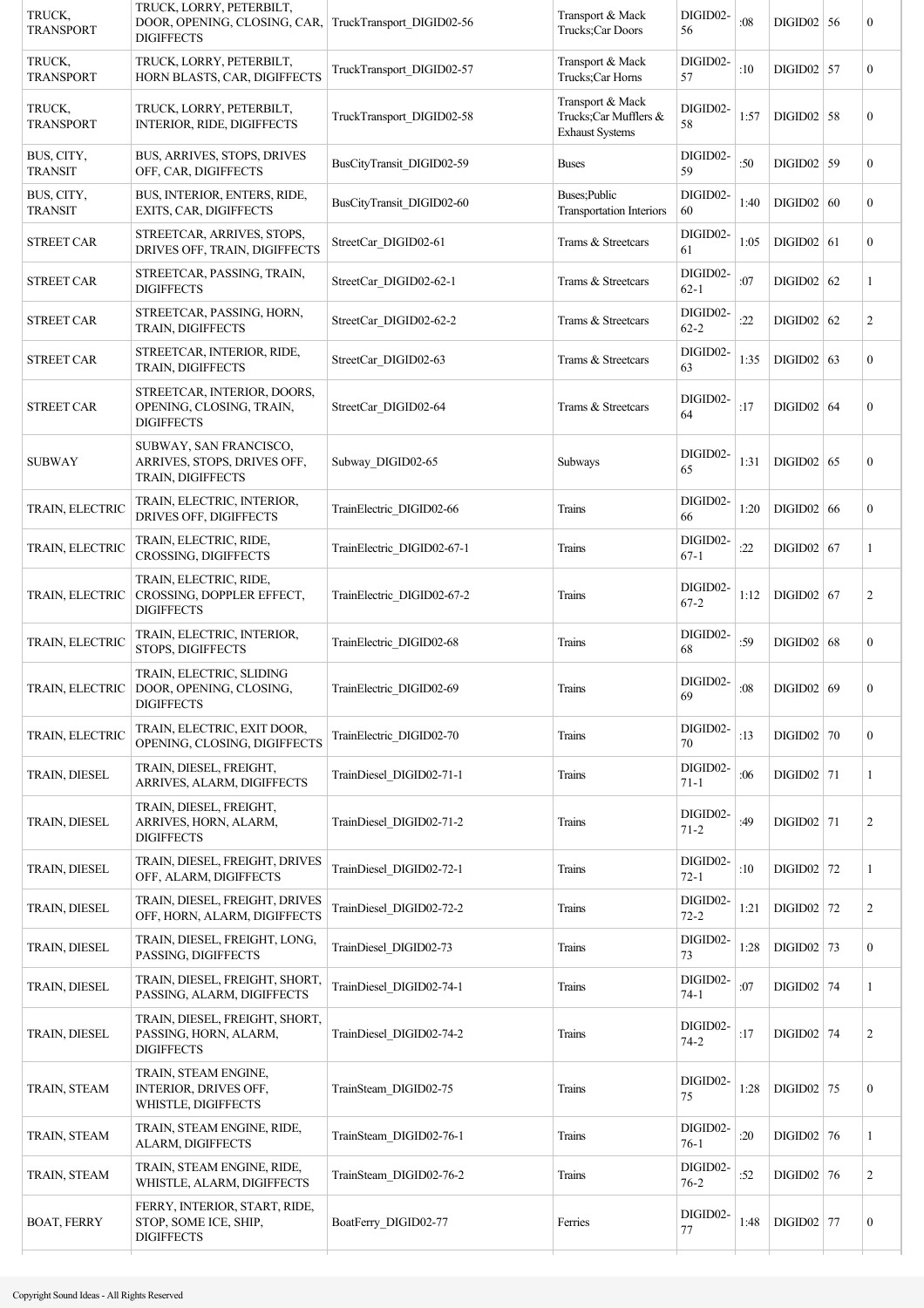| <b>BOAT, DIESEL</b>               | SHIP, SMALL, DIESEL, INTERIOR,<br>RIDE, DIGIFFECTS                             | BoatDiesel DIGID02-78                                                | Small Engine Motor<br><b>Boats</b>                                            | DIGID02-<br>78       | 2:11 | $DIGID02$ 78      | $\boldsymbol{0}$ |
|-----------------------------------|--------------------------------------------------------------------------------|----------------------------------------------------------------------|-------------------------------------------------------------------------------|----------------------|------|-------------------|------------------|
| <b>BOAT, DIESEL</b>               | SHIP, SMALL, DIESEL, INTERIOR,<br>START, IDLE, DIGIFFECTS                      | BoatDiesel_DIGID02-79                                                | Small Engine Motor<br><b>Boats</b>                                            | DIGID02-<br>79       | :57  | $DIGID02$ 79      | $\mathbf{0}$     |
| SHIP, HORN                        | HORN BLASTS, ALARM, SHIP,<br><b>DIGIFFECTS</b>                                 | ShipHorn_DIGID02-80                                                  | Comic<br>Noisemakers; Horns                                                   | DIGID02-<br>80       | :22  | DIGID02   80      | $\mathbf{0}$     |
| <b>BICYCLE</b>                    | BICYCLE, 10 SPEED, RIDE, ON<br><b>GRAVEL, DIGIFFECTS</b>                       | Bicycle_DIGID02-81                                                   | Bicycles & Mountain<br><b>Bikes</b>                                           | DIGID02-<br>81       | 1:13 | DIGID02   81      | $\mathbf{0}$     |
| MOTORCYCLE,<br>KAWASAKI Z<br>1000 | MOTORCYCLE, KAWASAKI Z<br>1000, STARTS, DRIVES OFF,<br>SLOW, DIGIFFECTS        | MotorcycleKawasakiZ1000_DIGID02-82                                   | Motorcycles &<br>Scooters                                                     | DIGID02-<br>82       | :40  | $DIGID02$ 82      | $\boldsymbol{0}$ |
| MOTORCYCLE,<br>KAWASAKI Z<br>1000 | MOTORCYCLE, KAWASAKI Z<br>1000, PASSING, SLOW,<br><b>DIGIFFECTS</b>            | MotorcycleKawasakiZ1000_DIGID02-83                                   | Motorcycles &<br>Scooters                                                     | DIGID02-<br>83       | :31  | $DIGID02$ 83      | $\bf{0}$         |
| MOTORCYCLE,<br>KAWASAKI Z<br>1000 | MOTORCYCLE, KAWASAKI Z<br>1000, ARRIVES, STOPS, SLOW,<br><b>DIGIFFECTS</b>     | MotorcycleKawasakiZ1000_DIGID02-84                                   | Motorcycles &<br>Scooters                                                     | DIGID02-<br>84       | :16  | <b>DIGID02 84</b> | $\bf{0}$         |
| MOTORCYCLE,<br>KAWASAKI Z<br>1000 | MOTORCYCLE, KAWASAKI Z<br>1000, DRIVES OFF, MEDIUM,<br><b>DIGIFFECTS</b>       | MotorcycleKawasakiZ1000_DIGID02-85                                   | Motorcycles &<br>Scooters                                                     | DIGID02-<br>85       | :19  | <b>DIGID02 85</b> | $\bf{0}$         |
| MOTORCYCLE,<br>KAWASAKI Z<br>1000 | MOTORCYCLE, KAWASAKI Z<br>1000, PASSING, MEDIUM,<br><b>DIGIFFECTS</b>          | MotorcycleKawasakiZ1000 DIGID02-86                                   | Motorcycles &<br>Scooters                                                     | DIGID02-<br>86       | :35  | DIGID02   86      | $\bf{0}$         |
| MOTORCYCLE,<br>KAWASAKI Z<br>1000 | MOTORCYCLE, KAWASAKI Z<br>1000, ARRIVES, STOPS, MEDIUM,<br><b>DIGIFFECTS</b>   | MotorcycleKawasakiZ1000_DIGID02-87                                   | Motorcycles &<br>Scooters                                                     | DIGID02-<br>87       | :16  | $DIGID02$ 87      | $\bf{0}$         |
| MOTORCYCLE,<br>KAWASAKI Z<br>1000 | MOTORCYCLE, KAWASAKI Z<br><b>DIGIFFECTS</b>                                    | 1000, STARTS, DRIVES OFF, FAST,   MotorcycleKawasakiZ1000_DIGID02-88 | Motorcycles &<br>Scooters                                                     | DIGID02-<br>88       | :19  | $DIGID02$ 88      | $\bf{0}$         |
| MOTORCYCLE,<br>KAWASAKI Z<br>1000 | MOTORCYCLE, KAWASAKI Z<br>1000, PASSING, FAST,<br><b>DIGIFFECTS</b>            | MotorcycleKawasakiZ1000_DIGID02-89                                   | Motorcycles &<br>Scooters                                                     | DIGID02-<br>89       | :27  | DIGID02   89      | $\bf{0}$         |
| MOTORCYCLE,<br>KAWASAKI Z<br>1000 | MOTORCYCLE, KAWASAKI Z<br>1000, ARRIVES, STOPS, FAST,<br><b>DIGIFFECTS</b>     | MotorcycleKawasakiZ1000 DIGID02-90                                   | Motorcycles &<br>Scooters                                                     | DIGID02-<br>90       | :26  | DIGID02   90      | $\mathbf{0}$     |
| MOTORCYCLE,<br>KAWASAKI Z<br>1000 | MOTORCYCLE, KAWASAKI Z<br>1000, START, IDLE, DIGIFFECTS                        | MotorcycleKawasakiZ1000 DIGID02-91                                   | Motorcycles &<br>Scooters                                                     | DIGID02-<br>91       | :49  | $DIGID02$   91    | $\boldsymbol{0}$ |
| MOTORCYCLE,<br>KAWASAKI Z<br>1000 | MOTORCYCLE, KAWASAKI Z<br>1000, START, REVS, DIGIFFECTS                        | MotorcycleKawasakiZ1000 DIGID02-92                                   | Motorcycles &<br>Scooters                                                     | DIGID02-<br>92       | :19  | $DIGID02$   92    | $\bf{0}$         |
| <b>HELICOPTER</b>                 | HELICOPTER, LARGE, STARTS,<br>HOVERS, AIRPLANE, DIGIFFECTS                     | Helicopter DIGID03-01                                                | Helicopters                                                                   | DIGID03-<br>01       | 2:32 | $DIGID03$   1     | $\bf{0}$         |
| <b>HELICOPTER</b>                 | HELICOPTER, LARGE, HOVERS,<br>FLIES OFF, AIRPLANE,<br><b>DIGIFFECTS</b>        | Helicopter DIGID03-02                                                | Helicopters                                                                   | DIGID03-<br>02       | 1:48 | DIGID03   2       | $\boldsymbol{0}$ |
| <b>HELICOPTER</b>                 | HELICOPTER, LARGE,<br>APPROACHES, HOVERS, LANDS,<br>OFF, AIRPLANE, DIGIFFECTS  | Helicopter DIGID03-03                                                | Helicopters                                                                   | DIGID03-<br>03       | 2:06 | $DIGID03$ 3       | $\bf{0}$         |
| <b>HELICOPTER</b>                 | HELICOPTER, JET RANGER,<br>STARTS, AIRPLANE, DIGIFFECTS                        | Helicopter DIGID03-04                                                | Helicopters                                                                   | DIGID03-<br>04       | 1:55 | DIGID03   4       | $\mathbf{0}$     |
| <b>HELICOPTER</b>                 | HELICOPTER, STARTS,<br>AIRPLANE, DIGIFFECTS                                    | Helicopter DIGID03-05                                                | Helicopters                                                                   | DIGID03-<br>05       | 1:56 | $DIGID03$ 5       | $\overline{0}$   |
| <b>HELICOPTER</b>                 | HELICOPTER, JET RANGER,<br>LANDS, AIRPLANE, DIGIFFECTS                         | Helicopter DIGID03-06                                                | Helicopters                                                                   | DIGID03-<br>06       | 1:42 | DIGID03   6       | $\mathbf{0}$     |
| AIRPLANE,<br><b>SINGLE PROP</b>   | AIRPLANE, PROPELLER, CESSNA,<br>TAKE OFF, DIGIFFECTS                           | AirplaneSingleProp DIGID03-07                                        | Vintage Airplanes &<br>Propeller<br>Planes; Airplane Exterior<br>Perspectives | DIGID03-<br>07       | :37  | $DIGID03$ 7       | $\boldsymbol{0}$ |
| AIRPLANE,<br><b>SINGLE PROP</b>   | AIRPLANE, PROPELLER, CESSNA,<br>FLY-BY, CLOSE, VERSION 1,<br><b>DIGIFFECTS</b> | AirplaneSingleProp DIGID03-08-1                                      | Vintage Airplanes &<br>Propeller<br>Planes; Airplane Exterior<br>Perspectives | DIGID03-<br>$08 - 1$ | :11  | DIGID03   8       | 1                |
| AIRPLANE,<br><b>SINGLE PROP</b>   | AIRPLANE, PROPELLER, CESSNA,<br>FLY-BY, CLOSE, VERSION 2,<br><b>DIGIFFECTS</b> | AirplaneSingleProp DIGID03-08-2                                      | Vintage Airplanes &<br>Propeller<br>Planes; Airplane Exterior<br>Perspectives | DIGID03-<br>$08-2$   | :40  | DIGID03   8       | $\overline{c}$   |
|                                   |                                                                                |                                                                      | Vintage Airplanes &                                                           |                      |      |                   |                  |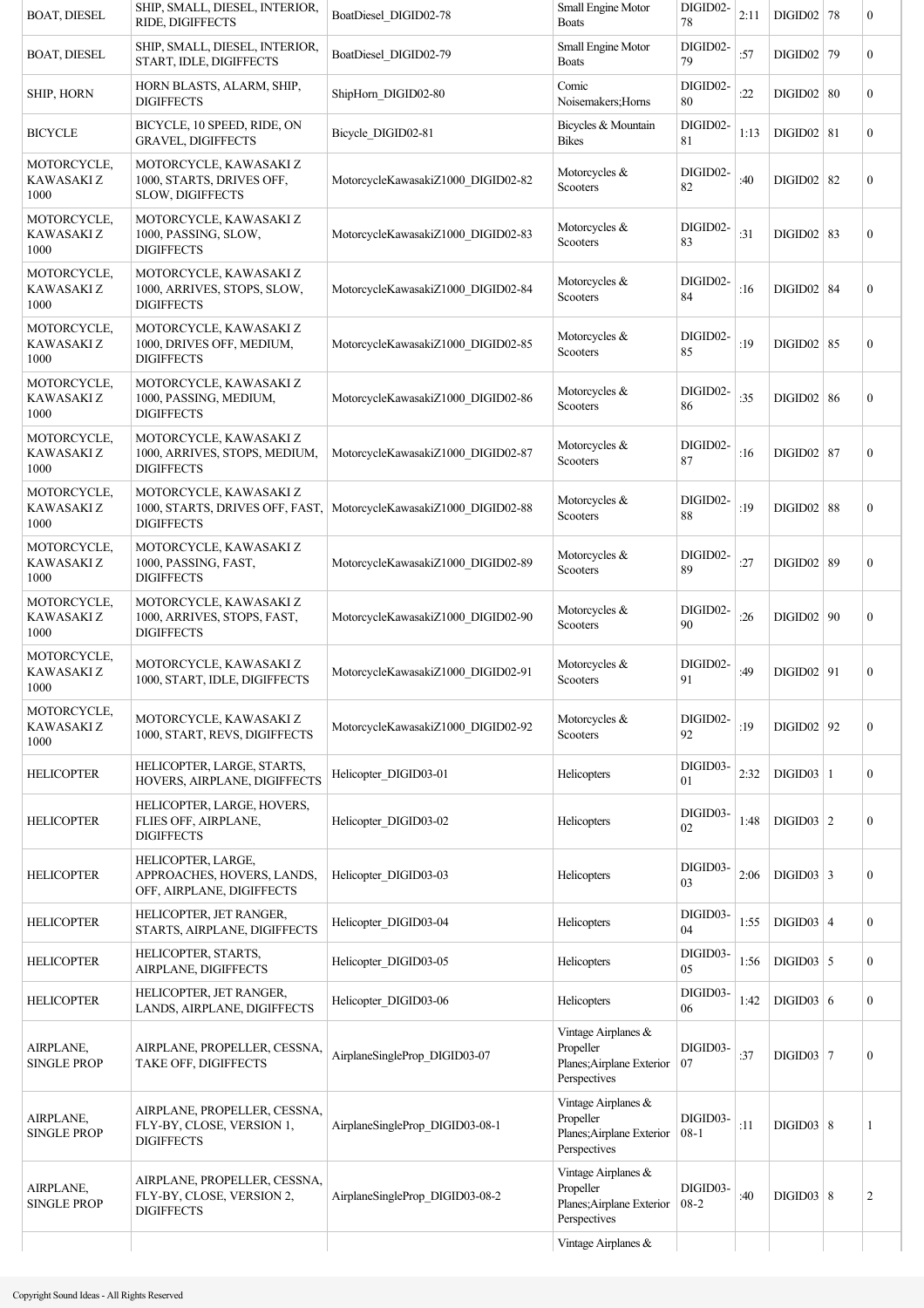| AIRPLANE,<br><b>SINGLE PROP</b>       | AIRPLANE, PROPELLER, CESSNA,<br>LANDS, DIGIFFECTS                                                                       | AirplaneSingleProp_DIGID03-09   | Propeller<br>Planes; Airplane Exterior<br>Perspectives                        | DIGID03-<br>09       | :26  | $DIGID03$ 9    |    | $\mathbf{0}$     |
|---------------------------------------|-------------------------------------------------------------------------------------------------------------------------|---------------------------------|-------------------------------------------------------------------------------|----------------------|------|----------------|----|------------------|
| AIRPLANE,<br><b>SINGLE PROP</b>       | AIRPLANE, PROPELLER, CESSNA,<br><b>IDLING, DIGIFFECTS</b>                                                               | AirplaneSingleProp DIGID03-10   | Vintage Airplanes &<br>Propeller<br>Planes; Airplane Exterior<br>Perspectives | DIGID03-<br>10       | :58  | DIGID03   10   |    | $\boldsymbol{0}$ |
| AIRPLANE,<br><b>SINGLE PROP</b>       | AIRPLANE, PROPELLER, CESSNA,<br>IDLING, HIGH RPM, DIGIFFECTS                                                            | AirplaneSingleProp DIGID03-11   | Vintage Airplanes &<br>Propeller<br>Planes; Airplane Exterior<br>Perspectives | DIGID03-<br>11       | 1:18 | $DIGID03$   11 |    | $\mathbf{0}$     |
| <b>AIRPLANE, PROP</b>                 | AIRPLANE, PROPELLER, 6<br>CYLINDERS, IDLING, DIGIFFECTS                                                                 | AirplaneProp DIGID03-12         | Vintage Airplanes &<br>Propeller<br>Planes; Airplane Exterior<br>Perspectives | DIGID03-<br>12       | 1:16 | DIGID03        | 12 | $\boldsymbol{0}$ |
| <b>AIRPLANE, PROP</b>                 | AIRPLANE, PROPELLER, 6<br>CYLINDERS, IDLING, HIGH RPM,<br><b>DIGIFFECTS</b>                                             | AirplaneProp DIGID03-13         | Vintage Airplanes &<br>Propeller<br>Planes; Airplane Exterior<br>Perspectives | DIGID03-<br>13       | 1:09 | DIGID03   13   |    | $\boldsymbol{0}$ |
| AIRPLANE,<br><b>TURBO PROP</b>        | AIRPLANE, TURBOPROP, IDLING,<br>HIGH RPM, DIGIFFECTS                                                                    | AirplaneTurboProp DIGID03-14    | Airplane Exterior<br>Perspectives                                             | DIGID03-<br>14       | 1:53 | DIGID03   14   |    | $\boldsymbol{0}$ |
| <b>AIRPLANE, PROP</b>                 | AIRPLANE, PROPELLER, TAKES<br>OFF, DISTANT, DIGIFFECTS                                                                  | AirplaneProp DIGID03-15         | Vintage Airplanes &<br>Propeller<br>Planes; Airplane Exterior<br>Perspectives | DIGID03-<br>15       | :28  | DIGID03   15   |    | $\mathbf{0}$     |
| <b>AIRPLANE, PROP</b>                 | AIRPLANE, PROPELLER, FLY-BY,<br>DISTANT, VERSION 1,<br><b>DIGIFFECTS</b>                                                | AirplaneProp DIGID03-16-1       | Vintage Airplanes &<br>Propeller<br>Planes; Airplane Exterior<br>Perspectives | DIGID03-<br>$16-1$   | :48  | DIGID03   16   |    | 1                |
| AIRPLANE, PROP                        | AIRPLANE, PROPELLER, FLY-BY,<br>DISTANT, VERSION 2,<br><b>DIGIFFECTS</b>                                                | AirplaneProp DIGID03-16-2       | Vintage Airplanes &<br>Propeller<br>Planes; Airplane Exterior<br>Perspectives | DIGID03-<br>$16-2$   | :27  | DIGID03        | 16 | 2                |
| AIRPLANE, JET                         | AIRPLANE, DC 10, CABIN, IN<br>FLIGHT, DIGIFFECTS                                                                        | AirplaneJet DIGID03-17          | Airplane Interior<br>Perspectives; Passenger<br>Jets                          | DIGID03-<br>17       | 1:30 | DIGID03        | 17 | $\mathbf{0}$     |
| AIRPORT,<br><b>INTERIOR</b>           | AIRPORT, ENVIRONMENT,<br>AMBIENCE, INDOORS,<br>TERMINAL, PA<br>ANNOUNCEMENTS, DIGIFFECTS                                | AirportInterior DIGID03-18      | Airports                                                                      | DIGID03-<br>18       | 1:51 | DIGID03   18   |    | $\boldsymbol{0}$ |
| AIRPORT,<br><b>INTERIOR</b>           | AIRPORT, ENVIRONMENT,<br>AMBIENCE, INDOORS, AT<br><b>BOARDING GATE, DIGIFFECTS</b>                                      | AirportInterior DIGID03-19      | Airports                                                                      | DIGID03-<br>19       | 2:02 | DIGID03   19   |    | $\boldsymbol{0}$ |
| AUTO, GRAVEL                          | CAR, ON GRAVEL, DRIVES OFF,<br>FAST, WHEELS SPINNING,<br><b>BRAKES HARD, SCREECHING</b><br>TIRES, VERSION 1, DIGIFFECTS | AutoGravel DIGID03-20-1         | Car Drive Aways;Car<br>Skids, Braking & Tires                                 | DIGID03-<br>$20-1$   | :13  | DIGID03   20   |    | 1                |
| AUTO, GRAVEL                          | CAR, ON GRAVEL, DRIVES OFF,<br>FAST, WHEELS SPINNING,<br>BRAKES HARD, SCREECHING<br>TIRES, VERSION 2, DIGIFFECTS        | AutoGravel DIGID03-20-2         | Car Drive Aways;Car<br>Skids, Braking & Tires                                 | DIGID03-<br>$20 - 2$ | :11  | DIGID03   20   |    | 2                |
| AUTO, GRAVEL                          | CAR, ON GRAVEL, DRIVES OFF,<br>FAST, WHEELS SPINNING,<br><b>BRAKES HARD, SCREECHING</b><br>TIRES, VERSION 3, DIGIFFECTS | AutoGravel DIGID03-20-3         | Car Drive Aways;Car<br>Skids, Braking & Tires                                 | DIGID03-<br>$20-3$   | :09  | DIGID03   20   |    | 3                |
| AUTO, GRAVEL                          | CAR, ON GRAVEL, DRIVES OFF,<br>FAST, WHEELS SPINNING,<br><b>BRAKES HARD, SCREECHING</b><br>TIRES, VERSION 4, DIGIFFECTS | AutoGravel_DIGID03-20-4         | Car Drive Aways;Car<br>Skids, Braking & Tires                                 | DIGID03-<br>$20 - 4$ | :08  | DIGID03   20   |    | $\overline{4}$   |
| AUTO, HORN<br><b>DOPPLER</b>          | CAR, HONKS HORN WHILE<br>PASSING, DOPPLER EFFECT,<br>VERSION 1, DIGIFFECTS                                              | AutoHornDoppler DIGID03-21-1    | Car Horns                                                                     | DIGID03-<br>$21 - 1$ | :14  | DIGID03   21   |    | 1                |
| AUTO, HORN<br><b>DOPPLER</b>          | CAR, HONKS HORN WHILE<br>PASSING, DOPPLER EFFECT,<br><b>VERSION 2, DIGIFFECTS</b>                                       | AutoHornDoppler DIGID03-21-2    | Car Horns                                                                     | DIGID03-<br>$21 - 2$ | :10  | DIGID03   21   |    | 2                |
| AUTO, HORN<br><b>DOPPLER</b>          | CAR, HONKS HORN WHILE<br>PASSING, DOPPLER EFFECT,<br>VERSION 3, DIGIFFECTS                                              | AutoHornDoppler DIGID03-21-3    | Car Horns                                                                     | DIGID03-<br>$21 - 3$ | :11  | $DIGID03$ 21   |    | 3                |
| TRUCK,<br><b>CHEVROLET</b><br>PICK UP | CAR, PICK UP TRUCK,<br>CHEVROLET SILVERADO, ON<br>ASPHALT, DRIVES OFF,<br><b>DIGIFFECTS</b>                             | TruckChevroletPickUp_DIGID03-22 | Chevy Trucks; Car Drive   DIGID03-<br>Aways                                   | 22                   | :21  | DIGID03   22   |    | $\boldsymbol{0}$ |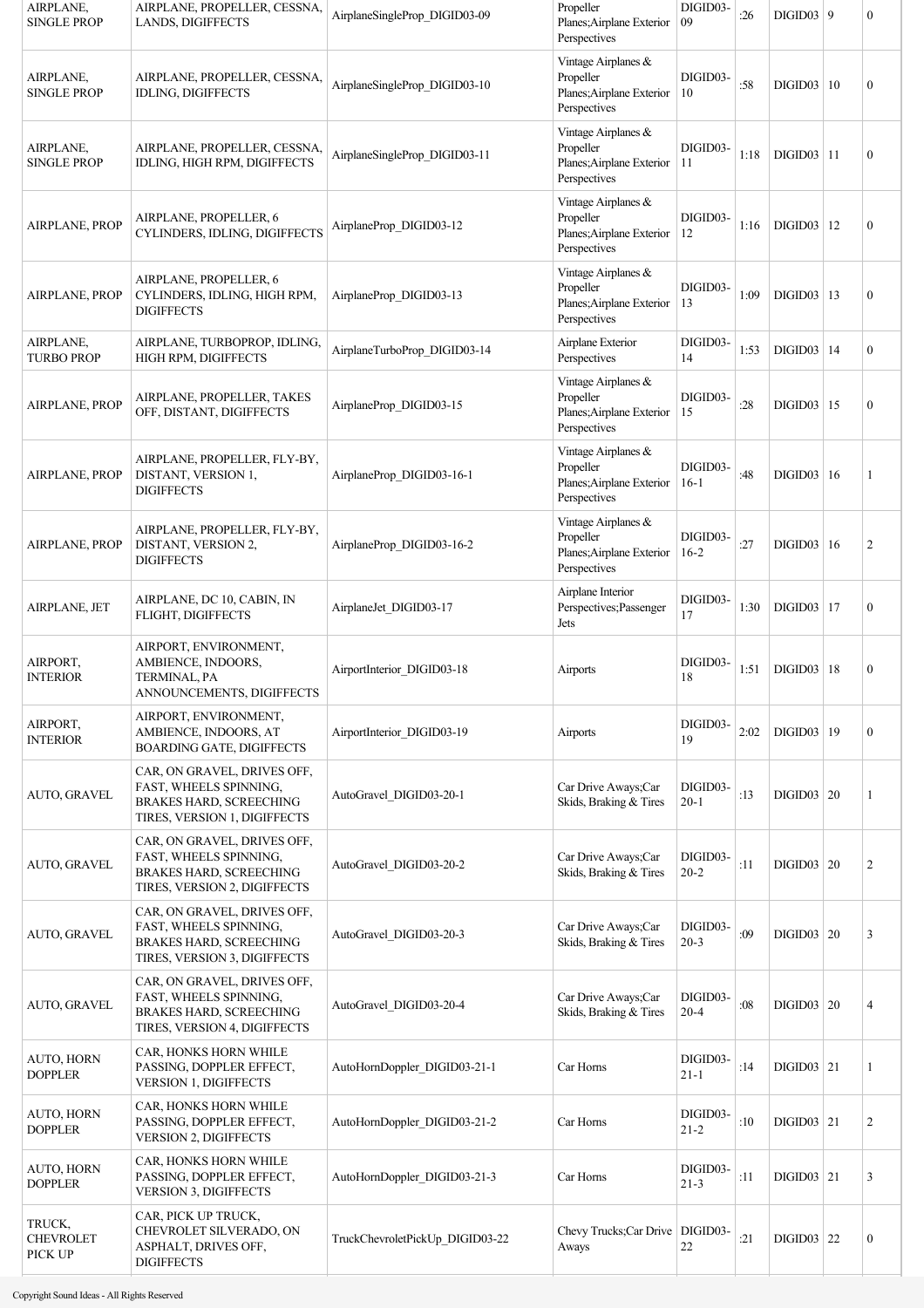| TRUCK,<br><b>CHEVROLET</b><br>PICK UP | CAR, PICK UP TRUCK,<br>CHEVROLET SILVERADO, ON<br>TIRES, HONKS, BRAKES HARD,<br><b>DIGIFFECTS</b>               | ASPHALT, BRAKES, SCREECHING   TruckChevroletPickUp_DIGID03-23-1 | Chevy Trucks;Car<br>Skids, Braking & Tires                           | DIGID03-<br>$23 - 1$ | :07  | DIGID03   23             | 1                |
|---------------------------------------|-----------------------------------------------------------------------------------------------------------------|-----------------------------------------------------------------|----------------------------------------------------------------------|----------------------|------|--------------------------|------------------|
| TRUCK,<br><b>CHEVROLET</b><br>PICK UP | CAR, PICK UP TRUCK,<br>CHEVROLET SILVERADO, ON<br>TIRES, HONKS, BRAKES HARD<br>#2, DIGIFFECTS                   | ASPHALT, BRAKES, SCREECHING   TruckChevroletPickUp DIGID03-23-2 | Chevy Trucks;Car<br>Skids, Braking & Tires                           | DIGID03-<br>$23 - 2$ | :10  | DIGID03   23             | $\overline{c}$   |
| TRUCK,<br><b>CHEVROLET</b><br>PICK UP | CAR, PICK UP TRUCK,<br>CHEVROLET SILVERADO,<br>GRAVEL, DRIVES OFF,<br><b>DIGIFFECTS</b>                         | TruckChevroletPickUp DIGID03-24-1                               | Chevy Trucks; Car Drive   DIGID03-<br>Aways                          | $24 - 1$             | :13  | <b>DIGID03</b> 24        | 1                |
| TRUCK,<br><b>CHEVROLET</b><br>PICK UP | CAR, PICK UP TRUCK,<br>CHEVROLET SILVERADO,<br>GRAVEL, WHEELS SPINNING,<br><b>DIGIFFECTS</b>                    | TruckChevroletPickUp_DIGID03-24-2                               | Chevy Trucks;Car<br>Skids, Braking & Tires                           | DIGID03-<br>$24 - 2$ | :18  | <b>DIGID03</b> 24        | $\overline{c}$   |
| TRUCK,<br><b>CHEVROLET</b><br>PICK UP | CAR, PICK UP TRUCK,<br><b>CHEVROLET SILVERADO,</b><br>GRAVEL, BRAKES, TURNS,<br>DRIVES OFF, DIGIFFECTS          | TruckChevroletPickUp_DIGID03-24-3                               | Chevy Trucks; Car Drive<br>Aways; Car Skids,<br>Braking & Tires      | DIGID03-<br>$24 - 3$ | :09  | <b>DIGID03</b> 24        | 3                |
| TRUCK,<br><b>CHEVROLET</b><br>PICK UP | CAR, PICK UP TRUCK,<br>CHEVROLET, OLD, ON ASPHALT,<br>DRIVES OFF, SLOW, DIGIFFECTS                              | TruckChevroletPickUp DIGID03-25                                 | Chevy Trucks; Car Drive   DIGID03-<br>Aways                          | 25                   | :20  | DIGID03   25             | $\boldsymbol{0}$ |
| TRUCK,<br><b>CHEVROLET</b><br>PICK UP | CAR, PICK UP TRUCK,<br>CHEVROLET, OLD, ON ASPHALT,<br>PASSING, SLOW, DIGIFFECTS                                 | TruckChevroletPickUp DIGID03-26                                 | Chevy Trucks: Car<br>Passes                                          | DIGID03-<br>26       | :21  | DIGID03   26             | $\boldsymbol{0}$ |
| TRUCK,<br><b>CHEVROLET</b><br>PICK UP | CAR, PICK UP TRUCK,<br>CHEVROLET, OLD, ON ASPHALT,<br>STOPS, SLOW, DIGIFFECTS                                   | TruckChevroletPickUp DIGID03-27                                 | Chevy Trucks;Car<br>Skids, Braking & Tires                           | DIGID03-<br>27       | :14  | DIGID03   27             | $\mathbf{0}$     |
| TRUCK,<br><b>CHEVROLET</b><br>PICK UP | CAR, PICK UP TRUCK,<br>CHEVROLET, OLD, ON ASPHALT,<br>DRIVES OFF, MEDIUM,<br><b>DIGIFFECTS</b>                  | TruckChevroletPickUp_DIGID03-28                                 | Chevy Trucks; Car Drive   DIGID03-<br>Aways                          | 28                   | :22  | DIGID03   28             | $\boldsymbol{0}$ |
| TRUCK,<br><b>CHEVROLET</b><br>PICK UP | CAR, PICK UP TRUCK,<br>CHEVROLET, OLD, ON ASPHALT,<br>PASSING, MEDIUM, DIGIFFECTS                               | TruckChevroletPickUp_DIGID03-29                                 | Chevy Trucks;Car<br>Passes                                           | DIGID03-<br>29       | :21  | $DIGID03$ 29             | $\boldsymbol{0}$ |
| TRUCK.<br><b>CHEVROLET</b><br>PICK UP | CAR, PICK UP TRUCK,<br>CHEVROLET, OLD, ON ASPHALT, TruckChevroletPickUp_DIGID03-30<br>STOPS, MEDIUM, DIGIFFECTS |                                                                 | Chevy Trucks;Car<br>Skids, Braking & Tires                           | DIGID03-<br>30       | :27  | $\text{DIGID}03 \mid 30$ | $\boldsymbol{0}$ |
| TRUCK,<br><b>CHEVROLET</b><br>PICK UP | CAR, PICK UP TRUCK,<br>CHEVROLET, OLD, ON ASPHALT,<br>DRIVES OFF, FAST, DIGIFFECTS                              | TruckChevroletPickUp DIGID03-31                                 | Chevy Trucks; Car Drive   DIGID03-<br>Aways                          | 31                   | :17  | $DIGID03$ 31             | $\boldsymbol{0}$ |
| TRUCK,<br><b>CHEVROLET</b><br>PICK UP | CAR, PICK UP TRUCK,<br>CHEVROLET, OLD, ON ASPHALT,<br>PASSING, FAST, DIGIFFECTS                                 | TruckChevroletPickUp DIGID03-32                                 | Chevy Trucks;Car<br>Passes                                           | DIGID03-<br>32       | :20  | $DIGID03$ 32             | $\boldsymbol{0}$ |
| TRUCK,<br><b>CHEVROLET</b><br>PICK UP | CAR, PICK UP TRUCK,<br>CHEVROLET, OLD, ON ASPHALT,<br><b>BRAKES HARD, SCREECHING</b><br>TIRES, DIGIFFECTS       | TruckChevroletPickUp_DIGID03-33                                 | Chevy Trucks;Car<br>Skids, Braking & Tires                           | DIGID03-<br>33       | :18  | DIGID03   33             | $\boldsymbol{0}$ |
| TRUCK,<br><b>CHEVROLET</b><br>PICK UP | CAR, PICK UP TRUCK,<br>CHEVROLET, OLD,<br>MANEUVERING IN PARKING<br>LOT, DRIVES OFF, DIGIFFECTS                 | TruckChevroletPickUp DIGID03-34                                 | Chevy Trucks;Car<br>Mufflers & Exhaust<br>Systems;Car Drive<br>Aways | DIGID03-<br>34       | 1:37 | $DIGID03$ 34             | $\boldsymbol{0}$ |
| TRUCK,<br><b>CHEVROLET</b><br>PICK UP | CAR, PICK UP TRUCK,<br>CHEVROLET, OLD, IDLING,<br><b>DIGIFFECTS</b>                                             | TruckChevroletPickUp_DIGID03-35                                 | Chevy Trucks;Car<br>Mufflers & Exhaust<br>Systems                    | DIGID03-<br>35       | :54  | $DIGID03$ 35             | $\boldsymbol{0}$ |
| TRUCK,<br><b>CHEVROLET</b><br>PICK UP | CAR, PICK UP TRUCK,<br>CHEVROLET, OLD, IDLING AND<br>REVVING, DIGIFFECTS                                        | TruckChevroletPickUp_DIGID03-36                                 | Chevy Trucks;Car<br>Mufflers & Exhaust<br>Systems                    | DIGID03-<br>36       | :37  | DIGID03   36             | $\boldsymbol{0}$ |
| AUTO,<br>PLYMOUTH V8                  | CAR, PLYMOUTH, V8, ON<br>ASPHALT, DRIVES OFF, SLOW,<br><b>DIGIFFECTS</b>                                        | AutoPlymouthV8 DIGID03-37                                       | Chrysler Cars; Car Drive<br>Aways                                    | DIGID03-<br>37       | :28  | DIGID03   37             | $\boldsymbol{0}$ |
| AUTO,<br>PLYMOUTH V8                  | CAR, PLYMOUTH, V8, ON<br>ASPHALT, PASSING, SLOW,<br><b>DIGIFFECTS</b>                                           | AutoPlymouthV8 DIGID03-38                                       | Chrysler Cars;Car<br>Passes                                          | DIGID03-<br>38       | :24  | DIGID03   38             | $\boldsymbol{0}$ |
| AUTO,<br>PLYMOUTH V8                  | CAR, PLYMOUTH, V8, ON<br>ASPHALT, STOPS, SLOW,<br><b>DIGIFFECTS</b>                                             | AutoPlymouthV8 DIGID03-39                                       | Chrysler Cars;Car<br>Skids, Braking & Tires                          | DIGID03-<br>39       | :15  | $DIGID03$ 39             | $\boldsymbol{0}$ |
|                                       |                                                                                                                 |                                                                 |                                                                      |                      |      |                          |                  |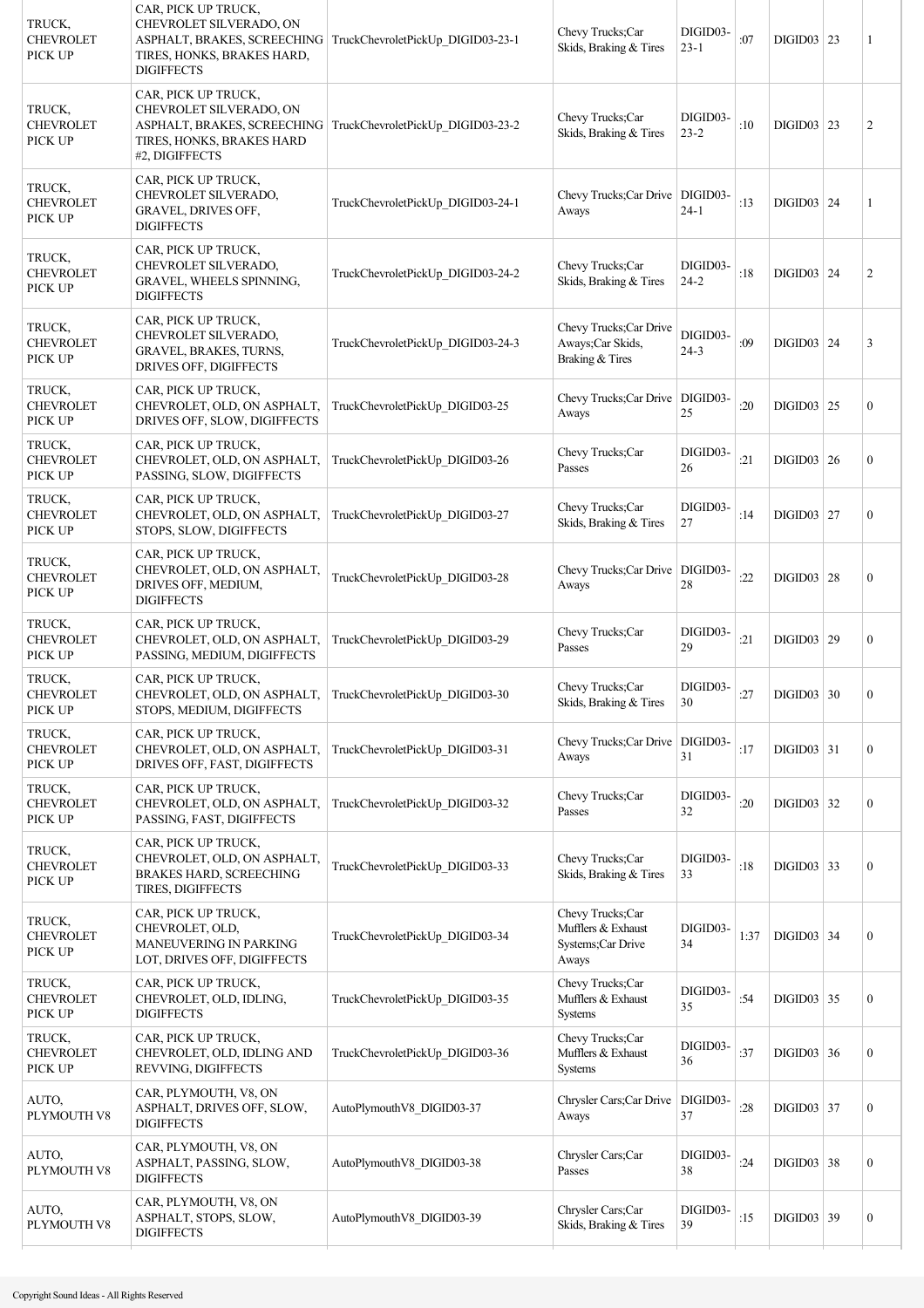| AUTO,<br>PLYMOUTH V8                        | CAR, PLYMOUTH, V8, ON<br>ASPHALT, DRIVES OFF, MEDIUM,<br><b>DIGIFFECTS</b>    | AutoPlymouthV8 DIGID03-40       | Chrysler Cars; Car Drive   DIGID03-<br>Aways                   | 40             | :24  | DIGID03   40 | $\boldsymbol{0}$ |
|---------------------------------------------|-------------------------------------------------------------------------------|---------------------------------|----------------------------------------------------------------|----------------|------|--------------|------------------|
| AUTO,<br>PLYMOUTH V8                        | CAR, PLYMOUTH, V8, ON<br>ASPHALT, PASSING, MEDIUM,<br><b>DIGIFFECTS</b>       | AutoPlymouthV8 DIGID03-41       | Chrysler Cars;Car<br>Passes                                    | DIGID03-<br>41 | :28  | DIGID03   41 | $\boldsymbol{0}$ |
| AUTO,<br>PLYMOUTH V8                        | CAR, PLYMOUTH, V8, ON<br>ASPHALT, STOPS, MEDIUM,<br><b>DIGIFFECTS</b>         | AutoPlymouthV8 DIGID03-42       | Chrysler Cars;Car<br>Skids, Braking & Tires                    | DIGID03-<br>42 | :20  | DIGID03   42 | $\boldsymbol{0}$ |
| AUTO,<br>PLYMOUTH V8                        | CAR, PLYMOUTH, V8, ON<br>ASPHALT, DRIVES OFF, FAST,<br><b>DIGIFFECTS</b>      | AutoPlymouthV8 DIGID03-43       | Chrysler Cars;Car Drive   DIGID03-<br>Aways                    | 43             | :22  | DIGID03   43 | $\boldsymbol{0}$ |
| AUTO,<br>PLYMOUTH V8                        | CAR, PLYMOUTH, V8, ON<br>ASPHALT, PASSING, FAST,<br><b>DIGIFFECTS</b>         | AutoPlymouthV8 DIGID03-44       | Chrysler Cars;Car<br>Passes                                    | DIGID03-<br>44 | :19  | DIGID03   44 | $\boldsymbol{0}$ |
| AUTO,<br>PLYMOUTH V8                        | CAR, PLYMOUTH, V8, ON<br>ASPHALT, STOPS, FAST,<br><b>DIGIFFECTS</b>           | AutoPlymouthV8 DIGID03-45       | Chrysler Cars;Car<br>Skids, Braking & Tires                    | DIGID03-<br>45 | :17  | DIGID03   45 | $\boldsymbol{0}$ |
| AUTO,<br>PLYMOUTH V8                        | CAR, PLYMOUTH, V8, IDLING,<br><b>DIGIFFECTS</b>                               | AutoPlymouthV8 DIGID03-46       | Chrysler Cars;Car<br>Mufflers & Exhaust<br>Systems             | DIGID03-<br>46 | 1:05 | DIGID03   46 | $\mathbf{0}$     |
| AUTO,<br>PLYMOUTH V8                        | CAR, PLYMOUTH, V8, INTERIOR,<br>RIDE, DIGIFFECTS                              | AutoPlymouthV8 DIGID03-47       | Chrysler Cars;Car<br>Mufflers & Exhaust<br>Systems             | DIGID03-<br>47 | 1:55 | $DIGID03$ 47 | $\boldsymbol{0}$ |
| AUTO,<br><b>MERCEDES</b><br><b>DIESEL</b>   | CAR, MERCEDES DIESEL, ON<br>ASPHALT, DRIVES OFF, SLOW,<br><b>DIGIFFECTS</b>   | AutoMercedesDiesel DIGID03-48   | Mercedes Benz<br>Cars;Car Drive Aways                          | DIGID03-<br>48 | :29  | DIGID03   48 | $\boldsymbol{0}$ |
| AUTO,<br><b>MERCEDES</b><br><b>DIESEL</b>   | CAR, MERCEDES DIESEL, ON<br>ASPHALT, PASSING, SLOW,<br><b>DIGIFFECTS</b>      | AutoMercedesDiesel DIGID03-49   | Mercedes Benz<br>Cars; Car Passes                              | DIGID03-<br>49 | :24  | DIGID03   49 | $\boldsymbol{0}$ |
| AUTO,<br><b>MERCEDES</b><br><b>DIESEL</b>   | CAR, MERCEDES DIESEL, ON<br>ASPHALT, STOPS, SLOW,<br><b>DIGIFFECTS</b>        | AutoMercedesDiesel DIGID03-50   | Mercedes Benz<br>Cars;Car Skids, Braking<br>& Tires            | DIGID03-<br>50 | :20  | DIGID03   50 | $\boldsymbol{0}$ |
| AUTO,<br><b>MERCEDES</b><br><b>DIESEL</b>   | CAR, MERCEDES DIESEL, ON<br>ASPHALT, DRIVES OFF, MEDIUM,<br><b>DIGIFFECTS</b> | AutoMercedesDiesel DIGID03-51   | Mercedes Benz<br>Cars;Car Drive Aways                          | DIGID03-<br>51 | :31  | $DIGID03$ 51 | $\boldsymbol{0}$ |
| AUTO,<br><b>MERCEDES</b><br><b>DIESEL</b>   | CAR, MERCEDES DIESEL, ON<br>ASPHALT, PASSING, MEDIUM,<br><b>DIGIFFECTS</b>    | AutoMercedesDiesel DIGID03-52   | Mercedes Benz<br>Cars;Car Passes                               | DIGID03-<br>52 | :19  | $DIGID03$ 52 | $\boldsymbol{0}$ |
| AUTO,<br><b>MERCEDES</b><br><b>DIESEL</b>   | CAR, MERCEDES DIESEL, ON<br>ASPHALT, STOPS, MEDIUM,<br><b>DIGIFFECTS</b>      | AutoMercedesDiesel DIGID03-53   | Mercedes Benz<br>Cars;Car Skids, Braking<br>& Tires            | DIGID03-<br>53 | :20  | $DIGID03$ 53 | $\mathbf{0}$     |
| AUTO,<br><b>MERCEDES</b><br><b>DIESEL</b>   | CAR, MERCEDES DIESEL, ON<br>ASPHALT, DRIVES OFF, FAST,<br><b>DIGIFFECTS</b>   | AutoMercedesDiesel DIGID03-54   | Mercedes Benz<br>Cars;Car Drive Aways                          | DIGID03-<br>54 | :29  | $DIGID03$ 54 | $\boldsymbol{0}$ |
| AUTO.<br><b>MERCEDES</b><br><b>DIESEL</b>   | CAR, MERCEDES DIESEL, ON<br>ASPHALT, PASSING, FAST,<br><b>DIGIFFECTS</b>      | AutoMercedesDiesel_DIGID03-55   | Mercedes Benz<br>Cars;Car Passes                               | DIGID03-<br>55 | :20  | $DIGID03$ 55 | $\boldsymbol{0}$ |
| AUTO.<br><b>MERCEDES</b><br><b>DIESEL</b>   | CAR, MERCEDES DIESEL, ON<br>ASPHALT, STOPS, FAST,<br><b>DIGIFFECTS</b>        | AutoMercedesDiesel DIGID03-56   | Mercedes Benz<br>Cars;Car Skids, Braking<br>& Tires            | DIGID03-<br>56 | :17  | $DIGID03$ 56 | $\boldsymbol{0}$ |
| AUTO,<br><b>MERCEDES</b><br><b>DIESEL</b>   | CAR, MERCEDES DIESEL, IDLING,<br><b>DIGIFFECTS</b>                            | AutoMercedesDiesel DIGID03-57   | Mercedes Benz<br>Cars;Car Mufflers &<br><b>Exhaust Systems</b> | DIGID03-<br>57 | 1:05 | $DIGID03$ 57 | $\boldsymbol{0}$ |
| AUTO,<br><b>MERCEDES</b><br><b>DIESEL</b>   | CAR, MERCEDES DIESEL,<br>REVVING, DIGIFFECTS                                  | AutoMercedesDiesel_DIGID03-58   | Mercedes Benz<br>Cars:Car Mufflers &<br><b>Exhaust Systems</b> | DIGID03-<br>58 | :40  | $DIGID03$ 58 | $\boldsymbol{0}$ |
| AUTO,<br><b>MERCEDES</b><br><b>DIESEL</b>   | CAR, MERCEDES DIESEL,<br>INTERIOR, RIDE, DIGIFFECTS                           | AutoMercedesDiesel_DIGID03-59   | Mercedes Benz<br>Cars;Car Mufflers &<br><b>Exhaust Systems</b> | DIGID03-<br>59 | 2:25 | $DIGID03$ 59 | $\boldsymbol{0}$ |
| AUTO,<br><b>VOLKSWAGEN</b><br><b>BEETLE</b> | CAR, VOLKSWAGEN BEETLE, ON<br>ASPHALT, DRIVES OFF, SLOW,<br><b>DIGIFFECTS</b> | AutoVolkswagenBeetle_DIGID03-60 | Volkswagen Cars;Car<br>Drive Aways                             | DIGID03-<br>60 | :25  | DIGID03   60 | $\boldsymbol{0}$ |
| AUTO,<br><b>VOLKSWAGEN</b><br><b>BEETLE</b> | CAR, VOLKSWAGEN BEETLE, ON<br>ASPHALT, PASSING, SLOW,<br><b>DIGIFFECTS</b>    | AutoVolkswagenBeetle_DIGID03-61 | Volkswagen Cars;Car<br>Passes                                  | DIGID03-<br>61 | :28  | DIGID03   61 | $\boldsymbol{0}$ |
| AUTO,<br><b>VOLKSWAGEN</b><br><b>BEETLE</b> | CAR, VOLKSWAGEN BEETLE, ON<br>ASPHALT, STOPS, SLOW,<br><b>DIGIFFECTS</b>      | AutoVolkswagenBeetle_DIGID03-62 | Volkswagen Cars;Car<br>Skids, Braking & Tires                  | DIGID03-<br>62 | :25  | $DIGID03$ 62 | $\boldsymbol{0}$ |
|                                             |                                                                               |                                 |                                                                |                |      |              |                  |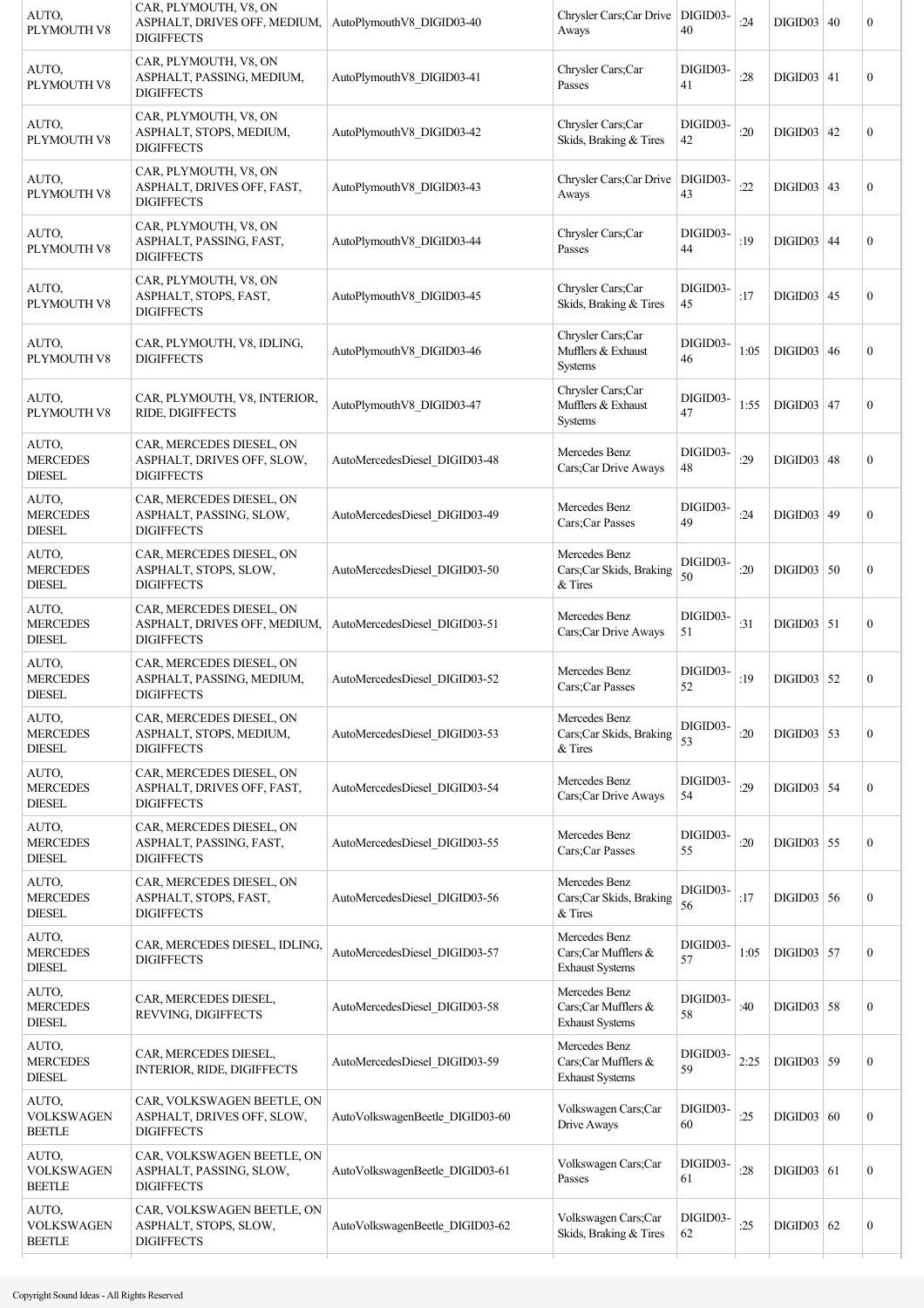| AUTO,<br><b>VOLKSWAGEN</b><br><b>BEETLE</b> | CAR, VOLKSWAGEN BEETLE, ON<br>ASPHALT, DRIVES OFF, MEDIUM,<br><b>DIGIFFECTS</b>         | AutoVolkswagenBeetle DIGID03-63 | Volkswagen Cars;Car<br>Drive Aways                                  | DIGID03-<br>63       | :25  | DIGID03   63      | $\boldsymbol{0}$ |
|---------------------------------------------|-----------------------------------------------------------------------------------------|---------------------------------|---------------------------------------------------------------------|----------------------|------|-------------------|------------------|
| AUTO,<br><b>VOLKSWAGEN</b><br><b>BEETLE</b> | CAR, VOLKSWAGEN BEETLE, ON<br>ASPHALT, PASSING, MEDIUM,<br><b>DIGIFFECTS</b>            | AutoVolkswagenBeetle DIGID03-64 | Volkswagen Cars;Car<br>Passes                                       | DIGID03-<br>64       | :21  | DIGID03   64      | $\boldsymbol{0}$ |
| AUTO,<br><b>VOLKSWAGEN</b><br><b>BEETLE</b> | CAR, VOLKSWAGEN BEETLE, ON<br>ASPHALT, STOPS, MEDIUM,<br><b>DIGIFFECTS</b>              | AutoVolkswagenBeetle DIGID03-65 | Volkswagen Cars;Car<br>Skids, Braking & Tires                       | DIGID03-<br>65       | :24  | DIGID03   65      | $\boldsymbol{0}$ |
| AUTO,<br><b>VOLKSWAGEN</b><br><b>BEETLE</b> | CAR, VOLKSWAGEN BEETLE, ON<br>ASPHALT, DRIVES OFF, FAST,<br><b>DIGIFFECTS</b>           | AutoVolkswagenBeetle DIGID03-66 | Volkswagen Cars;Car<br>Drive Aways                                  | DIGID03-<br>66       | :21  | DIGID03   66      | $\boldsymbol{0}$ |
| AUTO,<br><b>VOLKSWAGEN</b><br><b>BEETLE</b> | CAR, VOLKSWAGEN BEETLE, ON<br>ASPHALT, PASSING, FAST,<br><b>DIGIFFECTS</b>              | AutoVolkswagenBeetle DIGID03-67 | Volkswagen Cars;Car<br>Passes                                       | DIGID03-<br>67       | :14  | DIGID03   67      | $\boldsymbol{0}$ |
| AUTO,<br><b>VOLKSWAGEN</b><br><b>BEETLE</b> | CAR, VOLKSWAGEN BEETLE, ON<br>ASPHALT, STOPS, FAST,<br><b>DIGIFFECTS</b>                | AutoVolkswagenBeetle DIGID03-68 | Volkswagen Cars;Car<br>Skids, Braking & Tires                       | DIGID03-<br>68       | :20  | DIGID03   68      | $\boldsymbol{0}$ |
| AUTO,<br><b>VOLKSWAGEN</b><br><b>BEETLE</b> | CAR, VOLKSWAGEN BEETLE,<br><b>IDLING, DIGIFFECTS</b>                                    | AutoVolkswagenBeetle_DIGID03-69 | Volkswagen Cars;Car<br>Mufflers & Exhaust<br>Systems                | DIGID03-<br>69       | 1:06 | DIGID03   69      | $\mathbf{0}$     |
| AUTO,<br><b>VOLKSWAGEN</b><br><b>BEETLE</b> | CAR, VOLKSWAGEN BEETLE,<br>REVVING, DIGIFFECTS                                          | AutoVolkswagenBeetle DIGID03-70 | Volkswagen Cars;Car<br>Mufflers & Exhaust<br>Systems                | DIGID03-<br>70       | :28  | <b>DIGID03 70</b> | $\boldsymbol{0}$ |
| AUTO,<br><b>VOLKSWAGEN</b><br><b>BEETLE</b> | CAR, VOLKSWAGEN BEETLE,<br>INTERIOR, RIDE, DIGIFFECTS                                   | AutoVolkswagenBeetle_DIGID03-71 | Volkswagen Cars;Car<br>Mufflers & Exhaust<br>Systems                | DIGID03-<br>71       | 1:53 | DIGID03   71      | $\boldsymbol{0}$ |
| <b>AUTO, PORSCHE</b><br>928                 | CAR, PORSCHE 928, ON<br>ASPHALT, DRIVES OFF, SLOW,<br><b>DIGIFFECTS</b>                 | AutoPorsche928 DIGID03-72       | Porsche Cars;Car Drive<br>Aways                                     | DIGID03-<br>72       | :22  | DIGID03 $ 72$     | $\boldsymbol{0}$ |
| <b>AUTO, PORSCHE</b><br>928                 | CAR, PORSCHE 928, ON<br>ASPHALT, PASSING, SLOW,<br><b>DIGIFFECTS</b>                    | AutoPorsche928 DIGID03-73       | Porsche Cars;Car<br>Passes                                          | DIGID03-<br>73       | :25  | DIGID03   73      | $\boldsymbol{0}$ |
| <b>AUTO, PORSCHE</b><br>928                 | CAR, PORSCHE 928, ON<br>ASPHALT, STOPS, SLOW,<br><b>DIGIFFECTS</b>                      | AutoPorsche928 DIGID03-74       | Porsche Cars                                                        | DIGID03-<br>74       | :17  | DIGID03 74        | $\boldsymbol{0}$ |
| <b>AUTO, PORSCHE</b><br>928                 | CAR, PORSCHE 928, ON<br>ASPHALT, DRIVES OFF, FAST,<br><b>DIGIFFECTS</b>                 | AutoPorsche928 DIGID03-75       | Porsche Cars; Car Drive<br>Aways                                    | DIGID03-<br>75       | :22  | DIGID03 75        | $\boldsymbol{0}$ |
| AUTO, PORSCHE<br>928                        | CAR, PORSCHE 928, ON<br>ASPHALT, PASSING, FAST,<br><b>DIGIFFECTS</b>                    | AutoPorsche928 DIGID03-76       | Porsche Cars:Car<br>Passes                                          | DIGID03-<br>76       | :18  | $DIGID03$ 76      | $\mathbf{0}$     |
| AUTO, PORSCHE<br>928                        | CAR, PORSCHE 928, ON<br>ASPHALT, STOPS, FAST,<br><b>DIGIFFECTS</b>                      | AutoPorsche928 DIGID03-77       | Porsche Cars;Car<br>Skids, Braking & Tires                          | DIGID03-<br>77       | :23  | DIGID03 77        | $\boldsymbol{0}$ |
| AUTO, '32 FORD                              | CAR, 1932 FORD HOT ROD, ON<br>ASPHALT, DRIVES OFF,<br><b>DIGIFFECTS</b>                 | Auto'32Ford DIGID03-78-1        | Car Drive<br>Aways; Antique Cars<br>(pre 1940); Ford Cars           | DIGID03-<br>$78 - 1$ | :28  | $DIGID03$ 78      | 1                |
| AUTO, '32 FORD                              | CAR, 1932 FORD HOT ROD, ON<br>ASPHALT-PASSING, DIGIFFECTS                               | Auto'32Ford DIGID03-78-2        | Car Passes; Antique<br>Cars (pre 1940);Ford<br>Cars                 | DIGID03-<br>$78 - 2$ | :15  | $DIGID03$ 78      | $\overline{c}$   |
| AUTO, '32 FORD                              | CAR, 1932 FORD HOT ROD, ON<br>ASPHALT, STOPS, DIGIFFECTS                                | Auto'32Ford DIGID03-78-3        | Car Skids, Braking &<br>Tires; Antique Cars (pre<br>1940);Ford Cars | DIGID03-<br>$78-3$   | :18  | <b>DIGID03 78</b> | 3                |
| AUTO, DOOR                                  | CAR DOOR, OPENING, CLOSING,<br>SOFT, CLOSE UP, MUFFLED,<br><b>DIGIFFECTS</b>            | AutoDoor DIGID03-79-1           | Car Doors                                                           | DIGID03-<br>$79-1$   | :11  | DIGID03 79        | 1                |
| AUTO, DOOR                                  | CAR DOOR, OPENING, CLOSING,<br>HARD, CLOSE UP, MUFFLED,<br><b>DIGIFFECTS</b>            | AutoDoor DIGID03-79-2           | Car Doors                                                           | DIGID03-<br>$79-2$   | :06  | DIGID03 79        | $\overline{c}$   |
| AUTO, DOOR                                  | CAR DOOR, OPENING, CLOSING,<br>SOFT, DISTANT, MUFFLED,<br><b>DIGIFFECTS</b>             | AutoDoor DIGID03-79-3           | Car Doors                                                           | DIGID03-<br>$79-3$   | :08  | $DIGID03$ 79      | 3                |
| AUTO, DOOR                                  | CAR DOOR, OPENING, CLOSING,<br>HARD, DISTANT, MUFFLED, 7<br><b>VERSIONS, DIGIFFECTS</b> | AutoDoor_DIGID03-79-4           | Car Doors                                                           | DIGID03-<br>$79-4$   | :08  | $DIGID03$ 79      | $\overline{4}$   |
| AUTO, DOOR                                  | CAR DOOR, OPENING, CLOSING,<br>CLOSE UP - BRIGHT, DIGIFFECTS                            | AutoDoor_DIGID03-79-5           | Car Doors                                                           | DIGID03-<br>$79 - 5$ | :07  | $DIGID03$ 79      | 5                |
| <b>AUTO, DOOR</b>                           | CAR DOOR, OPENING, CLOSING,<br>DISTANT, BRIGHT, DIGIFFECTS                              | AutoDoor_DIGID03-79-6           | Car Doors                                                           | DIGID03-<br>79-6     | :06  | $DIGID03$ 79      | 6                |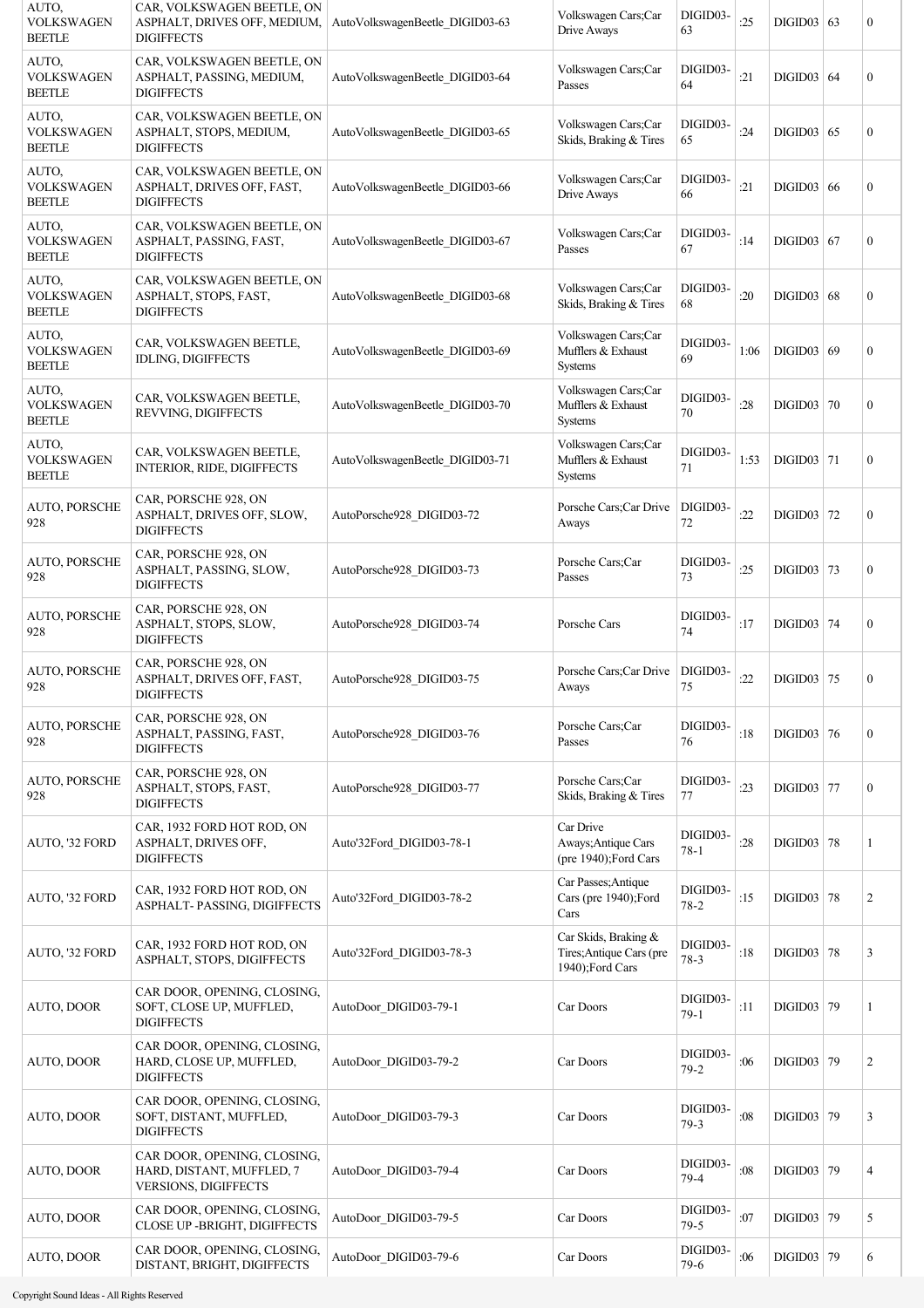| AUTO, DOOR                                      | CAR DOOR, OPENING, CLOSING,<br>FROM THE INSIDE, DIGIFFECTS                   | AutoDoor DIGID03-79-7               | Car Doors                                 | DIGID03-<br>$79 - 7$ | :08 | DIGID03 79        | 7                |
|-------------------------------------------------|------------------------------------------------------------------------------|-------------------------------------|-------------------------------------------|----------------------|-----|-------------------|------------------|
| AUTO, TRUNK                                     | CAR TRUNK, BOOT, OPENING,<br>CLOSING, HOOD, CLOSE UP,<br><b>DIGIFFECTS</b>   | AutoTrunk DIGID03-80-1              | Car Hoods & Trunks                        | DIGID03-<br>$80 - 1$ | :07 | DIGID03   80      | 1                |
| AUTO, TRUNK                                     | CAR TRUNK, BOOT, OPENING,<br>CLOSING, HOOD, DISTANT,<br><b>DIGIFFECTS</b>    | AutoTrunk DIGID03-80-2              | Car Hoods & Trunks                        | DIGID03-<br>$80 - 2$ | :08 | DIGID03   80      | 2                |
| AUTO, TRUNK                                     | CAR TRUNK, BOOT, OPENING,<br>CLOSING, BONNET, CLOSE UP,<br><b>DIGIFFECTS</b> | AutoTrunk DIGID03-80-3              | Car Hoods & Trunks                        | DIGID03-<br>$80 - 3$ | :18 | DIGID03   80      | 3                |
| AUTO, TRUNK                                     | CAR TRUNK, BOOT, OPENING,<br>CLOSING - BONNET, DISTANT,<br><b>DIGIFFECTS</b> | AutoTrunk DIGID03-80-4              | Car Hoods & Trunks                        | DIGID03-<br>$80 - 4$ | :15 | DIGID03   80      | 4                |
| AUTO,<br><b>DIRECTIONAL</b><br><b>SIGNALS</b>   | CAR BLINKERS, OLD NOISY<br>SHORT, DIGIFFECTS                                 | AutoDirectionalSignals_DIGID03-81-1 | Car Turn Signals                          | DIGID03-<br>$81 - 1$ | :07 | DIGID03   81      | 1                |
| AUTO,<br><b>DIRECTIONAL</b><br><b>SIGNALS</b>   | CAR BLINKERS, OLD NOISY<br>LONG, DIGIFFECTS                                  | AutoDirectionalSignals DIGID03-81-2 | Car Turn Signals                          | DIGID03-<br>$81 - 2$ | :22 | DIGID03   81      | 2                |
| AUTO.<br><b>DIRECTIONAL</b><br><b>SIGNALS</b>   | CAR BLINKERS, MODERN,<br><b>DIGIFFECTS</b>                                   | AutoDirectionalSignals_DIGID03-81-3 | Car Turn Signals                          | DIGID03-<br>$81 - 3$ | :23 | $DIGID03$ 81      | 3                |
| AUTO, GLOVE<br>COMPARTMENT                      | CAR, GLOVE COMPARTMENT,<br>OPENING, CLOSING, DIGIFFECTS                      | AutoGloveCompartment_DIGID03-82-1   | Glove Compartments                        | DIGID03-<br>$82 - 1$ | :05 | $DIGID03$ 82      | 1                |
| AUTO, WINDOW                                    | CAR, WINDOW- OPENING,<br>CLOSING, DIGIFFECTS                                 | AutoWindow DIGID03-82-2             | Car Windows                               | DIGID03-<br>$82 - 2$ | :13 | $DIGID03$ 82      | $\overline{2}$   |
| AUTO, WINDOW                                    | CAR, POWER WINDOW,<br>OPENING, CLOSING, DIGIFFECTS                           | AutoWindow DIGID03-82-3             | Car Windows                               | DIGID03-<br>$82 - 3$ | :13 | DIGID03   82      | 3                |
| <b>AUTO, SUN ROOF</b>                           | CAR, POWER SUN ROOF,<br>OPENING, CLOSING, DIGIFFECTS                         | AutoSunRoof DIGID03-82-4            | Sunroofs, Moonroofs,<br>Convertible Roofs | DIGID03-<br>$82 - 4$ | :12 | DIGID03   82      | 4                |
| <b>AUTO, MIRROR</b>                             | CAR, POWER OUTSIDE MIRROR,<br><b>DIGIFFECTS</b>                              | AutoMirror DIGID03-82-5             | Side Mirrors                              | DIGID03-<br>$82 - 5$ | :12 | DIGID03   82      | 5                |
| <b>AUTO, HORN</b>                               | CAR, HORN, 1 LONG, 1 SHORT,<br><b>DIGIFFECTS</b>                             | AutoHorn DIGID03-82-6               | Car Horns                                 | DIGID03-<br>$82 - 6$ | :08 | $DIGID03$ 82      | 6                |
| MOTORCYCLE,<br><b>HARLEY</b><br><b>DAVIDSON</b> | MOTORCYCLE, HARLEY<br>DAVIDSON, WON+T START,<br><b>DIGIFFECTS</b>            | MotorcycleHarleyDavidson DIGID03-83 | Motorcycles &<br>Scooters                 | DIGID03-<br>83       | :17 | DIGID03   83      | $\boldsymbol{0}$ |
| MOTORCYCLE,<br><b>HARLEY</b><br><b>DAVIDSON</b> | MOTORCYCLE, HARLEY<br>DAVIDSON, DRIVES OFF, SLOW,<br><b>DIGIFFECTS</b>       | MotorcycleHarleyDavidson DIGID03-84 | Motorcycles &<br>Scooters                 | DIGID03-<br>84       | :32 | <b>DIGID03</b> 84 | $\boldsymbol{0}$ |
| MOTORCYCLE,<br><b>HARLEY</b><br><b>DAVIDSON</b> | MOTORCYCLE, HARLEY<br>DAVIDSON, PASSING, SLOW,<br><b>DIGIFFECTS</b>          | MotorcycleHarleyDavidson_DIGID03-85 | Motorcycles &<br>Scooters                 | DIGID03-<br>85       | :27 | DIGID03   85      | $\boldsymbol{0}$ |
| MOTORCYCLE,<br><b>HARLEY</b><br><b>DAVIDSON</b> | MOTORCYCLE, HARLEY<br>DAVIDSON, STOPS, SLOW,<br><b>DIGIFFECTS</b>            | MotorcycleHarleyDavidson DIGID03-86 | Motorcycles &<br>Scooters                 | DIGID03-<br>86       | :23 | DIGID03   86      | $\boldsymbol{0}$ |
| MOTORCYCLE,<br><b>HARLEY</b><br><b>DAVIDSON</b> | MOTORCYCLE, HARLEY<br>DAVIDSON, DRIVES OFF,<br>MEDIUM, DIGIFFECTS            | MotorcycleHarleyDavidson DIGID03-87 | Motorcycles &<br>Scooters                 | DIGID03-<br>87       | :22 | <b>DIGID03 87</b> | $\boldsymbol{0}$ |
| MOTORCYCLE,<br><b>HARLEY</b><br><b>DAVIDSON</b> | MOTORCYCLE, HARLEY<br>DAVIDSON, PASSING, MEDIUM,<br><b>DIGIFFECTS</b>        | MotorcycleHarleyDavidson DIGID03-88 | Motorcycles &<br>Scooters                 | DIGID03-<br>88       | :14 | DIGID03   88      | $\boldsymbol{0}$ |
| MOTORCYCLE,<br><b>HARLEY</b><br><b>DAVIDSON</b> | MOTORCYCLE, HARLEY<br>DAVIDSON, STOPS, MEDIUM,<br><b>DIGIFFECTS</b>          | MotorcycleHarleyDavidson DIGID03-89 | Motorcycles &<br>Scooters                 | DIGID03-<br>89       | :19 | DIGID03   89      | $\boldsymbol{0}$ |
| MOTORCYCLE,<br><b>HARLEY</b><br><b>DAVIDSON</b> | MOTORCYCLE, HARLEY<br>DAVIDSON, DRIVES OFF, FAST,<br><b>DIGIFFECTS</b>       | MotorcycleHarleyDavidson DIGID03-90 | Motorcycles &<br>Scooters                 | DIGID03-<br>90       | :29 | DIGID03   90      | $\boldsymbol{0}$ |
| MOTORCYCLE,<br><b>HARLEY</b><br><b>DAVIDSON</b> | MOTORCYCLE, HARLEY<br>DAVIDSON, PASSING, FAST,<br><b>DIGIFFECTS</b>          | MotorcycleHarleyDavidson DIGID03-91 | Motorcycles &<br>Scooters                 | DIGID03-<br>91       | :17 | $DIGID03$ 91      | $\boldsymbol{0}$ |
| MOTORCYCLE,<br><b>HARLEY</b><br><b>DAVIDSON</b> | MOTORCYCLE, HARLEY<br>DAVIDSON, STOPS, FAST,<br><b>DIGIFFECTS</b>            | MotorcycleHarleyDavidson DIGID03-92 | Motorcycles &<br>Scooters                 | DIGID03-<br>92       | :25 | DIGID03   92      | $\boldsymbol{0}$ |
| MOTORCYCLE,<br><b>HARLEY</b><br><b>DAVIDSON</b> | MOTORCYCLE, HARLEY<br>DAVIDSON, IDLING, DIGIFFECTS                           | MotorcycleHarleyDavidson DIGID03-93 | Motorcycles &<br>Scooters                 | DIGID03-<br>93       | :47 | $DIGID03$ 93      | $\boldsymbol{0}$ |
|                                                 |                                                                              |                                     |                                           |                      |     |                   |                  |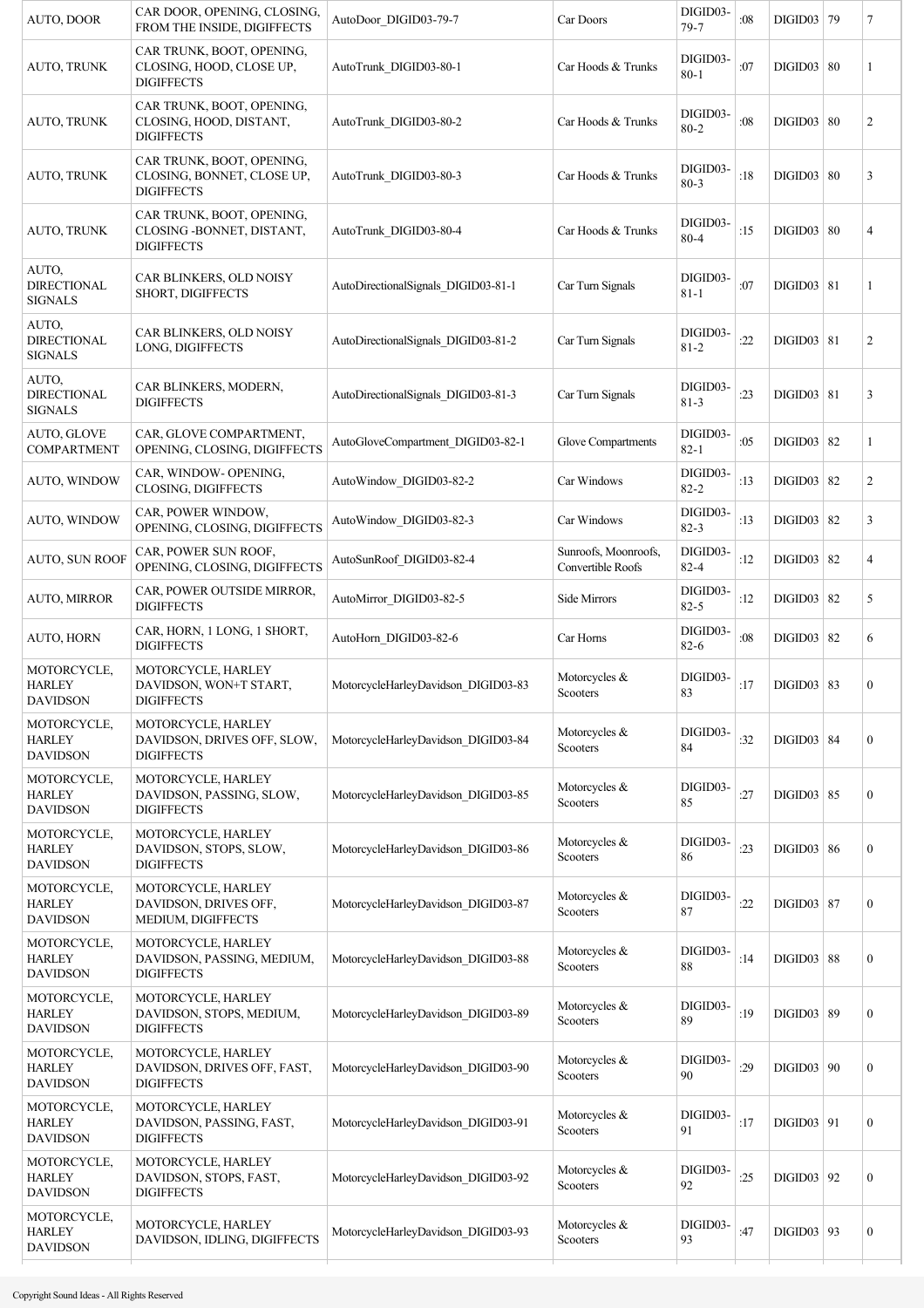| MOTORCYCLE,<br><b>HARLEY</b><br><b>DAVIDSON</b> | MOTORCYCLE, HARLEY<br>DAVIDSON, REVVING,<br><b>DIGIFFECTS</b>                                                     | MotorcycleHarleyDavidson DIGID03-94 | Motorcycles &<br>Scooters            | DIGID03-<br>94       | :34  | DIGID03   94      | $\boldsymbol{0}$ |
|-------------------------------------------------|-------------------------------------------------------------------------------------------------------------------|-------------------------------------|--------------------------------------|----------------------|------|-------------------|------------------|
| MOTORCYCLE,<br><b>HARLEY</b><br><b>DAVIDSON</b> | MOTORCYCLE, HARLEY<br>DAVIDSON, RIDE, DIGIFFECTS                                                                  | MotorcycleHarleyDavidson DIGID03-95 | Motorcycles &<br>Scooters            | DIGID03-<br>95       | 1:49 | DIGID03   95      | $\boldsymbol{0}$ |
| SHIP, HORN                                      | SHIPS HORN, 1 LONG BLAST,<br>CLOSE, ALARM, DIGIFFECTS                                                             | ShipHorn DIGID03-96-1               | Comic<br>Noisemakers; Horns          | DIGID03-<br>$96-1$   | :09  | DIGID03   96      | 1                |
| <b>SHIP, HORN</b>                               | SHIPS HORN, 3 SHORT BLASTS,<br>CLOSE, ALARM, DIGIFFECTS                                                           | ShipHorn DIGID03-96-2               | Comic<br>Noisemakers; Horns          | DIGID03-<br>$96 - 2$ | :10  | DIGID03   96      | $\overline{c}$   |
| WHISTLE, STEAM                                  | STEAM WHISTLE, LONG<br>WHISTLE, SHIP, ALARM,<br><b>DIGIFFECTS</b>                                                 | WhistleSteam DIGID04-01             | Whistles                             | DIGID04-<br>01       | :12  | $DIGID04$   1     | $\boldsymbol{0}$ |
| WHISTLE, STEAM                                  | STEAM WHISTLE, THREE SHORT<br>WHISTLES, SHIP, ALARM,<br><b>DIGIFFECTS</b>                                         | WhistleSteam DIGID04-02             | Whistles                             | DIGID04-<br>02       | :03  | $DIGID04$   2     | $\boldsymbol{0}$ |
| SHIP, STEAM                                     | ENGINE ROOM, STEAM ENGINE,<br>VARIOUS INTENSITIES, SHIP,<br><b>DIGIFFECTS</b>                                     | ShipSteam DIGID04-03-1              | Barge; Engines, Motors<br>& Machines | DIGID04-<br>$03-1$   | 1:26 | $DIGID04$ 3       | 1                |
| SHIP, STEAM                                     | ENGINE ROOM, ENGINE ROOM<br>TELEGRAPH, ENGINE ROOM,<br>SHIP, DIGIFFECTS                                           | ShipSteam DIGID04-03-2              | Barge; Engines, Motors<br>& Machines | DIGID04-<br>$03 - 2$ | 1:39 | $DIGID04$ 3       | $\overline{c}$   |
| SHIP, STEAM                                     | STEAM BOAT, ENGINE ROOM,<br>SMALLER STEAM ENGINE, FULL<br>SPEED AHEAD, SHIP, DIGIFFECTS                           | ShipSteam DIGID04-04                | Barge; Engines, Motors<br>& Machines | DIGID04-<br>04       | :51  | $DIGID04$ 4       | $\boldsymbol{0}$ |
| <b>BOAT, STEAM</b>                              | STEAM BOAT, CRUISE,<br>INTERIOR, SHIP, DIGIFFECTS                                                                 | BoatSteam DIGID04-05                | Cargo Ship                           | DIGID04-<br>05       | 3:07 | $DIGID04$ 5       | $\overline{0}$   |
| <b>BOAT, INBOARD</b>                            | COASTGUARD VESSEL, CRUISE,<br>SLOWS DOWN AT END, SHIP,<br><b>DIGIFFECTS</b>                                       | BoatInboard_DIGID04-06              | Large Engine Motor<br><b>Boats</b>   | DIGID04-<br>06       | 2:02 | $DIGID04$ 6       | $\boldsymbol{0}$ |
| <b>BOAT, INBOARD</b>                            | COASTGUARD VESSEL, CRUISE,<br>INTERIOR, SHIP, DIGIFFECTS                                                          | BoatInboard DIGID04-07              | Large Engine Motor<br><b>Boats</b>   | DIGID04-<br>07       | 2:06 | $DIGID04$ 7       | $\overline{0}$   |
| <b>BOAT, INBOARD</b>                            | COASTGUARD VESSEL, PULLS<br>AWAY, SHIP, DIGIFFECTS                                                                | BoatInboard DIGID04-08              | Large Engine Motor<br><b>Boats</b>   | DIGID04-<br>08       | :43  | $DIGID04$ 8       | $\mathbf{0}$     |
| <b>BOAT, INBOARD</b>                            | COASTGUARD VESSEL, PASSES,<br>BOW WASH, SHIP, DIGIFFECTS                                                          | BoatInboard DIGID04-09              | Large Engine Motor<br><b>Boats</b>   | DIGID04-<br>09       | :42  | DIGID04   9       | $\overline{0}$   |
| <b>SHIP, HORN</b>                               | HORN, PIERCING, LONG BLAST,<br>ALARM, SHIP, DIGIFFECTS                                                            | ShipHorn DIGID04-10                 | Comic<br>Noisemakers; Horns          | DIGID04-<br>10       | :03  | DIGID04   10      | $\boldsymbol{0}$ |
| <b>SHIP, HORN</b>                               | HORN, PIERCING, SHORT BLAST,<br>ALARM, SHIP, DIGIFFECTS                                                           | ShipHorn DIGID04-11                 | Comic<br>Noisemakers; Horns          | DIGID04-<br>11       | :03  | $DIGID04$   11    | $\mathbf{0}$     |
| <b>BOAT, FERRY</b>                              | FERRY, LARGE FERRY, CAR<br>DECK, ENVIRONMENT,<br>AMBIENCE, SHIP, DIGIFFECTS                                       | BoatFerry DIGID04-12                | Ferries                              | DIGID04-<br>12       | 3:10 | $DIGID04$   12    | $\mathbf{0}$     |
| <b>BOAT, FERRY</b>                              | FERRY, LARGE FERRY, CARS<br>AND TRUCKS DRIVEN OFF CAR<br>DECK, SHIP, DIGIFFECTS                                   | BoatFerry DIGID04-13                | Ferries                              | DIGID04-<br>13       | 1:35 | $DIGID04$ 13      | $\boldsymbol{0}$ |
| <b>BOAT, FERRY</b>                              | FERRY, LARGE FERRY, ENGINE<br>ROOM, SLOWING DOWN AT<br>END, SHIP, DIGIFFECTS                                      | BoatFerry DIGID04-14                | Ferries                              | DIGID04-<br>14       | 1:55 | $DIGID04$   14    | $\boldsymbol{0}$ |
| <b>BOAT, FERRY</b>                              | FERRY, LARGE PASSENGER<br>FERRY, CABIN, ENVIRONMENT,<br>AMBIENCE, FAN AND ENGINE<br>SOUNDS, SHIP, DIGIFFECTS      | BoatFerry DIGID04-15                | Ferries                              | DIGID04-<br>15       | 3:44 | $DIGID04$   15    | $\boldsymbol{0}$ |
| <b>BOAT, FERRY</b>                              | FERRY, TAX-FREE SHOP,<br>ENVIRONMENT, AMBIENCE,<br><b>GLASS BOTTLES CLINKING,</b><br>BOAT, SHOP, SHIP, DIGIFFECTS | BoatFerry DIGID04-16                | Ferries                              | DIGID04-<br>16       | :56  | $DIGID04 \mid 16$ | $\boldsymbol{0}$ |
| <b>BOAT, FERRY</b>                              | FERRY, LARGE, PASSING, SHIP,<br><b>DIGIFFECTS</b>                                                                 | BoatFerry DIGID04-17                | Ferries                              | DIGID04-<br>17       | 1:05 | $DIGID04$   17    | $\boldsymbol{0}$ |
| <b>BOAT, FERRY</b>                              | FERRY, SMALL CAR FERRY,<br>CRUISE, EXTERIOR, DIESEL<br>ENGINE AND WAVES, SHIP,<br><b>DIGIFFECTS</b>               | BoatFerry DIGID04-18                | Ferries                              | DIGID04-<br>18       | 2:01 | $DIGID04$   18    | $\boldsymbol{0}$ |
| <b>SHIP</b>                                     | BOW WASH, CALM, SOFT<br>ENGINE SOUNDS, SHIP,<br><b>DIGIFFECTS</b>                                                 | Ship DIGID04-19                     | Cruise Ships                         | DIGID04-<br>19       | 1:37 | $DIGID04$   19    | $\boldsymbol{0}$ |
| <b>SHIP</b>                                     | BOW WASH, MEDIUM SIZE<br><b>BOAT, DIGIFFECTS</b>                                                                  | Ship DIGID04-20                     | Cruise Ships                         | DIGID04-<br>20       | 1:04 | $DIGID04$ 20      | $\boldsymbol{0}$ |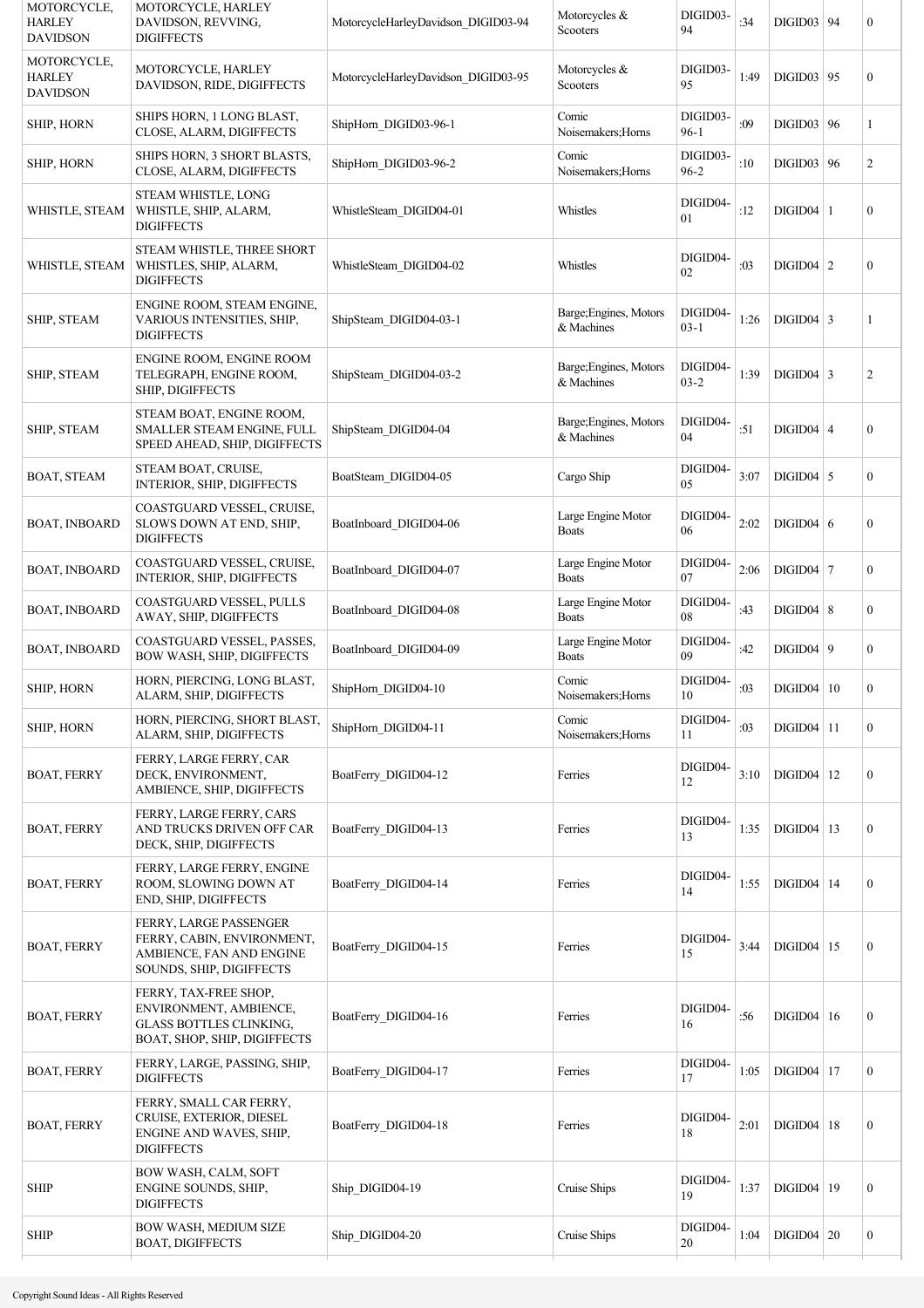| <b>SHIP</b>                  | <b>BOW WASH, FOREDECK ON</b><br><b>LARGE SHIP, DIGIFFECTS</b>                                             | Ship_DIGID04-21           | Cruise Ships                                      | DIGID04-<br>21 | 2:44 | $DIGID04$ 21      |    | $\boldsymbol{0}$ |
|------------------------------|-----------------------------------------------------------------------------------------------------------|---------------------------|---------------------------------------------------|----------------|------|-------------------|----|------------------|
| BUS, CITY,<br><b>TRANSIT</b> | BUS, STARTS, DRIVES OFF, CAR,<br><b>DIGIFFECTS</b>                                                        | BusCityTransit DIGID04-22 | <b>Buses</b>                                      | DIGID04-<br>22 | :27  | DIGID04           | 22 | $\mathbf{0}$     |
| <b>BUS, COACH</b>            | BUS, PASSES, SLOW, CAR,<br><b>DIGIFFECTS</b>                                                              | BusCoach DIGID04-23       | <b>Buses</b>                                      | DIGID04-<br>23 | :21  | $DIGID04$ 23      |    | $\boldsymbol{0}$ |
| <b>BUS, COACH</b>            | BUS, PASSES, FAST, CAR,<br><b>DIGIFFECTS</b>                                                              | BusCoach DIGID04-24       | <b>Buses</b>                                      | DIGID04-<br>24 | :13  | DIGID04           | 24 | $\boldsymbol{0}$ |
| BUS, CITY,<br>TRANSIT        | BUS, ARRIVES AND STOPS, CAR,<br><b>DIGIFFECTS</b>                                                         | BusCityTransit DIGID04-25 | <b>Buses</b>                                      | DIGID04-<br>25 | :27  | $DIGID04$ 25      |    | $\boldsymbol{0}$ |
| BUS, CITY,<br><b>TRANSIT</b> | <b>BUS, DRIVES BACK AND FORTH</b><br>IN PARKING LOT, CAR,<br><b>DIGIFFECTS</b>                            | BusCityTransit DIGID04-26 | Buses; Public<br>Transportation<br>InteriorsBuses | DIGID04-<br>26 | 1:31 | $DIGID04$ 26      |    | $\boldsymbol{0}$ |
| BUS, CITY,<br><b>TRANSIT</b> | BUS, IDLING, EXTERIOR, DIESEL<br>ENGINE, CAR, DIGIFFECTS                                                  | BusCityTransit DIGID04-27 | Buses; Public<br><b>Transportation Interiors</b>  | DIGID04-<br>27 | 1:01 | $DIGID04$   27    |    | $\boldsymbol{0}$ |
| <b>BUS, DOOR</b>             | BUS, DOORS OPENING,<br>CLOSING, HISSING, VERSION 1,<br>CAR, DIGIFFECTS                                    | BusDoor DIGID04-28        | <b>Buses</b>                                      | DIGID04-<br>28 | :13  | $DIGID04$ 28      |    | $\boldsymbol{0}$ |
| <b>BUS, DOOR</b>             | BUS, DOORS OPENING,<br>CLOSING, HISSING, VERSION 2,<br>CAR, DIGIFFECTS                                    | BusDoor DIGID04-29        | <b>Buses</b>                                      | DIGID04-<br>29 | :09  | DIGID04   29      |    | $\boldsymbol{0}$ |
| <b>BUS, HORN</b>             | BUS, HORN, EXTERIOR, CAR,<br><b>DIGIFFECTS</b>                                                            | BusHorn DIGID04-30        | <b>Buses</b>                                      | DIGID04-<br>30 | :13  | $DIGID04$ 30      |    | $\boldsymbol{0}$ |
| <b>BUS, HORN</b>             | BUS, HORN, INTERIOR, CAR,<br><b>DIGIFFECTS</b>                                                            | BusHorn DIGID04-31        | <b>Buses</b>                                      | DIGID04-<br>31 | :11  | $DIGID04$ 31      |    | $\boldsymbol{0}$ |
| BUS, CITY,<br><b>TRANSIT</b> | BUS, CITY RIDE, FREQUENT<br>STARTS AND STOPS, CAR,<br><b>DIGIFFECTS</b>                                   | BusCityTransit DIGID04-32 | Buses; Public<br><b>Transportation Interiors</b>  | DIGID04-<br>32 | 2:38 | $DIGID04$ 32      |    | $\boldsymbol{0}$ |
| <b>BUS, COACH</b>            | BUS, FREEWAY RIDE, CAR,<br><b>DIGIFFECTS</b>                                                              | BusCoach DIGID04-33       | <b>Buses</b>                                      | DIGID04-<br>33 | 2:24 | $DIGID04$ 33      |    | $\boldsymbol{0}$ |
| <b>BRAKES, AIR</b>           | <b>BUS, HYDRAULIC BRAKES</b><br>RELEASE AIR, HISS, CAR,<br><b>DIGIFFECTS</b>                              | BrakesAir DIGID04-34      | Buses; Car Skids,<br>Braking & Tires              | DIGID04-<br>34 | :03  | $DIGID04$ 34      |    | $\boldsymbol{0}$ |
| <b>BRAKES, AIR</b>           | TRAIN, HYDRAULIC BRAKES<br>RELEASE AIR, HISS, DIGIFFECTS                                                  | BrakesAir DIGID04-35      | Car Skids, Braking &<br>Tires; Trains             | DIGID04-<br>35 | :07  | $DIGID04$ 35      |    | $\boldsymbol{0}$ |
| <b>BRAKES, AIR</b>           | TRAIN, HYDRAULIC BRAKES<br>RELEASE AIR, HISS, DIGIFFECTS                                                  | BrakesAir DIGID04-36      | Car Skids, Braking &<br>Tires; Trains             | DIGID04-<br>36 | :06  | $DIGID04$ 36      |    | $\mathbf{0}$     |
| TRAIN, STEAM                 | TRAIN, STEAM ENGINE, OLD<br>WEST STYLE, RIDE IN<br>PASSENGER CAR, START, RIDE,<br>STOP, DIGIFFECTS        | TrainSteam DIGID04-37     | Trains                                            | DIGID04-<br>37 | 2:41 | $DIGID04$ 37      |    | $\boldsymbol{0}$ |
| TRAIN,<br><b>PASSENGER</b>   | TRAIN, RIDE IN PASSENGER<br>COMPARTMENT, THUMPING<br>RAIL JOINTS, DIGIFFECTS                              | TrainPassenger DIGID04-38 | Trains                                            | DIGID04-<br>38 | 2:25 | $DIGID04$ 38      |    | $\boldsymbol{0}$ |
| TRAIN,<br><b>PASSENGER</b>   | TRAIN, RIDE IN PASSENGER CAR,<br><b>MODERN, DIGIFFECTS</b>                                                | TrainPassenger DIGID04-39 | Trains                                            | DIGID04-<br>39 | 4:09 | DIGID04           | 39 | $\boldsymbol{0}$ |
| TRAIN,<br><b>PASSENGER</b>   | TRAIN, RIDE, BETWEEN TWO<br><b>CARS, DIGIFFECTS</b>                                                       | TrainPassenger DIGID04-40 | Trains                                            | DIGID04-<br>40 | :34  | $DIGID04 \mid 40$ |    | $\boldsymbol{0}$ |
| TRAIN, DOOR                  | TRAIN, SLIDING DOOR TO<br>COMPARTMENT OPENED,<br><b>CLOSED, DIGIFFECTS</b>                                | TrainDoor DIGID04-41      | Trains                                            | DIGID04-<br>41 | :08  | $DIGID04$   41    |    | $\boldsymbol{0}$ |
| TRAIN,<br><b>RAILYARD</b>    | TRAIN, SWITCHYARD, FREIGHT<br>TRAIN PASSES, SLOW, CLOSE,<br><b>DIGIFFECTS</b>                             | TrainRailyard DIGID04-42  | Trains                                            | DIGID04-<br>42 | 2:27 | DIGID04           | 42 | $\boldsymbol{0}$ |
| TRAIN,<br><b>RAILYARD</b>    | TRAIN, SWITCHYARD, STRING<br>OF CARS PULLS AWAY, ROLL<br>BY, BRAKE AT A DISTANCE,<br><b>DIGIFFECTS</b>    | TrainRailyard DIGID04-43  | Trains                                            | DIGID04-<br>43 | :29  | $DIGID04$ 43      |    | $\boldsymbol{0}$ |
| TRAIN,<br><b>RAILYARD</b>    | TRAIN, SWITCHYARD, STRING<br>OF CARS ROLL BY, STOPS,<br>UNCOUPLED, LOTS OF<br><b>GRINDING, DIGIFFECTS</b> | TrainRailyard DIGID04-44  | Trains                                            | DIGID04-<br>44 | 1:01 | $DIGID04$ 44      |    | $\boldsymbol{0}$ |
| TRAIN,<br><b>RAILYARD</b>    | TRAIN, SWITCHYARD, CARS<br>BEING COUPLED, METAL CRASH,<br>DISTANT, VERSION 1,<br><b>DIGIFFECTS</b>        | TrainRailyard DIGID04-45  | Trains                                            | DIGID04-<br>45 | :23  | $DIGID04$ 45      |    | $\boldsymbol{0}$ |
| TRAIN,<br><b>RAILYARD</b>    | TRAIN, SWITCHYARD, CARS<br>BEING COUPLED, METAL CRASH,<br>VERSION 2, DIGIFFECTS                           | TrainRailyard DIGID04-46  | Trains                                            | DIGID04-<br>46 | :07  | $DIGID04$ 46      |    | $\boldsymbol{0}$ |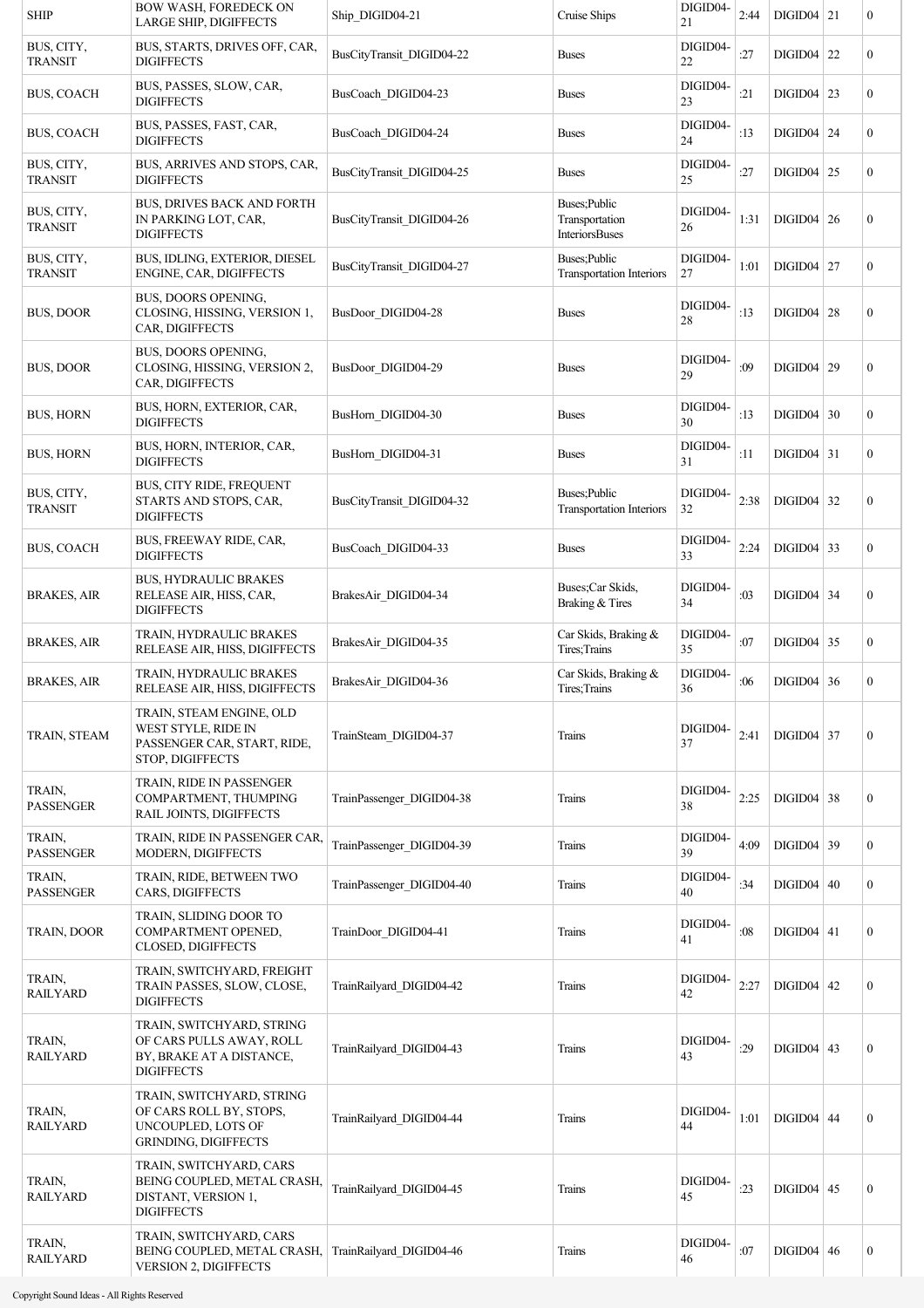| TRAIN,<br><b>RAILYARD</b>  | TRAIN, SWITCHYARD, CARS<br>BEING COUPLED, METAL CRASH,<br>LOUD, VERSION 3, DIGIFFECTS                  | TrainRailyard DIGID04-47 | Trains                                                          | DIGID04-<br>47 | :09  | $DIGID04$   47   |    | $\boldsymbol{0}$ |
|----------------------------|--------------------------------------------------------------------------------------------------------|--------------------------|-----------------------------------------------------------------|----------------|------|------------------|----|------------------|
| TRAIN,<br><b>RAILYARD</b>  | TRAIN, SWITCHYARD, CARS<br><b>BEING UNCOUPLED, METAL</b><br>CLANGING, DIGIFFECTS                       | TrainRailyard DIGID04-48 | Trains                                                          | DIGID04-<br>48 | :08  | DIGID04          | 48 | $\boldsymbol{0}$ |
| TRAIN, RAIL<br><b>YARD</b> | TRAIN, SWITCHYARD,<br>ENVIRONMENT, AMBIENCE,<br>GRINDING, CLANGING, TRAIN<br>PULLS IN, OUT, DIGIFFECTS | TrainRailYard_DIGID04-49 | Trains                                                          | DIGID04-<br>49 | 1:18 | DIGID04   49     |    | $\boldsymbol{0}$ |
| TRAIN,<br><b>RAILYARD</b>  | TRAIN, SWITCHYARD, FREIGHT<br>TRAIN PASSES, SLOW, BRAKES,<br>DISTANT, DIGIFFECTS                       | TrainRailyard DIGID04-50 | Trains                                                          | DIGID04-<br>50 | :53  | $DIGID04$ 50     |    | $\boldsymbol{0}$ |
| TRAIN,<br><b>RAILYARD</b>  | TRAIN, SWITCHYARD, DIESEL<br><b>ENGINE PASSES, DIGIFFECTS</b>                                          | TrainRailyard DIGID04-51 | Trains                                                          | DIGID04-<br>51 | :19  | $DIGID04$ 51     |    | $\mathbf{0}$     |
| TRAIN,<br><b>RAILYARD</b>  | TRAIN, SWITCHYARD, ONE CAR<br>ROLLS BY, DIGIFFECTS                                                     | TrainRailyard_DIGID04-52 | Trains                                                          | DIGID04-<br>52 | :22  | $DIGID04$ 52     |    | $\overline{0}$   |
| <b>CABLE CAR</b>           | CABLE CAR, RIDE, TRAIN,<br><b>DIGIFFECTS</b>                                                           | CableCar DIGID04-53      | Trams & Streetcars                                              | DIGID04-<br>53 | 1:35 | $DIGID04$ 53     |    | $\mathbf{0}$     |
| TRAIN,<br><b>COMMUTER</b>  | COMMUTER TRAIN, PULLS INTO<br>STATION, STOPS, PULLS AWAY,<br><b>DIGIFFECTS</b>                         | TrainCommuter DIGID04-54 | Trains                                                          | DIGID04-<br>54 | 1:42 | $DIGID04$ 54     |    | $\boldsymbol{0}$ |
| TRAIN,<br><b>COMMUTER</b>  | COMMUTER TRAIN, RIDE,<br>DOORS CLOSE, START, STOP,<br>DOORS OPEN, DIGIFFECTS                           | TrainCommuter DIGID04-55 | Trains                                                          | DIGID04-<br>55 | 2:47 | DIGID04          | 55 | $\mathbf{0}$     |
| AUTO,<br><b>EUROPEAN</b>   | CAR, SMALL, EUROPEAN,<br>IDLING, DIGIFFECTS                                                            | AutoEuropean DIGID05-01  | Other European Cars                                             | DIGID05-<br>01 | :34  | $DIGID05$   1    |    | $\mathbf{0}$     |
| AUTO,<br><b>EUROPEAN</b>   | CAR, SMALL, EUROPEAN,<br>REVVING, HEAVY REVVING,<br><b>DIGIFFECTS</b>                                  | AutoEuropean DIGID05-02  | Other European<br>Cars;Car Mufflers &<br><b>Exhaust Systems</b> | DIGID05-<br>02 | 1:02 | $DIGID05$   2    |    | $\mathbf{0}$     |
| AUTO,<br><b>EUROPEAN</b>   | CAR, SMALL, EUROPEAN,<br>DRIVES OFF, SLOW, ON<br>ASPHALT, DIGIFFECTS                                   | AutoEuropean DIGID05-03  | Other European<br>Cars;Car Door &<br>Ignition Keys              | DIGID05-<br>03 | :31  | $DIGID05$ 3      |    | $\mathbf{0}$     |
| AUTO,<br><b>EUROPEAN</b>   | CAR, SMALL, EUROPEAN,<br>DRIVES OFF, MEDIUM, ON<br>ASPHALT, DIGIFFECTS                                 | AutoEuropean DIGID05-04  | Other European<br>Cars;Car Door &<br>Ignition Keys              | DIGID05-<br>04 | :26  | $DIGID05$ 4      |    | $\mathbf{0}$     |
| AUTO,<br><b>EUROPEAN</b>   | CAR, SMALL, EUROPEAN,<br>DRIVES OFF, FAST, ON ASPHALT,   AutoEuropean DIGID05-05<br><b>DIGIFFECTS</b>  |                          | Other European<br>Cars;Car Door &<br>Ignition Keys              | DIGID05-<br>05 | :24  | $DIGID05$ 5      |    | $\boldsymbol{0}$ |
| AUTO,<br><b>EUROPEAN</b>   | CAR, SMALL, EUROPEAN,<br>PASSAGE, SLOW, ON ASPHALT,<br><b>DIGIFFECTS</b>                               | AutoEuropean DIGID05-06  | Other European<br>Cars;Car Passes                               | DIGID05-<br>06 | :24  | DIGID05 6        |    | $\boldsymbol{0}$ |
| AUTO,<br><b>EUROPEAN</b>   | CAR, SMALL, EUROPEAN,<br>PASSAGE, MEDIUM, ON<br>ASPHALT, DIGIFFECTS                                    | AutoEuropean DIGID05-07  | Other European<br>Cars;Car Passes                               | DIGID05-<br>07 | :27  | $DIGID05$ 7      |    | $\boldsymbol{0}$ |
| AUTO,<br><b>EUROPEAN</b>   | CAR, SMALL, EUROPEAN,<br>PASSAGE, FAST, ON ASPHALT,<br><b>DIGIFFECTS</b>                               | AutoEuropean DIGID05-08  | Other European<br>Cars;Car Passes                               | DIGID05-<br>08 | :21  | $DIGID05 \mid 8$ |    | $\mathbf{0}$     |
| AUTO,<br><b>EUROPEAN</b>   | CAR, SMALL, EUROPEAN,<br>ARRIVES, SLOW, ON ASPHALT,<br><b>DIGIFFECTS</b>                               | AutoEuropean_DIGID05-09  | Other European<br>Cars;Car Passes                               | DIGID05-<br>09 | :17  | $DIGID05$ 9      |    | $\boldsymbol{0}$ |
| AUTO,<br><b>EUROPEAN</b>   | CAR, SMALL, EUROPEAN,<br>ARRIVES, MEDIUM, ON<br>ASPHALT, DIGIFFECTS                                    | AutoEuropean DIGID05-10  | Other European<br>Cars;Car Passes                               | DIGID05-<br>10 | :16  | DIGID05   10     |    | $\boldsymbol{0}$ |
| AUTO,<br><b>EUROPEAN</b>   | CAR, SMALL, EUROPEAN,<br>ARRIVES, FAST, ON ASPHALT,<br><b>DIGIFFECTS</b>                               | AutoEuropean DIGID05-11  | Other European<br>Cars;Car Passes                               | DIGID05-<br>11 | :18  | $DIGID05$ 11     |    | $\boldsymbol{0}$ |
| AUTO,<br><b>EUROPEAN</b>   | CAR, SMALL, EUROPEAN,<br>REVERSES, ARRIVES, DRIVES<br>OFF, ON ASPHALT, DIGIFFECTS                      | AutoEuropean DIGID05-12  | Other European<br>Cars;Car Passes                               | DIGID05-<br>12 | :44  | DIGID05          | 12 | $\boldsymbol{0}$ |
| AUTO,<br><b>EUROPEAN</b>   | CAR, SMALL, EUROPEAN,<br>MANOEUVRES, DRIVES OFF, ON<br>ASPHALT, DIGIFFECTS                             | AutoEuropean DIGID05-13  | Other European<br>Cars;Car Door &<br>Ignition Keys              | DIGID05-<br>13 | :38  | $DIGID05$   13   |    | $\boldsymbol{0}$ |
| AUTO,<br><b>EUROPEAN</b>   | CAR, SMALL, EUROPEAN,<br>ARRIVES, MANOEUVRES, ON<br>ASPHALT, DIGIFFECTS                                | AutoEuropean DIGID05-14  | Other European<br>Cars;Car Passes                               | DIGID05-<br>14 | 1:11 | $DIGID05$   14   |    | $\boldsymbol{0}$ |
| AUTO,<br><b>EUROPEAN</b>   | CAR, SMALL, EUROPEAN,<br>DRIVES OFF, SLOW, ON GRAVEL,<br><b>DIGIFFECTS</b>                             | AutoEuropean DIGID05-15  | Other European<br>Cars;Car Door &<br>Ignition Keys              | DIGID05-<br>15 | :22  | $DIGID05$   15   |    | $\boldsymbol{0}$ |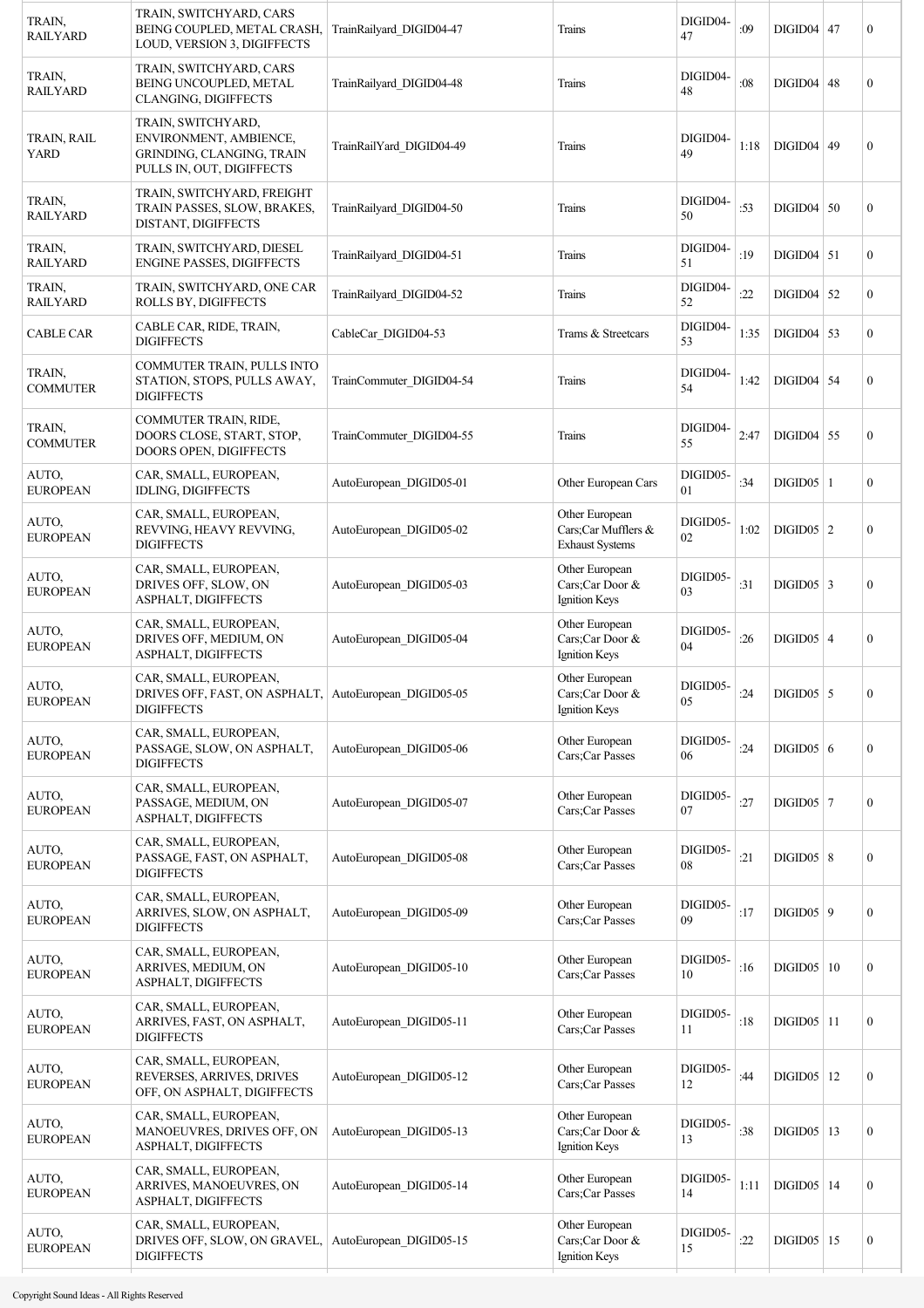| AUTO,<br><b>EUROPEAN</b> | CAR, SMALL, EUROPEAN,<br>DRIVES OFF, MEDIUM, ON<br><b>GRAVEL, DIGIFFECTS</b>     | AutoEuropean DIGID05-16 | Other European<br>Cars;Car Door &<br>Ignition Keys | DIGID05-<br>16     | :23  | DIGID05   16   | $\boldsymbol{0}$ |
|--------------------------|----------------------------------------------------------------------------------|-------------------------|----------------------------------------------------|--------------------|------|----------------|------------------|
| AUTO,<br><b>EUROPEAN</b> | CAR, SMALL, EUROPEAN,<br>DRIVES OFF, FAST, ON GRAVEL,<br><b>DIGIFFECTS</b>       | AutoEuropean DIGID05-17 | Other European<br>Cars;Car Door &<br>Ignition Keys | DIGID05-<br>17     | :15  | $DIGID05$   17 | $\boldsymbol{0}$ |
| AUTO,<br><b>EUROPEAN</b> | CAR, SMALL, EUROPEAN,<br>PASSAGE, SLOW, ON GRAVEL,<br><b>DIGIFFECTS</b>          | AutoEuropean DIGID05-18 | Other European<br>Cars;Car Passes                  | DIGID05-<br>18     | :22  | $DIGID05$   18 | $\boldsymbol{0}$ |
| AUTO,<br><b>EUROPEAN</b> | CAR, SMALL, EUROPEAN,<br>PASSAGE, MEDIUM, ON GRAVEL,<br><b>DIGIFFECTS</b>        | AutoEuropean DIGID05-19 | Other European<br>Cars;Car Passes                  | DIGID05-<br>19     | :22  | DIGID05   19   | $\boldsymbol{0}$ |
| AUTO,<br><b>EUROPEAN</b> | CAR, SMALL, EUROPEAN,<br>PASSAGE, FAST, ON GRAVEL,<br><b>DIGIFFECTS</b>          | AutoEuropean DIGID05-20 | Other European<br>Cars;Car Passes                  | DIGID05-<br>20     | :22  | DIGID05   20   | $\boldsymbol{0}$ |
| AUTO,<br><b>EUROPEAN</b> | CAR, SMALL, EUROPEAN,<br>ARRIVES, SLOW, ON GRAVEL,<br><b>DIGIFFECTS</b>          | AutoEuropean DIGID05-21 | Other European<br>Cars;Car Passes                  | DIGID05-<br>21     | :22  | $DIGID05$   21 | $\boldsymbol{0}$ |
| AUTO,<br><b>EUROPEAN</b> | CAR, SMALL, EUROPEAN,<br>ARRIVES, MEDIUM, ON GRAVEL,<br><b>DIGIFFECTS</b>        | AutoEuropean DIGID05-22 | Other European<br>Cars;Car Passes                  | DIGID05-<br>22     | :19  | $DIGID05$ 22   | $\boldsymbol{0}$ |
| AUTO,<br><b>EUROPEAN</b> | CAR, SMALL, EUROPEAN,<br>ARRIVES, FAST, ON GRAVEL,<br><b>DIGIFFECTS</b>          | AutoEuropean DIGID05-23 | Other European<br>Cars;Car Passes                  | DIGID05-<br>23     | :17  | $DIGID05$ 23   | $\mathbf{0}$     |
| AUTO,<br><b>EUROPEAN</b> | CAR, SMALL, EUROPEAN,<br>REVERSES, ARRIVES, DRIVES<br>OFF, DIGIFFECTS            | AutoEuropean DIGID05-24 | Other European<br>Cars;Car Passes                  | DIGID05-<br>24     | :46  | $DIGID05$ 24   | $\boldsymbol{0}$ |
| AUTO,<br><b>EUROPEAN</b> | CAR, SMALL, EUROPEAN,<br>MANOEUVRES, DRIVES OFF, ON<br><b>GRAVEL, DIGIFFECTS</b> | AutoEuropean DIGID05-25 | Other European<br>Cars;Car Door &<br>Ignition Keys | DIGID05-<br>25     | :59  | $DIGID05$ 25   | $\boldsymbol{0}$ |
| AUTO,<br><b>EUROPEAN</b> | CAR, SMALL, EUROPEAN,<br>ARRIVES, MANOEUVRES, ON<br><b>GRAVEL, DIGIFFECTS</b>    | AutoEuropean DIGID05-26 | Other European<br>Cars;Car Passes                  | DIGID05-<br>26     | :57  | $DIGID05$ 26   | $\boldsymbol{0}$ |
| AUTO,<br><b>EUROPEAN</b> | CAR, SMALL, EUROPEAN, RIDE,<br>ON ASPHALT, DIGIFFECTS                            | AutoEuropean DIGID05-27 | Other European Cars                                | DIGID05-<br>27     | 1:33 | $DIGID05$   27 | $\boldsymbol{0}$ |
| AUTO,<br><b>EUROPEAN</b> | CAR, SMALL, EUROPEAN, RIDE,<br>IN CITY, ON ASPHALT,<br><b>DIGIFFECTS</b>         | AutoEuropean DIGID05-28 | Other European Cars                                | DIGID05-<br>$28\,$ | 1:38 | $DIGID05$ 28   | $\boldsymbol{0}$ |
| AUTO,<br><b>EUROPEAN</b> | CAR, SMALL, EUROPEAN, RIDE,<br>ON GRAVEL, DIGIFFECTS                             | AutoEuropean_DIGID05-29 | Other European Cars                                | DIGID05-<br>29     | 1:34 | $DIGID05$ 29   | $\boldsymbol{0}$ |
| AUTO,<br><b>EUROPEAN</b> | CAR, SMALL, EUROPEAN,<br>REVERSES, INTERNAL, SLOW,<br><b>DIGIFFECTS</b>          | AutoEuropean DIGID05-30 | Other European Cars                                | DIGID05-<br>30     | :30  | $DIGID05$ 30   | $\boldsymbol{0}$ |
| AUTO,<br><b>EUROPEAN</b> | CAR, SMALL, EUROPEAN,<br>REVERSES, INTERNAL, MEDIUM,<br><b>DIGIFFECTS</b>        | AutoEuropean DIGID05-31 | Other European Cars                                | DIGID05-<br>31     | :22  | $DIGID05$ 31   | $\boldsymbol{0}$ |
| AUTO,<br><b>EUROPEAN</b> | CAR, SMALL, EUROPEAN,<br>REVERSES, FAST, INT.,<br><b>DIGIFFECTS</b>              | AutoEuropean DIGID05-32 | Other European Cars                                | DIGID05-<br>32     | :18  | $DIGID05$ 32   | $\boldsymbol{0}$ |
| AUTO, MID-SIZE           | CAR, MEDIUM SIZE, IDLING,<br><b>DIGIFFECTS</b>                                   | AutoMid-Size DIGID05-33 | Car Mufflers & Exhaust<br>Systems                  | DIGID05-<br>33     | :39  | $DIGID05$ 33   | $\mathbf{0}$     |
| AUTO, MID-SIZE           | CAR, MEDIUM SIZE, REVVING,<br>HEAVY REVVING, DIGIFFECTS                          | AutoMid-Size DIGID05-34 | Car Mufflers & Exhaust<br>Systems                  | DIGID05-<br>34     | :58  | $DIGID05$ 34   | $\overline{0}$   |
| AUTO, MID-SIZE           | CAR, MEDIUM SIZE, DRIVES OFF,<br>SLOW, ON ASPHALT,<br><b>DIGIFFECTS</b>          | AutoMid-Size DIGID05-35 | Car Drive Aways                                    | DIGID05-<br>35     | :30  | $DIGID05$ 35   | $\mathbf{0}$     |
| <b>AUTO, MID-SIZE</b>    | CAR, MEDIUM SIZE, DRIVES OFF,<br>MEDIUM, ON ASPHALT,<br><b>DIGIFFECTS</b>        | AutoMid-Size DIGID05-36 | Car Drive Aways                                    | DIGID05-<br>36     | :25  | $DIGID05$ 36   | $\boldsymbol{0}$ |
| <b>AUTO, MID-SIZE</b>    | CAR, MEDIUM SIZE, DRIVES OFF,<br>ON ASPHALT, FAST, DIGIFFECTS                    | AutoMid-Size DIGID05-37 | Car Drive Aways                                    | DIGID05-<br>37     | :17  | $DIGID05$ 37   | $\boldsymbol{0}$ |
| AUTO, MID-SIZE           | CAR, MEDIUM SIZE, PASSAGE,<br>SLOW, ON ASPHALT,<br><b>DIGIFFECTS</b>             | AutoMid-Size DIGID05-38 | Car Passes                                         | DIGID05-<br>38     | :23  | $DIGID05$ 38   | $\boldsymbol{0}$ |
| <b>AUTO, MID-SIZE</b>    | CAR, MEDIUM SIZE, PASSAGE,<br>MEDIUM, ON ASPHALT,<br><b>DIGIFFECTS</b>           | AutoMid-Size DIGID05-39 | Car Passes                                         | DIGID05-<br>39     | :26  | $DIGID05$ 39   | $\boldsymbol{0}$ |
| AUTO, MID-SIZE           | CAR, MEDIUM SIZE, PASSAGE,<br>FAST, ON ASPHALT, DIGIFFECTS                       | AutoMid-Size DIGID05-40 | Car Passes                                         | DIGID05-<br>40     | :18  | DIGID05   40   | $\boldsymbol{0}$ |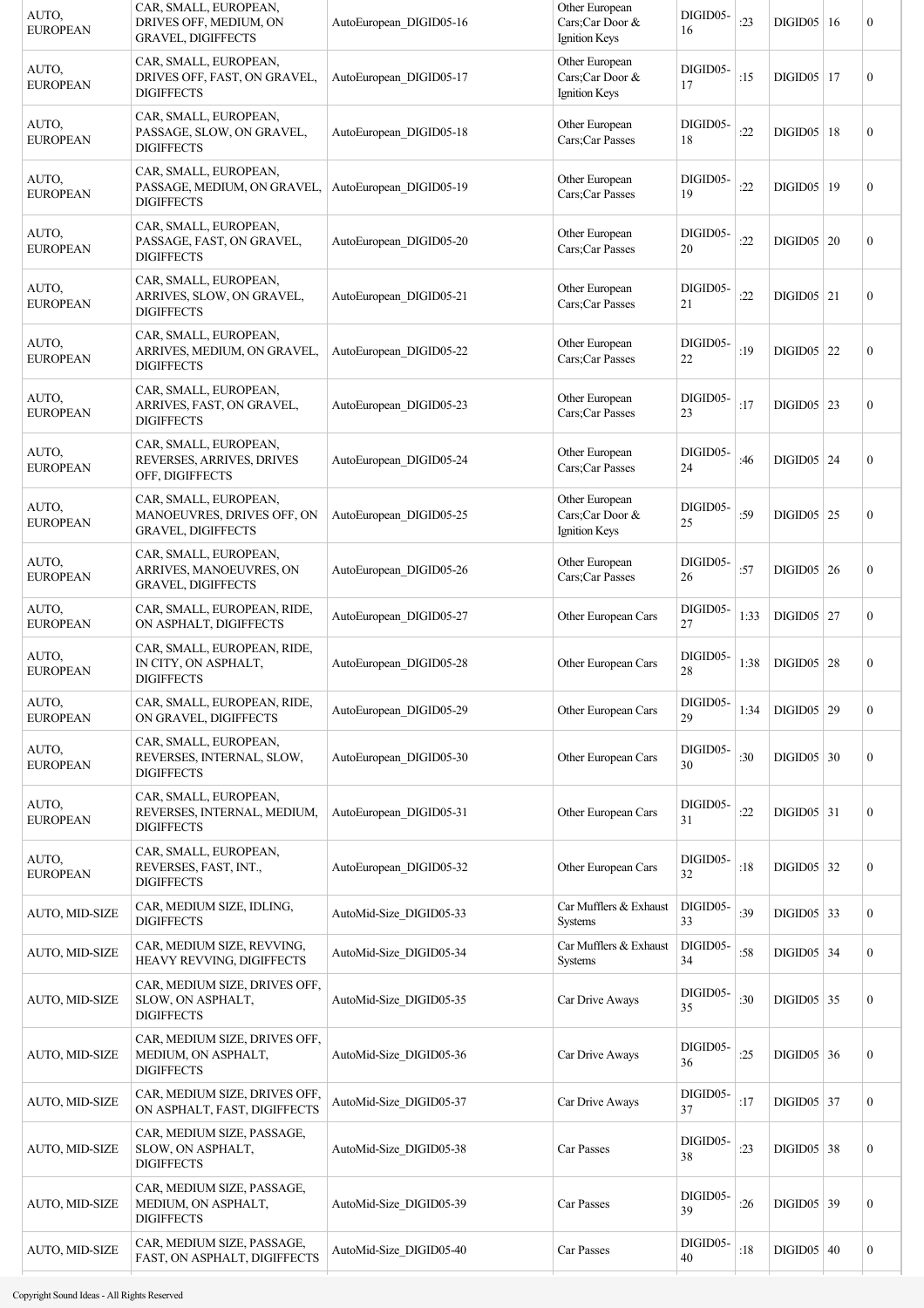| <b>AUTO, MID-SIZE</b> | CAR, MEDIUM SIZE, ARRIVES,<br>SLOW, ON ASPHALT,<br><b>DIGIFFECTS</b>                | AutoMid-Size DIGID05-41 | Car Passes                               | DIGID05-<br>41 | :23  | $DIGID05$   41 | 0                |
|-----------------------|-------------------------------------------------------------------------------------|-------------------------|------------------------------------------|----------------|------|----------------|------------------|
| AUTO, MID-SIZE        | CAR, MEDIUM SIZE, ARRIVES,<br>MEDIUM, ON ASPHALT,<br><b>DIGIFFECTS</b>              | AutoMid-Size DIGID05-42 | Car Passes                               | DIGID05-<br>42 | :34  | $DIGID05$ 42   | $\boldsymbol{0}$ |
| AUTO, MID-SIZE        | CAR, MEDIUM SIZE, ARRIVES,<br>FAST, ON ASPHALT, DIGIFFECTS                          | AutoMid-Size DIGID05-43 | Car Passes                               | DIGID05-<br>43 | :19  | $DIGID05$ 43   | $\boldsymbol{0}$ |
| <b>AUTO, MID-SIZE</b> | CAR, MEDIUM SIZE, REVERSES,<br>DRIVES OFF, ARRIVES, ON<br>ASPHALT, DIGIFFECTS       | AutoMid-Size DIGID05-44 | Car Drive Aways                          | DIGID05-<br>44 | :40  | $DIGID05$ 44   | $\boldsymbol{0}$ |
| <b>AUTO, MID-SIZE</b> | CAR, MEDIUM SIZE,<br>MANOEUVRES, DRIVES OFF, ON<br>ASPHALT, DIGIFFECTS              | AutoMid-Size DIGID05-45 | Car Drive Aways                          | DIGID05-<br>45 | :47  | $DIGID05$ 45   | $\boldsymbol{0}$ |
| <b>AUTO, MID-SIZE</b> | CAR, MEDIUM SIZE, ARRIVES,<br>MANOEUVRES, ON ASPHALT,<br><b>DIGIFFECTS</b>          | AutoMid-Size DIGID05-46 | Car Passes                               | DIGID05-<br>46 | :48  | $DIGID05$ 46   | $\boldsymbol{0}$ |
| AUTO, MID-SIZE        | CAR, MEDIUM SIZE, DRIVES OFF,<br>SLOW, ON GRAVEL, DIGIFFECTS                        | AutoMid-Size DIGID05-47 | Car Drive Aways                          | DIGID05-<br>47 | :30  | $DIGID05$ 47   | $\boldsymbol{0}$ |
| <b>AUTO, MID-SIZE</b> | CAR, MEDIUM SIZE, DRIVES OFF,<br>MEDIUM, ON GRAVEL,<br><b>DIGIFFECTS</b>            | AutoMid-Size DIGID05-48 | Car Drive Aways                          | DIGID05-<br>48 | :23  | $DIGID05$ 48   | $\boldsymbol{0}$ |
| <b>AUTO, GRAVEL</b>   | CAR, MEDIUM SIZE, DRIVES OFF,<br>FAST, ON GRAVEL, DIGIFFECTS                        | AutoGravel DIGID05-49   | Car Drive Aways                          | DIGID05-<br>49 | :25  | DIGID05   49   | $\overline{0}$   |
| AUTO, MID-SIZE        | CAR, MEDIUM SIZE, PASSAGE,<br>SLOW, ON GRAVEL, DIGIFFECTS                           | AutoMid-Size DIGID05-50 | Car Passes                               | DIGID05-<br>50 | :35  | $DIGID05$ 50   | $\overline{0}$   |
| AUTO, MID-SIZE        | CAR, MEDIUM SIZE, PASSAGE,<br>MEDIUM, ON GRAVEL,<br><b>DIGIFFECTS</b>               | AutoMid-Size DIGID05-51 | Car Passes                               | DIGID05-<br>51 | :16  | $DIGID05$ 51   | $\boldsymbol{0}$ |
| AUTO, MID-SIZE        | CAR, MEDIUM SIZE, PASSAGE,<br>FAST, ON GRAVEL, DIGIFFECTS                           | AutoMid-Size DIGID05-52 | Car Passes                               | DIGID05-<br>52 | :21  | $DIGID05$ 52   | $\overline{0}$   |
| AUTO, MID-SIZE        | CAR, MEDIUM SIZE, ARRIVES,<br>SLOW, ON GRAVEL, DIGIFFECTS                           | AutoMid-Size DIGID05-53 | Car Passes                               | DIGID05-<br>53 | :36  | $DIGID05$ 53   | $\boldsymbol{0}$ |
| AUTO, MID-SIZE        | CAR, MEDIUM SIZE, ARRIVES,<br>MEDIUM, ON GRAVEL,<br><b>DIGIFFECTS</b>               | AutoMid-Size DIGID05-54 | Car Passes                               | DIGID05-<br>54 | :19  | $DIGID05$ 54   | $\boldsymbol{0}$ |
| AUTO, MID-SIZE        | CAR, MEDIUM SIZE, ARRIVES,<br>FAST, ON GRAVEL, DIGIFFECTS                           | AutoMid-Size DIGID05-55 | Car Passes                               | DIGID05-<br>55 | :17  | $DIGID05$ 55   | $\boldsymbol{0}$ |
| <b>AUTO, MID-SIZE</b> | CAR, MEDIUM SIZE, REVERSES,<br>DRIVES OFF, ARRIVES, ON<br><b>GRAVEL, DIGIFFECTS</b> | AutoMid-Size DIGID05-56 | Car Drive Aways                          | DIGID05-<br>56 | :44  | $DIGID05$ 56   | $\overline{0}$   |
| AUTO, MID-SIZE        | CAR, MEDIUM SIZE,<br>MANOEUVRES, DRIVES OFF, ON<br><b>GRAVEL, DIGIFFECTS</b>        | AutoMid-Size DIGID05-57 | Car Drive Aways                          | DIGID05-<br>57 | 1:17 | $DIGID05$ 57   | $\boldsymbol{0}$ |
| <b>AUTO, MID-SIZE</b> | CAR, MEDIUM SIZE, ARRIVES,<br>MANOEUVRES, ON GRAVEL,<br><b>DIGIFFECTS</b>           | AutoMid-Size DIGID05-58 | Car Passes                               | DIGID05-<br>58 | :58  | $DIGID05$ 58   | $\boldsymbol{0}$ |
| AUTO, MID-SIZE        | CAR, MEDIUM SIZE, RIDE,<br>ASPHALT, CONSTANT SPEED,<br>ON ASPHALT, DIGIFFECTS       | AutoMid-Size DIGID05-59 | Car Mufflers & Exhaust<br>Systems        | DIGID05-<br>59 | 1:46 | $DIGID05$ 59   | $\boldsymbol{0}$ |
| AUTO, MID-SIZE        | CAR, MEDIUM SIZE, RIDE IN<br>CITY, DIGIFFECTS                                       | AutoMid-Size DIGID05-60 | Car Mufflers & Exhaust<br>Systems        | DIGID05-<br>60 | 2:04 | DIGID05   60   | $\boldsymbol{0}$ |
| AUTO, MID-SIZE        | CAR, MEDIUM SIZE, RIDE, ON<br><b>GRAVEL, DIGIFFECTS</b>                             | AutoMid-Size DIGID05-61 | Car Mufflers & Exhaust<br><b>Systems</b> | DIGID05-<br>61 | 1:46 | $DIGID05$ 61   | $\boldsymbol{0}$ |
| AUTO, MID-SIZE        | CAR, MEDIUM SIZE, REVERSES,<br>SLOW, INT., ON ASPHALT,<br><b>DIGIFFECTS</b>         | AutoMid-Size DIGID05-62 | Car Mufflers & Exhaust<br>Systems        | DIGID05-<br>62 | :26  | $DIGID05$ 62   | $\boldsymbol{0}$ |
| AUTO, MID-SIZE        | CAR, MEDIUM SIZE, REVERSES,<br>MEDIUM, INT., ON ASPHALT,<br><b>DIGIFFECTS</b>       | AutoMid-Size DIGID05-63 | Car Mufflers & Exhaust<br>Systems        | DIGID05-<br>63 | :24  | DIGID05   63   | $\boldsymbol{0}$ |
| AUTO, MID-SIZE        | CAR, MEDIUM SIZE, REVERSES,<br>FAST, INT., ON ASPHALT,<br><b>DIGIFFECTS</b>         | AutoMid-Size DIGID05-64 | Car Mufflers & Exhaust<br>Systems        | DIGID05-<br>64 | :24  | $DIGID05$ 64   | $\boldsymbol{0}$ |
| AUTO, V8              | CAR, V8, IDLING, DIGIFFECTS                                                         | AutoV8 DIGID05-65       | Car Mufflers & Exhaust<br>Systems        | DIGID05-<br>65 | :36  | $DIGID05$ 65   | $\boldsymbol{0}$ |
| AUTO, V8              | CAR, V8, REVVING, HEAVY<br>REVVING, DIGIFFECTS                                      | AutoV8 DIGID05-66       | Car Mufflers & Exhaust<br>Systems        | DIGID05-<br>66 | :52  | $DIGID05$ 66   | $\boldsymbol{0}$ |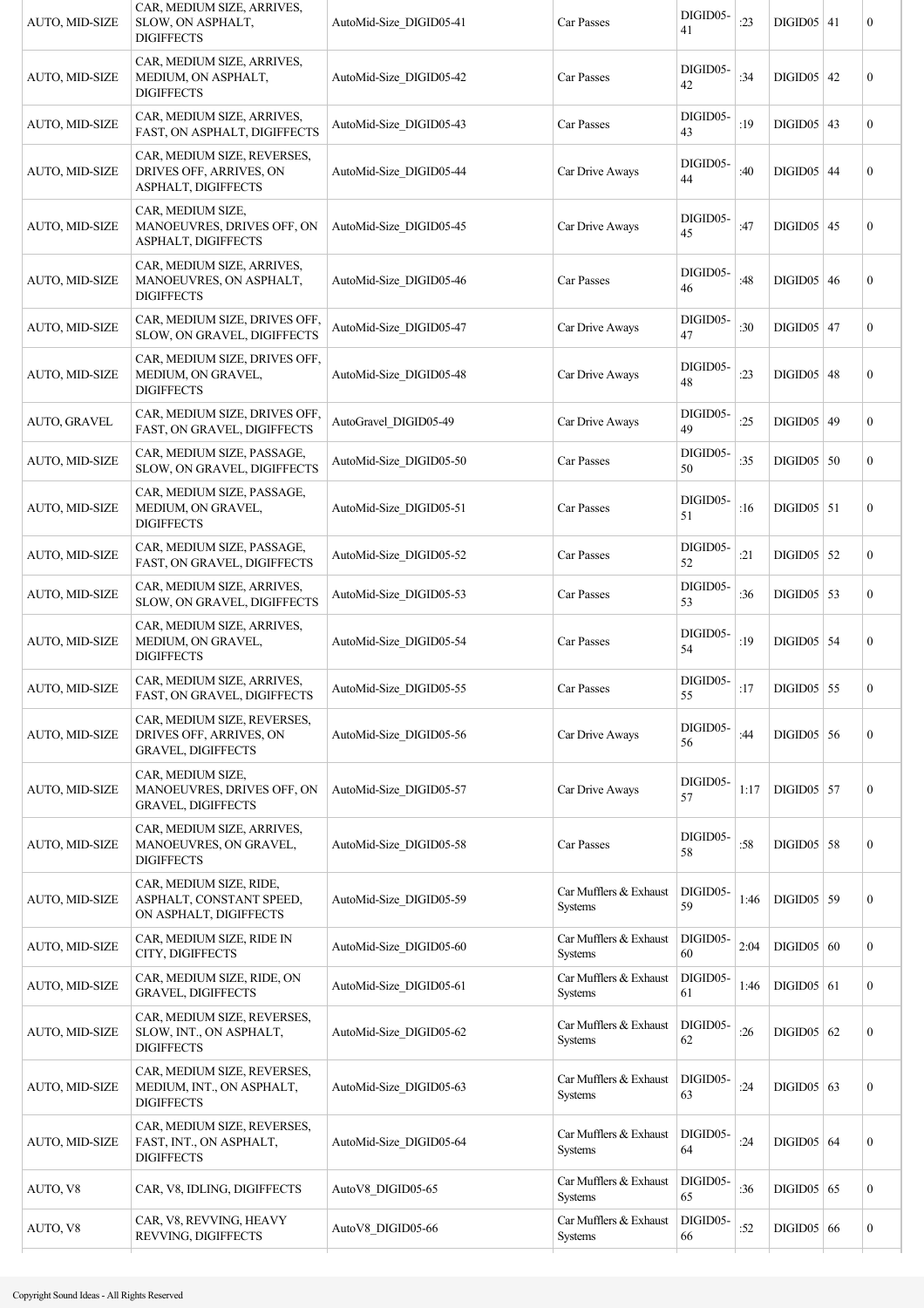| AUTO, V8                                    | CAR, V8, DRIVES OFF, SLOW, ON<br>ASPHALT, DIGIFFECTS                                               | AutoV8 DIGID05-67               | Car Drive Aways                   | DIGID05-<br>67 | :36  | $DIGID05$ 67       | $\boldsymbol{0}$ |
|---------------------------------------------|----------------------------------------------------------------------------------------------------|---------------------------------|-----------------------------------|----------------|------|--------------------|------------------|
| AUTO, V8                                    | CAR, V8, DRIVES OFF, MEDIUM,<br>ON ASPHALT, DIGIFFECTS                                             | AutoV8_DIGID05-68               | Car Drive Aways                   | DIGID05-<br>68 | :28  | $DIGID05$ 68       | $\boldsymbol{0}$ |
| AUTO, V8                                    | CAR, V8, DRIVES OFF, FAST, ON<br>ASPHALT, DIGIFFECTS                                               | AutoV8 DIGID05-69               | Car Drive Aways                   | DIGID05-<br>69 | :19  | DIGID05   69       | $\mathbf{0}$     |
| AUTO, V8                                    | CAR, V8, PASSAGE, SLOW, ON<br>ASPHALT, DIGIFFECTS                                                  | AutoV8 DIGID05-70               | Car Passes                        | DIGID05-<br>70 | :33  | $DIGID05$ 70       | $\mathbf{0}$     |
| AUTO, V8                                    | CAR, V8, PASSAGE, MEDIUM, ON<br>ASPHALT, DIGIFFECTS                                                | AutoV8_DIGID05-71               | Car Passes                        | DIGID05-<br>71 | :29  | $DIGID05$   71     | $\mathbf{0}$     |
| AUTO, V8                                    | CAR, V8, PASSAGE, FAST, ON<br>ASPHALT, DIGIFFECTS                                                  | AutoV8 DIGID05-72               | Car Passes                        | DIGID05-<br>72 | :21  | $DIGID05$   72     | $\boldsymbol{0}$ |
| AUTO, V8                                    | CAR, V8, ARRIVES, SLOW, ON<br>ASPHALT, DIGIFFECTS                                                  | AutoV8 DIGID05-73               | Car Passes                        | DIGID05-<br>73 | :27  | DIGID05 $\vert$ 73 | $\boldsymbol{0}$ |
| AUTO, V8                                    | CAR, V8, ARRIVES, MEDIUM, ON<br>ASPHALT, DIGIFFECTS                                                | AutoV8 DIGID05-74               | Car Passes                        | DIGID05-<br>74 | :27  | $DIGID05$   74     | $\boldsymbol{0}$ |
| AUTO, V8                                    | CAR, V8, ARRIVES, FAST, ON<br>ASPHALT, DIGIFFECTS                                                  | AutoV8 DIGID05-75               | Car Passes                        | DIGID05-<br>75 | :16  | $DIGID05$ 75       | $\mathbf{0}$     |
| AUTO, V8                                    | CAR, V8, MANOEUVRES, DRIVES<br>OFF, ON ASPHALT, DIGIFFECTS                                         | AutoV8_DIGID05-76               | Car Drive Aways                   | DIGID05-<br>76 | :49  | $DIGID05$ 76       | $\mathbf{0}$     |
| AUTO, V8                                    | CAR, V8, ARRIVES,<br>MANOEUVRES, ON ASPHALT,<br><b>DIGIFFECTS</b>                                  | AutoV8 DIGID05-77               | Car Passes                        | DIGID05-<br>77 | :45  | $DIGID05$ 77       | $\boldsymbol{0}$ |
| AUTO, V8                                    | CAR, V8, DRIVES OFF, SLOW, ON<br><b>GRAVEL, DIGIFFECTS</b>                                         | AutoV8_DIGID05-78               | Car Drive Aways                   | DIGID05-<br>78 | :45  | $DIGID05$ 78       | $\boldsymbol{0}$ |
| AUTO, V8                                    | CAR, V8, DRIVES OFF, MEDIUM,<br>ON GRAVEL, DIGIFFECTS                                              | AutoV8_DIGID05-79               | Car Drive Aways                   | DIGID05-<br>79 | :27  | $DIGID05$ 79       | $\boldsymbol{0}$ |
| AUTO, V8                                    | CAR, V8, DRIVES OFF, FAST, ON<br><b>GRAVEL, DIGIFFECTS</b>                                         | AutoV8 DIGID05-80               | Car Drive Aways                   | DIGID05-<br>80 | :21  | DIGID05   80       | $\mathbf{0}$     |
| AUTO, V8                                    | CAR, V8, PASSAGE, SLOW, ON<br><b>GRAVEL, DIGIFFECTS</b>                                            | AutoV8 DIGID05-81               | Car Passes                        | DIGID05-<br>81 | :49  | $DIGID05$ 81       | $\mathbf{0}$     |
| AUTO, V8                                    | CAR, V8, PASSAGE, MEDIUM, ON<br><b>GRAVEL, DIGIFFECTS</b>                                          | AutoV8_DIGID05-82               | Car Passes                        | DIGID05-<br>82 | :27  | $DIGID05$ 82       | $\mathbf{0}$     |
| AUTO, V8                                    | CAR, V8, PASSAGE, FAST, ON<br><b>GRAVEL, DIGIFFECTS</b>                                            | AutoV8 DIGID05-83               | Car Passes                        | DIGID05-<br>83 | :24  | $DIGID05$ 83       | $\boldsymbol{0}$ |
| AUTO, V8                                    | CAR, V8, ARRIVES, SLOW, ON<br><b>GRAVEL, DIGIFFECTS</b>                                            | AutoV8_DIGID05-84               | Car Passes                        | DIGID05-<br>84 | :22  | $DIGID05$ 84       | $\boldsymbol{0}$ |
| AUTO, V8                                    | CAR, V8, ARRIVES, MEDIUM, ON<br><b>GRAVEL, DIGIFFECTS</b>                                          | AutoV8 DIGID05-85               | Car Passes                        | DIGID05-<br>85 | :18  | $DIGID05$ 85       | $\boldsymbol{0}$ |
| AUTO, V8                                    | CAR, V8, ARRIVES, FAST, ON<br><b>GRAVEL, DIGIFFECTS</b>                                            | AutoV8 DIGID05-86               | Car Passes                        | DIGID05-<br>86 | :19  | $DIGID05$ 86       | $\boldsymbol{0}$ |
| AUTO, V8                                    | CAR, V8, MANOEUVRES, DRIVES<br>OFF, ON GRAVEL, DIGIFFECTS                                          | AutoV8_DIGID05-87               | Car Drive Aways                   | DIGID05-<br>87 | :49  | $DIGID05$ 87       | $\boldsymbol{0}$ |
| AUTO, V8                                    | CAR, V8, ARRIVES,<br>MANOEUVRES, ON GRAVEL,<br><b>DIGIFFECTS</b>                                   | AutoV8 DIGID05-88               | Car Passes                        | DIGID05-<br>88 | 1:06 | $DIGID05$ 88       | $\boldsymbol{0}$ |
| AUTO, V8                                    | CAR, V8, RIDE, ON ASPHALT,<br><b>DIGIFFECTS</b>                                                    | AutoV8 DIGID05-89               | Car Mufflers & Exhaust<br>Systems | DIGID05-<br>89 | 1:52 | $DIGID05$ 89       | $\boldsymbol{0}$ |
| AUTO, V8                                    | CAR, V8, RIDE, IN CITY,<br><b>DIGIFFECTS</b>                                                       | AutoV8 DIGID05-90               | Car Mufflers & Exhaust<br>Systems | DIGID05-<br>90 | 1:53 | $DIGID05$   90     | $\boldsymbol{0}$ |
| AUTO, V8                                    | CAR, V8, RIDE, ON GRAVEL,<br><b>DIGIFFECTS</b>                                                     | AutoV8 DIGID05-91               | Car Mufflers & Exhaust<br>Systems | DIGID05-<br>91 | 1:35 | $DIGID05$ 91       | $\boldsymbol{0}$ |
| AUTO, DOOR                                  | CAR DOOR, OPEN, CLOSE, 9<br><b>VERSIONS, DIGIFFECTS</b>                                            | AutoDoor DIGID05-92             | Car Doors                         | DIGID05-<br>92 | :30  | $DIGID05$   92     | $\mathbf{0}$     |
| AUTO, HOOD                                  | HOOD, OPEN, CLOSE, 7<br>VERSIONS, CAR, DIGIFFECTS                                                  | AutoHood DIGID05-93             | Car Hoods & Trunks                | DIGID05-<br>93 | :26  | $DIGID05$   93     | $\overline{0}$   |
| <b>AUTO, HORN</b>                           | CAR HORN, EXTERNAL, 2<br>VERSIONS, INT., 1 VERSIONS,<br><b>DIGIFFECTS</b>                          | AutoHorn DIGID05-94             | Car Horns                         | DIGID05-<br>94 | 1:05 | $DIGID05$ 94       | $\mathbf{0}$     |
| AUTO,<br><b>WINDSHIELD</b><br><b>WIPERS</b> | CAR, WINDSCREEN WIPER,<br>SLOW, FAST, INDICATOR,<br>WARNING SIGNAL TICK-TICK,<br><b>DIGIFFECTS</b> | AutoWindshieldWipers DIGID05-95 | Windshield Wipers                 | DIGID05-<br>95 | 2:22 | $DIGID05$ 95       | $\boldsymbol{0}$ |
| AUTO, DRIVING                               | CAR, GEARBOX, CHANGING,<br>MANUAL, DIGIFFECTS                                                      | AutoDriving DIGID05-96          | Car Shifting Gears                | DIGID05-<br>96 | :40  | $DIGID05$   96     | $\boldsymbol{0}$ |
|                                             |                                                                                                    |                                 |                                   |                |      |                    |                  |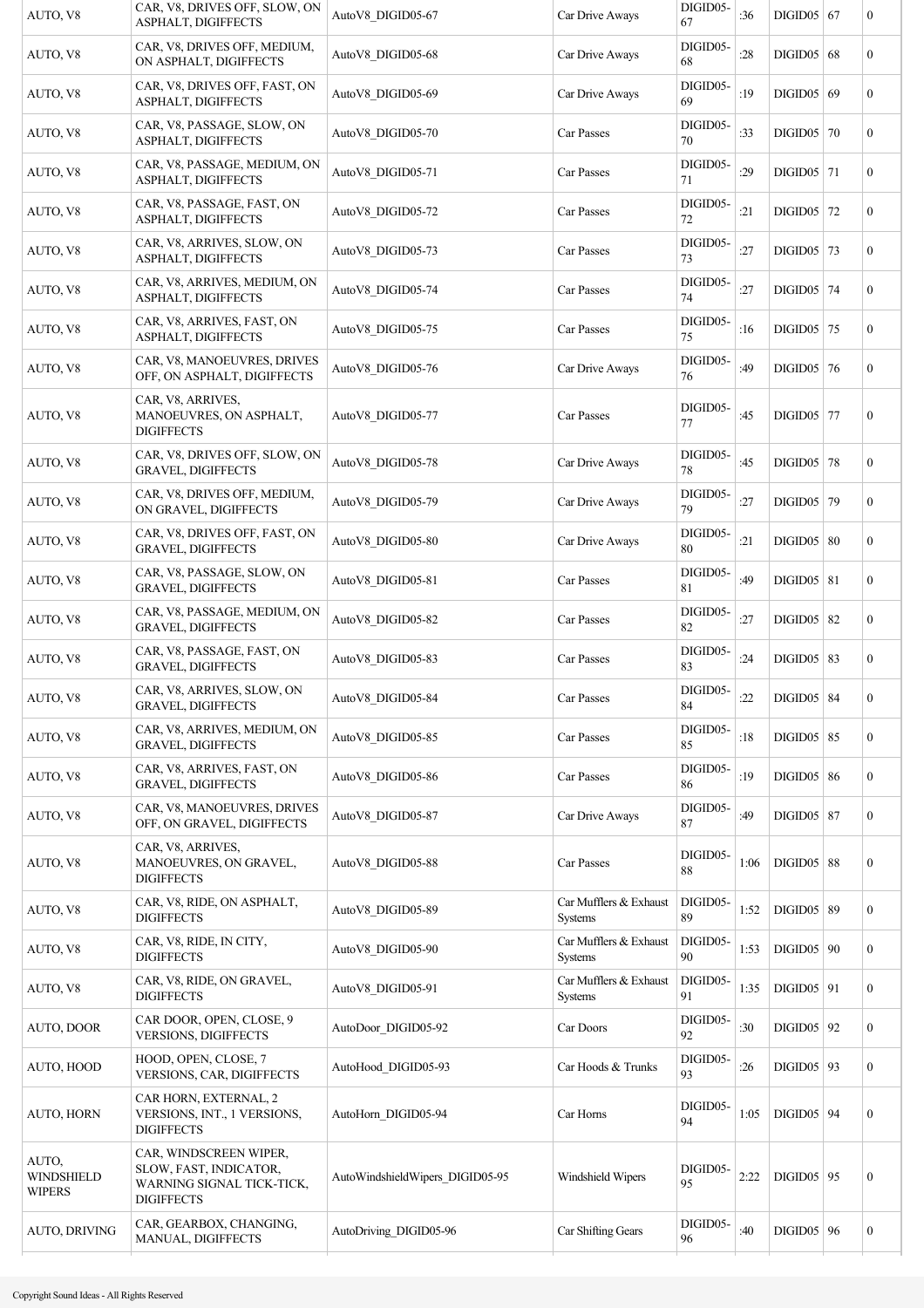| AUTO,<br><b>WINDSHIELD</b><br><b>WIPERS</b> | CAR, DEMISTER, LOW, HIGH,<br><b>DIGIFFECTS</b>                                       | AutoWindshieldWipers DIGID05-97 | Windshield Wipers                                        | DIGID05-<br>97 | 1:16 | $DIGID05$   97      | $\overline{0}$   |
|---------------------------------------------|--------------------------------------------------------------------------------------|---------------------------------|----------------------------------------------------------|----------------|------|---------------------|------------------|
| AUTO, GLOVE<br><b>COMPARTMENT</b>           | CAR, GLOVE COMPARTMENT,<br>OPEN, CLOSE, 2 VERSIONS, SEAT<br><b>BELT, DIGIFFECTS</b>  | AutoGloveCompartment_DIGID05-98 | Glove<br>Compartments;Car<br>Seats & Seat<br>Adjustments | DIGID05-<br>98 | :21  | <b>DIGID05</b>   98 | $\mathbf{0}$     |
| AUTO, WINDOW                                | CAR, ELECTRIC WINDOW,<br>CENTRAL LOCKING, 2<br>VERSIONS, DIGIFFECTS                  | AutoWindow DIGID05-99           | Car Windows                                              | DIGID05-<br>99 | :24  | DIGID05 99          | $\overline{0}$   |
| <b>AUTO, JAPANESE</b>                       | CAR, SMALL, JAPANESE, IDLING,<br><b>DIGIFFECTS</b>                                   | AutoJapanese DIGID06-01         | Car Mufflers & Exhaust<br>Systems                        | DIGID06-<br>01 | :33  | $DIGID06$   1       | $\overline{0}$   |
| AUTO, JAPANESE                              | CAR, SMALL, JAPANESE,<br>REVVING, LIGHT, DIGIFFECTS                                  | AutoJapanese DIGID06-02         | Car Mufflers & Exhaust<br>Systems                        | DIGID06-<br>02 | :32  | DIGID06   2         | $\overline{0}$   |
| AUTO, JAPANESE                              | CAR, SMALL, JAPANESE,<br>REVVING, HEAVY, DIGIFFECTS                                  | AutoJapanese DIGID06-03         | Car Mufflers & Exhaust<br><b>Systems</b>                 | DIGID06-<br>03 | :33  | $DIGID06$ 3         | $\overline{0}$   |
| AUTO, JAPANESE                              | CAR, SMALL, JAPANESE, DRIVES<br>OFF, SLOW, ON ASPHALT,<br><b>DIGIFFECTS</b>          | AutoJapanese DIGID06-04         | Car Drive Aways                                          | DIGID06-<br>04 | :18  | $DIGID06$   4       | $\overline{0}$   |
| <b>AUTO, JAPANESE</b>                       | CAR, SMALL, JAPANESE, DRIVES<br>OFF, MEDIUM, ON ASPHALT,<br><b>DIGIFFECTS</b>        | AutoJapanese DIGID06-05         | Car Drive Aways                                          | DIGID06-<br>05 | :19  | $DIGID06$ 5         | $\overline{0}$   |
| AUTO, JAPANESE                              | CAR, SMALL, JAPANESE, DRIVES<br>OFF, FAST, ON ASPHALT,<br><b>DIGIFFECTS</b>          | AutoJapanese DIGID06-06         | Car Drive Aways                                          | DIGID06-<br>06 | :17  | DIGID06   6         | $\overline{0}$   |
| AUTO, JAPANESE                              | CAR, SMALL, JAPANESE,<br>PASSAGE, SLOW, ON ASPHALT,<br><b>DIGIFFECTS</b>             | AutoJapanese DIGID06-07         | Car Passes                                               | DIGID06-<br>07 | :12  | $DIGID06$   7       | $\overline{0}$   |
| <b>AUTO, JAPANESE</b>                       | CAR, SMALL, JAPANESE,<br>PASSAGE, MEDIUM, ON<br>ASPHALT, DIGIFFECTS                  | AutoJapanese DIGID06-08         | Car Passes                                               | DIGID06-<br>08 | :15  | $DIGID06$ 8         | $\overline{0}$   |
| <b>AUTO, JAPANESE</b>                       | CAR, SMALL, JAPANESE,<br>PASSAGE, FAST, ON ASPHALT,<br><b>DIGIFFECTS</b>             | AutoJapanese DIGID06-09         | Car Passes                                               | DIGID06-<br>09 | :12  | $DIGID06$   9       | $\overline{0}$   |
| AUTO, JAPANESE                              | CAR, SMALL, JAPANESE,<br>ARRIVES, SLOW, ON ASPHALT,<br><b>DIGIFFECTS</b>             | AutoJapanese DIGID06-10         | Car Passes                                               | DIGID06-<br>10 | :18  | $DIGID06 \mid 10$   | $\overline{0}$   |
|                                             | CAR, SMALL, JAPANESE,<br>AUTO, JAPANESE   ARRIVES, MEDIUM, ON<br>ASPHALT, DIGIFFECTS | AutoJapanese DIGID06-11         | Car Passes                                               | DIGID06-<br>11 | :12  | $DIGID06$ 11        | $\boldsymbol{0}$ |
| <b>AUTO, JAPANESE</b>                       | CAR, SMALL, JAPANESE,<br>ARRIVES, FAST, ON ASPHALT,<br><b>DIGIFFECTS</b>             | AutoJapanese DIGID06-12         | Car Passes                                               | DIGID06-<br>12 | :15  | $DIGID06$   12      | $\boldsymbol{0}$ |
| <b>AUTO, JAPANESE</b>                       | CAR, SMALL, JAPANESE,<br>STARTS, REVERSES, ON<br>ASPHALT, DIGIFFECTS                 | AutoJapanese_DIGID06-13         | Car Mufflers & Exhaust<br>Systems                        | DIGID06-<br>13 | :17  | $DIGID06$   13      | $\boldsymbol{0}$ |
| AUTO, JAPANESE                              | CAR, SMALL, JAPANESE,<br>REVERSES, STOPS, DIGIFFECTS                                 | AutoJapanese DIGID06-14         | Car Mufflers & Exhaust<br>Systems                        | DIGID06-<br>14 | :11  | DIGID06   14        | $\overline{0}$   |
| <b>AUTO, JAPANESE</b>                       | CAR, SMALL, JAPANESE,<br>MANOEUVRES, ON ASPHALT,<br><b>DIGIFFECTS</b>                | AutoJapanese DIGID06-15         | Car Mufflers & Exhaust<br>Systems                        | DIGID06-<br>15 | :50  | $DIGID06$   15      | $\overline{0}$   |
| AUTO, JAPANESE                              | CAR, SMALL, JAPANESE, DRIVES<br>OFF, SLOW, ON GRAVEL,<br><b>DIGIFFECTS</b>           | AutoJapanese DIGID06-16         | Car Drive Aways                                          | DIGID06-<br>16 | :19  | DIGID06   16        | $\boldsymbol{0}$ |
| AUTO, JAPANESE                              | CAR, SMALL, JAPANESE, DRIVES<br>OFF, MEDIUM, ON GRAVEL,<br><b>DIGIFFECTS</b>         | AutoJapanese DIGID06-17         | Car Drive Aways                                          | DIGID06-<br>17 | :17  | DIGID06   17        | $\overline{0}$   |
| AUTO, JAPANESE                              | CAR, SMALL, JAPANESE, DRIVES<br>OFF, FAST, ON GRAVEL,<br><b>DIGIFFECTS</b>           | AutoJapanese DIGID06-18         | Car Drive Aways                                          | DIGID06-<br>18 | :13  | $DIGID06$   18      | $\boldsymbol{0}$ |
| <b>AUTO, JAPANESE</b>                       | CAR, SMALL, JAPANESE,<br>PASSAGE, SLOW, ON GRAVEL,<br><b>DIGIFFECTS</b>              | AutoJapanese_DIGID06-19         | Car Passes                                               | DIGID06-<br>19 | :30  | DIGID06   19        | $\mathbf{0}$     |
| <b>AUTO, JAPANESE</b>                       | CAR, SMALL, JAPANESE,<br>PASSAGE, MEDIUM, ON GRAVEL,<br><b>DIGIFFECTS</b>            | AutoJapanese_DIGID06-20         | Car Passes                                               | DIGID06-<br>20 | :24  | $DIGID06$   20      | 0                |
| AUTO, JAPANESE                              | CAR, SMALL, JAPANESE,<br>PASSAGE, FAST, ON GRAVEL,<br><b>DIGIFFECTS</b>              | AutoJapanese DIGID06-21         | Car Passes                                               | DIGID06-<br>21 | :12  | $DIGID06$ 21        | 0                |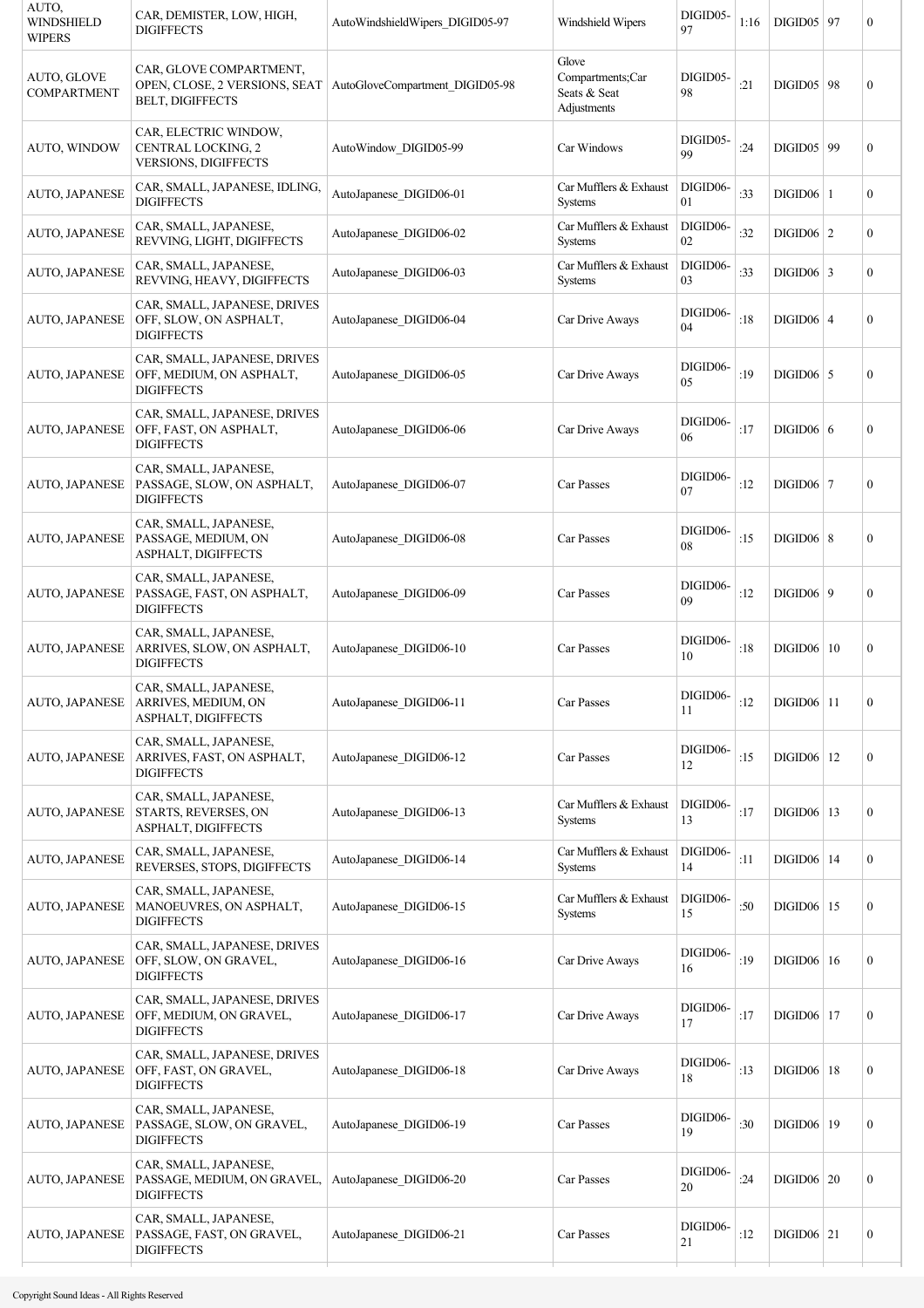| AUTO, JAPANESE        | CAR, SMALL, JAPANESE, STOPS,<br>SLOW, ON GRAVEL, DIGIFFECTS                      | AutoJapanese DIGID06-22 | Car Skids, Braking &<br><b>Tires</b>                    | DIGID06-<br>22 | :17  | $DIGID06$   22    | $\boldsymbol{0}$ |
|-----------------------|----------------------------------------------------------------------------------|-------------------------|---------------------------------------------------------|----------------|------|-------------------|------------------|
| AUTO, JAPANESE        | CAR, SMALL, JAPANESE, STOPS,<br>MEDIUM, ON GRAVEL,<br><b>DIGIFFECTS</b>          | AutoJapanese DIGID06-23 | Car Skids, Braking &<br>Tires                           | DIGID06-<br>23 | :15  | $DIGID06$   23    | $\boldsymbol{0}$ |
| AUTO, JAPANESE        | CAR, SMALL, JAPANESE, STOPS,<br>FAST, ON GRAVEL, DIGIFFECTS                      | AutoJapanese DIGID06-24 | Car Skids, Braking &<br>Tires                           | DIGID06-<br>24 | :13  | $DIGID06$   24    | $\boldsymbol{0}$ |
| AUTO, JAPANESE        | CAR, SMALL, JAPANESE,<br>REVERSES, ON GRAVEL,<br><b>DIGIFFECTS</b>               | AutoJapanese DIGID06-25 | Car Mufflers & Exhaust<br><b>Systems</b>                | DIGID06-<br>25 | :30  | <b>DIGID06</b> 25 | $\boldsymbol{0}$ |
| <b>AUTO, JAPANESE</b> | CAR, SMALL, JAPANESE,<br>REVERSES, STOPS, ON GRAVEL,<br><b>DIGIFFECTS</b>        | AutoJapanese DIGID06-26 | Car Mufflers & Exhaust<br><b>Systems</b>                | DIGID06-<br>26 | :16  | $DIGID06$   26    | $\boldsymbol{0}$ |
| <b>AUTO, JAPANESE</b> | CAR, SMALL, JAPANESE,<br>MANOEUVRES, DRIVES OFF, ON<br><b>GRAVEL, DIGIFFECTS</b> | AutoJapanese DIGID06-27 | Car Drive Aways                                         | DIGID06-<br>27 | 1:16 | $DIGID06$   27    | $\boldsymbol{0}$ |
| <b>AUTO, JAPANESE</b> | CAR, SMALL, JAPANESE,<br>ARRIVES, MANOEUVRES, ON<br><b>GRAVEL, DIGIFFECTS</b>    | AutoJapanese DIGID06-28 | Car Passes                                              | DIGID06-<br>28 | :57  | <b>DIGID06</b> 28 | $\boldsymbol{0}$ |
| AUTO, JAPANESE        | CAR, SMALL, JAPANESE, SLOW,<br>RIDE, ON ASPHALT, DIGIFFECTS                      | AutoJapanese DIGID06-29 | Car Mufflers & Exhaust<br>Systems                       | DIGID06-<br>29 | :57  | DIGID06 29        | $\boldsymbol{0}$ |
| AUTO, JAPANESE        | CAR, SMALL, JAPANESE,<br>MEDIUM, RIDE, ON ASPHALT,<br><b>DIGIFFECTS</b>          | AutoJapanese DIGID06-30 | Car Mufflers & Exhaust<br>Systems                       | DIGID06-<br>30 | 1:27 | $DIGID06$ 30      | $\boldsymbol{0}$ |
| AUTO, JAPANESE        | CAR, SMALL, JAPANESE, SLOW,<br>RIDE, ON GRAVEL, DIGIFFECTS                       | AutoJapanese DIGID06-31 | Car Mufflers & Exhaust<br>Systems                       | DIGID06-<br>31 | 1:13 | $DIGID06$ 31      | $\boldsymbol{0}$ |
| <b>AUTO, JAPANESE</b> | CAR, SMALL, JAPANESE,<br>MEDIUM, RIDE, ON GRAVEL,<br><b>DIGIFFECTS</b>           | AutoJapanese DIGID06-32 | Car Mufflers & Exhaust<br><b>Systems</b>                | DIGID06-<br>32 | 1:22 | $DIGID06$ 32      | $\boldsymbol{0}$ |
| <b>AUTO, JAPANESE</b> | CAR, SMALL, JAPANESE,<br>MEDIUM, RIDE IN CITY,<br><b>DIGIFFECTS</b>              | AutoJapanese DIGID06-33 | Car Mufflers & Exhaust<br>Systems; Traffic<br>Ambiences | DIGID06-<br>33 | 3:14 | $DIGID06$ 33      | $\boldsymbol{0}$ |
| AUTO, JAPANESE        | CAR, SMALL, JAPANESE,<br>PASSAGE, HORN, DOPPLER,<br><b>DIGIFFECTS</b>            | AutoJapanese DIGID06-34 | Car Passes; Car Horns                                   | DIGID06-<br>34 | :14  | <b>DIGID06</b> 34 | $\boldsymbol{0}$ |
| AUTO, MID-SIZE        | CAR, MEDIUM SIZE, IDLING,<br><b>DIGIFFECTS</b>                                   | AutoMid-Size DIGID06-35 | Car Mufflers & Exhaust<br>Systems                       | DIGID06-<br>35 | :32  | $DIGID06$ 35      | $\boldsymbol{0}$ |
| AUTO, MID-SIZE        | CAR, MEDIUM SIZE, REVVING,<br>LIGHT, DIGIFFECTS                                  | AutoMid-Size_DIGID06-36 | Car Mufflers & Exhaust<br><b>Systems</b>                | DIGID06-<br>36 | :31  | DIGID06 36        | $\mathbf{0}$     |
| <b>AUTO, MID-SIZE</b> | CAR, MEDIUM SIZE, HEAVY<br>REVVING, DIGIFFECTS                                   | AutoMid-Size DIGID06-37 | Car Mufflers & Exhaust<br>Systems                       | DIGID06-<br>37 | :33  | $DIGID06$ 37      | $\overline{0}$   |
| AUTO, MID-SIZE        | CAR, MEDIUM SIZE, DRIVES OFF,<br>SLOW, ON ASPHALT,<br><b>DIGIFFECTS</b>          | AutoMid-Size DIGID06-38 | Car Drive Aways                                         | DIGID06-<br>38 | :19  | $DIGID06$ 38      | $\boldsymbol{0}$ |
| AUTO, MID-SIZE        | CAR, MEDIUM SIZE, DRIVES OFF,<br>MEDIUM, ON ASPHALT,<br><b>DIGIFFECTS</b>        | AutoMid-Size DIGID06-39 | Car Drive Aways                                         | DIGID06-<br>39 | :14  | $DIGID06$ 39      | $\boldsymbol{0}$ |
| <b>AUTO, MID-SIZE</b> | CAR, MEDIUM SIZE, DRIVES OFF,<br>FAST, ON ASPHALT, DIGIFFECTS                    | AutoMid-Size DIGID06-40 | Car Drive Aways                                         | DIGID06-<br>40 | :15  | $DIGID06 \mid 40$ | $\boldsymbol{0}$ |
| AUTO, MID-SIZE        | CAR, MEDIUM SIZE, PASSAGE,<br>SLOW, ON ASPHALT,<br><b>DIGIFFECTS</b>             | AutoMid-Size DIGID06-41 | Car Passes                                              | DIGID06-<br>41 | :27  | $DIGID06$ 41      | $\boldsymbol{0}$ |
| <b>AUTO, MID-SIZE</b> | CAR, MEDIUM SIZE, PASSAGE,<br>MEDIUM, ON ASPHALT,<br><b>DIGIFFECTS</b>           | AutoMid-Size DIGID06-42 | Car Passes                                              | DIGID06-<br>42 | :17  | $DIGID06$ 42      | $\boldsymbol{0}$ |
| <b>AUTO, MID-SIZE</b> | CAR, MEDIUM SIZE, PASSAGE,<br>FAST, ON ASPHALT, DIGIFFECTS                       | AutoMid-Size DIGID06-43 | Car Passes                                              | DIGID06-<br>43 | :11  | $DIGID06$ 43      | $\mathbf{0}$     |
| AUTO, MID-SIZE        | CAR, MEDIUM SIZE, ARRIVES,<br>SLOW, ON ASPHALT,<br><b>DIGIFFECTS</b>             | AutoMid-Size DIGID06-44 | Car Passes                                              | DIGID06-<br>44 | :10  | $DIGID06$ 44      | $\boldsymbol{0}$ |
| <b>AUTO, MID-SIZE</b> | CAR, MEDIUM SIZE, ARRIVES,<br>MEDIUM, ON ASPHALT,<br><b>DIGIFFECTS</b>           | AutoMid-Size DIGID06-45 | Car Passes                                              | DIGID06-<br>45 | :13  | $DIGID06$ 45      | $\boldsymbol{0}$ |
| <b>AUTO, MID-SIZE</b> | CAR, MEDIUM SIZE, ARRIVES,<br>FAST, ON ASPHALT, DIGIFFECTS                       | AutoMid-Size DIGID06-46 | Car Passes                                              | DIGID06-<br>46 | :10  | $DIGID06 \mid 46$ | $\boldsymbol{0}$ |
| AUTO, MID-SIZE        | CAR, MEDIUM SIZE, REVERSES,<br>ON ASPHALT, DIGIFFECTS                            | AutoMid-Size DIGID06-47 | Car Mufflers & Exhaust<br>Systems                       | DIGID06-<br>47 | :21  | $DIGID06$   47    | $\boldsymbol{0}$ |
|                       |                                                                                  |                         |                                                         |                |      |                   |                  |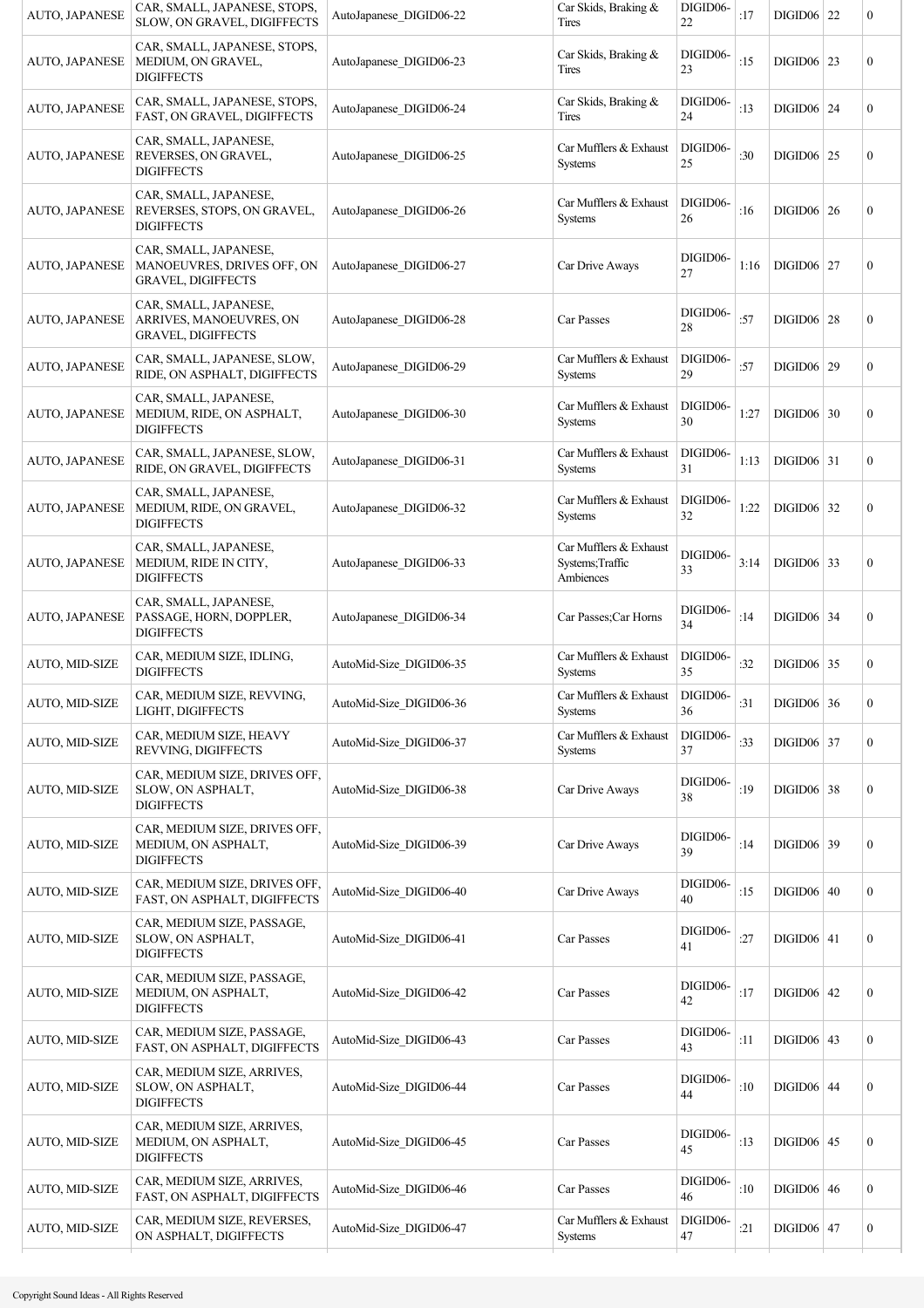| AUTO, MID-SIZE                  | CAR, MEDIUM SIZE, REVERSES,<br>STOPS, ON ASPHALT,<br><b>DIGIFFECTS</b>          | AutoMid-Size DIGID06-48  | Car Skids, Braking &<br><b>Tires</b>                            | DIGID06-<br>48 | :19  | <b>DIGID06 48</b> | $\boldsymbol{0}$ |
|---------------------------------|---------------------------------------------------------------------------------|--------------------------|-----------------------------------------------------------------|----------------|------|-------------------|------------------|
| AUTO, MID-SIZE                  | CAR, MEDIUM SIZE,<br>MANOEUVRES, DRIVES OFF, ON<br>ASPHALT, DIGIFFECTS          | AutoMid-Size DIGID06-49  | Car Drive Aways                                                 | DIGID06-<br>49 | :39  | DIGID06 49        | $\boldsymbol{0}$ |
| AUTO, MID-SIZE                  | CAR, MEDIUM SIZE, ARRIVES,<br>MANOEUVRES, ON ASPHALT,<br><b>DIGIFFECTS</b>      | AutoMid-Size DIGID06-50  | Car Passes                                                      | DIGID06-<br>50 | :36  | $DIGID06$ 50      | $\boldsymbol{0}$ |
| AUTO, MID-SIZE                  | CAR, MEDIUM SIZE, DRIVES OFF,<br>SLOW, ON GRAVEL, DIGIFFECTS                    | AutoMid-Size DIGID06-51  | Car Drive Aways                                                 | DIGID06-<br>51 | :25  | $DIGID06$ 51      | $\overline{0}$   |
| AUTO, MID-SIZE                  | CAR, MEDIUM SIZE, DRIVES OFF,<br>MEDIUM, ON GRAVEL,<br><b>DIGIFFECTS</b>        | AutoMid-Size DIGID06-52  | Car Drive Aways                                                 | DIGID06-<br>52 | :18  | $DIGID06$ 52      | $\boldsymbol{0}$ |
| AUTO, MID-SIZE                  | CAR, MEDIUM SIZE, DRIVES OFF,<br>FAST, ON GRAVEL, DIGIFFECTS                    | AutoMid-Size DIGID06-53  | Car Drive Aways                                                 | DIGID06-<br>53 | :14  | $DIGID06$ 53      | $\boldsymbol{0}$ |
| AUTO, MID-SIZE                  | CAR, MEDIUM SIZE, PASSAGE,<br>SLOW, ON GRAVEL, DIGIFFECTS                       | AutoMid-Size DIGID06-54  | Car Passes                                                      | DIGID06-<br>54 | :33  | $DIGID06$ 54      | $\mathbf{0}$     |
| AUTO, MID-SIZE                  | CAR, MEDIUM SIZE, PASSAGE,<br>MEDIUM, ON GRAVEL,<br><b>DIGIFFECTS</b>           | AutoMid-Size DIGID06-55  | Car Passes                                                      | DIGID06-<br>55 | : 23 | $DIGID06$ 55      | $\boldsymbol{0}$ |
| AUTO, MID-SIZE                  | CAR, MEDIUM SIZE, PASSAGE,<br>FAST, ON GRAVEL, DIGIFFECTS                       | AutoMid-Size DIGID06-56  | Car Passes                                                      | DIGID06-<br>56 | :22  | $DIGID06$ 56      | $\boldsymbol{0}$ |
| AUTO, MID-SIZE                  | CAR, MEDIUM SIZE, ARRIVES,<br>SLOW, ON GRAVEL, DIGIFFECTS                       | AutoMid-Size DIGID06-57  | Car Passes                                                      | DIGID06-<br>57 | :11  | $DIGID06$ 57      | $\boldsymbol{0}$ |
| AUTO, MID-SIZE                  | CAR, MEDIUM SIZE, ARRIVES,<br>MEDIUM, ON GRAVEL,<br><b>DIGIFFECTS</b>           | AutoMid-Size DIGID06-58  | Car Passes                                                      | DIGID06-<br>58 | :17  | $DIGID06$ 58      | $\boldsymbol{0}$ |
| AUTO, MID-SIZE                  | CAR, MEDIUM SIZE, ARRIVES,<br>FAST, ON GRAVEL, DIGIFFECTS                       | AutoMid-Size DIGID06-59  | Car Passes                                                      | DIGID06-<br>59 | :21  | $DIGID06$ 59      | $\boldsymbol{0}$ |
| AUTO, MID-SIZE                  | CAR, MEDIUM SIZE, REVERSES,<br>ON GRAVEL, DIGIFFECTS                            | AutoMid-Size DIGID06-60  | Car Mufflers & Exhaust<br><b>Systems</b>                        | DIGID06-<br>60 | :21  | DIGID06   60      | $\boldsymbol{0}$ |
| AUTO, MID-SIZE                  | CAR, MEDIUM SIZE, REVERSES,<br>STOPS, ON GRAVEL, DIGIFFECTS                     | AutoMid-Size DIGID06-61  | Car Skids, Braking &<br>Tires                                   | DIGID06-<br>61 | :23  | $DIGID06$ 61      | $\boldsymbol{0}$ |
| AUTO, MID-SIZE                  | CAR, MEDIUM SIZE,<br>MANOEUVRES, DRIVES OFF, ON<br><b>GRAVEL, DIGIFFECTS</b>    | AutoMid-Size DIGID06-62  | Car Drive Aways                                                 | DIGID06-<br>62 | :49  | $DIGID06$ 62      | $\boldsymbol{0}$ |
| AUTO, MID-SIZE                  | CAR, MEDIUM SIZE, ARRIVES,<br>MANOEUVRES, ON GRAVEL,<br><b>DIGIFFECTS</b>       | AutoMid-Size DIGID06-63  | Car Passes                                                      | DIGID06-<br>63 | :45  | $DIGID06$ 63      | $\boldsymbol{0}$ |
| AUTO, MID-SIZE                  | CAR, MEDIUM SIZE, IDLING,<br><b>INTERNAL, DIGIFFECTS</b>                        | AutoMid-Size DIGID06-64  | Car Mufflers & Exhaust<br>Systems                               | DIGID06-<br>64 | : 23 | $DIGID06$ 64      | $\boldsymbol{0}$ |
| AUTO, MID-SIZE                  | CAR, MEDIUM SIZE, REVVING,<br><b>INTERNAL, DIGIFFECTS</b>                       | AutoMid-Size DIGID06-65  | Car Mufflers & Exhaust<br>Systems                               | DIGID06-<br>65 | :23  | $DIGID06$ 65      | $\boldsymbol{0}$ |
| AUTO, MID-SIZE                  | CAR, MEDIUM SIZE, HEAVY<br>REVVING, INTERNAL,<br><b>DIGIFFECTS</b>              | AutoMid-Size DIGID06-66  | Car Mufflers & Exhaust<br><b>Systems</b>                        | DIGID06-<br>66 | : 23 | $DIGID06$ 66      | $\boldsymbol{0}$ |
| AUTO, MID-SIZE                  | CAR, MEDIUM SIZE, SLOW, RIDE,<br>ON ASPHALT, DIGIFFECTS                         | AutoMid-Size DIGID06-67  | Car Mufflers & Exhaust<br>Systems                               | DIGID06-<br>67 | 2:42 | $DIGID06$ 67      | $\boldsymbol{0}$ |
| AUTO, MID-SIZE                  | CAR, MEDIUM SIZE, RIDE IN<br>CITY, HORNS AT THE END,<br><b>DIGIFFECTS</b>       | AutoMid-Size DIGID06-68  | Car Mufflers & Exhaust<br>Systems;Car Horns                     | DIGID06-<br>68 | 2:40 | $DIGID06$ 68      | $\boldsymbol{0}$ |
| AUTO, MID-SIZE                  | CAR, MEDIUM SIZE, RIDE, FAST,<br>DIFFERENT GEARS, DIGIFFECTS                    | AutoMid-Size_DIGID06-69  | Car Mufflers & Exhaust<br>Systems; Car Shifting<br>Gears        | DIGID06-<br>69 | 2:59 | $DIGID06$ 69      | $\boldsymbol{0}$ |
| AUTO, MID-SIZE                  | CAR, MEDIUM SIZE, RIDE, ON<br><b>GRAVEL, DIGIFFECTS</b>                         | AutoMid-Size DIGID06-70  | Car Mufflers & Exhaust<br>Systems                               | DIGID06-<br>70 | 1:38 | $DIGID06$ 70      | $\boldsymbol{0}$ |
| AUTO, MID-SIZE                  | CAR, MEDIUM SIZE, REVERSES,<br>MEDIUM, ON ASPHALT,<br>INTERNAL, DIGIFFECTS      | AutoMid-Size DIGID06-71  | Car Mufflers & Exhaust<br><b>Systems</b>                        | DIGID06-<br>71 | :31  | $DIGID06$ 71      | $\boldsymbol{0}$ |
| AUTO, MID-SIZE                  | CAR, MEDIUM SIZE, REVERSES,<br>FAST, ON ASPHALT, INTERNAL,<br><b>DIGIFFECTS</b> | AutoMid-Size DIGID06-72  | Car Mufflers & Exhaust<br>Systems                               | DIGID06-<br>72 | :24  | $DIGID06$ 72      | $\boldsymbol{0}$ |
| AUTO, MID-SIZE                  | CAR, MEDIUM SIZE, RIDE IN<br>RAIN, ON ASPHALT, DIGIFFECTS                       | AutoMid-Size DIGID06-73  | Car Mufflers & Exhaust<br>Systems                               | DIGID06-<br>73 | 1:32 | $DIGID06$ 73      | $\boldsymbol{0}$ |
| AUTO, GERMAN<br>V <sub>12</sub> | CAR, GERMAN V12, IDLING,<br><b>GERMANY, DIGIFFECTS</b>                          | AutoGermanV12 DIGID06-74 | Other European<br>Cars;Car Mufflers &<br><b>Exhaust Systems</b> | DIGID06-<br>74 | : 23 | <b>DIGID06</b> 74 | $\boldsymbol{0}$ |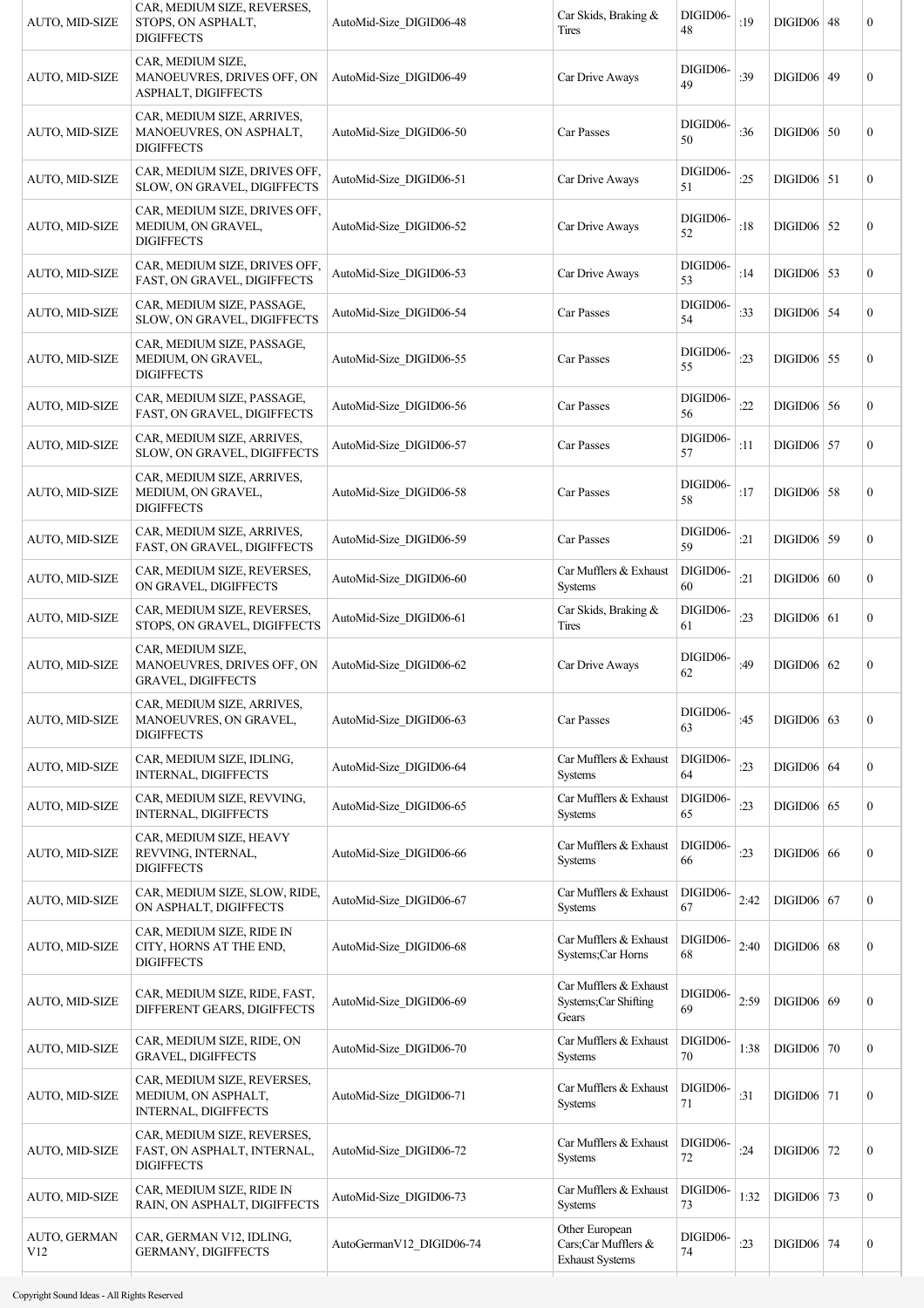| <b>AUTO, GERMAN</b><br>V <sub>12</sub>        | CAR, GERMAN V12, REVVING,<br>LIGHT, GERMANY, DIGIFFECTS                                                     | AutoGermanV12 DIGID06-75          | Other European<br>Cars;Car Mufflers &<br><b>Exhaust Systems</b>                        | DIGID06-<br>75 | :37  | $DIGID06$ 75      | $\boldsymbol{0}$ |
|-----------------------------------------------|-------------------------------------------------------------------------------------------------------------|-----------------------------------|----------------------------------------------------------------------------------------|----------------|------|-------------------|------------------|
| AUTO, GERMAN<br>V12                           | CAR, GERMAN V12, HEAVY<br>REVVING, GERMANY,<br><b>DIGIFFECTS</b>                                            | AutoGermanV12 DIGID06-76          | Other European<br>Cars;Car Mufflers &<br><b>Exhaust Systems</b>                        | DIGID06-<br>76 | :32  | DIGID06 76        | $\boldsymbol{0}$ |
| AUTO, GERMAN<br>V12                           | CAR, GERMAN V12, DRIVES OFF,<br>SLOW, ON ASPHALT, GERMANY,<br><b>DIGIFFECTS</b>                             | AutoGermanV12 DIGID06-77          | Other European<br>Cars;Car Drive Aways                                                 | DIGID06-<br>77 | :22  | DIGID06 77        | $\boldsymbol{0}$ |
| AUTO, GERMAN<br>V <sub>12</sub>               | CAR, GERMAN V12, DRIVES OFF,<br>MEDIUM, ON ASPHALT,<br>GERMANY, DIGIFFECTS                                  | AutoGermanV12 DIGID06-78          | Other European<br>Cars;Car Drive Aways                                                 | DIGID06-<br>78 | :25  | <b>DIGID06</b> 78 | $\boldsymbol{0}$ |
| AUTO, GERMAN<br>V12                           | CAR, GERMAN V12, DRIVES OFF,<br>FAST, ON ASPHALT, GERMANY,<br><b>DIGIFFECTS</b>                             | AutoGermanV12 DIGID06-79          | Other European<br>Cars;Car Drive Aways                                                 | DIGID06-<br>79 | :20  | DIGID06 79        | $\mathbf{0}$     |
| AUTO, GERMAN<br>V <sub>12</sub>               | CAR, GERMAN V12, PASSAGE,<br>SLOW, ON ASPHALT, GERMANY,<br><b>DIGIFFECTS</b>                                | AutoGermanV12 DIGID06-80          | Other European<br>Cars;Car Passes                                                      | DIGID06-<br>80 | :20  | $DIGID06$ 80      | $\boldsymbol{0}$ |
| AUTO, GERMAN<br>V <sub>12</sub>               | CAR, GERMAN V12, PASSAGE,<br>MEDIUM, ON ASPHALT,<br><b>GERMANY, DIGIFFECTS</b>                              | AutoGermanV12 DIGID06-81          | Other European<br>Cars;Car Passes                                                      | DIGID06-<br>81 | :22  | $DIGID06$   81    | $\mathbf{0}$     |
| AUTO, GERMAN<br>V <sub>12</sub>               | CAR, GERMAN V12, PASSAGE,<br>FAST, ON ASPHALT, GERMANY,<br><b>DIGIFFECTS</b>                                | AutoGermanV12_DIGID06-82          | Other European<br>Cars;Car Passes                                                      | DIGID06-<br>82 | :24  | DIGID06 82        | $\boldsymbol{0}$ |
| AUTO, GERMAN<br>V12                           | CAR, GERMAN V12, ARRIVES,<br>SLOW, ON ASPHALT, GERMANY,<br><b>DIGIFFECTS</b>                                | AutoGermanV12 DIGID06-83          | Other European<br>Cars; Car Passes                                                     | DIGID06-<br>83 | :15  | DIGID06 83        | $\mathbf{0}$     |
| AUTO, GERMAN<br>V <sub>12</sub>               | CAR, GERMAN V12, ARRIVES,<br>MEDIUM, ON ASPHALT,<br>GERMANY, DIGIFFECTS                                     | AutoGermanV12 DIGID06-84          | Other European<br>Cars;Car Passes                                                      | DIGID06-<br>84 | :15  | $DIGID06$ 84      | $\boldsymbol{0}$ |
| AUTO, GERMAN<br>V12                           | CAR, GERMAN V12, ARRIVES,<br>FAST, ON ASPHALT, GERMANY,<br><b>DIGIFFECTS</b>                                | AutoGermanV12 DIGID06-85          | Other European<br>Cars; Car Passes                                                     | DIGID06-<br>85 | :13  | <b>DIGID06</b> 85 | $\boldsymbol{0}$ |
| AUTO, GERMAN<br>V12                           | CAR, GERMAN V12, IDLING,<br>INTERNAL, GERMANY,<br><b>DIGIFFECTS</b>                                         | AutoGermanV12 DIGID06-86          | Other European<br>Cars;Car Mufflers &<br><b>Exhaust Systems</b>                        | DIGID06-<br>86 | :26  | $DIGID06$ 86      | $\boldsymbol{0}$ |
| AUTO, GERMAN<br>V12                           | CAR, GERMAN V12, RIDE, SLOW,<br>ON ASPHALT, GERMANY,<br><b>DIGIFFECTS</b>                                   | AutoGermanV12 DIGID06-87          | Other European<br>Cars;Car Mufflers &<br><b>Exhaust Systems</b>                        | DIGID06-<br>87 | 1:11 | <b>DIGID06</b> 87 | $\boldsymbol{0}$ |
| AUTO, GERMAN<br>V12                           | CAR, GERMAN V12, RIDE, VERY<br>FAST, ON ASPHALT, GERMANY,<br><b>DIGIFFECTS</b>                              | AutoGermanV12 DIGID06-88          | Other European<br>Cars;Car Mufflers &<br><b>Exhaust Systems</b>                        | DIGID06-<br>88 | 1:52 | $DIGID06$ 88      | $\boldsymbol{0}$ |
| AUTO, GERMAN<br>V12                           | CAR, GERMAN V12, RIDE, FAST,<br>ON ASPHALT, GERMANY,<br><b>DIGIFFECTS</b>                                   | AutoGermanV12 DIGID06-89          | Other European<br>Cars;Car Mufflers &<br><b>Exhaust Systems</b>                        | DIGID06-<br>89 | 1:05 | $DIGID06$ 89      | $\boldsymbol{0}$ |
| AUTO, DOOR                                    | CAR DOOR, OPEN, CLOSE,<br>EXTERNAL, 3 VERSIONS,<br><b>DIGIFFECTS</b>                                        | AutoDoor DIGID06-90               | Car Doors                                                                              | DIGID06-<br>90 | :34  | $DIGID06$   90    | $\boldsymbol{0}$ |
| AUTO, HOOD                                    | CAR, HOOD, OPEN, CLOSE, 3<br>VERSIONS, TRUNK, OPEN,<br>CLOSE, 3 VERSIONS, DIGIFFECTS                        | AutoHood DIGID06-91               | Car Hoods & Trunks                                                                     | DIGID06-<br>91 | :45  | $DIGID06$   91    | $\boldsymbol{0}$ |
| <b>AUTO, HORN</b>                             | <b>CAR HORN, 3 VERSIONS</b><br>EXTERNAL, 2 VERSIONS<br>INTERNAL, DIGIFFECTS                                 | AutoHorn DIGID06-92               | Car Horns                                                                              | DIGID06-<br>92 | 1:32 | DIGID06 92        | $\boldsymbol{0}$ |
| AUTO,<br><b>WINDSHIELD</b><br><b>WIPERS</b>   | CAR, WINDSCREEN WIPER, 5<br><b>VERSIONS, DIGIFFECTS</b>                                                     | AutoWindshieldWipers_DIGID06-93   | Windshield Wipers                                                                      | DIGID06-<br>93 | 2:12 | DIGID06 93        | $\boldsymbol{0}$ |
| AUTO,<br><b>DIRECTIONAL</b><br><b>SIGNALS</b> | CAR, INDICATORS, 3 VERSIONS,<br><b>INTERNAL, DIGIFFECTS</b>                                                 | AutoDirectionalSignals_DIGID06-94 | Car Turn Signals                                                                       | DIGID06-<br>94 | :45  | $DIGID06$ 94      | $\boldsymbol{0}$ |
| <b>AUTO, PARKING</b><br><b>BRAKE</b>          | CAR, HANDBRAKE, 4 VERSIONS,<br><b>SEAT BELT, ELECTRIC</b><br>WINDOWS, CENTRAL LOCKING,<br><b>DIGIFFECTS</b> | AutoParkingBrake_DIGID06-95       | Car Skids, Braking &<br>Tires;Car Seats & Seat<br>Adjustments;Car<br>Windows;Car Locks | DIGID06-<br>95 | :58  | DIGID06 95        | $\boldsymbol{0}$ |
| AUTO,<br>WINDSHIELD<br><b>WIPERS</b>          | CAR, DEMISTER, 3 VERSIONS,<br><b>DIGIFFECTS</b>                                                             | AutoWindshieldWipers_DIGID06-96   | Windshield Wipers                                                                      | DIGID06-<br>96 | 1:08 | $DIGID06$   96    | $\boldsymbol{0}$ |
| <b>AUTO, INTERIOR</b>                         | CAR, IGNITION KEY, 2<br><b>VERSIONS, ELECTRIC DRIVING</b><br>MIRROR, SEAT AUTOMATIC                         | AutoInterior DIGID06-97           | Car Door & Ignition<br>Keys; Side Mirrors; Car<br>Seats & Seat                         | DIGID06-<br>97 | :40  | DIGID06 97        | $\boldsymbol{0}$ |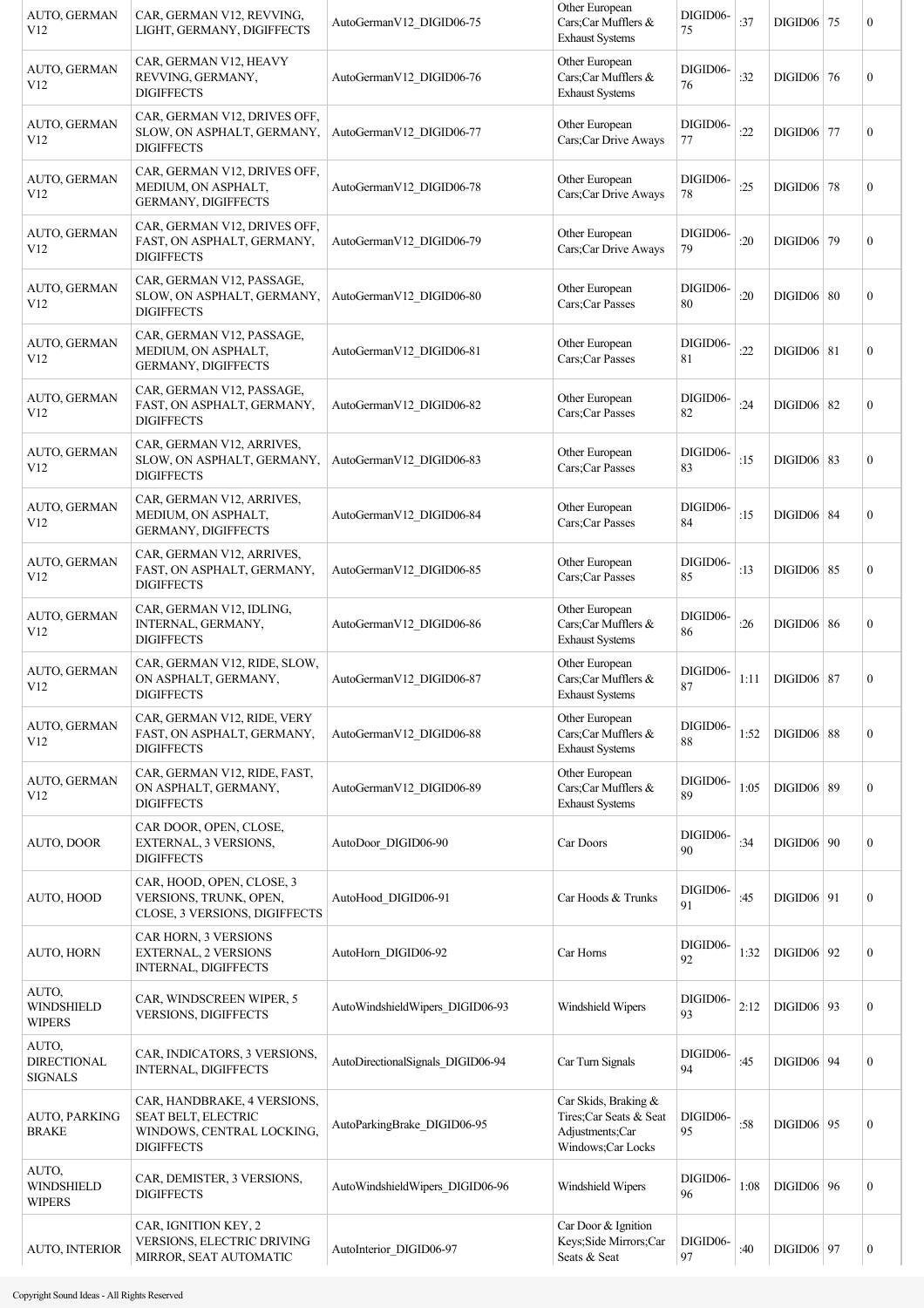|                                   | SYSTEM, BUTTON, DIGIFFECTS                                                        |                           | Adjustments                                             |                |      |                   |                  |
|-----------------------------------|-----------------------------------------------------------------------------------|---------------------------|---------------------------------------------------------|----------------|------|-------------------|------------------|
| AUTO, JAPANESE                    | CAR, SMALL, JAPANESE, GEAR<br>FALLS OUT, DIGIFFECTS                               | AutoJapanese DIGID06-98   | Car Shifting Gears                                      | DIGID06-<br>98 | :05  | <b>DIGID06</b> 98 | $\overline{0}$   |
| <b>GAS STATION</b>                | FILLING GAS, CAR, DIGIFFECTS                                                      | GasStation_DIGID06-99     | Gas & Service Station                                   | DIGID06-<br>99 | 1:14 | DIGID06 99        | $\mathbf{0}$     |
| <b>AUTO, SPORTS</b><br>CAR        | CAR, SPORTS CAR CAB, DRIVES<br>OFF, ARRIVES, MEDIUM,<br><b>DIGIFFECTS</b>         | AutoSportsCar DIGID07-01  | Sports Cars; Car Drive<br>Aways                         | DIGID07-<br>01 | :30  | $DIGID07$   1     | $\boldsymbol{0}$ |
| <b>AUTO, SPORTS</b><br>CAR        | CAR, SPORTS CAR CAB, DRIVES<br>OFF, ARRIVES, FAST,<br><b>DIGIFFECTS</b>           | AutoSportsCar DIGID07-02  | Sports Cars; Car Drive<br>Aways                         | DIGID07-<br>02 | :28  | $DIGID07$   2     | 0                |
| <b>AUTO, SPORTS</b><br><b>CAR</b> | CAR, SPORTS CAR CAB,<br>PASSING, FAST, DIGIFFECTS                                 | AutoSportsCar DIGID07-03  | Sports Cars; Car Passes                                 | DIGID07-<br>03 | :15  | $DIGID07$ 3       | $\boldsymbol{0}$ |
| <b>AUTO, SPORTS</b><br><b>CAR</b> | CAR, SPORTS CAR CAB,<br>PASSING, FAST, DIGIFFECTS                                 | AutoSportsCar DIGID07-04  | Sports Cars; Car Passes                                 | DIGID07-<br>04 | :14  | $DIGID07$ 4       | $\boldsymbol{0}$ |
| <b>AUTO, SPORTS</b><br>CAR        | CAR, SPORTS CAR CAB,<br>PASSING, FAST, DIGIFFECTS                                 | AutoSportsCar DIGID07-05  | Sports Cars; Car Passes                                 | DIGID07-<br>05 | :14  | $DIGID07$ 5       | $\boldsymbol{0}$ |
| <b>AUTO, SPORTS</b><br><b>CAR</b> | CAR, SPORTS CAR CAB, RIDE,<br>FAST, MIC AT HOOD,<br><b>DIGIFFECTS</b>             | AutoSportsCar DIGID07-06  | Sports Cars;Car<br>Mufflers & Exhaust<br><b>Systems</b> | DIGID07-<br>06 | 1:15 | $DIGID07$ 6       | $\boldsymbol{0}$ |
| <b>AUTO, SPORTS</b><br><b>CAR</b> | CAR, SPORTS CAR CAB, RIDE,<br>FAST, REVVING, MIC AT HOOD,<br><b>DIGIFFECTS</b>    | AutoSportsCar DIGID07-07  | Sports Cars;Car<br>Mufflers & Exhaust<br>Systems        | DIGID07-<br>07 | 1:30 | $DIGID07$   7     | $\boldsymbol{0}$ |
| <b>AUTO, SPORTS</b><br><b>CAR</b> | CAR, SPORTS CAR CAB, RIDE,<br>FAST, MIC AT EXHAUST PIPE,<br><b>DIGIFFECTS</b>     | AutoSportsCar DIGID07-08  | Sports Cars;Car<br>Mufflers & Exhaust<br>Systems        | DIGID07-<br>08 | 1:18 | DIGID07   8       | $\boldsymbol{0}$ |
| <b>AUTO, SPORTS</b><br>CAR        | CAR, SPORTS CAR CAB, RIDE,<br>FAST, MIC AT EXHAUST PIPE,<br><b>DIGIFFECTS</b>     | AutoSportsCar DIGID07-09  | Sports Cars;Car<br>Mufflers & Exhaust<br><b>Systems</b> | DIGID07-<br>09 | 1:11 | DIGID07   9       | $\boldsymbol{0}$ |
| <b>AUTO, SPORTS</b><br>CAR        | CAR, SPORTS CAR CAB, RIDE,<br>DIFFERENT SPEEDS, DIGIFFECTS                        | AutoSportsCar DIGID07-10  | Sports Cars;Car<br>Mufflers & Exhaust<br><b>Systems</b> | DIGID07-<br>10 | 3:00 | DIGID07   10      | 0                |
| <b>AUTO, SPORTS</b><br><b>CAR</b> | CAR, SPORTS CAR CAB, RIDE,<br><b>DIGIFFECTS</b>                                   | AutoSportsCar_DIGID07-11  | Sports Cars;Car<br>Mufflers & Exhaust<br><b>Systems</b> | DIGID07-<br>11 | 1:25 | $DIGID07$   11    | $\boldsymbol{0}$ |
| <b>AUTO, SPORTS</b><br><b>CAR</b> | CAR, SPORTS CAR CAB, IDLING,<br><b>DIGIFFECTS</b>                                 | AutoSportsCar DIGID07-12  | Sports Cars;Car<br>Mufflers & Exhaust<br><b>Systems</b> | DIGID07-<br>12 | :38  | $DIGID07$ 12      | $\boldsymbol{0}$ |
| <b>AUTO, SPORTS</b><br>CAR        | CAR, SPORTS CAR CAB,<br>REVVING, MEDIUM, DIGIFFECTS                               | AutoSportsCar DIGID07-13  | Sports Cars;Car<br>Mufflers & Exhaust<br>Systems        | DIGID07-<br>13 | :34  | $DIGID07$ 13      | $\boldsymbol{0}$ |
| <b>AUTO, SPORTS</b><br><b>CAR</b> | CAR, SPORTS CAR CAB,<br>REVVING, HEAVY, DIGIFFECTS                                | AutoSportsCar_DIGID07-14  | Sports Cars;Car<br>Mufflers & Exhaust<br><b>Systems</b> | DIGID07-<br>14 | :47  | $DIGID07$ 14      | $\boldsymbol{0}$ |
| <b>AUTO, SPORTS</b><br><b>CAR</b> | CAR, SPORTS CAR CAB, IDLING,<br>MIC AT EXHAUST PIPE,<br><b>DIGIFFECTS</b>         | AutoSportsCar_DIGID07-15  | Sports Cars;Car<br>Mufflers & Exhaust<br>Systems        | DIGID07-<br>15 | :33  | $DIGID07$ 15      | $\boldsymbol{0}$ |
| <b>AUTO, SPORTS</b><br>CAR        | CAR, SPORTS CAR CAB,<br>REVVING, BACK, MEDIUM,<br><b>DIGIFFECTS</b>               | AutoSportsCar DIGID07-16  | Sports Cars;Car<br>Mufflers & Exhaust<br><b>Systems</b> | DIGID07-<br>16 | :26  | $DIGID07$ 16      | $\boldsymbol{0}$ |
| <b>AUTO, SPORTS</b><br>CAR        | CAR, SPORTS CAR CAB,<br>REVVING, BACK, HEAVY,<br><b>DIGIFFECTS</b>                | AutoSportsCar_DIGID07-17  | Sports Cars;Car<br>Mufflers & Exhaust<br>Systems        | DIGID07-<br>17 | :30  | $DIGID07$ 17      | $\boldsymbol{0}$ |
| <b>AUTO, SPORTS</b><br><b>CAR</b> | CAR, SPORTS CAR CAB, WON'T<br>START, DIGIFFECTS                                   | AutoSportsCar_DIGID07-18  | Sports Cars;Car<br>Mufflers & Exhaust<br><b>Systems</b> | DIGID07-<br>18 | :20  | $DIGID07$   18    | $\boldsymbol{0}$ |
| AUTO, SPORTS<br><b>CAR</b>        | CAR, SPORTS CAR CAB, DOOR,<br>OPEN, CLOSE, HOOD OPEN,<br><b>CLOSE, DIGIFFECTS</b> | AutoSportsCar_DIGID07-19  | Sports Cars;Car<br>Doors;Car Hoods &<br>Trunks          | DIGID07-<br>19 | :16  | $DIGID07$   19    | $\boldsymbol{0}$ |
| <b>AUTO, SPORTS</b><br>CAR        | CAR, SPORTS CAR CAB, FUEL<br>LID, OPEN, CLOSE, DIGIFFECTS                         | AutoSportsCar_DIGID07-20  | Sports Cars; Gas Tank<br>Caps                           | DIGID07-<br>20 | :07  | DIGID07   20      | $\boldsymbol{0}$ |
| AUTO,<br><b>AMERICAN V6</b>       | CAR, AMERICAN V6, DRIVES<br>OFF, PASSING, ARRIVES,<br>MEDIUM, USA, DIGIFFECTS     | AutoAmericanV6 DIGID07-21 | Car Drive Aways;Car<br>Passes                           | DIGID07-<br>21 | 1:03 | $DIGID07$ 21      | $\boldsymbol{0}$ |
| AUTO,<br><b>AMERICAN V6</b>       | CAR, AMERICAN V6, DRIVES<br>OFF, PASSING, ARRIVES, FAST,<br>USA, DIGIFFECTS       | AutoAmericanV6 DIGID07-22 | Car Drive Aways;Car<br>Passes                           | DIGID07-<br>22 | 1:05 | $DIGID07$ 22      | $\boldsymbol{0}$ |
| AUTO,<br><b>AMERICAN V6</b>       | CAR, AMERICAN V6, RIDE,<br>SLOW, BUMPY, USA, DIGIFFECTS                           | AutoAmericanV6 DIGID07-23 | Car Mufflers & Exhaust<br><b>Systems</b>                | DIGID07-<br>23 | 1:22 | $DIGID07$ 23      | $\boldsymbol{0}$ |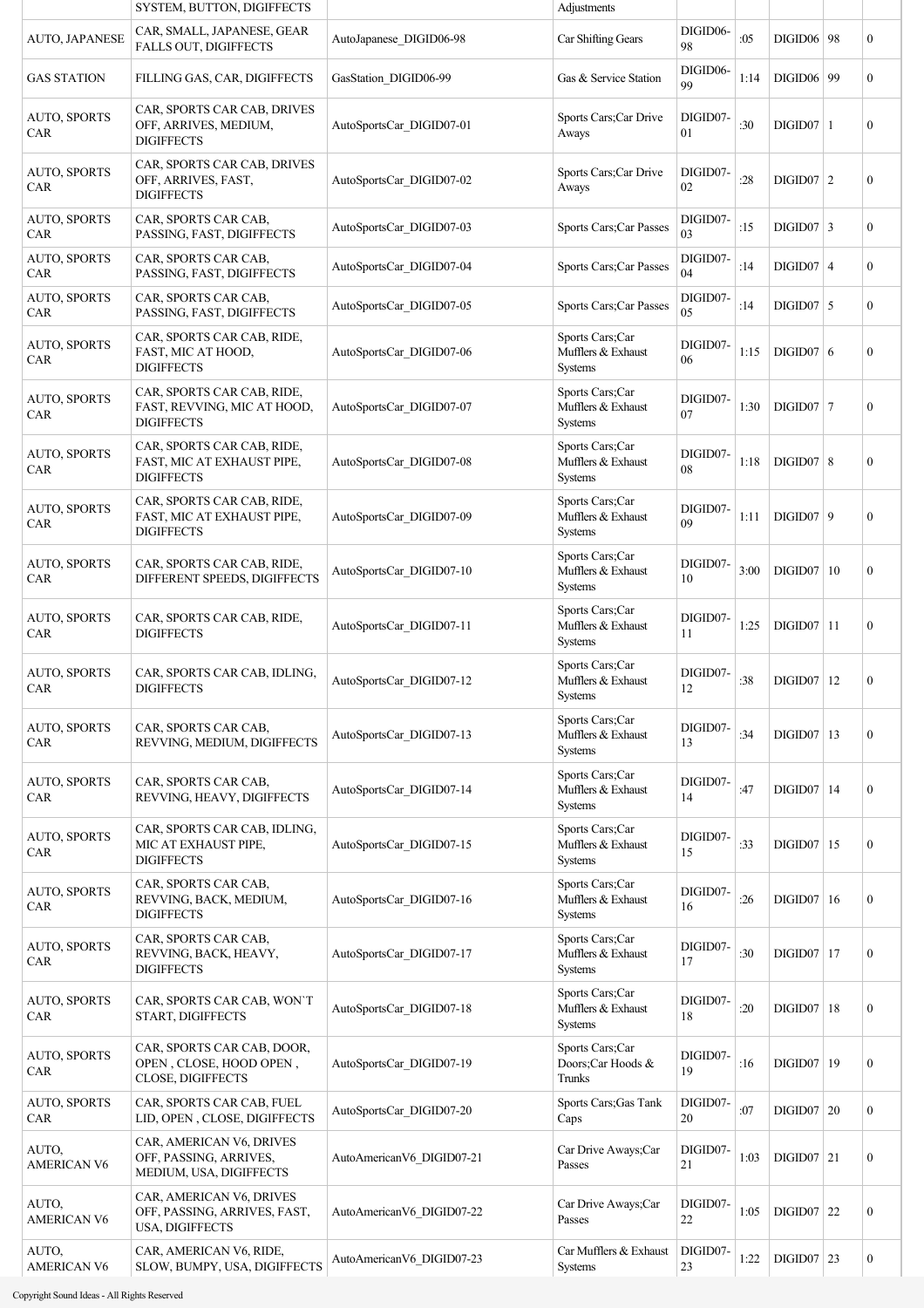| AUTO.<br>AMERICAN V6                 | CAR, AMERICAN V6, RIDE,<br>MEDIUM, USA, DIGIFFECTS                                  | AutoAmericanV6 DIGID07-24     | Car Mufflers & Exhaust<br>Systems                                | DIGID07-<br>24 | 1:31 | $DIGID07$   24 | $\mathbf{0}$     |
|--------------------------------------|-------------------------------------------------------------------------------------|-------------------------------|------------------------------------------------------------------|----------------|------|----------------|------------------|
| AUTO,<br><b>AMERICAN V6</b>          | CAR, AMERICAN V6, RIDE, FAST,<br>USA, DIGIFFECTS                                    | AutoAmericanV6 DIGID07-25     | Car Mufflers & Exhaust<br><b>Systems</b>                         | DIGID07-<br>25 | 2:06 | $DIGID07$ 25   | $\boldsymbol{0}$ |
| AUTO,<br><b>AMERICAN V6</b>          | CAR, AMERICAN V6, RIDE, FAST,<br>OPEN WINDOWS, USA,<br><b>DIGIFFECTS</b>            | AutoAmericanV6 DIGID07-26     | Car Mufflers & Exhaust<br><b>Systems</b>                         | DIGID07-<br>26 | 1:14 | $DIGID07$ 26   | $\boldsymbol{0}$ |
| AUTO,<br><b>AMERICAN V6</b>          | CAR, AMERICAN V6, RIDE, MIC<br>FRONT AND BACK, USA,<br><b>DIGIFFECTS</b>            | AutoAmericanV6 DIGID07-27     | Car Mufflers & Exhaust<br><b>Systems</b>                         | DIGID07-<br>27 | 1:15 | $DIGID07$ 27   | $\boldsymbol{0}$ |
| AUTO.<br>AMERICAN V6                 | CAR, AMERICAN V6, IDLING,<br>USA, DIGIFFECTS                                        | AutoAmericanV6 DIGID07-28     | Car Mufflers & Exhaust<br><b>Systems</b>                         | DIGID07-<br>28 | :34  | $DIGID07$ 28   | $\boldsymbol{0}$ |
| AUTO,<br><b>AMERICAN V6</b>          | CAR, AMERICAN V6, REVVING,<br>MEDIUM, USA, DIGIFFECTS                               | AutoAmericanV6 DIGID07-29     | Car Mufflers & Exhaust<br>Systems                                | DIGID07-<br>29 | :33  | DIGID07   29   | $\boldsymbol{0}$ |
| AUTO,<br><b>AMERICAN V6</b>          | CAR, AMERICAN V6, REVVING,<br>HEAVY, USA, DIGIFFECTS                                | AutoAmericanV6 DIGID07-30     | Car Mufflers & Exhaust<br>Systems                                | DIGID07-<br>30 | :29  | $DIGID07$ 30   | $\boldsymbol{0}$ |
| AUTO,<br><b>AMERICAN V6</b>          | CAR, AMERICAN V6, REVVING,<br>BACK, MEDIUM, USA,<br><b>DIGIFFECTS</b>               | AutoAmericanV6 DIGID07-31     | Car Mufflers & Exhaust<br><b>Systems</b>                         | DIGID07-<br>31 | :43  | $DIGID07$ 31   | $\boldsymbol{0}$ |
| AUTO,<br><b>AMERICAN V6</b>          | CAR, AMERICAN V6, DOOR,<br>OPEN, CLOSE, 2 VERSIONS, USA,<br><b>DIGIFFECTS</b>       | AutoAmericanV6 DIGID07-32     | Car Doors                                                        | DIGID07-<br>32 | :13  | $DIGID07$ 32   | $\mathbf{0}$     |
| AUTO,<br><b>AMERICAN V6</b>          | CAR, AMERICAN V6, HOOD,<br>FRONT, BACK, OPEN, CLOSE,<br>USA, DIGIFFECTS             | AutoAmericanV6 DIGID07-33     | Car Hoods & Trunks                                               | DIGID07-<br>33 | :14  | $DIGID07$ 33   | $\boldsymbol{0}$ |
| AUTO,<br><b>AMERICAN V6</b>          | CAR, AMERICAN V6, GLOVE<br>COMPARTMENT, OPEN, CLOSE,<br>2 VERSIONS, USA, DIGIFFECTS | AutoAmericanV6 DIGID07-34     | Glove Compartments                                               | DIGID07-<br>34 | :10  | $DIGID07$ 34   | $\mathbf{0}$     |
| AUTO,<br><b>AMERICAN V6</b>          | CAR, AMERICAN V6,<br>WINDSCREEN WIPER, 2 SPEEDS,<br>USA, DIGIFFECTS                 | AutoAmericanV6 DIGID07-35     | Windshield Wipers                                                | DIGID07-<br>35 | :25  | $DIGID07$ 35   | $\boldsymbol{0}$ |
| AUTO,<br><b>AMERICAN V6</b>          | CAR, AMERICAN V6, DE-MISTER,<br>2 VERSIONS, USA, DIGIFFECTS                         | AutoAmericanV6 DIGID07-36     | <b>Ventilation Fans</b>                                          | DIGID07-<br>36 | :53  | $DIGID07$ 36   | $\boldsymbol{0}$ |
| AUTO,<br><b>AMERICAN V6</b>          | CAR, AMERICAN V6,<br>INDICATORS, USA, DIGIFFECTS                                    | AutoAmericanV6 DIGID07-37     | Car Turn Signals                                                 | DIGID07-<br>37 | :16  | $DIGID07$ 37   | $\boldsymbol{0}$ |
| AUTO.<br><b>AMERICAN V6</b>          | CAR, AMERICAN V6, CAR KEYS,<br><b>GEAR BOX, USA, DIGIFFECTS</b>                     | AutoAmericanV6 DIGID07-38     | Car Door & Ignition<br>Keys                                      | DIGID07-<br>38 | :25  | $DIGID07$ 38   | $\boldsymbol{0}$ |
| AUTO,<br><b>AMERICAN V6</b>          | CAR, AMERICAN V6, SAFETY<br>BELT, 5 VERSIONS, USA,<br><b>DIGIFFECTS</b>             | AutoAmericanV6 DIGID07-39     | Car Seats & Seat<br>Adjustments                                  | DIGID07-<br>39 | :12  | DIGID07 39     | $\boldsymbol{0}$ |
| AUTO,<br><b>AMERICAN V6</b>          | CAR, AMERICAN V6,<br>KNOCKING, WINDOW, DOOR,<br>ROOF, HOOD, USA, DIGIFFECTS         | AutoAmericanV6 DIGID07-40     | Miscellaneous Crashes,<br>Hits & Impacts                         | DIGID07-<br>40 | :29  | $DIGID07$ 40   | $\boldsymbol{0}$ |
| AUTO,<br><b>AMERICAN V6</b>          | CAR, AMERICAN V6, HORN,<br>INSIDE, 4 VERSIONS, USA,<br><b>DIGIFFECTS</b>            | AutoAmericanV6 DIGID07-41     | Car Horns                                                        | DIGID07-<br>41 | :13  | $DIGID07$ 41   | $\boldsymbol{0}$ |
| AUTO,<br><b>AMERICAN V6</b>          | CAR, AMERICAN V6, HORN,<br>OUTSIDE, 4 VERSIONS, USA,<br><b>DIGIFFECTS</b>           | AutoAmericanV6 DIGID07-42     | Car Horns                                                        | DIGID07-<br>42 | :16  | $DIGID07$ 42   | $\boldsymbol{0}$ |
| AUTO,<br>PASSENGER VAN<br>V8         | CAR, VAN V8, DRIVES OFF,<br>PASSING, ARRIVES, SLOW,<br><b>DIGIFFECTS</b>            | AutoPassengerVanV8_DIGID07-43 | Cargo Vans &<br>Vans;Car Drive<br>Aways;Car Passes;Car<br>Passes | DIGID07-<br>43 | :58  | $DIGID07$ 43   | $\boldsymbol{0}$ |
| AUTO,<br>PASSENGER VAN<br>V8         | CAR, VAN V8, DRIVES OFF,<br>PASSING, ARRIVES, FAST,<br><b>DIGIFFECTS</b>            | AutoPassengerVanV8_DIGID07-44 | Cargo Vans &<br>Vans;Car Drive<br>Aways;Car Passes;Car<br>Passes | DIGID07-<br>44 | :58  | $DIGID07$ 44   | $\boldsymbol{0}$ |
| AUTO,<br>PASSENGER VAN<br>V8         | CAR, VAN V8, DRIVES OFF,<br>HEAVY, DIGIFFECTS                                       | AutoPassengerVanV8 DIGID07-45 | Cargo Vans &<br>Vans;Car Drive Aways                             | DIGID07-<br>45 | :23  | $DIGID07$ 45   | $\boldsymbol{0}$ |
| AUTO,<br>PASSENGER VAN<br>V8         | CAR, VAN V8, DRIVES OFF,<br>HEAVY, DIGIFFECTS                                       | AutoPassengerVanV8_DIGID07-46 | Cargo Vans &<br>Vans;Car Drive Aways                             | DIGID07-<br>46 | :25  | DIGID07   46   | $\boldsymbol{0}$ |
| AUTO,<br>PASSENGER VAN<br>${\rm V}8$ | CAR, VAN V8, REVERSES, STOPS,<br><b>DIGIFFECTS</b>                                  | AutoPassengerVanV8_DIGID07-47 | Cargo Vans &<br>Vans;Car Mufflers &<br><b>Exhaust Systems</b>    | DIGID07-<br>47 | :21  | $DIGID07$ 47   | $\boldsymbol{0}$ |
| AUTO,<br>PASSENGER VAN<br>V8         | CAR, VAN V8, PASSING, SLOW,<br><b>DIGIFFECTS</b>                                    | AutoPassengerVanV8 DIGID07-48 | Cargo Vans &<br>Vans; Car Passes                                 | DIGID07-<br>48 | :28  | $DIGID07$ 48   | $\boldsymbol{0}$ |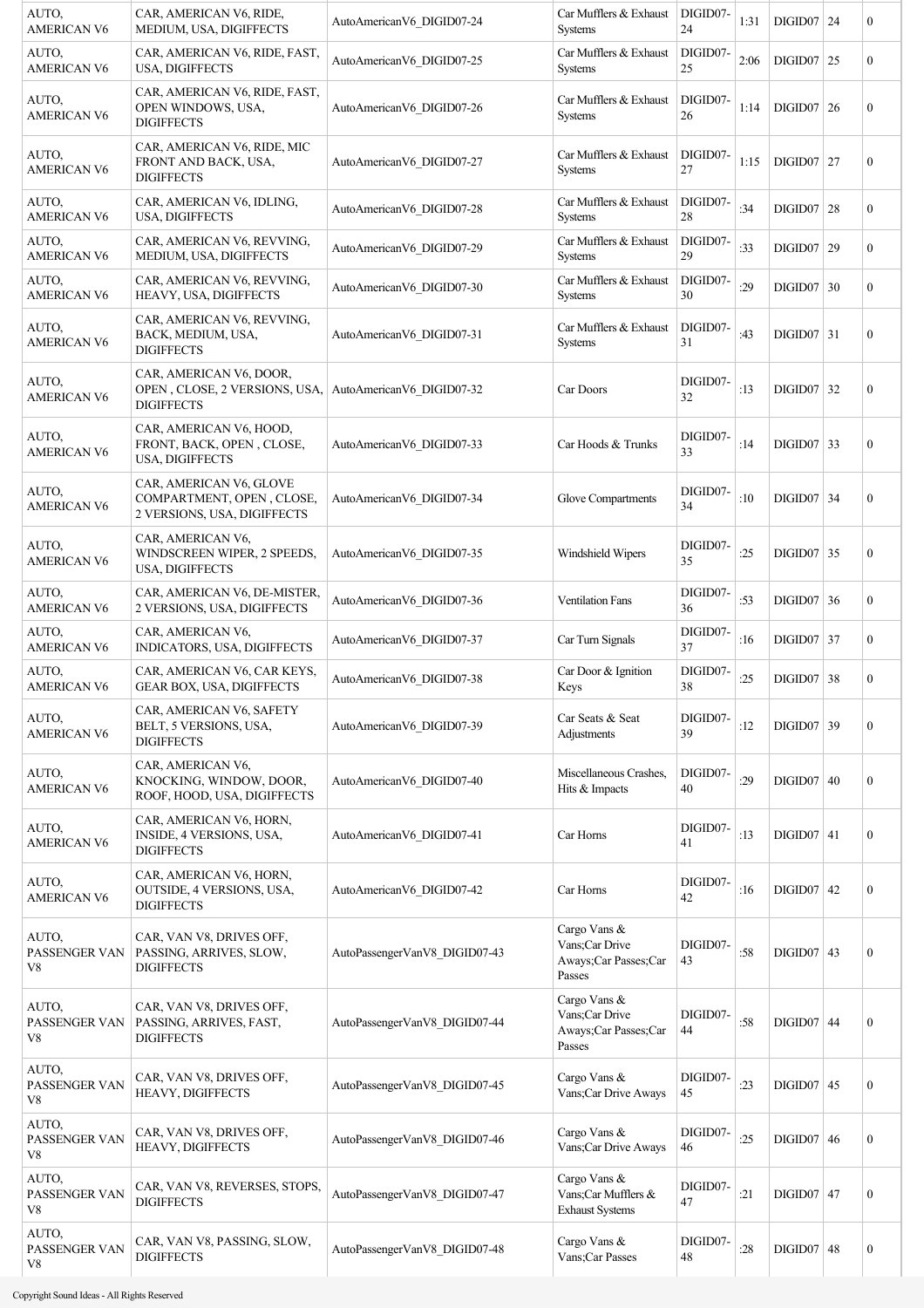| AUTO.<br>PASSENGER VAN<br>V8 | CAR, VAN V8, PASSING, HEAVY,<br><b>DIGIFFECTS</b>                             | AutoPassengerVanV8 DIGID07-49 | Cargo Vans &<br>Vans;Car Passes                               | DIGID07-<br>49 | :21  | DIGID07   49 |    | $\boldsymbol{0}$ |
|------------------------------|-------------------------------------------------------------------------------|-------------------------------|---------------------------------------------------------------|----------------|------|--------------|----|------------------|
| AUTO,<br>PASSENGER VAN<br>V8 | CAR, VAN V8, PASSING,<br><b>DIGIFFECTS</b>                                    | AutoPassengerVanV8 DIGID07-50 | Cargo Vans &<br>Vans;Car Passes                               | DIGID07-<br>50 | :19  | $DIGID07$ 50 |    | $\overline{0}$   |
| AUTO,<br>PASSENGER VAN<br>V8 | CAR, VAN V8, PASSING, FAST,<br><b>DIGIFFECTS</b>                              | AutoPassengerVanV8 DIGID07-51 | Cargo Vans &<br>Vans;Car Passes                               | DIGID07-<br>51 | :21  | $DIGID07$ 51 |    | $\boldsymbol{0}$ |
| AUTO,<br>PASSENGER VAN<br>V8 | CAR, VAN V8, PASSING, FAST,<br><b>DIGIFFECTS</b>                              | AutoPassengerVanV8_DIGID07-52 | Cargo Vans &<br>Vans;Car Passes                               | DIGID07-<br>52 | :14  | $DIGID07$ 52 |    | $\boldsymbol{0}$ |
| AUTO,<br>PASSENGER VAN<br>V8 | CAR, VAN V8, RIDE, LOW GEAR,<br><b>DIGIFFECTS</b>                             | AutoPassengerVanV8 DIGID07-53 | Cargo Vans &<br>Vans;Car Mufflers &<br><b>Exhaust Systems</b> | DIGID07-<br>53 | 1:26 | $DIGID07$ 53 |    | $\boldsymbol{0}$ |
| AUTO,<br>PASSENGER VAN<br>V8 | CAR, VAN V8, RIDE, MEDIUM,<br><b>DIGIFFECTS</b>                               | AutoPassengerVanV8 DIGID07-54 | Cargo Vans &<br>Vans;Car Mufflers &<br><b>Exhaust Systems</b> | DIGID07-<br>54 | 1:28 | $DIGID07$ 54 |    | $\boldsymbol{0}$ |
| AUTO,<br>PASSENGER VAN<br>V8 | CAR, VAN V8, RIDE, MEDIUM,<br>FAST, DIGIFFECTS                                | AutoPassengerVanV8 DIGID07-55 | Cargo Vans &<br>Vans;Car Mufflers &<br><b>Exhaust Systems</b> | DIGID07-<br>55 | 1:40 | $DIGID07$ 55 |    | $\boldsymbol{0}$ |
| AUTO,<br>PASSENGER VAN<br>V8 | CAR, VAN V8, RIDE, MEDIUM,<br>FAST, WINDOWS DOWN, CARS<br>PASSING, DIGIFFECTS | AutoPassengerVanV8 DIGID07-56 | Cargo Vans &<br>Vans;Car Mufflers &<br><b>Exhaust Systems</b> | DIGID07-<br>56 | 2:17 | $DIGID07$ 56 |    | $\boldsymbol{0}$ |
| AUTO,<br>PASSENGER VAN<br>V8 | CAR, VAN V8, RIDE, FAST,<br><b>DIGIFFECTS</b>                                 | AutoPassengerVanV8 DIGID07-57 | Cargo Vans &<br>Vans;Car Mufflers &<br><b>Exhaust Systems</b> | DIGID07-<br>57 | 2:15 | $DIGID07$ 57 |    | $\boldsymbol{0}$ |
| AUTO,<br>PASSENGER VAN<br>V8 | CAR, VAN V8, RIDE, MIC AT<br>EXHAUST PIPE, DIGIFFECTS                         | AutoPassengerVanV8 DIGID07-58 | Cargo Vans &<br>Vans;Car Mufflers &<br><b>Exhaust Systems</b> | DIGID07-<br>58 | 1:50 | $DIGID07$ 58 |    | $\boldsymbol{0}$ |
| AUTO,<br>PASSENGER VAN<br>V8 | CAR, VAN V8, IDLING,<br><b>DIGIFFECTS</b>                                     | AutoPassengerVanV8 DIGID07-59 | Cargo Vans &<br>Vans;Car Mufflers &<br><b>Exhaust Systems</b> | DIGID07-<br>59 | :32  | $DIGID07$ 59 |    | $\boldsymbol{0}$ |
| AUTO,<br>PASSENGER VAN<br>V8 | CAR, VAN V8, REVVING,<br>MEDIUM, DIGIFFECTS                                   | AutoPassengerVanV8 DIGID07-60 | Cargo Vans &<br>Vans:Car Mufflers &<br><b>Exhaust Systems</b> | DIGID07-<br>60 | :40  | DIGID07   60 |    | $\boldsymbol{0}$ |
| AUTO,<br>PASSENGER VAN<br>V8 | CAR, VAN V8, REVVING, HEAVY,<br><b>DIGIFFECTS</b>                             | AutoPassengerVanV8 DIGID07-61 | Cargo Vans &<br>Vans;Car Mufflers &<br><b>Exhaust Systems</b> | DIGID07-<br>61 | :39  | DIGID07   61 |    | $\boldsymbol{0}$ |
| AUTO,<br>PASSENGER VAN<br>V8 | CAR, VAN V8, CHASSIS<br>CREAKING OF HEAT,<br><b>DIGIFFECTS</b>                | AutoPassengerVanV8 DIGID07-62 | Cargo Vans &<br>Vans;Car Drive Aways                          | DIGID07-<br>62 | :38  | $DIGID07$ 62 |    | $\boldsymbol{0}$ |
| AUTO,<br>PASSENGER VAN<br>V8 | CAR, VAN V8, DOOR, OPEN,<br>CLOSE, FRONT AND SLIDE<br>DOOR, DIGIFFECTS        | AutoPassengerVanV8 DIGID07-63 | Cargo Vans &<br>Vans;Car Doors                                | DIGID07-<br>63 | :18  | $DIGID07$ 63 |    | $\boldsymbol{0}$ |
| AUTO,<br>PASSENGER VAN<br>V8 | CAR, VAN V8, DOOR LOCK,<br>DOOR BOOT, OPEN, CLOSE,<br><b>DIGIFFECTS</b>       | AutoPassengerVanV8 DIGID07-64 | Cargo Vans &<br>Vans;Car Locks;Car<br>Hoods & Trunks          | DIGID07-<br>64 | :13  | $DIGID07$ 64 |    | $\boldsymbol{0}$ |
| AUTO,<br>PASSENGER VAN<br>V8 | CAR, VAN V8, ELECTRIC<br>WINDOW, OPEN, CLOSE,<br><b>DIGIFFECTS</b>            | AutoPassengerVanV8 DIGID07-65 | Cargo Vans &<br>Vans;Car Windows                              | DIGID07-<br>65 | :13  | $DIGID07$ 65 |    | $\boldsymbol{0}$ |
| AUTO,<br>PASSENGER VAN<br>V8 | CAR, VAN V8, GLOVE<br>COMPARTMENT, DIGIFFECTS                                 | AutoPassengerVanV8 DIGID07-66 | Cargo Vans &<br>Vans;Glove<br>Compartments                    | DIGID07-<br>66 | :07  | DIGID07   66 |    | $\boldsymbol{0}$ |
| AUTO,<br>PASSENGER VAN<br>V8 | CAR, VAN V8, HORN, 4<br><b>VERSIONS, DIGIFFECTS</b>                           | AutoPassengerVanV8 DIGID07-67 | Cargo Vans &<br>Vans;Car Horns                                | DIGID07-<br>67 | :15  | $DIGID07$ 67 |    | $\boldsymbol{0}$ |
| AUTO, JEEP                   | CAR, JEEP, DRIVES OFF,<br><b>DIGIFFECTS</b>                                   | AutoJeep DIGID07-68           | Jeeps;Car Drive Aways                                         | DIGID07-<br>68 | :16  | DIGID07      | 68 | $\boldsymbol{0}$ |
| AUTO, JEEP                   | CAR, JEEP, PASSING, DIGIFFECTS                                                | AutoJeep DIGID07-69           | Jeeps;Car Passes                                              | DIGID07-<br>69 | :16  | $DIGID07$ 69 |    | $\boldsymbol{0}$ |
| AUTO, JEEP                   | CAR, JEEP, ARRIVES, DIGIFFECTS                                                | AutoJeep DIGID07-70           | Jeeps;Car Passes                                              | DIGID07-<br>70 | :15  | $DIGID07$ 70 |    | $\boldsymbol{0}$ |
| AUTO, JEEP                   | CAR, JEEP, ARRIVES, ON<br><b>GRAVEL, DIGIFFECTS</b>                           | AutoJeep DIGID07-71           | Jeeps;Car Passes                                              | DIGID07-<br>71 | :20  | $DIGID07$ 71 |    | $\boldsymbol{0}$ |
| <b>AUTO, JEEP</b>            | CAR, JEEP, RIDE, MEDIUM,<br><b>DIGIFFECTS</b>                                 | AutoJeep DIGID07-72           | Jeeps;Car Mufflers &<br><b>Exhaust Systems</b>                | DIGID07-<br>72 | :59  | $DIGID07$ 72 |    | $\boldsymbol{0}$ |
| AUTO, JEEP                   | CAR, JEEP, RIDE, MEDIUM,<br>SQUEAKY, DIGIFFECTS                               | AutoJeep DIGID07-73           | Jeeps;Car Mufflers &<br><b>Exhaust Systems</b>                | DIGID07-<br>73 | 1:21 | $DIGID07$ 73 |    | $\boldsymbol{0}$ |

man a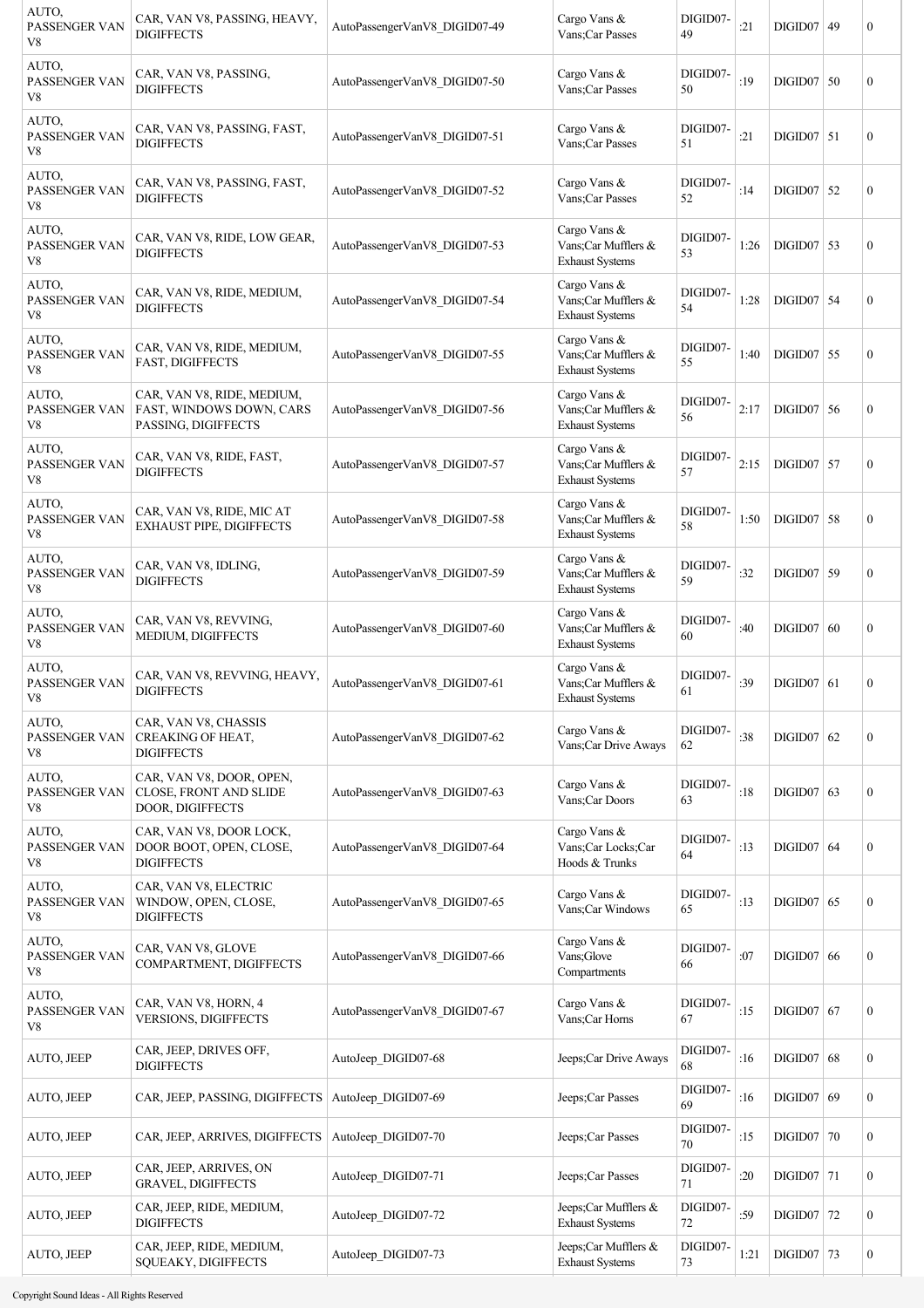| AUTO, JEEP          | CAR, JEEP, RIDE, LOW GEAR,<br><b>DIGIFFECTS</b>                                 | AutoJeep DIGID07-74   | Jeeps;Car Mufflers &<br><b>Exhaust Systems</b>     | DIGID07-<br>74          | 1:31 | $DIGID07$ 74      | $\boldsymbol{0}$ |
|---------------------|---------------------------------------------------------------------------------|-----------------------|----------------------------------------------------|-------------------------|------|-------------------|------------------|
| AUTO, JEEP          | CAR, JEEP, RIDE, ON GRAVEL,<br><b>DIGIFFECTS</b>                                | AutoJeep DIGID07-75   | Jeeps;Car Mufflers &<br><b>Exhaust Systems</b>     | DIGID07-<br>75          | 1:11 | $DIGID07$ 75      | $\mathbf{0}$     |
| AUTO, JEEP          | CAR, JEEP, DRIVES OFF, BUSH,<br><b>DIGIFFECTS</b>                               | AutoJeep DIGID07-76   | Jeeps;Car Drive Aways                              | DIGID07-<br>76          | :15  | $DIGID07$ 76      | $\boldsymbol{0}$ |
| AUTO, JEEP          | CAR, JEEP, PASSING, BUSH,<br><b>DIGIFFECTS</b>                                  | AutoJeep DIGID07-77   | Jeeps;Car Passes                                   | DIGID07-<br>77          | :24  | $DIGID07$ 77      | $\boldsymbol{0}$ |
| AUTO, JEEP          | CAR, JEEP, PASSING, BUSH,<br><b>DIGIFFECTS</b>                                  | AutoJeep DIGID07-78   | Jeeps;Car Passes                                   | DIGID07-<br>78          | :27  | <b>DIGID07 78</b> | $\boldsymbol{0}$ |
| AUTO, JEEP          | CAR, JEEP, PASSING, BUSH,<br><b>DIGIFFECTS</b>                                  | AutoJeep DIGID07-79   | Jeeps;Car Passes                                   | DIGID07-<br>79          | :38  | DIGID07 79        | $\boldsymbol{0}$ |
| AUTO, JEEP          | CAR, JEEP, ARRIVES, BUSH,<br><b>DIGIFFECTS</b>                                  | AutoJeep DIGID07-80   | Jeeps;Car Passes                                   | DIGID07-<br>80          | :17  | $DIGID07$ 80      | $\mathbf{0}$     |
| AUTO, JEEP          | CAR, JEEP, RIDE, BUSH,<br><b>DIGIFFECTS</b>                                     | AutoJeep DIGID07-81   | Jeeps; Car Mufflers $\&$<br><b>Exhaust Systems</b> | DIGID07-<br>$8\sqrt{1}$ | 1:03 | $DIGID07$ 81      | $\mathbf{0}$     |
| AUTO, JEEP          | CAR, JEEP, RIDE, BUSH,<br><b>DIGIFFECTS</b>                                     | AutoJeep DIGID07-82   | Jeeps;Car Mufflers &<br><b>Exhaust Systems</b>     | DIGID07-<br>82          | 1:06 | $DIGID07$ 82      | $\overline{0}$   |
| AUTO, JEEP          | CAR, JEEP, RIDE, BUSH, DIRT,<br><b>DIGIFFECTS</b>                               | AutoJeep DIGID07-83   | Jeeps;Car Mufflers &<br><b>Exhaust Systems</b>     | DIGID07-<br>83          | 1:55 | $DIGID07$ 83      | $\mathbf{0}$     |
| AUTO, JEEP          | CAR, JEEP, IDLING, DIGIFFECTS                                                   | AutoJeep DIGID07-84   | Jeeps;Car Mufflers &<br><b>Exhaust Systems</b>     | DIGID07-<br>84          | :36  | $DIGID07$ 84      | $\boldsymbol{0}$ |
| AUTO, JEEP          | CAR, JEEP, REVVING, MEDIUM,<br><b>DIGIFFECTS</b>                                | AutoJeep DIGID07-85   | Jeeps;Car Mufflers &<br><b>Exhaust Systems</b>     | DIGID07-<br>85          | :32  | <b>DIGID07 85</b> | $\mathbf{0}$     |
| AUTO, JEEP          | CAR, JEEP, GEAR BOX,<br>RATTLING, DIGIFFECTS                                    | AutoJeep DIGID07-86   | Jeeps;Car Shifting Gears                           | DIGID07-<br>86          | :20  | $DIGID07$ 86      | $\boldsymbol{0}$ |
| AUTO, JEEP          | CAR, JEEP, DOOR, OPEN, CLOSE,<br>2 VERSIONS, DIGIFFECTS                         | AutoJeep DIGID07-87   | Jeeps;Car Doors                                    | DIGID07-<br>87          | :06  | <b>DIGID07 87</b> | $\boldsymbol{0}$ |
| AUTO, JEEP          | CAR, JEEP, DOOR, OPEN, CLOSE,<br><b>DIGIFFECTS</b>                              | AutoJeep DIGID07-88   | Jeeps;Car Doors                                    | DIGID07-<br>88          | :09  | $DIGID07$ 88      | $\boldsymbol{0}$ |
| AUTO, FLAT          | CAR, FLAT TIRE, ARRIVES,<br><b>DIGIFFECTS</b>                                   | AutoFlat DIGID07-89   | Car Skids, Braking &<br>Tires                      | DIGID07-<br>89          | :19  | <b>DIGID07 89</b> | $\mathbf{0}$     |
| AUTO, FLAT          | CAR, FLAT TIRE, PASSING,<br><b>DIGIFFECTS</b>                                   | AutoFlat DIGID07-90   | Car Skids, Braking &<br>Tires                      | DIGID07-<br>90          | :34  | $DIGID07$ 90      | $\mathbf{0}$     |
| AUTO, FLAT          | CAR, FLAT TIRE, PASSING,<br><b>DIGIFFECTS</b>                                   | AutoFlat DIGID07-91   | Car Skids, Braking &<br>Tires                      | DIGID07-<br>91          | :17  | $DIGID07$ 91      | $\boldsymbol{0}$ |
| AUTO, FLAT          | CAR, FLAT TIRE, RIDE,<br><b>DIGIFFECTS</b>                                      | AutoFlat DIGID07-92   | Car Skids, Braking &<br>Tires                      | DIGID07-<br>92          | 1:24 | $DIGID07$ 92      | $\boldsymbol{0}$ |
| AUTO, FLAT          | CAR, FLAT TIRE, RIDE, LONG,<br><b>DIGIFFECTS</b>                                | AutoFlat DIGID07-93   | Car Skids, Braking &<br><b>Tires</b>               | DIGID07-<br>93          | :42  | $DIGID07$ 93      | $\mathbf{0}$     |
| AUTO, PUDDLE        | CAR, IN PUDDLE, PASSING,<br><b>WATER, DIGIFFECTS</b>                            | AutoPuddle_DIGID07-94 | Car Passes                                         | DIGID07-<br>94          | :16  | $DIGID07$ 94      | $\mathbf{0}$     |
| AUTO, PUDDLE        | CAR, IN PUDDLE, PASSING,<br>CLOSE, WATER, DIGIFFECTS                            | AutoPuddle DIGID07-95 | Car Passes                                         | DIGID07-<br>95          | :16  | $DIGID07$ 95      | $\mathbf{0}$     |
| <b>AUTO, PUDDLE</b> | CAR, IN PUDDLE, PASSING,<br>WATER, DIGIFFECTS                                   | AutoPuddle DIGID07-96 | Car Passes                                         | DIGID07-<br>96          | :13  | $DIGID07$ 96      | $\boldsymbol{0}$ |
| AUTO, PUDDLE        | CAR, IN PUDDLE, PASSING,<br>FAST, WATER, DIGIFFECTS                             | AutoPuddle DIGID07-97 | Car Passes                                         | DIGID07-<br>97          | :18  | $DIGID07$ 97      | $\boldsymbol{0}$ |
| <b>AUTO, PUDDLE</b> | CAR, IN PUDDLE, RIDE, WATER,<br><b>DIGIFFECTS</b>                               | AutoPuddle_DIGID07-98 | Car Mufflers & Exhaust<br><b>Systems</b>           | DIGID07-<br>98          | :37  | $DIGID07$ 98      | $\mathbf{0}$     |
| AUTO, PUDDLE        | CAR, IN PUDDLE, RIDE, WATER,<br><b>DIGIFFECTS</b>                               | AutoPuddle DIGID07-99 | Car Mufflers & Exhaust<br><b>Systems</b>           | DIGID07-<br>99          | 1:15 | $DIGID07$ 99      | $\mathbf{0}$     |
| TRAIN, STEAM        | STEAM TRAIN, 1897, LEAVING,<br>RIDE IN LOCOMOTIVE,<br>ACCELERATE, DIGIFFECTS    | TrainSteam DIGID08-01 | Trains                                             | DIGID08-<br>01          | 1:29 | $DIGID08$   1     | $\boldsymbol{0}$ |
| TRAIN, STEAM        | STEAM TRAIN, 1909, LEAVING<br>STATION, WHISTLE, DIGIFFECTS                      | TrainSteam DIGID08-02 | Trains                                             | DIGID08-<br>02          | :57  | $DIGID08$ 2       | $\mathbf{0}$     |
| TRAIN, STEAM        | STEAM TRAIN, 1909, LEAVING,<br>WHISTLE, RIDE IN LOCOMOTIVE,<br>FAST, DIGIFFECTS | TrainSteam DIGID08-03 | Trains                                             | DIGID08-<br>03          | 1:59 | $DIGID08$ 3       | $\boldsymbol{0}$ |
| TRAIN, STEAM        | STEAM TRAIN, 1914, LEAVING<br>STATION, LONG WHISTLE,<br><b>DIGIFFECTS</b>       | TrainSteam DIGID08-04 | Trains                                             | DIGID08-<br>04          | :50  | $DIGID08$ 4       | $\boldsymbol{0}$ |
| TRAIN, STEAM        | STEAM TRAIN, 1950, LEAVING,<br>RIDE, DIGIFFECTS                                 | TrainSteam_DIGID08-05 | Trains                                             | DIGID08-<br>05          | :26  | $DIGID08$ 5       | $\boldsymbol{0}$ |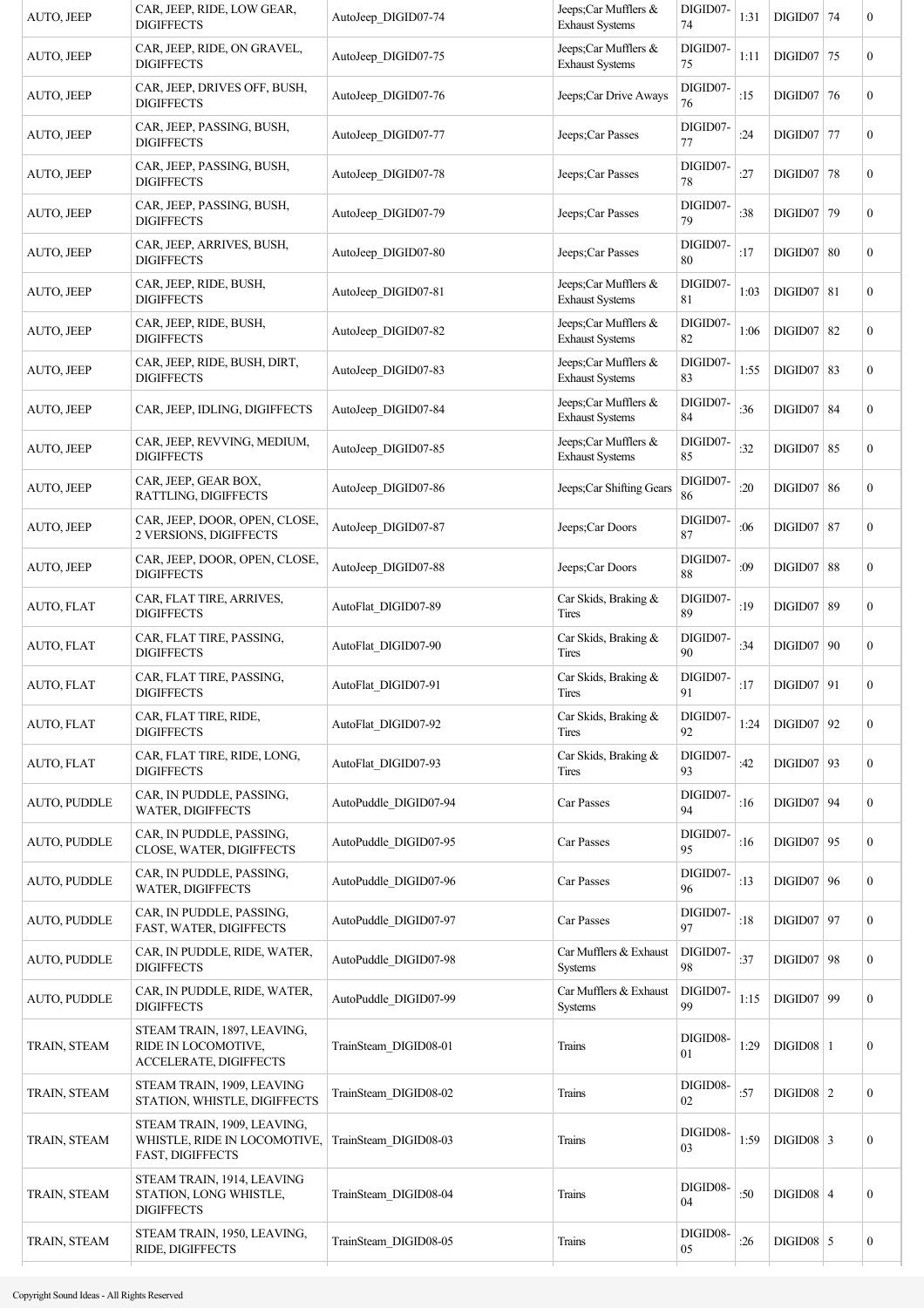| TRAIN, STEAM | STEAM TRAIN, 1950, LEAVING,<br>WHISTLE, RIDE IN LOCOMOTIVE,<br><b>DIGIFFECTS</b> | TrainSteam DIGID08-06 | Trains | DIGID08-<br>06     | 1:57 | $DIGID08$ 6         |    | 0                |
|--------------|----------------------------------------------------------------------------------|-----------------------|--------|--------------------|------|---------------------|----|------------------|
| TRAIN, STEAM | STEAM TRAIN, 1950, LEAVING,<br>WHISTLE, INSIDE CAR,<br><b>DIGIFFECTS</b>         | TrainSteam DIGID08-07 | Trains | DIGID08-<br>07     | 1:02 | $DIGID08$ 7         |    | $\boldsymbol{0}$ |
| TRAIN, STEAM | STEAM TRAIN, 1897, PASSING,<br>FAST, WHISTLE, DIGIFFECTS                         | TrainSteam DIGID08-08 | Trains | DIGID08-<br>08     | 1:18 | $DIGID08$ 8         |    | $\mathbf{0}$     |
| TRAIN, STEAM | STEAM TRAIN, 1909, PASSING,<br>FAST, WHISTLE, DIGIFFECTS                         | TrainSteam DIGID08-09 | Trains | DIGID08-<br>09     | :50  | $DIGID08$ 9         |    | $\mathbf{0}$     |
| TRAIN, STEAM | STEAM TRAIN, 1909, PASSING,<br><b>CLOSE, DIGIFFECTS</b>                          | TrainSteam DIGID08-10 | Trains | DIGID08-<br>10     | :53  | $DIGID08$   10      |    | $\boldsymbol{0}$ |
| TRAIN, STEAM | STEAM TRAIN, 1909, PASSING,<br><b>DIGIFFECTS</b>                                 | TrainSteam DIGID08-11 | Trains | DIGID08-<br>11     | :42  | $DIGID08$   11      |    | $\mathbf{0}$     |
| TRAIN, STEAM | STEAM TRAIN, 1897, ARRIVING<br>TO STATION, CLOSE, IDLE,<br><b>DIGIFFECTS</b>     | TrainSteam DIGID08-12 | Trains | DIGID08-<br>12     | :46  | $DIGID08$   12      |    | $\boldsymbol{0}$ |
| TRAIN, STEAM | STEAM TRAIN, 1897, ARRIVING,<br>RIDE, DIGIFFECTS                                 | TrainSteam_DIGID08-13 | Trains | DIGID08-<br>13     | :54  | <b>DIGID08</b>   13 |    | $\mathbf{0}$     |
| TRAIN, STEAM | STEAM TRAIN, 1909, ARRIVING,<br>RIDE, DIGIFFECTS                                 | TrainSteam_DIGID08-14 | Trains | DIGID08-<br>14     | :35  | $DIGID08$   14      |    | $\mathbf{0}$     |
| TRAIN, STEAM | STEAM TRAIN, 1909, ARRIVING,<br><b>INSIDE FREIGHTCAR,</b><br><b>DIGIFFECTS</b>   | TrainSteam DIGID08-15 | Trains | DIGID08-<br>15     | 1:03 | $DIGID08$   15      |    | $\boldsymbol{0}$ |
| TRAIN, STEAM | STEAM TRAIN, 1950, ARRIVING<br>TO STATION, BRAKES GRIND,<br><b>DIGIFFECTS</b>    | TrainSteam DIGID08-16 | Trains | DIGID08-<br>16     | :26  | $DIGID08$   16      |    | $\boldsymbol{0}$ |
| TRAIN, STEAM | STEAM TRAIN, 1950, ARRIVING,<br>RIDE IN LOCOMOTIVE, IDLE,<br><b>DIGIFFECTS</b>   | TrainSteam DIGID08-17 | Trains | DIGID08-<br>17     | :55  | <b>DIGID08</b>   17 |    | $\boldsymbol{0}$ |
| TRAIN, STEAM | STEAM TRAIN, 1897, RIDE, SLOW,<br><b>FAST, DIGIFFECTS</b>                        | TrainSteam_DIGID08-18 | Trains | DIGID08-<br>18     | 2:06 | $DIGID08$   18      |    | $\boldsymbol{0}$ |
| TRAIN, STEAM | STEAM TRAIN, 1897, RIDE,<br>WHISTLE, DIGIFFECTS                                  | TrainSteam DIGID08-19 | Trains | DIGID08-<br>19     | 1:02 | DIGID08             | 19 | $\mathbf{0}$     |
| TRAIN, STEAM | STEAM TRAIN, 1897, RIDE, FAST,<br>WHISTLE, ARRIVING,<br><b>DIGIFFECTS</b>        | TrainSteam DIGID08-20 | Trains | DIGID08-<br>20     | 2:19 | $DIGID08$   20      |    | $\boldsymbol{0}$ |
| TRAIN, STEAM | STEAM TRAIN, 1909, RIDE, FAST,<br><b>HEAVY, DIGIFFECTS</b>                       | TrainSteam_DIGID08-21 | Trains | DIGID08-<br>21     | 1:12 | $DIGID08$ 21        |    | $\boldsymbol{0}$ |
| TRAIN, STEAM | STEAM TRAIN, 1909, RIDE, IN<br>CART, DIGIFFECTS                                  | TrainSteam_DIGID08-22 | Trains | DIGID08-<br>$22\,$ | 1:27 | $DIGID08$ 22        |    | $\overline{0}$   |
| TRAIN, STEAM | STEAM TRAIN, 1914, RIDE,<br><b>INSIDE LOCOMOTIVE,</b><br>ARRIVING, DIGIFFECTS    | TrainSteam DIGID08-23 | Trains | DIGID08-<br>23     | 2:50 | $DIGID08$ 23        |    | $\mathbf{0}$     |
| TRAIN, STEAM | STEAM TRAIN, 1950, RIDE,<br><b>ACCELERATE, DIGIFFECTS</b>                        | TrainSteam DIGID08-24 | Trains | DIGID08-<br>24     | 1:00 | $DIGID08$ 24        |    | $\boldsymbol{0}$ |
| TRAIN, STEAM | STEAM TRAIN, 1950, RIDE,<br><b>DIGIFFECTS</b>                                    | TrainSteam DIGID08-25 | Trains | DIGID08-<br>25     | 1:22 | $DIGID08$ 25        |    | $\overline{0}$   |
| TRAIN, STEAM | STEAM TRAIN, WHISTLE, 2 VERS,<br><b>DIGIFFECTS</b>                               | TrainSteam_DIGID08-26 | Trains | DIGID08-<br>26     | :11  | $DIGID08$ 26        |    | $\mathbf{0}$     |
| TRAIN, STEAM | STEAM TRAIN, WHISTLE, LONG,<br><b>DIGIFFECTS</b>                                 | TrainSteam DIGID08-27 | Trains | DIGID08-<br>27     | :09  | $DIGID08$ 27        |    | $\mathbf{0}$     |
| TRAIN, STEAM | STEAM TRAIN, SHUFFLING COAL<br>INTO ENGINE, DIGIFFECTS                           | TrainSteam DIGID08-28 | Trains | DIGID08-<br>28     | :14  | <b>DIGID08</b>   28 |    | $\mathbf{0}$     |
| TRAIN, STEAM | STEAM TRAIN, FILLING WATER,<br><b>DIGIFFECTS</b>                                 | TrainSteam DIGID08-29 | Trains | DIGID08-<br>29     | :28  | $DIGID08$ 29        |    | $\overline{0}$   |
| TRAIN, STEAM | STEAM TRAIN, ENGINE<br><b>INJECTOR, DIGIFFECTS</b>                               | TrainSteam DIGID08-30 | Trains | DIGID08-<br>30     | :28  | $DIGID08$ 30        |    | $\overline{0}$   |
| TRAIN, STEAM | STEAM TRAIN, REGULATING<br>STEAM, DIGIFFECTS                                     | TrainSteam_DIGID08-31 | Trains | DIGID08-<br>31     | :18  | $DIGID08$ 31        |    | $\mathbf{0}$     |
| TRAIN, STEAM | STEAM TRAIN, COMPRESSOR,<br><b>IDLE, DIGIFFECTS</b>                              | TrainSteam_DIGID08-32 | Trains | DIGID08-<br>32     | :35  | $DIGID08$ 32        |    | $\overline{0}$   |
| TRAIN, STEAM | STEAM TRAIN, REGULATING<br>STEAM, DIGIFFECTS                                     | TrainSteam_DIGID08-33 | Trains | DIGID08-<br>33     | :36  | $DIGID08$ 33        |    | $\overline{0}$   |
| TRAIN, STEAM | STEAM TRAIN, COMPRESSOR,<br><b>DIGIFFECTS</b>                                    | TrainSteam DIGID08-34 | Trains | DIGID08-<br>34     | :29  | $DIGID08$ 34        |    | $\boldsymbol{0}$ |
|              |                                                                                  |                       |        |                    |      |                     |    |                  |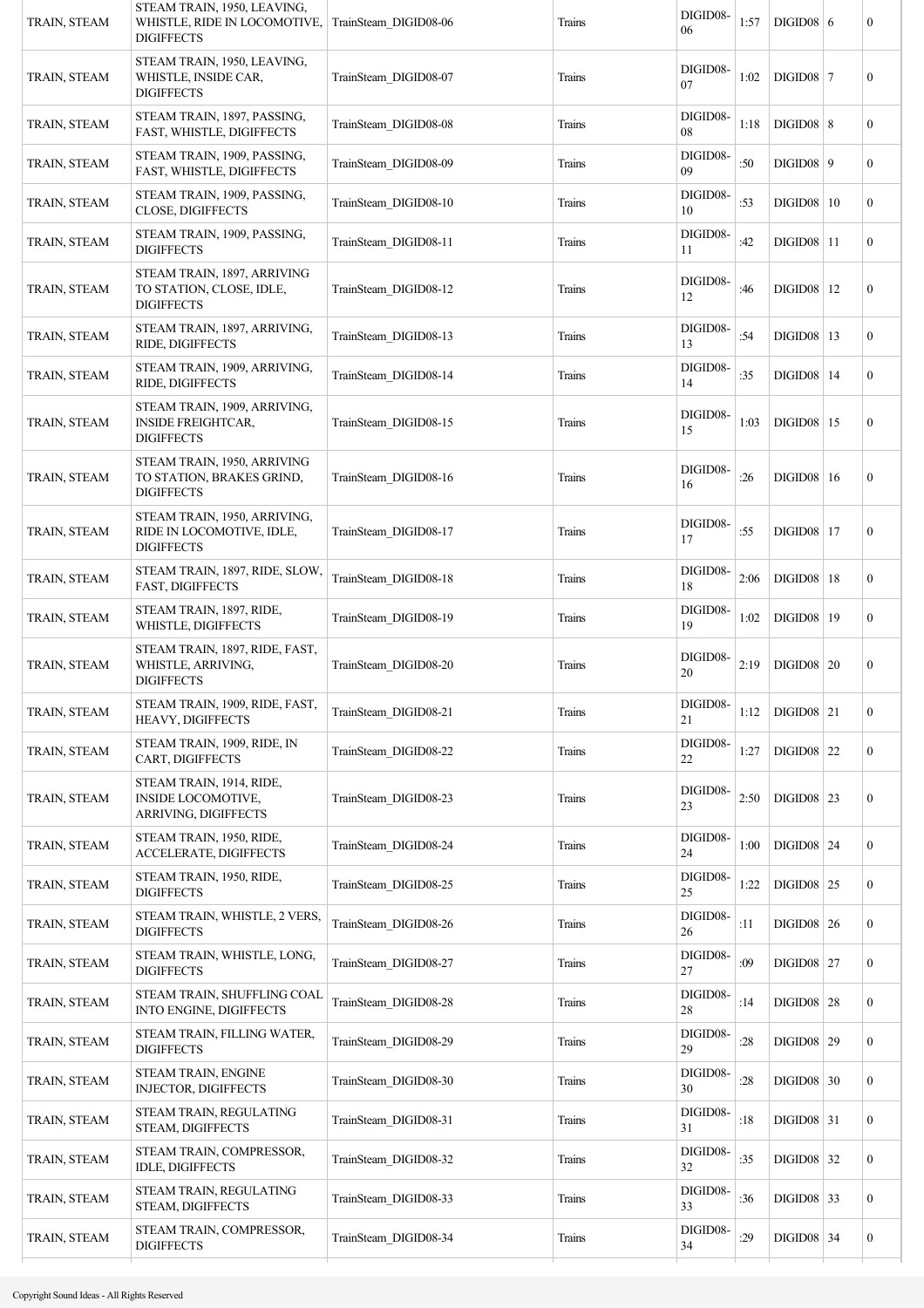| TRAIN, STEAM                        | <b>STEAM TRAIN, BRAKE</b><br>COMPRESSOR, DIGIFFECTS                       | TrainSteam DIGID08-35     | Trains                                                                    | DIGID08-<br>35 | :31  | $DIGID08$ 35      |    | $\boldsymbol{0}$ |
|-------------------------------------|---------------------------------------------------------------------------|---------------------------|---------------------------------------------------------------------------|----------------|------|-------------------|----|------------------|
| TRAIN, STEAM                        | STEAM TRAIN, BRAKE<br>COMPRESSOR, SLOW,<br><b>DIGIFFECTS</b>              | TrainSteam DIGID08-36     | Trains                                                                    | DIGID08-<br>36 | :30  | $DIGID08$ 36      |    | $\boldsymbol{0}$ |
| TRAIN, STEAM                        | STEAM TRAIN, LOKOMOTIVE,<br>LETTING OUT STEAM,<br><b>DIGIFFECTS</b>       | TrainSteam DIGID08-37     | Trains                                                                    | DIGID08-<br>37 | :17  | <b>DIGID08 37</b> |    | $\boldsymbol{0}$ |
| TRAIN, STEAM                        | STEAM TRAIN, LOKOMOTIVE,<br>LETTING OUT STEAM,<br><b>DIGIFFECTS</b>       | TrainSteam DIGID08-38     | Trains                                                                    | DIGID08-<br>38 | :06  | <b>DIGID08 38</b> |    | $\boldsymbol{0}$ |
| TRAIN, STEAM                        | STEAM TRAIN, LOKOMOTIVE,<br>LETTING OUT STEAM,<br><b>DIGIFFECTS</b>       | TrainSteam DIGID08-39     | Trains                                                                    | DIGID08-<br>39 | :15  | $DIGID08$ 39      |    | $\boldsymbol{0}$ |
| TRAIN, STEAM                        | STEAM TRAIN, ENGINE IDLE,<br>WHISTLE, DIGIFFECTS                          | TrainSteam DIGID08-40     | Trains                                                                    | DIGID08-<br>40 | :31  | $DIGID08$ 40      |    | $\boldsymbol{0}$ |
| TRAIN,<br><b>COMMUTER</b>           | RAILBUS, IDLE, TRAIN,<br><b>DIGIFFECTS</b>                                | TrainCommuter DIGID08-41  | Trains                                                                    | DIGID08-<br>41 | :49  | $DIGID08$ 41      |    | $\boldsymbol{0}$ |
| TRAIN,<br><b>COMMUTER</b>           | RAILBUS, LEAVING, AT DRIVERS<br>SEAT, TRAIN, DIGIFFECTS                   | TrainCommuter DIGID08-42  | Trains                                                                    | DIGID08-<br>42 | 1:01 | $DIGID08$ 42      |    | $\boldsymbol{0}$ |
| TRAIN,<br><b>COMMUTER</b>           | RAILBUS, LEAVING, INSIDE<br>CART, TRAIN, DIGIFFECTS                       | TrainCommuter_DIGID08-43  | Trains                                                                    | DIGID08-<br>43 | 1:06 | $DIGID08$ 43      |    | $\boldsymbol{0}$ |
| TRAIN,<br><b>COMMUTER</b>           | RAILBUS, PASSING FAST, HORN,<br>TRAIN, DIGIFFECTS                         | TrainCommuter_DIGID08-44  | Trains                                                                    | DIGID08-<br>44 | :31  | <b>DIGID08 44</b> |    | $\boldsymbol{0}$ |
| TRAIN,<br><b>COMMUTER</b>           | RAILBUS, ARRIVING, INSIDE<br>CART, TRAIN, DIGIFFECTS                      | TrainCommuter DIGID08-45  | Trains                                                                    | DIGID08-<br>45 | :22  | DIGID08           | 45 | $\boldsymbol{0}$ |
| TRAIN,<br><b>COMMUTER</b>           | RAILBUS, RIDE, AT DRIVERS<br>SEAT, TRAIN, DIGIFFECTS                      | TrainCommuter DIGID08-46  | Trains                                                                    | DIGID08-<br>46 | 2:37 | DIGID08           | 46 | $\boldsymbol{0}$ |
| TRAIN,<br><b>COMMUTER</b>           | RAILBUS, RIDE, INSIDE CART,<br>TRAIN, DIGIFFECTS                          | TrainCommuter DIGID08-47  | Trains                                                                    | DIGID08-<br>47 | 1:31 | DIGID08           | 47 | $\boldsymbol{0}$ |
| <b>AUTO, FORD</b><br><b>MODEL T</b> | CAR, T-FORD, ENGINE, TRYING<br>TO START, STARTING,<br><b>DIGIFFECTS</b>   | AutoFordModelT DIGID08-48 | Antique Cars (pre<br>1940);Ford Cars;Car<br>Mufflers & Exhaust<br>Systems | DIGID08-<br>48 | :39  | <b>DIGID08 48</b> |    | $\boldsymbol{0}$ |
| <b>AUTO, FORD</b><br><b>MODEL T</b> | CAR, T-FORD, STARTING<br><b>ENGINE, IDLE, DIGIFFECTS</b>                  | AutoFordModelT DIGID08-49 | Antique Cars (pre<br>1940);Ford Cars;Car<br>Mufflers & Exhaust<br>Systems | DIGID08-<br>49 | :47  | <b>DIGID08 49</b> |    | $\boldsymbol{0}$ |
| AUTO, FORD<br><b>MODEL T</b>        | CAR, T-FORD, ENGINE, HICCUPS,<br>RUNNING OUT OF GAS.<br><b>DIGIFFECTS</b> | AutoFordModelT_DIGID08-50 | Antique Cars (pre<br>1940);Ford Cars;Car<br>Mufflers & Exhaust<br>Systems | DIGID08-<br>50 | :19  | $DIGID08$ 50      |    | $\boldsymbol{0}$ |
| <b>AUTO, FORD</b><br><b>MODEL T</b> | CAR, T-FORD, IDLE, OUTSIDE OF<br>CAR, DIGIFFECTS                          | AutoFordModelT_DIGID08-51 | Antique Cars (pre<br>1940);Ford Cars;Car<br>Mufflers & Exhaust<br>Systems | DIGID08-<br>51 | :44  | $DIGID08$ 51      |    | $\boldsymbol{0}$ |
| <b>AUTO, FORD</b><br><b>MODEL T</b> | CAR, T-FORD, TRY STARTING,<br>START, LEAVING, DIGIFFECTS                  | AutoFordModelT_DIGID08-52 | Antique Cars (pre<br>1940);Ford Cars;Car<br>Drive Aways                   | DIGID08-<br>52 | :38  | $DIGID08$ 52      |    | $\boldsymbol{0}$ |
| <b>AUTO, FORD</b><br><b>MODEL T</b> | CAR, T-FORD, PASSING,<br><b>DIGIFFECTS</b>                                | AutoFordModelT_DIGID08-53 | Antique Cars (pre<br>1940);Ford Cars;Car<br>Passes                        | DIGID08-<br>53 | :26  | $DIGID08$ 53      |    | $\boldsymbol{0}$ |
| AUTO, FORD<br><b>MODEL T</b>        | CAR, T-FORD, ARRIVING, SHORT,<br><b>DIGIFFECTS</b>                        | AutoFordModelT_DIGID08-54 | Antique Cars (pre<br>1940);Ford Cars;Car<br>Passes                        | DIGID08-<br>54 | :17  | $DIGID08$ 54      |    | $\boldsymbol{0}$ |
| AUTO, FORD<br><b>MODEL T</b>        | CAR, T-FORD, ARRIVING,<br>ENGINE STOPS, DIGIFFECTS                        | AutoFordModelT_DIGID08-55 | Antique Cars (pre<br>1940);Ford Cars;Car<br>Passes                        | DIGID08-<br>55 | :31  | $DIGID08$ 55      |    | $\boldsymbol{0}$ |
| AUTO, FORD<br><b>MODEL T</b>        | CAR, T-FORD, RIDE, SLOW,<br><b>DIGIFFECTS</b>                             | AutoFordModelT_DIGID08-56 | Antique Cars (pre<br>1940);Ford Cars                                      | DIGID08-<br>56 | 1:24 | $DIGID08$ 56      |    | $\boldsymbol{0}$ |
| AUTO, FORD<br><b>MODEL T</b>        | CAR, T-FORD, RIDE, ENGINE<br>ABOUT TO STOP, DIGIFFECTS                    | AutoFordModelT_DIGID08-57 | Antique Cars (pre<br>1940);Ford Cars;Car<br>Mufflers & Exhaust<br>Systems | DIGID08-<br>57 | 1:09 | $DIGID08$ 57      |    | $\boldsymbol{0}$ |
| AUTO, FORD<br><b>MODEL T</b>        | CAR, T-FORD, START, RIDE,<br><b>DIGIFFECTS</b>                            | AutoFordModelT DIGID08-58 | Antique Cars (pre<br>1940);Ford Cars                                      | DIGID08-<br>58 | 1:26 | $DIGID08$ 58      |    | $\boldsymbol{0}$ |
| <b>AUTO, FORD</b><br><b>MODEL A</b> | CAR, A-FORD, ENGINE, TRYING<br>TO START, DIGIFFECTS                       | AutoFordModelA DIGID08-59 | Antique Cars (pre<br>1940);Ford Cars;Car<br>Mufflers & Exhaust            | DIGID08-<br>59 | :18  | <b>DIGID08</b> 59 |    | $\boldsymbol{0}$ |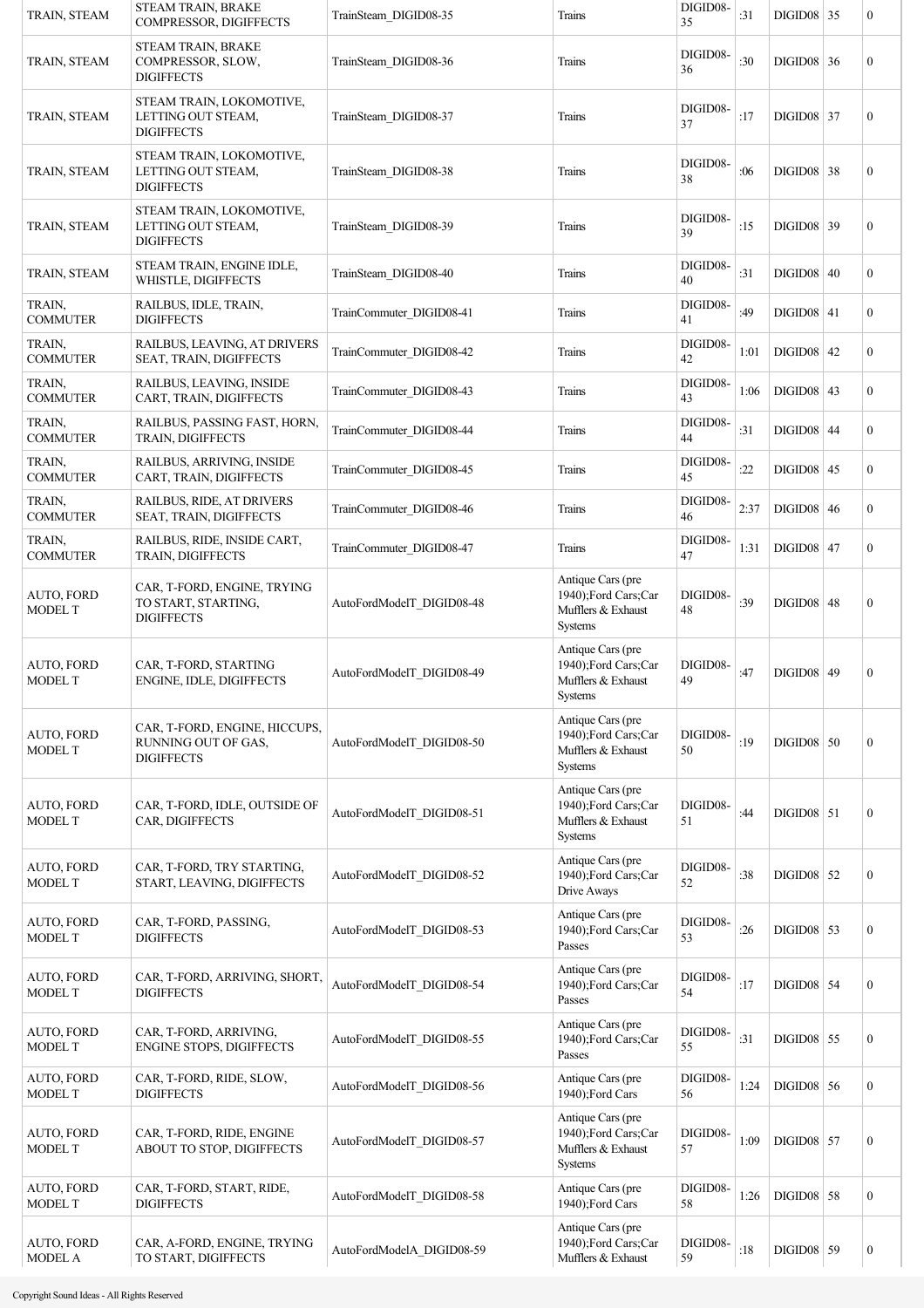|                                                        |                                                                           |                                     | <b>Systems</b>                                                                   |                 |      |                     |                  |
|--------------------------------------------------------|---------------------------------------------------------------------------|-------------------------------------|----------------------------------------------------------------------------------|-----------------|------|---------------------|------------------|
| AUTO, FORD<br><b>MODEL A</b>                           | CAR, A-FORD, ENGINE,<br>STARTING, IDLE, DIGIFFECTS                        | AutoFordModelA DIGID08-60           | Antique Cars (pre<br>1940);Ford Cars;Car<br>Mufflers & Exhaust<br>Systems        | DIGID08-<br>60  | :18  | DIGID08   60        | $\boldsymbol{0}$ |
| AUTO, FORD<br><b>MODEL A</b>                           | CAR, A-FORD, IDLE, DIGIFFECTS                                             | AutoFordModelA DIGID08-61           | Antique Cars (pre<br>1940);Ford Cars;Car<br>Mufflers & Exhaust<br><b>Systems</b> | DIGID08-<br>61  | :44  | $DIGID08$ 61        | $\boldsymbol{0}$ |
| AUTO, FORD<br><b>MODEL A</b>                           | CAR, A-FORD, IDLE, AT DRIVERS<br><b>SEAT, DIGIFFECTS</b>                  | AutoFordModelA DIGID08-62           | Antique Cars (pre<br>1940);Ford Cars;Car<br>Mufflers & Exhaust<br><b>Systems</b> | DIGID08-<br>62  | :44  | $DIGID08$ 62        | $\boldsymbol{0}$ |
| AUTO, FORD<br><b>MODEL A</b>                           | CAR, A-FORD, LEAVING,<br><b>DIGIFFECTS</b>                                | AutoFordModelA DIGID08-63           | Antique Cars (pre<br>1940);Ford Cars;Car<br>Drive Aways; Car Drive<br>Aways      | DIGID08-<br>63  | :18  | $DIGID08$ 63        | $\boldsymbol{0}$ |
| AUTO, FORD<br><b>MODEL A</b>                           | CAR, A-FORD, PASSING<br>SLOWLY, DIGIFFECTS                                | AutoFordModelA DIGID08-64           | Antique Cars (pre<br>1940);Ford Cars;Car<br>Passes                               | DIGID08-<br>64  | :29  | $DIGID08$ 64        | $\mathbf{0}$     |
| AUTO, FORD<br><b>MODEL A</b>                           | CAR, A-FORD, PASSING FAST,<br><b>DIGIFFECTS</b>                           | AutoFordModelA DIGID08-65           | Antique Cars (pre<br>1940);Ford Cars;Car<br>Passes                               | DIGID08-<br>65  | :17  | $DIGID08$ 65        | $\mathbf{0}$     |
| <b>AUTO, FORD</b><br><b>MODEL A</b>                    | CAR, A-FORD, ARRIVING, STOPS<br>ENGINE, DIGIFFECTS                        | AutoFordModelA DIGID08-66           | Antique Cars (pre<br>1940);Ford Cars;Car<br>Passes                               | DIGID08-<br>66  | :32  | $DIGID08$ 66        | $\boldsymbol{0}$ |
| AUTO, FORD<br><b>MODEL A</b>                           | CAR, A-FORD, RIDE, SHIFTING<br><b>GEAR, DIGIFFECTS</b>                    | AutoFordModelA_DIGID08-67           | Antique Cars (pre<br>1940);Ford Cars;Car<br><b>Shifting Gears</b>                | DIGID08-<br>67  | 2:07 | $DIGID08$ 67        | $\mathbf{0}$     |
| AUTO, FORD<br><b>MODEL A</b>                           | CAR, A-FORD, HORN,<br><b>DIGIFFECTS</b>                                   | AutoFordModelA DIGID08-68           | Antique Cars (pre<br>1940);Ford Cars;Car<br>Horns                                | DIGID08-<br>68  | :13  | $DIGID08$ 68        | $\boldsymbol{0}$ |
| AUTO, FORD<br><b>MODEL A</b>                           | CAR, A-FORD, WIPE WASHER,<br><b>DIGIFFECTS</b>                            | AutoFordModelA DIGID08-69           | Antique Cars (pre<br>1940);Ford<br>Cars; Windshield Wipers                       | DIGID08-<br>69  | :26  | DIGID08   69        | $\boldsymbol{0}$ |
| AUTO, FORD<br><b>MODEL A</b>                           | CAR, A-FORD, DIRECTION<br>INDICATOR, DIGIFFECTS                           | AutoFordModelA DIGID08-70           | Antique Cars (pre<br>1940);Ford Cars;Car<br>Turn Signals                         | DIGID08-<br>70  | :06  | <b>DIGID08 70</b>   | $\boldsymbol{0}$ |
| AUTO, FORD<br><b>MODEL A</b>                           | CAR, A-FORD, DOOR,<br><b>DIGIFFECTS</b>                                   | AutoFordModelA_DIGID08-71           | Antique Cars (pre<br>1940);Ford Cars;Car<br>Doors                                | DIGID08-<br>71  | :09  | $DIGID08$ 71        | $\boldsymbol{0}$ |
| AUTO, DKW<br><b>MEISTERKLASSE</b>                      | CAR, DKW-MEISTERKLASSE,<br>START, DIGIFFECTS                              | AutoDkwMeisterklasse DIGID08-72     | Other European Cars                                                              | DIGID08-<br>72  | :15  | <b>DIGID08 72</b>   | $\boldsymbol{0}$ |
| AUTO, DKW<br><b>MEISTERKLASSE</b>                      | CAR, DKW-MEISTERKLASSE,<br>IDLE, DIGIFFECTS                               | AutoDkwMeisterklasse DIGID08-73     | Other European Cars                                                              | DIGID08-<br>73  | :45  | $DIGID08$ 73        | $\boldsymbol{0}$ |
| AUTO, DKW<br>MEISTERKLASSE                             | CAR, DKW-MEISTERKLASSE,<br>RIDE, DIGIFFECTS                               | AutoDkwMeisterklasse_DIGID08-74     | Other European Cars                                                              | DIGID08-<br>74  | 1:56 | $DIGID08$ 74        | $\boldsymbol{0}$ |
| AUTO, DKW<br><b>MEISTERKLASSE</b>                      | CAR, DKW-MEISTERKLASSE,<br>WIPE WASHERS, DIGIFFECTS                       | AutoDkwMeisterklasse DIGID08-75     | Other European<br>Cars; Windshield Wipers                                        | DIGID08-<br> 75 | :30  | $DIGID08$ 75        | $\boldsymbol{0}$ |
| AUTO, DKW<br>MEISTERKLASSE                             | CAR, DKW-MEISTERKLASSE,<br>DIRECTION INDICATOR,<br><b>DIGIFFECTS</b>      | AutoDkwMeisterklasse DIGID08-76     | Other European<br>Cars;Car Turn Signals                                          | DIGID08-<br>76  | :11  | $DIGID08$ 76        | $\boldsymbol{0}$ |
| AUTO, DKW<br><b>FRONT LUXUS</b>                        | CAR, DKW-FRONTLUXUS, CAB,<br>IDLE, LEAVING, DIGIFFECTS                    | AutoDkwFrontLuxus_DIGID08-77        | Car Drive Aways; Other<br>European Cars                                          | DIGID08-<br>77  | :27  | <b>DIGID08</b> 77   | $\boldsymbol{0}$ |
| AUTO, DKW<br><b>FRONT LUXUS</b>                        | CAR, DKW-FRONTLUXUS, CAB,<br>PASSING, DIGIFFECTS                          | AutoDkwFrontLuxus_DIGID08-78        | Car Passes; Other<br>European Cars                                               | DIGID08-<br>78  | :37  | <b>DIGID08</b> 78   | $\boldsymbol{0}$ |
| AUTO, DKW<br><b>FRONT LUXUS</b>                        | CAR, DKW-FRONTLUXUS, CAB,<br>ARRIVING, STOPS ENGINE,<br><b>DIGIFFECTS</b> | AutoDkwFrontLuxus_DIGID08-79        | Car Passes; Other<br>European Cars                                               | DIGID08-<br>79  | :26  | <b>DIGID08 79</b>   | $\boldsymbol{0}$ |
| AUTO, DKW<br><b>FRONT LUXUS</b>                        | CAR, DKW-FRONTLUXUS, CAB,<br>RIDE, DIGIFFECTS                             | AutoDkwFrontLuxus_DIGID08-80        | Other European Cars                                                              | DIGID08-<br>80  | :51  | $DIGID08$ 80        | $\boldsymbol{0}$ |
| <b>AUTO, ROLLS</b><br><b>ROYCE</b><br><b>SILVERADO</b> | CAR, ROLLS-ROYCE SILVERADO,<br>RIDE, DIGIFFECTS                           | AutoRollsRoyceSilverado_DIGID08-81  | Limousine Cars;Car<br>Mufflers & Exhaust<br>Systems                              | DIGID08-<br>81  | 2:17 | $DIGID08$ 81        | $\boldsymbol{0}$ |
| MOTORCYCLE,<br><b>HARLEY</b><br><b>DAVIDSON</b>        | MOTORCYCLE, HARLEY<br>DAVIDSON, SIDECAR, 1920, IDLE,<br><b>DIGIFFECTS</b> | MotorcycleHarleyDavidson_DIGID08-82 | Motorcycles &<br>Scooters                                                        | DIGID08-<br>82  | :45  | <b>DIGID08   82</b> | $\boldsymbol{0}$ |
|                                                        |                                                                           |                                     |                                                                                  |                 |      |                     |                  |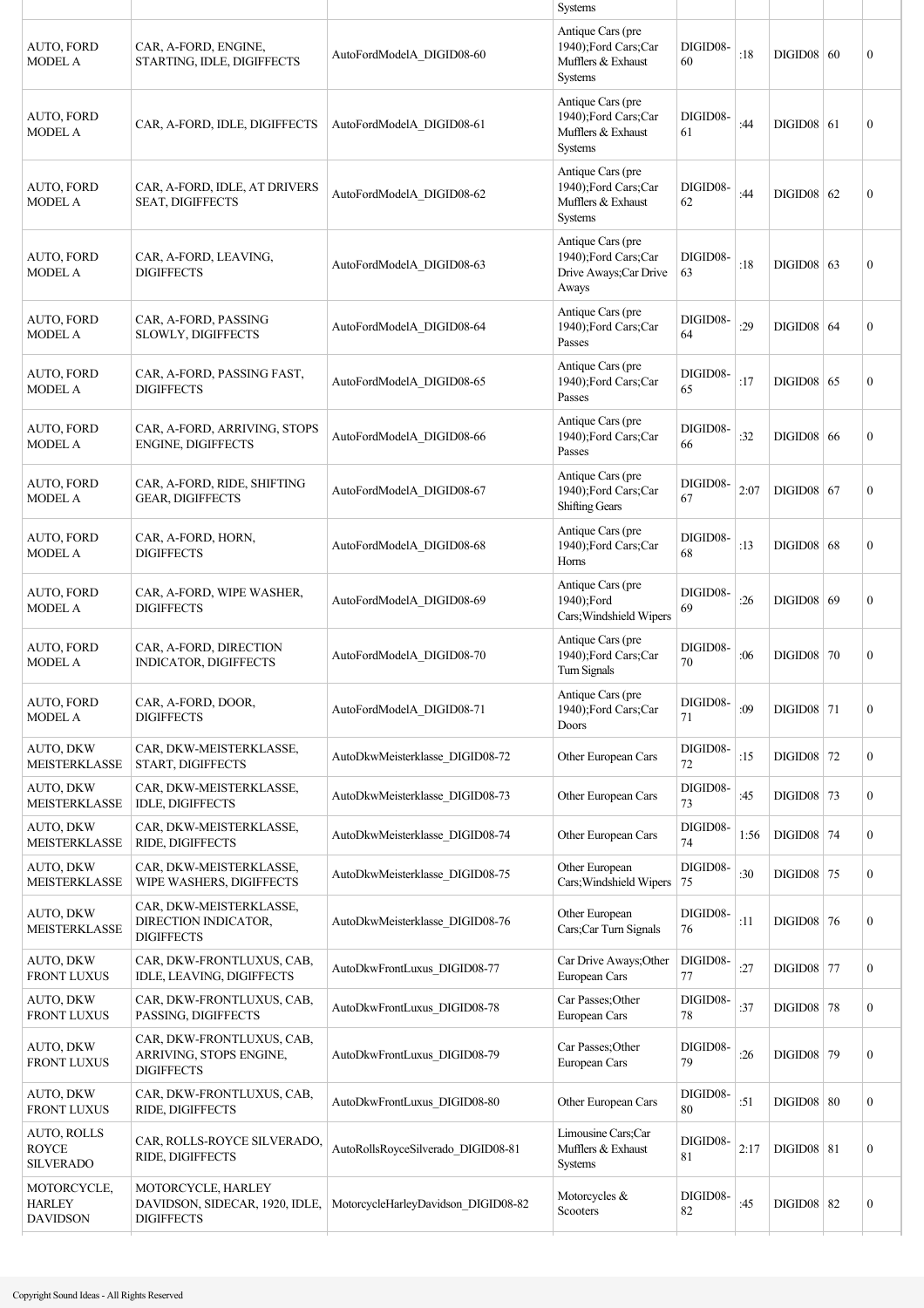| MOTORCYCLE,<br><b>HARLEY</b><br><b>DAVIDSON</b> | MOTORCYCLE, HARLEY<br>DAVIDSON, SIDECAR, 1920, IDLE,<br>STOPS, DIGIFFECTS             | MotorcycleHarleyDavidson DIGID08-83 | Motorcycles &<br>Scooters | DIGID08-<br>83 | :10  | <b>DIGID08 83</b> |    | $\boldsymbol{0}$ |
|-------------------------------------------------|---------------------------------------------------------------------------------------|-------------------------------------|---------------------------|----------------|------|-------------------|----|------------------|
| MOTORCYCLE,<br><b>VELOCETTE</b>                 | MOTORCYCLE, VELOCETTE,<br>SIDECAR, 1950, IDLE, DIGIFFECTS                             | MotorcycleVelocette DIGID08-84      | Motorcycles &<br>Scooters | DIGID08-<br>84 | :45  | <b>DIGID08 84</b> |    | $\boldsymbol{0}$ |
| MOTORCYCLE,<br><b>VELOCETTE</b>                 | MOTORCYCLE, VELOCETTE,<br>SIDECAR, 1950, IDLE, LEAVING,<br><b>DIGIFFECTS</b>          | MotorcycleVelocette DIGID08-85      | Motorcycles &<br>Scooters | DIGID08-<br>85 | :27  | $DIGID08$ 85      |    | $\boldsymbol{0}$ |
| MOTORCYCLE,<br><b>VELOCETTE</b>                 | MOTORCYCLE, VELOCETTE,<br>SIDECAR, 1950, LEAVING,<br><b>DIGIFFECTS</b>                | MotorcycleVelocette DIGID08-86      | Motorcycles &<br>Scooters | DIGID08-<br>86 | :16  | <b>DIGID08 86</b> |    | $\boldsymbol{0}$ |
| MOTORCYCLE,<br><b>VELOCETTE</b>                 | MOTORCYCLE, VELOCETTE,<br>SIDECAR, 1950, PASSING,<br><b>DIGIFFECTS</b>                | MotorcycleVelocette DIGID08-87      | Motorcycles &<br>Scooters | DIGID08-<br>87 | :17  | <b>DIGID08 87</b> |    | $\boldsymbol{0}$ |
| MOTORCYCLE,<br><b>VELOCETTE</b>                 | MOTORCYCLE, VELOCETTE,<br>SIDECAR, 1950, ARRIVING,<br><b>DIGIFFECTS</b>               | MotorcycleVelocette DIGID08-88      | Motorcycles &<br>Scooters | DIGID08-<br>88 | :20  | <b>DIGID08 88</b> |    | $\boldsymbol{0}$ |
| MOTORCYCLE,<br><b>VELOCETTE</b>                 | MOTORCYCLE, VELOCETTE,<br>SIDECAR, 1950, RIDE,<br><b>DIGIFFECTS</b>                   | MotorcycleVelocette DIGID08-89      | Motorcycles &<br>Scooters | DIGID08-<br>89 | :33  | <b>DIGID08 89</b> |    | $\boldsymbol{0}$ |
| TRAIN, HIGH<br><b>SPEED</b>                     | HIGHSPEED TRAIN, DOOR,<br>CLOSING FROM OUTSIDE,<br><b>DIGIFFECTS</b>                  | TrainHighSpeed DIGID09-01           | Trains                    | DIGID09-<br>01 | :14  | $DIGID09$  1      |    | $\boldsymbol{0}$ |
| TRAIN, HIGH<br><b>SPEED</b>                     | HIGHSPEED TRAIN, DOOR,<br><b>CLOSING FROM INSIDE,</b><br><b>VERSION 1, DIGIFFECTS</b> | TrainHighSpeed DIGID09-02           | Trains                    | DIGID09-<br>02 | :15  | $DIGID09$   2     |    | $\boldsymbol{0}$ |
| TRAIN, HIGH<br><b>SPEED</b>                     | HIGHSPEED TRAIN, DOOR,<br><b>CLOSING FROM INSIDE,</b><br>VERSION 2, DIGIFFECTS        | TrainHighSpeed DIGID09-03           | Trains                    | DIGID09-<br>03 | :15  | $DIGID09$ 3       |    | $\boldsymbol{0}$ |
| TRAIN, HIGH<br><b>SPEED</b>                     | HIGHSPEED TRAIN, DOOR, WC<br>DOOR, CLOSING, DIGIFFECTS                                | TrainHighSpeed DIGID09-04           | Trains                    | DIGID09-<br>04 | :09  | $DIGID09$ 4       |    | $\boldsymbol{0}$ |
| TRAIN, HIGH<br><b>SPEED</b>                     | HIGHSPEED TRAIN, IDLE,<br><b>INTERIOR, DIGIFFECTS</b>                                 | TrainHighSpeed DIGID09-05           | Trains                    | DIGID09-<br>05 | 1:07 | $DIGID09$ 5       |    | $\mathbf{0}$     |
| TRAIN, HIGH<br><b>SPEED</b>                     | HIGHSPEED TRAIN, IDLE,<br>PLATFORM, DIGIFFECTS                                        | TrainHighSpeed DIGID09-06           | Trains                    | DIGID09-<br>06 | :52  | $DIGID09$ 6       |    | $\boldsymbol{0}$ |
| TRAIN, HIGH<br><b>SPEED</b>                     | HIGHSPEED TRAIN, DEPATURE,<br>LEAVING PLATFORM,<br><b>DIGIFFECTS</b>                  | TrainHighSpeed DIGID09-07           | Trains                    | DIGID09-<br>07 | :39  | $DIGID09$   7     |    | $\boldsymbol{0}$ |
| TRAIN, HIGH<br><b>SPEED</b>                     | HIGHSPEED TRAIN, DEPATURE,<br>RIDE, DIGIFFECTS                                        | TrainHighSpeed DIGID09-08           | Trains                    | DIGID09-<br>08 | 1:47 | $DIGID09$ 8       |    | $\boldsymbol{0}$ |
| <b>TRAIN, HIGH</b><br><b>SPEED</b>              | HIGHSPEED TRAIN, RIDE, SLOW,<br><b>DIGIFFECTS</b>                                     | TrainHighSpeed DIGID09-09           | Trains                    | DIGID09-<br>09 | 2:00 | $DIGID09$   9     |    | $\mathbf{0}$     |
| TRAIN, HIGH<br><b>SPEED</b>                     | HIGHSPEED TRAIN, RIDE,<br>NEUTRAL, DIGIFFECTS                                         | TrainHighSpeed DIGID09-10           | Trains                    | DIGID09-<br>10 | 2:00 | DIGID09           | 10 | $\boldsymbol{0}$ |
| TRAIN, HIGH<br><b>SPEED</b>                     | HIGHSPEED TRAIN, RIDE, INSIDE<br>WC, DIGIFFECTS                                       | TrainHighSpeed DIGID09-11           | Trains                    | DIGID09-<br>11 | :56  | DIGID09           | 11 | $\mathbf{0}$     |
| TRAIN, HIGH<br><b>SPEED</b>                     | HIGHSPEED TRAIN, RIDE,<br>BETWEEN CARS, DIGIFFECTS                                    | TrainHighSpeed DIGID09-12           | Trains                    | DIGID09-<br>12 | 2:42 | DIGID09           | 12 | $\mathbf{0}$     |
| TRAIN, HIGH<br><b>SPEED</b>                     | HIGHSPEED TRAIN, RIDE,<br>SLOWING DOWN, DIGIFFECTS                                    | TrainHighSpeed DIGID09-13           | Trains                    | DIGID09-<br>13 | 2:28 | DIGID09           | 13 | $\boldsymbol{0}$ |
| TRAIN, HIGH<br><b>SPEED</b>                     | HIGHSPEED TRAIN, RIDE,<br>ARRIVING AT STATION,<br><b>DIGIFFECTS</b>                   | TrainHighSpeed DIGID09-14           | Trains                    | DIGID09-<br>14 | :28  | DIGID09           | 14 | $\boldsymbol{0}$ |
| TRAIN, HIGH<br><b>SPEED</b>                     | HIGHSPEED TRAIN, AT STATION,<br>PASSENGERS LEAVING TRAIN,<br><b>DIGIFFECTS</b>        | TrainHighSpeed DIGID09-15           | Trains                    | DIGID09-<br>15 | 1:07 | DIGID09           | 15 | $\boldsymbol{0}$ |
| TRAIN, HIGH<br><b>SPEED</b>                     | HIGHSPEED TRAIN, PASSING,<br>PLATFORM, FAST, DIGIFFECTS                               | TrainHighSpeed DIGID09-16           | Trains                    | DIGID09-<br>16 | :17  | DIGID09           | 16 | $\boldsymbol{0}$ |
| TRAIN, HIGH<br><b>SPEED</b>                     | HIGHSPEED TRAIN, PASSING, ON<br>BRIDGE, FAST, DIGIFFECTS                              | TrainHighSpeed DIGID09-17           | Trains                    | DIGID09-<br>17 | :21  | DIGID09           | 17 | $\boldsymbol{0}$ |
| TRAIN, HIGH<br><b>SPEED</b>                     | HIGHSPEED TRAIN, PASSING, ON<br>PLAIN, FAST, DIGIFFECTS                               | TrainHighSpeed DIGID09-18           | Trains                    | DIGID09-<br>18 | :28  | DIGID09           | 18 | $\boldsymbol{0}$ |
| TRAIN, HIGH<br><b>SPEED</b>                     | HIGHSPEED TRAIN, PASSING,<br>TWO TRAINS MEET, FAST,<br><b>DIGIFFECTS</b>              | TrainHighSpeed DIGID09-19           | Trains                    | DIGID09-<br>19 | :27  | DIGID09           | 19 | $\boldsymbol{0}$ |
| TRAIN, HIGH<br><b>SPEED</b>                     | HIGHSPEED TRAIN, PASSING,<br><b>DIGIFFECTS</b>                                        | TrainHighSpeed DIGID09-20           | Trains                    | DIGID09-<br>20 | :32  | $DIGID09$ 20      |    | $\boldsymbol{0}$ |
|                                                 |                                                                                       |                                     |                           |                |      |                   |    |                  |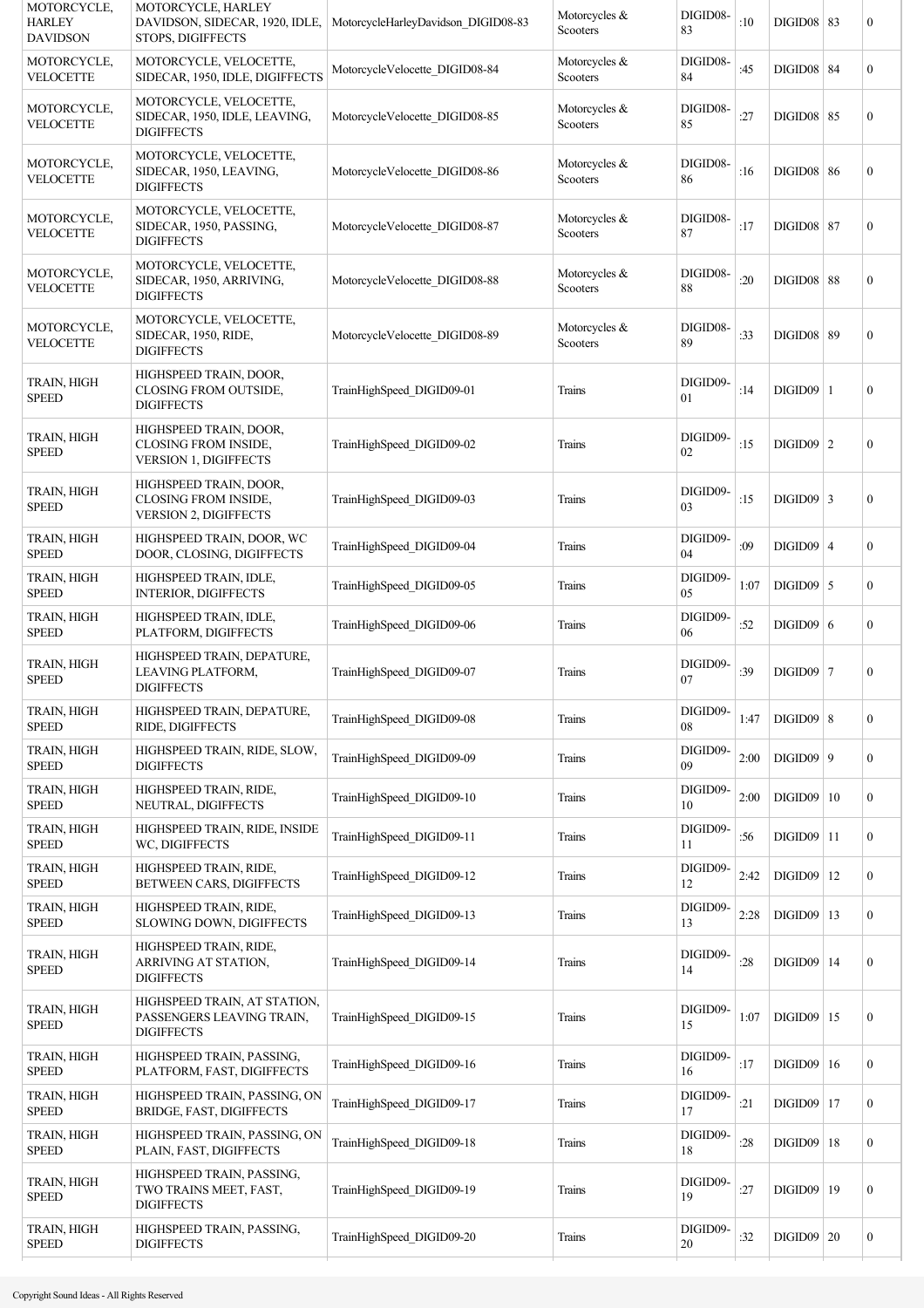| TRAIN, HIGH<br><b>SPEED</b> | HIGHSPEED TRAIN, PASSING,<br><b>FAST, DIGIFFECTS</b>                                 | TrainHighSpeed DIGID09-21 | Trains         | DIGID09-<br>21     | :33    | $DIGID09$ 21 |    | $\boldsymbol{0}$ |
|-----------------------------|--------------------------------------------------------------------------------------|---------------------------|----------------|--------------------|--------|--------------|----|------------------|
| TRAIN, HIGH<br><b>SPEED</b> | HIGHSPEED TRAIN, PASSING,<br>OUT OF TUNNEL, DIGIFFECTS                               | TrainHighSpeed DIGID09-22 | Trains         | DIGID09-<br>22     | :23    | $DIGID09$ 22 |    | $\mathbf{0}$     |
| TRAIN, HIGH<br><b>SPEED</b> | HIGHSPEED TRAIN, PASSING,<br>OUT OF TUNNEL, FAST, VER 1,<br><b>DIGIFFECTS</b>        | TrainHighSpeed DIGID09-23 | Trains         | DIGID09-<br>23     | :20    | DIGID09 23   |    | $\boldsymbol{0}$ |
| TRAIN, HIGH<br><b>SPEED</b> | HIGHSPEED TRAIN, PASSING,<br>OUT OF TUNNEL, FAST, VER 2,<br><b>DIGIFFECTS</b>        | TrainHighSpeed DIGID09-24 | Trains         | DIGID09-<br>24     | :19    | DIGID09 24   |    | $\boldsymbol{0}$ |
| TRAIN, HIGH<br><b>SPEED</b> | HIGHSPEED TRAIN, PASSING,<br>OUT OF TUNNEL, FAST, VER 3,<br><b>DIGIFFECTS</b>        | TrainHighSpeed DIGID09-25 | Trains         | DIGID09-<br>25     | :17    | DIGID09      | 25 | $\boldsymbol{0}$ |
| TRAIN, HIGH<br><b>SPEED</b> | HIGHSPEED TRAIN, PASSING,<br>POWERFULL, FAST, VER 1,<br><b>DIGIFFECTS</b>            | TrainHighSpeed DIGID09-26 | Trains         | DIGID09-<br>26     | :20    | $DIGID09$ 26 |    | $\boldsymbol{0}$ |
| TRAIN, HIGH<br><b>SPEED</b> | HIGHSPEED TRAIN, PASSING,<br>POWERFULL, FAST, VER 2,<br><b>DIGIFFECTS</b>            | TrainHighSpeed DIGID09-27 | Trains         | DIGID09-<br>27     | :26    | DIGID09 27   |    | $\boldsymbol{0}$ |
| TRACTOR,<br><b>STEAM</b>    | TRACTOR, LANTZ25, 1938,<br><b>WARMING UP ENGINE WITH</b><br>GAS, DIGIFFECTS          | TractorSteam DIGID09-28   | Farm Equipment | DIGID09-<br>$28\,$ | :38    | $DIGID09$ 28 |    | $\boldsymbol{0}$ |
| TRACTOR,<br><b>STEAM</b>    | TRACTOR, LANTZ25, 1938, IDLE,<br>HONKING, DIGIFFECTS                                 | TractorSteam DIGID09-29   | Farm Equipment | DIGID09-<br>29     | :49    | DIGID09   29 |    | $\mathbf{0}$     |
| TRACTOR,<br><b>STEAM</b>    | TRACTOR, LANTZ25, 1938,<br>STARTING, IDLE, DIGIFFECTS                                | TractorSteam DIGID09-30   | Farm Equipment | DIGID09-<br>30     | :22    | $DIGID09$ 30 |    | $\mathbf{0}$     |
| TRACTOR,<br><b>STEAM</b>    | TRACTOR, LANTZ25, 1938,<br>DRIVES OFF, DIGIFFECTS                                    | TractorSteam DIGID09-31   | Farm Equipment | DIGID09-<br>31     | :41    | DIGID09 31   |    | $\boldsymbol{0}$ |
| TRACTOR,<br><b>STEAM</b>    | TRACTOR, LANTZ25, 1938,<br>PASSING, DIGIFFECTS                                       | TractorSteam DIGID09-32   | Farm Equipment | DIGID09-<br>32     | 1:08   | DIGID09      | 32 | $\mathbf{0}$     |
| TRACTOR,<br><b>STEAM</b>    | TRACTOR, LANTZ25, 1938,<br>ARRIVES, ENGINE OFF,<br><b>DIGIFFECTS</b>                 | TractorSteam DIGID09-33   | Farm Equipment | DIGID09-<br>33     | :54    | DIGID09 33   |    | $\boldsymbol{0}$ |
| TRACTOR, FARM               | TRACTOR, DEUTZ, 1950,<br>STARTING, SLOW START,<br><b>DIGIFFECTS</b>                  | TractorFarm DIGID09-34    | Farm Equipment | DIGID09-<br>34     | :48    | DIGID09 34   |    | $\boldsymbol{0}$ |
| TRACTOR, FARM               | TRACTOR, DEUTZ, 1950, IDLE,<br><b>DIGIFFECTS</b>                                     | TractorFarm DIGID09-35    | Farm Equipment | DIGID09-<br>35     | :41    | $DIGID09$ 35 |    | $\boldsymbol{0}$ |
| TRACTOR, FARM               | TRACTOR, DEUTZ, 1950, DRIVES<br>OFF, VERSION 1, DIGIFFECTS                           | TractorFarm DIGID09-36    | Farm Equipment | DIGID09-<br>36     | : $31$ | $DIGID09$ 36 |    | $\boldsymbol{0}$ |
| TRACTOR, FARM               | TRACTOR, DEUTZ, 1950, DRIVES<br>OFF, VERSION 2, DIGIFFECTS                           | TractorFarm DIGID09-37    | Farm Equipment | DIGID09-<br>37     | :29    | $DIGID09$ 37 |    | $\boldsymbol{0}$ |
| TRACTOR, FARM               | TRACTOR, DEUTZ, 1950,<br>PASSING, VERSION 1,<br><b>DIGIFFECTS</b>                    | TractorFarm DIGID09-38    | Farm Equipment | DIGID09-<br>38     | :42    | $DIGID09$ 38 |    | $\boldsymbol{0}$ |
| TRACTOR, FARM               | TRACTOR, DEUTZ, 1950,<br>PASSING, VERSION 2,<br><b>DIGIFFECTS</b>                    | TractorFarm DIGID09-39    | Farm Equipment | DIGID09-<br>39     | :40    | $DIGID09$ 39 |    | $\boldsymbol{0}$ |
| TRACTOR, FARM               | TRACTOR, MASSEY FERGUSSON,<br>GROLLE, 1953, WONT START,<br><b>DIGIFFECTS</b>         | TractorFarm DIGID09-40    | Farm Equipment | DIGID09-<br>40     | :18    | DIGID09   40 |    | $\boldsymbol{0}$ |
| TRACTOR, FARM               | TRACTOR, MASSEY FERGUSSON,<br>GROLLE, 1953, STARTING, GEAR,<br><b>DIGIFFECTS</b>     | TractorFarm DIGID09-41    | Farm Equipment | DIGID09-<br>41     | :13    | $DIGID09$ 41 |    | $\boldsymbol{0}$ |
| TRACTOR, FARM               | TRACTOR, MASSEY FERGUSSON,<br>GROLLE, 1953, IDLE, DIGIFFECTS                         | TractorFarm DIGID09-42    | Farm Equipment | DIGID09-<br>42     | :45    | $DIGID09$ 42 |    | $\boldsymbol{0}$ |
| TRACTOR, FARM               | TRACTOR, MASSEY FERGUSSON,<br>GROLLE, 1953, START, DRIVES<br>OFF, DIGIFFECTS         | TractorFarm DIGID09-43    | Farm Equipment | DIGID09-<br>43     | :24    | $DIGID09$ 43 |    | $\boldsymbol{0}$ |
| TRACTOR, FARM               | TRACTOR, MASSEY FERGUSSON,<br>GROLLE, 1953, PASSING,<br>VERSION 1, DIGIFFECTS        | TractorFarm DIGID09-44    | Farm Equipment | DIGID09-<br>44     | :39    | $DIGID09$ 44 |    | $\boldsymbol{0}$ |
| TRACTOR, FARM               | TRACTOR, MASSEY FERGUSSON,<br>GROLLE, 1953, PASSING,<br><b>VERSION 2, DIGIFFECTS</b> | TractorFarm DIGID09-45    | Farm Equipment | DIGID09-<br>45     | :26    | $DIGID09$ 45 |    | $\boldsymbol{0}$ |
| TRACTOR, FARM               | TRACTOR, MASSEY FERGUSSON,<br>GROLLE, 1953, ARRIVING,<br>VERSION 1, DIGIFFECTS       | TractorFarm DIGID09-46    | Farm Equipment | DIGID09-<br>46     | :32    | $DIGID09$ 46 |    | $\boldsymbol{0}$ |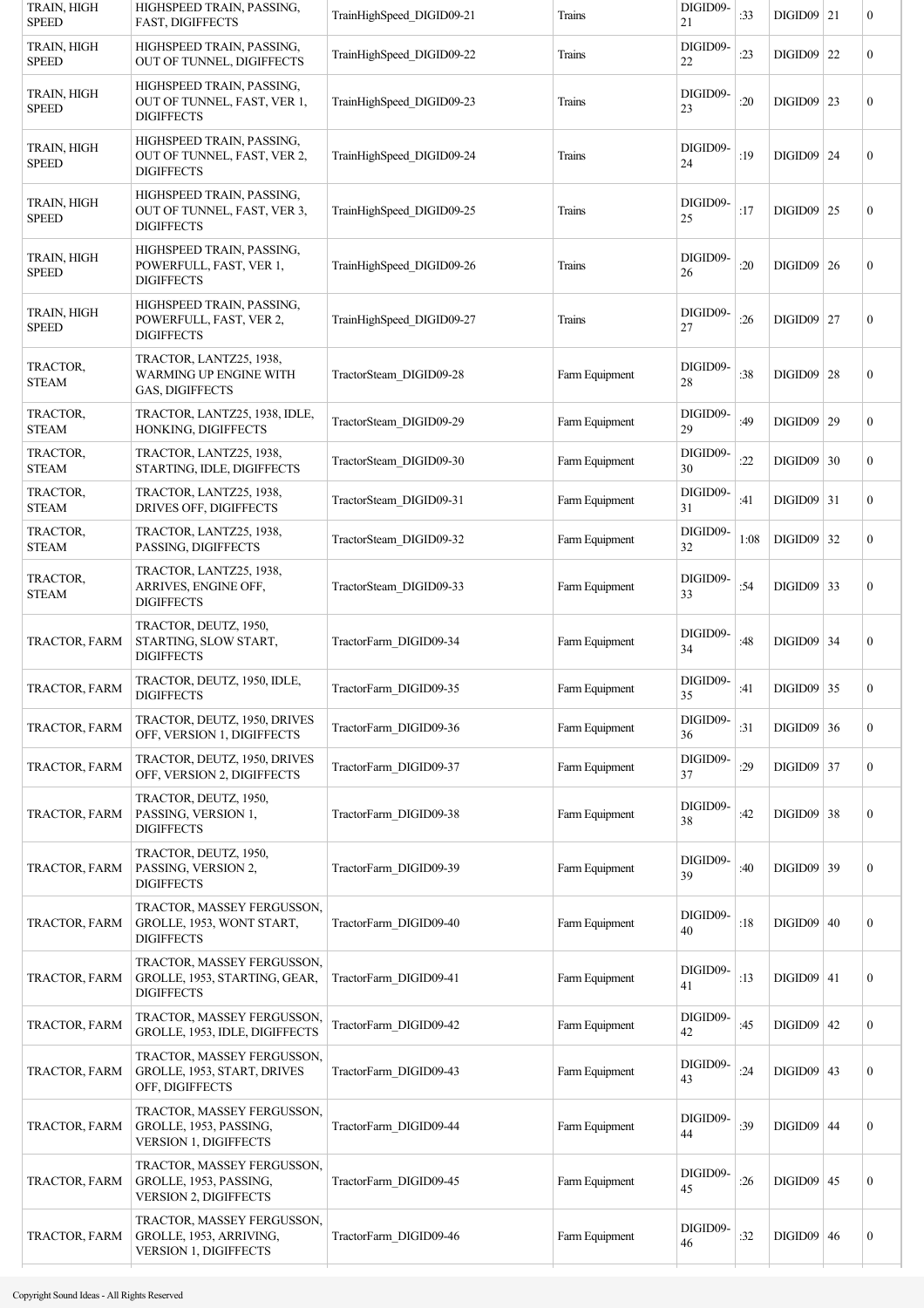| TRACTOR, FARM            | TRACTOR, MASSEY FERGUSSON,<br>GROLLE, 1953, ARRIVING,<br><b>VERSION 2, DIGIFFECTS</b>   | TractorFarm DIGID09-47  | Farm Equipment                           | DIGID09-<br>47 | :23  | $DIGID09$ 47 |    | $\boldsymbol{0}$ |
|--------------------------|-----------------------------------------------------------------------------------------|-------------------------|------------------------------------------|----------------|------|--------------|----|------------------|
| TRACTOR, FARM            | TRACTOR, MASSEY FERGUSSON,<br>GROLLE, 1953, IDLE, ENGINE<br>OFF, DIGIFFECTS             | TractorFarm DIGID09-48  | Farm Equipment                           | DIGID09-<br>48 | :09  | $DIGID09$ 48 |    | $\boldsymbol{0}$ |
| TRACTOR,<br>STEAM        | TRACTOR, MCCORMICK, OLD,<br>STARTING, IDLE, DIGIFFECTS                                  | TractorSteam DIGID09-49 | Farm Equipment                           | DIGID09-<br>49 | :19  | $DIGID09$ 49 |    | $\mathbf{0}$     |
| TRACTOR,<br><b>STEAM</b> | TRACTOR, MCCORMICK, OLD,<br><b>IDLE, DIGIFFECTS</b>                                     | TractorSteam DIGID09-50 | Farm Equipment                           | DIGID09-<br>50 | :47  | $DIGID09$ 50 |    | $\boldsymbol{0}$ |
| TRACTOR,<br><b>STEAM</b> | TRACTOR, MCCORMICK, OLD,<br>DRIVES OFF, DIGIFFECTS                                      | TractorSteam DIGID09-51 | Farm Equipment                           | DIGID09-<br>51 | :34  | $DIGID09$ 51 |    | $\mathbf{0}$     |
| TRACTOR,<br><b>STEAM</b> | TRACTOR, MCCORMICK, OLD,<br>PASSING, DIGIFFECTS                                         | TractorSteam DIGID09-52 | Farm Equipment                           | DIGID09-<br>52 | :58  | $DIGID09$ 52 |    | $\boldsymbol{0}$ |
| TRACTOR,<br><b>STEAM</b> | TRACTOR, MCCORMICK, OLD,<br>ARRIVING, DIGIFFECTS                                        | TractorSteam DIGID09-53 | Farm Equipment                           | DIGID09-<br>53 | :58  | $DIGID09$ 53 |    | $\boldsymbol{0}$ |
| TRACTOR,<br><b>STEAM</b> | TRACTOR, MCCORMICK, OLD,<br>ARRIVING, ENGINE OFF,<br><b>DIGIFFECTS</b>                  | TractorSteam DIGID09-54 | Farm Equipment                           | DIGID09-<br>54 | :54  | $DIGID09$ 54 |    | $\boldsymbol{0}$ |
| <b>AUTO, SNOW</b>        | CAR, DRIVING ON SNOW,<br>STARTING, SKIDDING,<br><b>EXTERIOR, DIGIFFECTS</b>             | AutoSnow DIGID09-55     | Car Skids, Braking &<br>Tires            | DIGID09-<br>55 | :32  | $DIGID09$ 55 |    | $\boldsymbol{0}$ |
| <b>AUTO, SNOW</b>        | CAR, DRIVING ON SNOW,<br>STARTING, DRIVES OFF,<br><b>DIGIFFECTS</b>                     | AutoSnow DIGID09-56     | Car Drive Aways                          | DIGID09-<br>56 | :25  | $DIGID09$ 56 |    | $\boldsymbol{0}$ |
| <b>AUTO, SNOW</b>        | CAR, DRIVING ON SNOW,<br>DRIVES OFF, FAST, DIGIFFECTS                                   | AutoSnow DIGID09-57     | Car Drive Aways                          | DIGID09-<br>57 | :21  | $DIGID09$ 57 |    | $\boldsymbol{0}$ |
| AUTO, SNOW               | CAR, DRIVING ON SNOW,<br>PASSING, DIGIFFECTS                                            | AutoSnow DIGID09-58     | Car Passes                               | DIGID09-<br>58 | :19  | DIGID09      | 58 | $\boldsymbol{0}$ |
| <b>AUTO, SNOW</b>        | CAR, DRIVING ON SNOW,<br>PASSING, WET SNOW,<br><b>DIGIFFECTS</b>                        | AutoSnow DIGID09-59     | Car Passes                               | DIGID09-<br>59 | :34  | DIGID09 59   |    | $\boldsymbol{0}$ |
| <b>AUTO, SNOW</b>        | CAR, DRIVING ON SNOW,<br>PASSING, SNOW TIRE,<br><b>DIGIFFECTS</b>                       | AutoSnow DIGID09-60     | Car Passes                               | DIGID09-<br>60 | :26  | DIGID09   60 |    | $\boldsymbol{0}$ |
| AUTO, SNOW               | CAR, DRIVING ON SNOW,<br>ARRIVING, ENGINE OFF,<br><b>VERSION 1, DIGIFFECTS</b>          | AutoSnow DIGID09-61     | Car Passes                               | DIGID09-<br>61 | :16  | $DIGID09$ 61 |    | $\boldsymbol{0}$ |
| <b>AUTO, SNOW</b>        | CAR, DRIVING ON SNOW,<br>ARRIVING, ENGINE OFF,<br>VERSION 2, DIGIFFECTS                 | AutoSnow DIGID09-62     | Car Passes                               | DIGID09-<br>62 | :19  | $DIGID09$ 62 |    | $\boldsymbol{0}$ |
| AUTO, SNOW               | CAR, DRIVING ON SNOW, RIDE,<br><b>EXTERIOR, DIGIFFECTS</b>                              | AutoSnow DIGID09-63     | Car Mufflers & Exhaust<br><b>Systems</b> | DIGID09-<br>63 | 2:02 | $DIGID09$ 63 |    | $\boldsymbol{0}$ |
| <b>AUTO, SNOW</b>        | CAR, DRIVING ON SNOW, RIDE,<br>EXTERIOR, ENGINE OFF,<br><b>DIGIFFECTS</b>               | AutoSnow DIGID09-64     | Car Mufflers & Exhaust<br><b>Systems</b> | DIGID09-<br>64 | :53  | $DIGID09$ 64 |    | $\boldsymbol{0}$ |
| <b>AUTO, SNOW</b>        | CAR, DRIVING ON SNOW, RIDE,<br>EXTERIOR, SKIDDING, ENGINE<br>OFF, DIGIFFECTS            | AutoSnow DIGID09-65     | Car Skids, Braking &<br><b>Tires</b>     | DIGID09-<br>65 | :34  | $DIGID09$ 65 |    | $\boldsymbol{0}$ |
| <b>AUTO, SNOW</b>        | CAR, DRIVING ON SNOW, RIDE,<br>EXTERIOR, WET SNOW,<br><b>DIGIFFECTS</b>                 | AutoSnow DIGID09-66     | Car Mufflers & Exhaust<br>Systems        | DIGID09-<br>66 | 1:49 | $DIGID09$ 66 |    | $\boldsymbol{0}$ |
| <b>AUTO, SNOW</b>        | CAR, DRIVING ON SNOW, RIDE,<br>ROLLING WITH ENGINE OFF,<br><b>VERSION 1, DIGIFFECTS</b> | AutoSnow DIGID09-67     | Car Mufflers & Exhaust<br>Systems        | DIGID09-<br>67 | :22  | $DIGID09$ 67 |    | $\boldsymbol{0}$ |
| <b>AUTO, SNOW</b>        | CAR, DRIVING ON SNOW, RIDE,<br>ROLLING WITH ENGINE OFF,<br><b>VERSION 2, DIGIFFECTS</b> | AutoSnow DIGID09-68     | Car Mufflers & Exhaust<br>Systems        | DIGID09-<br>68 | :41  | $DIGID09$ 68 |    | $\boldsymbol{0}$ |
| AUTO, SNOW               | CAR, DRIVING ON SNOW,<br>SKIDDING, INTERIOR, VERSION<br>1, DIGIFFECTS                   | AutoSnow DIGID09-69     | Car Skids, Braking &<br>Tires            | DIGID09-<br>69 | :17  | DIGID09   69 |    | $\boldsymbol{0}$ |
| <b>AUTO, SNOW</b>        | CAR, DRIVING ON SNOW,<br>SKIDDING, INTERIOR, VERSION<br>2, DIGIFFECTS                   | AutoSnow DIGID09-70     | Car Skids, Braking &<br>Tires            | DIGID09-<br>70 | :20  | $DIGID09$ 70 |    | $\boldsymbol{0}$ |
| AUTO, SNOW               | CAR, DRIVING ON SNOW,<br>SKIDDING, INTERIOR, REV GEAR,<br>VER 1, DIGIFFECTS             | AutoSnow DIGID09-71     | Car Skids, Braking &<br>Tires            | DIGID09-<br>71 | :19  | $DIGID09$ 71 |    | $\boldsymbol{0}$ |
|                          |                                                                                         |                         |                                          |                |      |              |    |                  |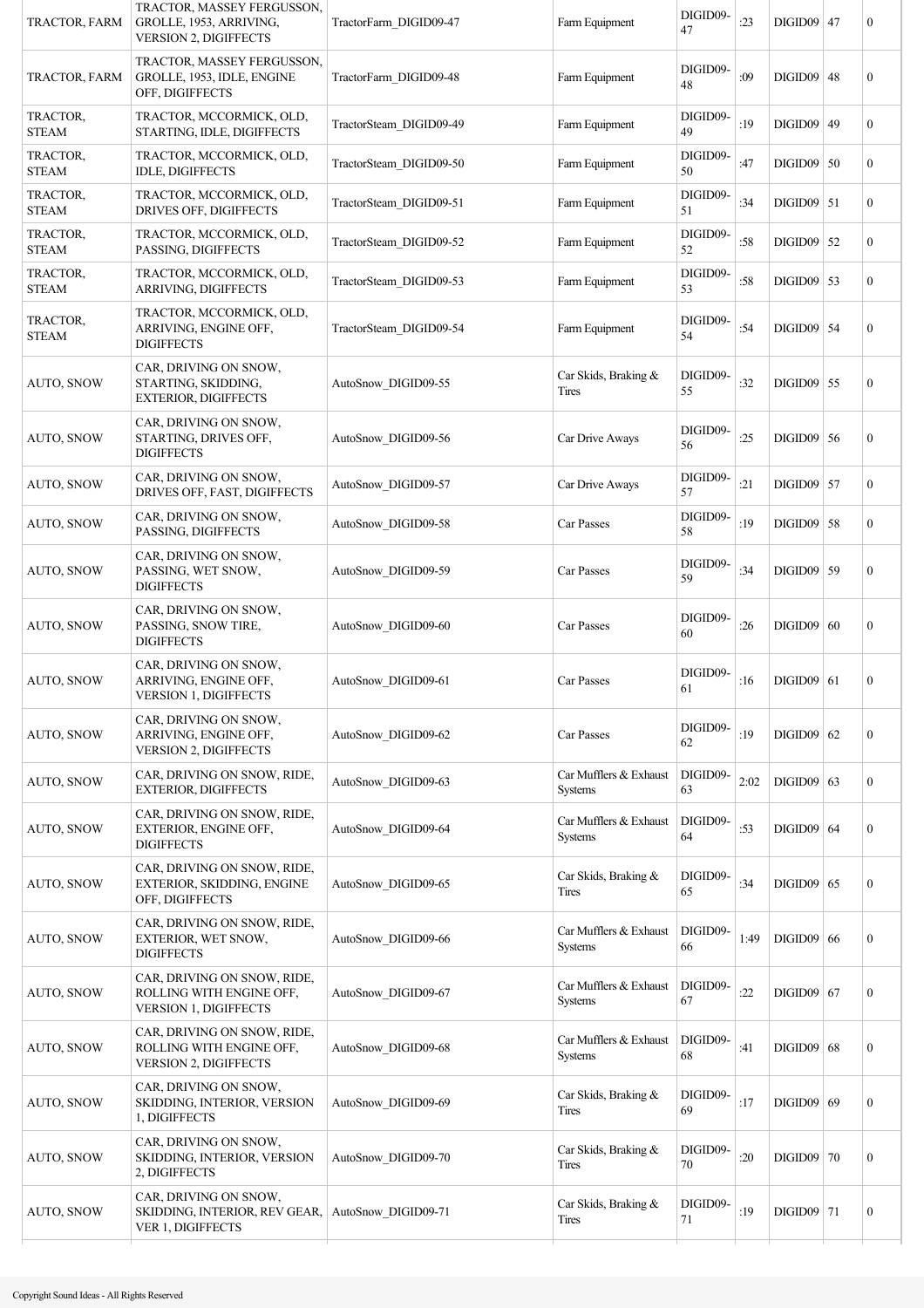| <b>AUTO, SNOW</b>             | CAR, DRIVING ON SNOW,<br>SKIDDING, INTERIOR, REV GEAR,<br>VER 2, DIGIFFECTS           | AutoSnow DIGID09-72          | Car Skids, Braking &<br>Tires                                   | DIGID09-<br>72 | :22  | DIGID09 72     |    | $\mathbf{0}$     |
|-------------------------------|---------------------------------------------------------------------------------------|------------------------------|-----------------------------------------------------------------|----------------|------|----------------|----|------------------|
| AUTO, SNOW                    | CAR, DRIVING ON SNOW, RIDE,<br><b>INTERIOR, DIGIFFECTS</b>                            | AutoSnow DIGID09-73          | Car Mufflers & Exhaust<br>Systems                               | DIGID09-<br>73 | :21  | $DIGID09$ 73   |    | $\mathbf{0}$     |
| <b>AUTO, SNOW</b>             | CAR, DRIVING ON SNOW, RIDE,<br><b>INTERIOR, SKIDDING,</b><br><b>DIGIFFECTS</b>        | AutoSnow DIGID09-74          | Car Skids, Braking &<br>Tires                                   | DIGID09-<br>74 | :22  | DIGID09 74     |    | $\mathbf{0}$     |
| AUTO, SNOW                    | CAR, DRIVING ON SNOW,<br><b>INTERIOR, BREAKING, VERSION</b><br>1, DIGIFFECTS          | AutoSnow DIGID09-75          | Car Mufflers & Exhaust<br>Systems;Car Skids,<br>Braking & Tires | DIGID09-<br>75 | :07  | DIGID09 75     |    | $\mathbf{0}$     |
| AUTO, SNOW                    | CAR, DRIVING ON SNOW,<br>INTERIOR, BREAKING, VERSION<br>2, DIGIFFECTS                 | AutoSnow DIGID09-76          | Car Mufflers & Exhaust<br>Systems;Car Skids,<br>Braking & Tires | DIGID09-<br>76 | :10  | DIGID09 76     |    | $\mathbf{0}$     |
| <b>AUTO, SNOW</b>             | CAR, SNOW TIRES, EXTERIOR,<br>ASPHALT, STARTING, RIDE,<br><b>DIGIFFECTS</b>           | AutoSnow DIGID09-77          | Car Mufflers & Exhaust<br>Systems                               | DIGID09-<br>77 | :50  | $DIGID09$      | 77 | $\boldsymbol{0}$ |
| <b>AUTO, SNOW</b>             | CAR, SNOW TIRES, EXTERIOR,<br>ASPHALT, RIDE, DIGIFFECTS                               | AutoSnow DIGID09-78          | Car Mufflers & Exhaust<br>Systems                               | DIGID09-<br>78 | 1:12 | $DIGID09$ 78   |    | $\mathbf{0}$     |
| <b>AUTO, SNOW</b>             | CAR, SNOW TIRES, EXTERIOR,<br>ASPHALT, PASSING, VERSION 1,<br><b>DIGIFFECTS</b>       | AutoSnow DIGID09-79          | Car Passes                                                      | DIGID09-<br>79 | :12  | DIGID09 79     |    | $\mathbf{0}$     |
| <b>AUTO, SNOW</b>             | CAR, SNOW TIRES, EXTERIOR,<br>ASPHALT, PASSING, VERSION 2,<br><b>DIGIFFECTS</b>       | AutoSnow_DIGID09-80          | Car Passes                                                      | DIGID09-<br>80 | :12  | $DIGID09$ 80   |    | $\boldsymbol{0}$ |
| <b>AUTO, SNOW</b>             | CAR, SNOW TIRES, EXTERIOR,<br>ASPHALT, PASSING, FAST,<br><b>DIGIFFECTS</b>            | AutoSnow DIGID09-81          | Car Passes                                                      | DIGID09-<br>81 | :14  | $DIGID09$   81 |    | $\mathbf{0}$     |
| <b>AUTO, SNOW</b>             | CAR, SNOW TIRES, EXTERIOR,<br>ASPHALT, ARRIVING, ENGINE<br>OFF, DIGIFFECTS            | AutoSnow DIGID09-82          | Car Passes                                                      | DIGID09-<br>82 | :11  | $DIGID09$ 82   |    | $\boldsymbol{0}$ |
| MOTORCYCLE,<br><b>SCOOTER</b> | SCOOTER, KICK START, WONT<br>START, DIGIFFECTS                                        | MotorcycleScooter_DIGID09-83 | Motorcycles &<br>Scooters                                       | DIGID09-<br>83 | :15  | $DIGID09$ 83   |    | $\mathbf{0}$     |
| MOTORCYCLE,<br><b>SCOOTER</b> | SCOOTER, IDLE, REVYING,<br><b>DIGIFFECTS</b>                                          | MotorcycleScooter DIGID09-84 | Motorcycles $&$<br>Scooters                                     | DIGID09-<br>84 | :22  | $DIGID09$ 84   |    | $\mathbf{0}$     |
| MOTORCYCLE,<br><b>SCOOTER</b> | SCOOTER, IDLE, VERSION 1,<br><b>DIGIFFECTS</b>                                        | MotorcycleScooter DIGID09-85 | Motorcycles $\&$<br>Scooters                                    | DIGID09-<br>85 | :56  | $DIGID09$ 85   |    | $\boldsymbol{0}$ |
| MOTORCYCLE,<br><b>SCOOTER</b> | SCOOTER, IDLE, VERSION 2,<br><b>DIGIFFECTS</b>                                        | MotorcycleScooter_DIGID09-86 | Motorcycles &<br>Scooters                                       | DIGID09-<br>86 | :44  | $DIGID09$ 86   |    | $\boldsymbol{0}$ |
| MOTORCYCLE,<br><b>SCOOTER</b> | SCOOTER, STARTING, DRIVES<br>OFF, DIGIFFECTS                                          | MotorcycleScooter_DIGID09-87 | Motorcycles &<br>Scooters                                       | DIGID09-<br>87 | :15  | $DIGID09$ 87   |    | $\mathbf{0}$     |
| MOTORCYCLE,<br><b>SCOOTER</b> | SCOOTER, DRIVES OFF,<br><b>DIGIFFECTS</b>                                             | MotorcycleScooter_DIGID09-88 | Motorcycles &<br>Scooters                                       | DIGID09-<br>88 | :14  | $DIGID09$ 88   |    | $\mathbf{0}$     |
| MOTORCYCLE,<br><b>SCOOTER</b> | <b>SCOOTER, PULLING UP</b><br>SUPPORT, DRIVES OFF,<br><b>DIGIFFECTS</b>               | MotorcycleScooter_DIGID09-89 | Motorcycles &<br>Scooters                                       | DIGID09-<br>89 | :19  | $DIGID09$ 89   |    | $\boldsymbol{0}$ |
| MOTORCYCLE,<br><b>SCOOTER</b> | SCOOTER, PASSING, VERSION 1,<br><b>DIGIFFECTS</b>                                     | MotorcycleScooter_DIGID09-90 | Motorcycles &<br>Scooters                                       | DIGID09-<br>90 | :15  | $DIGID09$ 90   |    | $\boldsymbol{0}$ |
| MOTORCYCLE,<br><b>SCOOTER</b> | SCOOTER, PASSING, VERSION 2,<br><b>DIGIFFECTS</b>                                     | MotorcycleScooter_DIGID09-91 | Motorcycles &<br>Scooters                                       | DIGID09-<br>91 | :13  | $DIGID09$ 91   |    | $\mathbf{0}$     |
| MOTORCYCLE,<br><b>SCOOTER</b> | SCOOTER, PASSING, VERSION 3,<br><b>DIGIFFECTS</b>                                     | MotorcycleScooter_DIGID09-92 | Motorcycles &<br>Scooters                                       | DIGID09-<br>92 | :18  | $DIGID09$   92 |    | $\mathbf{0}$     |
| MOTORCYCLE,<br><b>SCOOTER</b> | SCOOTER, ARRIVING, ENGINE<br>OFF, DIGIFFECTS                                          | MotorcycleScooter_DIGID09-93 | Motorcycles &<br>Scooters                                       | DIGID09-<br>93 | :13  | $DIGID09$   93 |    | $\mathbf{0}$     |
| MOTORCYCLE,<br><b>SCOOTER</b> | SCOOTER, ARRIVING, IDLE,<br><b>ENGINE OFF, DIGIFFECTS</b>                             | MotorcycleScooter_DIGID09-94 | Motorcycles &<br>Scooters                                       | DIGID09-<br>94 | :15  | $DIGID09$   94 |    | $\mathbf{0}$     |
| MOTORCYCLE,<br><b>SCOOTER</b> | SCOOTER, ARRIVING, ENGINE<br>OFF, SUPPORT DOWN,<br><b>DIGIFFECTS</b>                  | MotorcycleScooter_DIGID09-95 | Motorcycles &<br>Scooters                                       | DIGID09-<br>95 | :18  | $DIGID09$ 95   |    | $\boldsymbol{0}$ |
| MOTORCYCLE,<br><b>SCOOTER</b> | SCOOTER, RIDE, DIFFERENT<br>SPEEDS AND GEARS, DIGIFFECTS                              | MotorcycleScooter_DIGID09-96 | Motorcycles &<br>Scooters                                       | DIGID09-<br>96 | 2:10 | $DIGID09$   96 |    | $\mathbf{0}$     |
| MOTORCYCLE,<br><b>SCOOTER</b> | SCOOTER, RIDE, STEADY SPEED,<br><b>DIGIFFECTS</b>                                     | MotorcycleScooter_DIGID09-97 | Motorcycles &<br>Scooters                                       | DIGID09-<br>97 | 1:21 | DIGID09 97     |    | $\mathbf{0}$     |
| MOTORCYCLE,<br><b>SCOOTER</b> | SCOOTER, WARNING SIGNAL, 3<br>VERSIONS, DIGIFFECTS                                    | MotorcycleScooter_DIGID09-98 | Motorcycles &<br>Scooters                                       | DIGID09-<br>98 | :21  | DIGID09 98     |    | $\mathbf{0}$     |
| AUTO, VOLVO<br>850            | CAR, MODERN, VOLVO 850,<br>RIDE, BRAKES, UNLOCKABLE,<br>ENGINE, VERSION 1, DIGIFFECTS | AutoVolvo850 DIGID10-01      | Volvo Cars; Car Skids,<br>Braking & Tires                       | DIGID10-<br>01 | :10  | $DIGID10$   1  |    | $\mathbf{0}$     |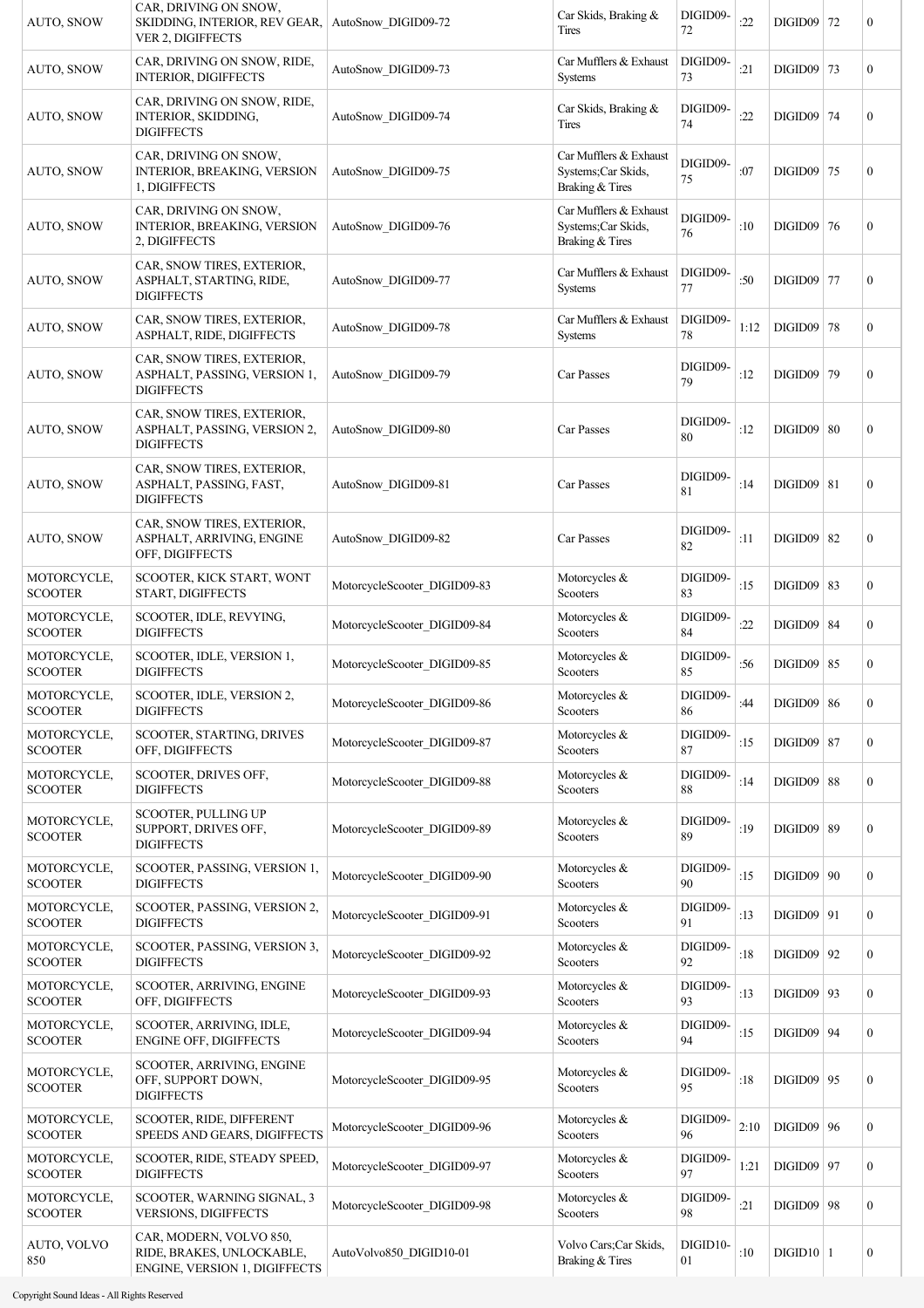| AUTO, VOLVO<br>850                              | CAR, MODERN, VOLVO 850,<br>RIDE, BRAKES, UNLOCKABLE,<br><b>ENGINE, VERSION 2, DIGIFFECTS</b>      | AutoVolvo850 DIGID10-02                | Volvo Cars; Car Skids,<br>Braking & Tires                           | DIGID10-<br>02 | :09  | $DIGID10$   2                 |    | $\boldsymbol{0}$ |
|-------------------------------------------------|---------------------------------------------------------------------------------------------------|----------------------------------------|---------------------------------------------------------------------|----------------|------|-------------------------------|----|------------------|
| AUTO, VOLVO<br>850                              | CAR, MODERN, VOLVO 850,<br>RIDE, BRAKES, UNLOCKABLE,<br>ENGINE, VERSION 3, DIGIFFECTS             | AutoVolvo850 DIGID10-03                | Volvo Cars; Car Skids,<br>Braking & Tires                           | DIGID10-<br>03 | :13  | $DIGID10$ 3                   |    | $\boldsymbol{0}$ |
| AUTO, VOLVO<br>850                              | CAR, MODERN, VOLVO 850,<br>RIDE, BRAKES, UNLOCKABLE,<br>ENGINE, VERSION 4, DIGIFFECTS             | AutoVolvo850 DIGID10-04                | Volvo Cars;Car Skids,<br>Braking & Tires                            | DIGID10-<br>04 | :10  | $DIGID10$ 4                   |    | $\overline{0}$   |
| AUTO, VOLVO<br>850                              | CAR, MODERN, VOLVO 850,<br>RIDE, ANTI SPIN, ENGINE,<br><b>VERSION 1, DIGIFFECTS</b>               | AutoVolvo850 DIGID10-05                | Volvo Cars; Car Skids,<br>Braking & Tires                           | DIGID10-<br>05 | :13  | $DIGID10$ 5                   |    | $\boldsymbol{0}$ |
| AUTO, VOLVO<br>850                              | CAR, MODERN, VOLVO 850,<br>RIDE, ANTI SPIN, ENGINE,<br><b>VERSION 2, DIGIFFECTS</b>               | AutoVolvo850 DIGID10-06                | Volvo Cars; Car Skids,<br>Braking & Tires                           | DIGID10-<br>06 | :16  | $DIGID10$ 6                   |    | $\boldsymbol{0}$ |
| TRACTOR, FARM                                   | TRACTOR, VOLVO BM600,<br>UNLOADING, FRONTLOADER,<br><b>ENGINE, DIGIFFECTS</b>                     | TractorFarm DIGID10-07                 | Farm Equipment                                                      | DIGID10-<br>07 | 1:32 | $DIGID10$ 7                   |    | $\boldsymbol{0}$ |
| TRACTOR, FARM                                   | TRACTOR, VOLVO BM600,<br>IDLING, ENGINE, DIGIFFECTS                                               | TractorFarm DIGID10-08                 | Farm Equipment                                                      | DIGID10-<br>08 | :44  | DIGID10   8                   |    | $\boldsymbol{0}$ |
| TRACTOR, FARM                                   | TRACTOR, VOLVO BM600,<br>PASSING, ENGINE, DIGIFFECTS                                              | TractorFarm DIGID10-09                 | Farm Equipment                                                      | DIGID10-<br>09 | :29  | $DIGID10$ 9                   |    | $\boldsymbol{0}$ |
| TRACTOR, FARM                                   | TRACTOR, VOLVO BM600,<br>UNLOADING, FRONTLOADER,<br>ENGINE, PASSING, DIGIFFECTS                   | TractorFarm DIGID10-10                 | Farm Equipment                                                      | DIGID10-<br>10 | 1:18 | $DIGID10$   10                |    | $\boldsymbol{0}$ |
| TRACTOR, FARM                                   | TRACTOR, VOLVO BM600,<br>REVERSE, PASSING, ENGINE,<br><b>VERSION 1, DIGIFFECTS</b>                | TractorFarm DIGID10-11                 | Farm Equipment                                                      | DIGID10-<br>11 | 1:11 | $DIGID10$  11                 |    | $\boldsymbol{0}$ |
| TRACTOR, FARM                                   | TRACTOR, VOLVO BM600,<br>REVERSE, PASSING, ENGINE,<br><b>VERSION 2, DIGIFFECTS</b>                | TractorFarm DIGID10-12                 | Farm Equipment                                                      | DIGID10-<br>12 | 1:01 | $DIGID10$   12                |    | $\boldsymbol{0}$ |
| TRUCK,<br><b>TRANSPORT</b>                      | LORRY, STARTING, AIR<br>PRESSURE, STOPPING, ENGINE,<br>CLOSE, DIGIFFECTS                          | TruckTransport DIGID10-13              | Transport & Mack<br>Trucks;Car Mufflers &<br><b>Exhaust Systems</b> | DIGID10-<br>13 | :24  | $DIGID10$                     | 13 | $\boldsymbol{0}$ |
| TRAIN,<br><b>PASSENGER</b>                      | TRAIN, MODERN, RIDE, MEDIUM,<br><b>DIGIFFECTS</b>                                                 | TrainPassenger DIGID10-14              | Trains                                                              | DIGID10-<br>14 | 2:44 | $DIGID10$   14                |    | $\boldsymbol{0}$ |
| TRAIN,<br><b>PASSENGER</b>                      | TRAIN, MODERN, RIDE,<br>SLOWING DOWN, ARRIVING AT<br>STATION, HUM OF VOICES,<br><b>DIGIFFECTS</b> | TrainPassenger_DIGID10-15              | Trains                                                              | DIGID10-<br>15 |      | $3:09$ DIGID <sub>10</sub> 15 |    | 0                |
| TRAIN,<br><b>PASSENGER</b>                      | TRAIN, MODERN, DOOR, OPEN,<br>HYDRALIC, DIGIFFECTS                                                | TrainPassenger_DIGID10-16              | Trains                                                              | DIGID10-<br>16 | :06  | $DIGID10$   16                |    | $\boldsymbol{0}$ |
| MOTORCYCLE,<br><b>HARLEY</b><br>DAVIDSON 100    | MOTORCYCLE, 100<br>HARLEYDAVIDSSON, STARTING,<br><b>ENGINE, DIGIFFECTS</b>                        | MotorcycleHarleyDavidson100_DIGID10-17 | Motorcycles &<br>Scooters                                           | DIGID10-<br>17 | :46  | $DIGID10$   17                |    | $\boldsymbol{0}$ |
| MOTORCYCLE,<br><b>HARLEY</b><br>DAVIDSON 100    | MOTORCYCLE, 100<br>HARLEYDAVIDSSON, REVYING,<br><b>ENGINE, VERSION 1, DIGIFFECTS</b>              | MotorcycleHarleyDavidson100 DIGID10-18 | Motorcycles &<br>Scooters                                           | DIGID10-<br>18 | :54  | $DIGID10$   18                |    | $\boldsymbol{0}$ |
| MOTORCYCLE,<br><b>HARLEY</b><br>DAVIDSON 100    | MOTORCYCLE, 100<br>HARLEYDAVIDSSON, REVYING,<br>ENGINE, VERSION 2, DIGIFFECTS                     | MotorcycleHarleyDavidson100 DIGID10-19 | Motorcycles &<br>Scooters                                           | DIGID10-<br>19 | :54  | DIGID10 19                    |    | $\boldsymbol{0}$ |
| MOTORCYCLE,<br><b>HARLEY</b><br>DAVIDSON 100    | MOTORCYCLE, 100<br>HARLEYDAVIDSSON, REVYING,<br>ENGINE, SPECTATORS,<br><b>DIGIFFECTS</b>          | MotorcycleHarleyDavidson100_DIGID10-20 | Motorcycles &<br>Scooters                                           | DIGID10-<br>20 | 1:33 | $DIGID10$ 20                  |    | $\boldsymbol{0}$ |
| MOTORCYCLE,<br><b>HARLEY</b><br><b>DAVIDSON</b> | MOTORCYCLE,<br>HARLEYDAVIDSSON, PASSING,<br>ENGINE, DIGIFFECTS                                    | MotorcycleHarleyDavidson DIGID10-21    | Motorcycles &<br>Scooters                                           | DIGID10-<br>21 | :11  | $DIGID10$ 21                  |    | $\boldsymbol{0}$ |
| AUTO, JEEP                                      | CAR, JEEP, RANGEROVER,<br>START, RIDE, GRAVEL, ENGINE,<br><b>DIGIFFECTS</b>                       | AutoJeep DIGID10-22                    | Jeeps; Toyota Cars; Car<br>Mufflers & Exhaust<br>Systems            | DIGID10-<br>22 | 1:07 | $\text{DIGID10}$ 22           |    | 0                |
| AUTO, JEEP                                      | CAR, JEEP, RANGEROVER, RIDE,<br>GRAVEL, SAND, ENGINE,<br><b>DIGIFFECTS</b>                        | AutoJeep DIGID10-23                    | Jeeps; Toyota Cars; Car<br>Mufflers & Exhaust<br>Systems            | DIGID10-<br>23 | :58  | $DIGID10$ 23                  |    | $\boldsymbol{0}$ |
| AUTO, JEEP                                      | CAR, JEEP, RANGEROVER, RIDE,<br>GRAVEL, ENGINE, DIGIFFECTS                                        | AutoJeep DIGID10-24                    | Jeeps; Toyota Cars; Car<br>Mufflers & Exhaust<br>Systems            | DIGID10-<br>24 | :58  | $DIGID10$ 24                  |    | $\boldsymbol{0}$ |
|                                                 |                                                                                                   |                                        |                                                                     |                |      |                               |    |                  |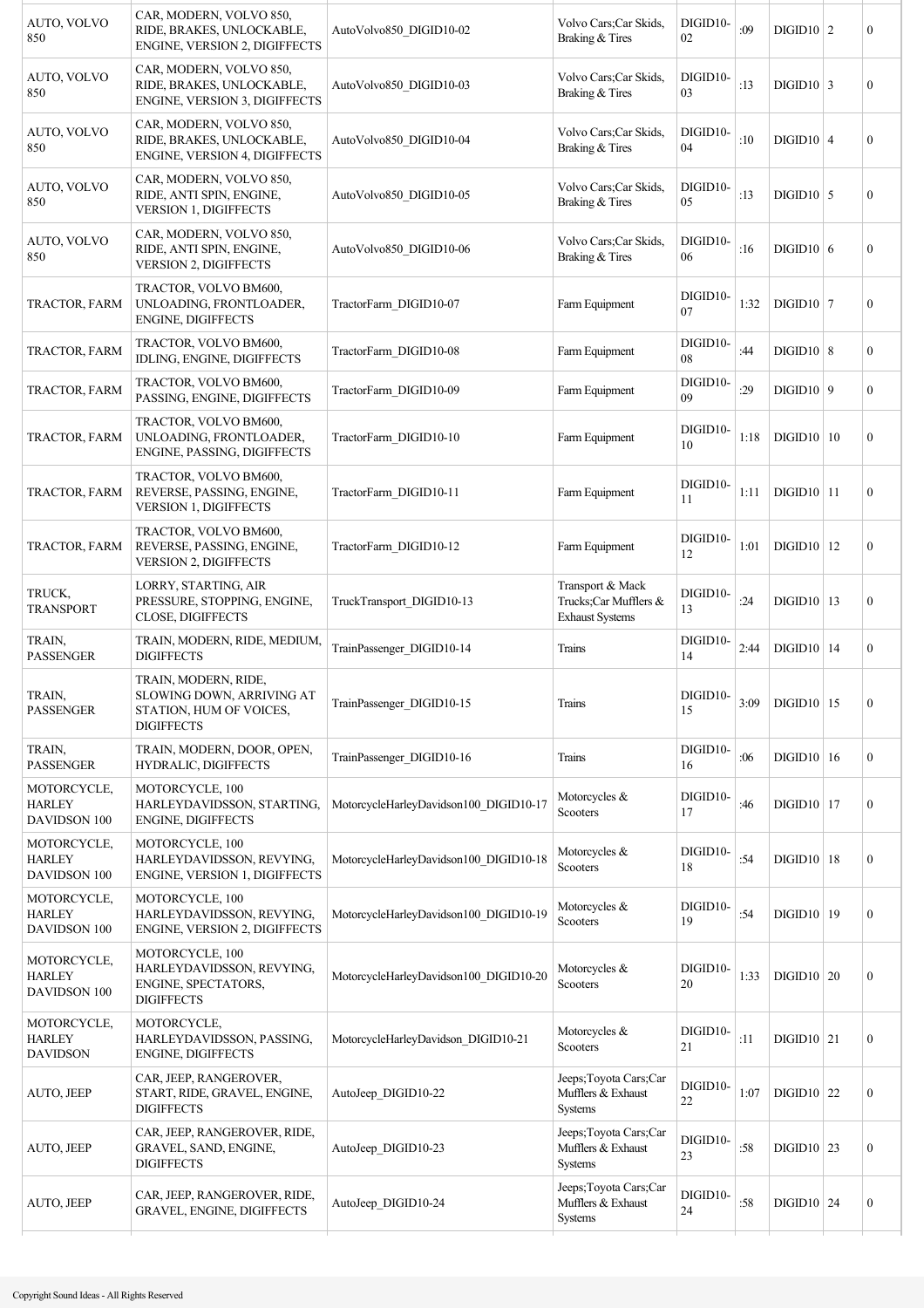| AUTO, JEEP             | CAR, JEEP, RANGEROVER, RIDE,<br>GRAVEL, SAND, SLOW, ENGINE,<br><b>DIGIFFECTS</b>       | AutoJeep DIGID10-25      | Jeeps; Toyota Cars; Car<br>Mufflers & Exhaust<br><b>Systems</b>    | DIGID10-<br>25 | 1:00 | $DIGID10$ 25 |    | $\boldsymbol{0}$ |
|------------------------|----------------------------------------------------------------------------------------|--------------------------|--------------------------------------------------------------------|----------------|------|--------------|----|------------------|
| AUTO, JEEP             | CAR, JEEP, RANGEROVER, RIDE,<br>BUMPY, HILLS, ENGINE,<br><b>DIGIFFECTS</b>             | AutoJeep DIGID10-26      | Jeeps; Toyota Cars; Car<br>Mufflers & Exhaust<br><b>Systems</b>    | DIGID10-<br>26 | :51  | $DIGID10$ 26 |    | $\mathbf{0}$     |
| AUTO, JEEP             | CAR, JEEP, RANGEROVER, RIDE,<br>GRASS, FOREST, ENGINE,<br><b>VERSION 1, DIGIFFECTS</b> | AutoJeep DIGID10-27      | Jeeps; Toyota Cars; Car<br>Mufflers & Exhaust<br><b>Systems</b>    | DIGID10-<br>27 | :24  | $DIGID10$ 27 |    | $\boldsymbol{0}$ |
| AUTO, JEEP             | CAR, JEEP, RANGEROVER, RIDE,<br>GRASS, FOREST, ENGINE,<br><b>VERSION 2, DIGIFFECTS</b> | AutoJeep DIGID10-28      | Jeeps; Toyota Cars; Car<br>Mufflers & Exhaust<br><b>Systems</b>    | DIGID10-<br>28 | 1:05 | $DIGID10$ 28 |    | $\boldsymbol{0}$ |
| AUTO, JEEP             | CAR, JEEP, RANGEROVER, RIDE,<br>FOREST, BRANGEES, ENGINE,<br><b>DIGIFFECTS</b>         | AutoJeep DIGID10-29      | Jeeps; Toyota Cars; Car<br>Mufflers & Exhaust<br><b>Systems</b>    | DIGID10-<br>29 | 1:28 | DIGID10   29 |    | $\boldsymbol{0}$ |
| AUTO, JEEP             | CAR, JEEP, RANGEROVER, RIDE,<br>GRAVEL, SAND, DOWNHILL,<br><b>ENGINE, DIGIFFECTS</b>   | AutoJeep DIGID10-30      | Jeeps; Toyota Cars; Car<br>Mufflers & Exhaust<br><b>Systems</b>    | DIGID10-<br>30 | :35  | $DIGID10$ 30 |    | $\boldsymbol{0}$ |
| AUTO, JEEP             | CAR, JEEP, RANGEROVER,<br>SUNROOF, ELECTRIC, VERSION<br>1, DIGIFFECTS                  | AutoJeep DIGID10-31      | Jeeps; Toyota<br>Cars;Sunroofs,<br>Moonroofs, Convertible<br>Roofs | DIGID10-<br>31 | :09  | $DIGID10$ 31 |    | $\boldsymbol{0}$ |
| AUTO, JEEP             | CAR, JEEP, RANGEROVER,<br>SUNROOF, ELECTRIC, VERSION<br>2, DIGIFFECTS                  | AutoJeep DIGID10-32      | Jeeps; Toyota<br>Cars;Sunroofs,<br>Moonroofs, Convertible<br>Roofs | DIGID10-<br>32 | :10  | $DIGID10$ 32 |    | $\boldsymbol{0}$ |
| AUTO, JEEP             | CAR, JEEP, RANGEROVER,<br>SUNROOF, ELECTRIC, VERSION<br>3, DIGIFFECTS                  | AutoJeep DIGID10-33      | Jeeps; Toyota<br>Cars;Sunroofs,<br>Moonroofs, Convertible<br>Roofs | DIGID10-<br>33 | :21  | $DIGID10$ 33 |    | $\boldsymbol{0}$ |
| AUTO, JEEP             | CAR, JEEP, RANGEROVER,<br>WINDOW, ELECTRIC, 4<br><b>VERSIONS, DIGIFFECTS</b>           | AutoJeep DIGID10-34      | Jeeps; Toyota Cars; Car<br>Windows                                 | DIGID10-<br>34 | :19  | $DIGID10$    | 34 | $\boldsymbol{0}$ |
| <b>HELICOPTER</b>      | HELICOPTER, PASSING, VERSION<br>1, DIGIFFECTS                                          | Helicopter DIGID10-35    | Helicopters                                                        | DIGID10-<br>35 | :25  | $DIGID10$ 35 |    | $\mathbf{0}$     |
| <b>HELICOPTER</b>      | HELICOPTER, PASSING, VERSION<br>2, DIGIFFECTS                                          | Helicopter DIGID10-36    | Helicopters                                                        | DIGID10-<br>36 | :16  | DIGID10   36 |    | $\mathbf{0}$     |
| TRAFFIC, CITY          | BRIDGE, HANGING, BIG,<br>TRAFFIC, ENVIRONMENT,<br>AMBIENCE, DIGIFFECTS                 | TrafficCity DIGID10-37   | <b>Traffic Ambiences</b>                                           | DIGID10-<br>37 | 1:59 | DIGID10   37 |    | $\boldsymbol{0}$ |
| <b>TRAFFIC, BRIDGE</b> | BRIDGE, HANGING, BIG, RIDE,<br>TRAFFIC, DIGIFFECTS                                     | TrafficBridge DIGID10-38 | <b>Traffic Ambiences</b>                                           | DIGID10-<br>38 | 2:30 | $DIGID10$ 38 |    | $\mathbf{0}$     |
| <b>BOAT, FERRY</b>     | FERRY, CAR FERRY, CARS ONTO<br>FERRY, ENGINE, VERSION 1,<br><b>DIGIFFECTS</b>          | BoatFerry DIGID10-39     | Ferries                                                            | DIGID10-<br>39 | :46  | $DIGID10$ 39 |    | $\mathbf{0}$     |
| <b>BOAT, FERRY</b>     | FERRY, CAR FERRY, CARS ONTO<br>FERRY, ENGINE, VERSION 2,<br><b>DIGIFFECTS</b>          | BoatFerry DIGID10-40     | Ferries                                                            | DIGID10-<br>40 | :52  | $DIGID10$ 40 |    | $\mathbf{0}$     |
| <b>BOAT, FERRY</b>     | FERRY, CAR FERRY, CARS ONTO<br>FERRY, ENGINE, VERSION 3,<br><b>DIGIFFECTS</b>          | BoatFerry DIGID10-41     | Ferries                                                            | DIGID10-<br>41 | 1:15 | $DIGID10$ 41 |    | $\mathbf{0}$     |
| <b>BOAT, FERRY</b>     | FERRY, CAR FERRY, LEAVES<br>QUAY, RIDE, GATE DOWN,<br>IMPACT, ENGINE, DIGIFFECTS       | BoatFerry DIGID10-42     | Ferries                                                            | DIGID10-<br>42 | :49  | $DIGID10$ 42 |    | $\boldsymbol{0}$ |
| <b>BOAT, FERRY</b>     | FERRY, CAR FERRY, LEAVES<br>QUAY, RIDE, ENGINE,<br><b>DIGIFFECTS</b>                   | BoatFerry DIGID10-43     | Ferries                                                            | DIGID10-<br>43 | 1:47 | $DIGID10$ 43 |    | $\boldsymbol{0}$ |
| <b>BOAT, FERRY</b>     | FERRY, CAR FERRY, RIDE,<br>ENGINE, VERSION 1, DIGIFFECTS                               | BoatFerry DIGID10-44     | Ferries                                                            | DIGID10-<br>44 | 1:53 | $DIGID10$ 44 |    | $\mathbf{0}$     |
| <b>BOAT, FERRY</b>     | FERRY, CAR FERRY, RIDE,<br>ENGINE, VERSION 2, DIGIFFECTS                               | BoatFerry DIGID10-45     | Ferries                                                            | DIGID10-<br>45 | 1:23 | $DIGID10$ 45 |    | $\mathbf{0}$     |
| <b>BOAT, FERRY</b>     | FERRY, CAR FERRY, RIDE,<br>WAVES, ENGINE, WATER,<br><b>DIGIFFECTS</b>                  | BoatFerry DIGID10-46     | Ferries                                                            | DIGID10-<br>46 | 1:38 | $DIGID10$ 46 |    | $\boldsymbol{0}$ |
| <b>BOAT, FERRY</b>     | FERRY, CAR FERRY, RIDE,<br>ENGINE, VERSION 3, DIGIFFECTS                               | BoatFerry DIGID10-47     | Ferries                                                            | DIGID10-<br>47 | 1:13 | $DIGID10$ 47 |    | $\mathbf{0}$     |
| <b>BOAT, FERRY</b>     | FERRY, CAR FERRY, RIDE,<br>ARRIVES, SLOWING DOWN,<br>ENGINE, DIGIFFECTS                | BoatFerry DIGID10-48     | Ferries                                                            | DIGID10-<br>48 | 2:19 | $DIGID10$ 48 |    | $\boldsymbol{0}$ |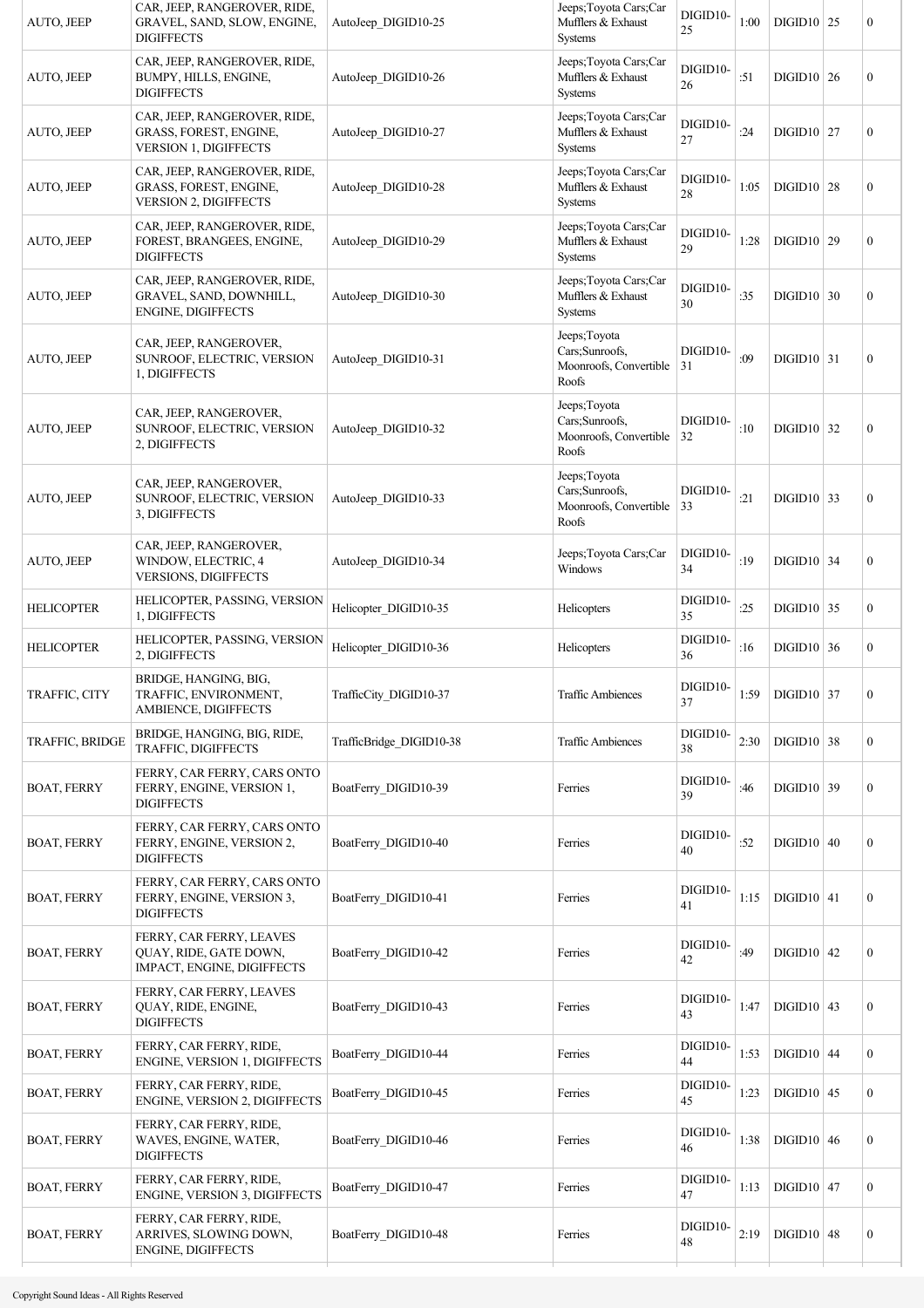| <b>BOAT, FERRY</b>        | FERRY, CAR FERRY, RIDE,<br>ARRIVES, CARS DRIVE OFF,<br><b>ENGINE, DIGIFFECTS</b>                 | BoatFerry DIGID10-49           | Ferries                   | DIGID10-<br>49 | 2:22 | $DIGID10$ 49   | $\boldsymbol{0}$ |
|---------------------------|--------------------------------------------------------------------------------------------------|--------------------------------|---------------------------|----------------|------|----------------|------------------|
| <b>BOAT, FERRY</b>        | FERRY, CAR FERRY, RIDE,<br>ARRIVING, GATE DOWN, CARS<br>DRIVES OFF, ENGINE,<br><b>DIGIFFECTS</b> | BoatFerry_DIGID10-50           | Ferries                   | DIGID10-<br>50 | 3:38 | $DIGID10$ 50   | $\boldsymbol{0}$ |
| <b>BOAT, FERRY</b>        | FERRY, WIRE FERRY, LEAVES,<br>ENGINE, RIDE, DIGIFFECTS                                           | BoatFerry DIGID10-51           | Ferries                   | DIGID10-<br>51 | 1:15 | $DIGID10$ 51   | $\mathbf{0}$     |
| <b>BOAT, FERRY</b>        | FERRY, WIRE FERRY, RIDE,<br><b>ENGINE, VERSION 1, DIGIFFECTS</b>                                 | BoatFerry_DIGID10-52           | Ferries                   | DIGID10-<br>52 | 1:25 | $DIGID10$ 52   | $\mathbf{0}$     |
| <b>BOAT, FERRY</b>        | FERRY, WIRE FERRY, RIDE,<br>ENGINE, VERSION 2, DIGIFFECTS                                        | BoatFerry_DIGID10-53           | Ferries                   | DIGID10-<br>53 | 1:15 | $DIGID10$ 53   | $\overline{0}$   |
| <b>BOAT, FERRY</b>        | FERRY, WIRE FERRY, RIDE,<br><b>ENGINE, VERSION 3, DIGIFFECTS</b>                                 | BoatFerry_DIGID10-54           | Ferries                   | DIGID10-<br>54 | 1:31 | $DIGID10$ 54   | $\mathbf{0}$     |
| <b>BOAT, FERRY</b>        | FERRY, WIRE FERRY, RIDE,<br>ENGINE, VERSION 4, DIGIFFECTS                                        | BoatFerry DIGID10-55           | Ferries                   | DIGID10-<br>55 | 1:10 | $DIGID10$ 55   | $\overline{0}$   |
| <b>BOAT, FERRY</b>        | FERRY, WIRE FERRY, RIDE,<br>ARRIVES, ENGINE, DIGIFFECTS                                          | BoatFerry DIGID10-56           | Ferries                   | DIGID10-<br>56 | 1:08 | $DIGID10$ 56   | $\overline{0}$   |
| <b>BOAT, FERRY</b>        | FERRY, WIRE FERRY, RIDE,<br>ARRIVES, SLOWING DOWN,<br>GATE DOWN, ENGINE,<br><b>DIGIFFECTS</b>    | BoatFerry DIGID10-57           | Ferries                   | DIGID10-<br>57 | :55  | $DIGID10$ 57   | $\boldsymbol{0}$ |
| MOTORCYCLE,<br>DUCATI 851 | MOTORCYCLE, DUCATI 851,<br>ITALIAN, START, IDLING,<br><b>DIGIFFECTS</b>                          | MotorcycleDucati851_DIGID11-01 | Motorcycles &<br>Scooters | DIGID11-<br>01 | 1:02 | $DIGID11$   1  | $\mathbf{0}$     |
| MOTORCYCLE,<br>DUCATI 851 | MOTORCYCLE, DUCATI 851,<br>ITALIAN, START, DRIVES OFF,<br>VERSION 1, DIGIFFECTS                  | MotorcycleDucati851 DIGID11-02 | Motorcycles &<br>Scooters | DIGID11-<br>02 | :26  | $DIGID11$   2  | $\boldsymbol{0}$ |
| MOTORCYCLE,<br>DUCATI 851 | MOTORCYCLE, DUCATI 851,<br>ITALIAN, START, DRIVES OFF,<br><b>VERSION 2, DIGIFFECTS</b>           | MotorcycleDucati851 DIGID11-03 | Motorcycles &<br>Scooters | DIGID11-<br>03 | :19  | $DIGID11$ 3    | $\boldsymbol{0}$ |
| MOTORCYCLE,<br>DUCATI 851 | MOTORCYCLE, DUCATI 851,<br>ITALIAN, START, DRIVES OFF,<br>VERSION 3, DIGIFFECTS                  | MotorcycleDucati851 DIGID11-04 | Motorcycles &<br>Scooters | DIGID11-<br>04 | :21  | $DIGID11   4$  | $\boldsymbol{0}$ |
| MOTORCYCLE,<br>DUCATI 851 | MOTORCYCLE, DUCATI 851,<br>ITALIAN, START, DRIVES OFF,<br><b>VERSION 4, DIGIFFECTS</b>           | MotorcycleDucati851 DIGID11-05 | Motorcycles &<br>Scooters | DIGID11-<br>05 | :21  | $DIGID11$ 5    | $\boldsymbol{0}$ |
| MOTORCYCLE,<br>DUCATI 851 | MOTORCYCLE, DUCATI 851,<br>ITALIAN, REVING, DIGIFFECTS                                           | MotorcycleDucati851_DIGID11-06 | Motorcycles &<br>Scooters | DIGID11-<br>06 | :19  | DIGID11 6      | $\boldsymbol{0}$ |
| MOTORCYCLE,<br>DUCATI 851 | MOTORCYCLE, DUCATI 851,<br>ITALIAN, PASSING, VERSION 1,<br><b>DIGIFFECTS</b>                     | MotorcycleDucati851_DIGID11-07 | Motorcycles &<br>Scooters | DIGID11-<br>07 | :22  | DIGID11   7    | $\boldsymbol{0}$ |
| MOTORCYCLE,<br>DUCATI 851 | MOTORCYCLE, DUCATI 851,<br>ITALIAN, PASSING, VERSION 2,<br><b>DIGIFFECTS</b>                     | MotorcycleDucati851 DIGID11-08 | Motorcycles &<br>Scooters | DIGID11-<br>08 | :18  | DIGID11 8      | $\boldsymbol{0}$ |
| MOTORCYCLE,<br>DUCATI 851 | MOTORCYCLE, DUCATI 851,<br>ITALIAN, PASSING, VERSION 3,<br><b>DIGIFFECTS</b>                     | MotorcycleDucati851 DIGID11-09 | Motorcycles &<br>Scooters | DIGID11-<br>09 | :26  | DIGID11   9    | $\boldsymbol{0}$ |
| MOTORCYCLE,<br>DUCATI 851 | MOTORCYCLE, DUCATI 851,<br>ITALIAN, PASSING, VERSION 4,<br><b>DIGIFFECTS</b>                     | MotorcycleDucati851_DIGID11-10 | Motorcycles &<br>Scooters | DIGID11-<br>10 | :18  | DIGD11 10      | $\boldsymbol{0}$ |
| MOTORCYCLE,<br>DUCATI 851 | MOTORCYCLE, DUCATI 851,<br>ITALIAN, PASSING, VERSION 5,<br><b>DIGIFFECTS</b>                     | MotorcycleDucati851_DIGID11-11 | Motorcycles &<br>Scooters | DIGID11-<br>11 | :24  | $DIGID11$   11 | $\mathbf{0}$     |
| MOTORCYCLE,<br>DUCATI 851 | MOTORCYCLE, DUCATI 851,<br>ITALIAN, PASSING, VERSION 6,<br><b>DIGIFFECTS</b>                     | MotorcycleDucati851 DIGID11-12 | Motorcycles &<br>Scooters | DIGID11-<br>12 | :14  | $DIGID11$   12 | $\boldsymbol{0}$ |
| MOTORCYCLE,<br>DUCATI 851 | MOTORCYCLE, DUCATI 851,<br>ITALIAN, ARRIVAL, ENGINE OFF,<br>VERSION 1, DIGIFFECTS                | MotorcycleDucati851_DIGID11-13 | Motorcycles &<br>Scooters | DIGID11-<br>13 | :23  | $DIGID11$   13 | $\boldsymbol{0}$ |
| MOTORCYCLE,<br>DUCATI 851 | MOTORCYCLE, DUCATI 851,<br>ITALIAN, ARRIVAL, ENGINE OFF,<br>VERSION 2, DIGIFFECTS                | MotorcycleDucati851 DIGID11-14 | Motorcycles &<br>Scooters | DIGID11-<br>14 | :23  | DIGID11 14     | $\boldsymbol{0}$ |
| MOTORCYCLE,<br>DUCATI 851 | MOTORCYCLE, DUCATI 851,<br>ITALIAN, ARRIVAL, ENGINE OFF,<br>VERSION 3, DIGIFFECTS                | MotorcycleDucati851 DIGID11-15 | Motorcycles &<br>Scooters | DIGID11-<br>15 | :19  | $DIGD11$   15  | $\boldsymbol{0}$ |
|                           |                                                                                                  |                                |                           |                |      |                |                  |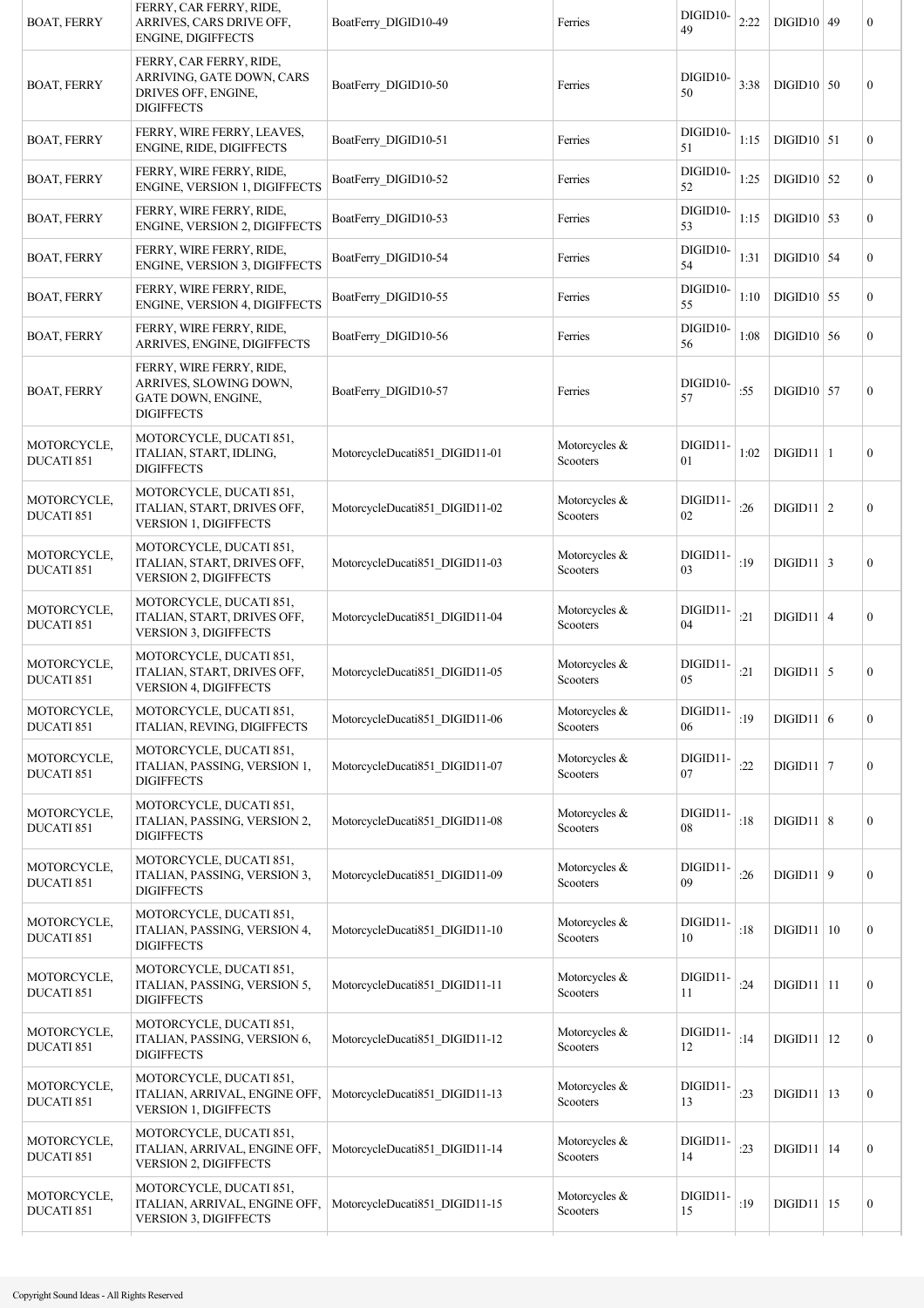| MOTORCYCLE,<br>DUCATI 851          | MOTORCYCLE, DUCATI 851,<br>ITALIAN, RIDE, VERSION 1,<br><b>DIGIFFECTS</b>                                                        | MotorcycleDucati851 DIGID11-16 | Motorcycles &<br>Scooters    | DIGID11-<br>16 | 3:05 | DIGD11   16    | $\boldsymbol{0}$ |
|------------------------------------|----------------------------------------------------------------------------------------------------------------------------------|--------------------------------|------------------------------|----------------|------|----------------|------------------|
| MOTORCYCLE,<br>DUCATI 851          | MOTORCYCLE, DUCATI 851,<br>ITALIAN, RIDE, VERSION 2,<br><b>DIGIFFECTS</b>                                                        | MotorcycleDucati851 DIGID11-17 | Motorcycles $\&$<br>Scooters | DIGID11-<br>17 | 3:02 | $DIGID11$   17 | $\mathbf{0}$     |
| <b>STREET CAR</b>                  | TRAM, STREETCAR, TRAIN,<br>MODERN, DEPARTURE,<br>PLATFORM, VERSION 1,<br><b>DIGIFFECTS</b>                                       | StreetCar DIGID11-18           | Trams & Streetcars           | DIGID11-<br>18 | :19  | DIGD11 18      | $\boldsymbol{0}$ |
| <b>STREET CAR</b>                  | TRAM, STREETCAR, TRAIN,<br>MODERN, DEPARTURE,<br>PLATFORM, VERSION 2,<br><b>DIGIFFECTS</b>                                       | StreetCar DIGID11-19           | Trams & Streetcars           | DIGID11-<br>19 | :22  | DIGD11   19    | $\boldsymbol{0}$ |
| <b>STREET CAR</b>                  | TRAM, STREETCAR, TRAIN,<br>MODERN, DEPARTURE, RIDE,<br><b>DIGIFFECTS</b>                                                         | StreetCar DIGID11-20           | Trams & Streetcars           | DIGID11-<br>20 | :45  | DIGD11   20    | $\boldsymbol{0}$ |
| <b>STREET CAR</b>                  | TRAM, STREETCAR, TRAIN,<br>MODERN, DEPARTURE, RIDE,<br>SIGNAL, ARRIVES, DIGIFFECTS                                               | StreetCar DIGID11-21           | Trams & Streetcars           | DIGID11-<br>21 | 1:39 | $DIGID11$ 21   | $\mathbf{0}$     |
| <b>STREET CAR</b>                  | TRAM, STREETCAR, TRAIN,<br>MODERN, DOORS CLOSE,<br>DEPARTURE, RIDE, ARRIVES,<br><b>DIGIFFECTS</b>                                | StreetCar DIGID11-22           | Trams & Streetcars           | DIGID11-<br>22 | 1:59 | $DIGID11$ 22   | $\boldsymbol{0}$ |
| <b>STREET CAR</b>                  | TRAM, STREETCAR, TRAIN,<br>MODERN, RIDE, OPEN WINDOW,<br>ARRIVES, DIGIFFECTS                                                     | StreetCar DIGID11-23           | Trams & Streetcars           | DIGID11-<br>23 | :48  | $DIGD11$ 23    | $\mathbf{0}$     |
| <b>STREET CAR</b>                  | TRAM, STREETCAR, TRAIN,<br>MODERN, PLATFORM, TRAM<br>ARRIVES, VERSION 1,<br><b>DIGIFFECTS</b>                                    | StreetCar DIGID11-24           | Trams & Streetcars           | DIGID11-<br>24 | :25  | DIGID11   24   | $\boldsymbol{0}$ |
| <b>STREET CAR</b>                  | TRAM, STREETCAR, TRAIN,<br>MODERN, PLATFORM, TRAM<br>ARRIVES, VERSION 2,<br><b>DIGIFFECTS</b>                                    | StreetCar DIGID11-25           | Trams & Streetcars           | DIGID11-<br>25 | :34  | $DIGD11$ 25    | $\boldsymbol{0}$ |
| <b>STREET CAR</b>                  | TRAM, STREETCAR, TRAIN,<br>MODERN, PLATFORM, ARRIVAL,<br>DEPARTURE, DIGIFFECTS                                                   | StreetCar DIGID11-26           | Trams & Streetcars           | DIGID11-<br>26 | :55  | DIGD11   26    | $\overline{0}$   |
| <b>STREET CAR</b>                  | TRAM, STREETCAR, TRAIN,<br>MODERN, PASSING, DIGIFFECTS                                                                           | StreetCar DIGID11-27           | Trams & Streetcars           | DIGID11-<br>27 | :27  | DIGD11   27    | $\boldsymbol{0}$ |
| <b>STREET CAR</b>                  | TRAM, STREETCAR, TRAIN,<br>MODERN, PLATFORM, DOORS,<br>OPEN, CLOSE, DIGIFFECTS                                                   | StreetCar DIGID11-28           | Trams & Streetcars           | DIGID11-<br>28 | :12  | $DIGD11$ 28    | $\boldsymbol{0}$ |
| TRAIN, HIGH<br><b>SPEED</b>        | TRAIN, HIGH SPEED TRAIN,<br>AIRPORT COMMUTER,<br>DEPARTURE, RIDE, PA, PUBLIC<br>ADDRESS SYSTEM, SWEDISH,<br><b>DIGIFFECTS</b>    | TrainHighSpeed DIGID11-29      | Trains                       | DIGID11-<br>29 | 1:00 | $DIGD11$ 29    | $\boldsymbol{0}$ |
| <b>TRAIN, HIGH</b><br><b>SPEED</b> | TRAIN, HIGH SPEED TRAIN,<br>AIRPORT COMMUTER,<br>DEPARTURE, RIDE, PA, PUBLIC<br>ADDRESS SYSTEM, ENGLISH,<br><b>DIGIFFECTS</b>    | TrainHighSpeed DIGID11-30      | Trains                       | DIGID11-<br>30 | 1:11 | DIGID11   30   | $\boldsymbol{0}$ |
| TRAIN, HIGH<br><b>SPEED</b>        | TRAIN, HIGH SPEED TRAIN,<br>AIRPORT COMMUTER, BEEP,<br>DOORS, RIDE, PA, PUBLIC<br>ADDRESS SYSTEM, SWE, ENG,<br><b>DIGIFFECTS</b> | TrainHighSpeed DIGID11-31      | Trains                       | DIGID11-<br>31 | 1:52 | $DIGID11   31$ | $\boldsymbol{0}$ |
| TRAIN, HIGH<br><b>SPEED</b>        | TRAIN, HIGH SPEED TRAIN,<br>AIRPORT COMMUTER,<br>PLATFORM, TRAIN DEPARTS,<br><b>DIGIFFECTS</b>                                   | TrainHighSpeed DIGID11-32      | Trains                       | DIGID11-<br>32 | :37  | $DIGD11$ 32    | $\boldsymbol{0}$ |
| TRAIN, HIGH<br><b>SPEED</b>        | TRAIN, HIGH SPEED TRAIN,<br>AIRPORT COMMUTER, RIDE,<br><b>SLOW, DIGIFFECTS</b>                                                   | TrainHighSpeed DIGID11-33      | Trains                       | DIGID11-<br>33 | :34  | $DIGID11$ 33   | $\mathbf{0}$     |
| TRAIN, HIGH<br><b>SPEED</b>        | TRAIN, HIGH SPEED TRAIN,<br>AIRPORT COMMUTER, RIDE,<br><b>BUMPY, DIGIFFECTS</b>                                                  | TrainHighSpeed DIGID11-34      | Trains                       | DIGID11-<br>34 | 2:03 | $DIGID11$ 34   | $\boldsymbol{0}$ |
| <b>TRAIN, HIGH</b><br><b>SPEED</b> | TRAIN, HIGH SPEED TRAIN,<br>AIRPORT COMMUTER, RIDE,<br><b>FAST, DIGIFFECTS</b>                                                   | TrainHighSpeed DIGID11-35      | Trains                       | DIGID11-<br>35 | 2:24 | $DIGID11$ 35   | $\boldsymbol{0}$ |
|                                    |                                                                                                                                  |                                |                              |                |      |                |                  |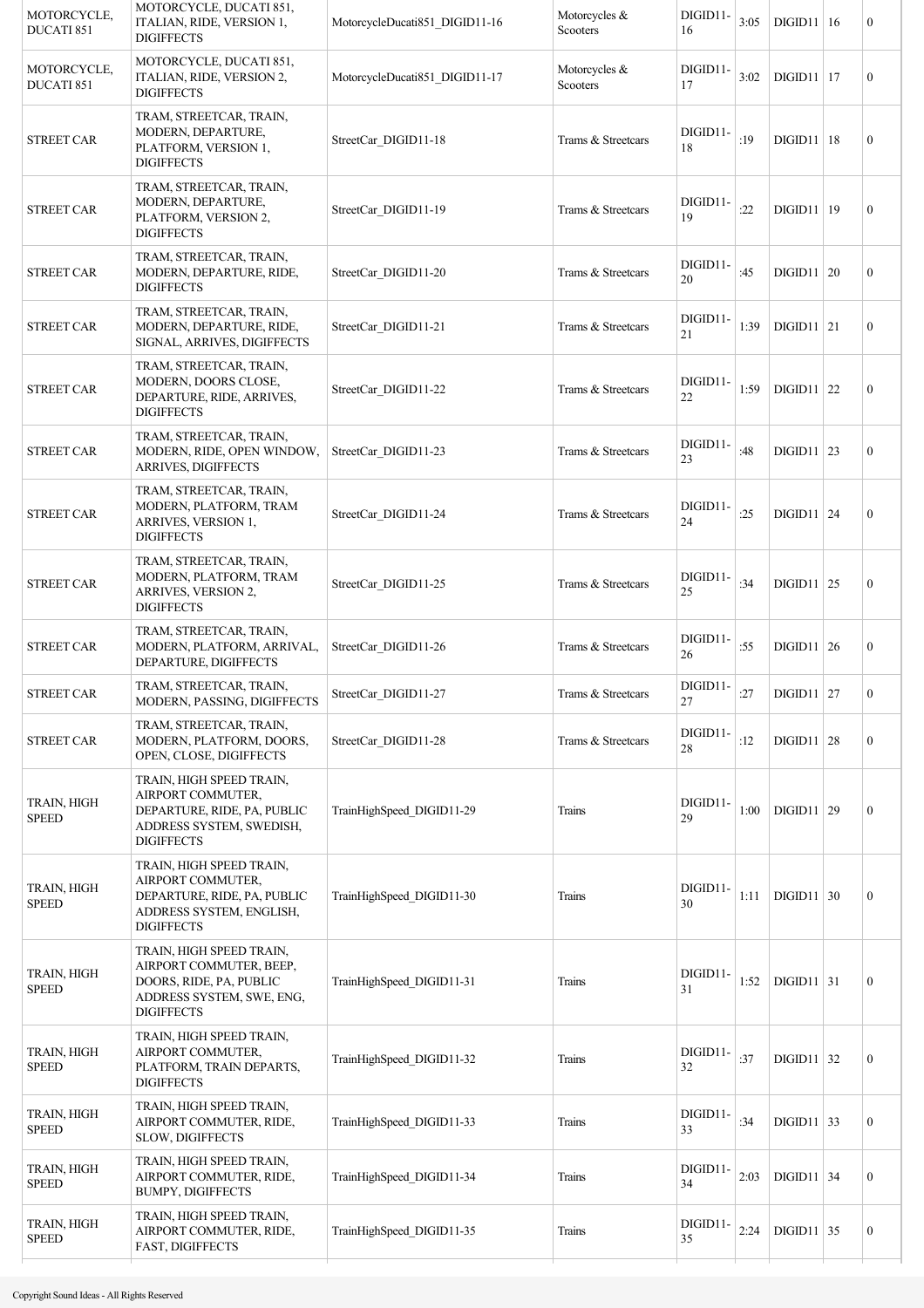| TRAIN, HIGH<br><b>SPEED</b>  | TRAIN, HIGH SPEED TRAIN,<br>AIRPORT COMMUTER, RIDE,<br>ARRIVAL, PA, PUBLIC ADDRESS<br>SYSTEM, ENGLISH, DIGIFFECTS                    | TrainHighSpeed DIGID11-36 | Trains                                           | DIGID11-<br>36 | 1:55 | $DIGD11$ 36    | $\boldsymbol{0}$ |
|------------------------------|--------------------------------------------------------------------------------------------------------------------------------------|---------------------------|--------------------------------------------------|----------------|------|----------------|------------------|
| TRAIN, HIGH<br><b>SPEED</b>  | TRAIN, HIGH SPEED TRAIN,<br>AIRPORT COMMUTER, RIDE,<br>ARRIVAL, PA, PUBLIC ADDRESS<br>SYSTEM, ENGLISH, SWEDISH,<br><b>DIGIFFECTS</b> | TrainHighSpeed DIGID11-37 | Trains                                           | DIGID11-<br>37 | 1:40 | $DIGID11   37$ | $\boldsymbol{0}$ |
| TRAIN, HIGH<br><b>SPEED</b>  | TRAIN, HIGH SPEED TRAIN,<br>AIRPORT COMMUTER,<br>PLATFORM, TRAIN ARRIVES,<br><b>DIGIFFECTS</b>                                       | TrainHighSpeed DIGID11-38 | Trains                                           | DIGID11-<br>38 | :44  | DIGD11   38    | $\boldsymbol{0}$ |
| TRAIN, HIGH<br><b>SPEED</b>  | TRAIN, HIGH SPEED TRAIN,<br>AIRPORT COMMUTER,<br>PLATFORM, TRAIN IDLING,<br><b>DIGIFFECTS</b>                                        | TrainHighSpeed DIGID11-39 | Trains                                           | DIGID11-<br>39 | :47  | $DIGID11$ 39   | $\mathbf{0}$     |
| TRAIN, HIGH<br><b>SPEED</b>  | TRAIN, HIGH SPEED TRAIN,<br>AIRPORT COMMUTER,<br>PLATFORM, HYDRAULIC<br>OUTLET, DIGIFFECTS                                           | TrainHighSpeed DIGID11-40 | Trains                                           | DIGID11-<br>40 | :10  | DIGID11   40   | $\mathbf{0}$     |
| TRAIN, HIGH<br><b>SPEED</b>  | TRAIN, HIGH SPEED TRAIN,<br>AIRPORT COMMUTER, DOORS, 3<br><b>VERSIONS, DIGIFFECTS</b>                                                | TrainHighSpeed DIGID11-41 | Trains                                           | DIGID11-<br>41 | :44  | $DIGID11   41$ | $\boldsymbol{0}$ |
| BUS, MINI                    | BUS, MINI, GARAGE, START,<br><b>DRIVES OFF, DIGIFFECTS</b>                                                                           | BusMini_DIGID11-42        | <b>Buses</b>                                     | DIGID11-<br>42 | : 23 | DIGD11   42    | $\boldsymbol{0}$ |
| <b>BUS, MINI</b>             | BUS, MINI, START, IDLING,<br><b>DIGIFFECTS</b>                                                                                       | BusMini DIGID11-43        | <b>Buses</b>                                     | DIGID11-<br>43 | :20  | $DIGID11$ 43   | $\mathbf{0}$     |
| BUS, MINI                    | BUS, MINI, START, RIDE,<br><b>DIGIFFECTS</b>                                                                                         | BusMini_DIGID11-44        | <b>Buses</b>                                     | DIGID11-<br>44 | :41  | DIGID11   44   | $\boldsymbol{0}$ |
| <b>BUS, MINI</b>             | BUS, MINI, DOORS CLOSE, RIDE,<br><b>DIGIFFECTS</b>                                                                                   | BusMini_DIGID11-45        | <b>Buses</b>                                     | DIGID11-<br>45 | 1:08 | $DIGID11$ 45   | $\boldsymbol{0}$ |
| BUS, MINI                    | BUS, MINI, RIDE, LONG,<br><b>VERSION 1, DIGIFFECTS</b>                                                                               | BusMini DIGID11-46        | <b>Buses</b>                                     | DIGID11-<br>46 | 1:55 | DIGD11   46    | $\boldsymbol{0}$ |
| <b>BUS, MINI</b>             | BUS, MINI, RIDE, LONG,<br><b>VERSION 2, DIGIFFECTS</b>                                                                               | BusMini DIGID11-47        | <b>Buses</b>                                     | DIGID11-<br>47 | 1:24 | $DIGD11$ 47    | $\boldsymbol{0}$ |
| <b>BUS, MINI</b>             | BUS, MINI, RIDE, STOPS,<br><b>DIGIFFECTS</b>                                                                                         | BusMini DIGID11-48        | <b>Buses</b>                                     | DIGID11-<br>48 | :19  | $DIGD11$ 48    | $\boldsymbol{0}$ |
| <b>BUS, MINI</b>             | BUS, MINI, RIDE, STOPS, DOORS<br>OPEN, DIGIFFECTS                                                                                    | BusMini_DIGID11-49        | <b>Buses</b>                                     | DIGID11-<br>49 | :28  | $DIGID11$ 49   | $\boldsymbol{0}$ |
| BUS, MINI                    | BUS, MINI, RIDE, IDLING,<br><b>DIGIFFECTS</b>                                                                                        | BusMini DIGID11-50        | <b>Buses</b>                                     | DIGID11-<br>50 | :43  | $DIGID11$ 50   | $\boldsymbol{0}$ |
| <b>BUS, MINI</b>             | BUS, MINI, DOORS, HYDRAULIC,<br>OPEN, CLOSE, DIGIFFECTS                                                                              | BusMini DIGID11-51        | <b>Buses</b>                                     | DIGID11-<br>51 | :15  | $DIGD11$ 51    | $\boldsymbol{0}$ |
| <b>BUS, DOOR</b>             | BUS, BIG, DOORS CLOSE, START,<br>RIDE, DIGIFFECTS                                                                                    | BusDoor_DIGID11-52        | <b>Buses</b>                                     | DIGID11-<br>52 | 1:17 | $DIGID11$ 52   | $\boldsymbol{0}$ |
| BUS, CITY,<br><b>TRANSIT</b> | BUS, BIG, RIDE, DRIVES OFF,<br><b>DIGIFFECTS</b>                                                                                     | BusCityTransit DIGID11-53 | Buses; Public<br><b>Transportation Interiors</b> | DIGID11-<br>53 | 2:19 | $DIGID11$ 53   | $\boldsymbol{0}$ |
| BUS, CITY,<br><b>TRANSIT</b> | BUS, BIG, RIDE, IDLING, DRIVES<br>OFF, DIGIFFECTS                                                                                    | BusCityTransit DIGID11-54 | Buses; Public<br><b>Transportation Interiors</b> | DIGID11-<br>54 | 2:51 | $DIGID11$ 54   | $\boldsymbol{0}$ |
| BUS, CITY,<br><b>TRANSIT</b> | BUS, BIG, RIDE, VERSION 1,<br><b>DIGIFFECTS</b>                                                                                      | BusCityTransit DIGID11-55 | Buses; Public<br><b>Transportation Interiors</b> | DIGID11-<br>55 | 2:31 | $DIGID11$ 55   | $\boldsymbol{0}$ |
| BUS, CITY,<br><b>TRANSIT</b> | BUS, BIG, RIDE, VERSION 2,<br>HEAVY, DIGIFFECTS                                                                                      | BusCityTransit DIGID11-56 | Buses; Public<br><b>Transportation Interiors</b> | DIGID11-<br>56 | 2:25 | $DIGID11$ 56   | $\boldsymbol{0}$ |
| BUS, CITY,<br><b>TRANSIT</b> | BUS, BIG, RIDE, ARRIVAL, DOORS<br>OPEN, STOPS, DIGIFFECTS                                                                            | BusCityTransit_DIGID11-57 | <b>Buses</b>                                     | DIGID11-<br>57 | :19  | $DIGID11$ 57   | $\boldsymbol{0}$ |
| BUS, CITY,<br><b>TRANSIT</b> | BUS, BIG, IDLING, DIGIFFECTS                                                                                                         | BusCityTransit DIGID11-58 | <b>Buses</b>                                     | DIGID11-<br>58 | : 23 | $DIGID11$ 58   | $\boldsymbol{0}$ |
| <b>BUS, DOOR</b>             | BUS, BIG, DOORS, OPEN, CLOSE,<br>ENGINE ON, DIGIFFECTS                                                                               | BusDoor_DIGID11-59        | <b>Buses</b>                                     | DIGID11-<br>59 | :11  | $DIGID11$ 59   | $\boldsymbol{0}$ |
| BUS, DOOR                    | BUS, BIG, DOORS, FRONT, OPEN,<br>CLOSE, 2 VERSIONS, DIGIFFECTS                                                                       | BusDoor_DIGID11-60        | <b>Buses</b>                                     | DIGID11-<br>60 | :12  | DIGID11 60     | $\boldsymbol{0}$ |
| BUS, DOOR                    | BUS, BIG, DOORS, BACK, OPEN,<br>CLOSE, 2 VERSIONS, DIGIFFECTS                                                                        | BusDoor DIGID11-61        | <b>Buses</b>                                     | DIGID11-<br>61 | :30  | $DIGID11$ 61   | $\boldsymbol{0}$ |
| BUS, CITY,<br><b>TRANSIT</b> | BUS, BIG, BELL, SIGNAL,<br>DIRECTION INDICATOR,<br><b>DIGIFFECTS</b>                                                                 | BusCityTransit DIGID11-62 | Buses; Bells                                     | DIGID11-<br>62 | :14  | DIGD11   62    | $\boldsymbol{0}$ |
|                              |                                                                                                                                      |                           |                                                  |                |      |                |                  |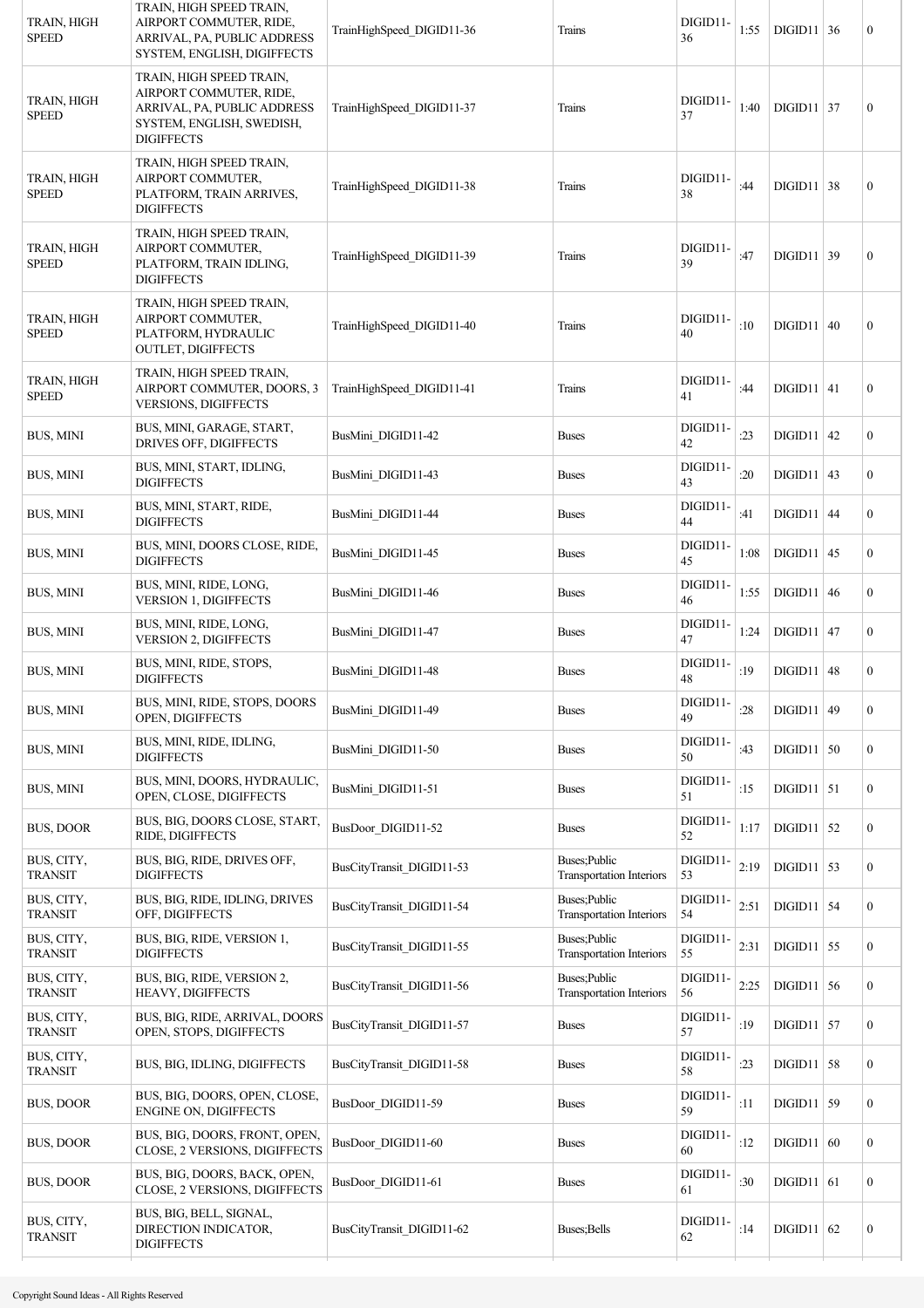| HORN, BUS                    | BUS, BIG, HORN, HONK, 3<br><b>VERSIONS, DIGIFFECTS</b>                             | HornBus_DIGID11-63         | Comic<br>Noisemakers; Horns                            | DIGID11-<br>63 | :08  | $DIGID11$ 63          |    | $\boldsymbol{0}$ |
|------------------------------|------------------------------------------------------------------------------------|----------------------------|--------------------------------------------------------|----------------|------|-----------------------|----|------------------|
| TRAIN,<br>MOUNTAIN           | MOUNTAIN RAILWAY, DEPARTS,<br>RIDE, ARRIVES, DIGIFFECTS                            | TrainMountain DIGID11-64   | Trains                                                 | DIGID11-<br>64 | 1:49 | $DIGID11$             | 64 | $\overline{0}$   |
| TRAIN,<br><b>MOUNTAIN</b>    | MOUNTAIN RAILWAY, STARTS,<br>DEPARTS, RIDE, ARRIVAL,<br><b>DIGIFFECTS</b>          | TrainMountain DIGID11-65   | Trains                                                 | DIGID11-<br>65 | 3:05 | DIGD11   65           |    | $\boldsymbol{0}$ |
| TRAIN,<br><b>MOUNTAIN</b>    | MOUNTAIN RAILWAY, ARRIVAL,<br><b>GATES, DIGIFFECTS</b>                             | TrainMountain_DIGID11-66   | Trains                                                 | DIGID11-<br>66 | :41  | DIGID11   66          |    | $\boldsymbol{0}$ |
| TRAIN,<br>MOUNTAIN           | MOUNTAIN RAILWAY, ARRIVAL,<br>SHORT, DIGIFFECTS                                    | TrainMountain_DIGID11-67   | Trains                                                 | DIGID11-<br>67 | :10  | DIGID11 67            |    | $\boldsymbol{0}$ |
| AUTO, VOLVO<br>AMAZON        | CAR, VOLVO AMAZON, STARTS.<br>IDLING, ENGINE, DIGIFFECTS                           | AutoVolvoAmazon DIGID12-01 | Volvo Cars;Car<br>Mufflers & Exhaust<br><b>Systems</b> | DIGID12-<br>01 | :34  | $DIGID12$   1         |    | $\boldsymbol{0}$ |
| AUTO, VOLVO<br>AMAZON        | CAR, VOLVO AMAZON, IDLING,<br>ENGINE, VERSION 1, DIGIFFECTS                        | AutoVolvoAmazon DIGID12-02 | Volvo Cars;Car<br>Mufflers & Exhaust<br>Systems        | DIGID12-<br>02 | 1:09 | $\text{DIGID12}$   2  |    | $\boldsymbol{0}$ |
| AUTO, VOLVO<br>AMAZON        | CAR, VOLVO AMAZON, IDLING,<br>ENGINE, VERSION 2, DIGIFFECTS                        | AutoVolvoAmazon DIGID12-03 | Volvo Cars;Car<br>Mufflers & Exhaust<br><b>Systems</b> | DIGID12-<br>03 | 1:00 | $DIGID12$ 3           |    | $\boldsymbol{0}$ |
| AUTO, VOLVO<br><b>AMAZON</b> | CAR, VOLVO AMAZON, STARTS,<br>DRIVES OFF, ENGINE, 2<br><b>VERSIONS, DIGIFFECTS</b> | AutoVolvoAmazon DIGID12-04 | Volvo Cars;Car Drive<br>Aways                          | DIGID12-<br>04 | 1:02 | $DIGD12$ 4            |    | $\boldsymbol{0}$ |
| AUTO, VOLVO<br>AMAZON        | CAR, VOLVO AMAZON, STARTS,<br>DRIVES OFF, ENGINE, 2<br>VERSIONS, DIGIFFECTS        | AutoVolvoAmazon DIGID12-05 | Volvo Cars;Car Drive<br>Aways                          | DIGID12-<br>05 | 1:00 | $DIGID12$ 5           |    | $\boldsymbol{0}$ |
| AUTO, VOLVO<br><b>AMAZON</b> | CAR, VOLVO AMAZON,<br>PASSING, ENGINE, 4 VERSIONS,<br><b>DIGIFFECTS</b>            | AutoVolvoAmazon DIGID12-06 | Volvo Cars; Car Passes                                 | DIGID12-<br>06 | 2:09 | $DIGD12$ 6            |    | $\boldsymbol{0}$ |
| AUTO, VOLVO<br><b>AMAZON</b> | CAR, VOLVO AMAZON,<br>ARRIVES, ENGINE OFF, ENGINE,<br>3 VERSIONS, DIGIFFECTS       | AutoVolvoAmazon DIGID12-07 | Volvo Cars; Car Passes                                 | DIGID12-<br>07 | 1:09 | $DIGID12$ 7           |    | $\boldsymbol{0}$ |
| AUTO, VOLVO<br><b>AMAZON</b> | CAR, VOLVO AMAZON, RIDE,<br><b>ENGINE, VERSION 1, DIGIFFECTS</b>                   | AutoVolvoAmazon DIGID12-08 | Volvo Cars;Car<br>Mufflers & Exhaust<br>Systems        | DIGID12-<br>08 | 1:27 | $DIGD12$ 8            |    | $\boldsymbol{0}$ |
| AUTO, VOLVO<br>AMAZON        | CAR, VOLVO AMAZON, RIDE,<br>ENGINE, VERSION 2, DIGIFFECTS                          | AutoVolvoAmazon DIGID12-09 | Volvo Cars;Car<br>Mufflers & Exhaust<br><b>Systems</b> | DIGID12-<br>09 | 2:54 | DIGID12   9           |    | $\boldsymbol{0}$ |
| AUTO, VOLVO<br><b>AMAZON</b> | CAR, VOLVO AMAZON, DOOR,<br>FRONT, 6 VERSIONS,<br><b>DIGIFFECTS</b>                | AutoVolvoAmazon DIGID12-10 | Volvo Cars; Car Doors                                  | DIGID12-<br>10 | :15  | DIGD12   10           |    | $\boldsymbol{0}$ |
| AUTO, VOLVO<br><b>AMAZON</b> | CAR, VOLVO AMAZON, DOOR,<br>BACK, 3 VERSIONS, DIGIFFECTS                           | AutoVolvoAmazon DIGID12-11 | Volvo Cars; Car Doors                                  | DIGID12-<br>11 | :10  | $DIGID12$  11         |    | $\mathbf{0}$     |
| AUTO, VOLVO<br><b>AMAZON</b> | CAR, VOLVO AMAZON, TRUNK,<br>BACK, 3 VERSIONS, DIGIFFECTS                          | AutoVolvoAmazon DIGID12-12 | Volvo Cars; Car Hoods<br>$&$ Trunks                    | DIGID12-<br>12 | :12  | $\text{DIGID12}$   12 |    | $\mathbf{0}$     |
| AUTO, VOLVO<br>AMAZON        | CAR, VOLVO AMAZON, HOOD,<br>FRONT, 3 VERSIONS,<br><b>DIGIFFECTS</b>                | AutoVolvoAmazon DIGID12-13 | Volvo Cars; Car Hoods<br>& Trunks                      | DIGID12-<br>13 | :19  | $DIGD12$   13         |    | $\mathbf{0}$     |
| AUTO, VOLVO<br><b>AMAZON</b> | CAR, VOLVO AMAZON, HORN 11<br>VERSIONS, DIGIFFECTS                                 | AutoVolvoAmazon DIGID12-14 | Volvo Cars; Car Horns                                  | DIGID12-<br>14 | :27  | $DIGD12$   14         |    | $\mathbf{0}$     |
| AUTO, VOLVO<br>245           | CAR, VOLVO 245, ENGINE,<br>WONT START, DIGIFFECTS                                  | AutoVolvo245 DIGID12-15    | Volvo Cars;Car<br>Mufflers & Exhaust<br><b>Systems</b> | DIGID12-<br>15 | :04  | $DIGID12$   15        |    | $\mathbf{0}$     |
| AUTO, VOLVO<br>245           | CAR, VOLVO 245, STARTS, IDLE,<br>ENGINE, DIGIFFECTS                                | AutoVolvo245 DIGID12-16    | Volvo Cars;Car<br>Mufflers & Exhaust<br>Systems        | DIGID12-<br>16 | 1:00 | DIGID12 16            |    | $\boldsymbol{0}$ |
| AUTO, VOLVO<br>245           | CAR, VOLVO 245, ENGINE,<br>REVVING, DIGIFFECTS                                     | AutoVolvo245 DIGID12-17    | Volvo Cars;Car<br>Mufflers & Exhaust<br><b>Systems</b> | DIGID12-<br>17 | :38  | $DIGID12$   17        |    | $\boldsymbol{0}$ |
| AUTO, VOLVO<br>245           | CAR, VOLVO 245, STARTS,<br>DRIVES OFF, ENGINE, 6<br><b>VERSIONS, DIGIFFECTS</b>    | AutoVolvo245 DIGID12-18    | Volvo Cars;Car Drive<br>Aways                          | DIGID12-<br>18 | 1:55 | $DIGD12$   18         |    | $\boldsymbol{0}$ |
| AUTO, VOLVO<br>245           | CAR, VOLVO 245, PASSING,<br>ENGINE, 4 VERSIONS,<br><b>DIGIFFECTS</b>               | AutoVolvo245 DIGID12-19    | Volvo Cars; Car Passes                                 | DIGID12-<br>19 | :57  | DIGD12   19           |    | $\boldsymbol{0}$ |
| AUTO, VOLVO<br>245           | CAR, VOLVO 245, ARRIVES,<br>ENGINE, 4 VERSIONS,<br><b>DIGIFFECTS</b>               | AutoVolvo245 DIGID12-20    | Volvo Cars; Car Passes                                 | DIGID12-<br>20 | 1:09 | $\text{DIGID12}$ 20   |    | $\boldsymbol{0}$ |
|                              |                                                                                    |                            |                                                        |                |      |                       |    |                  |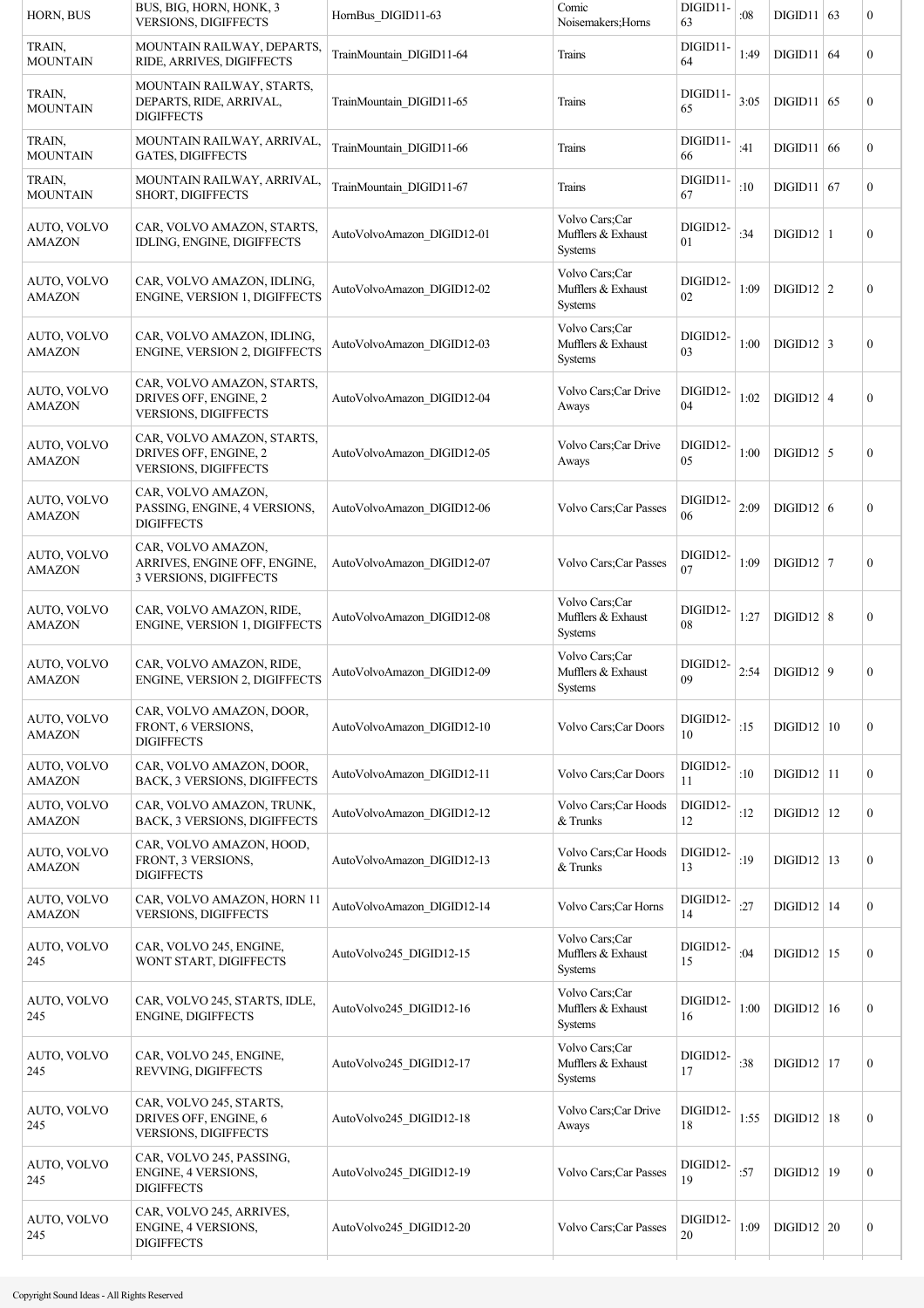| AUTO, VOLVO<br>245           | CAR, VOLVO 245, ENGINE, RIDE,<br><b>DIGIFFECTS</b>                                  | AutoVolvo245 DIGID12-21    | Volvo Cars;Car<br>Mufflers & Exhaust<br><b>Systems</b>             | DIGID12-<br>21     | 1:22   | $DIGID12$ 21        | $\boldsymbol{0}$ |
|------------------------------|-------------------------------------------------------------------------------------|----------------------------|--------------------------------------------------------------------|--------------------|--------|---------------------|------------------|
| AUTO, VOLVO<br>245           | CAR, VOLVO 245, RIDE, STOPS,<br>ENGINE OFF, ENGINE,<br><b>DIGIFFECTS</b>            | AutoVolvo245 DIGID12-22    | Volvo Cars;Car<br>Mufflers & Exhaust<br>Systems                    | DIGID12-<br>$22\,$ | 1:24   | $DIGD12$ 22         | $\boldsymbol{0}$ |
| AUTO, VOLVO<br>245           | CAR, VOLVO 245, DOOR, 7<br><b>VERSIONS, DIGIFFECTS</b>                              | AutoVolvo245_DIGID12-23    | Volvo Cars; Car Doors                                              | DIGID12-<br>23     | :20    | $DIGID12$ 23        | $\boldsymbol{0}$ |
| AUTO, VOLVO<br>245           | CAR, VOLVO 245, TRUNK, BACK,<br>2 VERSIONS, DIGIFFECTS                              | AutoVolvo245 DIGID12-24    | Volvo Cars; Car Hoods<br>$&$ Trunks                                | DIGID12-<br>24     | :11    | $DIGD12$ 24         | $\boldsymbol{0}$ |
| AUTO, VOLVO<br>245           | CAR, VOLVO 245, HOOD, FRONT,<br>3 VERSIONS, DIGIFFECTS                              | AutoVolvo245 DIGID12-25    | Volvo Cars; Car Hoods<br>& Trunks                                  | DIGID12-<br>25     | :10    | $\text{DIGID12}$ 25 | $\boldsymbol{0}$ |
| AUTO, VOLVO<br>245           | CAR, VOLVO 245, FUEL LID, 2<br><b>VERSIONS, DIGIFFECTS</b>                          | AutoVolvo245 DIGID12-26    | Volvo Cars; Gas Tank<br>Caps                                       | DIGID12-<br>26     | :08    | $DIGID12$ 26        | $\boldsymbol{0}$ |
| AUTO, VOLVO<br>245           | CAR, VOLVO 245, WINDSHIELD<br>WIPER, WASHER, DIGIFFECTS                             | AutoVolvo245 DIGID12-27    | Volvo Cars; Windshield<br>Wipers                                   | DIGID12-<br>27     | :17    | $DIGID12$ 27        | $\mathbf{0}$     |
| AUTO, VOLVO<br>245           | CAR, VOLVO 245, DIRECTION<br>INDICATOR, BLINKERS,<br><b>DIGIFFECTS</b>              | AutoVolvo245 DIGID12-28    | Volvo Cars;Car Turn<br><b>Signals</b>                              | DIGID12-<br>28     | :25    | $DIGID12$ 28        | $\boldsymbol{0}$ |
| AUTO, VOLVO<br>245           | CAR, VOLVO 245, WARNING<br>BEEP, SIGNAL, DIGIFFECTS                                 | AutoVolvo245 DIGID12-29    | Volvo Cars;Car Turn<br><b>Signals</b>                              | DIGID12-<br>29     | :13    | DIGID12   29        | $\mathbf{0}$     |
| AUTO, VOLVO<br>245           | CAR, VOLVO 245, HORN, 8<br><b>VERSIONS, DIGIFFECTS</b>                              | AutoVolvo245 DIGID12-30    | Volvo Cars; Car Horns                                              | DIGID12-<br>30     | :30    | $DIGD12$ 30         | $\boldsymbol{0}$ |
| AUTO, VOLVO<br>245           | CAR, VOLVO 245, DEMISTER,<br>FAN, REGULAR -FAST,<br><b>DIGIFFECTS</b>               | AutoVolvo245 DIGID12-31    | Volvo Cars; Ventilation<br>Fans                                    | DIGID12-<br>31     | :26    | $\text{DIGID12}$ 31 | $\boldsymbol{0}$ |
| AUTO,<br><b>MERCEDES 230</b> | CAR, MERCEDES 230, STARTS,<br>IDLE, STOPS, ENGINE, VERSION<br>1, DIGIFFECTS         | AutoMercedes230 DIGID12-32 | Mercedes Benz<br>Cars; Car Mufflers $\&$<br><b>Exhaust Systems</b> | DIGID12-<br>32     | :37    | $DIGD12$ 32         | $\boldsymbol{0}$ |
| AUTO,<br><b>MERCEDES 230</b> | CAR, MERCEDES 230, STARTS,<br>IDLE, STOPS, ENGINE, VERSION<br>2, DIGIFFECTS         | AutoMercedes230 DIGID12-33 | Mercedes Benz<br>Cars;Car Mufflers &<br><b>Exhaust Systems</b>     | DIGID12-<br>33     | :32    | $\text{DIGID12}$ 33 | $\boldsymbol{0}$ |
| AUTO,<br><b>MERCEDES 230</b> | CAR, MERCEDES 230, STARTS,<br>REVVING, ENGINE, DIGIFFECTS                           | AutoMercedes230 DIGID12-34 | Mercedes Benz<br>Cars;Car Mufflers &<br><b>Exhaust Systems</b>     | DIGID12-<br>34     | :44    | $DIGID12$ 34        | $\boldsymbol{0}$ |
| AUTO,<br>MERCEDES 230        | CAR, MERCEDES 230, STARTS,<br>DRIVES OFF, ENGINE, 2<br><b>VERSIONS, DIGIFFECTS</b>  | AutoMercedes230 DIGID12-35 | Mercedes Benz<br>Cars;Car Drive Aways                              | DIGID12-<br>35     | :48    | $DIGD12$ 35         | $\boldsymbol{0}$ |
| AUTO,<br><b>MERCEDES 230</b> | CAR, MERCEDES 230, STARTS,<br>DRIVES OFF, ENGINE, 2<br>VERSIONS, DIGIFFECTS         | AutoMercedes230 DIGID12-36 | Mercedes Benz<br>Cars;Car Drive Aways                              | DIGID12-<br>36     | :43    | $DIGID12$ 36        | $\boldsymbol{0}$ |
| AUTO,<br><b>MERCEDES 230</b> | CAR, MERCEDES 230, PASSING,<br><b>ENGINE, 2 VERSIONS,</b><br><b>DIGIFFECTS</b>      | AutoMercedes230 DIGID12-37 | Mercedes Benz<br>Cars;Car Passes                                   | DIGID12-<br>37     | :49    | $\text{DIGID12}$ 37 | $\boldsymbol{0}$ |
| AUTO,<br><b>MERCEDES 230</b> | CAR, MERCEDES 230, PASSING,<br><b>ENGINE, 2 VERSIONS,</b><br><b>DIGIFFECTS</b>      | AutoMercedes230 DIGID12-38 | Mercedes Benz<br>Cars;Car Passes                                   | DIGID12-<br>38     | :25    | $\text{DIGID12}$ 38 | $\boldsymbol{0}$ |
| AUTO,<br><b>MERCEDES 230</b> | CAR, MERCEDES 230, ARRIVES,<br>ENGINE OFF, ENGINE, 2<br><b>VERSIONS, DIGIFFECTS</b> | AutoMercedes230 DIGID12-39 | Mercedes Benz<br>Cars;Car Passes                                   | DIGID12-<br>39     | : $31$ | DIGD12   39         | $\boldsymbol{0}$ |
| AUTO,<br><b>MERCEDES 230</b> | CAR, MERCEDES 230, ARRIVES,<br>ENGINE OFF, ENGINE, 2<br><b>VERSIONS, DIGIFFECTS</b> | AutoMercedes230 DIGID12-40 | Mercedes Benz<br>Cars;Car Passes                                   | DIGID12-<br>40     | :24    | $DIGID12$ 40        | $\boldsymbol{0}$ |
| AUTO,<br><b>MERCEDES 230</b> | CAR, MERCEDES 230, STARTS,<br>BACKING UP, ENGINE OFF,<br>ENGINE, DIGIFFECTS         | AutoMercedes230 DIGID12-41 | Mercedes Benz<br>Cars;Car Mufflers &<br><b>Exhaust Systems</b>     | DIGID12-<br>41     | :32    | $DIGID12$ 41        | $\boldsymbol{0}$ |
| AUTO,<br><b>MERCEDES 230</b> | CAR, MERCEDES 230, RIDE,<br>ENGINE, DIGIFFECTS                                      | AutoMercedes230 DIGID12-42 | Mercedes Benz<br>Cars;Car Mufflers &<br><b>Exhaust Systems</b>     | DIGID12-<br>42     | 2:38   | $\text{DIGID12}$ 42 | $\boldsymbol{0}$ |
| AUTO,<br><b>MERCEDES 230</b> | CAR, MERCEDES 230, STARTS,<br>RIDE, STOPS, ENGINE,<br><b>DIGIFFECTS</b>             | AutoMercedes230_DIGID12-43 | Mercedes Benz<br>Cars;Car Mufflers &<br><b>Exhaust Systems</b>     | DIGID12-<br>43     | 2:39   | $DIGID12$ 43        | $\boldsymbol{0}$ |
| AUTO,<br><b>MERCEDES 230</b> | CAR, MERCEDES 230, DOOR,<br>FRONT, 6 VERSIONS,<br><b>DIGIFFECTS</b>                 | AutoMercedes230 DIGID12-44 | Mercedes Benz<br>Cars;Car Doors                                    | DIGID12-<br>44     | :25    | $DIGID12$ 44        | $\boldsymbol{0}$ |
| AUTO,<br><b>MERCEDES 230</b> | CAR, MERCEDES 230, DOOR,<br><b>BACK, 6 VERSIONS, DIGIFFECTS</b>                     | AutoMercedes230 DIGID12-45 | Mercedes Benz<br>Cars;Car Doors                                    | DIGID12-<br>45     | :19    | $DIGID12$ 45        | $\boldsymbol{0}$ |
|                              |                                                                                     |                            |                                                                    |                    |        |                     |                  |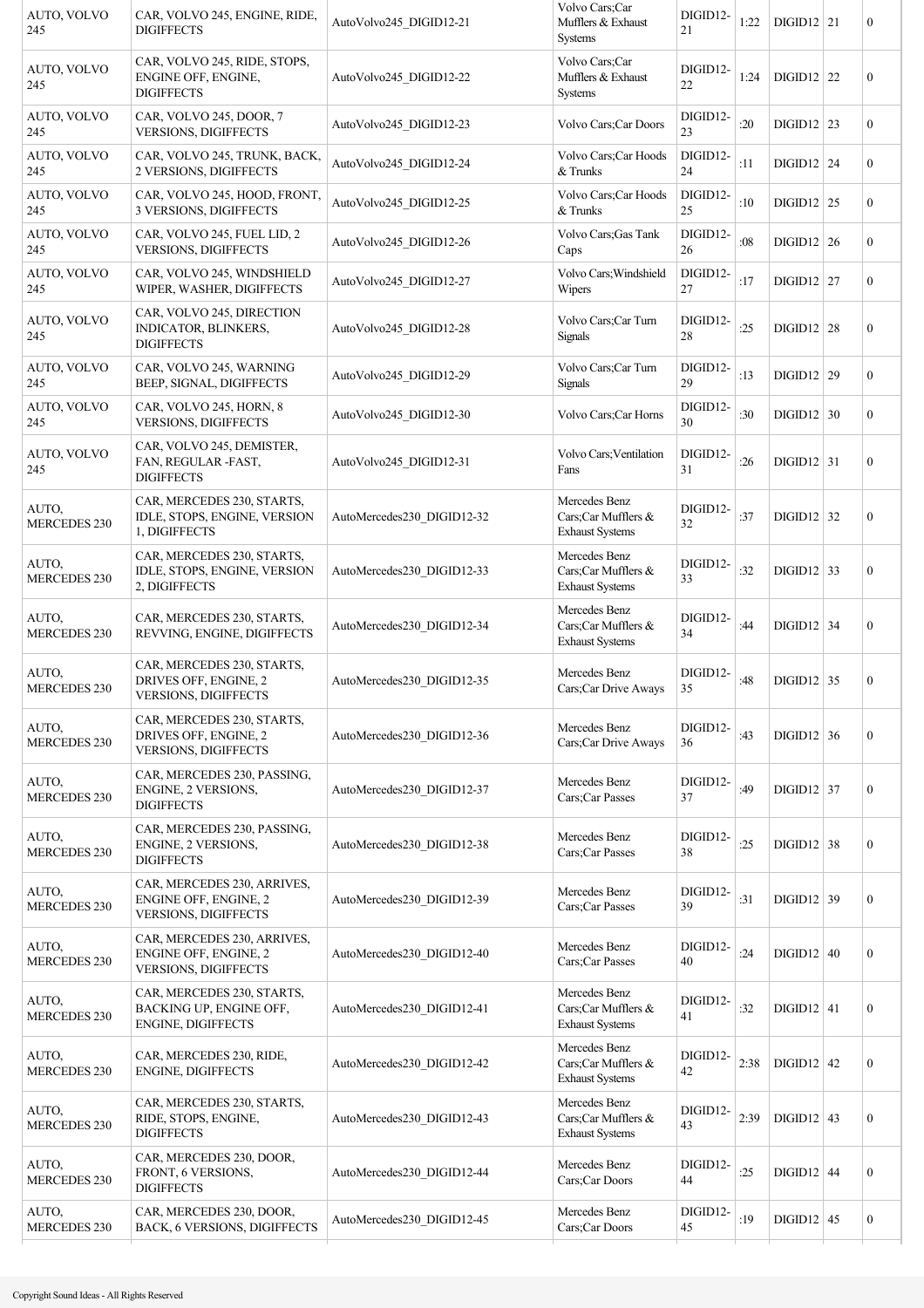| AUTO,<br><b>MERCEDES 230</b>         | CAR, MERCEDES 230, TRUNK,<br><b>BACK, 5 VERSIONS, DIGIFFECTS</b>                         | AutoMercedes230 DIGID12-46   | Mercedes Benz<br>Cars;Car Hoods &<br>Trunks         | DIGID12-<br>46   | :20  | $DIGID12$ 46 | $\mathbf{0}$     |
|--------------------------------------|------------------------------------------------------------------------------------------|------------------------------|-----------------------------------------------------|------------------|------|--------------|------------------|
| AUTO,<br><b>MERCEDES 230</b>         | CAR, MERCEDES 230, HOOD,<br>FRONT, 4 VERSIONS,<br><b>DIGIFFECTS</b>                      | AutoMercedes230 DIGID12-47   | Mercedes Benz<br>Cars;Car Hoods &<br>Trunks         | DIGID12-<br>47   | :28  | $DIGID12$ 47 | $\boldsymbol{0}$ |
| AUTO,<br><b>MERCEDES 230</b>         | CAR, MERCEDES 230,<br>WINDSHIELD WIPER, WASHER,<br><b>DIGIFFECTS</b>                     | AutoMercedes230 DIGID12-48   | Mercedes Benz<br>Cars; Windshield Wipers            | DIGID12-<br>  48 | :19  | $DIGID12$ 48 | $\mathbf{0}$     |
| AUTO,<br><b>MERCEDES 230</b>         | CAR, MERCEDES 230, HORN, 7<br><b>VERSIONS, DIGIFFECTS</b>                                | AutoMercedes230 DIGID12-49   | Mercedes Benz<br>Cars;Car Horns                     | DIGID12-<br>49   | :18  | $DIGID12$ 49 | $\boldsymbol{0}$ |
| AUTO,<br><b>MERCEDES 230</b>         | CAR, MERCEDES 230, BRAKE,<br>HANDBRAKE, 2 VERSIONS,<br><b>DIGIFFECTS</b>                 | AutoMercedes230 DIGID12-50   | Mercedes Benz<br>Cars;Car Skids, Braking<br>& Tires | DIGID12-<br>50   | :13  | $DIGD12$ 50  | $\boldsymbol{0}$ |
| AUTO,<br><b>MERCEDES 230</b>         | CAR, MERCEDES 230,<br>WARNINGBEEP, SIGNAL,<br><b>DIGIFFECTS</b>                          | AutoMercedes230 DIGID12-51   | Mercedes Benz<br>Cars;Car Turn Signals              | DIGID12-<br>51   | :11  | $DIGID12$ 51 | $\mathbf{0}$     |
| AUTO,<br><b>MERCEDES 230</b>         | CAR, MERCEDES 230, DIRECTION<br>INDICATOR, BLINKERS,<br><b>DIGIFFECTS</b>                | AutoMercedes230 DIGID12-52   | Mercedes Benz<br>Cars;Car Turn Signals              | DIGID12-<br>52   | :16  | $DIGID12$ 52 | $\boldsymbol{0}$ |
| AUTO,<br><b>MERCEDES 230</b>         | CAR, MERCEDES 230, DEMISTER,<br>FAN, REGULAR, FAST,<br><b>DIGIFFECTS</b>                 | AutoMercedes230 DIGID12-53   | Mercedes Benz<br>Cars; Ventilation Fans             | DIGID12-<br>53   | :36  | $DIGID12$ 53 | $\boldsymbol{0}$ |
| <b>ALL TERRAIN</b><br><b>VEHICLE</b> | MOTORCYCLE, YAMAHA 600, 4W<br>DRIVE, STARTS, IDLE, STOPS,<br>ENGINE, 2 VER, DIGIFFECTS   | AllTerrainVehicle DIGID12-54 | All Terrain Vehicles                                | DIGID12-<br>54   | : 23 | $DIGID12$ 54 | $\boldsymbol{0}$ |
| <b>ALL TERRAIN</b><br><b>VEHICLE</b> | MOTORCYCLE, YAMAHA 600, 4W<br>DRIVE, IDLE, ENGINE, VERSION<br>1, DIGIFFECTS              | AllTerrainVehicle DIGID12-55 | All Terrain Vehicles                                | DIGID12-<br>55   | 1:00 | $DIGD12$ 55  | $\mathbf{0}$     |
| <b>ALL TERRAIN</b><br><b>VEHICLE</b> | MOTORCYCLE, YAMAHA 600, 4W<br>DRIVE, IDLE, ENGINE, VERSIONS<br>2, DIGIFFECTS             | AllTerrainVehicle DIGID12-56 | All Terrain Vehicles                                | DIGID12-<br>56   | 1:02 | $DIGID12$ 56 | $\boldsymbol{0}$ |
| <b>ALL TERRAIN</b><br><b>VEHICLE</b> | MOTORCYCLE, YAMAHA 600, 4W<br>DRIVE, DRIVES, OFF, ENGINE,<br><b>DIGIFFECTS</b>           | AllTerrainVehicle DIGID12-57 | All Terrain Vehicles                                | DIGID12-<br>57   | :57  | $DIGID12$ 57 | $\boldsymbol{0}$ |
| <b>ALL TERRAIN</b><br><b>VEHICLE</b> | MOTORCYCLE, YAMAHA 600, 4W<br>DRIVE, STARTS, RIDE, ENGINE,<br>VERSION 1, DIGIFFECTS      | AllTerrainVehicle DIGID12-58 | <b>All Terrain Vehicles</b>                         | DIGID12-<br>58   | 2:13 | $DIGID12$ 58 | $\boldsymbol{0}$ |
| <b>ALL TERRAIN</b><br><b>VEHICLE</b> | MOTORCYCLE, YAMAHA 600, 4W<br>DRIVE, STARTS, RIDE, ENGINE,<br>VERSION 2, DIGIFFECTS      | AllTerrainVehicle DIGID12-59 | <b>All Terrain Vehicles</b>                         | DIGID12-<br>59   | 1:05 | $DIGD12$ 59  | $\boldsymbol{0}$ |
| <b>ALL TERRAIN</b><br><b>VEHICLE</b> | MOTORCYCLE, YAMAHA 600, 4W<br>DRIVE, PASSING, PULLING<br>TROLLEY, ENGINE, DIGIFFECTS     | AllTerrainVehicle DIGID12-60 | All Terrain Vehicles                                | DIGID12-<br>60   | :46  | DIGID12   60 | $\boldsymbol{0}$ |
| <b>ALL TERRAIN</b><br><b>VEHICLE</b> | MOTORCYCLE, YAMAHA 600, 4W<br>DRIVE, PASSING, STOPS,<br>ENGINE, DIGIFFECTS               | AllTerrainVehicle DIGID12-61 | All Terrain Vehicles                                | DIGID12-<br>61   | :55  | $DIGID12$ 61 | $\boldsymbol{0}$ |
| <b>ALL TERRAIN</b><br><b>VEHICLE</b> | MOTORCYCLE, YAMAHA 600, 4W<br>DRIVE, STARTS, RIDE, BUSH,<br>ENGINE, DIGIFFECTS           | AllTerrainVehicle DIGID12-62 | All Terrain Vehicles                                | DIGID12-<br>62   | 1:54 | $DIGID12$ 62 | $\mathbf{0}$     |
| <b>ALL TERRAIN</b><br><b>VEHICLE</b> | MOTORCYCLE, YAMAHA 600, 4W<br>DRIVE, ENGINE, ADJUSTING, 4<br><b>VERSIONS, DIGIFFECTS</b> | AllTerrainVehicle DIGID12-63 | All Terrain Vehicles                                | DIGID12-<br>63   | :09  | $DIGID12$ 63 | $\boldsymbol{0}$ |
| <b>ALL TERRAIN</b><br><b>VEHICLE</b> | MOTORCYCLE, YAMAHA 600, 4W<br>DRIVE, HORN, ENGINE, 6<br>VERSIONS, DIGIFFECTS             | AllTerrainVehicle DIGID12-64 | All Terrain Vehicles                                | DIGID12-<br>64   | :10  | $DIGID12$ 64 | $\boldsymbol{0}$ |
| TRACTOR, MINI                        | TRACTOR, MINI, IRUS, IDLE,<br>ENGINE, VERSION 1, DIGIFFECTS                              | TractorMini DIGID12-65       | Farm Equipment                                      | DIGID12-<br>65   | :38  | $DIGID12$ 65 | $\boldsymbol{0}$ |
| TRACTOR, MINI                        | TRACTOR, MINI, IRUS, IDLE,<br>ENGINE, VERSION 2, DIGIFFECTS                              | TractorMini DIGID12-66       | Farm Equipment                                      | DIGID12-<br>66   | :45  | DIGID12 66   | $\mathbf{0}$     |
| TRACTOR, MINI                        | TRACTOR, MINI, IRUS, STARTS,<br>DRIVES OFF, ENGINE, VERSION<br>1, DIGIFFECTS             | TractorMini DIGID12-67       | Farm Equipment                                      | DIGID12-<br>67   | :51  | $DIGID12$ 67 | $\boldsymbol{0}$ |
| TRACTOR, MINI                        | TRACTOR, MINI, IRUS, STARTS,<br>DRIVES OFF, ENGINE, VERSION<br>2, DIGIFFECTS             | TractorMini DIGID12-68       | Farm Equipment                                      | DIGID12-<br>68   | :39  | $DIGID12$ 68 | $\boldsymbol{0}$ |
| TRACTOR, MINI                        | TRACTOR, MINI, IRUS, STARTS,<br>DRIVES OFF, ENGINE, VERSION<br>3, DIGIFFECTS             | TractorMini DIGID12-69       | Farm Equipment                                      | DIGID12-<br>69   | :24  | DIGID12 69   | $\boldsymbol{0}$ |
|                                      |                                                                                          |                              |                                                     |                  |      |              |                  |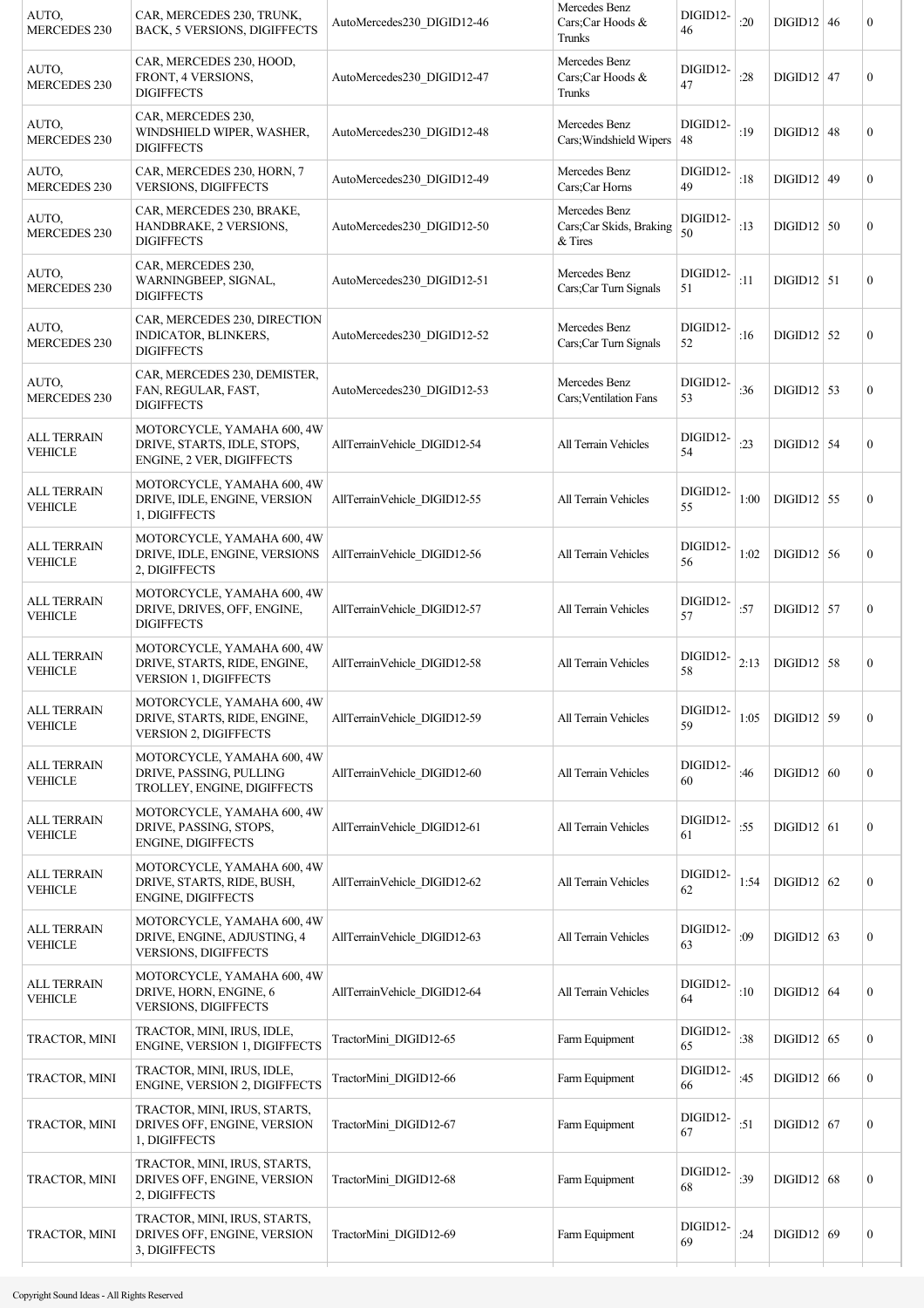| TRACTOR, MINI      | TRACTOR, MINI, IRUS, PASSING,<br><b>ENGINE, DIGIFFECTS</b>                              | TractorMini DIGID12-70  | Farm Equipment                                  | DIGID12-<br>70 | :42  | $DIGID12$ 70            | $\boldsymbol{0}$ |
|--------------------|-----------------------------------------------------------------------------------------|-------------------------|-------------------------------------------------|----------------|------|-------------------------|------------------|
| TRACTOR, MINI      | TRACTOR, MINI, IRUS, ARRIVES,<br>STOPS, ENGINE, DIGIFFECTS                              | TractorMini DIGID12-71  | Farm Equipment                                  | DIGID12-<br>71 | :25  | $DIGID12$ 71            | $\mathbf{0}$     |
| TRACTOR, MINI      | TRACTOR, MINI, IRUS, RIDE,<br>ENGINE, VERSION 1, DIGIFFECTS                             | TractorMini DIGID12-72  | Farm Equipment                                  | DIGID12-<br>72 | :42  | $DIGID12$ 72            | $\mathbf{0}$     |
| TRACTOR, MINI      | TRACTOR, MINI, IRUS, RIDE,<br>ENGINE, VERSION 2, DIGIFFECTS                             | TractorMini DIGID12-73  | Farm Equipment                                  | DIGID12-<br>73 | 1:32 | $DIGID12$ 73            | $\boldsymbol{0}$ |
| FARM, HAY          | HAYMAKING, MACHINE, ELITE<br>402, ENGINE, WONT START, 7<br>VERSIONS, DIGIFFECTS         | FarmHay DIGID12-74      | Farm Equipment                                  | DIGID12-<br>74 | :27  | $DIGID12$ 74            | $\boldsymbol{0}$ |
| FARM, HAY          | HAYMAKING, MACHINE, ELITE<br>402, STARTS, IDLE, ENGINE,<br><b>DIGIFFECTS</b>            | FarmHay DIGID12-75      | Farm Equipment                                  | DIGID12-<br>75 | 1:12 | $DIGID12$ 75            | $\boldsymbol{0}$ |
| FARM, HAY          | HAYMAKING, MACHINE, ELITE<br>402, PASSING, ENGINE,<br><b>DIGIFFECTS</b>                 | FarmHay DIGID12-76      | Farm Equipment                                  | DIGID12-<br>76 | 2:23 | $DIGID12$ 76            | $\boldsymbol{0}$ |
| <b>FARM, HAY</b>   | HAYMAKING, MACHINE, ELITE<br>402, RIDE, STOPS, ENGINE OFF,<br>ENGINE, DIGIFFECTS        | FarmHay DIGID12-77      | Farm Equipment                                  | DIGID12-<br>77 | 1:30 | $DIGID12$ 77            | $\boldsymbol{0}$ |
| <b>HELICOPTER</b>  | HELICOPTER, 4 SEATS, START,<br><b>WARMING UP ENGINE.</b><br><b>INTERNAL, DIGIFFECTS</b> | Helicopter DIGID13-01   | Helicopters                                     | DIGID13-<br>01 | 2:43 | DIGID13   1             | $\mathbf{0}$     |
| <b>HELICOPTER</b>  | HELICOPTER, 4 SEATS, TAKES<br>OF, RIDE, INTERNAL,<br><b>DIGIFFECTS</b>                  | Helicopter DIGID13-02   | Helicopters                                     | DIGID13-<br>02 | 1:03 | DIGID13   2             | $\boldsymbol{0}$ |
| <b>HELICOPTER</b>  | HELICOPTER, 4 SEATS, RIDE,<br>INTERNAL, DIGIFFECTS                                      | Helicopter DIGID13-03   | Helicopters                                     | DIGID13-<br>03 | 2:52 | $\text{DIGID}13 \mid 3$ | $\mathbf{0}$     |
| <b>HELICOPTER</b>  | HELICOPTER, 4 SEATS, RIDE,<br>LANDING, BEEP SIGNAL,<br><b>INTERNAL, DIGIFFECTS</b>      | Helicopter DIGID13-04   | Helicopters                                     | DIGID13-<br>04 | 2:26 | $DIGID13   4$           | $\mathbf{0}$     |
| AUTO, VOLVO<br>740 | CAR, VOLVO 740 AUTOMATIC,<br>START, IDLING, DIGIFFECTS                                  | AutoVolvo740 DIGID13-05 | Volvo Cars;Car<br>Mufflers & Exhaust<br>Systems | DIGID13-<br>05 | :34  | $DIGID13$ 5             | $\boldsymbol{0}$ |
| AUTO, VOLVO<br>740 | CAR, VOLVO 740 AUTOMATIC,<br>START, REVYING, STOP,<br><b>DIGIFFECTS</b>                 | AutoVolvo740 DIGID13-06 | Volvo Cars;Car<br>Mufflers & Exhaust<br>Systems | DIGID13-<br>06 | :33  | DIGID13   6             | $\boldsymbol{0}$ |
| AUTO, VOLVO<br>740 | CAR, VOLVO 740 AUTOMATIC,<br>START, DRIVES OFF, SLOW, 2<br><b>VERS, DIGIFFECTS</b>      | AutoVolvo740 DIGID13-07 | Volvo Cars;Car Drive<br>Aways                   | DIGID13-<br>07 | :53  | $DIGD13$ 7              | $\boldsymbol{0}$ |
| AUTO, VOLVO<br>740 | CAR, VOLVO 740 AUTOMATIC,<br>START, DRIVES OFF, FAST,<br><b>DIGIFFECTS</b>              | AutoVolvo740 DIGID13-08 | Volvo Cars;Car Drive<br>Aways                   | DIGID13-<br>08 | :25  | DIGID13   8             | $\mathbf{0}$     |
| AUTO, VOLVO<br>740 | CAR, VOLVO 740 AUTOMATIC,<br>PASSING, SLOW, FAST,<br><b>DIGIFFECTS</b>                  | AutoVolvo740 DIGID13-09 | Volvo Cars; Gas Tank<br>Caps                    | DIGID13-<br>09 | :54  | DIGID13   9             | $\boldsymbol{0}$ |
| AUTO, VOLVO<br>740 | CAR, VOLVO 740 AUTOMATIC,<br>ARRIVES, SLOW, FAST,<br><b>DIGIFFECTS</b>                  | AutoVolvo740 DIGID13-10 | <b>Volvo Cars: Car Passes</b>                   | DIGID13-<br>10 | :49  | DIGID13   10            | $\mathbf{0}$     |
| AUTO, VOLVO<br>740 | CAR, VOLVO 740 AUTOMATIC,<br>RIDE, DIGIFFECTS                                           | AutoVolvo740 DIGID13-11 | Volvo Cars;Car<br>Windows                       | DIGID13-<br>11 | 2:17 | $DIGID13$  11           | $\overline{0}$   |
| AUTO, VOLVO<br>740 | CAR, VOLVO 740 AUTOMATIC,<br>RIDE, MAIN ROAD, DIGIFFECTS                                | AutoVolvo740 DIGID13-12 | Volvo Cars;Car<br>Windows                       | DIGID13-<br>12 | 1:52 | $DIGID13$ 12            | $\mathbf{0}$     |
| AUTO, VOLVO<br>740 | CAR, VOLVO 740 AUTOMATIC,<br>RIDE, MAIN ROAD, OPEN<br>WINDOW, DIGIFFECTS                | AutoVolvo740 DIGID13-13 | Volvo Cars;Car<br>Windows                       | DIGID13-<br>13 | 2:04 | $DIGID13$   13          | $\mathbf{0}$     |
| AUTO, VOLVO<br>740 | CAR, VOLVO 740 AUTOMATIC,<br>RIDE, HIGHWAY, DIGIFFECTS                                  | AutoVolvo740 DIGID13-14 | Volvo Cars;Car<br>Windows                       | DIGID13-<br>14 | 1:18 | $DIGID13$   14          | $\mathbf{0}$     |
| AUTO, VOLVO<br>740 | CAR, VOLVO 740 AUTOMATIC,<br>DOORS, CLOSE, 2 VERSIONS,<br><b>DIGIFFECTS</b>             | AutoVolvo740 DIGID13-15 | Volvo Cars; Car Doors                           | DIGID13-<br>15 | :28  | $DIGID13$ 15            | $\mathbf{0}$     |
| AUTO, VOLVO<br>740 | CAR, VOLVO 740 AUTOMATIC,<br>DOORS, DISTANT, 2 VERSIONS,<br><b>DIGIFFECTS</b>           | AutoVolvo740 DIGID13-16 | Volvo Cars; Car Doors                           | DIGID13-<br>16 | :26  | DIGID13   16            | $\mathbf{0}$     |
| AUTO, VOLVO<br>740 | CAR, VOLVO 740 AUTOMATIC,<br>DOORS, INSIDE, 2 VERSIONS,<br><b>DIGIFFECTS</b>            | AutoVolvo740 DIGID13-17 | Volvo Cars; Car Doors                           | DIGID13-<br>17 | :15  | $DIGID13$ 17            | $\boldsymbol{0}$ |
|                    |                                                                                         |                         |                                                 |                |      |                         |                  |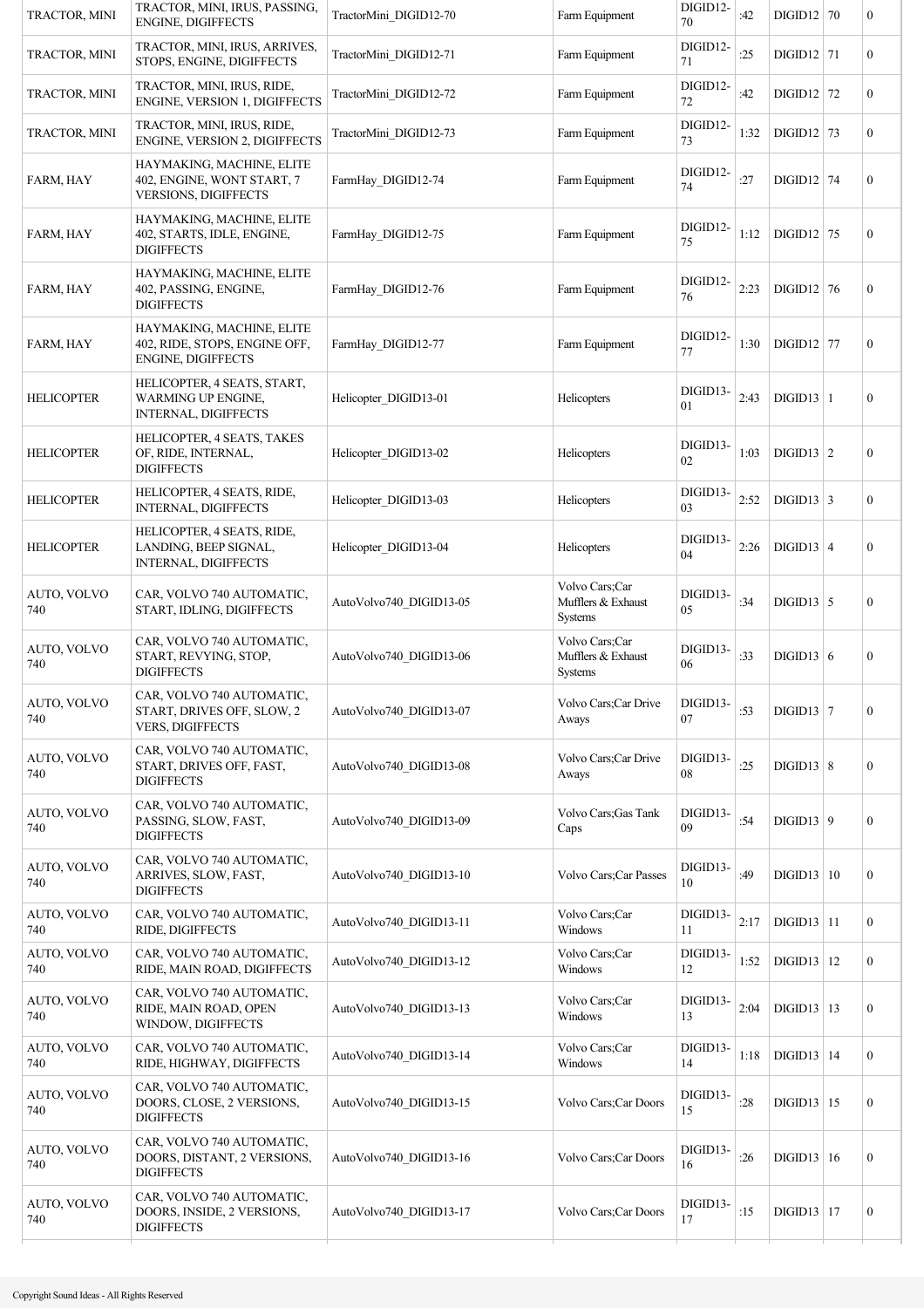| AUTO, VOLVO<br>740                          | CAR, VOLVO 740 AUTOMATIC,<br>HOOD, OPEN, CLOSE, 2<br><b>VERSIONS, DIGIFFECTS</b>     | AutoVolvo740 DIGID13-18         | Volvo Cars; Car Hoods<br>& Trunks                                                                   | DIGID13-<br>18 | :13  | DIGID13   18             | $\boldsymbol{0}$ |
|---------------------------------------------|--------------------------------------------------------------------------------------|---------------------------------|-----------------------------------------------------------------------------------------------------|----------------|------|--------------------------|------------------|
| AUTO, VOLVO<br>740                          | CAR, VOLVO 740 AUTOMATIC,<br>TRUNK, 2 VERSIONS,<br><b>DIGIFFECTS</b>                 | AutoVolvo740 DIGID13-19         | Volvo Cars; Car Hoods<br>$&$ Trunks                                                                 | DIGID13-<br>19 | :15  | DIGID13   19             | $\boldsymbol{0}$ |
| AUTO, VOLVO<br>740                          | CAR, VOLVO 740 AUTOMATIC,<br>WINDSCREEN WIPER, FRONT,<br>BACK, DIGIFFECTS            | AutoVolvo740 DIGID13-20         | Volvo Cars; Windshield<br>Wipers                                                                    | DIGID13-<br>20 | 1:21 | DIGID13   20             | $\boldsymbol{0}$ |
| AUTO, VOLVO<br>740                          | CAR, VOLVO 740 AUTOMATIC,<br>WINDSCREEN WIPER, INTERNAL,<br><b>DIGIFFECTS</b>        | AutoVolvo740 DIGID13-21         | Volvo Cars; Windshield<br>Wipers                                                                    | DIGID13-<br>21 | :37  | $DIGID13$ 21             | $\boldsymbol{0}$ |
| AUTO, VOLVO<br>740                          | CAR, VOLVO 740 AUTOMATIC,<br>DIRECTION INDICATOR, 2<br><b>VERSIONS, DIGIFFECTS</b>   | AutoVolvo740 DIGID13-22         | Volvo Cars;Car Turn<br><b>Signals</b>                                                               | DIGID13-<br>22 | :13  | $DIGID13$ 22             | $\boldsymbol{0}$ |
| AUTO, VOLVO<br>740                          | CAR, VOLVO 740 AUTOMATIC,<br>FAN, SLOW, FAST, DIGIFFECTS                             | AutoVolvo740 DIGID13-23         | Volvo Cars; Ventilation<br>Fans                                                                     | DIGID13-<br>23 | 1:09 | $\text{DIGID13}$ 23      | $\boldsymbol{0}$ |
| AUTO, VOLVO<br>740                          | CAR, VOLVO 740 AUTOMATIC,<br>SEATBELT, HANDBRAKE, GLOVE<br>COMPARTMENT, DIGIFFECTS   | AutoVolvo740 DIGID13-24         | Volvo Cars; Car Seats<br>& Seat<br>Adjustments; Glove<br>Compartments;Car<br>Skids, Braking & Tires | DIGID13-<br>24 | :40  | DIGID13   24             | $\boldsymbol{0}$ |
| AUTO, VOLVO<br>740                          | CAR, VOLVO 740 AUTOMATIC,<br>HORN, SIGNAL, 3 VERSIONS,<br><b>DIGIFFECTS</b>          | AutoVolvo740 DIGID13-25         | Volvo Cars; Car Horns                                                                               | DIGID13-<br>25 | :12  | $DIGID13$ 25             | $\boldsymbol{0}$ |
| AUTO, VOLVO<br>740                          | CAR, VOLVO 740 AUTOMATIC,<br>GAS, PETROL, FILLING UP,<br><b>DIGIFFECTS</b>           | AutoVolvo740 DIGID13-26         | Volvo Cars; Gas Tank<br>Caps; Gas & Service<br>Station                                              | DIGID13-<br>26 | :32  | DIGID13   26             | $\boldsymbol{0}$ |
| AUTO, VOLVO<br>740                          | CAR, VOLVO 740 AUTOMATIC,<br>GAS, PETROL, FILLING UP,<br><b>INTERNAL, DIGIFFECTS</b> | AutoVolvo740 DIGID13-27         | Volvo Cars; Gas Tank<br>Caps; Gas & Service<br>Station                                              | DIGID13-<br>27 | 1:04 | $DIGD13$ 27              | $\boldsymbol{0}$ |
| AUTO, VOLVO<br>740                          | CAR, VOLVO 740 AUTOMATIC,<br>GAS STATION, ENVIRONMENT,<br>AMBIENCE, DIGIFFECTS       | AutoVolvo740 DIGID13-28         | Volvo Cars; Gas Tank<br>Caps; Gas & Service<br>Station                                              | DIGID13-<br>28 | 1:53 | $DIGID13$ 28             | $\boldsymbol{0}$ |
| AUTO,<br><b>VOLKSWAGEN</b><br><b>PASSAT</b> | CAR, VW PASSAT AUTOMATIC,<br>START, IDLING, DIGIFFECTS                               | AutoVolkswagenPassat_DIGID13-29 | Volkswagen Cars;Car<br>Mufflers & Exhaust<br><b>Systems</b>                                         | DIGID13-<br>29 | :52  | DIGID13   29             | $\boldsymbol{0}$ |
| AUTO,<br><b>VOLKSWAGEN</b><br><b>PASSAT</b> | CAR, VW PASSAT AUTOMATIC,<br>START, DRIVES OFF, SLOW, 2<br><b>VERS, DIGIFFECTS</b>   | AutoVolkswagenPassat_DIGID13-30 | Volkswagen Cars;Car<br>Drive Aways                                                                  | DIGID13-<br>30 | :56  | DIGID13 $ 30$            | $\boldsymbol{0}$ |
| AUTO,<br><b>VOLKSWAGEN</b><br><b>PASSAT</b> | CAR, VW PASSAT AUTOMATIC,<br>START, DRIVES OFF, FAST, 2<br><b>VERS, DIGIFFECTS</b>   | AutoVolkswagenPassat_DIGID13-31 | Volkswagen Cars;Car<br>Drive Aways                                                                  | DIGID13-<br>31 | :27  | $\text{DIGID13} \mid 31$ | $\boldsymbol{0}$ |
| AUTO,<br><b>VOLKSWAGEN</b><br><b>PASSAT</b> | CAR, VW PASSAT AUTOMATIC,<br>PASSING, SLOW, 2 VERSIONS,<br><b>DIGIFFECTS</b>         | AutoVolkswagenPassat_DIGID13-32 | Volkswagen Cars;Car<br>Passes                                                                       | DIGID13-<br>32 | :58  | $\text{DIGID13}$ 32      | $\boldsymbol{0}$ |
| AUTO,<br><b>VOLKSWAGEN</b><br><b>PASSAT</b> | CAR, VW PASSAT AUTOMATIC,<br>PASSING, DIGIFFECTS                                     | AutoVolkswagenPassat DIGID13-33 | Volkswagen Cars;Car<br>Passes                                                                       | DIGID13-<br>33 | :33  | DIGID13   33             | $\boldsymbol{0}$ |
| AUTO,<br><b>VOLKSWAGEN</b><br><b>PASSAT</b> | CAR, VW PASSAT AUTOMATIC,<br>ARRIVES, SLOW, 2 VERSIONS,<br><b>DIGIFFECTS</b>         | AutoVolkswagenPassat_DIGID13-34 | Volkswagen Cars;Car<br>Passes                                                                       | DIGID13-<br>34 | 1:12 | $DIGD13$ 34              | $\boldsymbol{0}$ |
| AUTO,<br><b>VOLKSWAGEN</b><br>PASSAT        | CAR, VW PASSAT AUTOMATIC,<br>ARRIVES, FAST, DIGIFFECTS                               | AutoVolkswagenPassat_DIGID13-35 | Volkswagen Cars;Car<br>Passes                                                                       | DIGID13-<br>35 | :18  | $DIGD13$ 35              | $\boldsymbol{0}$ |
| AUTO,<br><b>VOLKSWAGEN</b><br>PASSAT        | CAR, VW PASSAT AUTOMATIC,<br>RIDE, DIGIFFECTS                                        | AutoVolkswagenPassat_DIGID13-36 | Volkswagen Cars;Car<br>Mufflers & Exhaust<br>Systems                                                | DIGID13-<br>36 | 2:09 | $DIGD13$ 36              | $\boldsymbol{0}$ |
| AUTO,<br><b>VOLKSWAGEN</b><br><b>PASSAT</b> | CAR, VW PASSAT AUTOMATIC,<br>RIDE, FAST, DIGIFFECTS                                  | AutoVolkswagenPassat_DIGID13-37 | Volkswagen Cars;Car<br>Mufflers & Exhaust<br>Systems                                                | DIGID13-<br>37 | 1:46 | $DIGD13$ 37              | $\boldsymbol{0}$ |
| AUTO,<br><b>VOLKSWAGEN</b><br><b>PASSAT</b> | CAR, VW PASSAT AUTOMATIC,<br>RIDE, BUMPY, DIGIFFECTS                                 | AutoVolkswagenPassat_DIGID13-38 | Volkswagen Cars;Car<br>Mufflers & Exhaust<br>Systems                                                | DIGID13-<br>38 | 2:09 | $DIGID13$ 38             | $\boldsymbol{0}$ |
| AUTO,<br><b>VOLKSWAGEN</b><br>PASSAT        | CAR, VW PASSAT AUTOMATIC,<br>RIDE, GRAVEL, BUMPY,<br><b>DIGIFFECTS</b>               | AutoVolkswagenPassat DIGID13-39 | Volkswagen Cars;Car<br>Mufflers & Exhaust<br>Systems                                                | DIGID13-<br>39 | 2:08 | DIGD13   39              | $\boldsymbol{0}$ |
| AUTO,<br><b>VOLKSWAGEN</b><br>PASSAT        | CAR, VW PASSAT AUTOMATIC,<br>DOORS, CLOSE, 3 VERSIONS,<br><b>DIGIFFECTS</b>          | AutoVolkswagenPassat_DIGID13-40 | Volkswagen Cars;Car<br>Doors                                                                        | DIGID13-<br>40 | :15  | $DIGID13 \mid 40$        | $\boldsymbol{0}$ |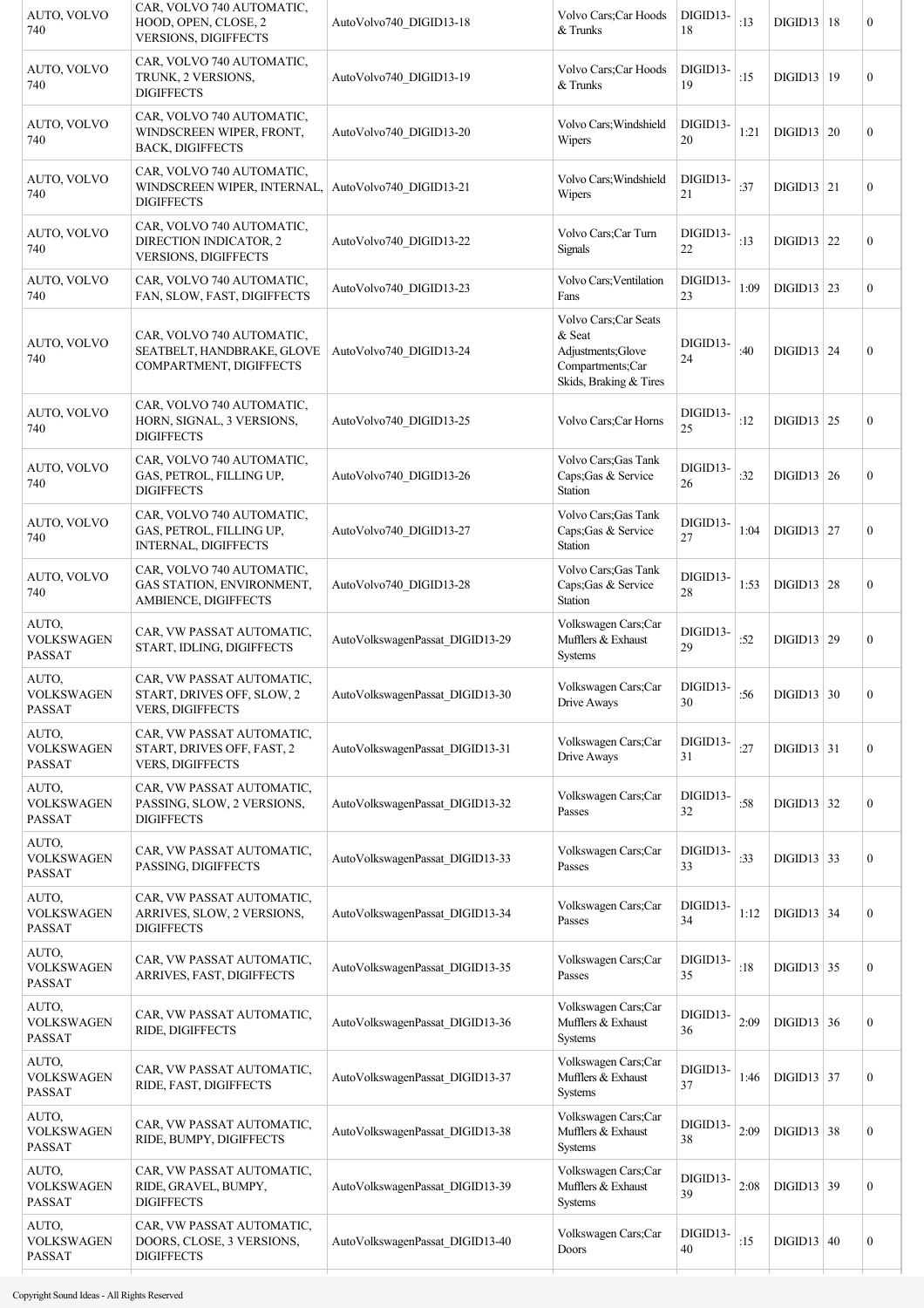| AUTO,<br><b>VOLKSWAGEN</b><br><b>PASSAT</b> | CAR, VW PASSAT AUTOMATIC,<br>DOORS, DISTANT, CLOSE, 2<br><b>VERS, DIGIFFECTS</b>   | AutoVolkswagenPassat DIGID13-41 | Volkswagen Cars;Car<br>Doors                                                   | DIGID13-<br>41 | :13  | $DIGID13   41$      | $\boldsymbol{0}$ |
|---------------------------------------------|------------------------------------------------------------------------------------|---------------------------------|--------------------------------------------------------------------------------|----------------|------|---------------------|------------------|
| AUTO,<br><b>VOLKSWAGEN</b><br><b>PASSAT</b> | CAR, VW PASSAT AUTOMATIC,<br>HOOD, CLOSE, 3 VERSIONS,<br><b>DIGIFFECTS</b>         | AutoVolkswagenPassat DIGID13-42 | Volkswagen Cars;Car<br>Hoods & Trunks                                          | DIGID13-<br>42 | :15  | $DIGID13$ 42        | $\boldsymbol{0}$ |
| AUTO,<br><b>VOLKSWAGEN</b><br><b>PASSAT</b> | CAR, VW PASSAT AUTOMATIC,<br>WINDSCREEN WIPER,<br><b>DIGIFFECTS</b>                | AutoVolkswagenPassat_DIGID13-43 | Volkswagen<br>Cars; Windshield Wipers                                          | DIGID13-<br>43 | :26  | $DIGID13$ 43        | $\boldsymbol{0}$ |
| AUTO,<br><b>VOLKSWAGEN</b><br>PASSAT        | CAR, VW PASSAT AUTOMATIC,<br>DIRECTION INDICATOR,<br><b>DIGIFFECTS</b>             | AutoVolkswagenPassat DIGID13-44 | Volkswagen<br>Cars;Sunroofs,<br>Moonroofs, Convertible<br>Roofs5               | DIGID13-<br>44 | : 23 | $DIGID13$ 44        | $\boldsymbol{0}$ |
| AUTO,<br><b>VOLKSWAGEN</b><br><b>PASSAT</b> | CAR, VW PASSAT AUTOMATIC,<br>FAN, DIGIFFECTS                                       | AutoVolkswagenPassat_DIGID13-45 | Volkswagen<br>Cars; Ventilation Fans                                           | DIGID13-<br>45 | :36  | $DIGID13$ 45        | $\overline{0}$   |
| AUTO,<br><b>VOLKSWAGEN</b><br>PASSAT        | CAR, VW PASSAT AUTOMATIC,<br><b>SEATBELT, 5 VERSIONS,</b><br><b>DIGIFFECTS</b>     | AutoVolkswagenPassat DIGID13-46 | Volkswagen Cars;Car<br>Seats & Seat<br>Adjustments                             | DIGID13-<br>46 | :16  | DIGID13   46        | $\boldsymbol{0}$ |
| AUTO,<br><b>VOLKSWAGEN</b><br><b>PASSAT</b> | CAR, VW PASSAT AUTOMATIC,<br>FRONT SEAT, ADJUSTING, 4<br><b>VERS, DIGIFFECTS</b>   | AutoVolkswagenPassat DIGID13-47 | Volkswagen Cars;Car<br>Seats & Seat<br>Adjustments                             | DIGID13-<br>47 | :20  | $DIGID13$ 47        | $\boldsymbol{0}$ |
| AUTO,<br><b>VOLKSWAGEN</b><br><b>PASSAT</b> | CAR, VW PASSAT AUTOMATIC,<br>FRONT SEAT, ADJUSTING, 4<br><b>VERS, DIGIFFECTS</b>   | AutoVolkswagenPassat DIGID13-48 | Volkswagen Cars;Car<br>Seats & Seat<br>Adjustments                             | DIGID13-<br>48 | :24  | $DIGID13$ 48        | $\boldsymbol{0}$ |
| AUTO,<br><b>VOLKSWAGEN</b><br><b>PASSAT</b> | CAR, VW PASSAT AUTOMATIC,<br>FRONT SEAT, ADJUSTING, 5<br><b>VERS, DIGIFFECTS</b>   | AutoVolkswagenPassat DIGID13-49 | Volkswagen Cars;Car<br>Seats & Seat<br>Adjustments                             | DIGID13-<br>49 | :21  | DIGID13   49        | $\boldsymbol{0}$ |
| AUTO,<br><b>VOLKSWAGEN</b><br><b>PASSAT</b> | CAR, VW PASSAT AUTOMATIC,<br>WINDOW, ELECTRIC, 9<br><b>VERSIONS, DIGIFFECTS</b>    | AutoVolkswagenPassat_DIGID13-50 | Volkswagen Cars;Car<br>Windows                                                 | DIGID13-<br>50 | :32  | $DIGID13$ 50        | $\boldsymbol{0}$ |
| AUTO,<br><b>VOLKSWAGEN</b><br><b>PASSAT</b> | CAR, VW PASSAT AUTOMATIC,<br>HANDBRAKE, 6 VERSIONS,<br><b>DIGIFFECTS</b>           | AutoVolkswagenPassat DIGID13-51 | Volkswagen Cars;Car<br><b>Shifting Gears</b>                                   | DIGID13-<br>51 | :13  | $DIGID13$ 51        | $\boldsymbol{0}$ |
| AUTO.<br><b>VOLKSWAGEN</b><br><b>PASSAT</b> | CAR, VW PASSAT AUTOMATIC,<br>GEAR LEVER, 8 VERSIONS,<br><b>DIGIFFECTS</b>          | AutoVolkswagenPassat_DIGID13-52 | Volkswagen Cars;Car<br><b>Shifting Gears</b>                                   | DIGID13-<br>52 | :27  | $DIGD13$ 52         | $\boldsymbol{0}$ |
| AUTO,<br><b>VOLKSWAGEN</b><br>PASSAT        | CAR, VW PASSAT AUTOMATIC,<br><b>LIGHT SWITCH, 4 VERSIONS.</b><br><b>DIGIFFECTS</b> | AutoVolkswagenPassat DIGID13-53 | Volkswagen Cars                                                                | DIGID13-<br>53 | :10  | $DIGD13$ 53         | $\Omega$         |
| AUTO,<br><b>VOLKSWAGEN</b><br><b>PASSAT</b> | CAR, VW PASSAT AUTOMATIC,<br><b>GLOVE COMPARTMENT, 6</b><br>VERSIONS, DIGIFFECTS   | AutoVolkswagenPassat_DIGID13-54 | Volkswagen Cars; Glove<br>Compartments                                         | DIGID13-<br>54 | :18  | $DIGD13$ 54         | $\boldsymbol{0}$ |
| AUTO,<br><b>VOLKSWAGEN</b><br><b>PASSAT</b> | CAR, VW PASSAT AUTOMATIC,<br>HORN, SIGNAL, 6 VERSIONS,<br><b>DIGIFFECTS</b>        | AutoVolkswagenPassat_DIGID13-55 | Volkswagen Cars;Car<br>Horns;Car Turn Signals                                  | DIGID13-<br>55 | :22  | $\text{DIGID13}$ 55 | $\boldsymbol{0}$ |
| AUTO,<br><b>VOLKSWAGEN</b><br><b>PASSAT</b> | CAR, VW PASSAT AUTOMATIC,<br>HORN, SIGNAL, INTERNAL, 6<br><b>VERS, DIGIFFECTS</b>  | AutoVolkswagenPassat DIGID13-56 | Volkswagen Cars;Car<br>Horns;Car Turn Signals                                  | DIGID13-<br>56 | :28  | $DIGID13$ 56        | $\boldsymbol{0}$ |
| <b>AUTO, PASS BY</b>                        | CAR, MODERN, PASSING,<br>DISTANT, MAIN ROAD, VERSION<br>1, DIGIFFECTS              | AutoPassBy DIGID13-57           | Car Passes                                                                     | DIGID13-<br>57 | :35  | $DIGID13$ 57        | $\boldsymbol{0}$ |
| <b>AUTO, PASS BY</b>                        | CAR, MODERN, PASSING,<br>DISTANT, MAIN ROAD, VERSION<br>2, DIGIFFECTS              | AutoPassBy DIGID13-58           | Car Passes                                                                     | DIGID13-<br>58 | :51  | $DIGID13$ 58        | $\boldsymbol{0}$ |
| <b>AUTO, PASS BY</b>                        | CAR, MODERN, PASSING,<br>DISTANT, MAIN ROAD, VERSION<br>3, DIGIFFECTS              | AutoPassBy DIGID13-59           | Car Passes                                                                     | DIGID13-<br>59 | 1:09 | $DIGD13$ 59         | $\overline{0}$   |
| <b>AUTO, PASS BY</b>                        | CAR, MODERN, 2 CARS PASSING,<br>DISTANT, MAIN ROAD,<br><b>DIGIFFECTS</b>           | AutoPassBy DIGID13-60           | Car Passes                                                                     | DIGID13-<br>60 | :46  | DIGID13   60        | $\boldsymbol{0}$ |
| AUTO, DRIVING                               | CAR, MODERN, RIDE, OPEN<br>WINDOW, MAIN ROAD,<br><b>DIGIFFECTS</b>                 | AutoDriving DIGID13-61          | Car Mufflers & Exhaust<br>Systems                                              | DIGID13-<br>61 | :55  | $DIGD13$ 61         | $\boldsymbol{0}$ |
| AUTO, DRIVING                               | CAR, MODERN, RIDE, OPEN SUN<br>ROOF, MAIN ROAD, DIGIFFECTS                         | AutoDriving_DIGID13-62          | Sunroofs, Moonroofs,<br>Convertible Roofs;Car<br>Mufflers & Exhaust<br>Systems | DIGID13-<br>62 | 1:19 | $DIGID13$ 62        | $\boldsymbol{0}$ |
|                                             |                                                                                    |                                 |                                                                                |                |      |                     |                  |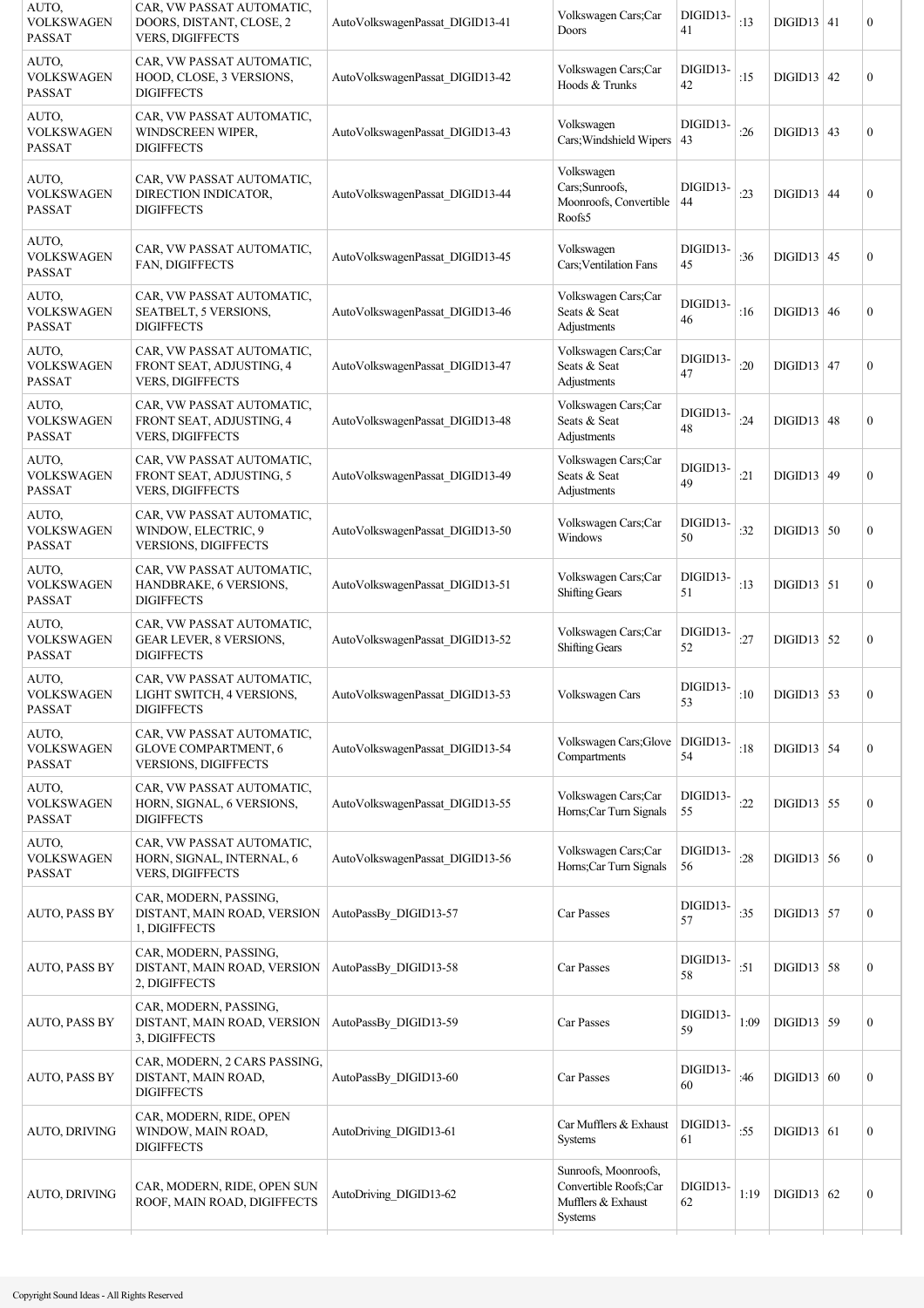| <b>BOAT, FERRY</b> | BOAT, MOTOR, FERRY, SMALL,<br>IDLING, EXTERNAL, QUAY,<br><b>DIGIFFECTS</b>                             | BoatFerry DIGID13-63    | Ferries                                                                               | DIGID13-<br>63 | 2:04 | $DIGID13$ 63     | $\boldsymbol{0}$ |
|--------------------|--------------------------------------------------------------------------------------------------------|-------------------------|---------------------------------------------------------------------------------------|----------------|------|------------------|------------------|
| <b>BOAT, FERRY</b> | BOAT, MOTOR, FERRY, SMALL,<br>IDLING, GENERATOR, INTERNAL,<br><b>DIGIFFECTS</b>                        | BoatFerry DIGID13-64    | Ferries                                                                               | DIGID13-<br>64 | :34  | DIGID13   64     | $\boldsymbol{0}$ |
| <b>BOAT, FERRY</b> | BOAT, MOTOR, FERRY, SMALL,<br>IDLING, ENGINE, CLOSE,<br><b>DIGIFFECTS</b>                              | BoatFerry DIGID13-65    | Ferries                                                                               | DIGID13-<br>65 | 1:06 | $DIGID13$ 65     | $\boldsymbol{0}$ |
| <b>BOAT, FERRY</b> | BOAT, MOTOR, FERRY, SMALL,<br>DEPARTS, EXTERNAL,<br><b>DIGIFFECTS</b>                                  | BoatFerry DIGID13-66    | Ferries                                                                               | DIGID13-<br>66 | 3:04 | DIGID13   66     | $\boldsymbol{0}$ |
| <b>BOAT, FERRY</b> | BOAT, MOTOR, FERRY, SMALL,<br>RIDE, SLOW, DIGIFFECTS                                                   | BoatFerry DIGID13-67    | Ferries                                                                               | DIGID13-<br>67 | 1:38 | $DIGID13$ 67     | $\mathbf{0}$     |
| <b>BOAT, FERRY</b> | BOAT, MOTOR, FERRY, SMALL,<br>RIDE, OPEN SEA, DIGIFFECTS                                               | BoatFerry DIGID13-68    | Ferries                                                                               | DIGID13-<br>68 | 1:24 | DIGID13   68     | $\mathbf{0}$     |
| <b>BOAT, FERRY</b> | BOAT, MOTOR, FERRY, SMALL,<br>RIDE, DECK, DIGIFFECTS                                                   | BoatFerry DIGID13-69    | Ferries                                                                               | DIGID13-<br>69 | 1:22 | DIGID13   69     | $\mathbf{0}$     |
| <b>BOAT, FERRY</b> | BOAT, MOTOR, FERRY, SMALL,<br>RIDE, RAIL, DIGIFFECTS                                                   | BoatFerry DIGID13-70    | Ferries                                                                               | DIGID13-<br>70 | 1:02 | DIGID13   70     | $\boldsymbol{0}$ |
| <b>BOAT, FERRY</b> | BOAT, MOTOR, FERRY, SMALL,<br>RIDE, SPEEDING UP, DIGIFFECTS                                            | BoatFerry DIGID13-71    | Ferries                                                                               | DIGID13-<br>71 | 2:07 | $DIGD13$ 71      | $\mathbf{0}$     |
| <b>BOAT, FERRY</b> | BOAT, MOTOR, FERRY, SMALL,<br>ARRIVES, QUAY, DIGIFFECTS                                                | BoatFerry DIGID13-72    | Ferries                                                                               | DIGID13-<br>72 | :32  | $DIGID13$ 72     | $\mathbf{0}$     |
| AUTO, SAAB 9000    | CAR, SAAB 9000, 94, MANUAL<br>GEARBOX, RIDE, FAST,<br>HIGHWAY, EVEN, DIGIFFECTS                        | AutoSaab9000 DIGID14-01 | Other European<br>Cars;Car Shifting<br>Gears;Car Mufflers &<br><b>Exhaust Systems</b> | DIGID14-<br>01 | 2:04 | $DIGID14$   1    | $\boldsymbol{0}$ |
| AUTO, SAAB 9000    | CAR, SAAB 9000, 94, MANUAL<br>GEARBOX, RIDE, MIXED<br>DRIVING, SLOW, FAST,<br><b>DIGIFFECTS</b>        | AutoSaab9000 DIGID14-02 | Other European<br>Cars;Car Shifting<br>Gears;Car Mufflers &<br><b>Exhaust Systems</b> | DIGID14-<br>02 | 2:26 | $DIGID14$ 2      | $\boldsymbol{0}$ |
| AUTO, SAAB 9000    | CAR, SAAB 9000, 94, MANUAL<br>GEARBOX, RIDE, SMALL ROAD,<br><b>EVEN, DIGIFFECTS</b>                    | AutoSaab9000 DIGID14-03 | Other European<br>Cars;Car Shifting<br>Gears;Car Mufflers &<br><b>Exhaust Systems</b> | DIGID14-<br>03 | 1:57 | $DIGID14$ 3      | $\boldsymbol{0}$ |
| AUTO, SAAB 9000    | CAR, SAAB 9000, 94, MANUAL<br>GEARBOX, STARTS, DRIVES OFF,<br>DEPARTS, VERSION 1,<br><b>DIGIFFECTS</b> | AutoSaab9000_DIGID14-04 | Other European<br>Cars;Car Shifting<br>Gears; Car Drive Aways                         | DIGID14-<br>04 | :19  | $DIGID14$ 4      | $\boldsymbol{0}$ |
| AUTO, SAAB 9000    | CAR, SAAB 9000, 94, MANUAL<br>GEARBOX, STARTS, DRIVES OFF,<br>DEPARTS, VERSION 2,<br><b>DIGIFFECTS</b> | AutoSaab9000_DIGID14-05 | Other European<br>Cars;Car Shifting<br>Gears;Car Drive Aways                          | DIGID14-<br>05 | :23  | $DIGID14$ 5      | $\boldsymbol{0}$ |
| AUTO, SAAB 9000    | CAR, SAAB 9000, 94, MANUAL<br>GEARBOX, STARTS, DRIVES OFF,<br>DEPARTS, VERSION 3,<br><b>DIGIFFECTS</b> | AutoSaab9000_DIGID14-06 | Other European<br>Cars;Car Shifting<br>Gears; Car Drive Aways                         | DIGID14-<br>06 | :28  | $DIGID14$ 6      | $\boldsymbol{0}$ |
| AUTO, SAAB 9000    | CAR, SAAB 9000, 94, MANUAL<br>GEARBOX, PASSING, VERSION 1,<br><b>DIGIFFECTS</b>                        | AutoSaab9000 DIGID14-07 | Other European<br>Cars;Car Shifting<br>Gears;Car Passes                               | DIGID14-<br>07 | :21  | $DIGID14$   7    | $\boldsymbol{0}$ |
| AUTO, SAAB 9000    | CAR, SAAB 9000, 94, MANUAL<br>GEARBOX, PASSING, VERSION 2,<br><b>DIGIFFECTS</b>                        | AutoSaab9000 DIGID14-08 | Other European<br>Cars;Car Shifting<br>Gears;Car Passes                               | DIGID14-<br>08 | :28  | $DIGID14 \mid 8$ | $\boldsymbol{0}$ |
| AUTO, SAAB 9000    | CAR, SAAB 9000, 94, MANUAL<br>GEARBOX, PASSING, VERSION 3,<br><b>DIGIFFECTS</b>                        | AutoSaab9000_DIGID14-09 | Other European<br>Cars;Car Shifting<br>Gears;Car Passes                               | DIGID14-<br>09 | :25  | $DIGID14 \mid 9$ | $\mathbf{0}$     |
| AUTO, SAAB 9000    | CAR, SAAB 9000, 94, MANUAL<br>GEARBOX, ARRIVES, STOPS,<br>ENGINE OFF, VERSION 1,<br><b>DIGIFFECTS</b>  | AutoSaab9000 DIGID14-10 | Other European<br>Cars;Car Shifting<br>Gears;Car Passes                               | DIGID14-<br>10 | :14  | DIGID14 10       | $\boldsymbol{0}$ |
| AUTO, SAAB 9000    | CAR, SAAB 9000, 94, MANUAL<br>GEARBOX, ARRIVES, STOPS,<br>ENGINE OFF, VERSION 2,<br><b>DIGIFFECTS</b>  | AutoSaab9000 DIGID14-11 | Other European<br>Cars;Car Shifting<br>Gears;Car Passes                               | DIGID14-<br>11 | :22  | $DIGID14$ 11     | $\boldsymbol{0}$ |
| AUTO, SAAB 9000    | CAR, SAAB 9000, 94, MANUAL<br>GEARBOX, ARRIVES, STOPS,<br>ENGINE OFF, VERSION 3,<br><b>DIGIFFECTS</b>  | AutoSaab9000 DIGID14-12 | Other European<br>Cars;Car Shifting<br>Gears;Car Passes                               | DIGID14-<br>12 | :21  | $DIGID14$   12   | $\boldsymbol{0}$ |
|                    |                                                                                                        |                         |                                                                                       |                |      |                  |                  |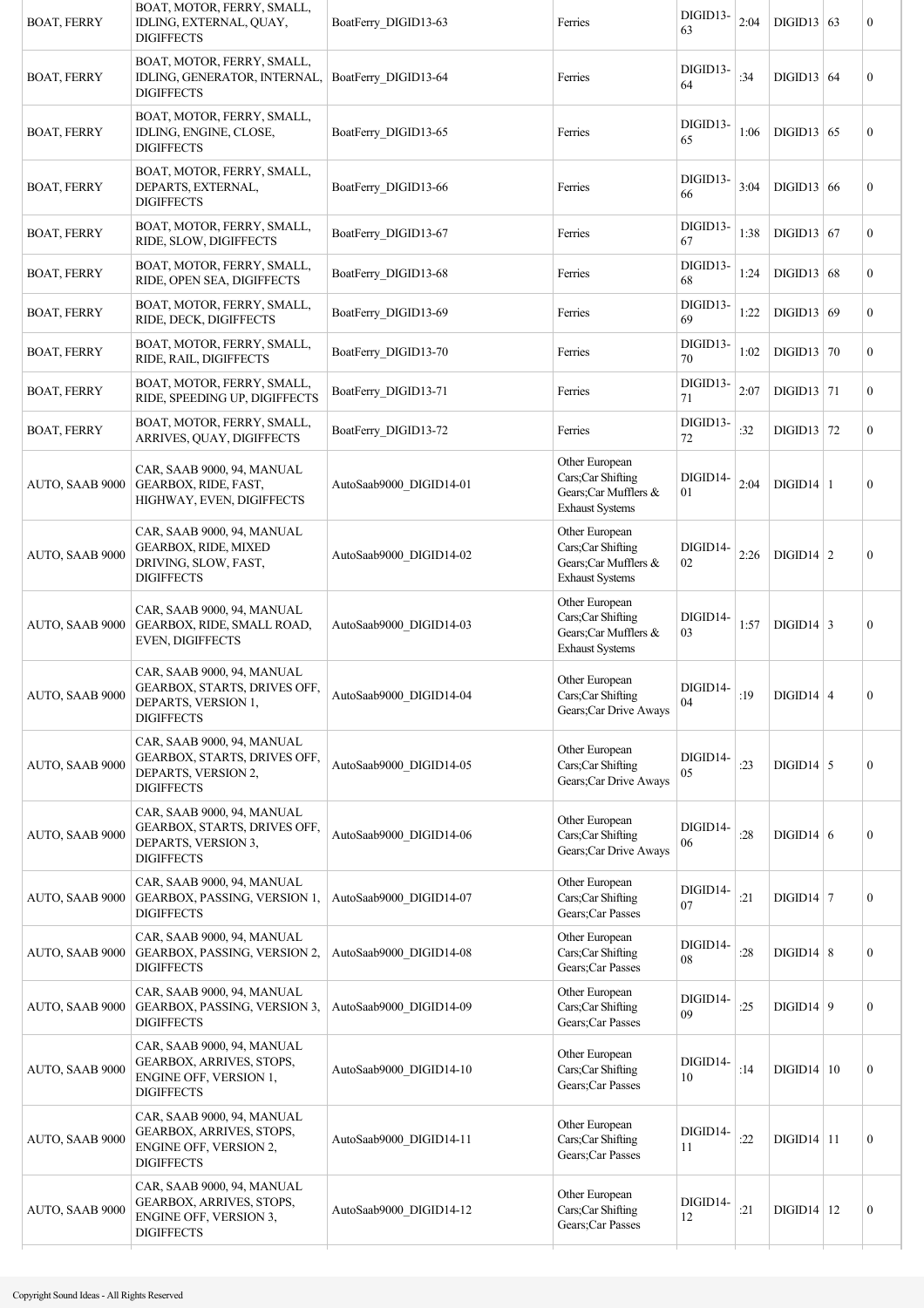| AUTO, SAAB 9000                           | CAR, SAAB 9000, 94, MANUAL<br><b>GEARBOX, IDLE, DIGIFFECTS</b>                                      | AutoSaab9000 DIGID14-13       | Other European<br>Cars;Car Shifting Gears                                             | DIGID14-<br>13     | :27  | $DIGID14$   13 | $\boldsymbol{0}$ |
|-------------------------------------------|-----------------------------------------------------------------------------------------------------|-------------------------------|---------------------------------------------------------------------------------------|--------------------|------|----------------|------------------|
| AUTO, SAAB 9000                           | CAR, SAAB 9000, 94, MANUAL<br>GEARBOX, REVYING,<br><b>DIGIFFECTS</b>                                | AutoSaab9000 DIGID14-14       | Other European<br>Cars;Car Shifting<br>Gears;Car Mufflers &<br><b>Exhaust Systems</b> | DIGID14-<br>14     | :24  | $DIGID14$   14 | $\mathbf{0}$     |
| AUTO, SAAB 9000                           | CAR, SAAB 9000, 94, MANUAL<br>GEARBOX, HORN, SIGNAL, 6<br>VERSIONS, DIGIFFECTS                      | AutoSaab9000 DIGID14-15       | Other European<br>Cars;Car Horns                                                      | DIGID14-<br>15     | :22  | $DIGID14$   15 | $\boldsymbol{0}$ |
| AUTO, SAAB 9000                           | CAR, SAAB 9000, 94, MANUAL<br>GEARBOX, HOOD, OPEN, CLOSE,<br>2 VERSIONS, DIGIFFECTS                 | AutoSaab9000 DIGID14-16       | Other European<br>Cars:Car Hoods &<br>Trunks                                          | DIGID14-<br>16     | :11  | $DIGID14$ 16   | $\boldsymbol{0}$ |
| AUTO, SAAB 9000                           | CAR, SAAB 9000, 94, MANUAL<br>GEARBOX, TRUNK, OPEN,<br>CLOSE, 2 VERSIONS, DIGIFFECTS                | AutoSaab9000 DIGID14-17       | Other European<br>Cars;Car Hoods &<br>Trunks                                          | DIGID14-<br>17     | :12  | $DIGID14$   17 | $\boldsymbol{0}$ |
| AUTO, SAAB 9000                           | CAR, SAAB 9000, 94, MANUAL<br>GEARBOX, DOOR, FRONT, OPEN,<br>CLOSE, 2 VERSIONS, DIGIFFECTS          | AutoSaab9000 DIGID14-18       | Other European<br>Cars;Car Doors                                                      | DIGID14-<br>18     | :15  | $DIGID14$   18 | $\boldsymbol{0}$ |
| AUTO, SAAB 9000                           | CAR, SAAB 9000, 94, MANUAL<br>GEARBOX, DOOR, BACK, OPEN,<br>CLOSE, 2 VERSIONS, DIGIFFECTS           | AutoSaab9000 DIGID14-19       | Other European<br>Cars;Car Doors                                                      | DIGID14-<br>19     | :15  | $DIGID14$   19 | $\boldsymbol{0}$ |
| AUTO, SAAB 9000                           | CAR, SAAB 9000, 94, MANUAL<br>GEARBOX, LOCK, DOOR, 4<br>VERSIONS, DIGIFFECTS                        | AutoSaab9000 DIGID14-20       | Other European<br>Cars;Car Locks                                                      | DIGID14-<br>20     | :09  | $DIGID14$ 20   | $\boldsymbol{0}$ |
| AUTO,<br><b>VOLKSWAGEN</b><br><b>GOLF</b> | CAR, VOLKSWAGEN GOLF, 00,<br><b>MANUAL GEARBOX, RIDE,</b><br>MEDIUM, SLOW, DIGIFFECTS               | AutoVolkswagenGolf DIGID14-21 | Volkswagen Cars;Car<br>Mufflers & Exhaust<br>Systems                                  | DIGID14-<br>21     | 2:07 | $DIGID14$ 21   | $\boldsymbol{0}$ |
| AUTO,<br><b>VOLKSWAGEN</b><br><b>GOLF</b> | CAR, VOLKSWAGEN GOLF, 00,<br>MANUAL GEARBOX, RIDE,<br>MEDIUM, DIGIFFECTS                            | AutoVolkswagenGolf DIGID14-22 | Volkswagen Cars;Car<br>Mufflers & Exhaust<br>Systems                                  | DIGID14-<br>$22\,$ | 1:58 | $DIGID14$ 22   | $\boldsymbol{0}$ |
| AUTO,<br><b>VOLKSWAGEN</b><br><b>GOLF</b> | CAR, VOLKSWAGEN GOLF, 00,<br>MANUAL GEARBOX, RIDE, FAST,<br><b>DIGIFFECTS</b>                       | AutoVolkswagenGolf DIGID14-23 | Volkswagen Cars;Car<br>Mufflers & Exhaust<br><b>Systems</b>                           | DIGID14-<br>23     | 1:50 | $DIGID14$ 23   | $\boldsymbol{0}$ |
| AUTO,<br><b>VOLKSWAGEN</b><br>GOLF        | CAR, VOLKSWAGEN GOLF, 00,<br>MANUAL GEARBOX, IDLE,<br><b>VERSION 1, DIGIFFECTS</b>                  | AutoVolkswagenGolf_DIGID14-24 | Volkswagen Cars;Car<br>Mufflers & Exhaust<br><b>Systems</b>                           | DIGID14-<br>24     | :50  | $DIGID14$ 24   | $\boldsymbol{0}$ |
| AUTO,<br><b>VOLKSWAGEN</b><br><b>GOLF</b> | CAR, VOLKSWAGEN GOLF, 00,<br>MANUAL GEARBOX, IDLE,<br><b>VERSION 2, DIGIFFECTS</b>                  | AutoVolkswagenGolf DIGID14-25 | Volkswagen Cars;Car<br>Mufflers & Exhaust<br><b>Systems</b>                           | DIGID14-<br>25     | :43  | $DIGID14$ 25   | $\boldsymbol{0}$ |
| AUTO,<br><b>VOLKSWAGEN</b><br><b>GOLF</b> | CAR, VOLKSWAGEN GOLF, 00,<br>MANUAL GEARBOX, REVYING,<br>EXTERIOR, DIGIFFECTS                       | AutoVolkswagenGolf DIGID14-26 | Volkswagen Cars;Car<br>Mufflers & Exhaust<br>Systems                                  | DIGID14-<br>26     | :20  | $DIGD14$ 26    | $\boldsymbol{0}$ |
| AUTO,<br><b>VOLKSWAGEN</b><br><b>GOLF</b> | CAR, VOLKSWAGEN GOLF, 00,<br>MANUAL GEARBOX, REVYING,<br><b>DIGIFFECTS</b>                          | AutoVolkswagenGolf_DIGID14-27 | Volkswagen Cars;Car<br>Mufflers & Exhaust<br>Systems                                  | DIGID14-<br>27     | :33  | $DIGID14$ 27   | $\boldsymbol{0}$ |
| AUTO,<br><b>VOLKSWAGEN</b><br><b>GOLF</b> | CAR, VOLKSWAGEN GOLF, 00,<br>MANUAL GEARBOX, HORN,<br>SIGNAL, 9 VERSIONS,<br><b>DIGIFFECTS</b>      | AutoVolkswagenGolf_DIGID14-28 | Volkswagen Cars;Car<br>Horns                                                          | DIGID14-<br>28     | :22  | $DIGID14$ 28   | $\boldsymbol{0}$ |
| AUTO,<br><b>VOLKSWAGEN</b><br><b>GOLF</b> | CAR, VOLKSWAGEN GOLF, 00,<br>MANUAL GEARBOX, DOOR,<br>INSIDE, OPEN, CLOSE,<br><b>DIGIFFECTS</b>     | AutoVolkswagenGolf_DIGID14-29 | Volkswagen Cars;Car<br>Doors                                                          | DIGID14-<br>29     | :07  | DIGID14   29   | $\boldsymbol{0}$ |
| AUTO,<br><b>VOLKSWAGEN</b><br><b>GOLF</b> | CAR, VOLKSWAGEN GOLF, 00,<br>MANUAL GEARBOX, DOOR,<br>OPEN, CLOSE, 4 VERSIONS,<br><b>DIGIFFECTS</b> | AutoVolkswagenGolf DIGID14-30 | Volkswagen Cars;Car<br>Doors                                                          | DIGID14-<br>30     | :18  | $DIGID14$ 30   | $\boldsymbol{0}$ |
| AUTO,<br><b>VOLKSWAGEN</b><br><b>GOLF</b> | CAR, VOLKSWAGEN GOLF, 00,<br>MANUAL GEARBOX, WINDOW,<br>ELECTRIC, UP, DOWN,<br><b>DIGIFFECTS</b>    | AutoVolkswagenGolf_DIGID14-31 | Volkswagen Cars;Car<br>Windows                                                        | DIGID14-<br>31     | :29  | $DIGID14$ 31   | $\boldsymbol{0}$ |
| AUTO,<br><b>VOLKSWAGEN</b><br><b>GOLF</b> | CAR, VOLKSWAGEN GOLF, 00,<br>MANUAL GEARBOX, LOCK,<br>DOOR, 4 VERSIONS, DIGIFFECTS                  | AutoVolkswagenGolf_DIGID14-32 | Volkswagen Cars;Car<br>Locks                                                          | DIGID14-<br>32     | :11  | $DIGID14$ 32   | $\boldsymbol{0}$ |
| AUTO, TOYOTA<br><b>COROLLA</b>            | CAR, TOYOTA COROLLA, 90,<br>MANUAL GEARBOX, START,<br>RIDE, MEDIUM, VERSION 1,<br><b>DIGIFFECTS</b> | AutoToyotaCorolla_DIGID14-33  | Toyota Cars;Car<br>Shifting Gears;Car<br>Mufflers & Exhaust<br><b>Systems</b>         | DIGID14-<br>33     | 2:14 | $DIGID14$ 33   | $\boldsymbol{0}$ |
| AUTO, TOYOTA<br><b>COROLLA</b>            | CAR, TOYOTA COROLLA, 90,<br>MANUAL GEARBOX, START,<br>RIDE, MEDIUM, VERSION 2,                      | AutoToyotaCorolla_DIGID14-34  | Toyota Cars;Car<br>Shifting Gears;Car<br>Mufflers & Exhaust                           | DIGID14-<br>34     | 2:19 | $DIGD14$ 34    | $\boldsymbol{0}$ |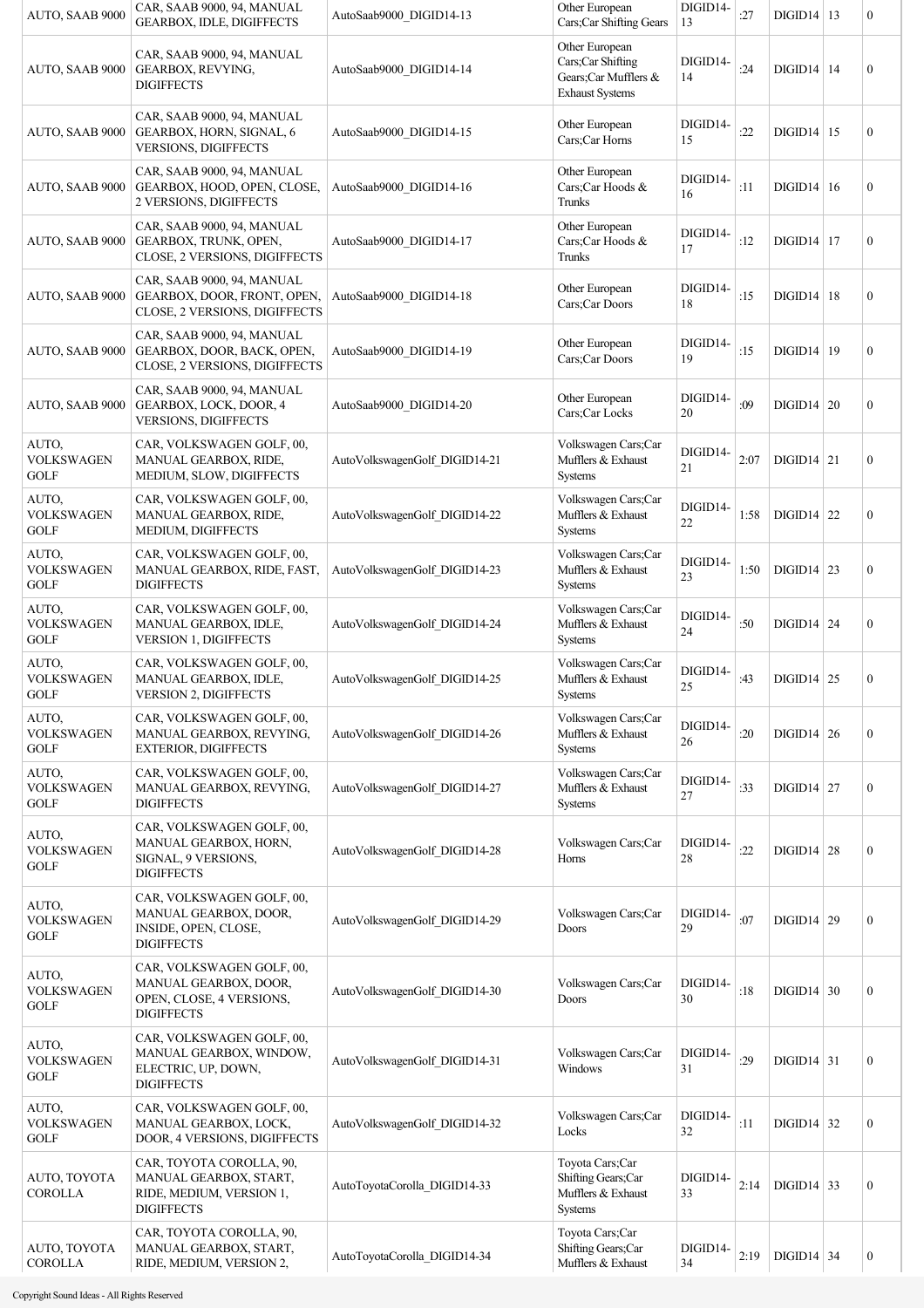|                                | <b>DIGIFFECTS</b>                                                                                                 |                              | <b>Systems</b>                                                                                        |                |      |                   |                  |
|--------------------------------|-------------------------------------------------------------------------------------------------------------------|------------------------------|-------------------------------------------------------------------------------------------------------|----------------|------|-------------------|------------------|
| AUTO, TOYOTA<br><b>COROLLA</b> | CAR, TOYOTA COROLLA, 90,<br>MANUAL GEARBOX, RIDE,<br>MEDIUM, FAST, DIGIFFECTS                                     | AutoToyotaCorolla_DIGID14-35 | Toyota Cars;Car<br>Shifting Gears;Car<br>Mufflers & Exhaust<br>Systems                                | DIGID14-<br>35 | 2:15 | $DIGID14$ 35      | $\overline{0}$   |
| AUTO, TOYOTA<br><b>COROLLA</b> | CAR, TOYOTA COROLLA, 90,<br>MANUAL GEARBOX, STARTS,<br>DRIVES OFF, SLOW, DIGIFFECTS                               | AutoToyotaCorolla_DIGID14-36 | Toyota Cars;Car<br>Shifting Gears; Car Drive<br>Aways                                                 | DIGID14-<br>36 | : 23 | $DIGID14 \mid 36$ | $\boldsymbol{0}$ |
| AUTO, TOYOTA<br><b>COROLLA</b> | CAR, TOYOTA COROLLA, 90,<br>MANUAL GEARBOX, STARTS,<br>DRIVES OFF, MEDIUM,<br><b>DIGIFFECTS</b>                   | AutoToyotaCorolla DIGID14-37 | Toyota Cars;Car<br>Shifting Gears; Car Drive<br>Aways                                                 | DIGID14-<br>37 | :30  | $DIGID14$ 37      | $\boldsymbol{0}$ |
| AUTO, TOYOTA<br><b>COROLLA</b> | CAR, TOYOTA COROLLA, 90,<br>MANUAL GEARBOX, STARTS,<br>DRIVES OFF, FAST, DIGIFFECTS                               | AutoToyotaCorolla DIGID14-38 | Toyota Cars;Car<br>Shifting Gears; Car Drive<br>Aways                                                 | DIGID14-<br>38 | :29  | $DIGID14 \mid 38$ | $\boldsymbol{0}$ |
| AUTO, TOYOTA<br><b>COROLLA</b> | CAR, TOYOTA COROLLA, 90,<br>MANUAL GEARBOX, PASSING,<br>MEDIUM, VERSION 1,<br><b>DIGIFFECTS</b>                   | AutoToyotaCorolla_DIGID14-39 | Toyota Cars;Car<br>Shifting Gears;Car<br>Passes                                                       | DIGID14-<br>39 | : 23 | $DIGID14$ 39      | $\mathbf{0}$     |
| AUTO, TOYOTA<br><b>COROLLA</b> | CAR, TOYOTA COROLLA, 90,<br>MANUAL GEARBOX, PASSING,<br>MEDIUM, VERSION 2,<br><b>DIGIFFECTS</b>                   | AutoToyotaCorolla_DIGID14-40 | Toyota Cars;Car<br>Shifting Gears;Car<br>Passes                                                       | DIGID14-<br>40 | :26  | DIGID14 40        | $\boldsymbol{0}$ |
| AUTO, TOYOTA<br><b>COROLLA</b> | CAR, TOYOTA COROLLA, 90,<br>MANUAL GEARBOX, PASSING,<br>MEDIUM, VERSION 3,<br><b>DIGIFFECTS</b>                   | AutoToyotaCorolla_DIGID14-41 | Toyota Cars;Car<br>Shifting Gears;Car<br>Passes                                                       | DIGID14-<br>41 | :25  | $DIGID14$ 41      | $\boldsymbol{0}$ |
| AUTO, TOYOTA<br><b>COROLLA</b> | CAR, TOYOTA COROLLA, 90,<br>MANUAL GEARBOX, ARRIVES,<br>STOPS, ENGINE OFF, VERSION 1,<br><b>DIGIFFECTS</b>        | AutoToyotaCorolla_DIGID14-42 | Toyota Cars;Car<br>Shifting Gears;Car<br>Passes                                                       | DIGID14-<br>42 | :17  | $DIGID14$ 42      | $\boldsymbol{0}$ |
| AUTO, TOYOTA<br><b>COROLLA</b> | CAR, TOYOTA COROLLA, 90,<br><b>MANUAL GEARBOX, ARRIVES,</b><br>STOPS, ENGINE OFF, VERSION 2,<br><b>DIGIFFECTS</b> | AutoToyotaCorolla_DIGID14-43 | Toyota Cars;Car<br>Shifting Gears;Car<br>Passes                                                       | DIGID14-<br>43 | :25  | $DIGID14$ 43      | $\mathbf{0}$     |
| AUTO, TOYOTA<br><b>COROLLA</b> | CAR, TOYOTA COROLLA, 90,<br>MANUAL GEARBOX, ARRIVES,<br>STOPS, ENGINE OFF, VERSION 3,<br><b>DIGIFFECTS</b>        | AutoToyotaCorolla DIGID14-44 | Toyota Cars;Car<br>Shifting Gears;Car<br>Passes                                                       | DIGID14-<br>44 | :18  | $DIGID14$ 44      | $\boldsymbol{0}$ |
| AUTO, TOYOTA<br><b>COROLLA</b> | CAR, TOYOTA COROLLA, 90,<br>MANUAL GEARBOX, DOORS,<br>OPEN, CLOSE, 5 VERS, FRONT<br>SEAT, FOLDING, DIGIFFECTS     | AutoToyotaCorolla DIGID14-45 | Toyota Cars;Car<br>Doors;Car Seats & Seat<br>Adjustments                                              | DIGID14-<br>45 | :20  | $DIGID14$ 45      | $\boldsymbol{0}$ |
| AUTO, TOYOTA<br><b>COROLLA</b> | CAR, TOYOTA COROLLA, 90,<br>MANUAL GEARBOX, TRUNK, 5<br>VERSIONS, DIGIFFECTS                                      | AutoToyotaCorolla DIGID14-46 | Toyota Cars; Car Hoods<br>& Trunks                                                                    | DIGID14-<br>46 | :15  | $DIGID14 \mid 46$ | $\boldsymbol{0}$ |
| AUTO, TOYOTA<br><b>COROLLA</b> | CAR, TOYOTA COROLLA, 90,<br>MANUAL GEARBOX, HOOD, 3<br>VERSIONS, DIGIFFECTS                                       | AutoToyotaCorolla_DIGID14-47 | Toyota Cars; Car Hoods<br>& Trunks                                                                    | DIGID14-<br>47 | :10  | $DIGID14$ 47      | $\mathbf{0}$     |
| AUTO, TOYOTA<br><b>COROLLA</b> | CAR, TOYOTA COROLLA, 90,<br>MANUAL GEARBOX, HORN,<br>SIGNAL, BROKEN, 7 VERSIONS,<br><b>DIGIFFECTS</b>             | AutoToyotaCorolla DIGID14-48 | Toyota Cars;Car Horns                                                                                 | DIGID14-<br>48 | :27  | $DIGID14$ 48      | $\boldsymbol{0}$ |
| AUTO, TOYOTA<br><b>COROLLA</b> | CAR, TOYOTA COROLLA, 90,<br>MANUAL GEARBOX, SNOW,<br>DRIVES, SPIN, STUCK, VERSION<br>1, DIGIFFECTS                | AutoToyotaCorolla_DIGID14-49 | Toyota Cars;Car<br>Shifting Gears;Car<br>Mufflers & Exhaust<br>Systems; Car Skids,<br>Braking & Tires | DIGID14-<br>49 | 1:08 | $DIGID14$ 49      | $\boldsymbol{0}$ |
| AUTO, TOYOTA<br><b>COROLLA</b> | CAR, TOYOTA COROLLA, 90,<br>MANUAL GEARBOX, SNOW,<br>DRIVES, SPIN, STUCK, VERSION<br>2, DIGIFFECTS                | AutoToyotaCorolla_DIGID14-50 | Toyota Cars;Car<br>Shifting Gears;Car<br>Mufflers & Exhaust<br>Systems; Car Skids,<br>Braking & Tires | DIGID14-<br>50 | :29  | $DIGID14$ 50      | $\boldsymbol{0}$ |
| AUTO, TOYOTA<br><b>COROLLA</b> | CAR, TOYOTA COROLLA, 90,<br>MANUAL GEARBOX, SNOW,<br>DRIVES, SPIN, STUCK, VERSION<br>3, DIGIFFECTS                | AutoToyotaCorolla DIGID14-51 | Toyota Cars;Car<br>Shifting Gears;Car<br>Mufflers & Exhaust<br>Systems; Car Skids,<br>Braking & Tires | DIGID14-<br>51 | 1:10 | $DIGID14$ 51      | $\boldsymbol{0}$ |
| AUTO, TOYOTA<br><b>COROLLA</b> | CAR, TOYOTA COROLLA, 90,<br>MANUAL GEARBOX, SNOW,<br>DRIVES, SPIN, STUCK, VERSION<br>4, DIGIFFECTS                | AutoToyotaCorolla_DIGID14-52 | Toyota Cars;Car<br>Shifting Gears;Car<br>Mufflers & Exhaust<br>Systems;Car Skids,<br>Braking & Tires  | DIGID14-<br>52 | :24  | $DIGID14$ 52      | $\boldsymbol{0}$ |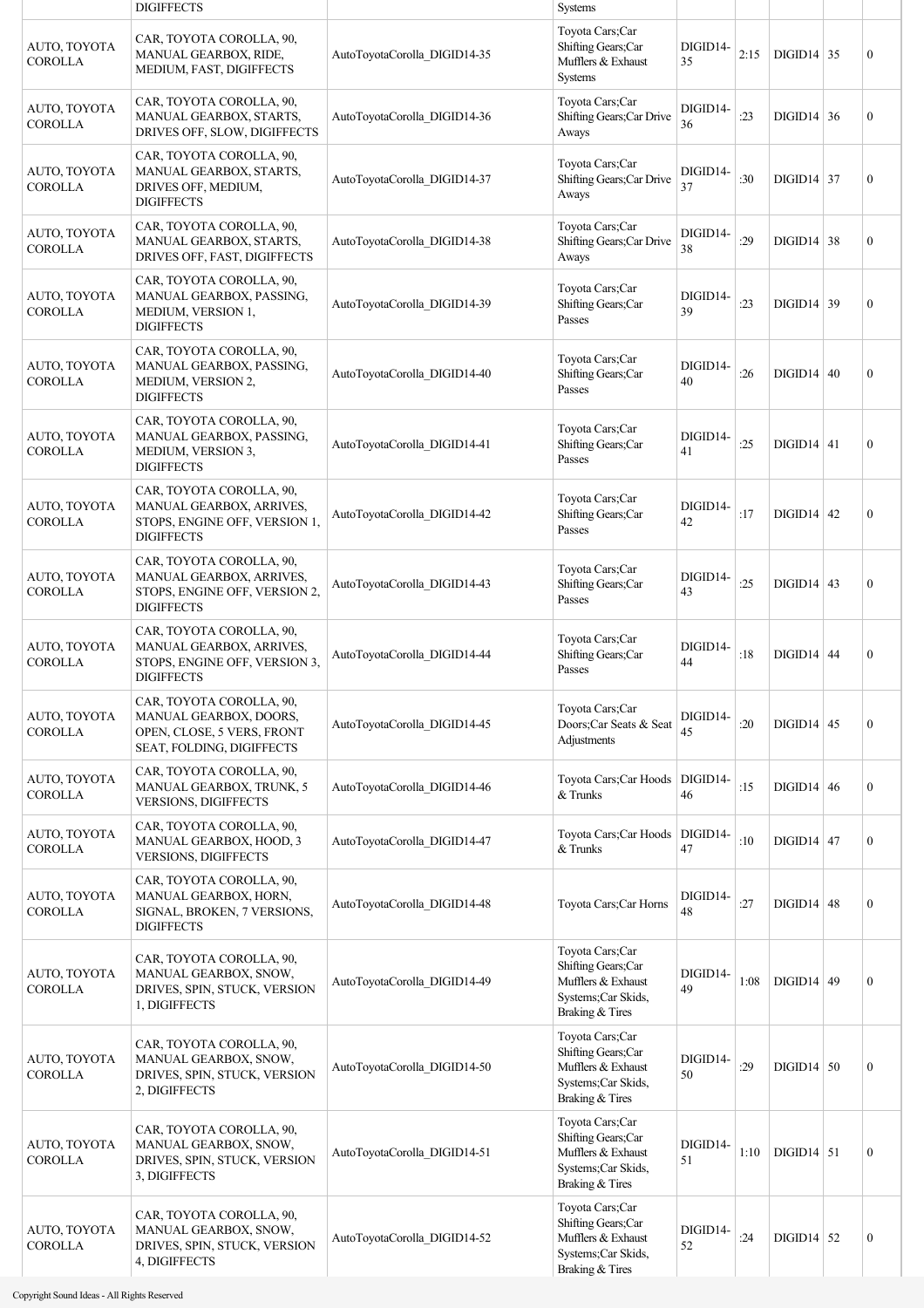| AUTO, TOYOTA<br><b>COROLLA</b>                                     | CAR, TOYOTA COROLLA, 90,<br>MANUAL GEARBOX, SNOW,<br>DEEP, DRIVES, DIGIFFECTS                                  | AutoToyotaCorolla DIGID14-53                    | Toyota Cars;Car<br>Shifting Gears;Car<br>Mufflers & Exhaust<br>Systems                                | DIGID14-<br>53 | :34  | $DIGID14$ 53       | $\boldsymbol{0}$ |
|--------------------------------------------------------------------|----------------------------------------------------------------------------------------------------------------|-------------------------------------------------|-------------------------------------------------------------------------------------------------------|----------------|------|--------------------|------------------|
| AUTO, TOYOTA<br><b>COROLLA</b>                                     | CAR, TOYOTA COROLLA, 90,<br>MANUAL GEARBOX, SNOW,<br>DRIVES, STUCK, VERSION 1,<br><b>DIGIFFECTS</b>            | AutoToyotaCorolla DIGID14-54                    | Toyota Cars;Car<br>Shifting Gears;Car<br>Mufflers & Exhaust<br>Systems; Car Skids,<br>Braking & Tires | DIGID14-<br>54 | :15  | $DIGID14$ 54       | $\boldsymbol{0}$ |
| AUTO, TOYOTA<br><b>COROLLA</b>                                     | CAR, TOYOTA COROLLA, 90,<br>MANUAL GEARBOX, SNOW,<br>DRIVES, STUCK, VERSION 2,<br><b>DIGIFFECTS</b>            | AutoToyotaCorolla DIGID14-55                    | Toyota Cars;Car<br>Shifting Gears;Car<br>Mufflers & Exhaust<br>Systems; Car Skids,<br>Braking & Tires | DIGID14-<br>55 | :18  | $DIGID14$ 55       | $\boldsymbol{0}$ |
| AUTO, TOYOTA<br><b>COROLLA</b>                                     | CAR, TOYOTA COROLLA, 90,<br>MANUAL GEARBOX, SNOW,<br>STUCK, DRIVES, SPIN,<br><b>DIGIFFECTS</b>                 | AutoToyotaCorolla_DIGID14-56                    | Toyota Cars;Car<br>Shifting Gears;Car<br>Mufflers & Exhaust<br>Systems; Car Skids,<br>Braking & Tires | DIGID14-<br>56 | :51  | $DIGID14$ 56       | $\mathbf{0}$     |
| AUTO, TOYOTA<br><b>COROLLA</b>                                     | CAR, TOYOTA COROLLA, 90,<br>MANUAL GEARBOX, SNOW,<br>DEEP, STARTS, RIDE, SLOW,<br><b>DIGIFFECTS</b>            | AutoToyotaCorolla_DIGID14-57                    | Toyota Cars;Car<br>Shifting Gears:Car<br>Mufflers & Exhaust<br><b>Systems</b>                         | DIGID14-<br>57 | 2:06 | $DIGID14$ 57       | $\mathbf{0}$     |
| AUTO, TOYOTA<br><b>COROLLA</b>                                     | CAR, TOYOTA COROLLA, 90,<br>MANUAL GEARBOX, SNOW,<br>HARD, STARTS, RIDE, SLOW,<br><b>DIGIFFECTS</b>            | AutoToyotaCorolla DIGID14-58                    | Toyota Cars;Car<br>Shifting Gears;Car<br>Mufflers & Exhaust<br>Systems                                | DIGID14-<br>58 | 3:28 | $DIGID14$ 58       | $\boldsymbol{0}$ |
| AUTO, TOYOTA<br><b>COROLLA</b>                                     | CAR, TOYOTA COROLLA, 90,<br>MANUAL GEARBOX, SNOW,<br>RIDE, ROAD, MEDIUM,<br><b>DIGIFFECTS</b>                  | AutoToyotaCorolla_DIGID14-59                    | Toyota Cars;Car<br>Shifting Gears;Car<br>Mufflers & Exhaust<br><b>Systems</b>                         | DIGID14-<br>59 | 2:12 | $DIGID14$ 59       | $\mathbf{0}$     |
| TRAFFIC, LIGHT                                                     | APARTMENT, CITY, LIGHT<br>TRAFFIC- VERSION 1,<br><b>DIGIFFECTS</b>                                             | TrafficLight DIGID14-60                         | <b>Traffic Ambiences</b>                                                                              | DIGID14-<br>60 | 1:56 | $DIGID14$ 60       | $\boldsymbol{0}$ |
| TRAFFIC, LIGHT                                                     | APARTMENT, CITY, LIGHT<br>TRAFFIC- VERSION 2,<br><b>DIGIFFECTS</b>                                             | TrafficLight DIGID14-61                         | <b>Traffic Ambiences</b>                                                                              | DIGID14-<br>61 | 2:02 | $DIGD14$ 61        | $\overline{0}$   |
| TRAFFIC,<br><b>MEDIUM</b>                                          | APARTMENT, CITY, MEDIUM<br><b>TRAFFIC- VERSION 1.</b><br><b>DIGIFFECTS</b>                                     | TrafficMedium DIGID14-62                        | <b>Traffic Ambiences</b>                                                                              | DIGID14-<br>62 | 3:06 | $DIGID14$ 62       | $\boldsymbol{0}$ |
| TRAFFIC,<br><b>MEDIUM</b>                                          | APARTMENT, CITY, MEDIUM<br><b>TRAFFIC- VERSION 2,</b><br><b>DIGIFFECTS</b>                                     | TrafficMedium DIGID14-63                        | <b>Traffic Ambiences</b>                                                                              | DIGID14-<br>63 | 2:50 | $DIGD14$ 63        | $\boldsymbol{0}$ |
| TRAFFIC,<br><b>MEDIUM</b>                                          | APARTMENT, CITY, MEDIUM<br>TRAFFIC- OPEN WINDOW,<br><b>DIGIFFECTS</b>                                          | TrafficMedium_DIGID14-64                        | <b>Traffic Ambiences</b>                                                                              | DIGID14-<br>64 | 2:01 | $DIGID14$ 64       | $\boldsymbol{0}$ |
| <b>CAR WASH</b>                                                    | CARWASH, WASHING CAR,<br>MANUAL, HALL, WATER,<br><b>DIGIFFECTS</b>                                             | CarWash DIGID14-65                              | Miscellaneous Industry,<br>Machinery & Tools                                                          | DIGID14-<br>65 | 1:42 | $DIGID14$ 65       | $\boldsymbol{0}$ |
| MOTORCYCLE,<br><b>HARLEY</b><br><b>DAVIDSON</b><br><b>SOFTTAIL</b> | MOTORCYCLE, HARLEY<br>DAVIDSON SOFTTAIL 1340, ON,<br>TURNS OFF, SHORT, 2<br><b>VERSIONS, DIGIFFECTS</b>        | MotorcycleHarleyDavidsonSofttail DIGID15-<br>01 | Motorcycles &<br>Scooters                                                                             | DIGID15-<br>01 | :12  | $DIGID15$   1      | $\mathbf{0}$     |
| MOTORCYCLE,<br><b>HARLEY</b><br><b>DAVIDSON</b><br><b>SOFTTAIL</b> | MOTORCYCLE, HARLEY<br>DAVIDSON SOFTTAIL 1340, ON,<br>IDLE, REVYING, TURNS OFF,<br><b>VERSION 1, DIGIFFECTS</b> | MotorcycleHarleyDavidsonSofttail DIGID15-<br>02 | Motorcycles &<br>Scooters                                                                             | DIGID15-<br>02 | :45  | $\text{DIGID15}$ 2 | $\boldsymbol{0}$ |
| MOTORCYCLE,<br><b>HARLEY</b><br><b>DAVIDSON</b><br><b>SOFTTAIL</b> | MOTORCYCLE, HARLEY<br>DAVIDSON SOFTTAIL 1340, ON,<br>IDLE, REVYING, TURNS OFF,<br>VERSION 2, DIGIFFECTS        | MotorcycleHarleyDavidsonSofttail DIGID15-<br>03 | Motorcycles &<br>Scooters                                                                             | DIGID15-<br>03 | :41  | $\text{DIGID15}$ 3 | $\mathbf{0}$     |
| MOTORCYCLE,<br><b>HARLEY</b><br><b>DAVIDSON</b><br><b>SOFTTAIL</b> | MOTORCYCLE, HARLEY<br>DAVIDSON SOFTTAIL 1340, ON,<br>IDLE, REVYING, TURNS OFF,<br>VERSION 3, DIGIFFECTS        | MotorcycleHarleyDavidsonSofttail DIGID15-<br>04 | Motorcycles &<br>Scooters                                                                             | DIGID15-<br>04 | :35  | $DIGID15$ 4        | $\boldsymbol{0}$ |
| MOTORCYCLE,<br><b>HARLEY</b><br><b>DAVIDSON</b><br><b>SOFTTAIL</b> | MOTORCYCLE, HARLEY<br>DAVIDSON SOFTTAIL 1340, ON,<br>DRIVES OFF, SLOW, DIGIFFECTS                              | MotorcycleHarleyDavidsonSofttail DIGID15-<br>05 | Motorcycles &<br>Scooters                                                                             | DIGID15-<br>05 | :25  | $DIGID15$ 5        | $\boldsymbol{0}$ |
| MOTORCYCLE,<br><b>HARLEY</b><br><b>DAVIDSON</b>                    | MOTORCYCLE, HARLEY<br>DAVIDSON SOFTTAIL 1340, ON,<br>DRIVES OFF, MEDIUM, VERSION                               | MotorcycleHarleyDavidsonSofttail DIGID15-<br>06 | Motorcycles &<br>Scooters                                                                             | DIGID15-<br>06 | :25  | $DIGID15$ 6        | $\boldsymbol{0}$ |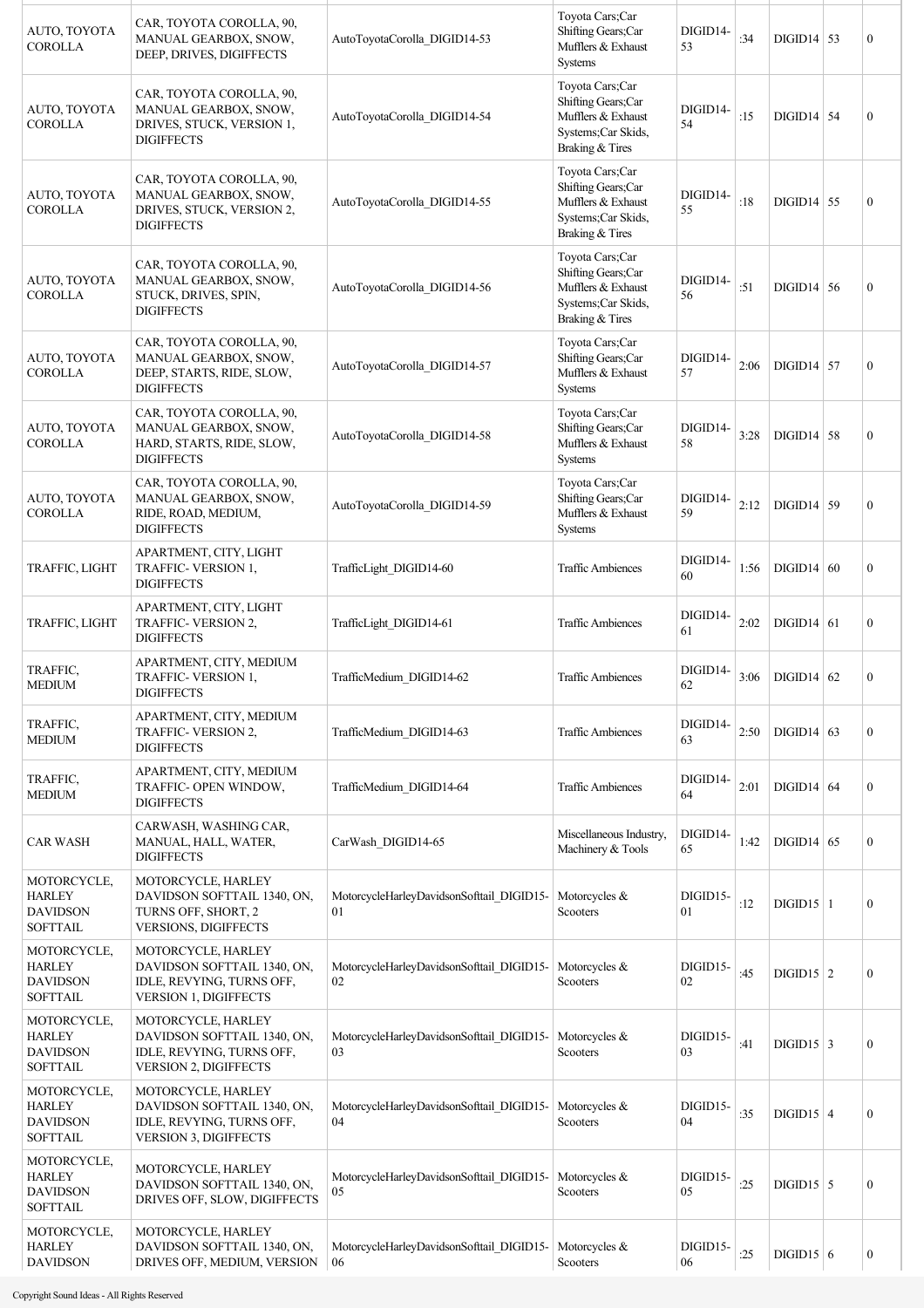| <b>SOFTTAIL</b>                                                    | 1, DIGIFFECTS                                                                                                           |                                                 |                                           |                |      |                     |                  |
|--------------------------------------------------------------------|-------------------------------------------------------------------------------------------------------------------------|-------------------------------------------------|-------------------------------------------|----------------|------|---------------------|------------------|
| MOTORCYCLE,<br><b>HARLEY</b><br><b>DAVIDSON</b><br><b>SOFTTAIL</b> | MOTORCYCLE, HARLEY<br>DAVIDSON SOFTTAIL 1340, ON,<br>DRIVES OFF, MEDIUM, VERSION<br>2, DIGIFFECTS                       | MotorcycleHarleyDavidsonSofttail DIGID15-<br>07 | Motorcycles &<br>Scooters                 | DIGID15-<br>07 | :25  | $DIGD15 \mid 7$     | $\boldsymbol{0}$ |
| MOTORCYCLE,<br><b>HARLEY</b><br><b>DAVIDSON</b><br><b>SOFTTAIL</b> | MOTORCYCLE, HARLEY<br>DAVIDSON SOFTTAIL 1340, ON,<br>DRIVES OFF, FAST, DIGIFFECTS                                       | MotorcycleHarleyDavidsonSofttail DIGID15-<br>08 | Motorcycles $&$<br>Scooters               | DIGID15-<br>08 | :25  | $DIGID15 \mid 8$    | $\boldsymbol{0}$ |
| MOTORCYCLE,<br><b>HARLEY</b><br><b>DAVIDSON</b><br><b>SOFTTAIL</b> | MOTORCYCLE, HARLEY<br><b>DAVIDSON SOFTTAIL 1340.</b><br>PASSING, SLOW, DIGIFFECTS                                       | MotorcycleHarleyDavidsonSofttail DIGID15-<br>09 | Motorcycles &<br>Scooters                 | DIGID15-<br>09 | :28  | DIGID15   9         | $\boldsymbol{0}$ |
| MOTORCYCLE,<br><b>HARLEY</b><br><b>DAVIDSON</b><br><b>SOFTTAIL</b> | MOTORCYCLE, HARLEY<br>DAVIDSON SOFTTAIL 1340,<br>PASSING, MEDIUM, DIGIFFECTS                                            | MotorcycleHarleyDavidsonSofttail DIGID15-<br>10 | Motorcycles $&$<br>Scooters               | DIGID15-<br>10 | :27  | DIGID15 10          | $\boldsymbol{0}$ |
| MOTORCYCLE,<br><b>HARLEY</b><br><b>DAVIDSON</b><br><b>SOFTTAIL</b> | MOTORCYCLE, HARLEY<br>DAVIDSON SOFTTAIL 1340,<br>PASSING, FAST, VERSION 1,<br><b>DIGIFFECTS</b>                         | MotorcycleHarleyDavidsonSofttail DIGID15-<br>11 | Motorcycles &<br>Scooters                 | DIGID15-<br>11 | :36  | $DIGID15$  11       | $\boldsymbol{0}$ |
| MOTORCYCLE,<br><b>HARLEY</b><br><b>DAVIDSON</b><br><b>SOFTTAIL</b> | MOTORCYCLE, HARLEY<br>DAVIDSON SOFTTAIL 1340,<br>PASSING, FAST, VERSION 2,<br><b>DIGIFFECTS</b>                         | MotorcycleHarleyDavidsonSofttail DIGID15-<br>12 | Motorcycles &<br>Scooters                 | DIGID15-<br>12 | :31  | $DIGD15$   12       | $\boldsymbol{0}$ |
| MOTORCYCLE,<br><b>HARLEY</b><br><b>DAVIDSON</b><br><b>SOFTTAIL</b> | MOTORCYCLE, HARLEY<br>DAVIDSON SOFTTAIL 1340,<br>PASSING, MEDIUM, FAST,<br><b>DIGIFFECTS</b>                            | MotorcycleHarleyDavidsonSofttail DIGID15-<br>13 | Motorcycles &<br>Scooters                 | DIGID15-<br>13 | :27  | $DIGID15$   13      | $\boldsymbol{0}$ |
| MOTORCYCLE,<br><b>HARLEY</b><br><b>DAVIDSON</b><br><b>SOFTTAIL</b> | MOTORCYCLE, HARLEY<br>DAVIDSON SOFTTAIL 1340,<br>ARRIVING, SLOW, TURNS OFF,<br><b>DIGIFFECTS</b>                        | MotorcycleHarleyDavidsonSofttail DIGID15-<br>14 | Motorcycles &<br>Scooters                 | DIGID15-<br>14 | :31  | $DIGD15$   14       | $\boldsymbol{0}$ |
| MOTORCYCLE,<br><b>HARLEY</b><br><b>DAVIDSON</b><br><b>SOFTTAIL</b> | MOTORCYCLE, HARLEY<br>DAVIDSON SOFTTAIL 1340,<br>ARRIVING, MEDIUM, TURNS OFF,<br><b>DIGIFFECTS</b>                      | MotorcycleHarleyDavidsonSofttail DIGID15-<br>15 | Motorcycles &<br>Scooters                 | DIGID15-<br>15 | :24  | $DIGD15$   15       | $\boldsymbol{0}$ |
| MOTORCYCLE,<br><b>HARLEY</b><br><b>DAVIDSON</b><br><b>SOFTTAIL</b> | MOTORCYCLE, HARLEY<br>DAVIDSON SOFTTAIL 1340,<br>ARRIVING, FAST, TURNS OFF,<br><b>DIGIFFECTS</b>                        | MotorcycleHarleyDavidsonSofttail DIGID15-<br>16 | Motorcycles $&$<br>Scooters               | DIGID15-<br>16 | :20  | $DIGD15 \mid 16$    | $\boldsymbol{0}$ |
| MOTORCYCLE,<br><b>HARLEY</b><br><b>DAVIDSON</b><br><b>SOFTTAIL</b> | MOTORCYCLE, HARLEY<br>DAVIDSON SOFTTAIL 1340, ON,<br>RIDE, MIXED RIDE, SLOW,<br>MEDIUM, VERSION 1,<br><b>DIGIFFECTS</b> | MotorcycleHarleyDavidsonSofttail_DIGID15-<br>17 | Motorcycles &<br>Scooters                 | DIGID15-<br>17 | :48  | $DIGID15$   17      | $\mathbf{0}$     |
| MOTORCYCLE,<br><b>HARLEY</b><br><b>DAVIDSON</b><br><b>SOFTTAIL</b> | MOTORCYCLE, HARLEY<br>DAVIDSON SOFTTAIL 1340, ON,<br>RIDE, MIXED RIDE, SLOW,<br>MEDIUM, VERSION 2,<br><b>DIGIFFECTS</b> | MotorcycleHarleyDavidsonSofttail_DIGID15-<br>18 | Motorcycles $&$<br>Scooters               | DIGID15-<br>18 | 1:23 | $DIGD15$   18       | $\boldsymbol{0}$ |
| MOTORCYCLE,<br><b>HARLEY</b><br><b>DAVIDSON</b><br><b>SOFTTAIL</b> | MOTORCYCLE, HARLEY<br>DAVIDSON SOFTTAIL 1340, ON,<br>RIDE, MIXED RIDE, SLOW,<br>MEDIUM, VERSION 3,<br><b>DIGIFFECTS</b> | MotorcycleHarleyDavidsonSofttail_DIGID15-<br>19 | Motorcycles &<br>Scooters                 | DIGID15-<br>19 | 2:41 | $\text{DIGID15}$ 19 | $\boldsymbol{0}$ |
| MOTORCYCLE,<br><b>HARLEY</b><br><b>DAVIDSON</b><br><b>SOFTTAIL</b> | MOTORCYCLE, HARLEY<br>DAVIDSON SOFTTAIL 1340, ON,<br>RIDE, MIXED RIDE, SLOW,<br>MEDIUM, VERSION 4,<br><b>DIGIFFECTS</b> | MotorcycleHarleyDavidsonSofttail DIGID15-<br>20 | Motorcycles &<br>Scooters                 | DIGID15-<br>20 | 2:57 | $DIGID15$ 20        | $\boldsymbol{0}$ |
| MOTORCYCLE,<br><b>HARLEY</b><br><b>DAVIDSON</b><br><b>SOFTTAIL</b> | MOTORCYCLE, HARLEY<br>DAVIDSON SOFTTAIL 1340,<br>HORN, SIGNAL, 6 VERSIONS,<br><b>DIGIFFECTS</b>                         | MotorcycleHarleyDavidsonSofttail_DIGID15-<br>21 | Motorcycles &<br>Scooters                 | DIGID15-<br>21 | :15  | $DIGID15$ 21        | $\boldsymbol{0}$ |
| AUTO, MAZDA<br>626                                                 | MAZDA 626, 1988, WET WINTER<br>TIRES, ON, IDLE, TURNS OFF,<br>CAR, DIGIFFECTS                                           | AutoMazda626 DIGID15-22                         | Mazda Cars; Car Skids,<br>Braking & Tires | DIGID15-<br>22 | :47  | $DIGID15$ 22        | $\boldsymbol{0}$ |
| AUTO, MAZDA<br>626                                                 | MAZDA 626, 1988, WET WINTER<br>TIRES, ON, DRIVES OFF, SLOW,<br>CAR, DIGIFFECTS                                          | AutoMazda626 DIGID15-23                         | Mazda Cars; Car Skids,<br>Braking & Tires | DIGID15-<br>23 | :39  | $\text{DIGID15}$ 23 | $\boldsymbol{0}$ |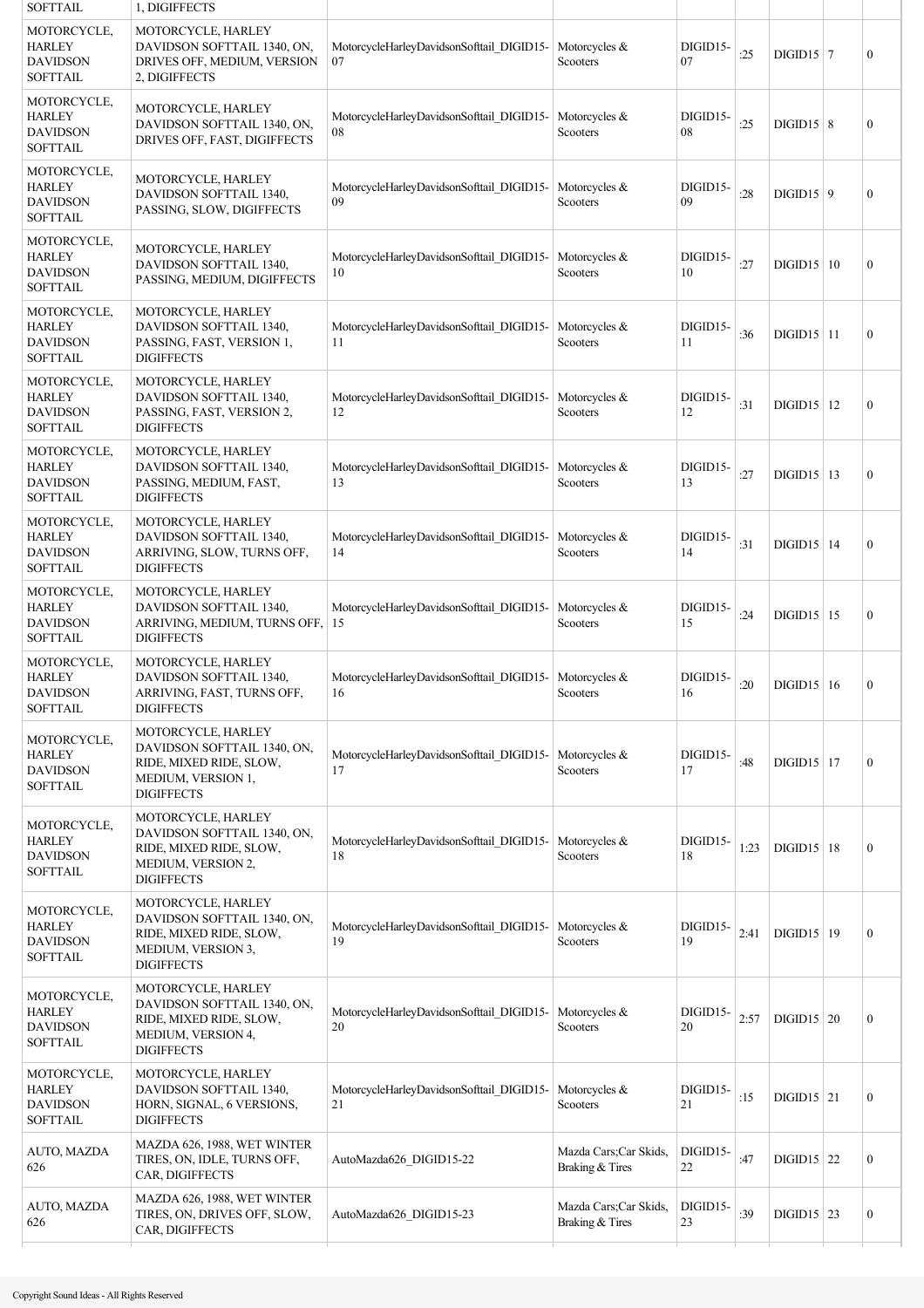| AUTO, MAZDA<br>626 | MAZDA 626, 1988, WET WINTER<br>TIRES, ON, DRIVES OFF,<br>MEDIUM, CAR, DIGIFFECTS                                  | AutoMazda626 DIGID15-24 | Mazda Cars; Car Skids,<br>Braking & Tires               | DIGID15-<br>24 | :29  | $DIGID15$ 24             | $\boldsymbol{0}$ |
|--------------------|-------------------------------------------------------------------------------------------------------------------|-------------------------|---------------------------------------------------------|----------------|------|--------------------------|------------------|
| AUTO, MAZDA<br>626 | MAZDA 626, 1988, WET WINTER<br>TIRES, ON, DRIVES OFF, FAST,<br>CAR, DIGIFFECTS                                    | AutoMazda626 DIGID15-25 | Mazda Cars; Car Skids,<br>Braking & Tires               | DIGID15-<br>25 | :32  | $DIGD15$ 25              | $\boldsymbol{0}$ |
| AUTO, MAZDA<br>626 | MAZDA 626, 1988, WET WINTER<br>TIRES, ON, DRIVES OFF, STOPS,<br>REVERSING, CAR, DIGIFFECTS                        | AutoMazda626 DIGID15-26 | Mazda Cars; Car Skids,<br>Braking & Tires               | DIGID15-<br>26 | :37  | $DIGID15$ 26             | $\boldsymbol{0}$ |
| AUTO, MAZDA<br>626 | MAZDA 626, 1988, WET WINTER<br>TIRES, PASSING, SLOW, CAR,<br><b>DIGIFFECTS</b>                                    | AutoMazda626 DIGID15-27 | Mazda Cars; Car Skids,<br>Braking & Tires;Car<br>Passes | DIGID15-<br>27 | :43  | $DIGID15$ 27             | $\boldsymbol{0}$ |
| AUTO, MAZDA<br>626 | MAZDA 626, 1988, WET WINTER<br>TIRES, PASSING, MEDIUM, CAR,<br><b>DIGIFFECTS</b>                                  | AutoMazda626 DIGID15-28 | Mazda Cars; Car Skids,<br>Braking & Tires;Car<br>Passes | DIGID15-<br>28 | :39  | $DIGID15$ 28             | $\boldsymbol{0}$ |
| AUTO, MAZDA<br>626 | MAZDA 626, 1988, WET WINTER<br>TIRES, PASSING, MEDIUM, FAST,<br>CAR, DIGIFFECTS                                   | AutoMazda626 DIGID15-29 | Mazda Cars; Car Skids,<br>Braking & Tires;Car<br>Passes | DIGID15-<br>29 | :34  | $DIGID15$ 29             | $\boldsymbol{0}$ |
| AUTO, MAZDA<br>626 | MAZDA 626, 1988, WET WINTER<br>TIRES, PASSING, FAST, CAR,<br><b>DIGIFFECTS</b>                                    | AutoMazda626 DIGID15-30 | Mazda Cars; Car Skids,<br>Braking & Tires;Car<br>Passes | DIGID15-<br>30 | :44  | $DIGID15$ 30             | $\boldsymbol{0}$ |
| AUTO, MAZDA<br>626 | MAZDA 626, 1988, WET WINTER<br>TIRES, PASSING, MEDIUM, FAST,<br>HORN SIGNAL, VERSION 1, CAR,<br><b>DIGIFFECTS</b> | AutoMazda626 DIGID15-31 | Mazda Cars; Car Skids,<br>Braking & Tires;Car<br>Passes | DIGID15-<br>31 | :31  | $DIGID15   31$           | $\boldsymbol{0}$ |
| AUTO, MAZDA<br>626 | MAZDA 626, 1988, WET WINTER<br>TIRES, PASSING, MEDIUM, FAST,<br>HORN SIGNAL, VERSION 2, CAR,<br><b>DIGIFFECTS</b> | AutoMazda626 DIGID15-32 | Mazda Cars; Car Skids,<br>Braking & Tires;Car<br>Passes | DIGID15-<br>32 | :40  | $DIGD15$ 32              | $\boldsymbol{0}$ |
| AUTO, MAZDA<br>626 | MAZDA 626, 1988, WET WINTER<br>TIRES, ARRIVING, SLOW, TURNS<br>OFF, CAR, DIGIFFECTS                               | AutoMazda626_DIGID15-33 | Mazda Cars; Car Skids,<br>Braking & Tires               | DIGID15-<br>33 | :32  | $DIGD15$ 33              | $\boldsymbol{0}$ |
| AUTO, MAZDA<br>626 | MAZDA 626, 1988, WET WINTER<br>TIRES, ARRIVING, MEDIUM,<br>TURNS OFF, VERSION 1, CAR,<br><b>DIGIFFECTS</b>        | AutoMazda626 DIGID15-34 | Mazda Cars; Car Skids,<br>Braking & Tires               | DIGID15-<br>34 | :32  | $DIGID15$ 34             | $\boldsymbol{0}$ |
| AUTO, MAZDA<br>626 | MAZDA 626, 1988, WET WINTER<br>TIRES, ARRIVING, MEDIUM,<br>TURNS OFF, VERSION 2, CAR,<br><b>DIGIFFECTS</b>        | AutoMazda626 DIGID15-35 | Mazda Cars; Car Skids,<br>Braking & Tires               | DIGID15-<br>35 | :27  | $DIGID15$ 35             | $\boldsymbol{0}$ |
| AUTO, MAZDA<br>626 | MAZDA 626, 1988, WET WINTER<br>TIRES, ARRIVING, MEDIUM,<br>TURNS OFF, VERSION 3, CAR,<br><b>DIGIFFECTS</b>        | AutoMazda626 DIGID15-36 | Mazda Cars; Car Skids,<br>Braking & Tires               | DIGID15-<br>36 | :35  | $\text{DIGID15}$ 36      | $\boldsymbol{0}$ |
| AUTO, MAZDA<br>626 | MAZDA 626, 1988, WET WINTER<br>TIRES, ON, RIDE, SLOW MIXED<br>DRIVING, VERSION 1, CAR,<br><b>DIGIFFECTS</b>       | AutoMazda626 DIGID15-37 | Mazda Cars; Car Skids,<br>Braking & Tires               | DIGID15-<br>37 | 2:40 | $DIGD15$ 37              | $\boldsymbol{0}$ |
| AUTO, MAZDA<br>626 | MAZDA 626, 1988, WET WINTER<br>TIRES, ON, RIDE, SLOW MIXED<br>DRIVING, VERSION 2, CAR,<br><b>DIGIFFECTS</b>       | AutoMazda626 DIGID15-38 | Mazda Cars; Car Skids,<br>Braking & Tires               | DIGID15-<br>38 | 3:14 | $\text{DIGID15}$ 38      | $\boldsymbol{0}$ |
| AUTO, MAZDA<br>626 | MAZDA 626, 1988, WET WINTER<br>TIRES, ON, RIDE, FAST MIXED<br>DRIVING, CAR, DIGIFFECTS                            | AutoMazda626 DIGID15-39 | Mazda Cars; Car Skids,<br>Braking & Tires               | DIGID15-<br>39 | 2:26 | $DIGD15$ 39              | $\boldsymbol{0}$ |
| AUTO, MAZDA<br>626 | MAZDA 626, 1988, WET WINTER<br>TIRES, ON, RIDE, FAST MIXED<br>DRIVING, OPEN WINDOW, CAR,<br><b>DIGIFFECTS</b>     | AutoMazda626 DIGID15-40 | Mazda Cars; Car Skids,<br>Braking & Tires               | DIGID15-<br>40 | 3:12 | $DIGID15$ 40             | $\boldsymbol{0}$ |
| AUTO, MAZDA<br>626 | MAZDA 626, 1988, DOORS,<br>FRONT, OPEN, CLOSE, 4<br>VERSIONS, CAR, DIGIFFECTS                                     | AutoMazda626 DIGID15-41 | Mazda Cars; Car Doors                                   | DIGID15-<br>41 | :20  | $\text{DIGID15} \mid 41$ | $\boldsymbol{0}$ |
| AUTO, MAZDA<br>626 | MAZDA 626, 1988, DOORS, BACK-<br>OPEN, CLOSE, 2 VERSIONS, CAR,<br><b>DIGIFFECTS</b>                               | AutoMazda626_DIGID15-42 | Mazda Cars; Car Doors                                   | DIGID15-<br>42 | :09  | $DIGD15$ 42              | $\boldsymbol{0}$ |
| AUTO, MAZDA<br>626 | MAZDA 626, 1988, HOOD, HOOK,<br>CLUTCH, OPEN, CAR,<br><b>DIGIFFECTS</b>                                           | AutoMazda626 DIGID15-43 | Mazda Cars; Car Hoods<br>& Trunks                       | DIGID15-<br>43 | :11  | $\text{DIGID15} \mid 43$ | $\boldsymbol{0}$ |
| AUTO, MAZDA<br>626 | MAZDA 626, 1988, HOOD, CLOSE,<br>SHUT, 3 VERSIONS, CAR,<br><b>DIGIFFECTS</b>                                      | AutoMazda626 DIGID15-44 | Mazda Cars; Car Hoods<br>& Trunks                       | DIGID15-<br>44 | :26  | $DIGD15$ 44              | $\boldsymbol{0}$ |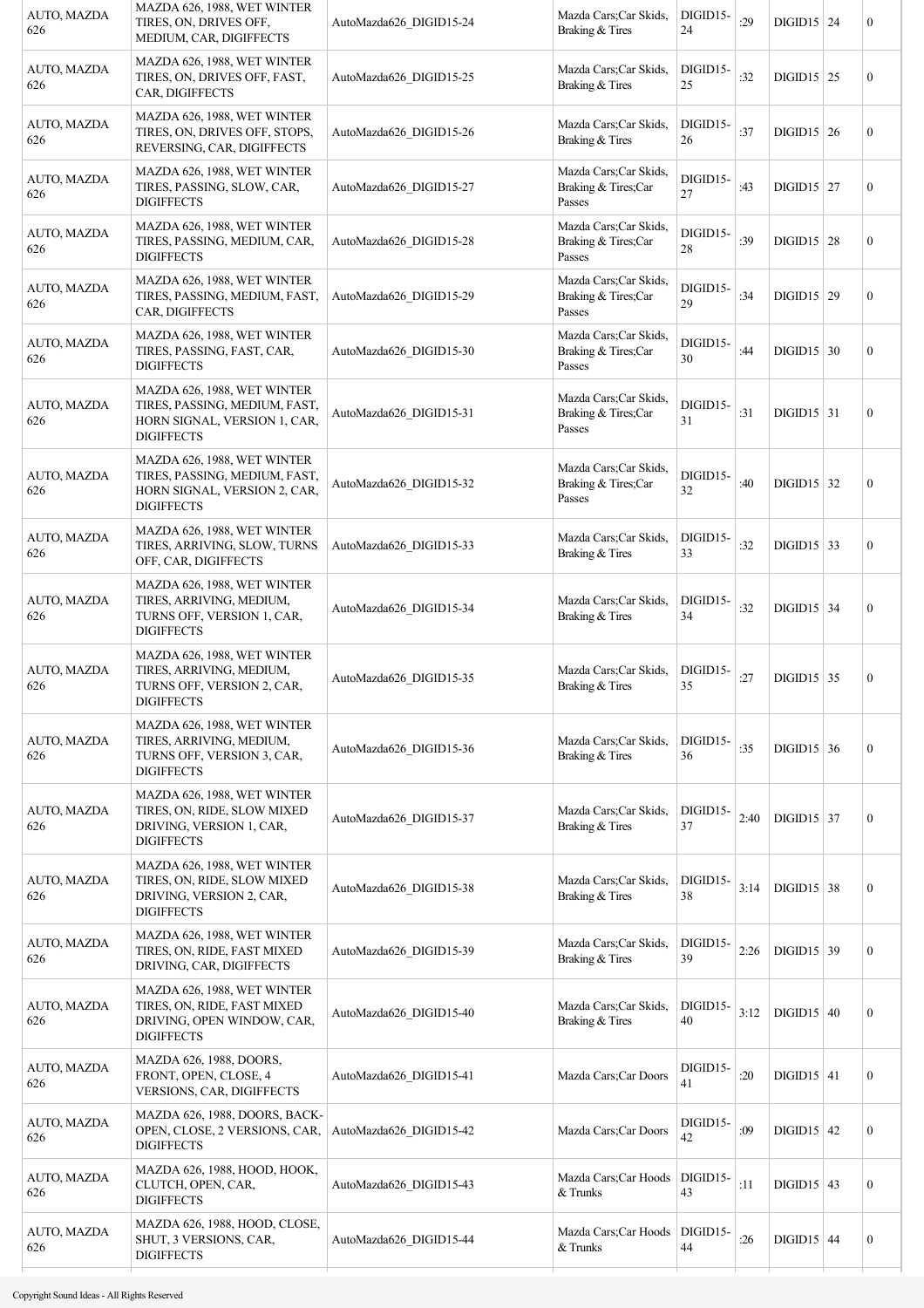| AUTO, MAZDA<br>626         | <b>MAZDA 626, 1988, TRUNK,</b><br>CLOSE, SHUT, 2 VERSIONS, CAR,<br><b>DIGIFFECTS</b>                       | AutoMazda626 DIGID15-45   | Mazda Cars;Car Hoods<br>& Trunks                                     | DIGID15-<br>45 | :13  | $DIGD15$ 45         | $\boldsymbol{0}$ |
|----------------------------|------------------------------------------------------------------------------------------------------------|---------------------------|----------------------------------------------------------------------|----------------|------|---------------------|------------------|
| AUTO, MAZDA<br>626         | MAZDA 626, 1988, WIPE WASHER,<br>4 VERSIONS, CAR, DIGIFFECTS                                               | AutoMazda626 DIGID15-46   | Mazda Cars; Windshield<br>Wipers                                     | DIGID15-<br>46 | 1:24 | $DIGD15 \mid 46$    | $\boldsymbol{0}$ |
| AUTO, MAZDA<br>626         | MAZDA 626, 1988, BLINKERS,<br>DIRECTION LIGHT, CAR,<br><b>DIGIFFECTS</b>                                   | AutoMazda626 DIGID15-47   | Mazda Cars;Car Turn<br><b>Signals</b>                                | DIGID15-<br>47 | :29  | $DIGD15$ 47         | $\boldsymbol{0}$ |
| AUTO, MAZDA<br>626         | MAZDA 626, 1988, HANDBRAKE,<br>PULLING, RELEASING, 3<br>VERSIONS, CAR, DIGIFFECTS                          | AutoMazda626 DIGID15-48   | Mazda Cars; Car Skids,<br>Braking & Tires                            | DIGID15-<br>48 | :17  | $DIGID15$ 48        | $\boldsymbol{0}$ |
| AUTO, MAZDA<br>626         | MAZDA 626, 1988, GEAR LEVER,<br>MOVING, CAR, DIGIFFECTS                                                    | AutoMazda626 DIGID15-49   | Mazda Cars;Car<br><b>Shifting Gears</b>                              | DIGID15-<br>49 | :13  | $DIGID15$ 49        | $\mathbf{0}$     |
| AUTO, MAZDA<br>626         | MAZDA 626, 1988, FAN, SLOW,<br>CAR, DIGIFFECTS                                                             | AutoMazda626 DIGID15-50   | Mazda Cars; Ventilation<br>Fans                                      | DIGID15-<br>50 | :38  | $DIGD15$ 50         | $\boldsymbol{0}$ |
| AUTO, MAZDA<br>626         | MAZDA 626, 1988, FAN, FAST,<br>CAR, DIGIFFECTS                                                             | AutoMazda626 DIGID15-51   | Mazda Cars; Ventilation<br>Fans                                      | DIGID15-<br>51 | :37  | $\text{DIGID15}$ 51 | $\boldsymbol{0}$ |
| AUTO, MAZDA<br>626         | MAZDA 626, 1988, HORN,<br>SIGNAL, EXTERIOR, 8 VERSIONS,<br>CAR, DIGIFFECTS                                 | AutoMazda626 DIGID15-52   | Mazda Cars;Car<br>Horns;Car Turn Signals                             | DIGID15-<br>52 | :10  | $DIGID15$ 52        | $\boldsymbol{0}$ |
| AUTO, MAZDA<br>626         | MAZDA 626, 1988, HORN,<br>SIGNAL, EXTERIOR, 8 VERSIONS,<br>CAR, DIGIFFECTS                                 | AutoMazda626 DIGID15-53   | Mazda Cars;Car<br>Horns;Car Turn Signals                             | DIGID15-<br>53 | :19  | $\text{DIGID15}$ 53 | $\boldsymbol{0}$ |
| AUTO, MAZDA<br>626         | MAZDA 626, 1988, HORN,<br>SIGNAL, EXTERIOR, DISTANT, 4<br>VERSIONS, CAR, DIGIFFECTS                        | AutoMazda626 DIGID15-54   | Mazda Cars;Car<br>Horns;Car Turn Signals                             | DIGID15-<br>54 | :12  | $DIGD15$ 54         | $\boldsymbol{0}$ |
| AUTO, MAZDA<br>626         | MAZDA 626, 1988, FILLING GAS,<br>INSIDE CAR, SEQUENCE, FUEL,<br>CAR, DIGIFFECTS                            | AutoMazda626 DIGID15-55   | Mazda Cars; Pouring<br>Liquid, Sloshing &<br>Flowing                 | DIGID15-<br>55 | :50  | $DIGID15$ 55        | $\boldsymbol{0}$ |
| TRUCK,<br><b>TRANSPORT</b> | BUS, TRANSPORT LORRY, BIG,<br>ON, IDLE, EXTERIOR, OFF, CAR,<br><b>DIGIFFECTS</b>                           | TruckTransport DIGID15-56 | Transport & Mack<br>Trucks;Car Mufflers &<br><b>Exhaust Systems</b>  | DIGID15-<br>56 | 1:14 | $DIGD15$ 56         | $\boldsymbol{0}$ |
| TRUCK,<br><b>TRANSPORT</b> | BUS, TRANSPORT LORRY, BIG,<br>ON, IDLE, INTERIOR, OFF, CAR,<br><b>DIGIFFECTS</b>                           | TruckTransport DIGID15-57 | Transport & Mack<br>Trucks: Car Mufflers &<br><b>Exhaust Systems</b> | DIGID15-<br>57 | 1:17 | $\text{DIGID15}$ 57 | $\boldsymbol{0}$ |
| TRUCK,<br><b>TRANSPORT</b> | BUS, TRANSPORT LORRY, BIG,<br>ON, DRIVES OFF, SLOW, CAR,<br><b>DIGIFFECTS</b>                              | TruckTransport DIGID15-58 | Transport & Mack<br>Trucks;Car Drive<br>Aways                        | DIGID15-<br>58 | :39  | $DIGD15$ 58         | $\boldsymbol{0}$ |
| TRUCK.<br><b>TRANSPORT</b> | BUS, TRANSPORT LORRY, BIG,<br>ON, DRIVES OFF, MEDIUM,<br>VERSION 1, CAR, DIGIFFECTS                        | TruckTransport DIGID15-59 | Transport & Mack<br>Trucks;Car Drive<br>Aways                        | DIGID15-<br>59 | 1:02 | $DIGD15$ 59         | $\boldsymbol{0}$ |
| TRUCK,<br><b>TRANSPORT</b> | BUS, TRANSPORT LORRY, BIG,<br>ON, DRIVES OFF, MEDIUM,<br><b>VERSION 2, CAR, DIGIFFECTS</b>                 | TruckTransport DIGID15-60 | Transport & Mack<br>Trucks: Car Drive<br>Aways                       | DIGID15-<br>60 | :51  | $DIGD15$ 60         | $\boldsymbol{0}$ |
| TRUCK,<br><b>TRANSPORT</b> | BUS, TRANSPORT LORRY, BIG,<br>PASSING, SLOW, CAR,<br><b>DIGIFFECTS</b>                                     | TruckTransport_DIGID15-61 | Transport & Mack<br>Trucks;Car Passes                                | DIGID15-<br>61 | :56  | $DIGD15$ 61         | $\boldsymbol{0}$ |
| TRUCK,<br><b>TRANSPORT</b> | BUS, TRANSPORT LORRY, BIG,<br>PASSING, MEDIUM, CAR,<br><b>DIGIFFECTS</b>                                   | TruckTransport DIGID15-62 | Transport & Mack<br>Trucks;Car Passes                                | DIGID15-<br>62 | :40  | $DIGD15$ 62         | $\boldsymbol{0}$ |
| TRUCK,<br><b>TRANSPORT</b> | BUS, TRANSPORT LORRY, BIG,<br>PASSING, FAST, CAR,<br><b>DIGIFFECTS</b>                                     | TruckTransport_DIGID15-63 | Transport & Mack<br>Trucks;Car Passes                                | DIGID15-<br>63 | :55  | $\text{DIGID15}$ 63 | $\boldsymbol{0}$ |
| TRUCK,<br><b>TRANSPORT</b> | BUS, TRANSPORT LORRY, BIG,<br>ARRIVING, SLOW, TURNS OFF,<br>VERSION 1, CAR, DIGIFFECTS                     | TruckTransport DIGID15-64 | Transport & Mack<br>Trucks;Car Passes                                | DIGID15-<br>64 | :22  | $DIGID15$ 64        | $\boldsymbol{0}$ |
| TRUCK,<br><b>TRANSPORT</b> | BUS, TRANSPORT LORRY, BIG,<br>ARRIVING, SLOW, TURNS OFF,<br><b>VERSION 2, CAR, DIGIFFECTS</b>              | TruckTransport DIGID15-65 | Transport & Mack<br>Trucks;Car Passes                                | DIGID15-<br>65 | :30  | $DIGD15$ 65         | $\boldsymbol{0}$ |
| TRUCK,<br><b>TRANSPORT</b> | BUS, TRANSPORT LORRY, BIG,<br>ARRIVING, MEDIUM, TURNS OFF,<br>CAR, DIGIFFECTS                              | TruckTransport DIGID15-66 | Transport & Mack<br>Trucks;Car Passes                                | DIGID15-<br>66 | :30  | $DIGID15$ 66        | $\boldsymbol{0}$ |
| TRUCK,<br>TRANSPORT        | BUS, TRANSPORT LORRY, BIG,<br>ON, RIDE, MIXED DRIVING,<br>TURNS OFF, VERSIONS 1, CAR,<br><b>DIGIFFECTS</b> | TruckTransport DIGID15-67 | Transport & Mack<br>Trucks;Car Mufflers &<br><b>Exhaust Systems</b>  | DIGID15-<br>67 | 2:26 | $DIGID15$ 67        | $\boldsymbol{0}$ |
| TRUCK,<br><b>TRANSPORT</b> | BUS, TRANSPORT LORRY, BIG,<br>ON, RIDE, MIXED DRIVING,<br>TURNS OFF, VERSIONS 2, CAR,<br><b>DIGIFFECTS</b> | TruckTransport DIGID15-68 | Transport & Mack<br>Trucks;Car Mufflers &<br><b>Exhaust Systems</b>  | DIGID15-<br>68 | 4:18 | $DIGID15$ 68        | $\boldsymbol{0}$ |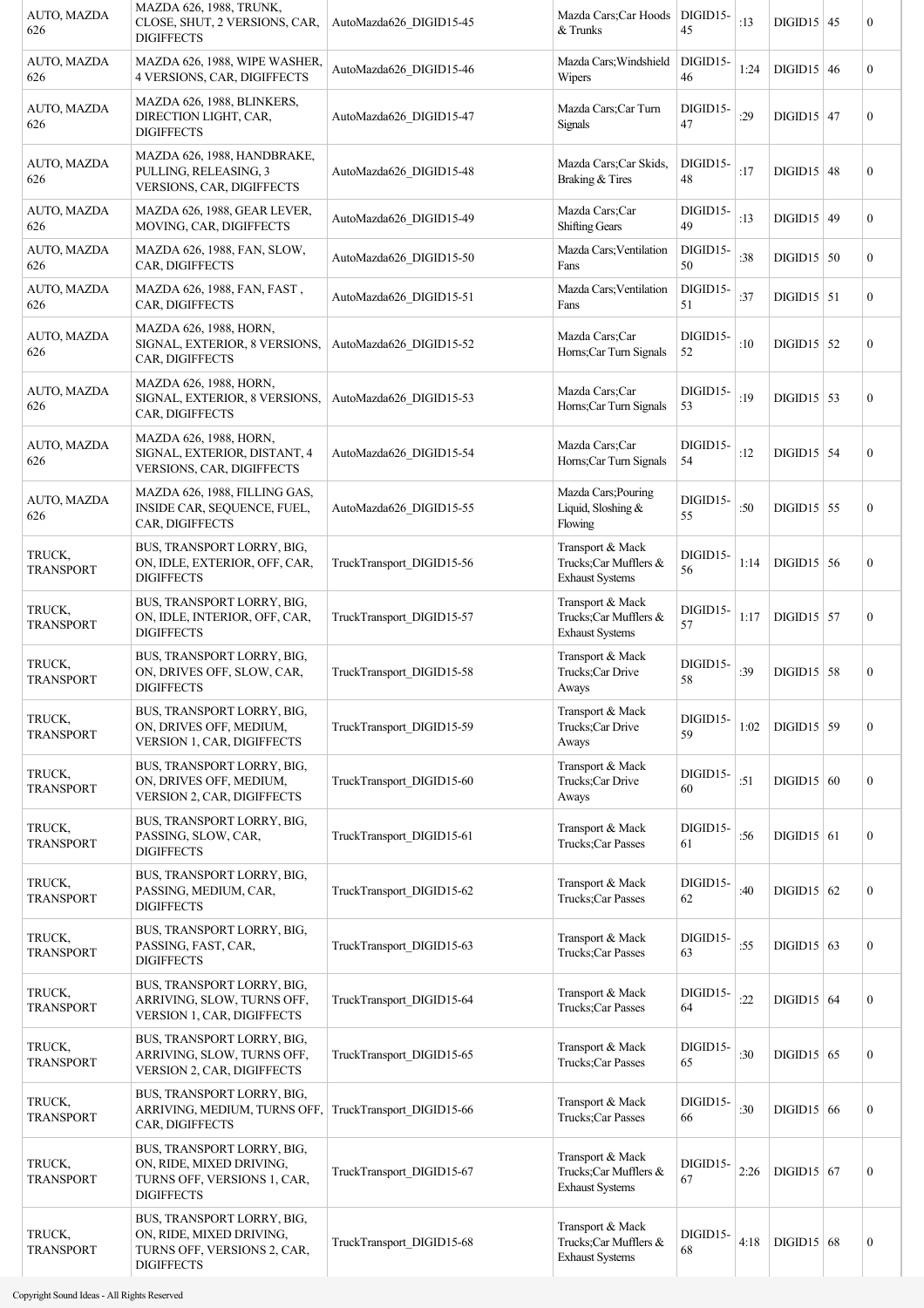| TRUCK,<br><b>TRANSPORT</b>    | BUS, TRANSPORT LORRY, BIG,<br>ON, DRIVES OFF, STOPS,<br>REVERSING, CAR, DIGIFFECTS                              | TruckTransport_DIGID15-69   | Transport & Mack<br>Trucks: Car Drive<br>Aways              | DIGID15-<br>69 | 1:56 | $DIGD15$ 69                | $\boldsymbol{0}$ |
|-------------------------------|-----------------------------------------------------------------------------------------------------------------|-----------------------------|-------------------------------------------------------------|----------------|------|----------------------------|------------------|
| TRUCK,<br><b>TRANSPORT</b>    | BUS, TRANSPORT LORRY, BIG,<br>DOORS, DRIVERS, INTERIOR,<br>OPEN, CLOSE, 2 VERSIONS, CAR,<br><b>DIGIFFECTS</b>   | TruckTransport DIGID15-70   | Transport & Mack<br>Trucks:Car Doors                        | DIGID15-<br>70 | :12  | $DIGD15$ 70                | $\boldsymbol{0}$ |
| TRUCK,<br><b>TRANSPORT</b>    | BUS, TRANSPORT LORRY, BIG,<br>DOORS, DRIVERS, EXTERIOR,<br>OPEN, CLOSE, 2 VERSIONS, CAR,<br><b>DIGIFFECTS</b>   | TruckTransport DIGID15-71   | Transport & Mack<br>Trucks;Car Doors                        | DIGID15-<br>71 | :11  | $DIGID15$ 71               | $\mathbf{0}$     |
| TRUCK,<br>TRANSPORT           | BUS, TRANSPORT LORRY, BIG,<br>DOORS, PASSENGER, INTERIOR,<br>OPEN, CLOSE, 2 VERSIONS, CAR,<br><b>DIGIFFECTS</b> | TruckTransport DIGID15-72   | Transport & Mack<br>Trucks;Car Doors                        | DIGID15-<br>72 | :19  | $\text{DIGID15}$ 72        | $\boldsymbol{0}$ |
| TRUCK,<br>TRANSPORT           | BUS, TRANSPORT LORRY, BIG,<br>DOORS, PASSENGER, EXTERIOR,<br>OPEN, CLOSE, 2 VERSIONS, CAR,<br><b>DIGIFFECTS</b> | TruckTransport DIGID15-73   | Transport & Mack<br>Trucks;Car Doors                        | DIGID15-<br>73 | :17  | $\text{DIGID15}$ 73        | $\boldsymbol{0}$ |
| TRUCK,<br><b>TRANSPORT</b>    | BUS, TRANSPORT LORRY, BIG,<br>BLINKER, DIRECTION LIGHT, 3<br>VERSIONS, CAR, DIGIFFECTS                          | TruckTransport_DIGID15-74   | Transport & Mack<br>Trucks;Car Turn Signals                 | DIGID15-<br>74 | :25  | $DIGD15$ 74                | $\boldsymbol{0}$ |
| TRUCK,<br><b>TRANSPORT</b>    | BUS, TRANSPORT LORRY, BIG,<br>WIPE WASHER, CAR, DIGIFFECTS                                                      | TruckTransport DIGID15-75   | Transport & Mack<br>Trucks; Windshield<br>Wipers            | DIGID15-<br>75 | :16  | $DIGID15$ 75               | $\boldsymbol{0}$ |
| TRUCK,<br><b>TRANSPORT</b>    | BUS, TRANSPORT LORRY, BIG,<br>DRIVERS SEAT, ADJUSTING, CAR,<br><b>DIGIFFECTS</b>                                | TruckTransport_DIGID15-76   | Transport & Mack<br>Trucks; Car Seats &<br>Seat Adjustments | DIGID15-<br>76 | :16  | $DIGD15$ 76                | $\boldsymbol{0}$ |
| TRUCK,<br><b>TRANSPORT</b>    | BUS, TRANSPORT LORRY, BIG,<br>FAN, CAR, DIGIFFECTS                                                              | TruckTransport_DIGID15-77   | Transport & Mack<br>Trucks; Ventilation Fans                | DIGID15-<br>77 | :20  | $\text{DIGID15}$ 77        | $\boldsymbol{0}$ |
| TRUCK,<br><b>TRANSPORT</b>    | BUS, TRANSPORT LORRY, BIG,<br>FAN, HEAVY, CAR, DIGIFFECTS                                                       | TruckTransport_DIGID15-78   | Transport & Mack<br>Trucks; Ventilation Fans                | DIGID15-<br>78 | :29  | $DIGD15$ 78                | $\boldsymbol{0}$ |
| TRUCK,<br><b>TRANSPORT</b>    | BUS, TRANSPORT LORRY, BIG,<br>HYDRAULIC BRAKES, AIR<br>PRESSURE, INTERIOR- CAR,<br><b>DIGIFFECTS</b>            | TruckTransport DIGID15-79   | Transport & Mack<br>Trucks; Car Skids,<br>Braking & Tires   | DIGID15-<br>79 | :15  | $DIGID15$ 79               | $\boldsymbol{0}$ |
| TRUCK,<br><b>TRANSPORT</b>    | BUS, TRANSPORT LORRY, BIG,<br><b>HYDRAULIC BRAKES, AIR</b><br>PRESSURE, CLOSE, VERSION 1,<br>CAR, DIGIFFECTS    | TruckTransport DIGID15-80   | Transport & Mack<br>Trucks: Car Skids,<br>Braking & Tires   | DIGID15-<br>80 | :40  | $DIGID15$ 80               | $\boldsymbol{0}$ |
| TRUCK.<br><b>TRANSPORT</b>    | BUS, TRANSPORT LORRY, BIG,<br><b>HYDRAULIC BRAKES, AIR</b><br>PRESSURE, CLOSE, VERSION 2,<br>CAR, DIGIFFECTS    | TruckTransport DIGID15-81   | Transport & Mack<br>Trucks: Car Skids.<br>Braking & Tires   | DIGID15-<br>81 | :16  | $\overline{D}$ IGID15   81 | $\boldsymbol{0}$ |
| TRUCK,<br><b>TRANSPORT</b>    | BUS, TRANSPORT LORRY, BIG,<br>HORN, SIGNAL, INTERNAL, 4<br>VERSIONS, CAR, DIGIFFECTS                            | TruckTransport DIGID15-82   | Transport & Mack<br>Trucks;Car Horns                        | DIGID15-<br>82 | :15  | $DIGID15$ 82               | $\boldsymbol{0}$ |
| TRUCK.<br><b>TRANSPORT</b>    | BUS, TRANSPORT LORRY, BIG,<br>HORN, SIGNAL, EXTERIOR, 5<br>VERSIONS, CAR, DIGIFFECTS                            | TruckTransport_DIGID15-83   | Transport & Mack<br>Trucks;Car Horns                        | DIGID15-<br>83 | :16  | $DIGD15 \mid 83$           | $\boldsymbol{0}$ |
| MOTORCYCLE,<br>HOT ROD        | MOTORCYCLE, HOT ROD, RACE,<br>START, VERSION 1, DIGIFFECTS                                                      | MotorcycleHotRod DIGID16-01 | Motorcycles &<br>Scooters                                   | DIGID16-<br>01 | :17  | $DIGID16$   1              | $\mathbf{0}$     |
| MOTORCYCLE,<br>HOT ROD        | MOTORCYCLE, HOT ROD, RACE,<br>START, VERSION 2, DIGIFFECTS                                                      | MotorcycleHotRod_DIGID16-02 | Motorcycles &<br>Scooters                                   | DIGID16-<br>02 | :15  | $DIGID16$   2              | $\mathbf{0}$     |
| MOTORCYCLE,<br>HOT ROD        | MOTORCYCLE, HOT ROD, RACE,<br>START, VERSION 3, DIGIFFECTS                                                      | MotorcycleHotRod_DIGID16-03 | Motorcycles &<br>Scooters                                   | DIGID16-<br>03 | :27  | $\text{DIGID16}$ 3         | $\mathbf{0}$     |
| MOTORCYCLE,<br>HOT ROD        | MOTORCYCLE, HOT ROD, RACE,<br>START, VERSION 4, DIGIFFECTS                                                      | MotorcycleHotRod DIGID16-04 | Motorcycles &<br>Scooters                                   | DIGID16-<br>04 | :24  | $DIGID16$ 4                | $\boldsymbol{0}$ |
| MOTORCYCLE,<br>HOT ROD        | MOTORCYCLE, HOT ROD, RACE,<br>START, VERSION 5, DIGIFFECTS                                                      | MotorcycleHotRod DIGID16-05 | Motorcycles &<br>Scooters                                   | DIGID16-<br>05 | :12  | $DIGID16$ 5                | $\mathbf{0}$     |
| MOTORCYCLE,<br><b>HOT ROD</b> | MOTORCYCLE, HOT ROD, RACE,<br>START, PASSING, DIGIFFECTS                                                        | MotorcycleHotRod DIGID16-06 | Motorcycles &<br>Scooters                                   | DIGID16-<br>06 | :15  | $DIGID16$ 6                | $\mathbf{0}$     |
| MOTORCYCLE,<br>HOT ROD        | MOTORCYCLE, HOT ROD, RACE,<br>2 BIKES PASSING, VERSION 1,<br><b>DIGIFFECTS</b>                                  | MotorcycleHotRod DIGID16-07 | Motorcycles &<br>Scooters                                   | DIGID16-<br>07 | :21  | $DIGID16$   7              | $\boldsymbol{0}$ |
| MOTORCYCLE,<br>HOT ROD        | MOTORCYCLE, HOT ROD, RACE,<br>2 BIKES PASSING, VERSION 2,<br><b>DIGIFFECTS</b>                                  | MotorcycleHotRod DIGID16-08 | Motorcycles &<br>Scooters                                   | DIGID16-<br>08 | :14  | $DIGID16 \mid 8$           | $\boldsymbol{0}$ |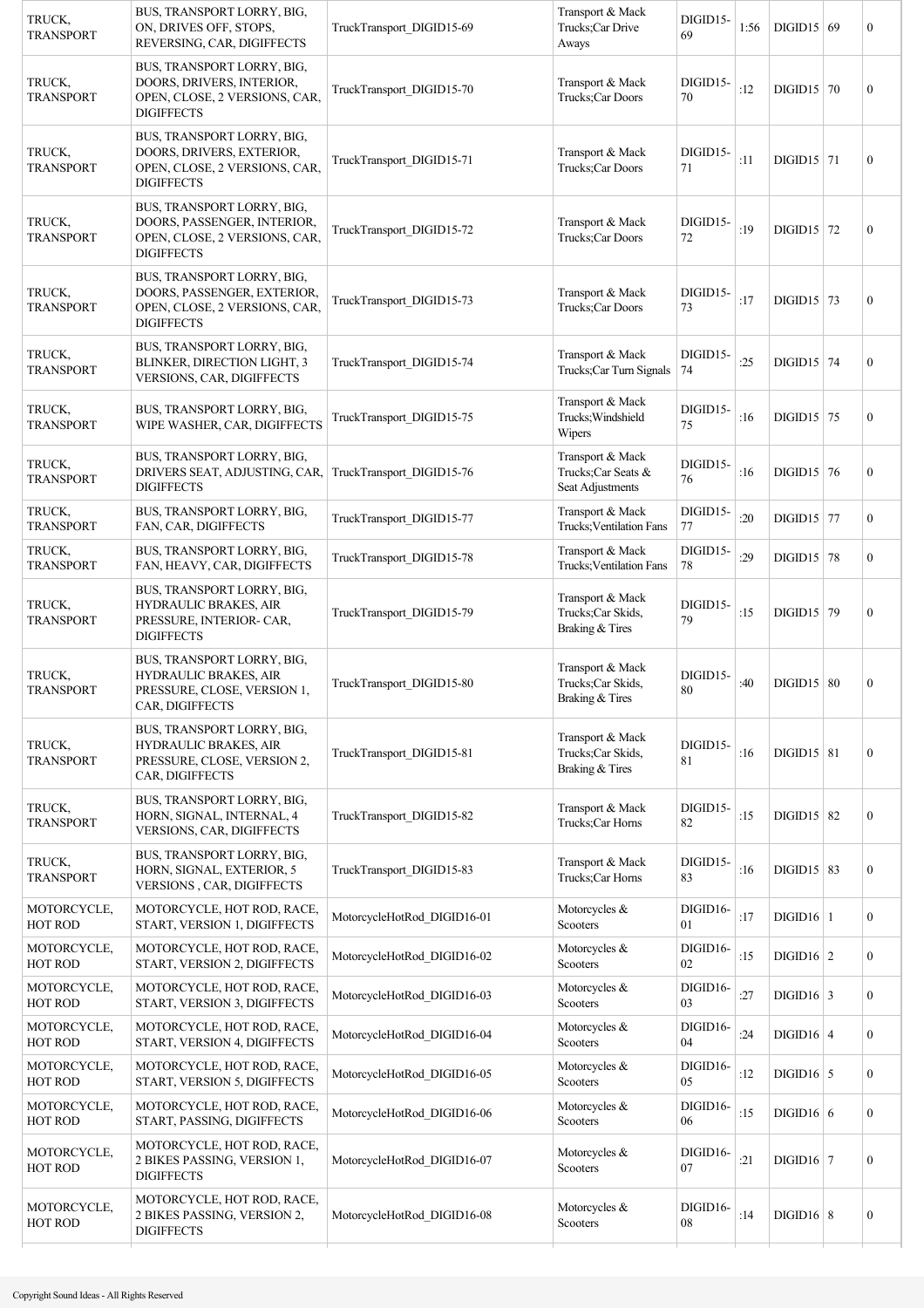| MOTORCYCLE,<br>HOT ROD        | MOTORCYCLE, HOT ROD, RACE,<br>2 BIKES PASSING, VERSION 3,<br><b>DIGIFFECTS</b>  | MotorcycleHotRod DIGID16-09 | Motorcycles &<br>Scooters                                       | DIGID16-<br>09     | :15  | DIGID16   9    | $\mathbf{0}$     |
|-------------------------------|---------------------------------------------------------------------------------|-----------------------------|-----------------------------------------------------------------|--------------------|------|----------------|------------------|
| MOTORCYCLE,<br><b>HOT ROD</b> | MOTORCYCLE, HOT ROD, RACE,<br>2 BIKES PASSING, VERSION 4,<br><b>DIGIFFECTS</b>  | MotorcycleHotRod DIGID16-10 | Motorcycles $\&$<br>Scooters                                    | DIGID16-<br>10     | :14  | $DIGID16$   10 | $\boldsymbol{0}$ |
| MOTORCYCLE,<br>HOT ROD        | MOTORCYCLE, HOT ROD, RACE,<br>2 BIKES PASSING, VERSION 5,<br><b>DIGIFFECTS</b>  | MotorcycleHotRod DIGID16-11 | Motorcycles &<br>Scooters                                       | DIGID16-<br>11     | :16  | $DIGID16$   11 | $\boldsymbol{0}$ |
| MOTORCYCLE,<br>HOT ROD        | MOTORCYCLE, HOT ROD, RACE,<br>2 BIKES PASSING, VERSION 6,<br><b>DIGIFFECTS</b>  | MotorcycleHotRod DIGID16-12 | Motorcycles $&$<br>Scooters                                     | DIGID16-<br>12     | :14  | $DIGID16$   12 | $\boldsymbol{0}$ |
| MOTORCYCLE,<br><b>HOT ROD</b> | MOTORCYCLE, HOT ROD, RACE,<br>2 BIKES PASSING, VERSION 7,<br><b>DIGIFFECTS</b>  | MotorcycleHotRod DIGID16-13 | Motorcycles &<br>Scooters                                       | DIGID16-<br>13     | :16  | $DIGID16$   13 | $\overline{0}$   |
| MOTORCYCLE,<br><b>HOT ROD</b> | MOTORCYCLE, HOT ROD, RACE,<br>2 BIKES PASSING, VERSION 8,<br><b>DIGIFFECTS</b>  | MotorcycleHotRod DIGID16-14 | Motorcycles $\&$<br>Scooters                                    | DIGID16-<br>14     | :12  | $DIGID16$   14 | $\overline{0}$   |
| MOTORCYCLE,<br>HOT ROD        | MOTORCYCLE, HOT ROD, RACE,<br>2 BIKES PASSING, VERSION 9,<br><b>DIGIFFECTS</b>  | MotorcycleHotRod DIGID16-15 | Motorcycles &<br>Scooters                                       | DIGID16-<br>15     | :18  | $DIGID16$   15 | $\overline{0}$   |
| MOTORCYCLE,<br><b>HOT ROD</b> | MOTORCYCLE, HOT ROD, RACE,<br>2 BIKES PASSING, VERSION 10,<br><b>DIGIFFECTS</b> | MotorcycleHotRod DIGID16-16 | Motorcycles &<br>Scooters                                       | DIGID16-<br>16     | :21  | $DIGID16$   16 | $\overline{0}$   |
| MOTORCYCLE,<br><b>HOT ROD</b> | MOTORCYCLE, HOT ROD, RACE,<br>2 BIKES PASSING, VERSION 11,<br><b>DIGIFFECTS</b> | MotorcycleHotRod DIGID16-17 | Motorcycles $&$<br>Scooters                                     | DIGID16-<br>17     | :16  | $DIGID16$   17 | $\boldsymbol{0}$ |
| MOTORCYCLE,<br><b>HOT ROD</b> | MOTORCYCLE, HOT ROD, RACE,<br>2 BIKES PASSING, VERSION 12,<br><b>DIGIFFECTS</b> | MotorcycleHotRod DIGID16-18 | Motorcycles &<br>Scooters                                       | DIGID16-<br>18     | :23  | $DIGID16$   18 | $\overline{0}$   |
| MOTORCYCLE,<br>HOT ROD        | MOTORCYCLE, HOT ROD, RACE,<br>2 BIKES PASSING, VERSION 13,<br><b>DIGIFFECTS</b> | MotorcycleHotRod DIGID16-19 | Motorcycles &<br>Scooters                                       | DIGID16-<br>19     | :20  | DIGID16 19     | $\overline{0}$   |
| MOTORCYCLE,<br>HOT ROD        | MOTORCYCLE, HOT ROD, RACE,<br>2 BIKES PASSING, VERSION 14,<br><b>DIGIFFECTS</b> | MotorcycleHotRod DIGID16-20 | Motorcycles &<br>Scooters                                       | DIGID16-<br>20     | :11  | $DIGID16$ 20   | $\overline{0}$   |
| AUTO,<br><b>LAMBORGHINI</b>   | LAMBORGHINI, DOOR, OPEN,<br>CLOSE, CAR, 2 VERSIONS,<br><b>DIGIFFECTS</b>        | AutoLamborghini DIGID16-21  | Other European<br>Cars;Car Doors                                | DIGID16-<br>21     | :07  | $DIGID16$ 21   | $\boldsymbol{0}$ |
| AUTO,<br><b>LAMBORGHINI</b>   | LAMBORGHINI, START, CAR,<br>REVVING, DIGIFFECTS                                 | AutoLamborghini DIGID16-22  | Other European<br>Cars;Car Mufflers &<br><b>Exhaust Systems</b> | DIGID16-<br>$22\,$ | :15  | $DIGID16$ 22   | $\overline{0}$   |
| AUTO,<br><b>LAMBORGHINI</b>   | LAMBORGHINI, REVVING, CAR, 2<br><b>VERSIONS, DIGIFFECTS</b>                     | AutoLamborghini_DIGID16-23  | Other European<br>Cars;Car Mufflers &<br><b>Exhaust Systems</b> | DIGID16-<br>23     | :56  | $DIGID16$ 23   | $\boldsymbol{0}$ |
| AUTO,<br><b>LAMBORGHINI</b>   | LAMBORGHINI, IDLE, DRIVES<br>OFF, CAR, DIGIFFECTS                               | AutoLamborghini DIGID16-24  | Other European<br>Cars;Car Drive Aways                          | DIGID16-<br>24     | :37  | $DIGID16$ 24   | $\boldsymbol{0}$ |
| AUTO,<br><b>LAMBORGHINI</b>   | LAMBORGHINI, DRIVES OFF,<br>CAR, DIGIFFECTS                                     | AutoLamborghini_DIGID16-25  | Other European<br>Cars;Car Drive Aways                          | DIGID16-<br>25     | :25  | $DIGID16$ 25   | $\boldsymbol{0}$ |
| AUTO,<br><b>LAMBORGHINI</b>   | LAMBORGHINI, PASSING, CAR, 2<br><b>VERSIONS, DIGIFFECTS</b>                     | AutoLamborghini_DIGID16-26  | Other European<br>Cars;Car Passes                               | DIGID16-<br>26     | :24  | $DIGID16$ 26   | $\boldsymbol{0}$ |
| AUTO,<br><b>LAMBORGHINI</b>   | LAMBORGHINI, ARRIVES, CAR,<br><b>DIGIFFECTS</b>                                 | AutoLamborghini DIGID16-27  | Other European<br>Cars;Car Passes                               | DIGID16-<br>27     | :20  | $DIGID16$ 27   | $\boldsymbol{0}$ |
| AUTO,<br>LAMBORGHINI          | LAMBORGHINI, RIDE, CAR,<br>VERSION 1, DIGIFFECTS                                | AutoLamborghini DIGID16-28  | Other European<br>Cars;Car Mufflers &<br><b>Exhaust Systems</b> | DIGID16-<br>28     | :53  | $DIGID16$ 28   | $\boldsymbol{0}$ |
| AUTO,<br><b>LAMBORGHINI</b>   | LAMBORGHINI, RIDE, CAR,<br><b>VERSION 1, DIGIFFECTS</b>                         | AutoLamborghini DIGID16-29  | Other European<br>Cars;Car Mufflers &<br><b>Exhaust Systems</b> | DIGID16-<br>29     | :49  | $DIGID16$ 29   | $\boldsymbol{0}$ |
| AUTO,<br><b>LAMBORGHINI</b>   | LAMBORGHINI, DRIVES OFF,<br>SIRENS IN BACKGROUND, CAR,<br><b>DIGIFFECTS</b>     | AutoLamborghini_DIGID16-30  | Other European<br>Cars;Car Drive Aways                          | DIGID16-<br>30     | :35  | $DIGID16$ 30   | $\boldsymbol{0}$ |
| AUTO, FERRARI                 | FERRARI, DOOR, CLOSE, CAR, 3<br><b>VERSIONS, DIGIFFECTS</b>                     | AutoFerrari DIGID16-31      | Ferrari Cars;Car Doors                                          | DIGID16-<br>31     | :07  | $DIGID16$ 31   | $\boldsymbol{0}$ |
| AUTO, FERRARI                 | FERRARI, START, CAR, REVYING,<br><b>DIGIFFECTS</b>                              | AutoFerrari DIGID16-32      | Ferrari Cars;Car<br>Mufflers & Exhaust<br>Systems               | DIGID16-<br>32     | :31  | $DIGID16$ 32   | $\boldsymbol{0}$ |
| AUTO, FERRARI                 | FERRARI, RIDE, CAR, VERSION 1,<br><b>DIGIFFECTS</b>                             | AutoFerrari DIGID16-33      | Ferrari Cars                                                    | DIGID16-<br>33     | 1:00 | $DIGID16$ 33   | $\boldsymbol{0}$ |
|                               |                                                                                 |                             |                                                                 |                    |      |                |                  |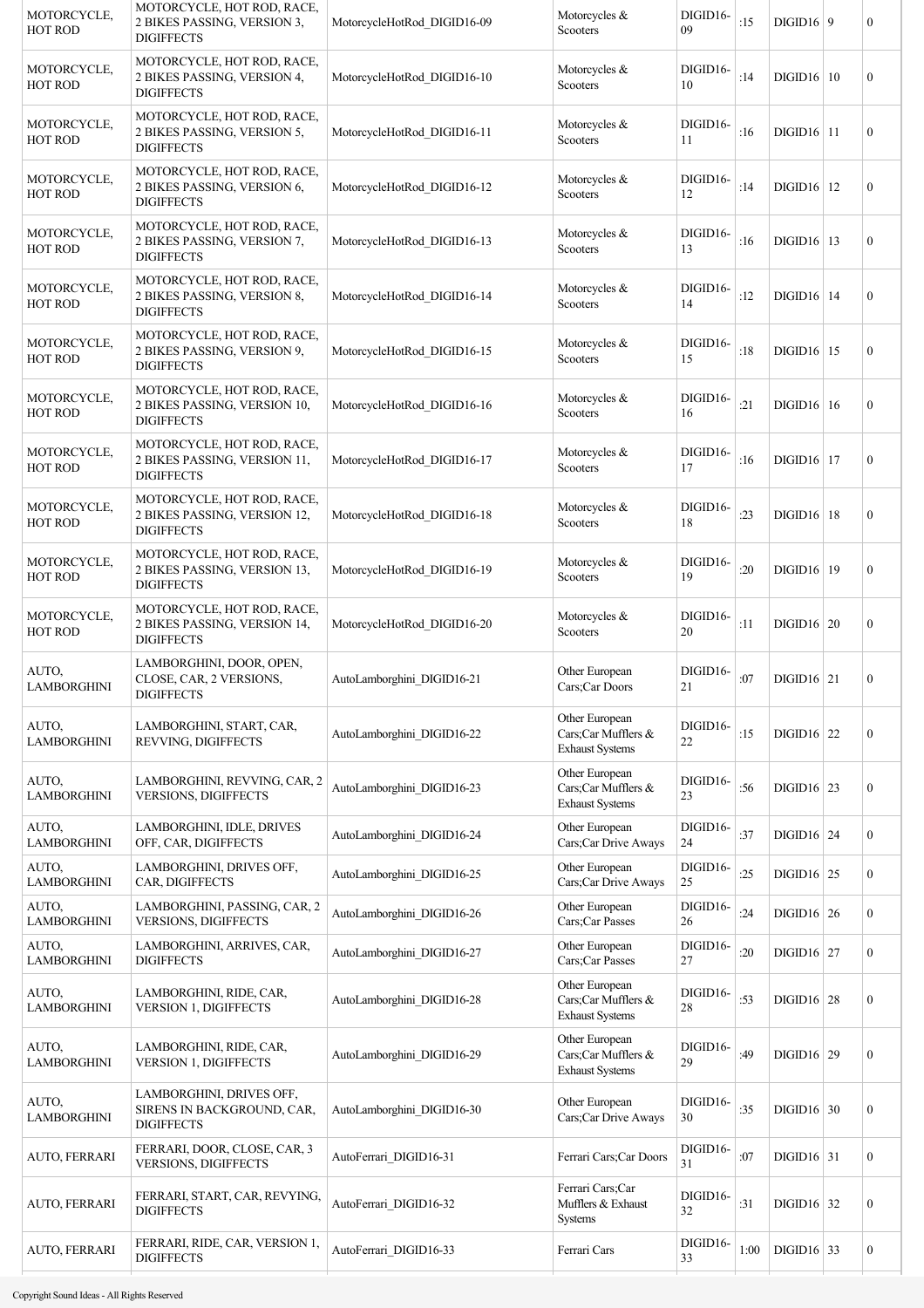| AUTO, FERRARI              | FERRARI, RIDE, CAR, VERSION 2,<br><b>DIGIFFECTS</b>                            | AutoFerrari_DIGID16-34    | Ferrari Cars                                                                  | DIGID16-<br>34 | :58  | $DIGID16$ 34 | $\boldsymbol{0}$ |
|----------------------------|--------------------------------------------------------------------------------|---------------------------|-------------------------------------------------------------------------------|----------------|------|--------------|------------------|
| AUTO, FERRARI              | FERRARI, RIDE, CAR CHASE,<br>CAR, 2 COMPETE, DIGIFFECTS                        | AutoFerrari DIGID16-35    | Ferrari Cars;Car Races                                                        | DIGID16-<br>35 | :19  | $DIGID16$ 35 | $\mathbf{0}$     |
| AUTO, FERRARI              | FERRARI, LAMBORGHINI, RIDE,<br>CAR CHASE, CAR, VERSION 1,<br><b>DIGIFFECTS</b> | AutoFerrari DIGID16-36    | Ferrari Cars;Car Races                                                        | DIGID16-<br>36 | :20  | $DIGID16$ 36 | $\boldsymbol{0}$ |
| <b>AUTO, FERRARI</b>       | FERRARI, LAMBORGHINI, RIDE,<br>CAR CHASE, CAR, VERSION 2,<br><b>DIGIFFECTS</b> | AutoFerrari DIGID16-37    | Ferrari Cars;Car Races                                                        | DIGID16-<br>37 | :22  | $DIGID16$ 37 | $\boldsymbol{0}$ |
| <b>HELICOPTER</b>          | HELICOPTER, LIFT OFF, CLOSE,<br><b>AWAY, DIGIFFECTS</b>                        | Helicopter DIGID16-38     | Helicopters                                                                   | DIGID16-<br>38 | 1:34 | $DIGID16$ 38 | $\boldsymbol{0}$ |
| <b>HELICOPTER</b>          | HELICOPTER, ARRIVES,<br>HOOVERS, AWAY, VERSION 1,<br><b>DIGIFFECTS</b>         | Helicopter DIGID16-39     | Helicopters                                                                   | DIGID16-<br>39 | :48  | $DIGID16$ 39 | $\boldsymbol{0}$ |
| <b>HELICOPTER</b>          | HELICOPTER, ARRIVES,<br>HOOVERS, AWAY, VERSION 2,<br><b>DIGIFFECTS</b>         | Helicopter DIGID16-40     | Helicopters                                                                   | DIGID16-<br>40 | 1:20 | $DIGID16$ 40 | $\boldsymbol{0}$ |
| <b>HELICOPTER</b>          | HELICOPTER, ARRIVES,<br>HOOVERS, AWAY, VERSION 3,<br><b>DIGIFFECTS</b>         | Helicopter DIGID16-41     | Helicopters                                                                   | DIGID16-<br>41 | 1:34 | $DIGID16$ 41 | $\boldsymbol{0}$ |
| <b>HELICOPTER</b>          | HELICOPTER, ARRIVES,<br>HOOVERS, AWAY, VERSION 4,<br><b>DIGIFFECTS</b>         | Helicopter DIGID16-42     | Helicopters                                                                   | DIGID16-<br>42 | 1:24 | $DIGID16$ 42 | $\boldsymbol{0}$ |
| <b>HELICOPTER</b>          | HELICOPTER, ARRIVES,<br>HOOVERS, AWAY, VERSION 5,<br><b>DIGIFFECTS</b>         | Helicopter DIGID16-43     | Helicopters                                                                   | DIGID16-<br>43 | 2:38 | $DIGID16$ 43 | $\boldsymbol{0}$ |
| <b>HELICOPTER</b>          | HELICOPTER, PASSING, CLOSE,<br><b>VERSION 1, DIGIFFECTS</b>                    | Helicopter_DIGID16-44     | Helicopters                                                                   | DIGID16-<br>44 | :34  | $DIGID16$ 44 | $\boldsymbol{0}$ |
| <b>HELICOPTER</b>          | HELICOPTER, PASSING, CLOSE,<br><b>VERSION 2, DIGIFFECTS</b>                    | Helicopter DIGID16-45     | Helicopters                                                                   | DIGID16-<br>45 | :42  | $DIGID16$ 45 | $\boldsymbol{0}$ |
| <b>HELICOPTER</b>          | HELICOPTER, PASSING, CLOSE,<br><b>VERSION 3, DIGIFFECTS</b>                    | Helicopter DIGID16-46     | Helicopters                                                                   | DIGID16-<br>46 | :51  | $DIGID16$ 46 | $\boldsymbol{0}$ |
| <b>HELICOPTER</b>          | HELICOPTER, PASSING, CLOSE,<br><b>VERSION 4, DIGIFFECTS</b>                    | Helicopter DIGID16-47     | Helicopters                                                                   | DIGID16-<br>47 | 1:09 | $DIGID16$ 47 | $\boldsymbol{0}$ |
| TRUCK,<br><b>TRANSPORT</b> | TRUCK, OFF, LOADING<br>CALCIUM OXIDE, DIGIFFECTS                               | TruckTransport DIGID16-48 | Transport & Mack<br>Trucks                                                    | DIGID16-<br>48 | 1:06 | $DIGID16$ 48 | 0                |
| <b>AIRPLANE, PROP</b>      | AIRPLANE, PROPELLER, SMALL,<br>LANDING, PASSING, DIGIFFECTS                    | AirplaneProp DIGID16-49   | Vintage Airplanes &<br>Propeller<br>Planes; Airplane Exterior<br>Perspectives | DIGID16-<br>49 | :17  | $DIGID16$ 49 | $\boldsymbol{0}$ |
| <b>AIRPLANE, PROP</b>      | AIRPLANE, PROPELLER, SMALL,<br>PASSING, CLOSE, VERSION 1,<br><b>DIGIFFECTS</b> | AirplaneProp DIGID16-50   | Vintage Airplanes &<br>Propeller<br>Planes; Airplane Exterior<br>Perspectives | DIGID16-<br>50 | :17  | $DIGID16$ 50 | $\boldsymbol{0}$ |
| <b>AIRPLANE, PROP</b>      | AIRPLANE, PROPELLER, SMALL,<br>PASSING, CLOSE, VERSION 2,<br><b>DIGIFFECTS</b> | AirplaneProp_DIGID16-51   | Vintage Airplanes &<br>Propeller<br>Planes; Airplane Exterior<br>Perspectives | DIGID16-<br>51 | :20  | $DIGID16$ 51 | $\boldsymbol{0}$ |
| <b>AIRPLANE, PROP</b>      | AIRPLANE, PROPELLER, SMALL,<br>PASSING, CLOSE, VERSION 3,<br><b>DIGIFFECTS</b> | AirplaneProp_DIGID16-52   | Vintage Airplanes &<br>Propeller<br>Planes; Airplane Exterior<br>Perspectives | DIGID16-<br>52 | : 23 | $DIGID16$ 52 | $\boldsymbol{0}$ |
| BOAT,<br><b>HOVERCRAFT</b> | HOVERCRAFT, RACE, START,<br>INTENSE, DIGIFFECTS                                | BoatHovercraft DIGID16-53 | Miscellaneous<br>Transportation                                               | DIGID16-<br>53 | :54  | $DIGID16$ 53 | $\boldsymbol{0}$ |
| BOAT,<br><b>HOVERCRAFT</b> | HOVERCRAFT, RACE, START,<br>CLOSE, INTENSE, DIGIFFECTS                         | BoatHovercraft_DIGID16-54 | Miscellaneous<br>Transportation                                               | DIGID16-<br>54 | :15  | $DIGID16$ 54 | $\boldsymbol{0}$ |
| BOAT,<br><b>HOVERCRAFT</b> | HOVERCRAFT, RACE, INTENSE,<br><b>VERSION 1, DIGIFFECTS</b>                     | BoatHovercraft_DIGID16-55 | Miscellaneous<br>Transportation                                               | DIGID16-<br>55 | :59  | $DIGID16$ 55 | $\boldsymbol{0}$ |
| BOAT,<br><b>HOVERCRAFT</b> | HOVERCRAFT, RACE, INTENSE,<br>VERSION 2, DIGIFFECTS                            | BoatHovercraft_DIGID16-56 | Miscellaneous<br>Transportation                                               | DIGID16-<br>56 | 2:02 | $DIGID16$ 56 | $\boldsymbol{0}$ |
| BOAT,<br><b>HOVERCRAFT</b> | HOVERCRAFT, RACE, INTENSE,<br><b>VERSION 3, DIGIFFECTS</b>                     | BoatHovercraft DIGID16-57 | Miscellaneous<br>Transportation                                               | DIGID16-<br>57 | 2:06 | $DIGID16$ 57 | $\boldsymbol{0}$ |
| BOAT,<br><b>HOVERCRAFT</b> | HOVERCRAFT, RACE, INTENSE,<br>VERSION 4, DIGIFFECTS                            | BoatHovercraft_DIGID16-58 | Miscellaneous<br>Transportation                                               | DIGID16-<br>58 | 2:17 | $DIGID16$ 58 | $\boldsymbol{0}$ |
| BOAT,<br><b>HOVERCRAFT</b> | HOVERCRAFT, FROM WATER TO<br>LAND, VERSION 1, DIGIFFECTS                       | BoatHovercraft_DIGID16-59 | Miscellaneous<br>Transportation                                               | DIGID16-<br>59 | :42  | $DIGID16$ 59 | $\boldsymbol{0}$ |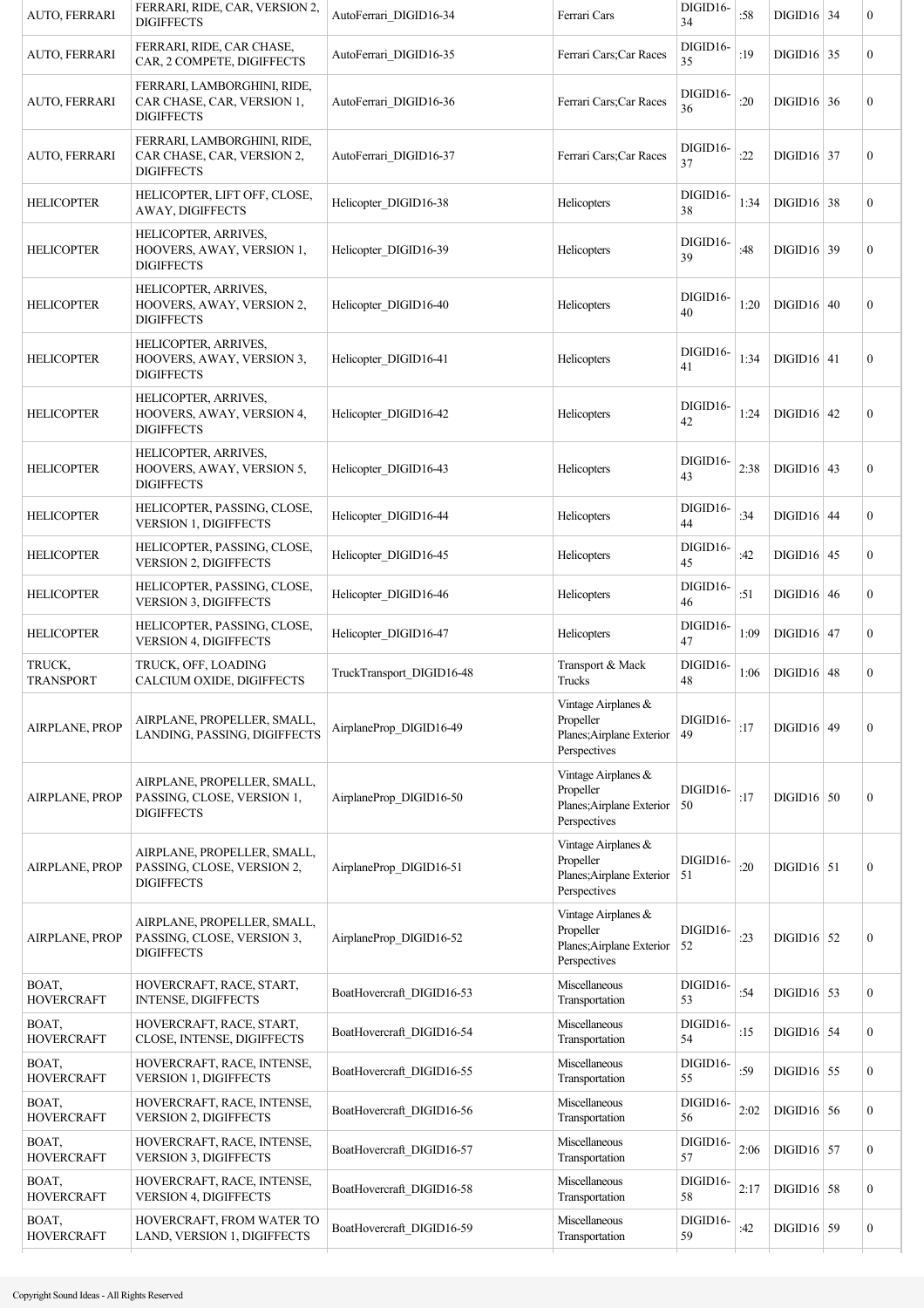| HOVERCRAFT, FROM WATER TO<br>LAND, VERSION 2, DIGIFFECTS                            | BoatHovercraft_DIGID16-60    | Miscellaneous<br>Transportation                   | DIGID16-<br>60 | :58  |  | $\boldsymbol{0}$                                                                                                                                                                                                                                                                                                                                                                                                                                                 |
|-------------------------------------------------------------------------------------|------------------------------|---------------------------------------------------|----------------|------|--|------------------------------------------------------------------------------------------------------------------------------------------------------------------------------------------------------------------------------------------------------------------------------------------------------------------------------------------------------------------------------------------------------------------------------------------------------------------|
| HOVERCRAFT, FROM WATER TO<br>LAND, VERSION 3, DIGIFFECTS                            | BoatHovercraft_DIGID16-61    | Miscellaneous<br>Transportation                   | DIGID16-<br>61 | :59  |  | $\mathbf{0}$                                                                                                                                                                                                                                                                                                                                                                                                                                                     |
| HOVERCRAFT, RIDE, VERSION 1,<br><b>DIGIFFECTS</b>                                   | BoatHovercraft DIGID16-62    | Miscellaneous<br>Transportation                   | DIGID16-<br>62 | 1:21 |  | $\boldsymbol{0}$                                                                                                                                                                                                                                                                                                                                                                                                                                                 |
| HOVERCRAFT, RIDE, VERSION 2,<br>DIGIFFECTS                                          | BoatHovercraft_DIGID16-63    | Miscellaneous<br>Transportation                   | DIGID16-<br>63 | 2:18 |  | $\boldsymbol{0}$                                                                                                                                                                                                                                                                                                                                                                                                                                                 |
| FERRY, BOAT, BIG, RIDE,<br>ARRIVES, FRONT DOWN,<br><b>DIGIFFECTS</b>                | BoatFerry DIGID16-64         | Ferries                                           | DIGID16-<br>64 | :56  |  | $\boldsymbol{0}$                                                                                                                                                                                                                                                                                                                                                                                                                                                 |
| FERRY, BOAT, BIG, CARS DRIVES<br>OFF, DIGIFFECTS                                    | BoatFerry DIGID16-65         | Ferries                                           | DIGID16-<br>65 | 2:44 |  | $\boldsymbol{0}$                                                                                                                                                                                                                                                                                                                                                                                                                                                 |
| FERRY, BOAT, BIG, BUSS, CARS,<br>DRIVES ON, DIGIFFECTS                              | BoatFerry DIGID16-66         | Ferries                                           | DIGID16-<br>66 | 1:15 |  | $\boldsymbol{0}$                                                                                                                                                                                                                                                                                                                                                                                                                                                 |
| FERRY, BOAT, BIG, CARS,<br>DRIVES ON, DIGIFFECTS                                    | BoatFerry DIGID16-67         | Ferries                                           | DIGID16-<br>67 | :30  |  | $\boldsymbol{0}$                                                                                                                                                                                                                                                                                                                                                                                                                                                 |
| FERRY, BOAT, BIG, RAMP, BIG,<br>LOWERED, DIGIFFECTS                                 | BoatFerry_DIGID16-68         | Ferries                                           | DIGID16-<br>68 | :55  |  | $\boldsymbol{0}$                                                                                                                                                                                                                                                                                                                                                                                                                                                 |
| FERRY, BOAT, BIG, LEAVES<br><b>HARBOUR, DIGIFFECTS</b>                              | BoatFerry DIGID16-69         | Ferries                                           | DIGID16-<br>69 | 2:17 |  | $\overline{0}$                                                                                                                                                                                                                                                                                                                                                                                                                                                   |
| FERRY, BOAT, BIG, RIDE,<br><b>VERSION 1, DIGIFFECTS</b>                             | BoatFerry DIGID16-70         | Ferries                                           | DIGID16-<br>70 | 2:30 |  | $\boldsymbol{0}$                                                                                                                                                                                                                                                                                                                                                                                                                                                 |
| FERRY, BOAT, BIG, RIDE,<br><b>VERSION 2, DIGIFFECTS</b>                             | BoatFerry DIGID16-71         | Ferries                                           | DIGID16-<br>71 | 1:08 |  | $\boldsymbol{0}$                                                                                                                                                                                                                                                                                                                                                                                                                                                 |
| FERRY, BOAT, BIG, ARRIVES,<br>FRONT DOWN, CARS DRIVES<br>OFF, DIGIFFECTS            | BoatFerry DIGID16-72         | Ferries                                           | DIGID16-<br>72 | 4:50 |  | $\boldsymbol{0}$                                                                                                                                                                                                                                                                                                                                                                                                                                                 |
| FERRY, BOAT, WIRE DRIVEN,<br>RIDE, DIGIFFECTS                                       | BoatFerry DIGID16-73         | Ferries                                           | DIGID16-<br>73 | 2:42 |  | $\boldsymbol{0}$                                                                                                                                                                                                                                                                                                                                                                                                                                                 |
| FERRY, BOAT, WIRE DRIVEN,<br>RIDE, ARRIVES, DIGIFFECTS                              | BoatFerry_DIGID16-74         | Ferries                                           | DIGID16-<br>74 | 1:06 |  | $\boldsymbol{0}$                                                                                                                                                                                                                                                                                                                                                                                                                                                 |
| HARBOUR, WATER LAPS, SMALL,<br><b>VERSION 1, DIGIFFECTS</b>                         | HarbourAmbience DIGID16-75   | Harbors & Beaches                                 | DIGID16-<br>75 | 1:47 |  | $\boldsymbol{0}$                                                                                                                                                                                                                                                                                                                                                                                                                                                 |
| HARBOUR, WATER LAPS, SMALL,<br><b>VERSION 2, DIGIFFECTS</b>                         | HarbourAmbience DIGID16-76   | Harbors & Beaches                                 | DIGID16-<br>76 | 2:04 |  | $\boldsymbol{0}$                                                                                                                                                                                                                                                                                                                                                                                                                                                 |
| FERRARI 355 GTB, 1995, ON, IDLE,<br>OFF, CLOSE, 2 VERSIONS,<br><b>DIGIFFECTS</b>    | AutoFerrari355Gtb DIGID17-01 | Ferrari Cars;Car<br>Mufflers & Exhaust<br>Systems | DIGID17-<br>01 | 1:14 |  | $\mathbf{0}$                                                                                                                                                                                                                                                                                                                                                                                                                                                     |
| FERRARI 355 GTB, 1995, ON,<br>REVYING, OFF, CLOSE, 2<br><b>VERSIONS, DIGIFFECTS</b> | AutoFerrari355Gtb DIGID17-02 | Ferrari Cars;Car<br>Mufflers & Exhaust<br>Systems | DIGID17-<br>02 | 1:23 |  | $\boldsymbol{0}$                                                                                                                                                                                                                                                                                                                                                                                                                                                 |
| FERRARI 355 GTB, 1995, STARTS,<br>DRIVES OFF, MEDIUM,<br><b>DIGIFFECTS</b>          | AutoFerrari355Gtb DIGID17-03 | Ferrari Cars; Car Drive<br>Aways                  | DIGID17-<br>03 | :26  |  | $\boldsymbol{0}$                                                                                                                                                                                                                                                                                                                                                                                                                                                 |
| FERRARI 355 GTB, 1995, PASSING,<br>MEDIUM, DIGIFFECTS                               | AutoFerrari355Gtb_DIGID17-04 | Ferrari Cars;Car Passes                           | DIGID17-<br>04 | 1:17 |  | $\overline{0}$                                                                                                                                                                                                                                                                                                                                                                                                                                                   |
| FERRARI 355 GTB, 1995, ARRIVES,<br>MEDIUM, ENGINE OFF,<br><b>DIGIFFECTS</b>         | AutoFerrari355Gtb DIGID17-05 | Ferrari Cars; Car Drive<br>Aways                  | DIGID17-<br>05 | :57  |  | $\boldsymbol{0}$                                                                                                                                                                                                                                                                                                                                                                                                                                                 |
| FERRARI 355 GTB, 1995, STARTS,<br>DRIVES OFF, MID FAST, 2<br>VERSIONS, DIGIFFECTS   | AutoFerrari355Gtb DIGID17-06 | Ferrari Cars; Car Drive<br>Aways                  | DIGID17-<br>06 | 1:08 |  | $\boldsymbol{0}$                                                                                                                                                                                                                                                                                                                                                                                                                                                 |
| FERRARI 355 GTB, 1995, STARTS,<br>DRIVES OFF, FAST, DIGIFFECTS                      | AutoFerrari355Gtb DIGID17-07 | Ferrari Cars; Car Drive<br>Aways                  | DIGID17-<br>07 | :35  |  | $\overline{0}$                                                                                                                                                                                                                                                                                                                                                                                                                                                   |
| FERRARI 355 GTB, 1995, PASSING,<br>MID FAST, 2 VERSIONS,<br><b>DIGIFFECTS</b>       | AutoFerrari355Gtb DIGID17-08 | Ferrari Cars;Car Passes                           | DIGID17-<br>08 | 1:06 |  | $\boldsymbol{0}$                                                                                                                                                                                                                                                                                                                                                                                                                                                 |
| FERRARI 355 GTB, 1995, ARRIVES,<br>FAST, ENGINE OFF, DIGIFFECTS                     | AutoFerrari355Gtb DIGID17-09 | Ferrari Cars; Car Drive<br>Aways                  | DIGID17-<br>09 | :51  |  | $\overline{0}$                                                                                                                                                                                                                                                                                                                                                                                                                                                   |
| FERRARI 355 GTB, 1995, IDLE,<br>INTERNAL, 2 VERSIONS,<br><b>DIGIFFECTS</b>          | AutoFerrari355Gtb DIGID17-10 | Ferrari Cars;Car<br>Mufflers & Exhaust<br>Systems | DIGID17-<br>10 | :54  |  | $\mathbf{0}$                                                                                                                                                                                                                                                                                                                                                                                                                                                     |
| FERRARI 355 GTB, 1995,<br>REVYING, INTERNAL,<br><b>DIGIFFECTS</b>                   | AutoFerrari355Gtb DIGID17-11 | Ferrari Cars;Car<br>Mufflers & Exhaust<br>Systems | DIGID17-<br>11 | :44  |  | $\boldsymbol{0}$                                                                                                                                                                                                                                                                                                                                                                                                                                                 |
|                                                                                     |                              |                                                   |                |      |  | $DIGID16$ 60<br>$DIGID16$ 61<br>$DIGID16$ 62<br>$DIGID16$ 63<br>$DIGID16$ 64<br>$DIGID16$ 65<br>$DIGID16$ 66<br>$DIGID16$ 67<br>$DIGID16$ 68<br>$DIGID16$ 69<br>$DIGID16$ 70<br>$DIGID16$ 71<br>$DIGID16$ 72<br>DIGID <sub>16</sub> 73<br>$DIGID16$ 74<br>$DIGID16$ 75<br>$DIGID16$ 76<br>$DIGID17$   1<br>$D[GID17]$ 2<br>$DIGID17$ 3<br>$DIGID17   4$<br>$DIGID17$ 5<br>$DIGID17$ 6<br>$DIGID17$ 7<br>DIGID17   8<br>DIGID17   9<br>DIGID17 10<br>$DIGID17$ 11 |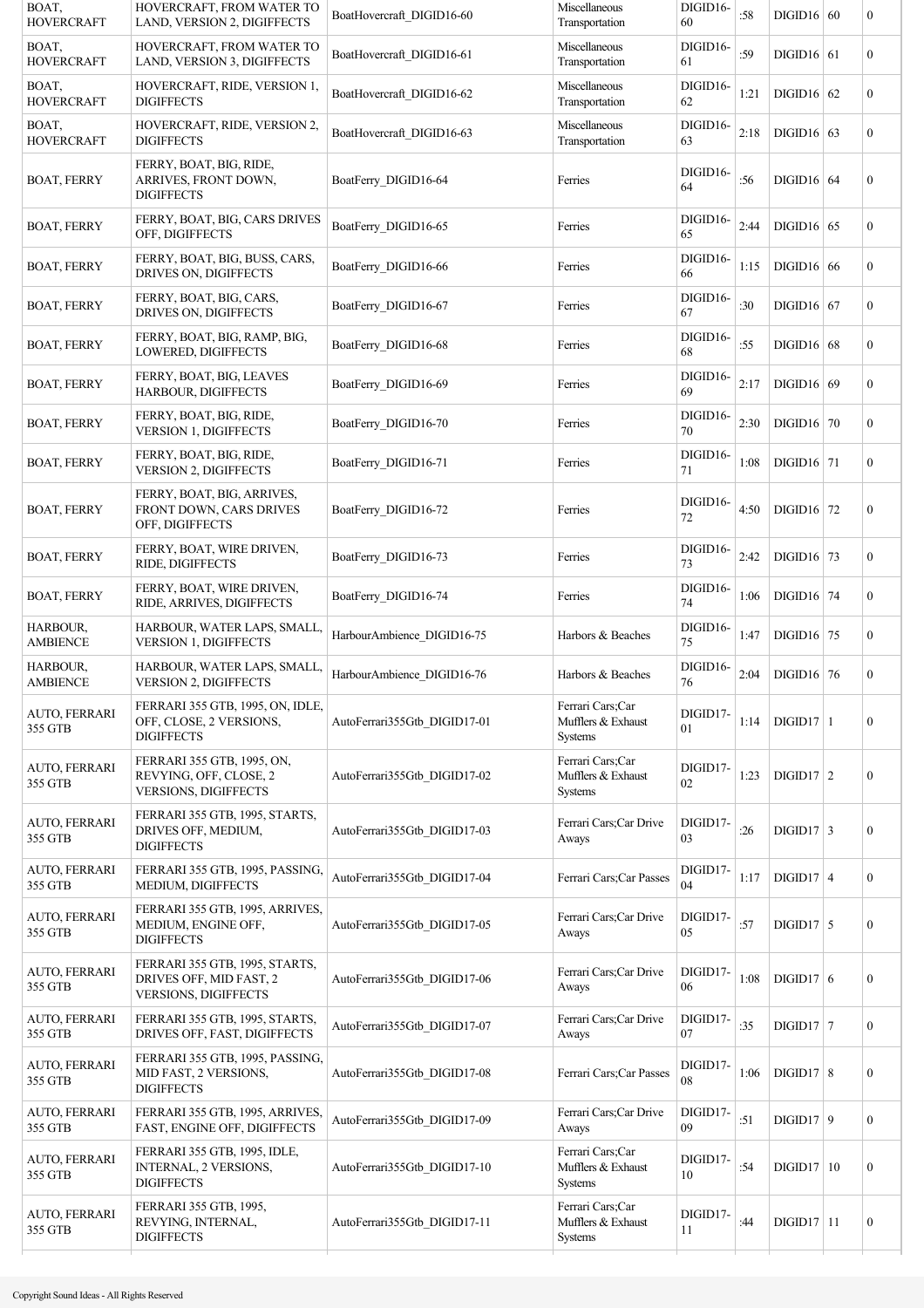| AUTO, FERRARI<br>355 GTB    | FERRARI 355 GTB, 1995, RIDE,<br>MIXED DRIVING, VERSION 1,<br><b>DIGIFFECTS</b>          | AutoFerrari355Gtb DIGID17-12 | Ferrari Cars; Car Shifting   DIGID17-<br>Gears                  | 12             | 2:18 | $DIGID17$ 12             | $\boldsymbol{0}$ |
|-----------------------------|-----------------------------------------------------------------------------------------|------------------------------|-----------------------------------------------------------------|----------------|------|--------------------------|------------------|
| AUTO, FERRARI<br>355 GTB    | FERRARI 355 GTB, 1995, RIDE,<br>MIXED DRIVING, VERSION 2,<br><b>DIGIFFECTS</b>          | AutoFerrari355Gtb DIGID17-13 | Ferrari Cars; Car Shifting<br>Gears                             | DIGID17-<br>13 | 3:51 | $DIGID17$ 13             | $\mathbf{0}$     |
| AUTO, FERRARI<br>355 GTB    | FERRARI 355 GTB, 1995, DOOR,<br>OPEN, CLOSE, INTERNAL, 7<br><b>VERSIONS, DIGIFFECTS</b> | AutoFerrari355Gtb DIGID17-14 | Ferrari Cars; Car Doors                                         | DIGID17-<br>14 | :26  | DIGID17 14               | $\boldsymbol{0}$ |
| AUTO, FERRARI<br>355 GTB    | FERRARI 355 GTB, 1995, DOOR,<br>OPEN, CLOSE, EXTERNAL, 4<br><b>VERSIONS, DIGIFFECTS</b> | AutoFerrari355Gtb DIGID17-15 | Ferrari Cars; Car Doors                                         | DIGID17-<br>15 | :16  | $DIGID17$ 15             | $\mathbf{0}$     |
| AUTO, FERRARI<br>355 GTB    | FERRARI 355 GTB, 1995, HOOD,<br>EXTERNAL, 6 VERSIONS,<br><b>DIGIFFECTS</b>              | AutoFerrari355Gtb_DIGID17-16 | Ferrari Cars; Car Hoods<br>& Trunks                             | DIGID17-<br>16 | :16  | DIGID17 16               | $\boldsymbol{0}$ |
| AUTO, FERRARI<br>355 GTB    | FERRARI 355 GTB, 1995, TRUNK,<br>EXTERNAL, 4 VERSIONS,<br><b>DIGIFFECTS</b>             | AutoFerrari355Gtb DIGID17-17 | Ferrari Cars; Car Hoods<br>& Trunks                             | DIGID17-<br>17 | :26  | $DIGID17$   17           | $\mathbf{0}$     |
| AUTO, FERRARI<br>355 GTB    | FERRARI 355 GTB, 1995,<br>WINDSHIELD WIPER, INTERNAL,<br>2 VERSIONS, DIGIFFECTS         | AutoFerrari355Gtb DIGID17-18 | Ferrari Cars; Windshield<br>Wipers                              | DIGID17-<br>18 | :22  | $DIGD17$   18            | $\mathbf{0}$     |
| AUTO, FERRARI<br>355 GTB    | FERRARI 355 GTB, 1995,<br>WINDOW, ELECTRIC, EXTERNAL,<br>2 VERSIONS, DIGIFFECTS         | AutoFerrari355Gtb DIGID17-19 | Ferrari Cars;Car<br>Windows                                     | DIGID17-<br>19 | :35  | DIGD17 19                | $\mathbf{0}$     |
| AUTO, FERRARI<br>355 GTB    | FERRARI 355 GTB, 1995, STICK<br>SHIFT, GEAR LEVER, INTERNAL,<br><b>DIGIFFECTS</b>       | AutoFerrari355Gtb DIGID17-20 | Ferrari Cars; Car Shifting<br>Gears                             | DIGID17-<br>20 | :12  | $DIGID17$ 20             | $\boldsymbol{0}$ |
| AUTO, FERRARI<br>355 GTB    | FERRARI 355 GTB, 1995, DRIVING<br>SEAT, SUEDE, SQUEAK, NOISE,<br><b>DIGIFFECTS</b>      | AutoFerrari355Gtb DIGID17-21 | Ferrari Cars;Car Seats<br>& Seat Adjustments                    | DIGID17-<br>21 | :16  | $DIGID17$ 21             | $\mathbf{0}$     |
| AUTO, FERRARI<br>355 GTB    | FERRARI 355 GTB, 1995, HORN,<br>SIGNAL, INTERNAL, 8 VERSIONS,<br><b>DIGIFFECTS</b>      | AutoFerrari355Gtb DIGID17-22 | Ferrari Cars;Car<br>Horns;Car Turn Signals                      | DIGID17-<br>22 | :14  | $DIGD17$ 22              | $\mathbf{0}$     |
| AUTO, FERRARI<br>355 GTB    | FERRARI 355 GTB, 1995, HORN,<br>SIGNAL, EXTERNAL, 7<br>VERSIONS, DIGIFFECTS             | AutoFerrari355Gtb DIGID17-23 | Ferrari Cars;Car<br>Horns;Car Turn Signals                      | DIGID17-<br>23 | :18  | $DIGID17$ 23             | $\mathbf{0}$     |
| AUTO, PEUGEOT<br>307        | PEUGEOT 307, 2002, ON, IDLE,<br>OFF, DIGIFFECTS                                         | AutoPeugeot307 DIGID17-24    | Other European<br>Cars;Car Mufflers &<br><b>Exhaust Systems</b> | DIGID17-<br>24 | :46  | $DIGID17$ 24             | $\mathbf{0}$     |
| AUTO, PEUGEOT<br>307        | PEUGEOT 307, 2002, ON,<br>REVYING, OFF, DIGIFFECTS                                      | AutoPeugeot307 DIGID17-25    | Other European<br>Cars;Car Mufflers &<br><b>Exhaust Systems</b> | DIGID17-<br>25 | :33  | $\text{DIGID17}\vert 25$ | $\boldsymbol{0}$ |
| AUTO, PEUGEOT<br>307        | PEUGEOT 307, 2002, STARTS,<br>DRIVES OFF, SLOW, DIGIFFECTS                              | AutoPeugeot307 DIGID17-26    | Other European<br>Cars;Car Drive Aways                          | DIGID17-<br>26 | :19  | $DIGID17$ 26             | $\boldsymbol{0}$ |
| AUTO, PEUGEOT<br>307        | PEUGEOT 307, 2002, PASSING,<br>SLOW, DIGIFFECTS                                         | AutoPeugeot307_DIGID17-27    | Other European<br>Cars;Car Passes                               | DIGID17-<br>27 | :21  | $DIGID17$ 27             | $\boldsymbol{0}$ |
| AUTO, PEUGEOT<br>307        | PEUGEOT 307, 2002, ARRIVES,<br>SLOW, OFF, DIGIFFECTS                                    | AutoPeugeot307 DIGID17-28    | Other European<br>Cars;Car Passes                               | DIGID17-<br>28 | :27  | $DIGID17$ 28             | $\boldsymbol{0}$ |
| AUTO, PEUGEOT<br>307        | PEUGEOT 307, 2002, STARTS,<br>DRIVES OFF, MEDIUM,<br><b>DIGIFFECTS</b>                  | AutoPeugeot307 DIGID17-29    | Other European<br>Cars; Rain                                    | DIGID17-<br>29 | :19  | DIGID17 29               | $\boldsymbol{0}$ |
| <b>AUTO, PEUGEOT</b><br>307 | PEUGEOT 307, 2002, PASSING,<br>MEDIUM, DIGIFFECTS                                       | AutoPeugeot307_DIGID17-30    | Other European<br>Cars;Car Passes                               | DIGID17-<br>30 | :25  | $DIGID17$ 30             | $\mathbf{0}$     |
| AUTO, PEUGEOT<br>307        | PEUGEOT 307, 2002, ARRIVES,<br>MEDIUM, DIGIFFECTS                                       | AutoPeugeot307_DIGID17-31    | Other European<br>Cars;Car Passes                               | DIGID17-<br>31 | :20  | $DIGID17$ 31             | $\boldsymbol{0}$ |
| AUTO, PEUGEOT<br>307        | PEUGEOT 307, 2002, DRIVES OFF,<br><b>FAST, DIGIFFECTS</b>                               | AutoPeugeot307_DIGID17-32    | Other European<br>Cars;Car Drive Aways                          | DIGID17-<br>32 | :21  | $DIGID17$ 32             | $\boldsymbol{0}$ |
| AUTO, PEUGEOT<br>307        | PEUGEOT 307, 2002, PASSING<br>FAST, VERSION 1, DIGIFFECTS                               | AutoPeugeot307_DIGID17-33    | Other European<br>Cars;Car Passes                               | DIGID17-<br>33 | :22  | $\text{DIGID17}$ 33      | $\boldsymbol{0}$ |
| AUTO, PEUGEOT<br>307        | PEUGEOT 307, 2002, PASSING<br>FAST, VERSION 2, DIGIFFECTS                               | AutoPeugeot307_DIGID17-34    | Other European<br>Cars;Car Passes                               | DIGID17-<br>34 | :15  | $DIGID17$ 34             | $\boldsymbol{0}$ |
| AUTO, PEUGEOT<br>307        | PEUGEOT 307, 2002, ARRIVES,<br>FAST, OFF, VERSION 1,<br><b>DIGIFFECTS</b>               | AutoPeugeot307 DIGID17-35    | Other European<br>Cars;Car Passes                               | DIGID17-<br>35 | :19  | $DIGID17$ 35             | $\boldsymbol{0}$ |
| <b>AUTO, PEUGEOT</b><br>307 | PEUGEOT 307, 2002, ARRIVES,<br>FAST, OFF, VERSION 2,<br><b>DIGIFFECTS</b>               | AutoPeugeot307 DIGID17-36    | Other European<br>Cars;Car Passes                               | DIGID17-<br>36 | :19  | $\text{DIGID17}$ 36      | $\boldsymbol{0}$ |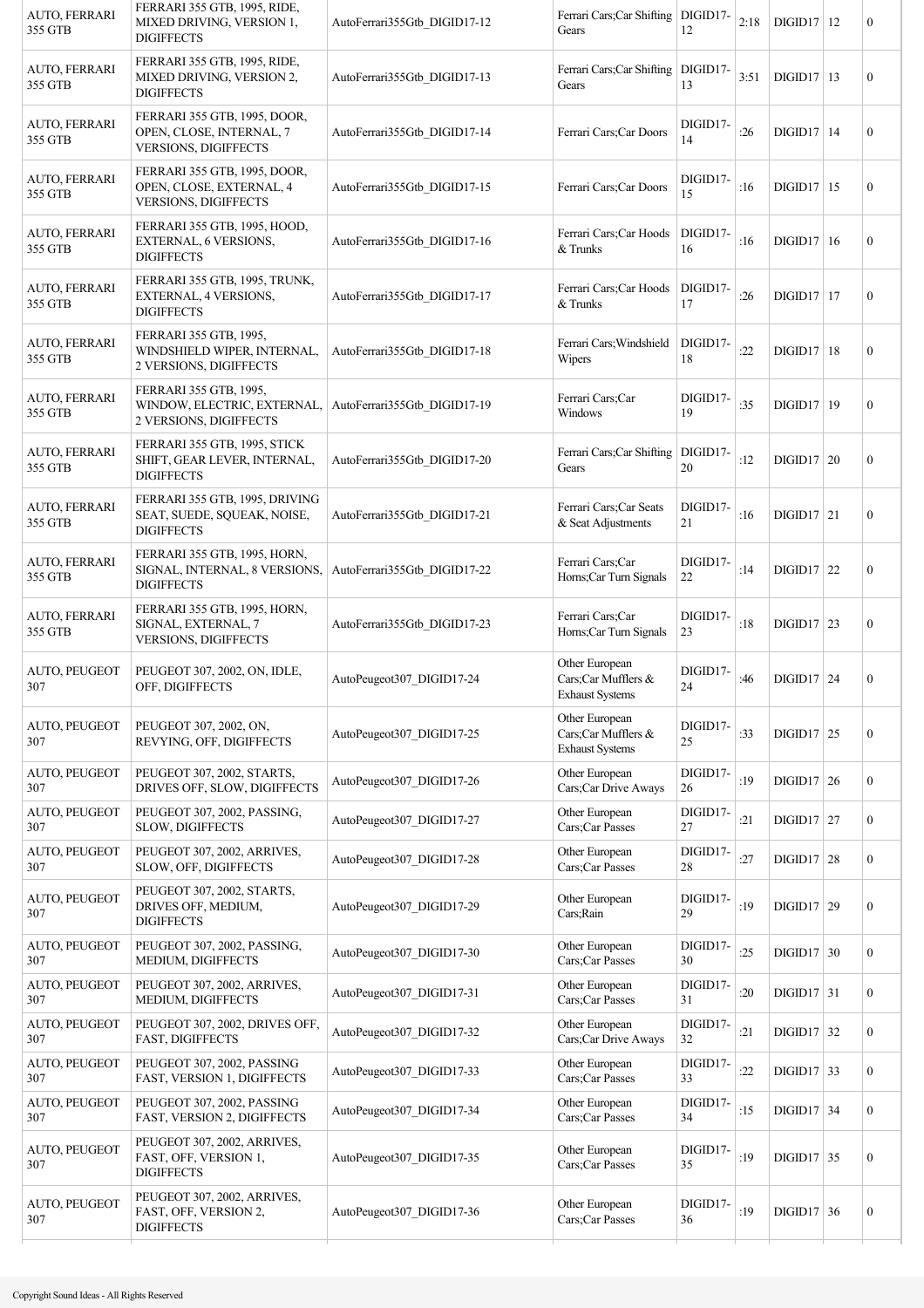| AUTO, PEUGEOT<br>307                 | PEUGEOT 307, 2002, PASSING,<br>FAST, HORN, DOPPLER FX,<br><b>DIGIFFECTS</b>                            | AutoPeugeot307 DIGID17-37    | Other European<br>Cars;Car Passes                               | DIGID17-<br>37 | :26  | $DIGID17$ 37 | $\mathbf{0}$     |
|--------------------------------------|--------------------------------------------------------------------------------------------------------|------------------------------|-----------------------------------------------------------------|----------------|------|--------------|------------------|
| AUTO, PEUGEOT<br>307                 | PEUGEOT 307, 2002, STARTS,<br>REVERSE, DIGIFFECTS                                                      | AutoPeugeot307_DIGID17-38    | Other European<br>Cars;Car Mufflers &<br><b>Exhaust Systems</b> | DIGID17-<br>38 | :19  | $DIGD17$ 38  | $\boldsymbol{0}$ |
| AUTO, PEUGEOT<br>307                 | PEUGEOT 307, 2002, STARTS,<br>RIDE, STOPS, CITY, VERSION 1,<br><b>DIGIFFECTS</b>                       | AutoPeugeot307 DIGID17-39    | Other European<br>Cars;Car Mufflers &<br><b>Exhaust Systems</b> | DIGID17-<br>39 | 1:11 | $DIGD17$ 39  | $\boldsymbol{0}$ |
| AUTO, PEUGEOT<br>307                 | PEUGEOT 307, 2002, STARTS,<br>RIDE, STOPS, CITY, VERSION 2,<br><b>DIGIFFECTS</b>                       | AutoPeugeot307_DIGID17-40    | Other European<br>Cars;Car Mufflers &<br><b>Exhaust Systems</b> | DIGID17-<br>40 | 2:10 | DIGID17 40   | $\boldsymbol{0}$ |
| AUTO, PEUGEOT<br>307                 | PEUGEOT 307, 2002, STARTS,<br>RIDE, STOPS, VERSION 1,<br><b>DIGIFFECTS</b>                             | AutoPeugeot307 DIGID17-41    | Other European<br>Cars;Car Mufflers &<br><b>Exhaust Systems</b> | DIGID17-<br>41 | 2:22 | DIGID17 41   | $\mathbf{0}$     |
| AUTO, PEUGEOT<br>307                 | PEUGEOT 307, 2002, STARTS,<br>RIDE, STOPS, VERSION 2,<br><b>DIGIFFECTS</b>                             | AutoPeugeot307 DIGID17-42    | Other European<br>Cars;Car Mufflers &<br><b>Exhaust Systems</b> | DIGID17-<br>42 | 2:37 | $DIGD17$ 42  | $\mathbf{0}$     |
| AUTO, PEUGEOT<br>307                 | PEUGEOT 307, 2002, STARTS,<br>RIDE, REVERSE, DIGIFFECTS                                                | AutoPeugeot307 DIGID17-43    | Other European<br>Cars;Car Mufflers &<br><b>Exhaust Systems</b> | DIGID17-<br>43 | :21  | $DIGID17$ 43 | $\boldsymbol{0}$ |
| AUTO, PEUGEOT<br>307                 | PEUGEOT 307, 2002, DOOR,<br>OPEN, CLOSE, EXTERNAL, 4<br><b>VERSIONS, DIGIFFECTS</b>                    | AutoPeugeot307 DIGID17-44    | Other European<br>Cars;Car Doors                                | DIGID17-<br>44 | :18  | $DIGID17$ 44 | $\mathbf{0}$     |
| AUTO, PEUGEOT<br>307                 | PEUGEOT 307, 2002, DOOR,<br>OPEN, CLOSE, 5 M, EXTERNAL, 4<br>VERSIONS, DIGIFFECTS                      | AutoPeugeot307 DIGID17-45    | Other European<br>Cars;Car Doors                                | DIGID17-<br>45 | :12  | $DIGD17$ 45  | $\mathbf{0}$     |
| AUTO, PEUGEOT<br>307                 | PEUGEOT 307, 2002, DOOR LOCK,<br>REMOTE, AUTOMATIC, 5<br>VERSIONS, DIGIFFECTS                          | AutoPeugeot307 DIGID17-46    | Other European<br>Cars;Car Locks                                | DIGID17-<br>46 | :11  | DIGID17 46   | $\mathbf{0}$     |
| AUTO, PEUGEOT<br>307                 | PEUGEOT 307, 2002, WINDOW,<br>ELECTRIC - INTERNAL, 3<br>VERSIONS, DIGIFFECTS                           | AutoPeugeot307 DIGID17-47    | Other European<br>Cars;Car Windows                              | DIGID17-<br>47 | :25  | $DIGID17$ 47 | $\boldsymbol{0}$ |
| AUTO, PEUGEOT<br>307                 | PEUGEOT 307, 2002, WINDSHIELD<br>WIPER, INTERNAL, 5 VERSIONS,<br><b>DIGIFFECTS</b>                     | AutoPeugeot307 DIGID17-48    | Other European<br>Cars; Windshield Wipers                       | DIGID17-<br>48 | :59  | $DIGID17$ 48 | $\boldsymbol{0}$ |
| <b>AUTO, PEUGEOT</b><br>307          | PEUGEOT 307, 2002, WINDSHIELD<br>WIPER, BACK, INTERNAL, 4<br><b>VERSIONS, DIGIFFECTS</b>               | AutoPeugeot307 DIGID17-49    | Other European<br>Cars; Windshield Wipers   49                  | DIGID17-       | :27  | $DIGD17$ 49  | $\boldsymbol{0}$ |
| AUTO, PEUGEOT<br>307                 | PEUGEOT 307, 2002, TRUNK,<br>OPEN, CLOSE, 3 VERSIONS,<br><b>DIGIFFECTS</b>                             | AutoPeugeot307 DIGID17-50    | Other European<br>Cars;Car Hoods &<br>Trunks                    | DIGID17-<br>50 | :13  | $DIGD17$ 50  | $\boldsymbol{0}$ |
| AUTO, PEUGEOT<br>307                 | PEUGEOT 307, 2002,<br>HANDBRAKE, PULL, 9 VERSIONS,<br><b>DIGIFFECTS</b>                                | AutoPeugeot307_DIGID17-51    | Other European<br>Cars; Car Skids, Braking<br>& Tires           | DIGID17-<br>51 | :17  | $DIGID17$ 51 | $\boldsymbol{0}$ |
| AUTO, PEUGEOT<br>307                 | PEUGEOT 307, 2002, FUEL LID,<br>OPEN, CLOSE, DIGIFFECTS                                                | AutoPeugeot307_DIGID17-52    | Other European<br>Cars; Gas Tank Caps                           | DIGID17-<br>52 | :17  | $DIGID17$ 52 | $\boldsymbol{0}$ |
| AUTO, PEUGEOT<br>307                 | PEUGEOT 307, 2002, RAIN, ON<br>ROOF, INTERNAL, DIGIFFECTS                                              | AutoPeugeot307_DIGID17-53    | Other European Cars                                             | DIGID17-<br>53 | 1:04 | $DIGD17$ 53  | $\boldsymbol{0}$ |
| <b>ALL TERRAIN</b><br><b>VEHICLE</b> | 4 WHEEL MOTORCYCLE,<br>YAMAHA 250 BEARTRACKER,<br>STARTS, IDLE, DIGIFFECTS                             | AllTerrainVehicle DIGID17-54 | All Terrain Vehicles                                            | DIGID17-<br>54 | :29  | $DIGID17$ 54 | $\boldsymbol{0}$ |
| <b>ALL TERRAIN</b><br><b>VEHICLE</b> | 4 WHEEL MOTORCYCLE,<br>YAMAHA 250 BEARTRACKER,<br>STARTS, REVYING, 2 VERSIONS,<br><b>DIGIFFECTS</b>    | AllTerrainVehicle DIGID17-55 | All Terrain Vehicles                                            | DIGID17-<br>55 | 1:03 | $DIGD17$ 55  | $\mathbf{0}$     |
| <b>ALL TERRAIN</b><br><b>VEHICLE</b> | 4 WHEEL MOTORCYCLE,<br>YAMAHA 250 BEARTRACKER,<br>STARTS, DRIVES OFF, 2<br><b>VERSIONS, DIGIFFECTS</b> | AllTerrainVehicle DIGID17-56 | All Terrain Vehicles                                            | DIGID17-<br>56 | :54  | $DIGID17$ 56 | $\boldsymbol{0}$ |
| <b>ALL TERRAIN</b><br><b>VEHICLE</b> | 4 WHEEL MOTORCYCLE,<br>YAMAHA 250 BEARTRACKER,<br>PASSING, 2 VERSIONS,<br><b>DIGIFFECTS</b>            | AllTerrainVehicle DIGID17-57 | All Terrain Vehicles                                            | DIGID17-<br>57 | :34  | $DIGID17$ 57 | $\boldsymbol{0}$ |
| <b>ALL TERRAIN</b><br><b>VEHICLE</b> | 4 WHEEL MOTORCYCLE,<br>YAMAHA 250 BEARTRACKER,<br>ARRIVES, STOPS, 2 VERSIONS,<br><b>DIGIFFECTS</b>     | AllTerrainVehicle DIGID17-58 | All Terrain Vehicles                                            | DIGID17-<br>58 | :40  | $DIGID17$ 58 | $\boldsymbol{0}$ |
|                                      |                                                                                                        |                              |                                                                 |                |      |              |                  |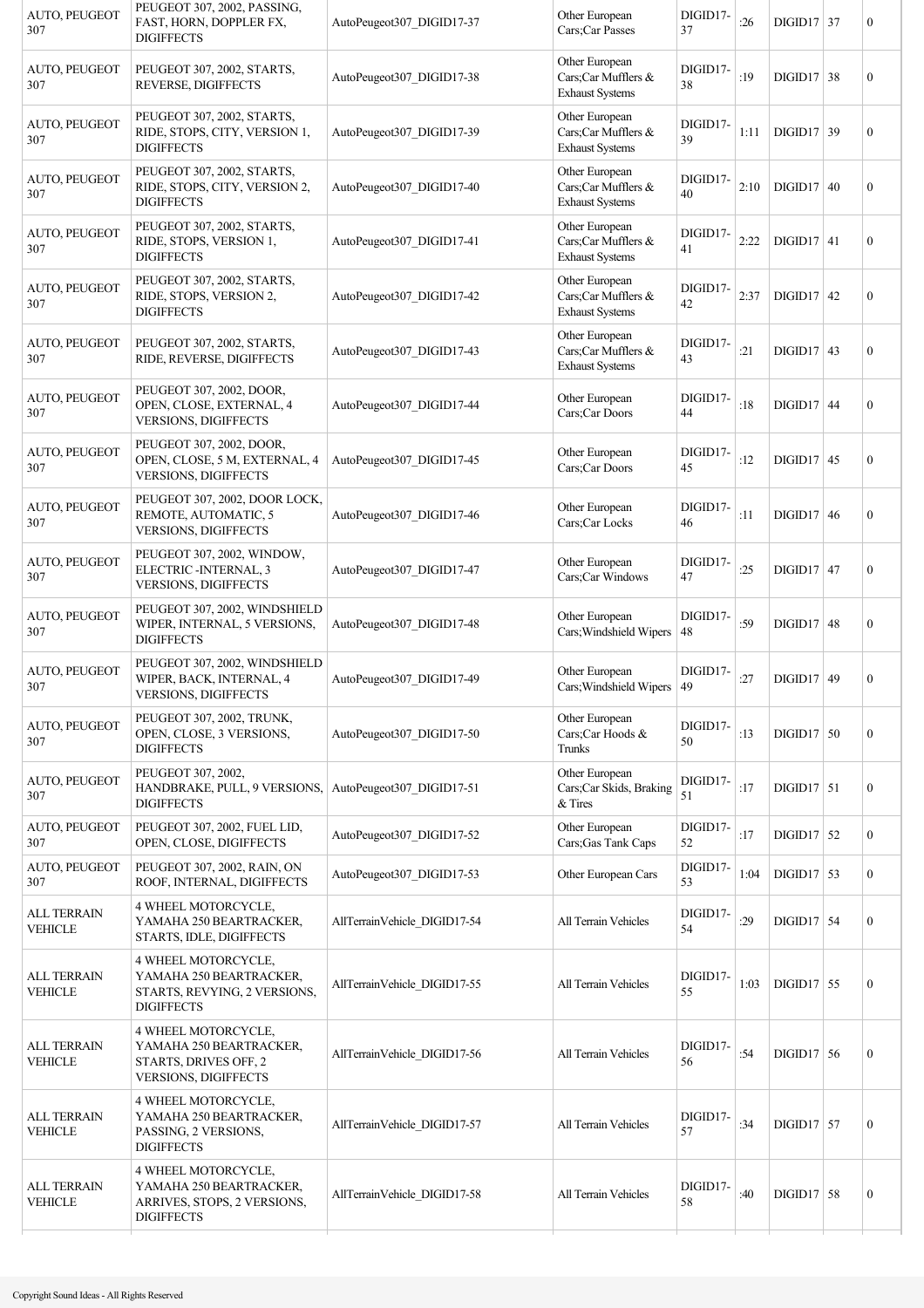| <b>ALL TERRAIN</b><br><b>VEHICLE</b> | 4 WHEEL MOTORCYCLE,<br>YAMAHA 250 BEARTRACKER,<br>RIDE, 2 VERSIONS, DIGIFFECTS                              | AllTerrainVehicle DIGID17-59 | All Terrain Vehicles                                                              | DIGID17-<br>59 | 2:45 | $DIGD17$ 59        | $\boldsymbol{0}$ |
|--------------------------------------|-------------------------------------------------------------------------------------------------------------|------------------------------|-----------------------------------------------------------------------------------|----------------|------|--------------------|------------------|
| <b>ALL TERRAIN</b><br><b>VEHICLE</b> | <b>4 WHEEL MOTORCYCLE,</b><br>YAMAHA 250 BEARTRACKER,<br>WINCH, ELECTRIC, WIRE, OUT,<br>IN, DIGIFFECTS      | AllTerrainVehicle DIGID17-60 | All Terrain Vehicles                                                              | DIGID17-<br>60 | :54  | $DIGID17$ 60       | $\boldsymbol{0}$ |
| <b>ALL TERRAIN</b><br><b>VEHICLE</b> | 4 WHEEL MOTORCYCLE, GEARS,<br>ADJUSTING, DIGIFFECTS                                                         | AllTerrainVehicle DIGID17-61 | All Terrain Vehicles                                                              | DIGID17-<br>61 | :21  | $DIGID17$ 61       | $\boldsymbol{0}$ |
| SHIP, CRUISE                         | <b>BOAT, CRUISE SHIP, CORRIDOR,</b><br>INTERNAL, STHLM, HELSINKI,<br><b>VERSION 1, DIGIFFECTS</b>           | ShipCruise DIGID17-62        | Cruise Ships                                                                      | DIGID17-<br>62 | 1:30 | $DIGD17$ 62        | $\boldsymbol{0}$ |
| SHIP, CRUISE                         | BOAT, CRUISE SHIP, CORRIDOR,<br>INTERNAL, STHLM, HELSINKI,<br><b>VERSION 2, DIGIFFECTS</b>                  | ShipCruise DIGID17-63        | Cruise Ships                                                                      | DIGID17-<br>63 | 1:31 | $DIGD17$ 63        | $\boldsymbol{0}$ |
| SHIP, CRUISE                         | BOAT, CRUISE SHIP, CORRIDOR,<br>INTERNAL, STHLM, HELSINKI,<br><b>VERSION 3, DIGIFFECTS</b>                  | ShipCruise DIGID17-64        | Cruise Ships                                                                      | DIGID17-<br>64 | 1:30 | $DIGID17$ 64       | $\boldsymbol{0}$ |
| SHIP, CRUISE                         | BOAT, CRUISE SHIP, CABIN,<br>ENVIRONMENT, AMBIENCE,<br>DOOR, STHLM, HELSINKI,<br><b>DIGIFFECTS</b>          | ShipCruise DIGID17-65        | Cruise Ships                                                                      | DIGID17-<br>65 | 1:40 | $DIGD17$ 65        | $\boldsymbol{0}$ |
| SHIP, CRUISE                         | BOAT, CRUISE SHIP, CABIN,<br>BATHROOM, STHLM, HELSINKI,<br><b>DIGIFFECTS</b>                                | ShipCruise DIGID17-66        | Cruise Ships                                                                      | DIGID17-<br>66 | 1:33 | DIGID17 66         | $\boldsymbol{0}$ |
| SHIP, CRUISE                         | BOAT, CRUISE SHIP, CABIN, WC,<br>TOILET, FLUSH, STHLM,<br>HELSINKI, 2 VERSIONS,<br><b>DIGIFFECTS</b>        | ShipCruise DIGID17-67        | Cruise Ships                                                                      | DIGID17-<br>67 | :28  | $DIGID17$ 67       | $\boldsymbol{0}$ |
| <b>SHIP, CRUISE</b>                  | BOAT, CRUISE SHIP, CABIN,<br>SHOWER, STHLM, HELSINKI,<br><b>DIGIFFECTS</b>                                  | ShipCruise DIGID17-68        | Cruise Ships                                                                      | DIGID17-<br>68 | :39  | $DIGID17$ 68       | $\boldsymbol{0}$ |
| <b>SHIP, CRUISE</b>                  | BOAT, CRUISE SHIP, RESTROOM,<br>PUBLIC, STHLM, HELSINKI,<br><b>DIGIFFECTS</b>                               | ShipCruise DIGID17-69        | Cruise Ships                                                                      | DIGID17-<br>69 | 1:42 | $DIGID17$ 69       | $\boldsymbol{0}$ |
| SHIP, CRUISE                         | <b>BOAT, CRUISE SHIP, RIDE,</b><br>OUTSIDE, DECK, STHLM,<br>HELSINKI, VERSION 1,<br><b>DIGIFFECTS</b>       | ShipCruise DIGID17-70        | Cruise Ships                                                                      | DIGID17-<br>70 | 2:04 | $DIGID17$ 70       | $\boldsymbol{0}$ |
| SHIP, CRUISE                         | BOAT, CRUISE SHIP, RIDE,<br>OUTSIDE, DECK, STHLM,<br>HELSINKI, VERSION 2,<br><b>DIGIFFECTS</b>              | ShipCruise_DIGID17-71        | Cruise Ships                                                                      | DIGID17-<br>71 | 2:06 | $DIGD17$ 71        | $\boldsymbol{0}$ |
| SHIP, CRUISE                         | BOAT, CRUISE SHIP, RIDE,<br>OUTSIDE, DECK, STHLM,<br>HELSINKI, VERSION 3,<br><b>DIGIFFECTS</b>              | ShipCruise_DIGID17-72        | Cruise Ships                                                                      | DIGID17-<br>72 | 1:36 | $DIGD17$ 72        | $\boldsymbol{0}$ |
| SHIP, CRUISE                         | BOAT, CRUISE SHIP, RIDE,<br>OUTSIDE, DECK, STHLM,<br>HELSINKI, VERSION 4,<br><b>DIGIFFECTS</b>              | ShipCruise DIGID17-73        | Cruise Ships                                                                      | DIGID17-<br>73 | 1:34 | $DIGD17$ 73        | $\boldsymbol{0}$ |
| SHIP, CRUISE                         | BOAT, CRUISE SHIP, HUM OF<br>VOICES, BUSY, STHLM,<br>HELSINKI, FOOTSTEPS,<br><b>DIGIFFECTS</b>              | ShipCruise DIGID17-74        | Cruise Ships                                                                      | DIGID17-<br>74 | 1:16 | $DIGID17$ 74       | $\boldsymbol{0}$ |
| SHIP, CRUISE                         | BOAT, CRUISE SHIP, TERMINAL,<br>HUM OF VOICES, STHLM,<br>HELSINKI, FOOTSTEPS,<br><b>DIGIFFECTS</b>          | ShipCruise DIGID17-75        | Cruise Ships                                                                      | DIGID17-<br>75 | 2:11 | $DIGD17$ 75        | $\boldsymbol{0}$ |
| AIRPLANE, JET                        | AIRPLANE, JET, BOEING 737-<br>RIDE, PRE FLIGHT, HUM,<br><b>VERSION 1, DIGIFFECTS</b>                        | AirplaneJet DIGID18-01       | Airplane Interior<br>Perspectives; Passenger<br>Jets                              | DIGID18-<br>01 | 1:15 | $DIGD18$   1       | $\boldsymbol{0}$ |
| AIRPLANE, JET                        | AIRPLANE, JET, BOEING 737-<br>RIDE, PRE FLIGHT, HUM,<br>VERSION 2, DIGIFFECTS                               | AirplaneJet DIGID18-02       | Airplane Interior<br>Perspectives; Passenger<br>Jets                              | DIGID18-<br>02 | 1:15 | $\text{DIGID18}$ 2 | $\boldsymbol{0}$ |
| AIRPLANE, JET                        | AIRPLANE, JET, BOEING 737-<br>RIDE, PRE FLIGHT, PA, PUBLIC<br>ADDRESS SYSTEM, ENGLISH,<br><b>DIGIFFECTS</b> | AirplaneJet DIGID18-03       | Airplane Interior<br>Perspectives; Passenger<br>Jets; Announcements &<br>Speeches | DIGID18-<br>03 | :36  | $\text{DIGID18}$ 3 | $\boldsymbol{0}$ |
|                                      |                                                                                                             |                              |                                                                                   |                |      |                    |                  |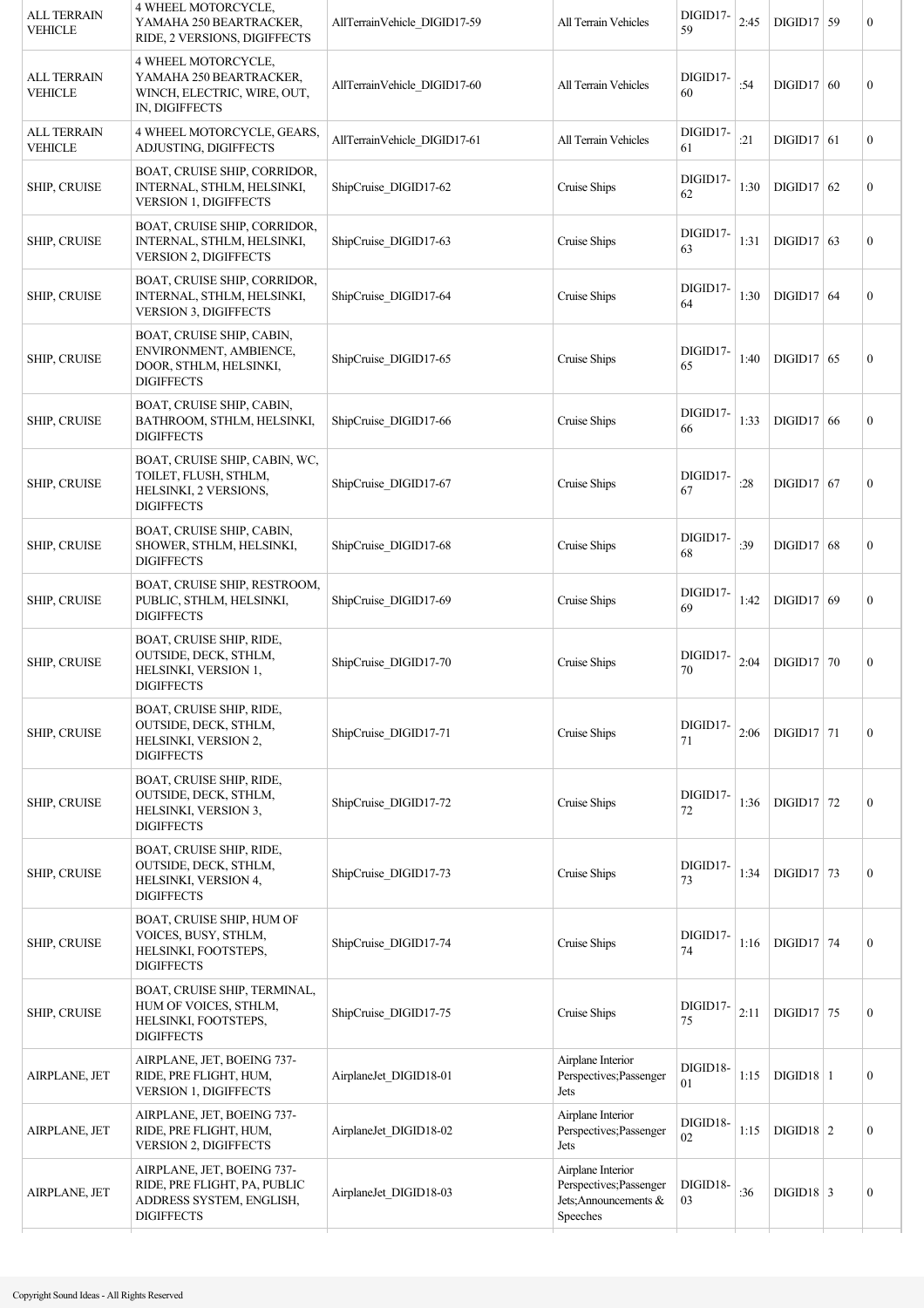| AIRPLANE, JET | AIRPLANE, JET, BOEING 737-<br>RIDE -PRE FLIGHT, PA, PUBLIC<br>ADDRESS SYSTEM, SAFETY,<br><b>DIGIFFECTS</b> | AirplaneJet DIGID18-04 | Airplane Interior<br>Perspectives; Passenger<br>Jets                              | DIGID18-<br>04 | 2:28 | $DIGID18$ 4         | $\boldsymbol{0}$ |
|---------------|------------------------------------------------------------------------------------------------------------|------------------------|-----------------------------------------------------------------------------------|----------------|------|---------------------|------------------|
| AIRPLANE, JET | AIRPLANE, JET, BOEING 737-<br>RIDE, PRE FLIGHT, PA, PUBLIC<br>ADDRESS SYSTEM, SAFETY,<br><b>DIGIFFECTS</b> | AirplaneJet DIGID18-05 | Airplane Interior<br>Perspectives; Passenger<br>Jets: Announcements &<br>Speeches | DIGID18-<br>05 | 1:14 | $DIGD18$ 5          | $\boldsymbol{0}$ |
| AIRPLANE, JET | AIRPLANE, JET, BOEING 737-<br>RIDE, START, PA, PUBLIC<br>ADDRESS SYSTEM, ENGLISH,<br><b>DIGIFFECTS</b>     | AirplaneJet DIGID18-06 | Airplane Interior<br>Perspectives; Passenger<br>Jets; Announcements &<br>Speeches | DIGID18-<br>06 | 2:10 | $DIGID18$ 6         | $\boldsymbol{0}$ |
| AIRPLANE, JET | AIRPLANE, JET, BOEING 737-<br>RIDE, START, DIGIFFECTS                                                      | AirplaneJet DIGID18-07 | Airplane Interior<br>Perspectives; Passenger<br>Jets                              | DIGID18-<br>07 | 1:52 | $DIGID18$ 7         | $\boldsymbol{0}$ |
| AIRPLANE, JET | AIRPLANE, JET, BOEING 737-<br>RIDE, DIGIFFECTS                                                             | AirplaneJet DIGID18-08 | Airplane Interior<br>Perspectives; Passenger<br>Jets                              | DIGID18-<br>08 | 1:51 | $DIGID18$ 8         | $\boldsymbol{0}$ |
| AIRPLANE, JET | AIRPLANE, JET, BOEING 737-<br>RIDE, HUM OF VOICES,<br><b>DIGIFFECTS</b>                                    | AirplaneJet DIGID18-09 | Airplane Interior<br>Perspectives; Passenger<br>Jets                              | DIGID18-<br>09 | 2:01 | $DIGID18$ 9         | $\boldsymbol{0}$ |
| AIRPLANE, JET | AIRPLANE, JET, BOEING 737-<br>RIDE, RIDE, PA, PUBLIC ADDRESS<br>SYSTEM, ENGLISH, DIGIFFECTS                | AirplaneJet DIGID18-10 | Airplane Interior<br>Perspectives; Passenger<br>Jets; Announcements &<br>Speeches | DIGID18-<br>10 | 1:30 | DIGID18 10          | $\boldsymbol{0}$ |
| AIRPLANE, JET | AIRPLANE, JET, BOEING 737-<br>RIDE, LANDS, PA, PUBLIC<br>ADDRESS SYSTEM, ENGLISH,<br><b>DIGIFFECTS</b>     | AirplaneJet DIGID18-11 | Airplane Interior<br>Perspectives; Passenger<br>Jets                              | DIGID18-<br>11 | 3:16 | $DIGID18$  11       | $\boldsymbol{0}$ |
| AIRPLANE, JET | AIRPLANE, JET, BOEING 737-<br>RIDE, LANDS, SHORT,<br><b>DIGIFFECTS</b>                                     | AirplaneJet_DIGID18-12 | Airplane Interior<br>Perspectives; Passenger<br>Jets                              | DIGID18-<br>12 | : 23 | $DIGD18$   12       | $\boldsymbol{0}$ |
| AIRPLANE, JET | AIRPLANE, JET, BOEING 737-<br>RIDE, POST LANDING, HUM OF<br>VOICES, DIGIFFECTS                             | AirplaneJet DIGID18-13 | Airplane Interior<br>Perspectives; Passenger<br>Jets                              | DIGID18-<br>13 | 1:27 | $DIGD18$   13       | $\boldsymbol{0}$ |
| AIRPLANE, JET | AIRPLANE, JET, AIRBUS A320,<br>RIDE, PRE FLIGHT, PA, PUBLIC<br>ADDRESS SYSTEM, DIGIFFECTS                  | AirplaneJet DIGID18-14 | Airplane Interior<br>Perspectives; Passenger<br>Jets                              | DIGID18-<br>14 | 1:57 | $DIGID18$   14      | $\boldsymbol{0}$ |
| AIRPLANE, JET | AIRPLANE, JET, AIRBUS A320,<br>RIDE, PRE FLIGHT, DIGIFFECTS                                                | AirplaneJet_DIGID18-15 | Airplane Interior<br>Perspectives; Passenger<br>Jets                              | DIGID18-<br>15 |      | 1:11   DIGID18   15 | 0                |
| AIRPLANE, JET | AIRPLANE, JET, AIRBUS A320,<br>RIDE, TAKE OFF, DIGIFFECTS                                                  | AirplaneJet DIGID18-16 | Airplane Interior<br>Perspectives; Passenger<br>Jets                              | DIGID18-<br>16 | 2:19 | $DIGD18$   16       | $\boldsymbol{0}$ |
| AIRPLANE, JET | AIRPLANE, JET, AIRBUS A320,<br>RIDE, DIGIFFECTS                                                            | AirplaneJet DIGID18-17 | Airplane Interior<br>Perspectives; Passenger<br>Jets                              | DIGID18-<br>17 | 1:35 | $DIGID18$   17      | $\boldsymbol{0}$ |
| AIRPLANE, JET | AIRPLANE, JET, AIRBUS A320,<br>RIDE, PA, PUBLIC ADDRESS<br>SYSTEM, CAPTAIN, ENGLISH,<br><b>DIGIFFECTS</b>  | AirplaneJet DIGID18-18 | Airplane Interior<br>Perspectives; Passenger<br>Jets                              | DIGID18-<br>18 | 1:12 | $DIGD18$   18       | $\boldsymbol{0}$ |
| AIRPLANE, JET | AIRPLANE, JET, AIRBUS A320,<br>RIDE, PRE LANDING, DIGIFFECTS                                               | AirplaneJet DIGID18-19 | Airplane Interior<br>Perspectives; Passenger<br>Jets                              | DIGID18-<br>19 | 2:18 | $DIGD18$   19       | $\boldsymbol{0}$ |
| AIRPLANE, JET | AIRPLANE, JET, AIRBUS A320,<br>RIDE, LANDING, DIGIFFECTS                                                   | AirplaneJet DIGID18-20 | Airplane Interior<br>Perspectives; Passenger<br>Jets                              | DIGID18-<br>20 | 3:23 | $DIGID18$ 20        | $\boldsymbol{0}$ |
| AIRPLANE, JET | AIRPLANE, JET, AIRBUS A320,<br>RIDE, POST FLIGHT, PA, PUBLIC<br>ADDRESS SYSTEM, DIGIFFECTS                 | AirplaneJet DIGID18-21 | Airplane Interior<br>Perspectives; Passenger<br>Jets                              | DIGID18-<br>21 | 1:34 | $DIGID18$ 21        | $\boldsymbol{0}$ |
| AIRPLANE, JET | AIRPLANE, JET, AIRBUS A320,<br>EXTERNAL, ENGINES,<br><b>DIGIFFECTS</b>                                     | AirplaneJet DIGID18-22 | Airplane Exterior<br>Perspectives; Passenger<br>Jets                              | DIGID18-<br>22 | 1:03 | $DIGID18$ 22        | $\boldsymbol{0}$ |
| AIRPLANE, JET | AIRPLANE, BOEING 747, RIDE,<br><b>VERSION 1, DIGIFFECTS</b>                                                | AirplaneJet DIGID18-23 | Airplane Interior<br>Perspectives; Passenger<br>Jets                              | DIGID18-<br>23 | 1:05 | $\text{DIGID18}$ 23 | $\boldsymbol{0}$ |
| AIRPLANE, JET | AIRPLANE, BOEING 747, RIDE,<br>VERSION 2, DIGIFFECTS                                                       | AirplaneJet DIGID18-24 | Airplane Interior<br>Perspectives; Passenger<br>Jets                              | DIGID18-<br>24 | 1:24 | $DIGD18$ 24         | $\boldsymbol{0}$ |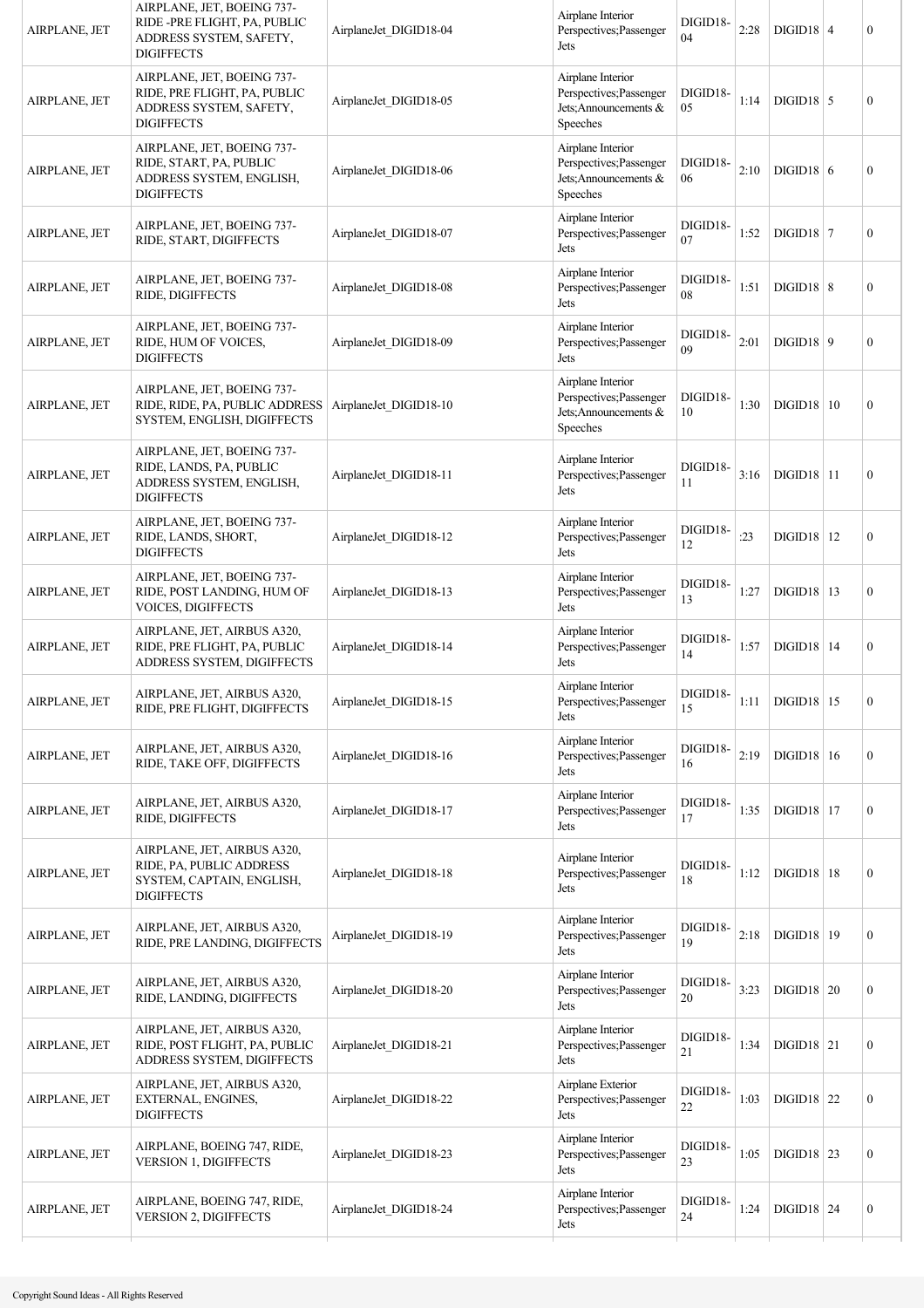| AIRPLANE, JET               | AIRPLANE, BOEING 747, RIDE,<br>WC, FLUSH, ENVIRONMENT,<br>AMBIENCE, DIGIFFECTS | AirplaneJet DIGID18-25     | Airplane Interior<br>Perspectives; Passenger<br>Jets                          | DIGID18-<br>25 | 1:03 | $DIGD18$ 25  | 0                |
|-----------------------------|--------------------------------------------------------------------------------|----------------------------|-------------------------------------------------------------------------------|----------------|------|--------------|------------------|
| AIRPLANE, JET               | AIRPLANE, JET, START, TAKE<br>OFF, VERSION 1, DIGIFFECTS                       | AirplaneJet DIGID18-26     | Airplane Exterior<br>Perspectives                                             | DIGID18-<br>26 | 1:06 | $DIGD18$ 26  | $\boldsymbol{0}$ |
| AIRPLANE, JET               | AIRPLANE, JET, START, TAKE<br>OFF, VERSION 2, DIGIFFECTS                       | AirplaneJet DIGID18-27     | Airplane Exterior<br>Perspectives                                             | DIGID18-<br>27 | :44  | $DIGID18$ 27 | $\boldsymbol{0}$ |
| AIRPLANE, JET               | AIRPLANE, JET, START, TAKE<br>OFF, VERSION 3, DIGIFFECTS                       | AirplaneJet DIGID18-28     | Airplane Exterior<br>Perspectives                                             | DIGID18-<br>28 | 1:01 | $DIGD18$ 28  | 0                |
| AIRPLANE, JET               | AIRPLANE, JET, START, TAKE<br>OFF, VERSION 4, DIGIFFECTS                       | AirplaneJet DIGID18-29     | Airplane Exterior<br>Perspectives                                             | DIGID18-<br>29 | :46  | $DIGID18$ 29 | $\boldsymbol{0}$ |
| AIRPLANE, JET               | AIRPLANE, JET, START, TAKE<br>OFF, VERSION 5, DIGIFFECTS                       | AirplaneJet DIGID18-30     | Airplane Exterior<br>Perspectives                                             | DIGID18-<br>30 | :51  | $DIGD18$ 30  | $\boldsymbol{0}$ |
| AIRPLANE, JET               | AIRPLANE, JET, START, TAKE<br>OFF, VERSION 6, DIGIFFECTS                       | AirplaneJet DIGID18-31     | Airplane Exterior<br>Perspectives                                             | DIGID18-<br>31 | 1:27 | $DIGD18$ 31  | $\mathbf{0}$     |
| AIRPLANE, JET               | AIRPLANE, JET, START, TAKE<br>OFF, VERSION 7, DIGIFFECTS                       | AirplaneJet DIGID18-32     | Airplane Exterior<br>Perspectives                                             | DIGID18-<br>32 | :44  | $DIGD18$ 32  | $\boldsymbol{0}$ |
| AIRPLANE, JET               | AIRPLANE, JET, PASSING,<br>VERSION 1, DIGIFFECTS                               | AirplaneJet DIGID18-33     | Airplane Exterior<br>Perspectives                                             | DIGID18-<br>33 | :28  | $DIGID18$ 33 | $\boldsymbol{0}$ |
| AIRPLANE, JET               | AIRPLANE, JET, PASSING,<br><b>VERSION 2, DIGIFFECTS</b>                        | AirplaneJet DIGID18-34     | Airplane Exterior<br>Perspectives                                             | DIGID18-<br>34 | :40  | $DIGID18$ 34 | $\boldsymbol{0}$ |
| AIRPLANE, JET               | AIRPLANE, JET, PASSING,<br><b>VERSION 3, DIGIFFECTS</b>                        | AirplaneJet DIGID18-35     | Airplane Exterior<br>Perspectives                                             | DIGID18-<br>35 | :29  | $DIGID18$ 35 | $\overline{0}$   |
| AIRPLANE, JET               | AIRPLANE, JET, LANDING,<br><b>VERSION 1, DIGIFFECTS</b>                        | AirplaneJet DIGID18-36     | Airplane Exterior<br>Perspectives                                             | DIGID18-<br>36 | :56  | $DIGID18$ 36 | $\boldsymbol{0}$ |
| AIRPLANE, JET               | AIRPLANE, JET, LANDING,<br>VERSION 2, DIGIFFECTS                               | AirplaneJet DIGID18-37     | Airplane Exterior<br>Perspectives                                             | DIGID18-<br>37 | :49  | $DIGID18$ 37 | $\boldsymbol{0}$ |
| AIRPLANE, JET               | AIRPLANE, JET, LANDING,<br><b>VERSION 3, DIGIFFECTS</b>                        | AirplaneJet DIGID18-38     | Airplane Exterior<br>Perspectives                                             | DIGID18-<br>38 | :34  | $DIGID18$ 38 | 0                |
| AIRPLANE, PROP              | AIRPLANE, PROPELLER, SMALL,<br>START, TAKE OFF, DIGIFFECTS                     | AirplaneProp_DIGID18-39    | Vintage Airplanes &<br>Propeller<br>Planes; Airplane Exterior<br>Perspectives | DIGID18-<br>39 | :40  | $DIGD18$ 39  | $\boldsymbol{0}$ |
| <b>AIRPLANE, PROP</b>       | AIRPLANE, PROPELLER, BIG,<br>START, TAKE OFF, VERSION 1,<br><b>DIGIFFECTS</b>  | AirplaneProp DIGID18-40    | Vintage Airplanes &<br>Propeller<br>Planes; Airplane Exterior<br>Perspectives | DIGID18-<br>40 | :41  | $DIGID18$ 40 | $\boldsymbol{0}$ |
| <b>AIRPLANE, PROP</b>       | AIRPLANE, PROPELLER, BIG,<br>START, TAKE OFF, VERSION 2,<br><b>DIGIFFECTS</b>  | AirplaneProp DIGID18-41    | Vintage Airplanes &<br>Propeller<br>Planes; Airplane Exterior<br>Perspectives | DIGID18-<br>41 | :50  | $DIGID18$ 41 | $\boldsymbol{0}$ |
| <b>AIRPLANE, PROP</b>       | AIRPLANE, PROPELLER, BIG,<br>START, TAKE OFF, VERSION 3,<br><b>DIGIFFECTS</b>  | AirplaneProp DIGID18-42    | Vintage Airplanes &<br>Propeller<br>Planes; Airplane Exterior<br>Perspectives | DIGID18-<br>42 | :52  | $DIGID18$ 42 | $\boldsymbol{0}$ |
| AIRPLANE, PROP              | AIRPLANE, PROPELLER, BIG,<br>PASSING, VERSION 1,<br><b>DIGIFFECTS</b>          | AirplaneProp_DIGID18-43    | Vintage Airplanes &<br>Propeller<br>Planes; Airplane Exterior<br>Perspectives | DIGID18-<br>43 | : 23 | $DIGD18$ 43  | $\mathbf{0}$     |
| AIRPLANE, PROP              | AIRPLANE, PROPELLER, BIG,<br>PASSING, VERSION 2,<br><b>DIGIFFECTS</b>          | AirplaneProp DIGID18-44    | Vintage Airplanes &<br>Propeller<br>Planes; Airplane Exterior<br>Perspectives | DIGID18-<br>44 | :26  | $DIGID18$ 44 | $\mathbf{0}$     |
| AIRPLANE, PROP              | AIRPLANE, PROPELLER, BIG,<br>LANDING, VERSION 1,<br><b>DIGIFFECTS</b>          | AirplaneProp_DIGID18-45    | Vintage Airplanes &<br>Propeller<br>Planes; Airplane Exterior<br>Perspectives | DIGID18-<br>45 | :50  | $DIGD18$ 45  | $\boldsymbol{0}$ |
| <b>AIRPLANE, PROP</b>       | AIRPLANE, PROPELLER, BIG,<br>LANDING, VERSION 2,<br><b>DIGIFFECTS</b>          | AirplaneProp_DIGID18-46    | Vintage Airplanes &<br>Propeller<br>Planes; Airplane Exterior<br>Perspectives | DIGID18-<br>46 | 1:07 | $DIGD18$ 46  | $\boldsymbol{0}$ |
| <b>AIRPLANE, PROP</b>       | AIRPLANE, PROPELLER, BIG,<br>LANDING, VERSION 3,<br><b>DIGIFFECTS</b>          | AirplaneProp_DIGID18-47    | Vintage Airplanes &<br>Propeller<br>Planes; Airplane Exterior<br>Perspectives | DIGID18-<br>47 | 2:11 | $DIGD18$ 47  | $\boldsymbol{0}$ |
| AIRPORT,<br><b>EXTERIOR</b> | AIRPLANES, ENVIRONMENT,<br>AMBIENCE, AIRPORT, VERSION<br>1, DIGIFFECTS         | AirportExterior DIGID18-48 | Airports                                                                      | DIGID18-<br>48 | 1:42 | $DIGID18$ 48 | $\boldsymbol{0}$ |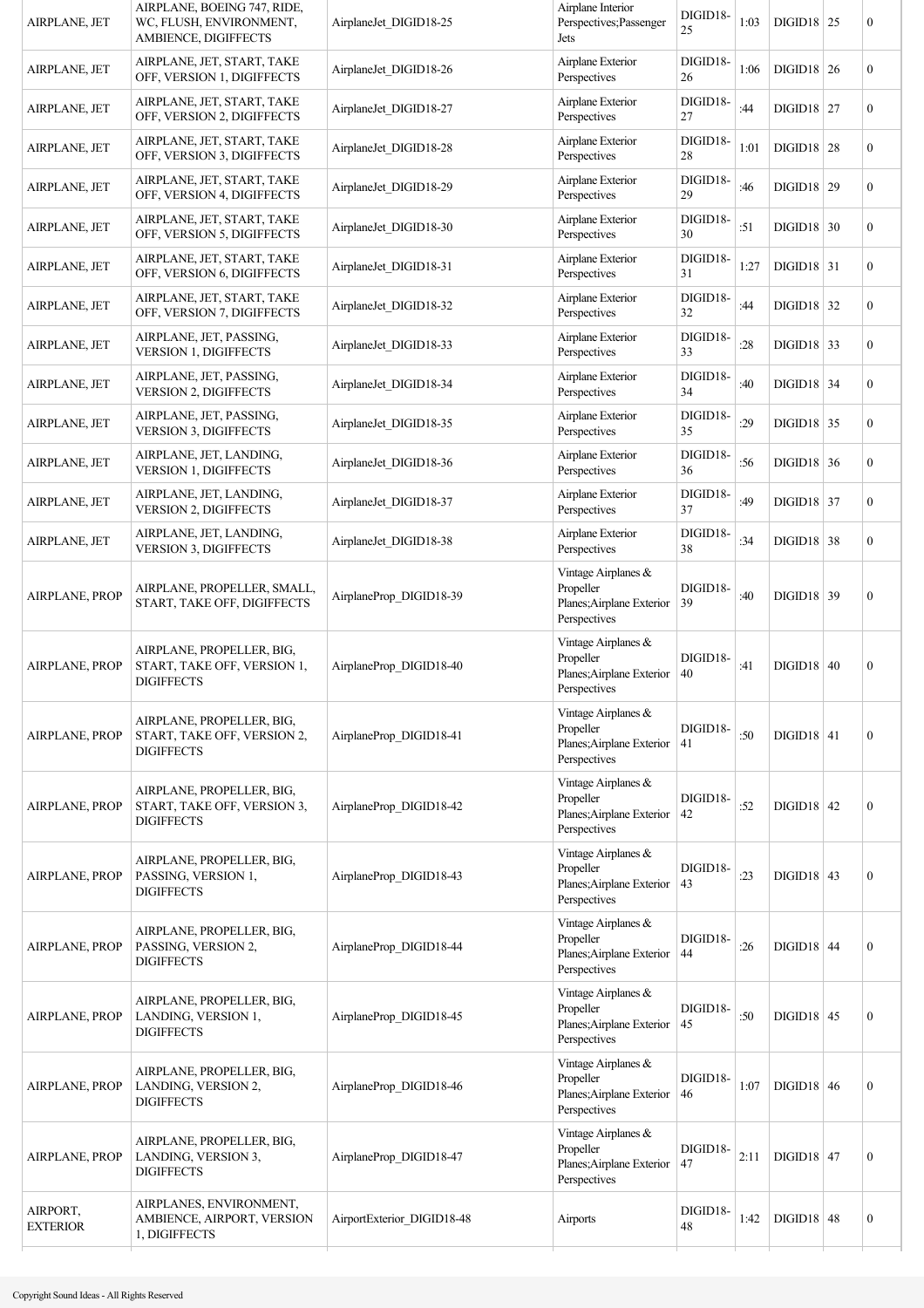| AIRPORT,<br><b>EXTERIOR</b> | AIRPLANES, ENVIRONMENT,<br>AMBIENCE, AIRPORT, VERSION<br>2, DIGIFFECTS                                     | AirportExterior DIGID18-49 | Airports                             | DIGID18-<br>49 | 1:55 | $DIGID18$ 49        | $\boldsymbol{0}$ |
|-----------------------------|------------------------------------------------------------------------------------------------------------|----------------------------|--------------------------------------|----------------|------|---------------------|------------------|
| AIRPORT,<br><b>EXTERIOR</b> | AIRPLANES, ENVIRONMENT,<br>AMBIENCE, AIRPORT, VERSION<br>3, DIGIFFECTS                                     | AirportExterior DIGID18-50 | Airports                             | DIGID18-<br>50 | 2:03 | $DIGID18$ 50        | $\mathbf{0}$     |
| AIRPORT,<br><b>EXTERIOR</b> | AIRPLANES, ENVIRONMENT,<br>AMBIENCE, AIRPORT, VERSION<br>4, DIGIFFECTS                                     | AirportExterior DIGID18-51 | Airports                             | DIGID18-<br>51 | 1:41 | $DIGD18$ 51         | $\boldsymbol{0}$ |
| AIRPORT,<br><b>EXTERIOR</b> | AIRPLANES, ENVIRONMENT,<br>AMBIENCE, AIRPORT, VERSION<br>5, DIGIFFECTS                                     | AirportExterior DIGID18-52 | Airports                             | DIGID18-<br>52 | 1:21 | $DIGD18$ 52         | $\boldsymbol{0}$ |
| BOAT,<br><b>OUTBOARD</b>    | MOTORBOAT, RYDS 560,<br><b>OUTBOARD, MERCURY 100,</b><br>WONT START, DIGIFFECTS                            | BoatOutboard DIGID19-01    | Miscellaneous Pleasure<br>Watercraft | DIGID19-<br>01 | :24  | $DIGID19$  1        | $\boldsymbol{0}$ |
| BOAT,<br><b>OUTBOARD</b>    | MOTORBOAT, RYDS 560,<br>OUTBOARD, MERCURY100, IDLE,<br><b>DIGIFFECTS</b>                                   | BoatOutboard DIGID19-02    | Miscellaneous Pleasure<br>Watercraft | DIGID19-<br>02 | :50  | $DIGID19$ 2         | $\boldsymbol{0}$ |
| BOAT,<br><b>OUTBOARD</b>    | MOTORBOAT, RYDS 560,<br>OUTBOARD, MERCURY 100, IDLE, BoatOutboard DIGID19-03<br>CLOSE, DIGIFFECTS          |                            | Miscellaneous Pleasure<br>Watercraft | DIGID19-<br>03 | :41  | DIGID19   3         | $\boldsymbol{0}$ |
| BOAT,<br><b>OUTBOARD</b>    | MOTORBOAT, RYDS 560,<br><b>OUTBOARD, MERCURY 100,</b><br>DRIVES OFF, DIGIFFECTS                            | BoatOutboard DIGID19-04    | Miscellaneous Pleasure<br>Watercraft | DIGID19-<br>04 | :54  | $DIGID19$ 4         | $\boldsymbol{0}$ |
| BOAT,<br><b>OUTBOARD</b>    | MOTORBOAT, RYDS 560,<br>OUTBOARD, MERCURY 100,<br>DRIVES OFF, ARRIVES,<br><b>DIGIFFECTS</b>                | BoatOutboard_DIGID19-05    | Miscellaneous Pleasure<br>Watercraft | DIGID19-<br>05 | 1:27 | $DIGID19$ 5         | $\boldsymbol{0}$ |
| BOAT,<br><b>OUTBOARD</b>    | MOTORBOAT, RYDS 560,<br>OUTBOARD, MERCURY 100,<br>DRIVES OFF, FAST, DIGIFFECTS                             | BoatOutboard DIGID19-06    | Miscellaneous Pleasure<br>Watercraft | DIGID19-<br>06 | :50  | $DIGID19$ 6         | $\boldsymbol{0}$ |
| BOAT,<br><b>OUTBOARD</b>    | MOTORBOAT, RYDS 560,<br><b>OUTBOARD, MERCURY 100,</b><br>ARRIVES, DIGIFFECTS                               | BoatOutboard DIGID19-07    | Miscellaneous Pleasure<br>Watercraft | DIGID19-<br>07 | 2:23 | $DIGID19$ 7         | $\boldsymbol{0}$ |
| BOAT,<br><b>OUTBOARD</b>    | MOTORBOAT, RYDS 560,<br>OUTBOARD, MERCURY 100,<br>ARRIVES, FAST, DIGIFFECTS                                | BoatOutboard DIGID19-08    | Miscellaneous Pleasure<br>Watercraft | DIGID19-<br>08 | 1:10 | $DIGID19$ 8         | $\boldsymbol{0}$ |
| BOAT,<br><b>OUTBOARD</b>    | MOTORBOAT, RYDS 560,<br>OUTBOARD, MERCURY 100,<br>RIDE, SLOW, DIGIFFECTS                                   | BoatOutboard DIGID19-09    | Miscellaneous Pleasure<br>Watercraft | DIGID19-<br>09 | 1:52 | DIGID19   9         | $\boldsymbol{0}$ |
| BOAT,<br><b>OUTBOARD</b>    | MOTORBOAT, RYDS 560,<br>OUTBOARD, MERCURY 100,<br>RIDE, MID, DIGIFFECTS                                    | BoatOutboard DIGID19-10    | Miscellaneous Pleasure<br>Watercraft | DIGID19-<br>10 | 1:59 | $DIGD19$   10       | $\boldsymbol{0}$ |
| BOAT,<br><b>OUTBOARD</b>    | MOTORBOAT, RYDS 560,<br><b>OUTBOARD, MERCURY 100,</b><br>RIDE, FAST, STERN, DIGIFFECTS                     | BoatOutboard DIGID19-11    | Miscellaneous Pleasure<br>Watercraft | DIGID19-<br>11 | 2:25 | $DIGID19$ 11        | $\mathbf{0}$     |
| BOAT,<br><b>OUTBOARD</b>    | MOTORBOAT, RYDS 560,<br>OUTBOARD, MERCURY 100,<br>RIDE, FAST, DIGIFFECTS                                   | BoatOutboard_DIGID19-12    | Miscellaneous Pleasure<br>Watercraft | DIGID19-<br>12 | 1:44 | $DIGID19$   12      | $\mathbf{0}$     |
| BOAT,<br><b>OUTBOARD</b>    | MOTORBOAT, RYDS 560,<br>OUTBOARD, MERCURY 100,<br>RIDE, SLOW, CLOSE TO WATER,<br><b>DIGIFFECTS</b>         | BoatOutboard DIGID19-13    | Miscellaneous Pleasure<br>Watercraft | DIGID19-<br>13 | 1:25 | $DIGID19$   13      | $\boldsymbol{0}$ |
| BOAT,<br><b>OUTBOARD</b>    | MOTORBOAT, RYDS 560,<br><b>OUTBOARD, MERCURY 100,</b><br>RIDE, FAST, CLOSE TO WATER,<br><b>DIGIFFECTS</b>  | BoatOutboard DIGID19-14    | Miscellaneous Pleasure<br>Watercraft | DIGID19-<br>14 | :41  | $DIGID19$ 14        | $\boldsymbol{0}$ |
| BOAT,<br><b>OUTBOARD</b>    | MOTORBOAT, RYDS 560,<br><b>OUTBOARD, MERCURY 100,</b><br>RIDE, STOPS, CLOSE TO WATER,<br><b>DIGIFFECTS</b> | BoatOutboard DIGID19-15    | Miscellaneous Pleasure<br>Watercraft | DIGID19-<br>15 | 1:20 | $DIGID19$   15      | $\boldsymbol{0}$ |
| BOAT,<br><b>OUTBOARD</b>    | MOTORBOAT, RYDS 560,<br>OUTBOARD, MERCURY 100,<br>TURNED OFF, ENVIRONMENT,<br>AMBIENCE, WATER, DIGIFFECTS  | BoatOutboard DIGID19-16    | Miscellaneous Pleasure<br>Watercraft | DIGID19-<br>16 | 1:07 | $DIGD19$   16       | $\boldsymbol{0}$ |
| <b>BOAT</b>                 | MOTORBOAT, BIG, PASSING,<br>SLOW, DIGIFFECTS                                                               | Boat_DIGID19-17            | Large Engine Motor<br><b>Boats</b>   | DIGID19-<br>17 | 1:34 | $\text{DIGID19}$ 17 | $\mathbf{0}$     |
| <b>BOAT, BARGE</b>          | MOTORBOAT, CARGO, GRAVEL,<br>PASSING, SLOW, DIGIFFECTS                                                     | BoatBarge DIGID19-18       | <b>Barges</b>                        | DIGID19-<br>18 | 1:42 | $\text{DIGID19}$ 18 | $\boldsymbol{0}$ |
|                             |                                                                                                            |                            |                                      |                |      |                     |                  |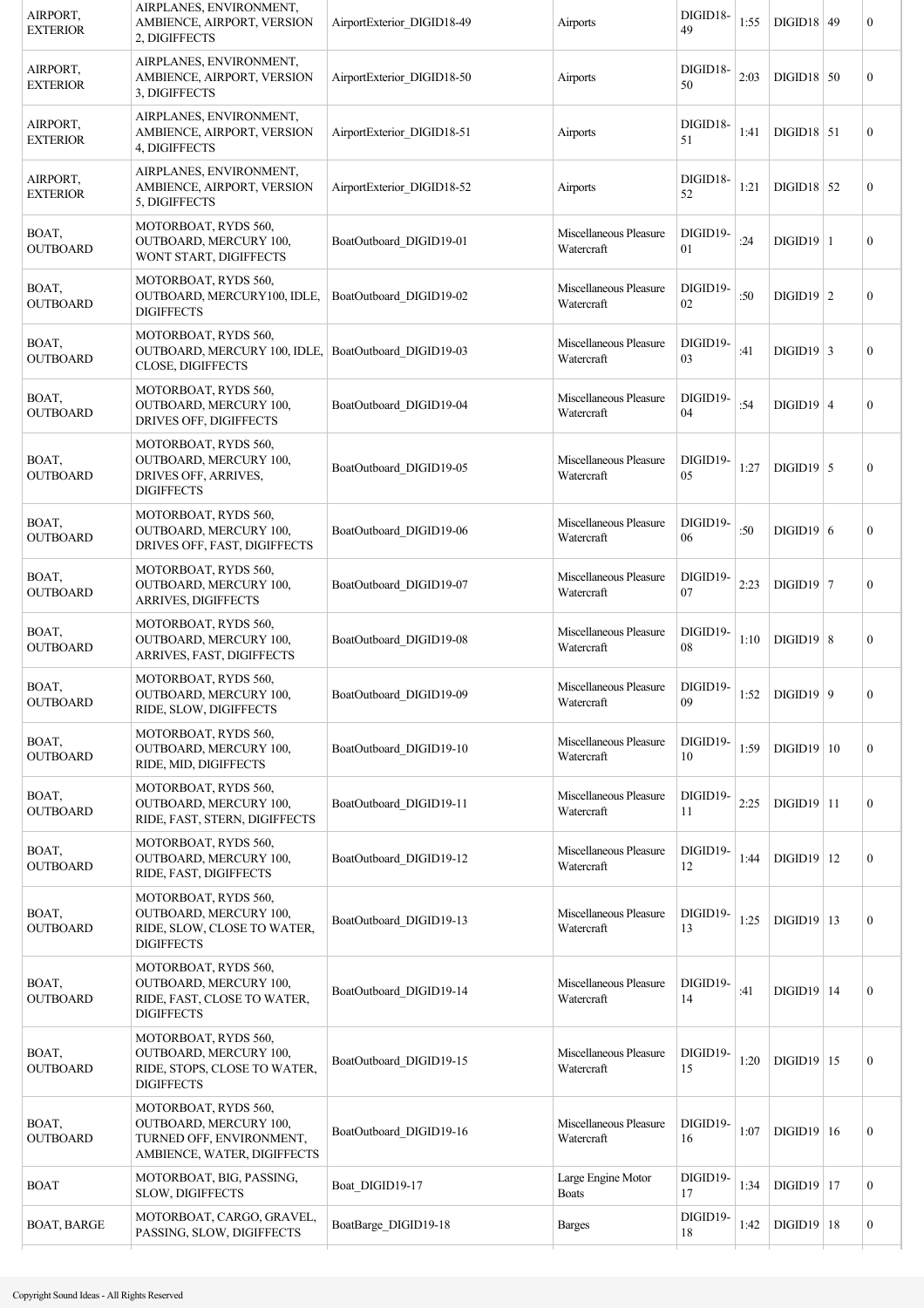| AUTO, LEXUS<br><b>IS200</b>        | CAR, LEXUS IS200 2000, START,<br>IDLE, OFF, DIGIFFECTS                        | AutoLexusIs200_DIGID19-19 | Toyota Cars;Car<br>Mufflers & Exhaust<br><b>Systems</b> | DIGID19-<br>19 | :57  | $DIGID19$   19 | $\overline{0}$   |
|------------------------------------|-------------------------------------------------------------------------------|---------------------------|---------------------------------------------------------|----------------|------|----------------|------------------|
| AUTO, LEXUS<br><b>IS200</b>        | CAR, LEXUS IS200 2000, START,<br>REVING, OFF, DIGIFFECTS                      | AutoLexusIs200 DIGID19-20 | Toyota Cars;Car<br>Mufflers & Exhaust<br><b>Systems</b> | DIGID19-<br>20 | 1:13 | $DIGID19$ 20   | $\boldsymbol{0}$ |
| <b>AUTO, LEXUS</b><br><b>IS200</b> | CAR, LEXUS IS200 2000, DRIVES<br>OFF, SLOW, DIGIFFECTS                        | AutoLexusIs200 DIGID19-21 | Toyota Cars; Car Drive<br>Aways                         | DIGID19-<br>21 | :36  | $DIGID19$ 21   | $\overline{0}$   |
| AUTO, LEXUS<br><b>IS200</b>        | CAR, LEXUS IS200 2000,<br>PASSING, SLOW, DIGIFFECTS                           | AutoLexusIs200 DIGID19-22 | Toyota Cars; Car Passes                                 | DIGID19-<br>22 | :49  | $DIGID19$ 22   | $\overline{0}$   |
| <b>AUTO, LEXUS</b><br><b>IS200</b> | CAR, LEXUS IS200 2000, ARRIVES,<br>SLOW, DIGIFFECTS                           | AutoLexusIs200_DIGID19-23 | Toyota Cars; Car Passes                                 | DIGID19-<br>23 | :17  | $DIGID19$ 23   | $\boldsymbol{0}$ |
| AUTO, LEXUS<br><b>IS200</b>        | CAR, LEXUS IS200 2000, DRIVES<br>OFF, MID, DIGIFFECTS                         | AutoLexusIs200 DIGID19-24 | Toyota Cars;Car Drive<br>Aways                          | DIGID19-<br>24 | :39  | $DIGID19$ 24   | $\overline{0}$   |
| <b>AUTO, LEXUS</b><br><b>IS200</b> | CAR, LEXUS IS200 2000,<br>PASSING, MID, DIGIFFECTS                            | AutoLexusIs200 DIGID19-25 | Toyota Cars; Car Passes                                 | DIGID19-<br>25 | :34  | $DIGID19$ 25   | $\overline{0}$   |
| AUTO, LEXUS<br><b>IS200</b>        | CAR, LEXUS IS200 2000, ARRIVES,<br>MID, DIGIFFECTS                            | AutoLexusIs200 DIGID19-26 | Toyota Cars; Car Passes                                 | DIGID19-<br>26 | :23  | $DIGID19$ 26   | $\overline{0}$   |
| <b>AUTO, LEXUS</b><br><b>IS200</b> | CAR, LEXUS IS200 2000, DRIVES<br>OFF, FAST, DIGIFFECTS                        | AutoLexusIs200 DIGID19-27 | Toyota Cars;Car Drive<br>Aways                          | DIGID19-<br>27 | :33  | $DIGID19$ 27   | $\overline{0}$   |
| <b>AUTO, LEXUS</b><br><b>IS200</b> | CAR, LEXUS IS200 2000,<br>PASSING, FAST, DIGIFFECTS                           | AutoLexusIs200 DIGID19-28 | Toyota Cars; Car Passes                                 | DIGID19-<br>28 | :29  | $DIGID19$ 28   | $\overline{0}$   |
| <b>AUTO, LEXUS</b><br><b>IS200</b> | CAR, LEXUS IS200 2000, ARRIVES,<br>FAST, DIGIFFECTS                           | AutoLexusIs200 DIGID19-29 | Toyota Cars; Car Passes                                 | DIGID19-<br>29 | :25  | $DIGID19$ 29   | $\overline{0}$   |
| AUTO, LEXUS<br><b>IS200</b>        | CAR, LEXUS IS200 2000, DRIVES<br>OFF, FAST, BEHIND, DIGIFFECTS                | AutoLexusIs200_DIGID19-30 | Toyota Cars; Car Drive<br>Aways                         | DIGID19-<br>30 | :33  | $DIGID19$ 30   | $\overline{0}$   |
| AUTO, LEXUS<br><b>IS200</b>        | CAR, LEXUS IS200 2000, ARRIVES,<br>FRONT, MID, DIGIFFECTS                     | AutoLexusIs200 DIGID19-31 | Toyota Cars; Car Passes                                 | DIGID19-<br>31 | :28  | $DIGID19$ 31   | $\overline{0}$   |
| <b>AUTO, LEXUS</b><br><b>IS200</b> | CAR, LEXUS IS200 2000,<br>REVERSING, OFF, IN,<br><b>DIGIFFECTS</b>            | AutoLexusIs200 DIGID19-32 | Toyota Cars;Car<br>Mufflers & Exhaust<br>Systems        | DIGID19-<br>32 | :36  | $DIGID19$ 32   | $\overline{0}$   |
| AUTO, LEXUS<br><b>IS200</b>        | CAR, LEXUS IS200 2000, RIDE,<br>IDLE, DIGIFFECTS                              | AutoLexusIs200_DIGID19-33 | Toyota Cars; Car<br>Mufflers & Exhaust<br>Systems       | DIGID19-<br>33 | :41  | $DIGID19$ 33   | $\overline{0}$   |
| <b>AUTO, LEXUS</b><br><b>IS200</b> | CAR, LEXUS IS200 2000, RIDE,<br>REVING, DIGIFFECTS                            | AutoLexusIs200 DIGID19-34 | Toyota Cars; Car<br>Mufflers & Exhaust<br>Systems       | DIGID19-<br>34 | :48  | $DIGID19$ 34   | $\boldsymbol{0}$ |
| <b>AUTO, LEXUS</b><br><b>IS200</b> | CAR, LEXUS IS200 2000, RIDE,<br>SLOW, DIGIFFECTS                              | AutoLexusIs200_DIGID19-35 | Toyota Cars;Car<br>Mufflers & Exhaust<br><b>Systems</b> | DIGID19-<br>35 | :57  | $DIGID19$ 35   | $\overline{0}$   |
| <b>AUTO, LEXUS</b><br><b>IS200</b> | CAR, LEXUS IS200 2000, RIDE,<br>MIXED DRIVING, DIGIFFECTS                     | AutoLexusIs200 DIGID19-36 | Toyota Cars;Car<br>Mufflers & Exhaust<br>Systems        | DIGID19-<br>36 | 4:25 | $DIGID19$ 36   | $\boldsymbol{0}$ |
| AUTO, LEXUS<br><b>IS200</b>        | CAR, LEXUS IS200 2000, RIDE,<br>SEMI OPEN WINDOW,<br><b>DIGIFFECTS</b>        | AutoLexusIs200_DIGID19-37 | Toyota Cars;Car<br>Mufflers & Exhaust<br>Systems        | DIGID19-<br>37 | 1:17 | $DIGID19$ 37   | $\overline{0}$   |
| <b>AUTO, LEXUS</b><br><b>IS200</b> | CAR, LEXUS IS200 2000, RIDE,<br>REVERSE, WARNING SIGNAL,<br><b>DIGIFFECTS</b> | AutoLexusIs200_DIGID19-38 | Toyota Cars;Car<br>Mufflers & Exhaust<br>Systems        | DIGID19-<br>38 | :32  | $DIGID19$ 38   | $\boldsymbol{0}$ |
| AUTO, LEXUS<br><b>IS200</b>        | CAR, LEXUS IS200 2000, DOOR, 9<br><b>VERSIONS, DIGIFFECTS</b>                 | AutoLexusIs200_DIGID19-39 | Toyota Cars;Car Doors                                   | DIGID19-<br>39 | :43  | $DIGD19$ 39    | $\boldsymbol{0}$ |
| <b>AUTO, LEXUS</b><br><b>IS200</b> | CAR, LEXUS IS200 2000, DOOR,<br>EXTERNAL, 6 VERSIONS,<br><b>DIGIFFECTS</b>    | AutoLexusIs200 DIGID19-40 | Toyota Cars;Car Doors                                   | DIGID19-<br>40 | :41  | $DIGID19$ 40   | $\overline{0}$   |
| AUTO, LEXUS<br><b>IS200</b>        | CAR, LEXUS IS200 2000, TRUNK,<br>3 VERSIONS, DIGIFFECTS                       | AutoLexusIs200_DIGID19-41 | Toyota Cars; Car Hoods<br>$&$ Trunks                    | DIGID19-<br>41 | :10  | $DIGD19$ 41    | $\overline{0}$   |
| <b>AUTO, LEXUS</b><br><b>IS200</b> | CAR, LEXUS IS200 2000, TRUNK,<br>EXTERNAL, 3 VERSIONS,<br><b>DIGIFFECTS</b>   | AutoLexusIs200_DIGID19-42 | Toyota Cars; Car Hoods<br>& Trunks                      | DIGID19-<br>42 | :19  | $DIGID19$ 42   | $\overline{0}$   |
| <b>AUTO, LEXUS</b><br><b>IS200</b> | CAR, LEXUS IS200 2000,<br>WINDOW, ELECTRIC, 3<br>VERSIONS, DIGIFFECTS         | AutoLexusIs200 DIGID19-43 | Toyota Cars;Car<br>Windows                              | DIGID19-<br>43 | :21  | $DIGID19$ 43   | $\boldsymbol{0}$ |
| <b>AUTO, LEXUS</b><br><b>IS200</b> | CAR, LEXUS IS200 2000,<br>HANDBRAKE, PULLS, 3<br><b>VERSIONS, DIGIFFECTS</b>  | AutoLexusIs200_DIGID19-44 | Toyota Cars; Car Skids,<br>Braking & Tires              | DIGID19-<br>44 | :13  | $DIGID19$ 44   | $\overline{0}$   |
| <b>AUTO, LEXUS</b><br><b>IS200</b> | CAR, LEXUS IS200 2000, KEYS,<br>PUTS IN, DIGIFFECTS                           | AutoLexusIs200 DIGID19-45 | Toyota Cars;Car Door<br>& Ignition Keys                 | DIGID19-<br>45 | :12  | $DIGID19$ 45   | $\boldsymbol{0}$ |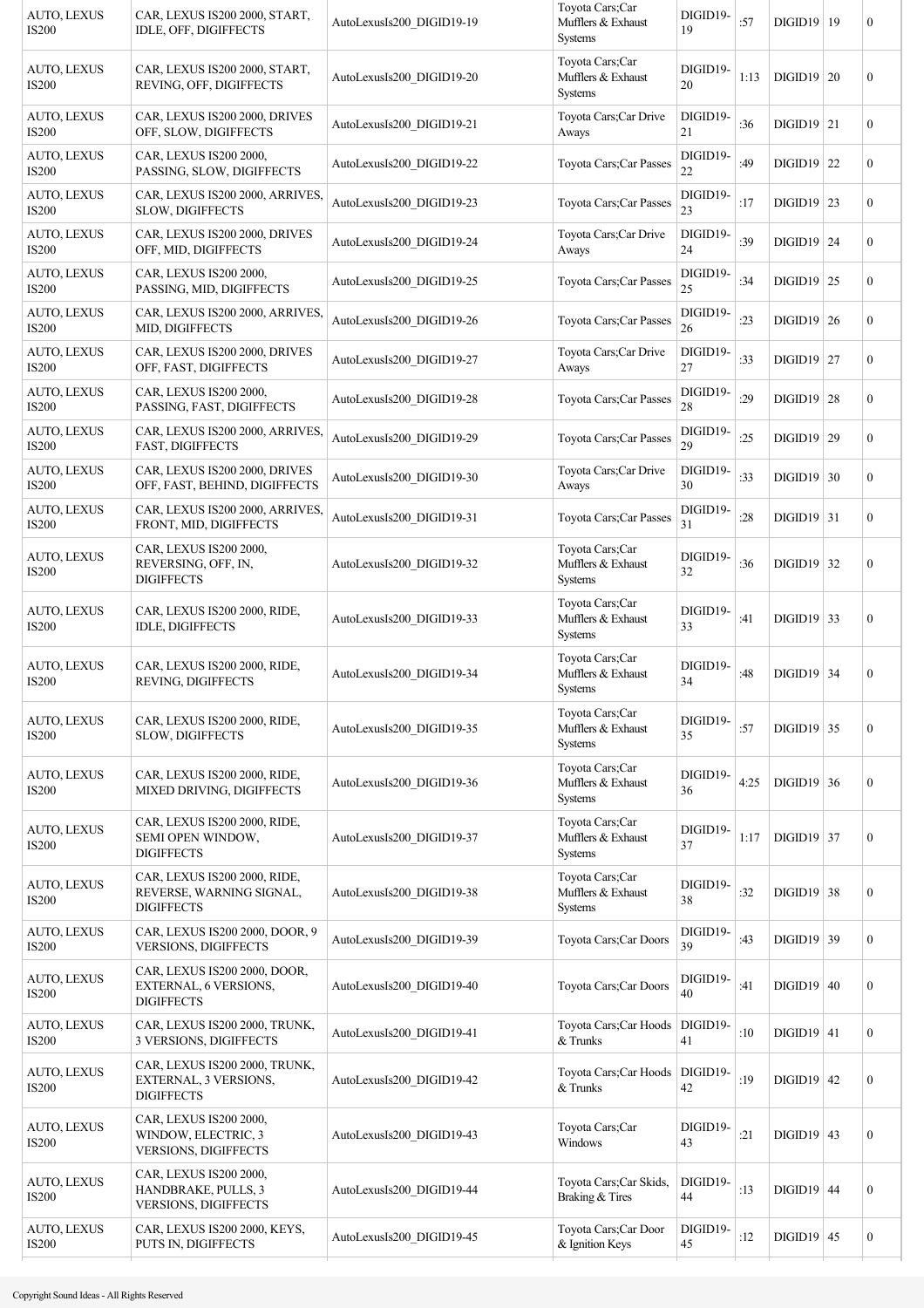| $DIGID19$ 47<br>$\boldsymbol{0}$<br>$DIGID19$ 48<br>$\boldsymbol{0}$<br>$DIGID19$ 49<br>$\boldsymbol{0}$ |
|----------------------------------------------------------------------------------------------------------|
|                                                                                                          |
|                                                                                                          |
|                                                                                                          |
| $DIGID19$ 50<br>$\boldsymbol{0}$                                                                         |
| $DIGD19$ 51<br>$\boldsymbol{0}$                                                                          |
| $DIGID19$ 52<br>$\boldsymbol{0}$                                                                         |
| $DIGID19$ 53<br>$\boldsymbol{0}$                                                                         |
| $DIGID19$ 54<br>$\boldsymbol{0}$                                                                         |
| $DIGID19$ 55<br>$\boldsymbol{0}$                                                                         |
| $DIGID19$ 56<br>$\boldsymbol{0}$                                                                         |
| $DIGID19$ 57<br>$\boldsymbol{0}$                                                                         |
| $DIGID19$ 58<br>$\boldsymbol{0}$                                                                         |
| $DIGID19$ 59<br>$\boldsymbol{0}$                                                                         |
| $DIGID19$ 60<br>$\boldsymbol{0}$                                                                         |
| $DIGID19$ 61<br>$\boldsymbol{0}$                                                                         |
| $\boldsymbol{0}$<br>$DIGID19$ 62                                                                         |
| $DIGID19$ 63<br>$\boldsymbol{0}$                                                                         |
| $DIGID19$ 64<br>$\boldsymbol{0}$                                                                         |
| $DIGID19$ 65<br>$\boldsymbol{0}$                                                                         |
| $DIGID19$ 66<br>$\boldsymbol{0}$                                                                         |
| $DIGID19$ 67<br>$\boldsymbol{0}$                                                                         |
| $DIGID19$ 68<br>$\boldsymbol{0}$                                                                         |
| $DIGID19$ 69<br>$\boldsymbol{0}$                                                                         |
|                                                                                                          |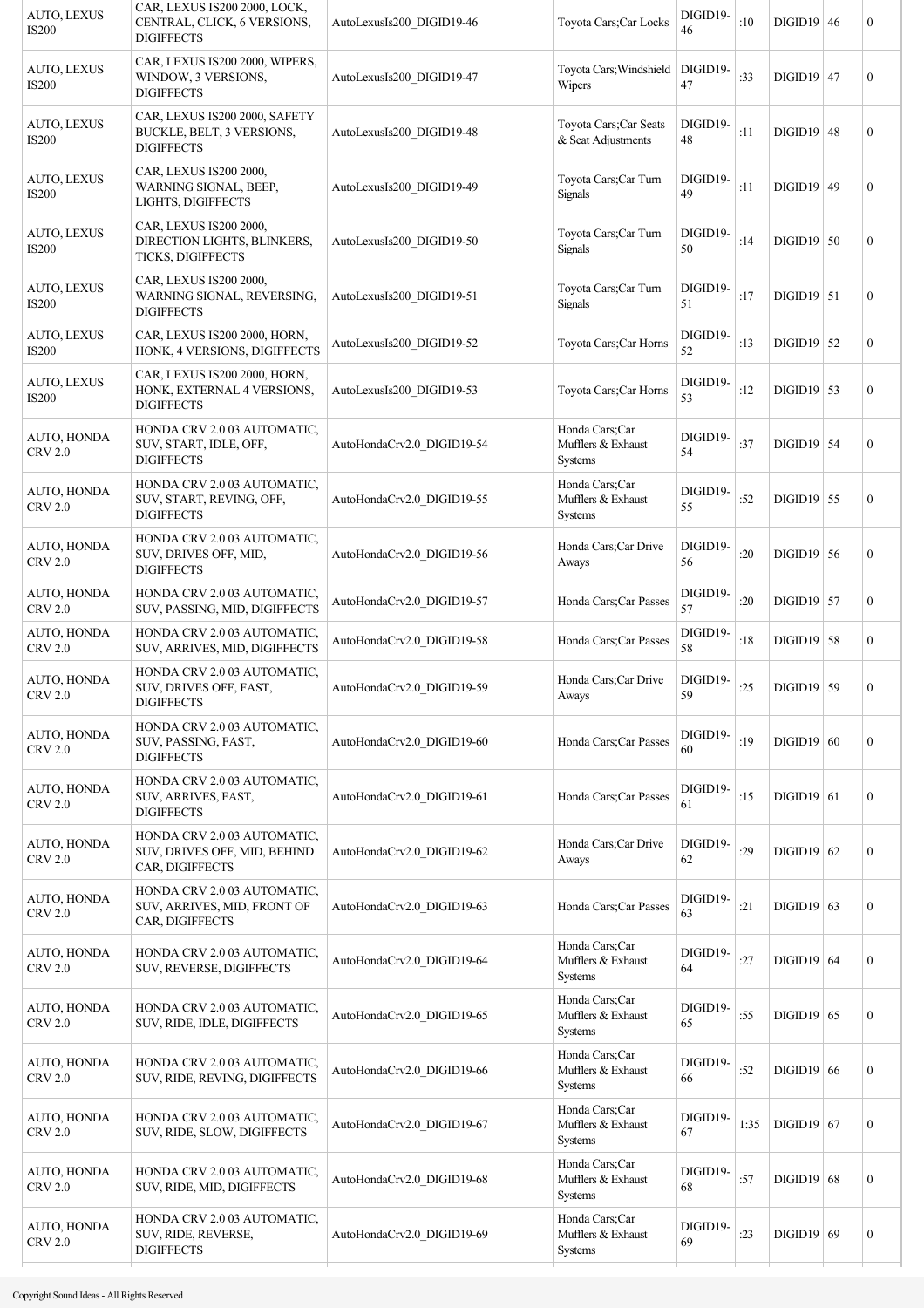| AUTO, HONDA<br><b>CRV 2.0</b>        | HONDA CRV 2.0 03 AUTOMATIC,<br>SUV, DOOR, EXTERNAL, 3<br><b>VERSIONS, DIGIFFECTS</b>                           | AutoHondaCrv2.0 DIGID19-70  | Honda Cars; Car Doors                                           | DIGID19-<br>70 | :13  | $DIGID19$ 70   | $\boldsymbol{0}$ |
|--------------------------------------|----------------------------------------------------------------------------------------------------------------|-----------------------------|-----------------------------------------------------------------|----------------|------|----------------|------------------|
| AUTO, HONDA<br><b>CRV 2.0</b>        | HONDA CRV 2.0 03 AUTOMATIC,<br>SUV, DOOR, INTERNAL, 3<br>VERSIONS, DIGIFFECTS                                  | AutoHondaCrv2.0 DIGID19-71  | Honda Cars; Car Doors                                           | DIGID19-<br>71 | :14  | $DIGID19$ 71   | $\boldsymbol{0}$ |
| AUTO, HONDA<br><b>CRV 2.0</b>        | HONDA CRV 2.0 03 AUTOMATIC,<br>SUV, TRUNK, EXTERNAL 3<br><b>VERSIONS, DIGIFFECTS</b>                           | AutoHondaCrv2.0 DIGID19-72  | Honda Cars; Car Hoods<br>& Trunks                               | DIGID19-<br>72 | :15  | $DIGID19$ 72   | $\boldsymbol{0}$ |
| AUTO, HONDA<br><b>CRV 2.0</b>        | HONDA CRV 2.0 03 AUTOMATIC,<br>SUV, HOOD- EXTERNAL 3<br><b>VERSIONS, DIGIFFECTS</b>                            | AutoHondaCrv2.0 DIGID19-73  | Honda Cars;Car Hoods<br>& Trunks                                | DIGID19-<br>73 | :16  | $DIGID19$ 73   | $\boldsymbol{0}$ |
| AUTO, HONDA<br><b>CRV 2.0</b>        | HONDA CRV 2.0 03 AUTOMATIC,<br>SUV, WINDOW, ELECTRIC, 6<br><b>VERSIONS, DIGIFFECTS</b>                         | AutoHondaCrv2.0 DIGID19-74  | Honda Cars;Car<br>Windows                                       | DIGID19-<br>74 | :28  | $DIGID19$ 74   | $\boldsymbol{0}$ |
| AUTO, HONDA<br><b>CRV 2.0</b>        | HONDA CRV 2.0 03 AUTOMATIC,<br>SUV, KEYS, PUTS IN, DIGIFFECTS                                                  | AutoHondaCrv2.0 DIGID19-75  | Honda Cars;Car Door<br>& Ignition Keys                          | DIGID19-<br>75 | :20  | $DIGID19$ 75   | $\mathbf{0}$     |
| AUTO, HONDA<br><b>CRV 2.0</b>        | HONDA CRV 2.0 03 AUTOMATIC,<br>SUV, LOCK, CENTRAL, 5<br>VERSIONS, DIGIFFECTS                                   | AutoHondaCrv2.0 DIGID19-76  | Honda Cars; Car Locks                                           | DIGID19-<br>76 | :14  | $DIGID19$ 76   | $\boldsymbol{0}$ |
| AUTO, HONDA<br><b>CRV 2.0</b>        | HONDA CRV 2.0 03 AUTOMATIC,<br>SUV, WIPERS, WINDOW,<br><b>DIGIFFECTS</b>                                       | AutoHondaCrv2.0 DIGID19-77  | Honda Cars; Windshield<br>Wipers                                | DIGID19-<br>77 | :14  | $DIGID19$ 77   | $\boldsymbol{0}$ |
| AUTO, HONDA<br><b>CRV 2.0</b>        | HONDA CRV 2.0 03 AUTOMATIC,<br>SUV, DIRECTION LIGHT,<br>BLINKERS, 2 VERSIONS,<br><b>DIGIFFECTS</b>             | AutoHondaCrv2.0 DIGID19-78  | Honda Cars;Car Turn<br>Signals                                  | DIGID19-<br>78 | :14  | $DIGID19$ 78   | $\boldsymbol{0}$ |
| AUTO, HONDA<br><b>CRV 2.0</b>        | HONDA CRV 2.0 03 AUTOMATIC,<br>SUV, WARNING SIGNAL, BEEP,<br>LIGHTS, 2 VERSIONS,<br><b>DIGIFFECTS</b>          | AutoHondaCrv2.0 DIGID19-79  | Honda Cars;Car Turn<br><b>Signals</b>                           | DIGID19-<br>79 | :13  | $DIGID19$ 79   | $\boldsymbol{0}$ |
| AUTO, HONDA<br><b>CRV 2.0</b>        | HONDA CRV 2.0 03 AUTOMATIC,<br>SUV, SAFETY BUCKLE, BELT, 8<br><b>VERSIONS, DIGIFFECTS</b>                      | AutoHondaCrv2.0 DIGID19-80  | Honda Cars; Car Seats<br>& Seat Adjustments                     | DIGID19-<br>80 | :28  | $DIGID19$ 80   | $\boldsymbol{0}$ |
| AUTO, HONDA<br><b>CRV 2.0</b>        | HONDA CRV 2.0 03 AUTOMATIC,<br>SUV, HORN, HONK, 5 VERSIONS,<br><b>DIGIFFECTS</b>                               | AutoHondaCrv2.0_DIGID19-81  | Honda Cars; Car Horns                                           | DIGID19-<br>81 | :16  | $DIGID19$   81 | $\mathbf{0}$     |
| <b>AUTO, HONDA</b><br><b>CRV 2.0</b> | HONDA CRV 2.0 03 AUTOMATIC,<br>SUV, HORN, HONK, EXTERNAL, 5 AutoHondaCrv2.0 DIGID19-82<br>VERSIONS, DIGIFFECTS |                             | Honda Cars; Car Horns                                           | DIGID19-<br>82 | :20  | $DIGID19$ 82   | $\boldsymbol{0}$ |
| TRAFFIC,<br><b>HIGHWAY</b>           | BUS, FREEWAY, RIDE, MID, HUM<br>OF VOICES, DIGIFFECTS                                                          | TrafficHighway_DIGID19-83   | <b>Traffic Ambiences</b>                                        | DIGID19-<br>83 | 3:22 | $DIGID19$ 83   | $\boldsymbol{0}$ |
| BUS, CITY,<br><b>TRANSIT</b>         | BUS, CITY, TRANSPORT, RIDE,<br>MANY STOPS, DIGIFFECTS                                                          | BusCityTransit_DIGID19-84   | Buses;Public<br><b>Transportation Interiors</b>                 | DIGID19-<br>84 | 3:45 | $DIGID19$ 84   | $\boldsymbol{0}$ |
| TRAFFIC,<br><b>COUNTRY</b>           | BUS, COUNTRY ROAD, PASSING,<br>MID, VERSION 1, DIGIFFECTS                                                      | TrafficCountry_DIGID19-85   | <b>Traffic Ambiences</b>                                        | DIGID19-<br>85 | :38  | $DIGID19$ 85   | $\boldsymbol{0}$ |
| TRAFFIC,<br><b>COUNTRY</b>           | BUS, COUNTRY ROAD, PASSING,<br>MID, VERSION 2, DIGIFFECTS                                                      | TrafficCountry_DIGID19-86   | <b>Traffic Ambiences</b>                                        | DIGID19-<br>86 | :45  | $DIGID19$ 86   | $\boldsymbol{0}$ |
| AUTO, SKODA<br>OCTAVIA               | SKODA OCTAVIA 1.6 2003, IDLE,<br>ON, OFF                                                                       | AutoSkodaOctavia DIGID20-01 | Other European<br>Cars;Car Mufflers &<br><b>Exhaust Systems</b> | DIGID20-<br>01 | :30  | $DIGID20$   1  | $\boldsymbol{0}$ |
| AUTO, SKODA<br><b>OCTAVIA</b>        | SKODA OCTAVIA 1.6 2003,<br>REVVING, ON, OFF                                                                    | AutoSkodaOctavia DIGID20-02 | Other European<br>Cars;Car Mufflers &<br><b>Exhaust Systems</b> | DIGID20-<br>02 | :40  | $DIGID20$   2  | $\boldsymbol{0}$ |
| AUTO, SKODA<br><b>OCTAVIA</b>        | SKODA OCTAVIA 1.6 2003,<br>DRIVES OFF, MEDIUM                                                                  | AutoSkodaOctavia_DIGID20-03 | Other European<br>Cars;Car Drive Aways                          | DIGID20-<br>03 | :39  | $DIGID20$ 3    | $\boldsymbol{0}$ |
| AUTO, SKODA<br><b>OCTAVIA</b>        | SKODA OCTAVIA 1.6 2003,<br>PASSING, MEDIUM                                                                     | AutoSkodaOctavia_DIGID20-04 | Other European<br>Cars;Car Passes                               | DIGID20-<br>04 | :48  | $DIGID20$ 4    | $\boldsymbol{0}$ |
| AUTO, SKODA<br><b>OCTAVIA</b>        | SKODA OCTAVIA 1.6 2003,<br>ARRIVES, MEDIUM                                                                     | AutoSkodaOctavia DIGID20-05 | Other European<br>Cars;Car Passes                               | DIGID20-<br>05 | :23  | $DIGID20$ 5    | $\boldsymbol{0}$ |
| AUTO, SKODA<br><b>OCTAVIA</b>        | SKODA OCTAVIA 1.6 2003,<br>DRIVES OFF, FAST                                                                    | AutoSkodaOctavia DIGID20-06 | Other European<br>Cars;Car Drive Aways                          | DIGID20-<br>06 | :35  | DIGID20 6      | $\boldsymbol{0}$ |
| AUTO, SKODA<br><b>OCTAVIA</b>        | SKODA OCTAVIA 1.6 2003,<br>PASSING, FAST                                                                       | AutoSkodaOctavia DIGID20-07 | Other European<br>Cars;Car Passes                               | DIGID20-<br>07 | :35  | $DIGID20$ 7    | $\boldsymbol{0}$ |
| AUTO, SKODA<br><b>OCTAVIA</b>        | SKODA OCTAVIA 1.6 2003,<br><b>ARRIVES, FAST</b>                                                                | AutoSkodaOctavia DIGID20-08 | Other European<br>Cars;Car Passes                               | DIGID20-<br>08 | :20  | $DIGID20$ 8    | $\boldsymbol{0}$ |
| AUTO, SKODA<br><b>OCTAVIA</b>        | SKODA OCTAVIA 1.6 2003,<br>REVERSING, DRIVES OFF,<br><b>REVERSE</b>                                            | AutoSkodaOctavia DIGID20-09 | Other European<br>Cars;Car Drive Aways                          | DIGID20-<br>09 | 1:04 | $DIGID20$ 9    | $\boldsymbol{0}$ |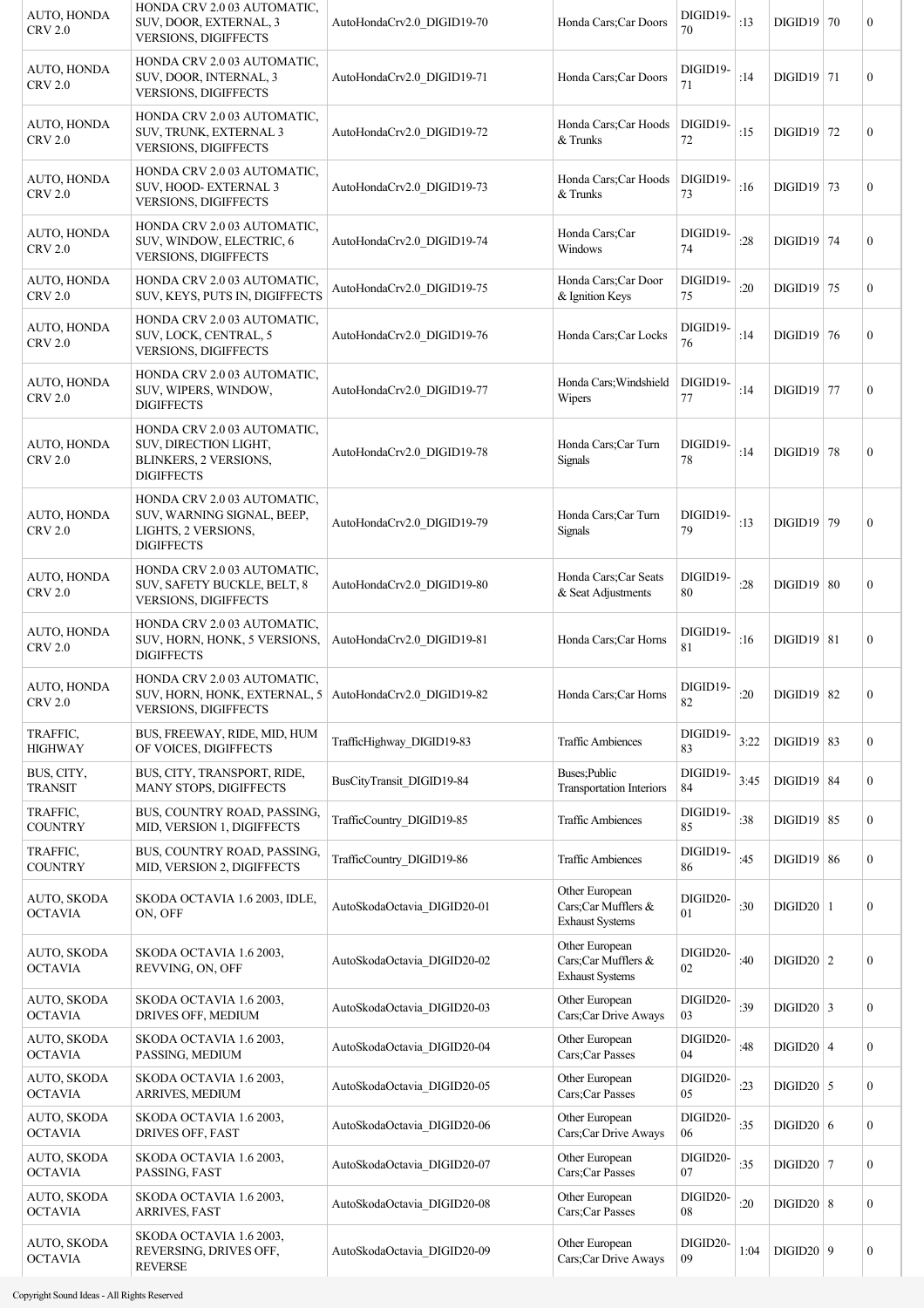| AUTO, SKODA<br><b>OCTAVIA</b> | SKODA OCTAVIA 1.6 2003, IDLE,<br>INTERNAL, ON, OFF                          | AutoSkodaOctavia DIGID20-10 | Other European<br>Cars;Car Mufflers &<br><b>Exhaust Systems</b> | DIGID20-<br>10     | :51  | DIGID20   10   | $\boldsymbol{0}$ |
|-------------------------------|-----------------------------------------------------------------------------|-----------------------------|-----------------------------------------------------------------|--------------------|------|----------------|------------------|
| AUTO, SKODA<br><b>OCTAVIA</b> | SKODA OCTAVIA 1.6 2003,<br>REVVING, INTERNAL, ON, OFF                       | AutoSkodaOctavia DIGID20-11 | Other European<br>Cars;Car Mufflers &<br><b>Exhaust Systems</b> | DIGID20-<br>11     | :42  | $DIGID20$ 11   | $\boldsymbol{0}$ |
| AUTO, SKODA<br><b>OCTAVIA</b> | SKODA OCTAVIA 1.6 2003, RIDE,<br>SLOW, MEDIUM, MIXED                        | AutoSkodaOctavia_DIGID20-12 | Other European<br>Cars;Car Mufflers &<br><b>Exhaust Systems</b> | DIGID20-<br>12     | 1:35 | $DIGID20$   12 | $\boldsymbol{0}$ |
| AUTO, SKODA<br><b>OCTAVIA</b> | SKODA OCTAVIA 1.6 2003, RIDE,<br>MEDIUM, FAST, VERSION 1                    | AutoSkodaOctavia DIGID20-13 | Other European<br>Cars;Car Mufflers &<br><b>Exhaust Systems</b> | DIGID20-<br>13     | 2:42 | $DIGID20$   13 | $\boldsymbol{0}$ |
| AUTO, SKODA<br><b>OCTAVIA</b> | SKODA OCTAVIA 1.6 2003, RIDE,<br>MEDIUM, FAST, VERSION 2                    | AutoSkodaOctavia DIGID20-14 | Other European<br>Cars;Car Mufflers &<br><b>Exhaust Systems</b> | DIGID20-<br>14     | 3:38 | $DIGID20$   14 | $\boldsymbol{0}$ |
| AUTO, SKODA<br><b>OCTAVIA</b> | SKODA OCTAVIA 1.6 2003,<br>REVERSING, RIDE, ON, OFF                         | AutoSkodaOctavia DIGID20-15 | Other European<br>Cars;Car Mufflers &<br><b>Exhaust Systems</b> | DIGID20-<br>15     | :48  | $DIGID20$   15 | $\boldsymbol{0}$ |
| AUTO, SKODA<br><b>OCTAVIA</b> | SKODA OCTAVIA 1.6 2003,<br>DOOR, 4 VERSIONS                                 | AutoSkodaOctavia DIGID20-16 | Other European<br>Cars:Car Doors                                | DIGID20-<br>16     | :18  | $DIGID20$   16 | $\boldsymbol{0}$ |
| AUTO, SKODA<br><b>OCTAVIA</b> | SKODA OCTAVIA 1.6 2003,<br><b>DOOR, 4 VERSIONS</b>                          | AutoSkodaOctavia DIGID20-17 | Other European<br>Cars;Car Doors                                | DIGID20-<br>17     | :16  | $DIGID20$   17 | $\boldsymbol{0}$ |
| AUTO, SKODA<br><b>OCTAVIA</b> | SKODA OCTAVIA 1.6 2003,<br>DOOR, INTERNAL, LEFT, 3<br><b>VERSIONS</b>       | AutoSkodaOctavia DIGID20-18 | Other European<br>Cars;Car Doors                                | DIGID20-<br>18     | :14  | $DIGID20$   18 | $\boldsymbol{0}$ |
| AUTO, SKODA<br><b>OCTAVIA</b> | SKODA OCTAVIA 1.6 2003,<br>DOOR, INTERNAL, RIGHT, 3<br><b>VERSIONS</b>      | AutoSkodaOctavia DIGID20-19 | Other European<br>Cars;Car Doors                                | DIGID20-<br>19     | :18  | $DIGID20$   19 | $\boldsymbol{0}$ |
| AUTO, SKODA<br><b>OCTAVIA</b> | SKODA OCTAVIA 1.6 2003,<br>TRUNK, 4 VERSIONS                                | AutoSkodaOctavia DIGID20-20 | Other European<br>Cars;Car Hoods &<br>Trunks                    | DIGID20-<br>20     | :14  | $DIGID20$ 20   | $\boldsymbol{0}$ |
| AUTO, SKODA<br><b>OCTAVIA</b> | SKODA OCTAVIA 1.6 2003,<br>HOOD, 3 VERSIONS                                 | AutoSkodaOctavia DIGID20-21 | Other European<br>Cars;Car Hoods &<br>Trunks                    | DIGID20-<br>21     | :37  | $DIGID20$   21 | $\boldsymbol{0}$ |
| AUTO, SKODA<br><b>OCTAVIA</b> | SKODA OCTAVIA 1.6 2003,<br>WINDOW, ELECTRIC                                 | AutoSkodaOctavia DIGID20-22 | Other European<br>Cars:Car Windows                              | DIGID20-<br>$22\,$ | :21  | $DIGID20$ 22   | $\mathbf{0}$     |
| AUTO, SKODA<br><b>OCTAVIA</b> | SKODA OCTAVIA 1.6 2003,<br>LOCK, DOORS, INTERNAL,<br>ELECTRONIC, 5 VERSIONS | AutoSkodaOctavia DIGID20-23 | Other European<br>Cars;Car Locks                                | DIGID20-<br>23     | :13  | $DIGID20$ 23   | $\boldsymbol{0}$ |
| AUTO, SKODA<br><b>OCTAVIA</b> | SKODA OCTAVIA 1.6 2003,<br>LOCK, DOORS, ELECTRONIC, 6<br><b>VERSIONS</b>    | AutoSkodaOctavia DIGID20-24 | Other European<br>Cars;Car Locks                                | DIGID20-<br>24     | :14  | $DIGID20$ 24   | $\boldsymbol{0}$ |
| AUTO, SKODA<br><b>OCTAVIA</b> | SKODA OCTAVIA 1.6 2003,<br>DIRECTION LIGHT, BLINKERS                        | AutoSkodaOctavia DIGID20-25 | Other European<br>Cars;Car Turn Signals                         | DIGID20-<br>25     | :16  | $DIGID20$ 25   | $\mathbf{0}$     |
| AUTO, SKODA<br><b>OCTAVIA</b> | SKODA OCTAVIA 1.6 2003, FAN,<br><b>MEDIUM</b>                               | AutoSkodaOctavia_DIGID20-26 | Other European<br>Cars; Ventilation Fans                        | DIGID20-<br>26     | :25  | $DIGID20$ 26   | $\mathbf{0}$     |
| AUTO, SKODA<br><b>OCTAVIA</b> | SKODA OCTAVIA 1.6 2003,<br>HANDBRAKE, PULL, 12<br><b>VERSIONS</b>           | AutoSkodaOctavia_DIGID20-27 | Other European<br>Cars;Car Skids, Braking<br>& Tires            | DIGID20-<br>27     | :24  | $DIGID20$ 27   | $\mathbf{0}$     |
| AUTO, SKODA<br><b>OCTAVIA</b> | SKODA OCTAVIA 1.6 2003,<br><b>GLOVE COMPARTMENT, 4</b><br><b>VERSIONS</b>   | AutoSkodaOctavia DIGID20-28 | Other European<br>Cars;Glove<br>Compartments                    | DIGID20-<br>28     | :16  | $DIGID20$ 28   | $\boldsymbol{0}$ |
| AUTO, SKODA<br><b>OCTAVIA</b> | SKODA OCTAVIA 1.6 2003, BELT<br>CLIP, 5 VERSIONS                            | AutoSkodaOctavia_DIGID20-29 | Other European<br>Cars;Car Seats & Seat<br>Adjustments          | DIGID20-<br>29     | :22  | $DIGID20$ 29   | $\boldsymbol{0}$ |
| AUTO, SKODA<br><b>OCTAVIA</b> | SKODA OCTAVIA 1.6 2003,<br>WIPER, WINDOW, SLOW                              | AutoSkodaOctavia_DIGID20-30 | Other European<br>Cars; Windshield Wipers                       | DIGID20-<br>30     | :20  | $DIGID20$ 30   | $\mathbf{0}$     |
| AUTO, SKODA<br><b>OCTAVIA</b> | SKODA OCTAVIA 1.6 2003,<br>WIPER, WINDOW, FAST                              | AutoSkodaOctavia_DIGID20-31 | Other European<br>Cars; Windshield Wipers                       | DIGID20-<br>31     | :16  | $DIGID20$ 31   | $\mathbf{0}$     |
| AUTO, SKODA<br><b>OCTAVIA</b> | SKODA OCTAVIA 1.6 2003,<br>WIPER, WINDOW, SPRAY,<br><b>MEDIUM</b>           | AutoSkodaOctavia DIGID20-32 | Other European<br>Cars; Windshield Wipers                       | DIGID20-<br>32     | :10  | $DIGID20$ 32   | $\mathbf{0}$     |
| AUTO, SKODA<br><b>OCTAVIA</b> | SKODA OCTAVIA 1.6 2003,<br>WARNING, BEEP, INTERNAL                          | AutoSkodaOctavia DIGID20-33 | Other European<br>Cars;Car Turn<br>Signals; Beeps               | DIGID20-<br>33     | :12  | $DIGID20$ 33   | $\mathbf{0}$     |
| AUTO, SKODA<br><b>OCTAVIA</b> | SKODA OCTAVIA 1.6 2003,<br>HORN, HONK, 9 VERSIONS                           | AutoSkodaOctavia_DIGID20-34 | Other European<br>Cars;Car Horns                                | DIGID20-<br>34     | :23  | $DIGID20$ 34   | $\mathbf{0}$     |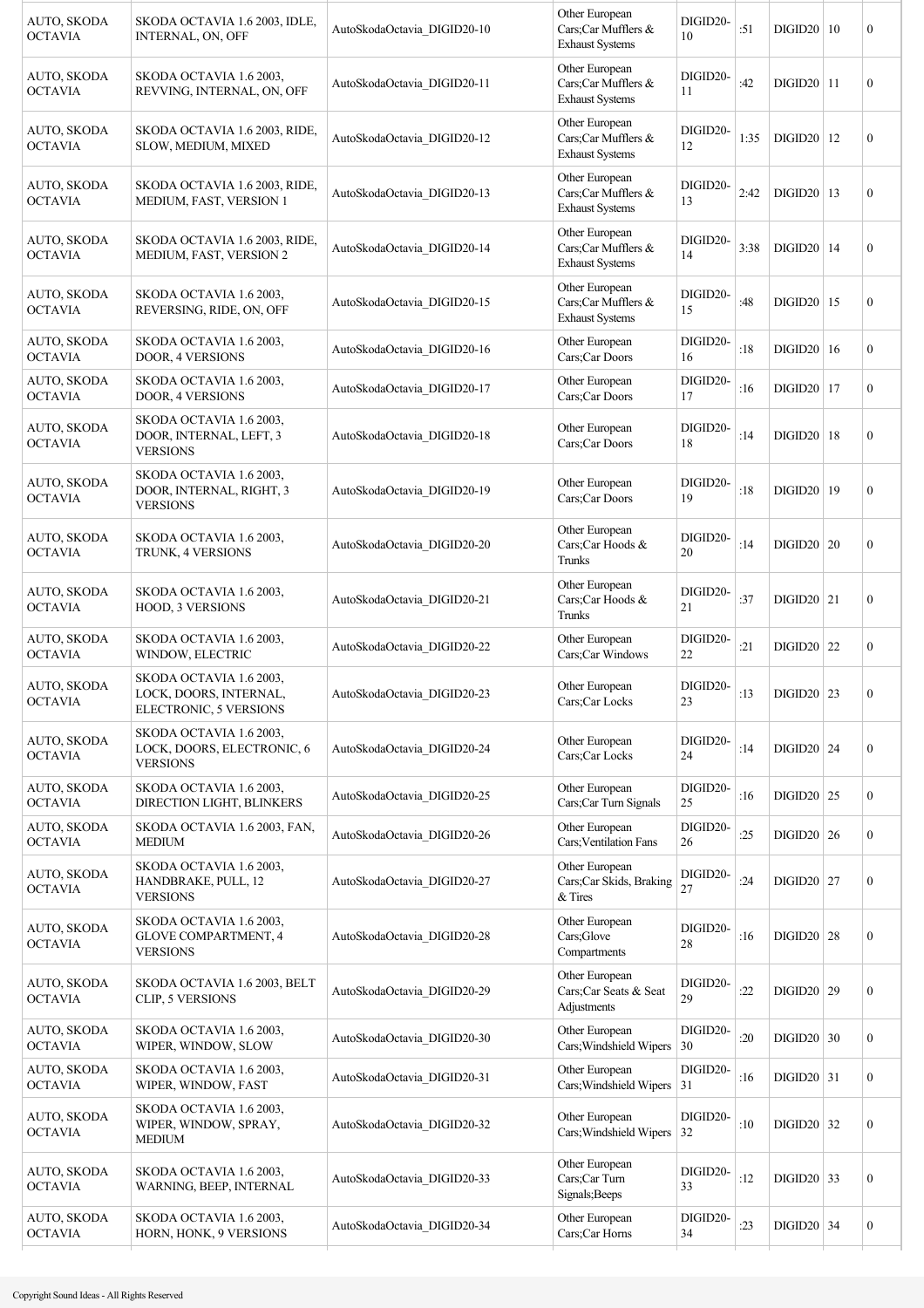| AUTO, SKODA<br><b>OCTAVIA</b>                       | SKODA OCTAVIA 1.6 2003.<br>HORN, HONK, INTERNAL, 6<br><b>VERSIONS</b> | AutoSkodaOctavia DIGID20-35   | Other European<br>Cars;Car Horns                            | DIGID20-<br>35 | :17  | $DIGID20$ 35 | $\boldsymbol{0}$ |
|-----------------------------------------------------|-----------------------------------------------------------------------|-------------------------------|-------------------------------------------------------------|----------------|------|--------------|------------------|
| AUTO,<br><b>VOLKSWAGEN</b><br><b>GOLF</b>           | VOLKSWAGEN GOLF 06, IDLE,<br>ON, OFF                                  | AutoVolkswagenGolf DIGID20-36 | Volkswagen Cars;Car<br>Mufflers & Exhaust<br><b>Systems</b> | DIGID20-<br>36 | :41  | $DIGID20$ 36 | $\boldsymbol{0}$ |
| AUTO,<br><b>VOLKSWAGEN</b><br><b>GOLF</b>           | VOLKSWAGEN GOLF 06,<br>REVVING, ON, OFF                               | AutoVolkswagenGolf DIGID20-37 | Volkswagen Cars;Car<br>Mufflers & Exhaust<br><b>Systems</b> | DIGID20-<br>37 | :23  | $DIGID20$ 37 | $\boldsymbol{0}$ |
| AUTO,<br><b>VOLKSWAGEN</b><br>GOLF                  | <b>VOLKSWAGEN GOLF 06, DRIVES</b><br>OFF, SLOW                        | AutoVolkswagenGolf DIGID20-38 | Volkswagen Cars;Car<br>Drive Aways                          | DIGID20-<br>38 | :32  | $DIGID20$ 38 | $\boldsymbol{0}$ |
| AUTO,<br><b>VOLKSWAGEN</b><br><b>GOLF</b>           | VOLKSWAGEN GOLF 06,<br>PASSING, SLOW                                  | AutoVolkswagenGolf_DIGID20-39 | Volkswagen Cars;Car<br>Passes                               | DIGID20-<br>39 | :30  | $DIGID20$ 39 | $\mathbf{0}$     |
| AUTO,<br><b>VOLKSWAGEN</b><br>GOLF                  | VOLKSWAGEN GOLF 06,<br><b>ARRIVES, SLOW</b>                           | AutoVolkswagenGolf_DIGID20-40 | Volkswagen Cars;Car<br>Passes                               | DIGID20-<br>40 | :18  | $DIGID20$ 40 | $\boldsymbol{0}$ |
| AUTO,<br><b>VOLKSWAGEN</b><br><b>GOLF</b>           | VOLKSWAGEN GOLF 06, DRIVES<br>OFF, MEDIUM                             | AutoVolkswagenGolf DIGID20-41 | Volkswagen Cars;Car<br>Drive Aways                          | DIGID20-<br>41 | :28  | $DIGID20$ 41 | $\mathbf{0}$     |
| AUTO,<br><b>VOLKSWAGEN</b><br><b>GOLF</b>           | VOLKSWAGEN GOLF 06,<br>PASSING, MEDIUM                                | AutoVolkswagenGolf DIGID20-42 | Volkswagen Cars;Car<br>Passes                               | DIGID20-<br>42 | :16  | $DIGID20$ 42 | $\boldsymbol{0}$ |
| AUTO,<br><b>VOLKSWAGEN</b><br><b>GOLF</b>           | VOLKSWAGEN GOLF 06,<br>ARRIVES, MEDIUM                                | AutoVolkswagenGolf_DIGID20-43 | Volkswagen Cars;Car<br>Passes                               | DIGID20-<br>43 | :15  | $DIGID20$ 43 | $\boldsymbol{0}$ |
| AUTO,<br><b>VOLKSWAGEN</b><br><b>GOLF</b>           | VOLKSWAGEN GOLF 06,<br><b>REVERSE, DRIVES OFF</b>                     | AutoVolkswagenGolf_DIGID20-44 | Volkswagen Cars;Car<br>Drive Aways                          | DIGID20-<br>44 | :36  | $DIGID20$ 44 | $\mathbf{0}$     |
| AUTO,<br><b>VOLKSWAGEN</b><br>GOLF                  | VOLKSWAGEN GOLF 06, IDLE,<br>INTERNAL, ON, OFF                        | AutoVolkswagenGolf_DIGID20-45 | Volkswagen Cars;Car<br>Mufflers & Exhaust<br>Systems        | DIGID20-<br>45 | :50  | $DIGID20$ 45 | $\boldsymbol{0}$ |
| AUTO,<br><b>VOLKSWAGEN</b><br><b>GOLF</b>           | VOLKSWAGEN GOLF 06,<br>REVVING, INTERNAL, ON, OFF                     | AutoVolkswagenGolf_DIGID20-46 | Volkswagen Cars;Car<br>Mufflers & Exhaust<br><b>Systems</b> | DIGID20-<br>46 | :14  | $DIGID20$ 46 | $\boldsymbol{0}$ |
| AUTO,<br><b>VOLKSWAGEN</b><br><b>GOLF</b>           | VOLKSWAGEN GOLF 06, RIDE,<br><b>SLOW</b>                              | AutoVolkswagenGolf DIGID20-47 | Volkswagen Cars;Car<br>Mufflers & Exhaust<br><b>Systems</b> | DIGID20-<br>47 | 1:33 | $DIGID20$ 47 | $\boldsymbol{0}$ |
| AUTO,<br><b>VOLKSWAGEN</b><br><b>GOLF</b>           | VOLKSWAGEN GOLF 06, RIDE,<br><b>MIXED DRIVING</b>                     | AutoVolkswagenGolf DIGID20-48 | Volkswagen Cars;Car<br>Mufflers & Exhaust<br><b>Systems</b> | DIGID20-<br>48 | 3:05 | $DIGID20$ 48 | $\mathbf{0}$     |
| AUTO,<br><b>VOLKSWAGEN</b><br><b>GOLF</b>           | VOLKSWAGEN GOLF 06, RIDE,<br><b>FAST</b>                              | AutoVolkswagenGolf DIGID20-49 | Volkswagen Cars;Car<br>Mufflers & Exhaust<br>Systems        | DIGID20-<br>49 | 3:21 | $DIGID20$ 49 | $\boldsymbol{0}$ |
| AUTO,<br><b>VOLKSWAGEN</b><br>$\operatorname{GOLF}$ | VOLKSWAGEN GOLF 06, DOOR,<br><b>3 VERSIONS</b>                        | AutoVolkswagenGolf DIGID20-50 | Volkswagen Cars;Car<br>Doors                                | DIGID20-<br>50 | :13  | $DIGID20$ 50 | $\boldsymbol{0}$ |
| AUTO,<br><b>VOLKSWAGEN</b><br><b>GOLF</b>           | VOLKSWAGEN GOLF 06, DOOR,<br>INTERNAL, 5 VERSIONS                     | AutoVolkswagenGolf_DIGID20-51 | Volkswagen Cars;Car<br>Doors                                | DIGID20-<br>51 | :28  | $DIGID20$ 51 | $\boldsymbol{0}$ |
| AUTO,<br><b>VOLKSWAGEN</b><br><b>GOLF</b>           | VOLKSWAGEN GOLF 06, TRUNK,<br>2 VERSIONS                              | AutoVolkswagenGolf DIGID20-52 | Volkswagen Cars;Car<br>Hoods & Trunks                       | DIGID20-<br>52 | :16  | $DIGID20$ 52 | $\boldsymbol{0}$ |
| AUTO,<br><b>VOLKSWAGEN</b><br><b>GOLF</b>           | VOLKSWAGEN GOLF 06, HOOD,<br><b>5 VERSIONS</b>                        | AutoVolkswagenGolf DIGID20-53 | Volkswagen Cars;Car<br>Hoods & Trunks                       | DIGID20-<br>53 | :23  | $DIGID20$ 53 | $\boldsymbol{0}$ |
| AUTO,<br><b>VOLKSWAGEN</b><br><b>GOLF</b>           | VOLKSWAGEN GOLF 06,<br>WINDOW, ELECTRIC                               | AutoVolkswagenGolf_DIGID20-54 | Volkswagen Cars;Car<br>Windows                              | DIGID20-<br>54 | :24  | $DIGID20$ 54 | $\boldsymbol{0}$ |
| AUTO,<br><b>VOLKSWAGEN</b><br><b>GOLF</b>           | VOLKSWAGEN GOLF 06, KEYS,<br>CLICK, PUT IN                            | AutoVolkswagenGolf_DIGID20-55 | Volkswagen Cars;Car<br>Door & Ignition Keys                 | DIGID20-<br>55 | :16  | $DIGID20$ 55 | $\boldsymbol{0}$ |
| AUTO,<br><b>VOLKSWAGEN</b><br><b>GOLF</b>           | VOLKSWAGEN GOLF 06,<br>DIRECTION LIGHTS, BLINKERS                     | AutoVolkswagenGolf_DIGID20-56 | Volkswagen Cars;Car<br>Turn Signals                         | DIGID20-<br>56 | :10  | $DIGID20$ 56 | $\boldsymbol{0}$ |
| AUTO,<br><b>VOLKSWAGEN</b><br><b>GOLF</b>           | VOLKSWAGEN GOLF 06,<br>WARNING SIGNAL, DRIVES OFF,<br>BEEP, PLING     | AutoVolkswagenGolf_DIGID20-57 | Volkswagen Cars;Car<br>Turn Signals; Beeps                  | DIGID20-<br>57 | :26  | $DIGID20$ 57 | $\boldsymbol{0}$ |
|                                                     |                                                                       |                               |                                                             |                |      |              |                  |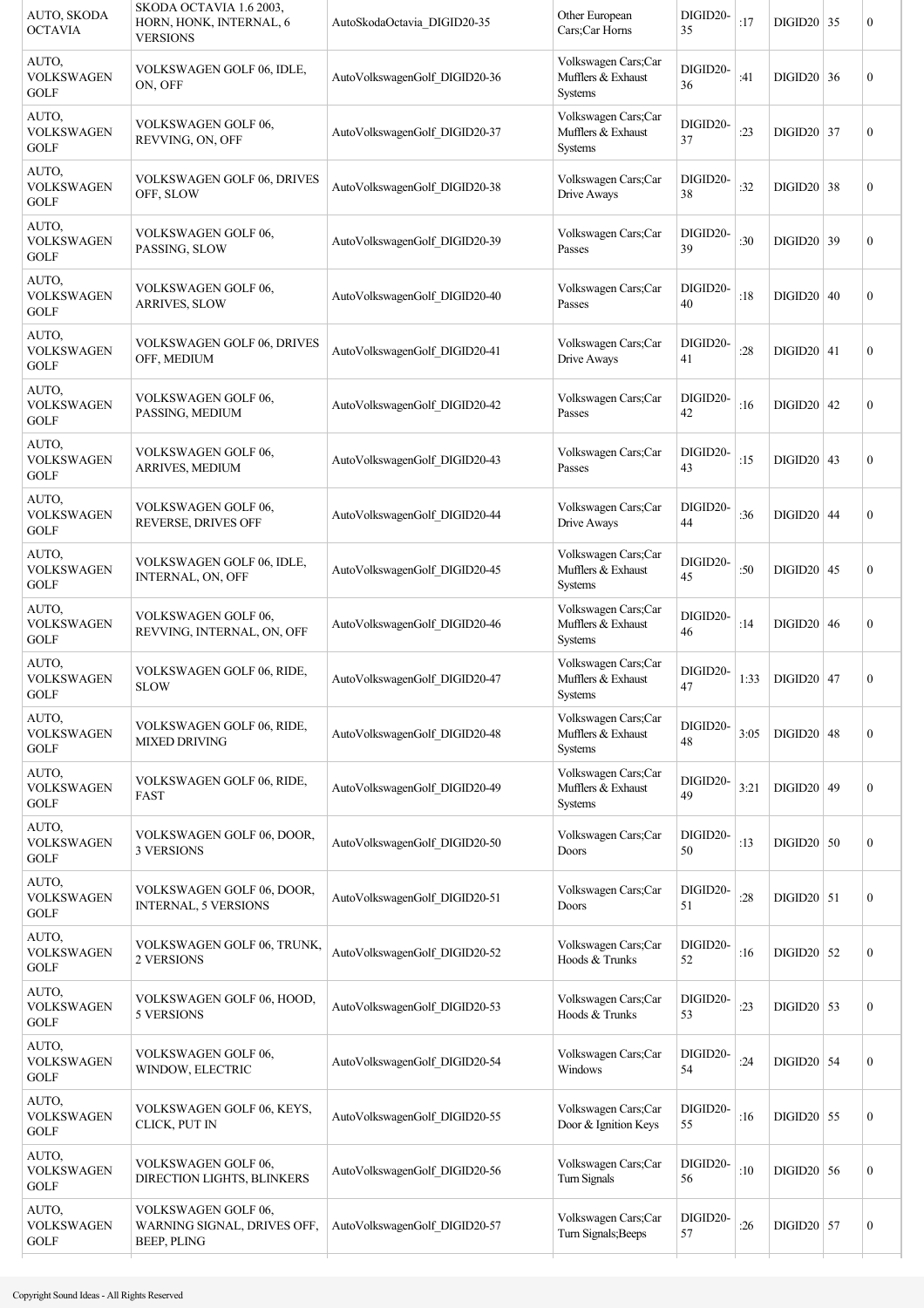| AUTO,<br><b>VOLKSWAGEN</b><br><b>GOLF</b>       | VOLKSWAGEN GOLF 06, WIPER,<br>WINDOW, 3 VERSIONS                                | AutoVolkswagenGolf_DIGID20-58       | Volkswagen<br>Cars; Windshield Wipers 58                         | DIGID20-       | :28  | $DIGID20$ 58  | $\boldsymbol{0}$ |
|-------------------------------------------------|---------------------------------------------------------------------------------|-------------------------------------|------------------------------------------------------------------|----------------|------|---------------|------------------|
| AUTO,<br><b>VOLKSWAGEN</b><br><b>GOLF</b>       | VOLKSWAGEN GOLF 06, GEAR<br>STICK, ENGINE OFF, SHIFTS                           | AutoVolkswagenGolf_DIGID20-59       | Volkswagen Cars;Car<br><b>Shifting Gears</b>                     | DIGID20-<br>59 | :14  | $DIGID20$ 59  | $\boldsymbol{0}$ |
| AUTO,<br><b>VOLKSWAGEN</b><br><b>GOLF</b>       | VOLKSWAGEN GOLF 06, GLOVE<br>COMPARTMENT, 3 VERSIONS                            | AutoVolkswagenGolf DIGID20-60       | Volkswagen Cars; Glove<br>Compartments                           | DIGID20-<br>60 | :14  | $DIGID20$ 60  | $\boldsymbol{0}$ |
| AUTO,<br><b>VOLKSWAGEN</b><br><b>GOLF</b>       | VOLKSWAGEN GOLF 06, FAN,<br>SOFT, ON, OFF                                       | AutoVolkswagenGolf DIGID20-61       | Volkswagen<br>Cars; Ventilation Fans                             | DIGID20-<br>61 | :30  | $DIGID20$ 61  | $\boldsymbol{0}$ |
| AUTO.<br><b>VOLKSWAGEN</b><br>GOLF              | VOLKSWAGEN GOLF 06,<br>HANDBRAKE, PULL, 9 VERSIONS                              | AutoVolkswagenGolf DIGID20-62       | Volkswagen Cars;Car<br>Skids, Braking & Tires                    | DIGID20-<br>62 | :19  | $DIGID20$ 62  | $\boldsymbol{0}$ |
| AUTO,<br><b>VOLKSWAGEN</b><br>GOLF              | VOLKSWAGEN GOLF 06, HORN,<br>HONK, 5 VERSIONS                                   | AutoVolkswagenGolf_DIGID20-63       | Volkswagen Cars;Car<br>Horns                                     | DIGID20-<br>63 | :14  | $DIGID20$ 63  | $\boldsymbol{0}$ |
| AUTO,<br><b>VOLKSWAGEN</b><br>GOLF              | VOLKSWAGEN GOLF 06, HORN,<br>HONK, INTERNAL, 6 VERSIONS                         | AutoVolkswagenGolf_DIGID20-64       | Volkswagen Cars;Car<br>Horns                                     | DIGID20-<br>64 | :15  | $DIGID20$ 64  | $\mathbf{0}$     |
| MOTORCYCLE,<br>KAWASAKI<br>VN1500               | KAWASAKI MEAN STREAK<br>VN1500 2003, IDLE, ON, OFF                              | MotorcycleKawasakiVn1500 DIGID20-65 | Motorcycles &<br>Scooters                                        | DIGID20-<br>65 | :33  | $DIGID20$ 65  | $\boldsymbol{0}$ |
| MOTORCYCLE,<br>KAWASAKI<br><b>VN1500</b>        | KAWASAKI MEAN STREAK<br>VN1500 2003, REVVING, ON, OFF                           | MotorcycleKawasakiVn1500 DIGID20-66 | Motorcycles &<br>Scooters                                        | DIGID20-<br>66 | :41  | $DIGID20$ 66  | $\mathbf{0}$     |
| MOTORCYCLE,<br>KAWASAKI<br><b>VN1500</b>        | KAWASAKI MEAN STREAK<br>VN1500 2003, DRIVES OFF, SLOW                           | MotorcycleKawasakiVn1500 DIGID20-67 | Motorcycles &<br>Scooters                                        | DIGID20-<br>67 | :31  | $DIGID20$ 67  | $\boldsymbol{0}$ |
| MOTORCYCLE,<br><b>KAWASAKI</b><br><b>VN1500</b> | KAWASAKI MEAN STREAK<br>VN1500 2003, PASSING, SLOW                              | MotorcycleKawasakiVn1500_DIGID20-68 | Motorcycles &<br>Scooters                                        | DIGID20-<br>68 | :28  | $DIGID20$ 68  | $\boldsymbol{0}$ |
| MOTORCYCLE,<br><b>KAWASAKI</b><br><b>VN1500</b> | KAWASAKI MEAN STREAK<br>VN1500 2003, ARRIVES, SLOW                              | MotorcycleKawasakiVn1500 DIGID20-69 | Motorcycles &<br>Scooters                                        | DIGID20-<br>69 | :30  | DIGID20   69  | $\boldsymbol{0}$ |
| MOTORCYCLE,<br>KAWASAKI<br><b>VN1500</b>        | KAWASAKI MEAN STREAK<br>VN1500 2003, DRIVES OFF,<br><b>MEDIUM</b>               | MotorcycleKawasakiVn1500_DIGID20-70 | Motorcycles &<br>Scooters                                        | DIGID20-<br>70 | :28  | DIGID20 70    | $\boldsymbol{0}$ |
| MOTORCYCLE,<br><b>KAWASAKI</b><br><b>VN1500</b> | KAWASAKI MEAN STREAK<br>VN1500 2003, PASSING, MEDIUM                            | MotorcycleKawasakiVn1500 DIGID20-71 | Motorcycles &<br>Scooters                                        | DIGID20-<br>71 | :25  | $DIGID20$ 71  | $\boldsymbol{0}$ |
| MOTORCYCLE,<br><b>KAWASAKI</b><br><b>VN1500</b> | KAWASAKI MEAN STREAK<br>VN1500 2003, ARRIVES, MEDIUM                            | MotorcycleKawasakiVn1500 DIGID20-72 | Motorcycles &<br>Scooters                                        | DIGID20-<br>72 | :22  | $DIGID20$ 72  | $\mathbf{0}$     |
| MOTORCYCLE,<br>KAWASAKI<br><b>VN1500</b>        | KAWASAKI MEAN STREAK<br>VN1500 2003, RIDE, MEDIUM,<br><b>MIXED DRIVING</b>      | MotorcycleKawasakiVn1500 DIGID20-73 | Motorcycles &<br>Scooters                                        | DIGID20-<br>73 | 4:42 | $DIGID20$ 73  | $\mathbf{0}$     |
| MOTORCYCLE,<br><b>KAWASAKI</b><br>VN1500        | KAWASAKI MEAN STREAK<br>VN1500 2003, HORN, HONK, 4<br><b>VERSIONS</b>           | MotorcycleKawasakiVn1500_DIGID20-74 | Motorcycles &<br>Scooters                                        | DIGID20-<br>74 | :10  | DIGID20 74    | $\mathbf{0}$     |
| AUTO, RAIN                                      | RAIN, IN CAR, INTERNAL, CLOSE<br><b>TO WINDOW</b>                               | AutoRain_DIGID20-75                 | Rain                                                             | DIGID20-<br>75 | 1:14 | DIGID20 $75$  | $\mathbf{0}$     |
| <b>AUTO, RAIN</b>                               | RAIN, IN CAR, INTERNAL,<br>MEDIUM, HEAVY, 2 VERSIONS                            | AutoRain_DIGID20-76                 | Rain                                                             | DIGID20-<br>76 | 2:22 | $DIGID20$ 76  | $\mathbf{0}$     |
| <b>CAR WASH</b>                                 | CAR WASH, AUTOMATIC,<br>MACHINE, DRIVE THROUGH,<br><b>INSIDE CAR, VERSION 1</b> | CarWash DIGID20-77                  | Factory & Industrial<br>Equipment                                | DIGID20-<br>77 | 4:36 | $DIGID20$ 77  | $\mathbf{0}$     |
| CAR WASH                                        | CAR WASH, AUTOMATIC,<br>MACHINE, DRIVE THROUGH,<br><b>INSIDE CAR, VERSION 2</b> | CarWash DIGID20-78                  | Factory & Industrial<br>Equipment                                | DIGID20-<br>78 | 4:21 | $DIGID20$ 78  | $\mathbf{0}$     |
| TRUCK,<br><b>VOLKSWAGEN</b>                     | VOLKSWAGEN, LORRY, SMALL,<br>AUTOMATIC, 2007, IDLE, ON,<br>OFF                  | TruckVolkswagen DIGID21-01          | Other Truck<br>Manufacturer;Car<br>Mufflers & Exhaust<br>Systems | DIGID21-<br>01 | :52  | $DIGID21$   1 | $\boldsymbol{0}$ |
| TRUCK,<br>VOLKSWAGEN                            | VOLKSWAGEN, LORRY, SMALL,<br>AUTOMATIC, 2007, REVVING,<br>ON, OFF               | TruckVolkswagen DIGID21-02          | Other Truck<br>Manufacturer;Car<br>Mufflers & Exhaust<br>Systems | DIGID21-<br>02 | 1:00 | DIGID21   2   | $\boldsymbol{0}$ |
|                                                 |                                                                                 |                                     |                                                                  |                |      |               |                  |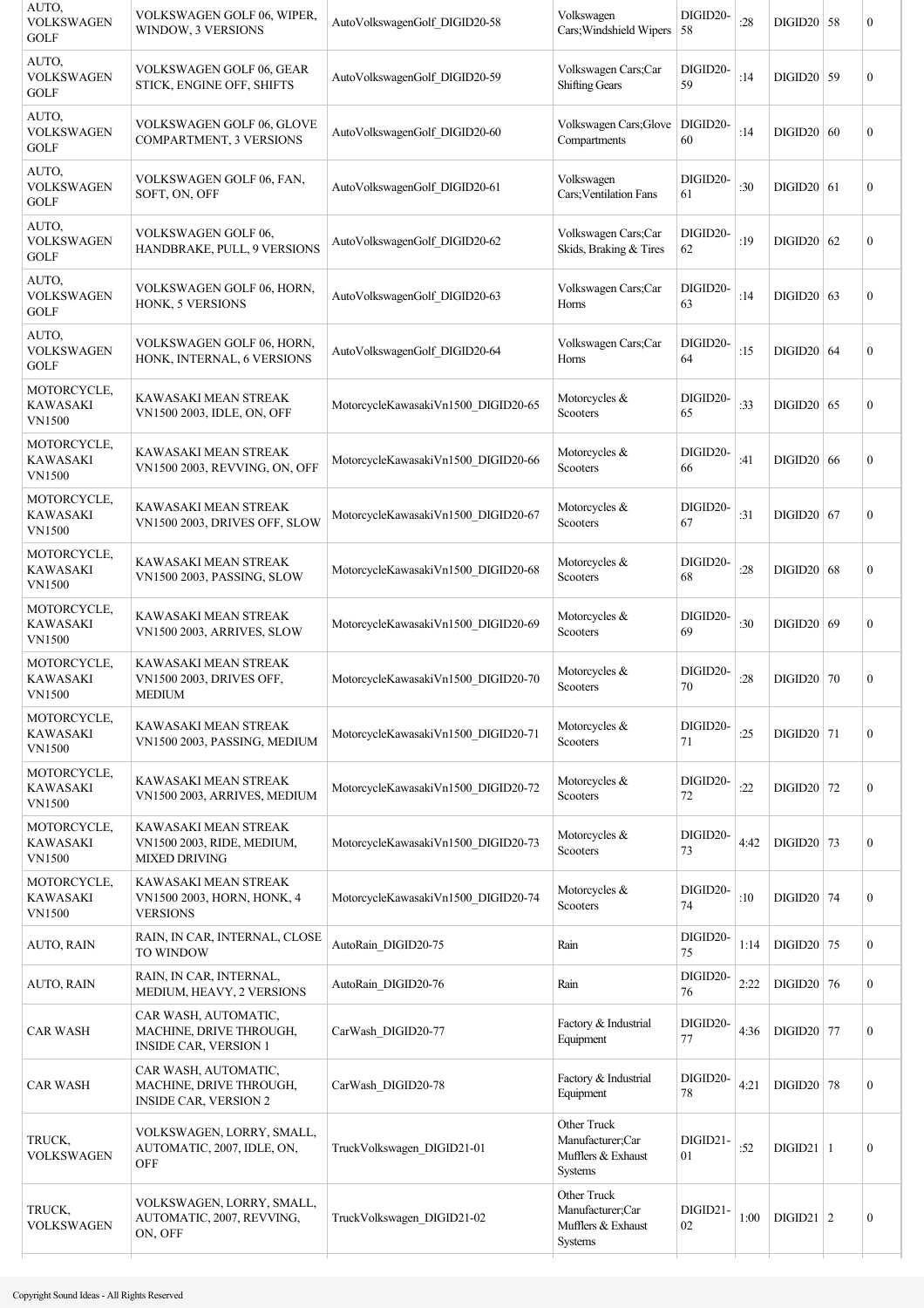| TRUCK,<br><b>VOLKSWAGEN</b> | VOLKSWAGEN, LORRY, SMALL,<br>AUTOMATIC, 2007, DRIVES OFF,<br><b>SLOW</b>                                            | TruckVolkswagen DIGID21-03 | Other Truck<br>Manufacturer;Car Drive<br>Aways                          | DIGID21-<br>03 | :34  | $DIGID21   3$            |    | $\boldsymbol{0}$ |
|-----------------------------|---------------------------------------------------------------------------------------------------------------------|----------------------------|-------------------------------------------------------------------------|----------------|------|--------------------------|----|------------------|
| TRUCK,<br><b>VOLKSWAGEN</b> | VOLKSWAGEN, LORRY, SMALL,<br>AUTOMATIC, 2007, PASSING,<br><b>SLOW</b>                                               | TruckVolkswagen DIGID21-04 | Other Truck<br>Manufacturer;Car<br>Passes                               | DIGID21-<br>04 | :43  | $DIGID21$   4            |    | $\boldsymbol{0}$ |
| TRUCK,<br><b>VOLKSWAGEN</b> | VOLKSWAGEN, LORRY, SMALL,<br>AUTOMATIC, 2007, ARRIVES,<br><b>SLOW</b>                                               | TruckVolkswagen DIGID21-05 | Other Truck<br>Manufacturer;Car<br>Passes                               | DIGID21-<br>05 | :42  | $DIGID21$ 5              |    | $\boldsymbol{0}$ |
| TRUCK,<br><b>VOLKSWAGEN</b> | VOLKSWAGEN, LORRY, SMALL,<br>AUTOMATIC, 2007, DRIVES OFF,<br><b>MEDIUM</b>                                          | TruckVolkswagen DIGID21-06 | Other Truck<br>Manufacturer;Car Drive<br>Aways                          | DIGID21-<br>06 | :43  | DIGID21   6              |    | $\boldsymbol{0}$ |
| TRUCK,<br><b>VOLKSWAGEN</b> | VOLKSWAGEN, LORRY, SMALL,<br>AUTOMATIC, 2007, PASSING,<br><b>MEDIUM</b>                                             | TruckVolkswagen DIGID21-07 | Other Truck<br>Manufacturer;Car<br>Passes                               | DIGID21-<br>07 | :45  | DIGID21   7              |    | $\boldsymbol{0}$ |
| TRUCK,<br><b>VOLKSWAGEN</b> | VOLKSWAGEN, LORRY, SMALL,<br>AUTOMATIC, 2007, ARRIVES,<br><b>MEDIUM</b>                                             | TruckVolkswagen DIGID21-08 | Other Truck<br>ManufacturerCar Passes                                   | DIGID21-<br>08 | :38  | DIGID21   8              |    | $\boldsymbol{0}$ |
| TRUCK,<br><b>VOLKSWAGEN</b> | VOLKSWAGEN, LORRY, SMALL,<br>AUTOMATIC, 2007, REVERSE,<br>PASSING SLOW                                              | TruckVolkswagen DIGID21-09 | Other Truck<br>Manufacturer;Car<br>Passes                               | DIGID21-<br>09 | :47  | DIGID21   9              |    | $\mathbf{0}$     |
| TRUCK,<br><b>VOLKSWAGEN</b> | VOLKSWAGEN, LORRY, SMALL,<br>AUTOMATIC, 2007, IDLE,<br>INTERNAL, ON, OFF                                            | TruckVolkswagen DIGID21-10 | Other Truck<br>Manufacturer;Car<br>Mufflers & Exhaust<br><b>Systems</b> | DIGID21-<br>10 | :48  | $DIGID21$                | 10 | $\boldsymbol{0}$ |
| TRUCK,<br><b>VOLKSWAGEN</b> | VOLKSWAGEN, LORRY, SMALL,<br>AUTOMATIC, 2007, REVVING,<br>INTERNAL, ON, OFF                                         | TruckVolkswagen DIGID21-11 | Other Truck<br>Manufacturer;Car<br>Mufflers & Exhaust<br>Systems        | DIGID21-<br>11 | 1:37 | $DIGID21$   11           |    | $\boldsymbol{0}$ |
| TRUCK,<br><b>VOLKSWAGEN</b> | VOLKSWAGEN, LORRY, SMALL,<br>AUTOMATIC, 2007, RIDE,<br><b>MEDIUM, FAST</b>                                          | TruckVolkswagen DIGID21-12 | Other Truck<br>Manufacturer;Car<br>Mufflers & Exhaust<br>Systems        | DIGID21-<br>12 | 2:44 | $DIGID21$                | 12 | $\boldsymbol{0}$ |
| TRUCK,<br><b>VOLKSWAGEN</b> | VOLKSWAGEN, LORRY, SMALL,<br>AUTOMATIC, 2007, RIDE, MIXED<br><b>DRIVING</b>                                         | TruckVolkswagen DIGID21-13 | Other Truck<br>Manufacturer;Car<br>Mufflers & Exhaust<br>Systems        | DIGID21-<br>13 | 3:25 | DIGID21                  | 13 | $\boldsymbol{0}$ |
| TRUCK.<br><b>VOLKSWAGEN</b> | VOLKSWAGEN, LORRY, SMALL,<br>AUTOMATIC, 2007, RIDE, TRUCK   TruckVolkswagen DIGID21-14<br><b>BED, MIXED DRIVING</b> |                            | Other Truck<br>Manufacturer;Car<br>Mufflers & Exhaust<br>Systems        | DIGID21-<br>14 | 3:50 | $DIGD21$   14            |    | $\boldsymbol{0}$ |
| TRUCK,<br><b>VOLKSWAGEN</b> | VOLKSWAGEN, LORRY, SMALL,<br>AUTOMATIC, 2007, DOOR,<br>TRUCK BED, INTERNAL                                          | TruckVolkswagen_DIGID21-15 | Other Truck<br>Manufacturer;Car<br>Mufflers & Exhaust<br><b>Systems</b> | DIGID21-<br>15 | :30  | DIGID21                  | 15 | $\boldsymbol{0}$ |
| TRUCK,<br><b>VOLKSWAGEN</b> | VOLKSWAGEN, LORRY, SMALL,<br>AUTOMATIC, 2007, DOOR,<br><b>TRUCK BED</b>                                             | TruckVolkswagen DIGID21-16 | Other Truck<br>Manufacturer;Car<br>Mufflers & Exhaust<br>Systems        | DIGID21-<br>16 | :52  | DIGID21                  | 16 | $\boldsymbol{0}$ |
| TRUCK,<br><b>VOLKSWAGEN</b> | VOLKSWAGEN, LORRY, SMALL,<br>AUTOMATIC, 2007, TRUCK BED,<br>THUMP ON DOOR                                           | TruckVolkswagen DIGID21-17 | Other Truck<br>Manufacturer; Door &<br>Window Impacts                   | DIGID21-<br>17 | :11  | DIGID21                  | 17 | $\boldsymbol{0}$ |
| TRUCK,<br><b>VOLKSWAGEN</b> | VOLKSWAGEN, LORRY, SMALL,<br>AUTOMATIC, 2007, DOOR, 4<br><b>VERSIONS</b>                                            | TruckVolkswagen DIGID21-18 | Other Truck<br>Manufacturer;Car<br>Doors                                | DIGID21-<br>18 | :16  | $DIGID21$                | 18 | $\boldsymbol{0}$ |
| TRUCK,<br><b>VOLKSWAGEN</b> | VOLKSWAGEN, LORRY, SMALL,<br>AUTOMATIC, 2007, DOOR, 3<br><b>VERSIONS</b>                                            | TruckVolkswagen DIGID21-19 | Other Truck<br>Manufacturer;Car<br>Doors                                | DIGID21-<br>19 | :15  | DIGID21                  | 19 | $\overline{0}$   |
| TRUCK,<br><b>VOLKSWAGEN</b> | VOLKSWAGEN, LORRY, SMALL,<br>AUTOMATIC, 2007, WINDOW,<br><b>MANUAL</b>                                              | TruckVolkswagen_DIGID21-20 | Other Truck<br>Manufacturer;Car<br>Windows                              | DIGID21-<br>20 | :36  | DIGID21                  | 20 | $\boldsymbol{0}$ |
| TRUCK,<br><b>VOLKSWAGEN</b> | VOLKSWAGEN, LORRY, SMALL,<br>AUTOMATIC, 2007, FAN, 2<br><b>VERSIONS</b>                                             | TruckVolkswagen DIGID21-21 | Other Truck<br>Manufacturer; Ventilation<br>Fans                        | DIGID21-<br>21 | 1:10 | $DIGD21$ 21              |    | $\boldsymbol{0}$ |
| TRUCK,<br><b>VOLKSWAGEN</b> | VOLKSWAGEN, LORRY, SMALL,<br>AUTOMATIC, 2007, SAFETY BELT,<br><b>CLICK, 4 VERSIONS</b>                              | TruckVolkswagen DIGID21-22 | Other Truck<br>Manufacturer;Car Seats<br>& Seat Adjustments             | DIGID21-<br>22 | :18  | DIGID21                  | 22 | $\boldsymbol{0}$ |
| TRUCK,<br><b>VOLKSWAGEN</b> | VOLKSWAGEN, LORRY, SMALL,<br>AUTOMATIC, 2007, KEY, LOCK,<br><b>IGNITION</b>                                         | TruckVolkswagen DIGID21-23 | Other Truck<br>Manufacturer;Car Door<br>& Ignition Keys                 | DIGID21-<br>23 | :13  | $\text{DIGID}21 \mid 23$ |    | $\boldsymbol{0}$ |
|                             |                                                                                                                     |                            |                                                                         |                |      |                          |    |                  |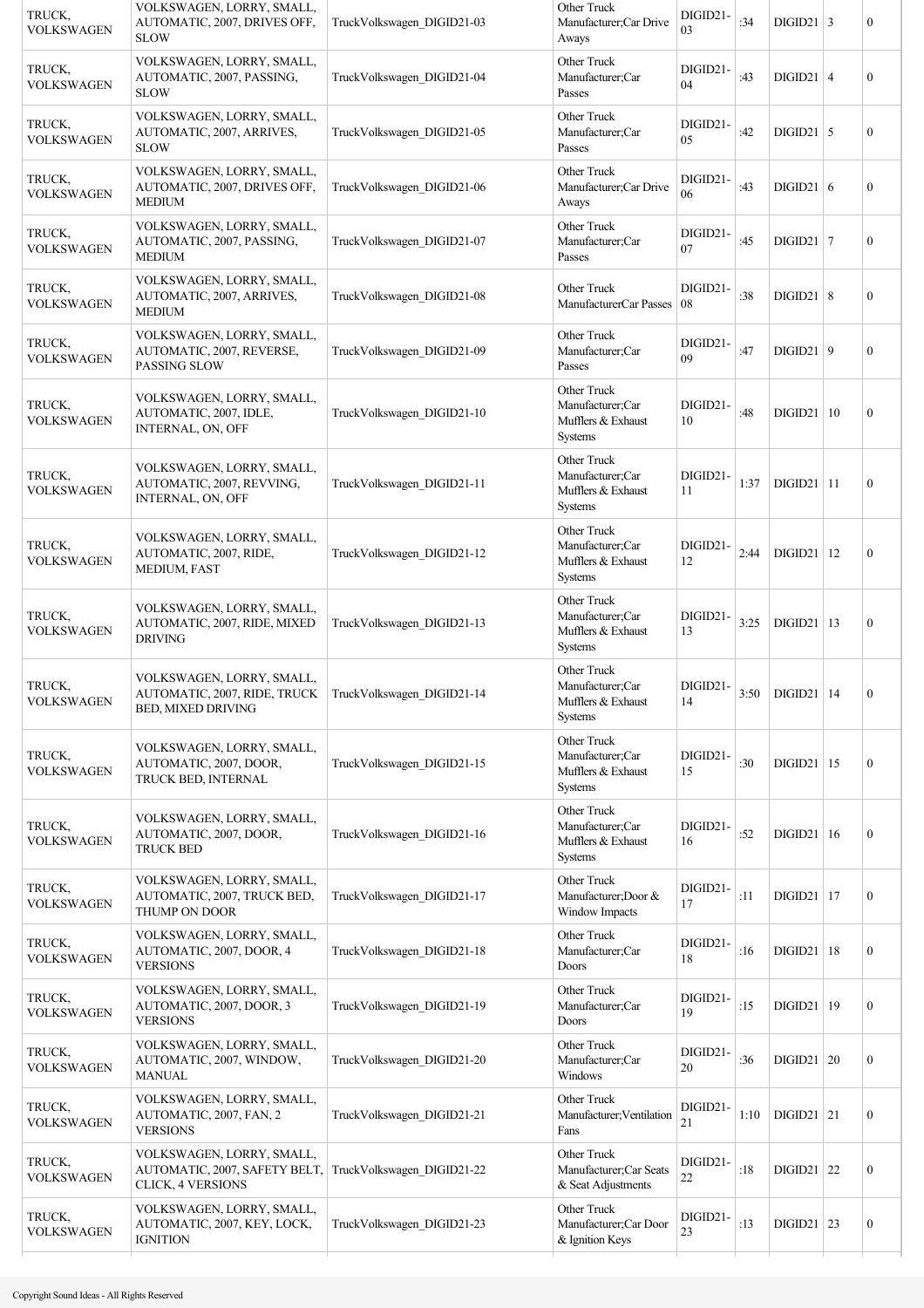| TRUCK,<br><b>VOLKSWAGEN</b> | VOLKSWAGEN, LORRY, SMALL,<br>AUTOMATIC, 2007, GEAR SHIFT,<br><b>ENGINE OFF, SHIFTS</b>               | TruckVolkswagen DIGID21-24 | Other Truck<br>Manufacturer;Car<br><b>Shifting Gears</b>        | DIGID21-<br>24 | :15  | $DIGID21$                | 24 | $\mathbf{0}$     |
|-----------------------------|------------------------------------------------------------------------------------------------------|----------------------------|-----------------------------------------------------------------|----------------|------|--------------------------|----|------------------|
| TRUCK,<br><b>VOLKSWAGEN</b> | VOLKSWAGEN, LORRY, SMALL,<br>AUTOMATIC, 2007, HANDBRAKE,<br>PULL, 3 VERSIONS                         | TruckVolkswagen DIGID21-25 | Other Truck<br>Manufacturer;Car<br>Skids, Braking & Tires       | DIGID21-<br>25 | :11  | $DIGID21$ 25             |    | $\boldsymbol{0}$ |
| TRUCK,<br><b>VOLKSWAGEN</b> | VOLKSWAGEN, LORRY, SMALL,<br>AUTOMATIC, 2007, HANDBRAKE,<br>INTERNAL, PULL, 4 VERSIONS               | TruckVolkswagen_DIGID21-26 | Other Truck<br>Manufacturer;Car<br>Skids, Braking & Tires       | DIGID21-<br>26 | : 23 | DIGID21   26             |    | $\boldsymbol{0}$ |
| TRUCK,<br><b>VOLKSWAGEN</b> | VOLKSWAGEN, LORRY, SMALL,<br>AUTOMATIC, 2007, HORN,<br>HONK, 5 VERSIONS                              | TruckVolkswagen DIGID21-27 | Other Truck<br>Manufacturer;Car Horns 27                        | DIGID21-       | :20  | $DIGID21$ 27             |    | $\boldsymbol{0}$ |
| TRUCK,<br><b>VOLKSWAGEN</b> | VOLKSWAGEN, LORRY, SMALL,<br>AUTOMATIC, 2007, HORN,<br>HONK, INTERNAL, 5 VERSIONS                    | TruckVolkswagen DIGID21-28 | Other Truck<br>Manufacturer;Car Horns 28                        | DIGID21-       | :17  | $DIGID21$ 28             |    | $\boldsymbol{0}$ |
| AUTO, PEUGEOT<br>307        | CAR, PEUGEOT 307- GRAVEL,<br>WET, DRIVES OFF, MEDIUM                                                 | AutoPeugeot307 DIGID21-29  | Other European<br>Cars;Car Drive Aways                          | DIGID21-<br>29 | :17  | $DIGID21$ 29             |    | $\boldsymbol{0}$ |
| <b>AUTO, PEUGEOT</b><br>307 | CAR, PEUGEOT 307- PASSING,<br><b>MEDIUM</b>                                                          | AutoPeugeot307_DIGID21-30  | Other European<br>Cars;Car Passes                               | DIGID21-<br>30 | :19  | $DIGID21$ 30             |    | $\mathbf{0}$     |
| AUTO, PEUGEOT<br>307        | CAR, PEUGEOT 307- ARRIVES,<br><b>MEDIUM</b>                                                          | AutoPeugeot307 DIGID21-31  | Other European<br>Cars;Car Passes                               | DIGID21-<br>31 | :20  | $DIGID21$ 31             |    | $\boldsymbol{0}$ |
| AUTO, PEUGEOT<br>307        | CAR, PEUGEOT 307-RIDE, SLOW,<br>MEDIUM, VERSION 1                                                    | AutoPeugeot307_DIGID21-32  | Other European<br>Cars;Car Mufflers &<br><b>Exhaust Systems</b> | DIGID21-<br>32 | 2:27 | $\text{DIGID}21 \mid 32$ |    | $\boldsymbol{0}$ |
| AUTO, PEUGEOT<br>307        | CAR, PEUGEOT 307-RIDE, SLOW,<br>MEDIUM, VERSION 2                                                    | AutoPeugeot307_DIGID21-33  | Other European<br>Cars;Car Mufflers &<br><b>Exhaust Systems</b> | DIGID21-<br>33 | 1:28 | $DIGID21$                | 33 | $\boldsymbol{0}$ |
| AUTO, PEUGEOT<br>307        | CAR, PEUGEOT 307-RIDE, OPEN<br>WINDOW, MEDIUM                                                        | AutoPeugeot307_DIGID21-34  | Other European<br>Cars;Car Mufflers &<br><b>Exhaust Systems</b> | DIGID21-<br>34 | 1:53 | $DIGID21$ 34             |    | $\boldsymbol{0}$ |
| AUTO, PEUGEOT<br>307        | CAR, PEUGEOT 307-REVERSE,<br><b>INTERNAL</b>                                                         | AutoPeugeot307 DIGID21-35  | Other European<br>Cars;Car Mufflers &<br><b>Exhaust Systems</b> | DIGID21-<br>35 | :40  | $DIGID21$ 35             |    | $\boldsymbol{0}$ |
| BOAT,<br><b>OUTBOARD</b>    | BOAT, BUSTER LARGE 2008,<br>ENGINE -YAMAHA 50 4 STROKE,<br>IDLE                                      | BoatOutboard DIGID21-36    | Small Engine Motor<br><b>Boats</b>                              | DIGID21-<br>36 | :48  | $DIGID21$ 36             |    | $\boldsymbol{0}$ |
| BOAT,<br><b>OUTBOARD</b>    | BOAT, BUSTER LARGE 2008,<br>ENGINE -YAMAHA 50 4 STROKE,<br>DRIVES OFF, VERSION 1                     | BoatOutboard DIGID21-37    | Small Engine Motor<br>Boats                                     | DIGID21-<br>37 | :12  | $DIGID21$ 37             |    | $\boldsymbol{0}$ |
| BOAT,<br><b>OUTBOARD</b>    | BOAT, BUSTER LARGE 2008,<br>ENGINE -YAMAHA 50 4 STROKE,<br>DRIVES OFF, VERSION 2                     | BoatOutboard DIGID21-38    | Small Engine Motor<br><b>Boats</b>                              | DIGID21-<br>38 | :28  | $DIGID21$ 38             |    | $\boldsymbol{0}$ |
| BOAT,<br><b>OUTBOARD</b>    | BOAT, BUSTER LARGE 2008,<br>ENGINE -YAMAHA 50 4 STROKE,<br>DRIVES OFF, PASSING                       | BoatOutboard DIGID21-39    | Small Engine Motor<br><b>Boats</b>                              | DIGID21-<br>39 | 1:20 | $DIGID21$ 39             |    | $\boldsymbol{0}$ |
| BOAT,<br><b>OUTBOARD</b>    | BOAT, BUSTER LARGE 2008,<br>ENGINE -YAMAHA 50 4 STROKE,<br>RIDE, SLOW                                | BoatOutboard_DIGID21-40    | Small Engine Motor<br><b>Boats</b>                              | DIGID21-<br>40 | 1:36 | DIGID21   40             |    | $\boldsymbol{0}$ |
| BOAT,<br><b>OUTBOARD</b>    | BOAT, BUSTER LARGE 2008,<br>ENGINE - YAMAHA 50 4 STROKE,<br>RIDE, MEDIUM, CLOSE TO<br>WATER, WET     | BoatOutboard_DIGID21-41    | Small Engine Motor<br><b>Boats</b>                              | DIGID21-<br>41 | 1:36 | $DIGID21$ 41             |    | $\boldsymbol{0}$ |
| BOAT,<br><b>OUTBOARD</b>    | BOAT, BUSTER LARGE 2008,<br>ENGINE -YAMAHA 50 4 STROKE,<br>RIDE, FAST                                | BoatOutboard DIGID21-42    | Small Engine Motor<br><b>Boats</b>                              | DIGID21-<br>42 | 1:38 | $DIGID21$ 42             |    | $\boldsymbol{0}$ |
| BOAT,<br><b>OUTBOARD</b>    | BOAT, BUSTER LARGE 2008,<br>ENGINE -YAMAHA 50 4 STROKE,<br>RIDE, BOUNCY, FAST, MEDIUM                | BoatOutboard DIGID21-43    | Small Engine Motor<br><b>Boats</b>                              | DIGID21-<br>43 | 1:46 | $DIGID21$ 43             |    | $\boldsymbol{0}$ |
| BOAT,<br><b>OUTBOARD</b>    | BOAT, BUSTER LARGE 2008,<br>ENGINE - YAMAHA 50 4 STROKE,<br>WAVES, BOAT MAKES WAVES,<br>CLOSE, ROCKS | BoatOutboard DIGID21-44    | Small Engine Motor<br><b>Boats</b>                              | DIGID21-<br>44 | 1:03 | $DIGID21$ 44             |    | $\boldsymbol{0}$ |
| TRAIN,<br><b>MOUNTAIN</b>   | MOUNTAIN RAILWAY, ARRIVES,<br><b>DEPARTS</b>                                                         | TrainMountain DIGID21-45   | Trains                                                          | DIGID21-<br>45 | 2:37 | $DIGID21$ 45             |    | $\boldsymbol{0}$ |
| TRAIN,<br><b>MOUNTAIN</b>   | MOUNTAIN RAILWAY, RIDE                                                                               | TrainMountain DIGID21-46   | Trains                                                          | DIGID21-<br>46 | 2:56 | $DIGID21$ 46             |    | $\boldsymbol{0}$ |
| TRAIN,<br><b>MOUNTAIN</b>   | MOUNTAIN RAILWAY,<br><b>AMBIENCE</b>                                                                 | TrainMountain_DIGID21-47   | Trains                                                          | DIGID21-<br>47 | 1:35 | $DIGID21$ 47             |    | $\boldsymbol{0}$ |